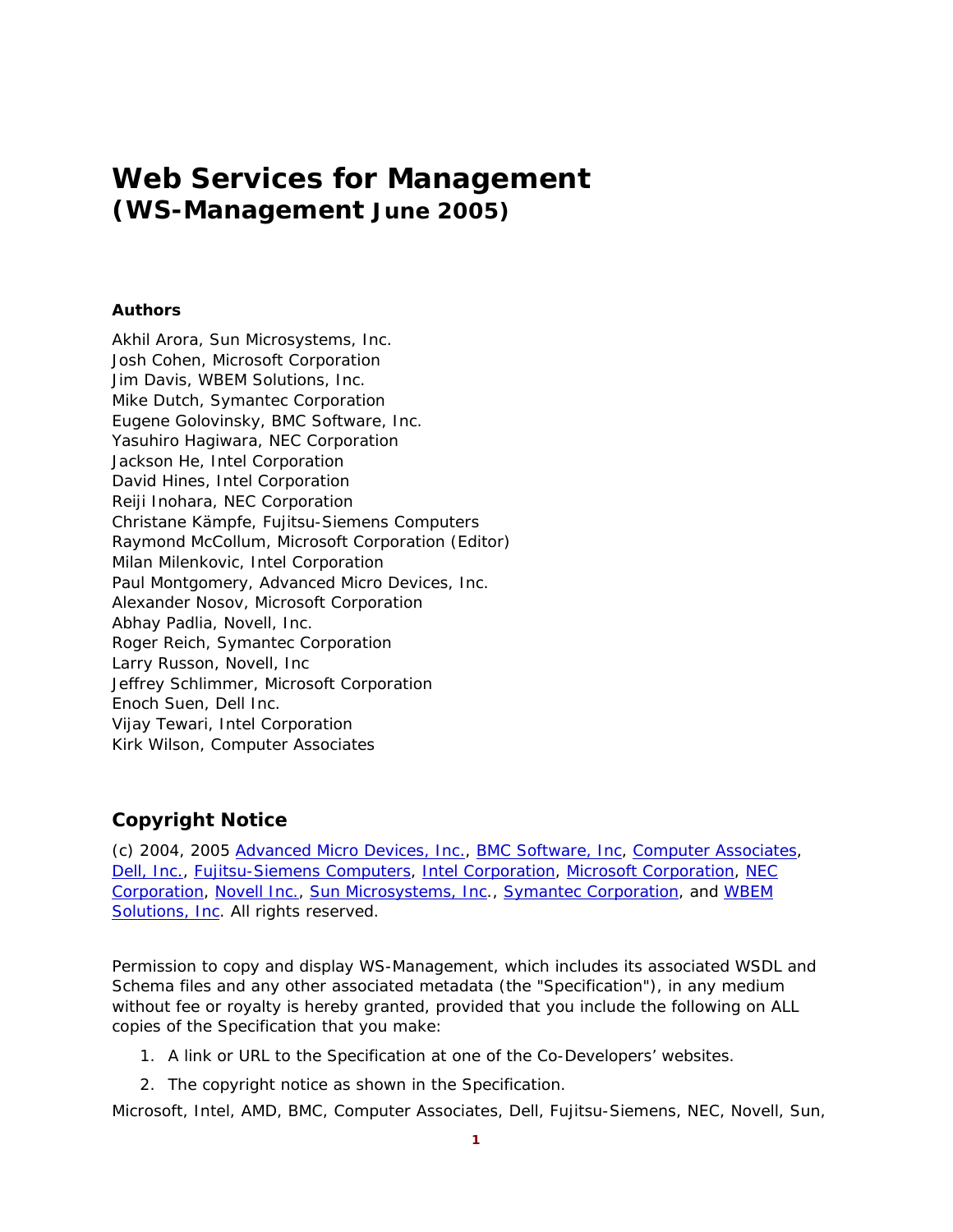Symantec, and WBEM Solutions (collectively, the "Co-Developers") each agree upon request to grant you a license, provided you agree to be bound by such license, under royalty-free and otherwise reasonable, non-discriminatory terms and conditions to their respective patent claims that would necessarily be infringed by an implementation of the Specification and solely to the extent necessary to comply with the Specification.

THE SPECIFICATION IS PROVIDED "AS IS," AND THE CO-DEVELOPERS MAKE NO REPRESENTATIONS OR WARRANTIES, EXPRESS OR IMPLIED, INCLUDING, BUT NOT LIMITED TO, WARRANTIES OF MERCHANTABILITY, FITNESS FOR A PARTICULAR PURPOSE, NON-INFRINGEMENT, OR TITLE; THAT THE CONTENTS OF THE SPECIFICATION ARE SUITABLE FOR ANY PURPOSE; NOR THAT THE IMPLEMENTATION OF SUCH CONTENTS WILL NOT INFRINGE ANY THIRD PARTY PATENTS, COPYRIGHTS, TRADEMARKS OR OTHER RIGHTS.

THE CO-DEVELOPERS WILL NOT BE LIABLE FOR ANY DIRECT, INDIRECT, SPECIAL, INCIDENTAL OR CONSEQUENTIAL DAMAGES ARISING OUT OF OR RELATING TO ANY USE OR DISTRIBUTION OF THE SPECIFICATIONS.

The name and trademarks of the Co-Developers may NOT be used in any manner, including advertising or publicity pertaining to the Specifications or their contents without specific, written prior permission. Title to copyright in the Specifications will at all times remain with the Co-Developers.

No other rights are granted by implication, estoppel or otherwise.

### **Abstract**

This specification describes a general SOAP-based protocol for managing systems such as PCs, servers, devices, Web services and other applications, and other manageable entities.

### **Status**

The first edition of this specification was published in October 2004, which was a pre-release version for public comment. The February 2005 edition was the basis of successful interoperation tests with multiple vendors, and this June 2005 edition is based on the corrections and feedback from those tests and is a stable working version.

### **1.0Introduction 5**

| 1.1           | Requirements                   | 6  |
|---------------|--------------------------------|----|
| 1.2           | Notations and Terminology      | 6  |
| 1.3           | <b>Notational Conventions</b>  | 6  |
| 1.4           | Conformance                    | 7  |
| 1.5           | <b>XML Namespaces</b>          | 7  |
| 1.6           | Terminology                    | 8  |
| 2.0Addressing | 9                              |    |
| 2.1           | <b>Endpoint References</b>     | 9  |
| $2.2^{\circ}$ | Other WS-Addressing Headers    | 12 |
| 2.3           | mustUnderstand Usage           | 12 |
| 2.4           | wsa: To and wsman: ResourceURI | 13 |
| 2.5           | ReplyTo                        | 16 |
| 2.6           | FaultTo                        | 18 |
|               |                                |    |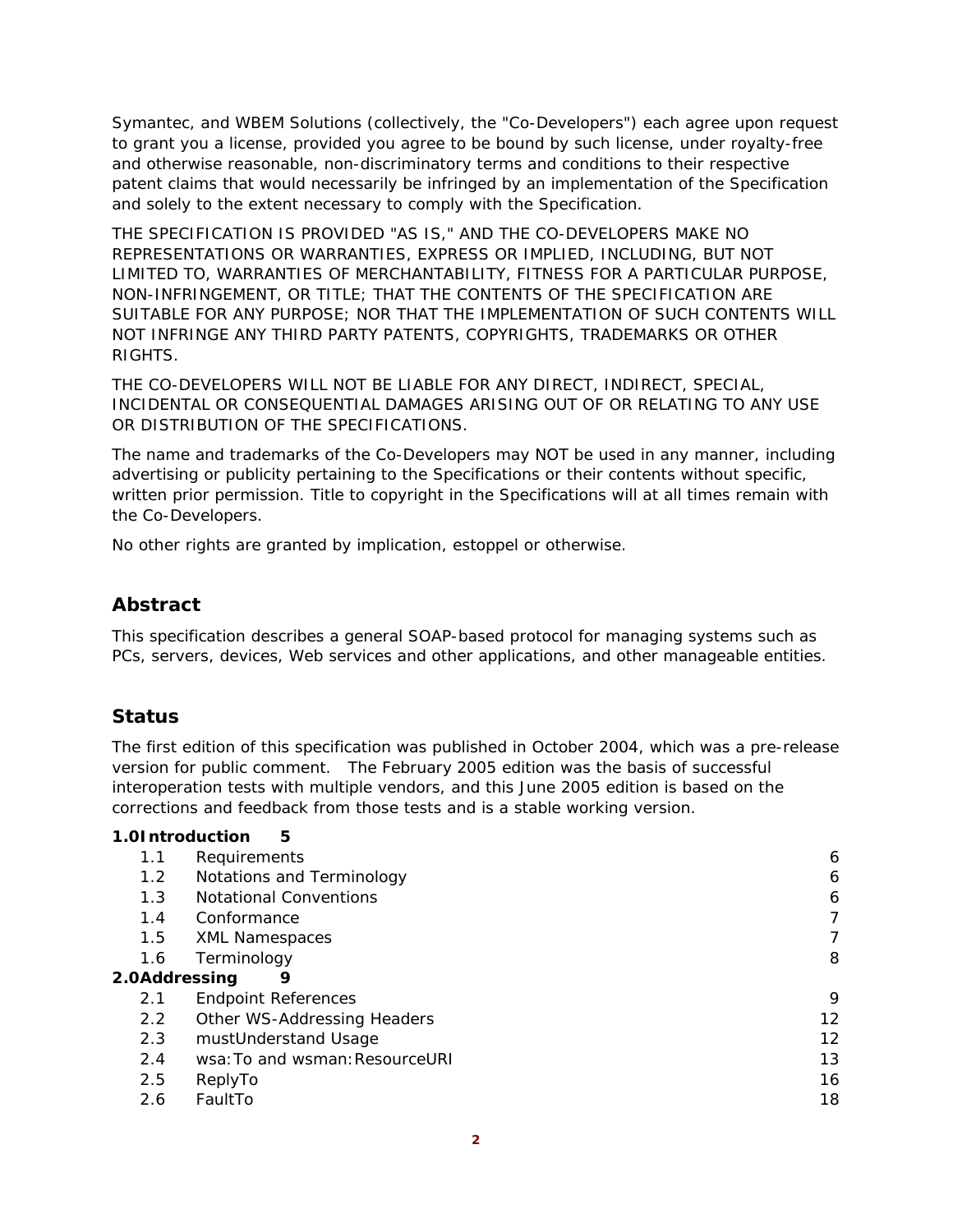| 2.7            | MessageID and RelatesTo                                                  | 19       |
|----------------|--------------------------------------------------------------------------|----------|
| 2.8            | Selectors                                                                | 20       |
| 2.9            | Action                                                                   | 23       |
| 2.10           | wsa: From                                                                | 26       |
|                | 3.0WS-Management Control Headers 27                                      |          |
| 3.1            | <b>Operation Timeout</b>                                                 | 27       |
| 3.2            | Maximum Envelope Size                                                    | 28       |
| 3.3            | Locale                                                                   | 29       |
| 3.4            | Options                                                                  | 30       |
|                | <b>4.0Resource Access</b><br>33                                          |          |
| 4.1            | Introduction                                                             | 33       |
| 4.2            | WS-Transfer                                                              | 33       |
| 4.3            | <b>Addressing Uniformity</b>                                             | 35       |
| 4.4            | WS-Transfer: Get                                                         | 36       |
| 4.5            | WS-Transfer: Delete                                                      | 36       |
| 4.6            | WS-Transfer: Create                                                      | 37       |
| 4.7            | WS-Transfer: Put                                                         | 39       |
| 4.8            | WS-Management: Rename                                                    | 41       |
| 4.9            | Fragment-Level WS-Transfer                                               | 45<br>48 |
| 4.10           | Fragment-Level WS-Transfer: Get                                          | 49       |
| 4.11           | Fragment-Level WS-Transfer: Put                                          |          |
| 4.12<br>4.13   | Fragment-Level WS-Transfer: Create<br>Fragment-Level WS-Transfer: Delete | 52<br>55 |
|                | 5.0WS-Enumeration<br>55                                                  |          |
| 5.1            | Introduction                                                             | 55       |
| 5.2            | <b>WS-Enumeration: Enumerate</b>                                         | 56       |
| 5.3            | Filter Intepretation                                                     | 58       |
| 5.4            | <b>WS-Enumeration: Pull</b>                                              | 60       |
| 5.5            | <b>WS-Enumeration: Release</b>                                           | 63       |
| 5.6            | Ad-Hoc Queries and Fragment-Level Enumerations                           | 63       |
| 5.7            | <b>Enumeration of EPRs</b>                                               | 64       |
|                | 6.0Custom Actions (Methods)<br>66                                        |          |
| 6.1            | General                                                                  | 66       |
| 7.0Eventing 68 |                                                                          |          |
| 7.1            | General                                                                  | 68       |
| 7.2            | Subscribe                                                                | 68       |
|                | 7.2.1<br>General                                                         | 68       |
|                | 7.2.2<br>Filtering                                                       | 69       |
|                | 7.2.3<br><b>Connection Retries</b>                                       | 71       |
|                | 7.2.4<br>wse: SubscribeResponse                                          | 72       |
|                | 7.2.5<br>Heartbeats                                                      | 73       |
|                | 7.2.6<br><b>Bookmarks</b>                                                | 74       |
|                | 7.2.7<br><b>Delivery Modes</b>                                           | 77       |
|                | 7.2.8<br>Event Action URI                                                | 78       |
|                | 7.2.9<br>Delivery Sequencing and Acknowledgement                         | 78       |
|                | Push Mode<br>7.2.10                                                      | 79       |
|                | <b>PushWithAck Mode</b><br>7.2.11                                        | 80       |
|                | 7.2.12<br><b>Batched Delivery Mode</b>                                   | 80       |
|                | 7.2.13<br>Pull Delivery Mode                                             | 84       |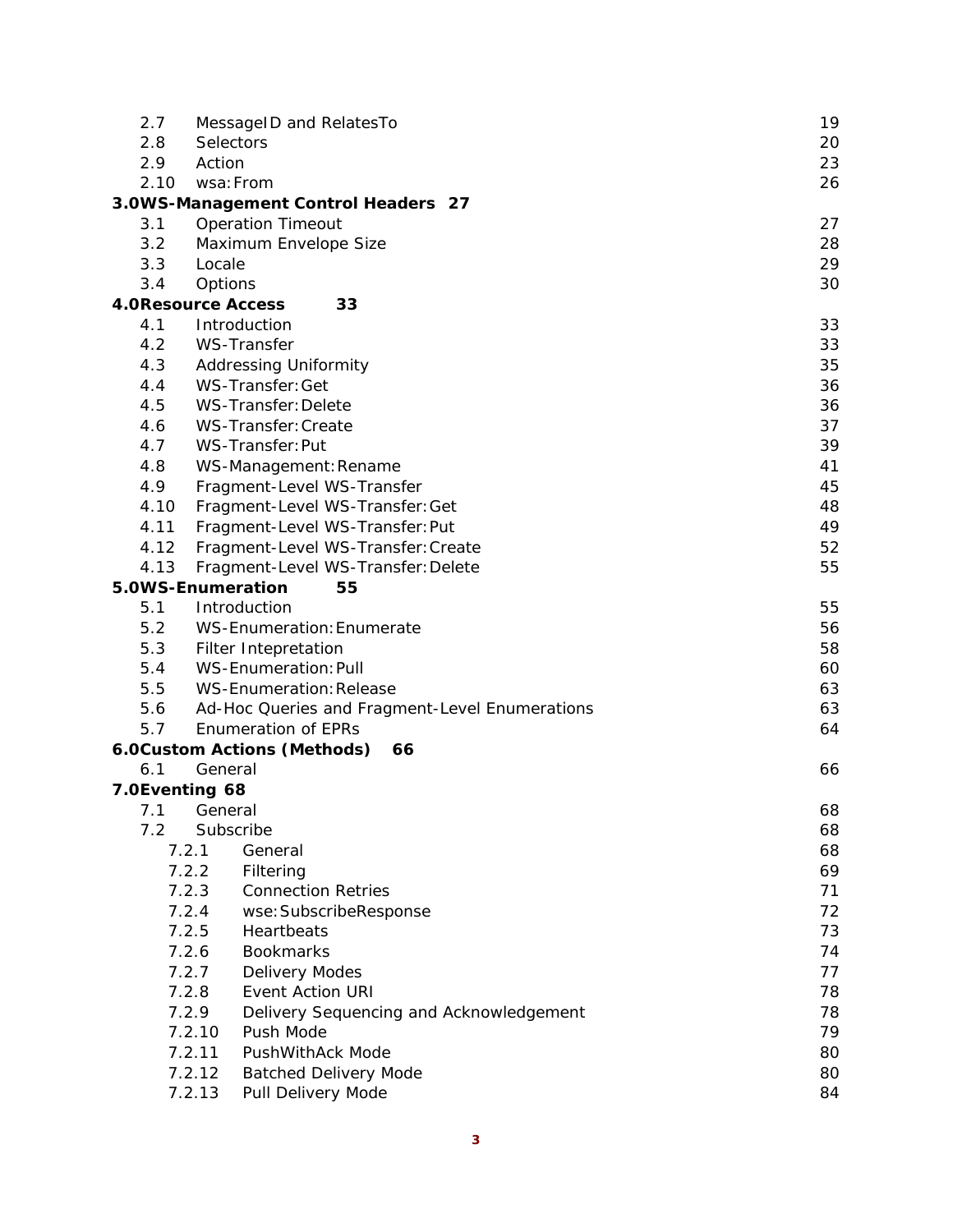| 7.3            | GetStatus                                      | 86  |
|----------------|------------------------------------------------|-----|
| 7.4            | Unsubscribe                                    | 86  |
| 7.5            | Renew                                          | 87  |
| 7.6            | SubscriptionEnd                                | 87  |
| 7.7            | Acknowledgement of Delivery                    | 88  |
| 7.8            | Refusal of Delivery                            | 89  |
| 7.9            | <b>Dropped Events</b>                          | 90  |
|                | 91<br>8.0Metadata and Discovery                |     |
| 9.0Security 92 |                                                |     |
| 9.1            | Introduction                                   | 92  |
| 9.2            | <b>Security Profiles</b>                       | 92  |
| 9.3            | Interoperation Conformance                     | 93  |
| 9.4            | wsman: secprofile/http/basic                   | 93  |
| 9.5            | wsman: secprofile/http/digest                  | 94  |
| 9.6            | wsman: secprofile/https/basic                  | 95  |
| 9.7            | wsman: secprofile/https/digest                 | 95  |
| 9.8            | wsman: secprofile/https/mutual                 | 96  |
| 9.9            | wsman: secprofile/https/mutual/basic           | 96  |
| 9.10           | wsman: secprofile/https/mutual/digest          | 97  |
| 9.11           | wsman: secprofile/https/spnego-kerberos        | 97  |
| 9.12           | wsman: secprofile/https/mutual/spnego-kerberos | 98  |
| 9.13           | wsman: secprofile/http/spnego-kerberos         | 99  |
| 9.14           | Subscriptions                                  | 99  |
| 9.15           | Including Credentials with a Subscription      | 100 |
| 9.16           | Correlation of Events with Subscription        | 103 |
| 9.17           | Transport-Level Authentication Failure         | 104 |
| 10.0           | <b>Transports and Message Encoding 104</b>     |     |
| 10.1           | Introduction                                   | 104 |
| 10.2           | HTTP(S) Encoding                               | 105 |
| 10.3           | SOAP                                           | 106 |
| 10.4           | Lack of Response                               | 107 |
| 10.5           | Replay Of Messages                             | 108 |
| 10.6           | <b>Encoding Limits</b>                         | 108 |
| 10.7           | <b>Binary Attachments</b>                      | 109 |
| 10.8           | Case-Sensitivity                               | 109 |
| 10.9           | The wsman: URI scheme                          | 110 |
| 11.0           | 110<br><b>Faults</b>                           |     |
| 11.1           | Introduction                                   | 110 |
| 11.2           | Fault Encoding                                 | 110 |
| 11.3           | NotUnderstood Faults                           | 112 |
| 11.4           | Degenerate Faults                              | 113 |
| 11.5           | <b>Fault Extensibility</b>                     | 113 |
| 11.6           | Master Fault Table                             | 114 |
|                | 11.6.1<br>wsman: AccessDenied                  | 114 |
|                | 11.6.2<br>wsman: NoAck                         | 115 |
|                | 11.6.3<br>wsa: ActionNotSupported              | 115 |
|                | 11.6.4<br>wsman: Concurrency                   | 116 |
|                | 11.6.5<br>wsman: AlreadyExists                 | 117 |
|                | 11.6.6<br>wsen: CannotProcessFilter            | 117 |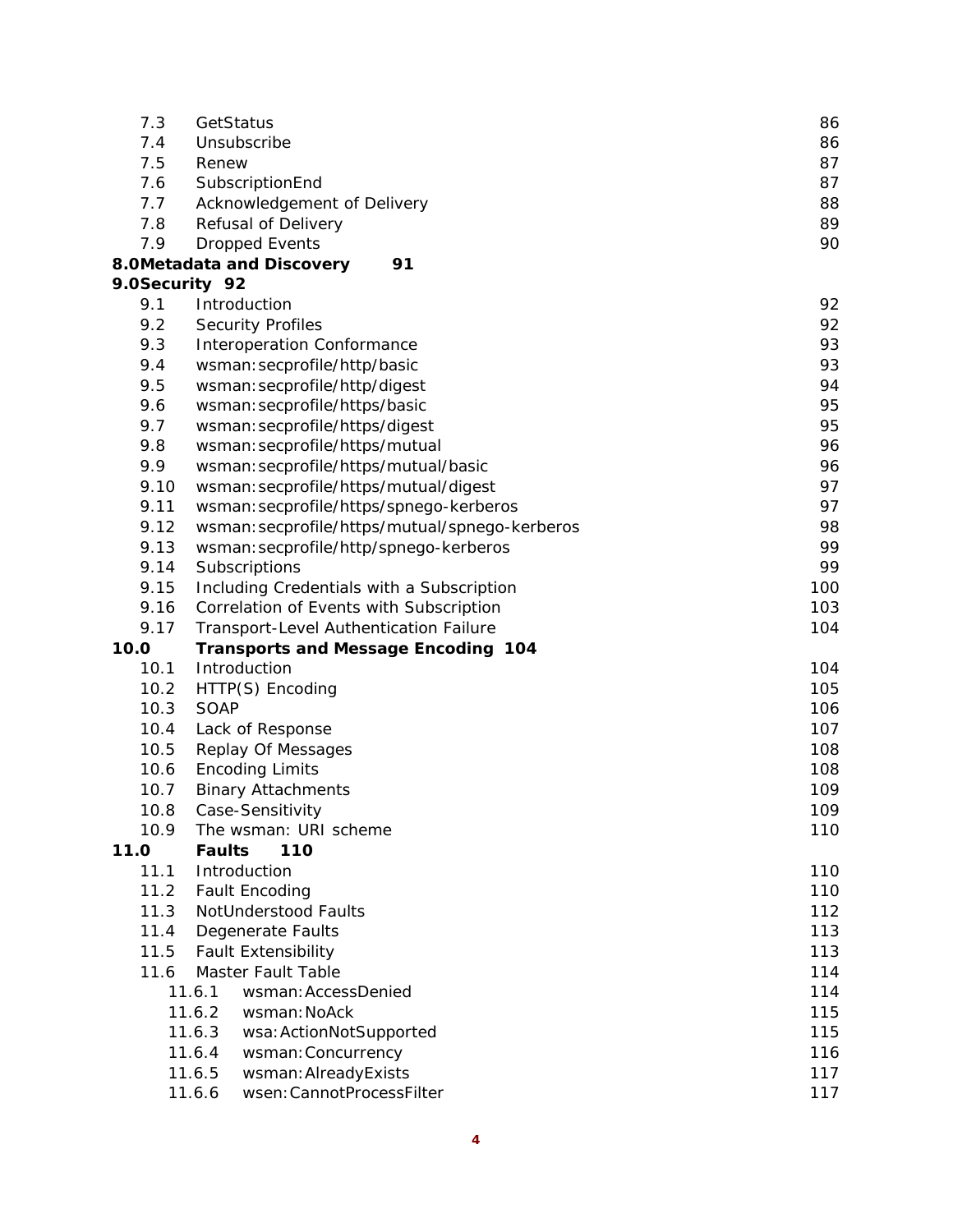|      | 11.6.7  | wse: DeliveryModeRequestedUnavailable   | 118 |
|------|---------|-----------------------------------------|-----|
|      | 11.6.8  | wsman: DeliveryRefused                  | 119 |
|      | 11.6.9  | wsa: DestinationUnreachable             | 119 |
|      | 11.6.10 | wsman: EncodingLimit                    | 120 |
|      | 11.6.11 | wsa: EndpointUnavailable                | 122 |
|      | 11.6.12 | wse: EventSourceUnableToProcess         | 122 |
|      | 11.6.13 | wsen: FilterDialectRequestedUnavailable | 123 |
|      | 11.6.14 | wse:FilteringNotSupported               | 124 |
|      | 11.6.15 | wsen: FilteringNotSupported             | 124 |
|      | 11.6.16 | wse: Filtering Requested Unavailable    | 125 |
|      | 11.6.17 | wsman: InternalError                    | 126 |
|      | 11.6.18 | wsman: InvalidBookmark                  | 127 |
|      | 11.6.19 | wsen: InvalidEnumerationContext         | 127 |
|      | 11.6.20 | wse: InvalidExpirationTime              | 128 |
|      | 11.6.21 | wsen: InvalidExpirationTime             | 129 |
|      | 11.6.22 | wse: InvalidMessage                     | 129 |
|      | 11.6.23 | wsa: InvalidMessageInformationHeader    | 130 |
|      | 11.6.24 | wsman: InvalidOptions                   | 130 |
|      | 11.6.25 | wsman: InvalidParameter                 | 131 |
|      | 11.6.26 | wxf: InvalidRepresentation              | 132 |
|      | 11.6.27 | wsman: InvalidSelectors                 | 133 |
|      | 11.6.28 | wsa: MessageInformationHeaderRequired   | 134 |
|      | 11.6.29 | wsman: QuotaLimit                       | 134 |
|      | 11.6.30 | wsman: RenameFailure                    | 135 |
|      | 11.6.31 | wsman: SchemaValidationError            | 135 |
|      | 11.6.32 | wsen: TimedOut                          | 136 |
|      | 11.6.33 | wsman: TimedOut                         | 136 |
|      | 11.6.34 | wse: UnableToRenew                      | 137 |
|      | 11.6.35 | wse: UnsupportedExpirationType          | 137 |
|      | 11.6.36 | wsen: UnsupportedExpirationType         | 138 |
|      | 11.6.37 | wsman: UnsupportedFeature               | 138 |
| 12.0 |         | <b>XPath Support 140</b>                |     |
| 12.1 | Level 1 |                                         | 140 |
| 12.2 | Level 2 |                                         | 142 |
| 13.0 |         | <b>WS-Management XSD 145</b>            |     |
| 14.0 |         | Acknowledgements<br>153                 |     |

**15.0 References 153**

# **1.0 Introduction**

The Web services architecture is based on a suite of specifications that define rich functions and that may be composed to meet varied service requirements.

A crucial application for these services is in the area of systems management. To promote interoperability between management applications and managed resources, this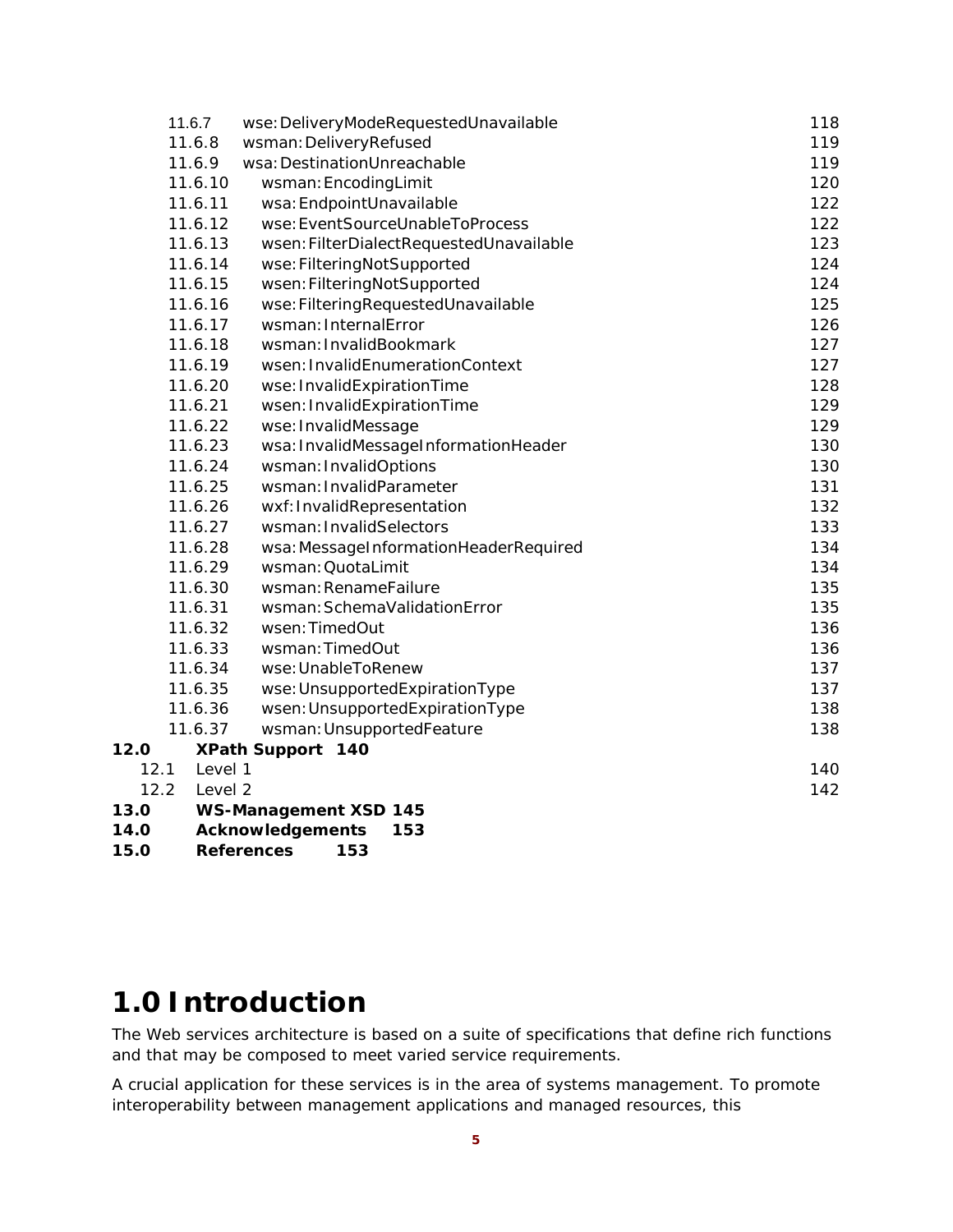specification identifies a core set of Web service specifications and usage requirements to expose a common set of operations that are central to all systems management. This comprises the abilities to

- DISCOVER the presence of management resources and navigate between them.
- GET, PUT, CREATE, RENAME, and DELETE individual management resources, such as settings and dynamic values.
- ENUMERATE the contents of containers and collections, such as large tables and logs.
- SUBSCRIBE to events emitted by managed resources.
- EXECUTE specific management methods with strongly typed input and output parameters.

In each of these areas of scope, this specification defines minimal implementation requirements for conformant Web service implementations. An implementation is free to extend beyond this set of operations, and may also choose not to support one or more areas of functionality listed above if that functionality is not appropriate to the target device or system.

# **1.1 Requirements**

This specification intends to meet the following requirements:

- Constrain Web services protocols and formats so Web services can be implemented in management services with a small footprint, in both hardware and software.
- Define minimum requirements for compliance without constraining richer implementations.
- Ensure composability with other Web services specifications
- Minimize additional mechanism beyond the current Web service architecture.

# **1.2 Notations and Terminology**

This section specifies the notations, namespaces, and terminology used in this specification.

# **1.3 Notational Conventions**

The keywords "MUST", "MUST NOT", "REQUIRED", "SHALL", "SHALL NOT", "SHOULD", "SHOULD NOT", "RECOMMENDED", "MAY", and "OPTIONAL" in this document are to be interpreted as described in RFC 2119 [RFC 2119].

This specification uses the following syntax to define normative outlines for messages:

- The syntax appears as an XML instance, but values in italics indicate data types instead of values.
- Characters are appended to elements and attributes to indicate cardinality:
	- $\bullet$  "?" (0 or 1)
	- $\bullet$  "\*" (0 or more)
	- $\bullet$  "+" (1 or more)
- The character "|" is used to indicate a choice between alternatives.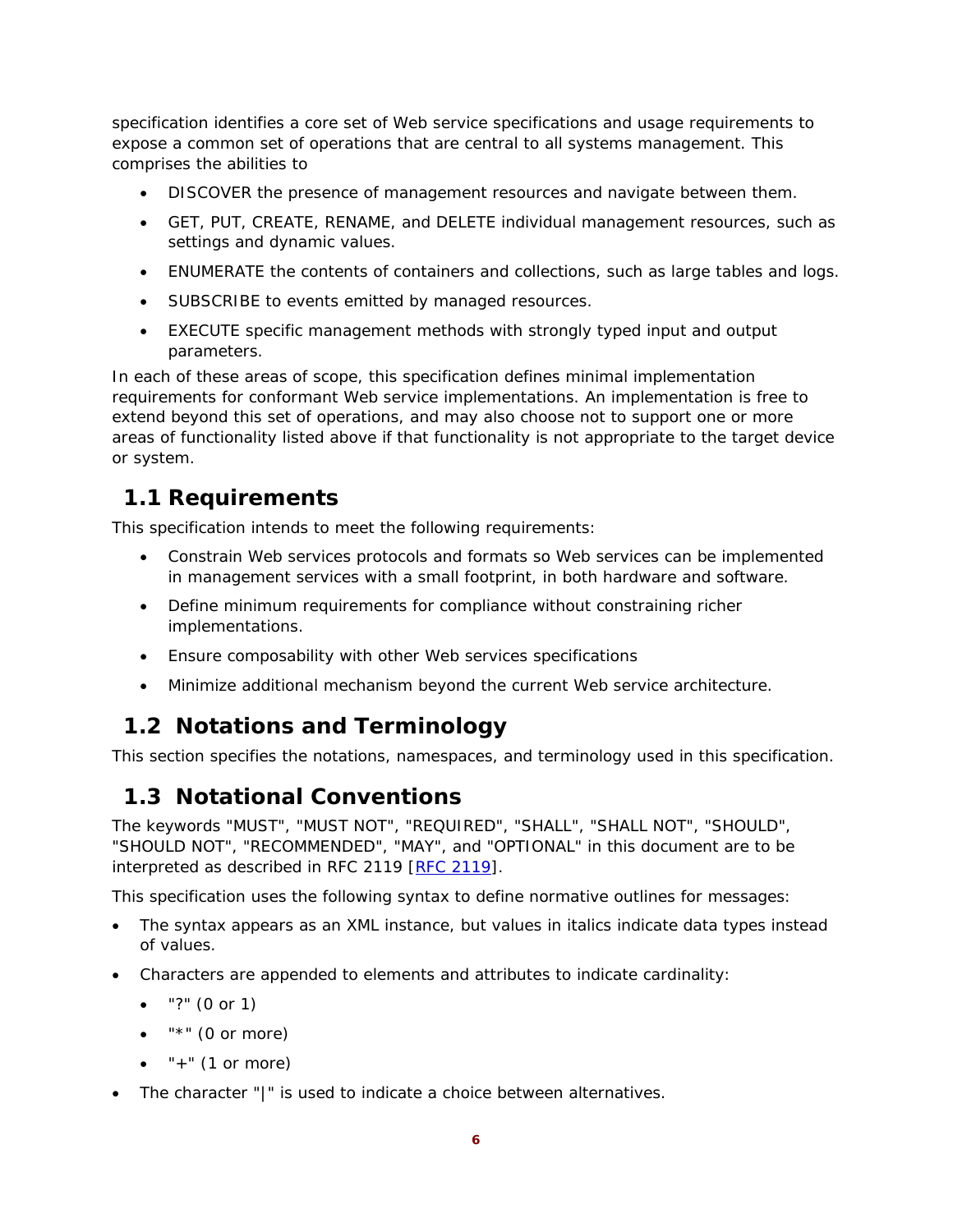- The characters "[" and "]" are used to indicate that contained items are to be treated as a group with respect to cardinality or choice.
- An ellipsis (i.e. "...") indicates a point of extensibility that allows other child or attribute content. Additional children and/or attributes MAY be added at the indicated extension points but MUST NOT contradict the semantics of the parent and/or owner, respectively. If a receiver does not recognize an extension, the receiver SHOULD NOT process the message and MAY fault.
- XML namespace prefixes (see Table 1) are used to indicate the namespace of the element being defined.

**Throughout the document,** whitespace within XML element values is used for readability. In practice, a service should accept and strip leading and trailing whitespace whitespace within element values as if whitespace had not been used. (See conformance rule R10.3- 9).

## **1.4 Conformance**

An implementation is not conformant with this specification if it fails to satisfy one or more of the MUST or REQUIRED level requirements defined in the conformance rules for each section, as indicated by the following format:

R*nnnn*: *Rule text* 

General conformance rules:

- R1.4-1: To be conformant, the service MUST comply with all the rules defined in this specification. Items marked with MUST are required, and items marked with SHOULD are highly advisable to maximize interoperation. Items marked with MAY indicate the preferred implementation in terms of expected features, but interoperation should not be affected if they are ignored.
- R<sub>1.4-2</sub>: A SOAP node MUST NOT use the XML namespace identifier for this specification (see 1.5) unless it complies with the conformance rules in this specification.

This specification does not mandate that all messages and operations must be supported. It only requires that if a given message is supported, it must obey the conformance rules for that message or operation. It is important that services do not use the XML namespace identifier for WS-Management in SOAP operations in a manner inconsistent with the rules defined in this specification.

## **1.5 XML Namespaces**

R1.5-1: The XML namespace URI that MUST be used by conformant services of this specification is: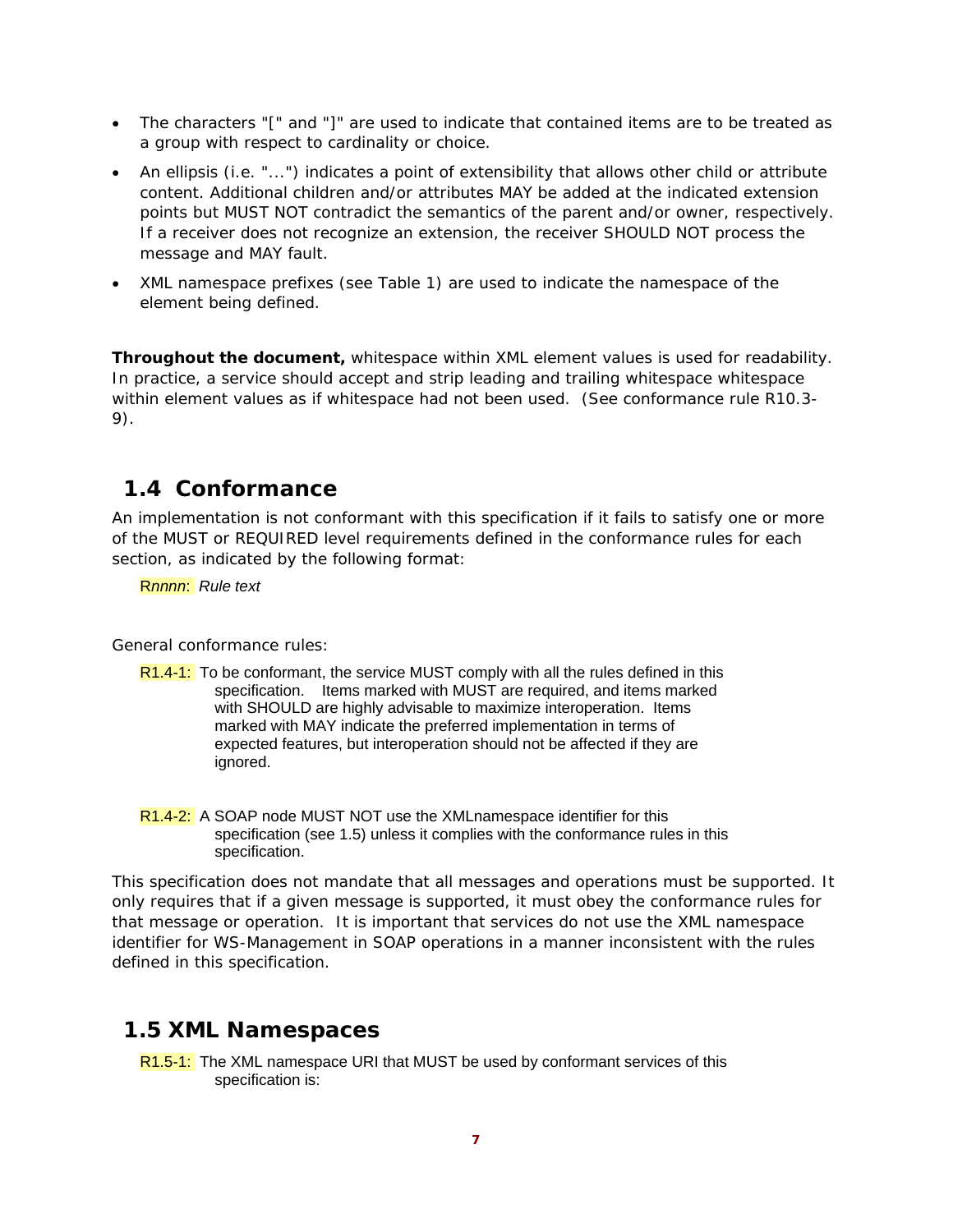(1) http://schemas.xmlsoap.org/ws/2005/06/management

Table 1 lists XML namespaces that are used in this specification. The choice of any namespace prefix is arbitrary and not semantically significant.

| <b>Prefix</b> | <b>XML Namespace</b>                                                                   | Specification(s)                                   |
|---------------|----------------------------------------------------------------------------------------|----------------------------------------------------|
| wsman         | http://schemas.xmlsoap.org/ws/2005/06/managem<br>ent                                   | This specification                                 |
| S             | http://www.w3.org/2003/05/soap-envelope                                                | SOAP 1.2 [SOAP 1.2]                                |
| <b>XS</b>     | http://www.w3.org/2001/XMLSchema                                                       | XML Schema [Part 1, 2]                             |
| wsdl          | http://schemas.xmlsoap.org/wsdl                                                        | WSDL/1.1 [WSDL 1.1]                                |
| wsa           | http://schemas.xmlsoap.org/ws/2004/08/addressin<br>g                                   | WS-Addressing [WS-<br>Addressing]                  |
| wse           | http://schemas.xmlsoap.org/ws/2004/08/eventing                                         | WS-Eventing [WS-Eventing]                          |
| wsen          | http://schemas.xmlsoap.org/ws/2004/09/enumerati<br>on                                  | <b>WS-Enumeration [WS-</b><br><b>Enumeration</b> ] |
| wxf           | http://schemas.xmlsoap.org/ws/2004/09/transfer                                         | WS-Transfer [WS-Transfer]                          |
| wsp           | http://schemas.xmlsoap.org/ws/2004/09/policy                                           | WS-Policy [WS-Policy]                              |
| wst           | http://schemas.xmlsoap.org/ws/2005/02/trust                                            | WS-Trust                                           |
| wsse          | http://docs.oasis-open.org/wss/2004/01/oasis-<br>200401-wss-wssecurity-secext-1.0.xsd  | <b>WS-Security</b>                                 |
| wsu           | http://docs.oasis-open.org/wss/2004/01/oasis-<br>200401-wss-wssecurity-utility-1.0.xsd | <b>WS-Security Utility</b>                         |

**Table 1: Prefixes and XML namespaces used in this specification.** 

# **1.6 Terminology**

Client

The client application using the Web services defined in this document to access the management service.

Service

An application that provides management services to clients by exposing the web services defined in this document. A service typically is equivalent to the network "listener" and is associated with a physical transport address and is essentially a type of manageability access point.

Management resource

An endpoint which represents a distinct type of management operation or value. A service exposes one or more resources and some resources can have more than one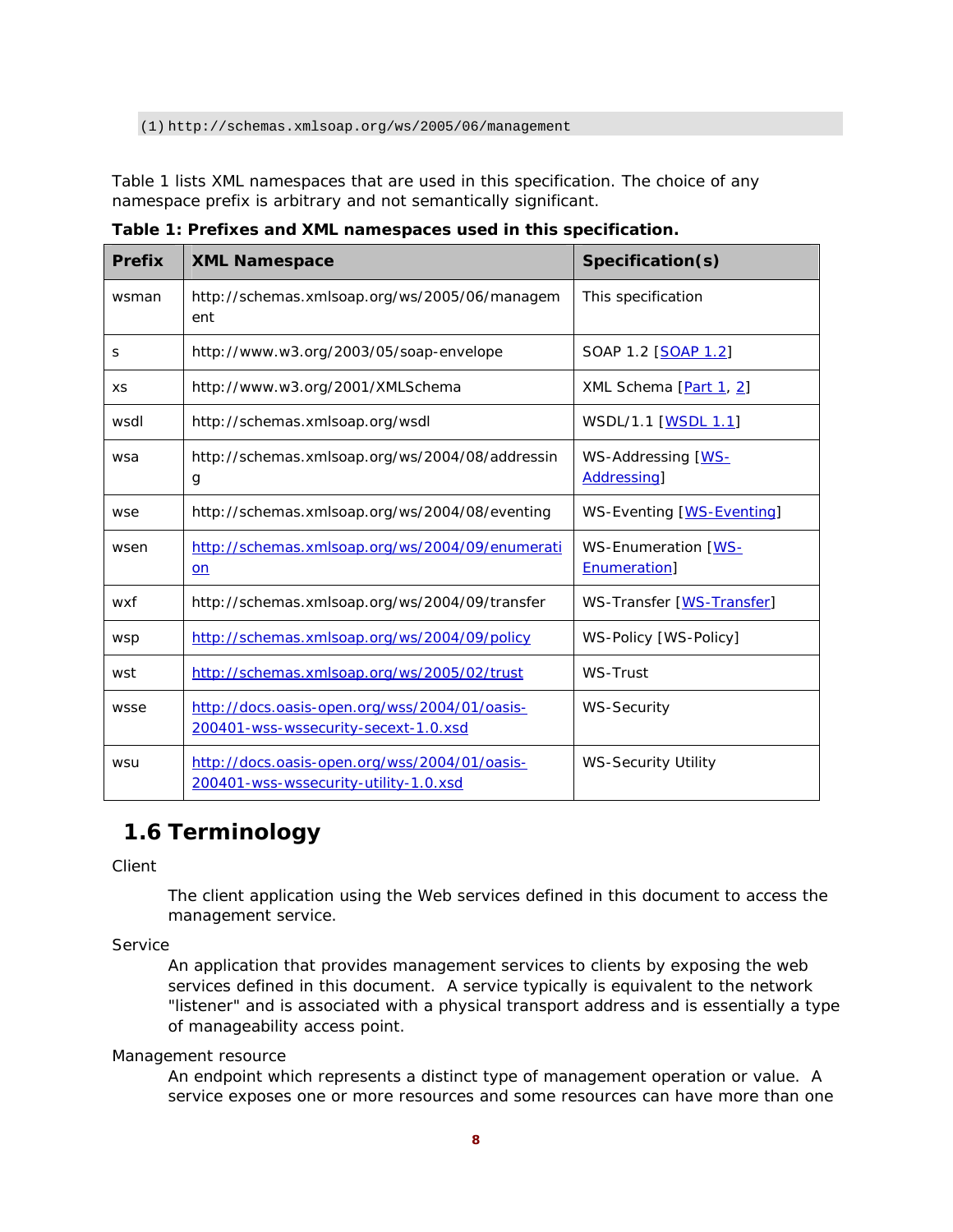instance. In this sense, a management resource is similar to a "class" or a database table, and an instance is similar to an instance of the class or a row in the table.

Selector

A resource-relative name and value pair which acts as an instance-level discriminant. This is essentially a filter or "key" which identifies the desired instance of the resource.

The relationship of services to management resources is as follows:

- A service consists of one or more management resources.
- A resource may contain one or more instances.
- If more than one instance for a management resource exists, they are isolated or identified through the Selector mechanism.

# **2.0 Addressing**

## **2.1 Endpoint References**

WS-Management uses WS-Addressing *endpoint references* (also known as *EPRs*) as the addressing model for individual management resources. To access a resource, the endpoint reference is used in the SOAP header, with the usage discussed in the following sections. This management endpoint reference uses a representation which is a tuple of the following SOAP headers:

- (1) **wsa:To** (required) : The transport address of the service
- (2) **wsman:ResourceURI** (required) The URI of the managed resource being accessed.
- (3) **wsman:SelectorSet** (optional) : Used to reference or select the specific instance of a resource, if there is more than one instance

The WS-Management endpoint reference is defined in SOAP as follows:

| (1)  | <wsa:endpointreference></wsa:endpointreference>          |
|------|----------------------------------------------------------|
| (2)  | <wsa:address></wsa:address>                              |
| (3)  | Network address                                          |
| (4)  |                                                          |
| (5)  | <wsa:referenceparameters></wsa:referenceparameters>      |
| (6)  | <wsman:resourceuri> resource URI </wsman:resourceuri>    |
| (7)  | <wsman:selectorset></wsman:selectorset>                  |
| (8)  | <wsman:selector name="Selector=name"> *</wsman:selector> |
| (9)  | Selector-value                                           |
| (10) |                                                          |
| (11) | ?                                                        |
| (12) |                                                          |
| (13) |                                                          |
| (14) | $\cdot$<br>.                                             |

The following describes additional, normative constraints on the outline listed above: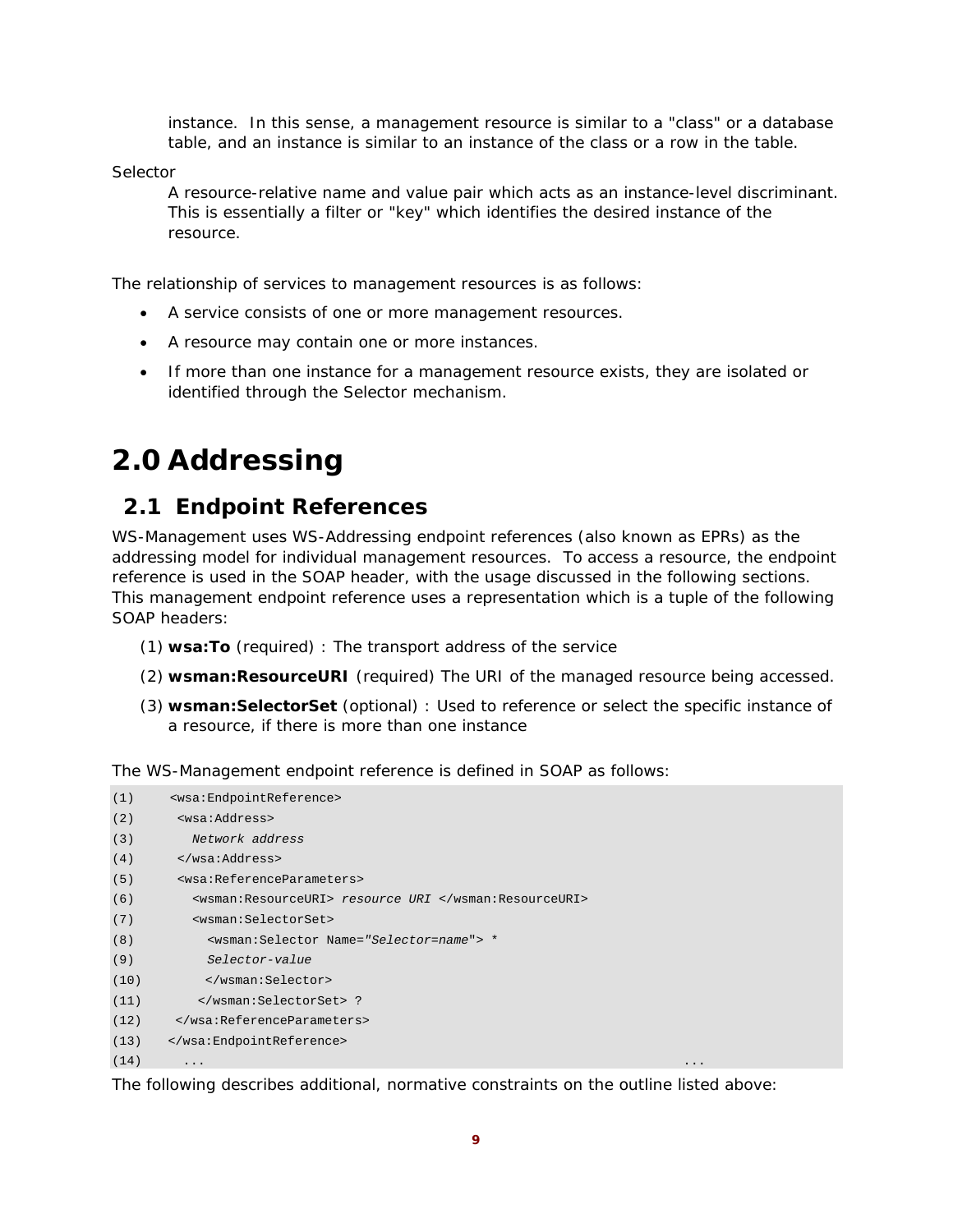wsa:Address

This is the URI of the transport address

wsa:ReferenceParameters/wsman:ResourceURI

This is the URI of the management resource being accessed. Both this URI and the wsa:Address URI form the full address of the resource.

wsa:ReferenceParameters/wsman:SelectorSet

The optional set of Selectors as described in 2.9. These are used to select an instance if the ResourceURI represents a multi-instanced target

The above format is used when defining addresses in metadata, or when specifying return addresses in message bodies, such as the wse: NotifyTo or the wsa: ReplyTo and wsa:FaultTo cases.

When it is time to actually use the above address in a real SOAP message, WS-Addressing specifies that translations take place and the headers are flattened out. While this is described in WS-Addressing, it is worth repeating because of its critical nature.

As example, the following address definition

```
<wsa:EndpointReference> 
   <wsa:Address> Address </wsa:Address> 
     <wsa:ReferenceProperties> 
       <other:UserProp>prop-value</other:UserProp> 
     </wsa:ReferenceProperties> 
     <wsa:ReferenceParameters> 
      <wsman:ResourceURI>resURI</wsman:ResourceURI> 
      <wsman:SelectorSet> 
         <wsman:Selector Name="Selector=name"> 
             Selector-value 
         </wsman:Selector> 
      </wsman:SelectorSet> 
      <other:UserParam> param </otherUserParam> 
     </wsa:ReferenceParameters> 
</wsa:EndpointReference>
```
...becomes the following when actually used in a SOAP message, in which wsa: Address becomes wsa:To, and the reference properties and reference parameters are unwrapped and juxtaposed:

```
<s:Envelope ...> 
  <s:Header> 
   <wsa:To> Address </wsa:To> 
   <other:UserProp>prop-value</other:UserProp> 
   <wsman:ResourceURI>resURI</wsman:ResourceURI> 
   <wsman:SelectorSet> 
    <wsman:Selector Name="Selector=name"> 
       Selector-value 
    </wsman:Selector> 
   </wsman:SelectorSet> 
   <other:UserParam> param </otherUserParam>" 
   ...
```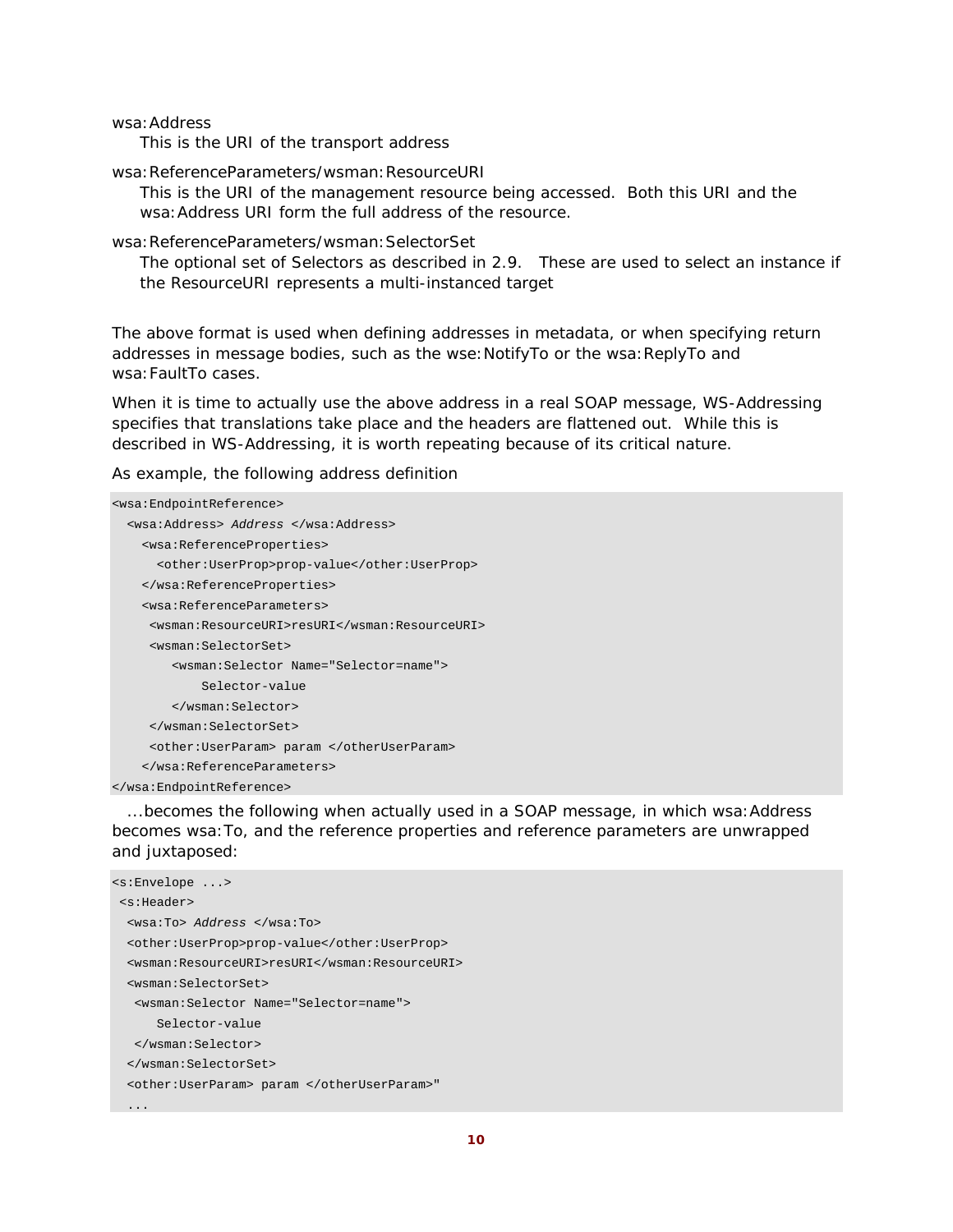Note also that in addition to the WS-Management-defined values, the user may additionally specify client-specific reference properties (see *other:UserProp* above) and reference parameters (see *other:UserParam* above) which also are included in the message if they are part of the wsa: EndpointReference.

**Note** that as of this writing the WS-Addressing specification is under review, and the reference property mechanism is likely to be removed prior to final recommendation. WS-Management makes no use of reference properties per se (although it uses reference parameters for things like wsman: ResourceURI), but future implementations should examine the status of WS-Addressing before building richer implementations which make use of reference properties.

Note that the wsa: To, wsman: ResourceURI, and wsman: SelectorSet work together to *reference* the resource instance to be managed, but the actual *method* or *operation* to be executed against this resource is indicated by the wsa: Action header.

Here is an example of WS-Management headers in an actual message:

| (15) | $\leq$ s: Envelope                                                                       |
|------|------------------------------------------------------------------------------------------|
| (16) | $xmlns:s="http://www.w3.org/2003/05/soap-envelope"$                                      |
| (17) | xmlns:wsa="http://schemas.xmlsoap.org/ws/2004/08/addressing"                             |
| (18) | $xmlns:wsman="http://schemas.xmlsoap.org/ws/2005/06/manaqement"$                         |
| (19) | <s:header></s:header>                                                                    |
| (20) | $\ddotsc$                                                                                |
| (21) | $\cos\frac{3\pi x}{10}$ -http://123.99.222.36/wsman                                      |
| (22) | <wsman:resourceuri>http://acme.org/hardware/2005/02/storage/physDisk</wsman:resourceuri> |
| (23) | <wsman:selectorset></wsman:selectorset>                                                  |
| (24) | <wsman:selector name="LUN"> 2 </wsman:selector>                                          |
| (25) |                                                                                          |
| (26) | <wsa:action> http://schemas.xmlsoap.org/ws/2004/09/transfer/Get </wsa:action>            |
| (27) | urn:uuid:d9726315-bc91-430b-9ed8-ce5ffb858a91<br><wsa:messageid></wsa:messageid>         |
| (28) | .                                                                                        |
| (29) | $\langle$ s:Header>                                                                      |
| (30) | $\langle s : Body > \ldots$                                                              |
|      |                                                                                          |

### Definitions:

wsa:To

The network (or transport-level) address of the service

#### wsman:ResourceURI

The ResourceURI of the management resource to be accessed. This is only required if the service can manage more than one set of resources and acts as a secondary dispatching URI.

#### wsman: SelectorSet

A wrapper for the Selectors.

#### wsman:SelectorSet/wsman:Selector

Identifies or 'selects' the resource instance to be accessed, if more than one instance of the resource exists. In this case, the Selector is "LUN" (logical unit number) and the selected device is unit number "2".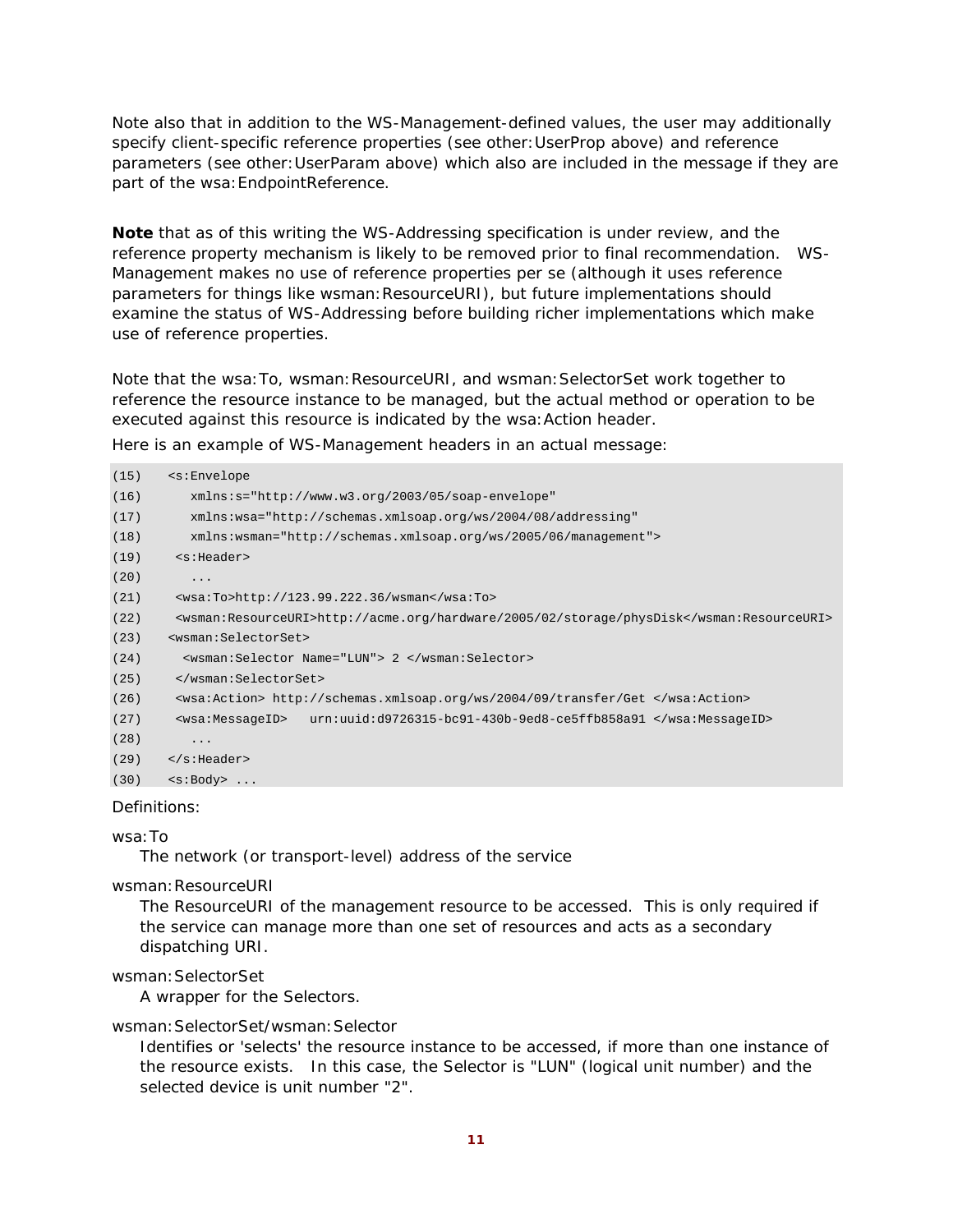wsa:Action

Identifies which operation is to be carried out against the resource, in this case a "Get". wsa:MessageID

Identifies this specific message uniquely for tracking and correlation purposes. The format defined in RFC 4122 is often used in the examples in this specification, but is not required.

R2.1-1: All messages MUST contain an endpoint reference. This applies especially to continuation messages such as wsen:Pull or wsen:Release, which continue an operation begun in a previous message. Even though there is contextual information in such messages binding it to a previous operation, the WS-Addressing endpoint reference is still required in the message to help route it to the correct handler.

This rule clarifies that messages such as wsen: Pull or wse: Renew still require a full EPR. For wsen:Pull, for example, this would be the same as the original wsen:Enumerate, even though wsen:EnumerateResponse returns a context object which would seem to obviate the need for the EPR. The EPR is still required to route the message properly. Similarly, the wsen:Renew request uses the EPR obtained the wse:SubscriptionManager received in the wse:SubscribeResponse.

### **2.2 Other WS-Addressing Headers**

The following additional addressing-related header blocks occur in WS-Management messages.

- R2.2-1: A conformant service MUST recognize and process the following WS-Addressing header blocks. Any others are optional as specified in WS-Addressing and MAY be present, but a conformant service MAY reject any additional headers and fail to process the message, issuing a s:NotUnderstood fault.
- **wsa:ReplyTo** (required when a reponse is expected)
- **wsa:FaultTo** (optional)
- **wsa:MessageID** (required)
- **wsa:Action** (required)
- **wsa:RelatesTo** (required in responses)

The usage of these is discussed in subsequent sections.

### **2.3 mustUnderstand Usage**

The SOAP *mustUnderstand* attribute for SOAP headers is to be interpreted as a "must comply" instruction in WS-Management. For example, if a SOAP header which is listed as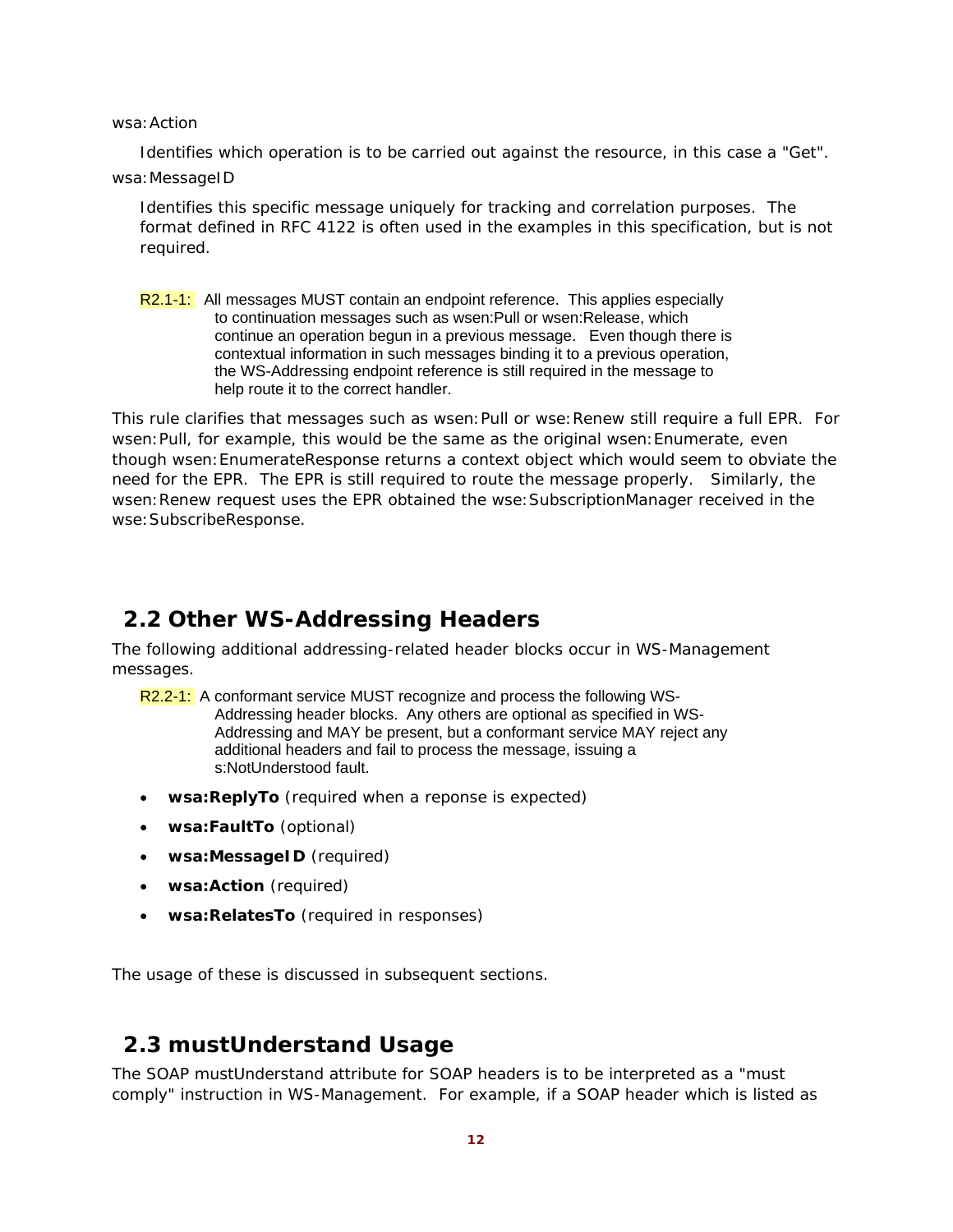being OPTIONAL in this specification is tagged with *mustUnderstand*, the service is required to comply or return a fault. To ensure the service treats a header as optional, the *mustUnderstand* attribute should be omitted.

Obviously, if the service cannot understand the primary endpoint reference of the resource (the *ResourceURI*) it will not be able to service the request in any case. Similarly, if the wsa:Action is not understood, the implementation will not know how to process the message. So, for the following elements, the omission or inclusion of *mustUnderstand* has no real effect on the message in practice, as *mustUnderstand* is implied:

- wsa:To
- wsman:ResourceURI
- wsman:SelectorSet
- wsa:MessageID
- wsa:RelatesTo
- wsa:Action
- wsman:FragmentTransfer
- R2.3-1: A conformant service MUST process any of the above elements identically whether mustUnderstand is present or not.
- R2.3-2: If a service cannot comply with a header marked with mustUnderstand, it MUST issue a s:NotUnderstood fault.

As a corollary, clients may omit mustUnderstand from any of the above elements with no change in meaning. Obviously, the client may safely always include mustUnderstand on any of the above elements.

The goal is that the service should be tolerant of inconsistent mustUnderstand usage by clients when there is no real chance of the request being misinterpreted.

# **2.4 wsa:To and wsman:ResourceURI**

In request messages, the wsa:To address contains the network address of the service. In some cases, this is sufficient to locate the management resource. In many cases, the service is a dispatching agent for multiple resources, and an additional addressing element, wsman: ResourceURI is present to allow the service to identify a resource within its scope.

In responses and event deliveries, only the wsa:To needs typically needs to appear and the wsman: ResourceURI is not used.

R2.4-1: The wsa: To header MUST be present in all messages, whether requests, responses, or events, and SHOULD reflect a valid URI. In the absence of other requirements, it is RECOMMENDED that the network address be suffixed by the token sequence **/wsman**:

<sup>(1)</sup> <wsa:To> http://123.15.166.67**/wsman** </wsa:To>

If the service only exposes one set of resources, then the wsa:To is the only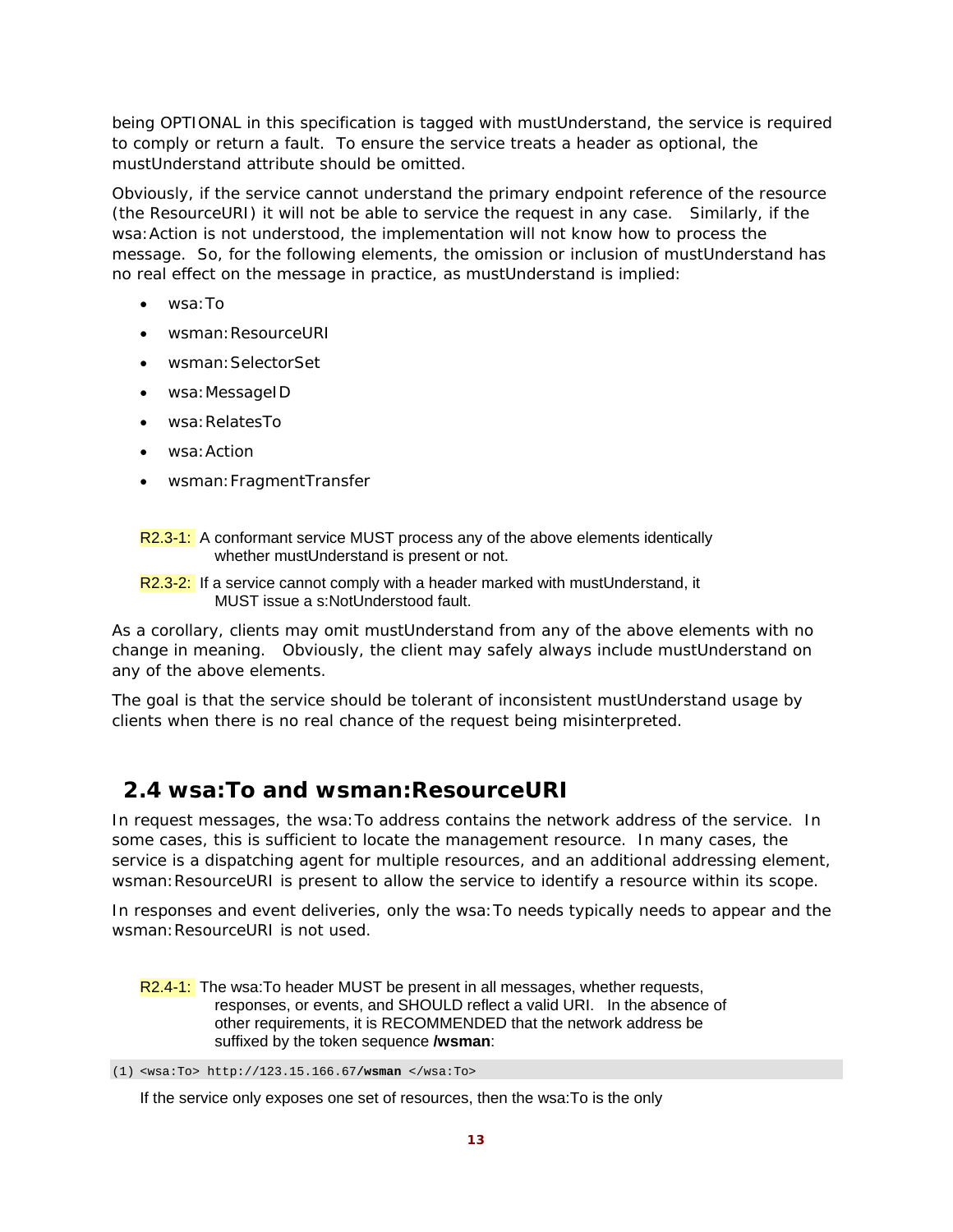#### addressing element required.

Including the network transport address in the SOAP message may seem redundant, since the network connection would already have to be established by the client, but in cases where the message is routed through intermediaries, this would obviously be required so that the intermediary could examine the message and make the final connection to the actual endpoint.

The wsa:To may encompass any number of tokens required to locate the service and a group of resources within that service. The wsman:ResourceURI is relative to this part of the address.

R2.4-2: The format of the wsman:ResourceURI is unconstrained provided that it meets RFC 3986 requirements. The scheme may be *wsman:* if no other scheme is applicable (see 10.9 for restrictions). See also R2.4-3 below.

The format and syntax of the ResourceURI is any valid URI according to RFC 3986. While there is no default scheme, wsman: or http: are common defaults. If http: is used, users may expect to find web-based documentation of the resource at that address. The wsa:To and the wsman:ResourceURI work together to define the actual management resource:

(2) <s:Header>

(3) <wsa:To> http://123.15.166.67**/wsman** </wsa:To>

(4) <wsman:ResourceURI> http//schemas.acme.org/2005/02/hardware/physDisk </wsman:ResourceURI>  $(5)$  ...

wsman: may be used for a scheme when the URIs are dymamically generated from other sources and no other scheme makes sense. See the rules in 10.9 for such usage.

It is considered a good practice for vendor-specific or organization-specific URIs to contain the internet domain name in the first token sequence after the scheme, such as "acme.org" above.

### R2.4-3: The wsman:ResourceURI reference parameter is REQUIRED in messages with the following wsa:Action URIs:

Action URI

http://schemas.xmlsoap.org/ws/2004/09/transfer/Get

http://schemas.xmlsoap.org/ws/2004/09/transfer/Put

http://schemas.xmlsoap.org/ws/2004/09/transfer/Create

http://schemas.xmlsoap.org/ws/2004/09/transfer/Delete

http://schemas.xmlsoap.org/ws/2005/06/management/Rename

http://schemas.xmlsoap.org/ws/2004/09/enumeration/Enumerate

http://schemas.xmlsoap.org/ws/2004/09/enumeration/Pull

http://schemas.xmlsoap.org/ws/2004/09/enumeration/Renew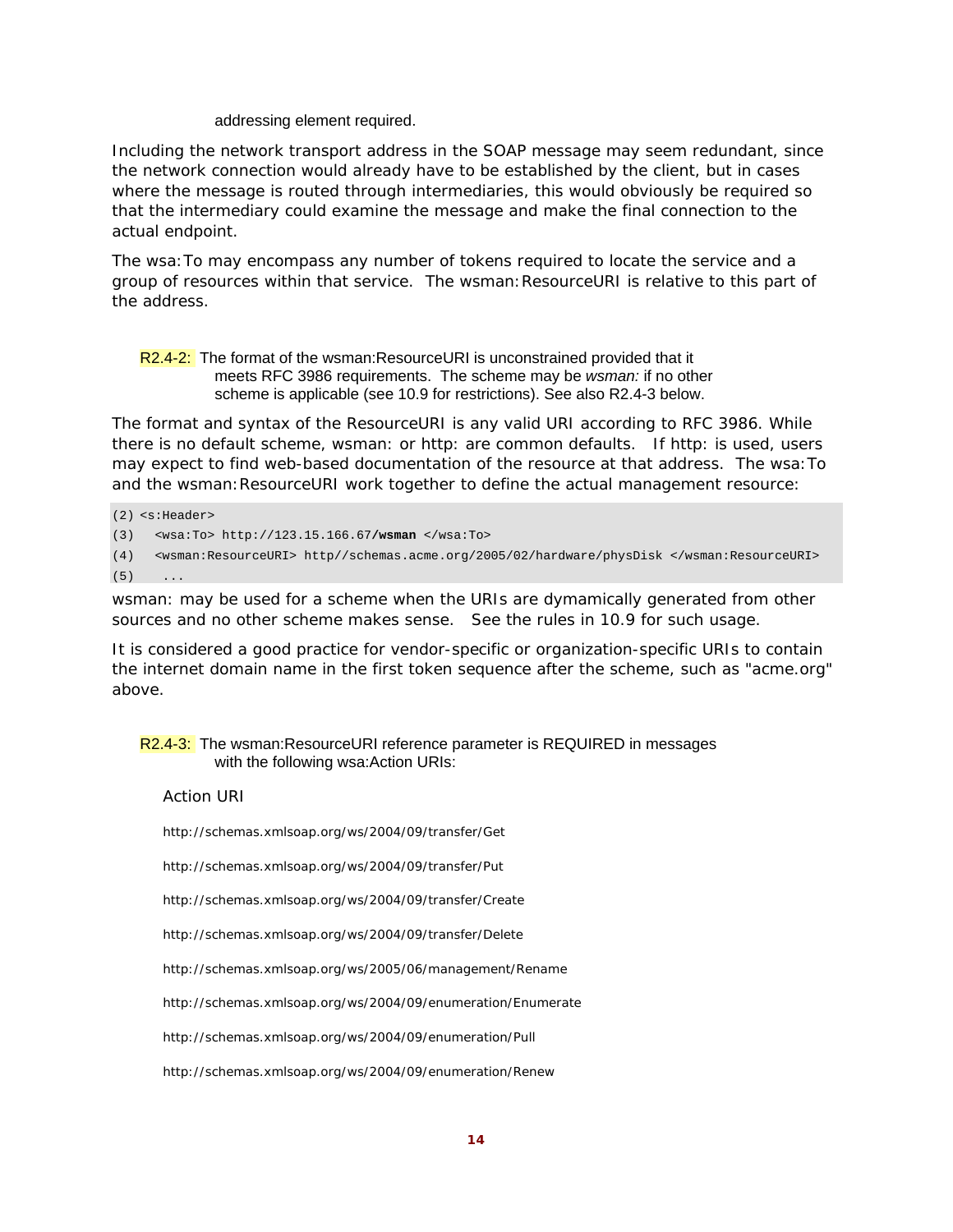http://schemas.xmlsoap.org/ws/2004/09/enumeration/GetStatus

http://schemas.xmlsoap.org/ws/2004/09/enumeration/Release

http://schemas.xmlsoap.org/ws/2004/08/eventing/Subscribe

 Note that the following messages require the EPR returned in the wse:SubscriptionManager element of the wse:SubscribeResponse message (WS-Eventing), so the format of the EPR is determined by the service and may or may not include the ResourceURI:

http://schemas.xmlsoap.org/ws/2004/08/eventing/Renew

http://schemas.xmlsoap.org/ws/2004/08/eventing/GetStatus

http://schemas.xmlsoap.org/ws/2004/08/eventing/Unsubscribe

While the ResourceURI is required, it may be short and of a very simple form, such as

 *http://sample.com/\* http://sample.com/resource ...etc.* 

- R2.4-4: For the request message of custom actions (methods), the ResourceURI header MAY be present in the message to help route the message to the correct hander. It is not an error for a service to REQUIRE this to be present.
- R2.4-5: The ResourceURI SHOULD NOT appear in other messages, such as responses or events.

Note that wsa:To must be present in *all* messages, including replies and faults, even thought it appears redundant for many transports. In practice, the wsman:ResourceURI is only required in requests to reference the target resource. Responses are not accessing the WS-Management space, so the wsman: ResourceURI has no meaning.

The ResourceURI itself indicates the targeted management value, management action (method), or event source within the scope of the service.

- R2.4-6: If the wsman:ResourceURI is missing and is required, the service MUST issue a wsa:DestinationUnreachable fault with a detail code of wsman:faultDetail/InvalidResourceURI.
- R2.4-7: The wsman:ResourceURI MUST only be used to indicate the identity of a resource, but MAY NOT be used to indicate the action being applied to that resource, which is properly expressed using the wsa:Action URI.
- R2.4-8: The ResourceURI MUST be unique and unambiguous within the scope of a service.

Otherwise, the service has no idea which resource is actually being referenced or accessed.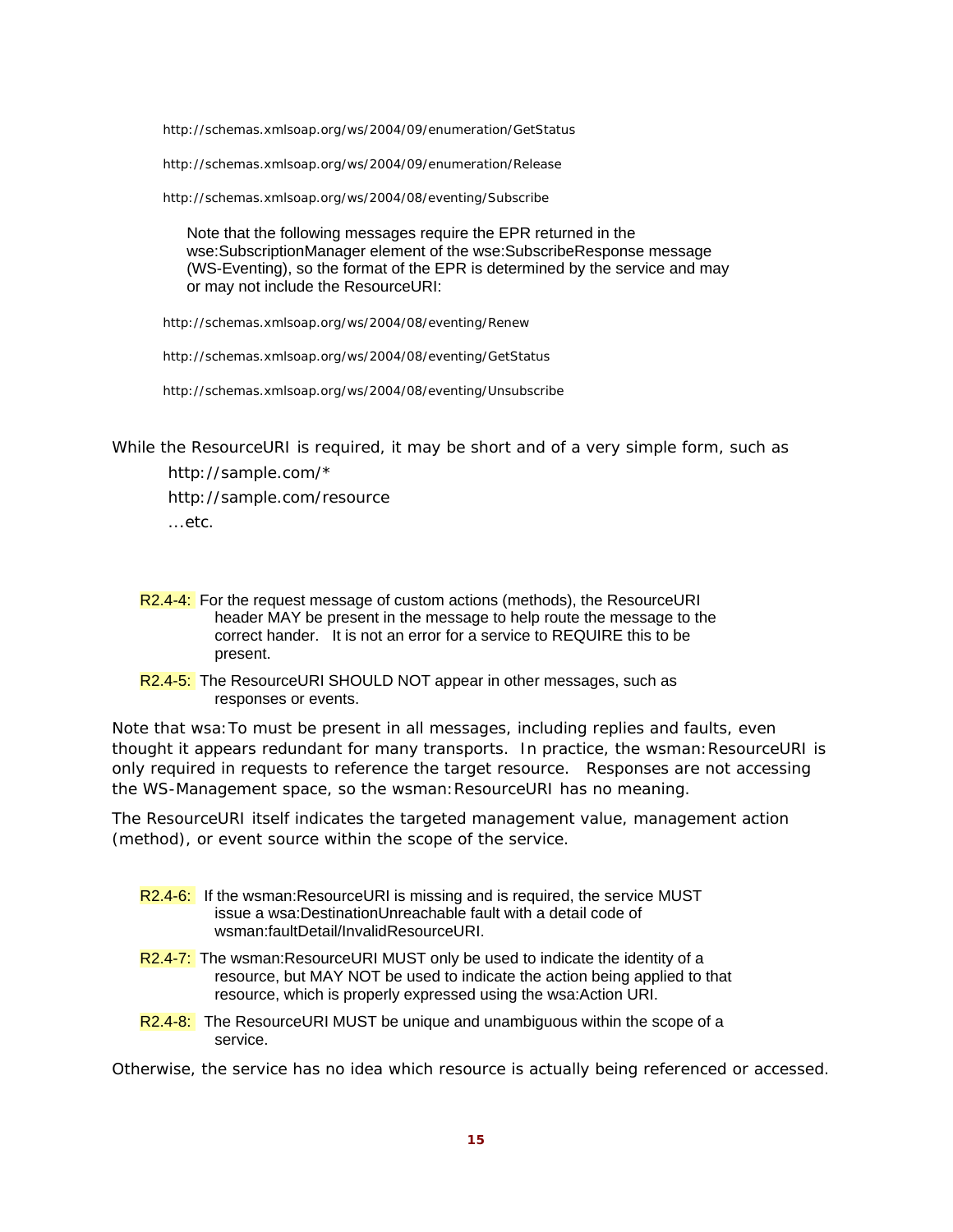R2.4-9: If a valid request is received but the resource is not available at that time, a service SHOULD issue either a wsa:DestinationUnreachable fault, but MAY issue a wsa:EndpointUnvailable fault if it can be determined that the resource is actually offline as opposed to being incorrectly formatted or nonexistent.

Note that all secondary messages which are continuations of prior messages, such as wsen:Pull or wsen:Release (both of which continue wsen:Enumerate) must still contain an endpoint reference. The fact that these messages also contain context information from a prior message is not material to the SOAP messaging and addressing model.

Note that custom-WSDL based methods should have both a ResourceURI identity from the perspective of addressing, and have a wsa:Action from the point of view of execution. In many cases, the ResourceURI is simply a pseudonym for the WSDL identity and Port, and the wsa:Action is the specific method within that Port (or Interface) definition.

While the URI could theoretically be used alone to define an instance of a multi-instance resource, it is recommended that the wsa:To be used to locate the WS-Management service, the wsman: ResourceURI be used to identify the resource type, and that wsman:SelectorSet be used to reference the instance. If the resource only consists of a single instance, then the wsman: ResourceURI alone refers to the singleton instance.

The following faults apply:

- R2.4-10: The service SHOULD issue faults in the following situations relating to the resource:
	- a) If the resource is offline, a wsa:EndpointUnavailable fault is returned with a detail code of wsman:faultDetail/ResourceOffline
	- b) If the resource cannot be located ("not found"), or the wsman:ResourceURI is of the incorrect form or absent, a wsa:DestinationUnreachable fault is returned with a detail code of wsman:faultDetail/InvalidResourceURI.
	- c) If the resource is valid, but internal errors occur, a wsman:InternalError fault is returned.
	- d) If the resource cannot be accessed for security reasons, a wsman:AccessDenied fault is returned.

# **2.5 ReplyTo**

WS-Management requires the following usage of *wsa: ReplyTo* in addressing:

R2.5-1: A wsa:ReplyTo header MUST be present in all request messages when a reply is required (some messages do not require replies and may omit this). This MUST either be a valid address for a new connection using any transport supported by the service, or the URI **http://schemas.xmlsoap.org/ws/2004/08/addressing/role/anonymous**  [see WS-Addressing] which indicates that the reply is to be delivered over the same connection that the request arrived on. If the wsa:ReplyTo is missing, a wsa:MessageInformationHeaderRequired fault is returned.

Note that some messages, such as event deliveries, wse:SubscriptionEnd, etc. do not require a response and may omit a wsa: ReplyTo element.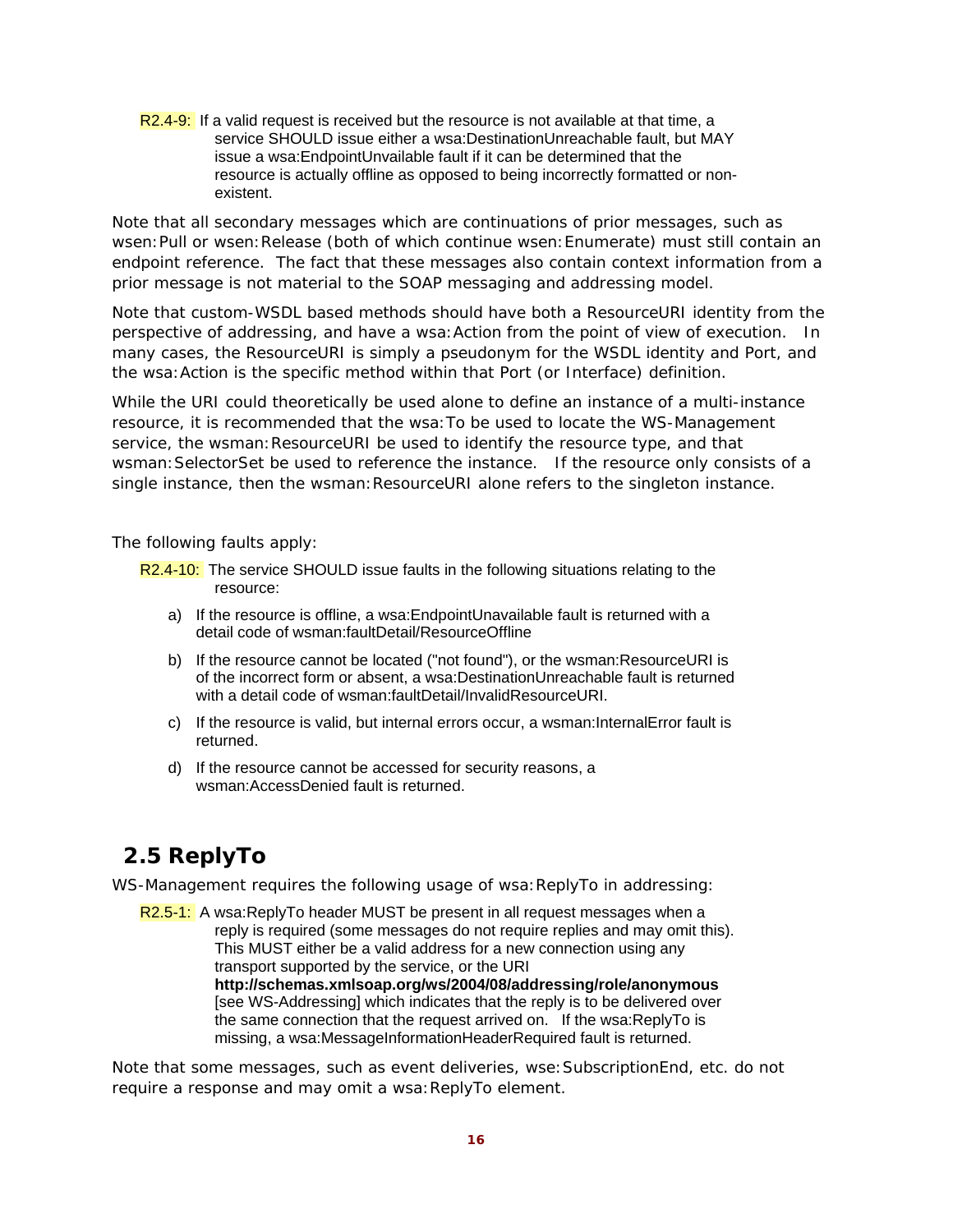- R2.5-2: A conformant service MAY require that all responses be delivered over the same connection on which the request arrives. In this case, the URI discussed in R2.5-1 MUST be used to indicate this. Otherwise, the service MUST return a wsman:UnsupportedFeature fault with a detail code of wsman:faultDetail/AddressingMode.
- R2.5-3: When delivering *events* for which acknowledgement of delivery is required, the sender of the event MUST include a wsa:ReplyTo element, and observe the usage in section 7.8 of this specification.
- R2.5-4: The service MUST fully duplicate the entire wsa:Address of the wsa:ReplyTo element in the wsa:To of the reply, even if some of the information is not understood by the service.

This is used in cases where the client included suffixes on the HTTP or HTTPS address which are not understood by the service. The service must return these suffixes nonetheless.

R2.5-5: Any reference parameters supplied in the wsa:ReplyTo address MUST be included in the actual response message as top-level headers as specified in WS-Addressing unless the response is a fault. If the reponse is a fault, then the service SHOULD include the reference properties and parameters but MAY omit these values if the resulting message size would exceed encoding limits.

WS-Addressing allows clients to include client-defined reference properties and reference parameters in *ReplyTo* headers. The WS-Addressing specification requires that these be extracted from requests and placed in the responses by removing the *ReferenceParameters* and *ReferenceProperties* wrappers, placing all of the values as top-level SOAP headers in the response as discussed in section 2.1. This allows clients to better correlate responses with the original requests. This step cannot be omitted. In the example below, the "userdefined content" must be included in the reply message:

```
(1) <s:Envelope 
(2) xmlns:s="http://www.w3.org/2003/05/soap-envelope" 
(3) xmlns:wsa="http://schemas.xmlsoap.org/ws/2004/08/addressing" 
(4) xmlns:wsman="http://schemas.xmlsoap.org/ws/2005/06/management"> 
(5) <s:Header> 
(6) ...
(7) <wsa:To> http://1.2.3.4/wsman </wsa:To> 
(8) <wsa:ReplyTo> 
(9) <wsa:Address> 
(10) http://schemas.xmlsoap.org/ws/2004/08/addressing/role/anonymous 
(11) </wsa:Address> 
(12) <wsa:ReferenceParameters> 
(13) user-defined content 
(14) </wsa:ReferenceParameters> 
(15) </wsa:ReplyTo> 
(16) \t...
```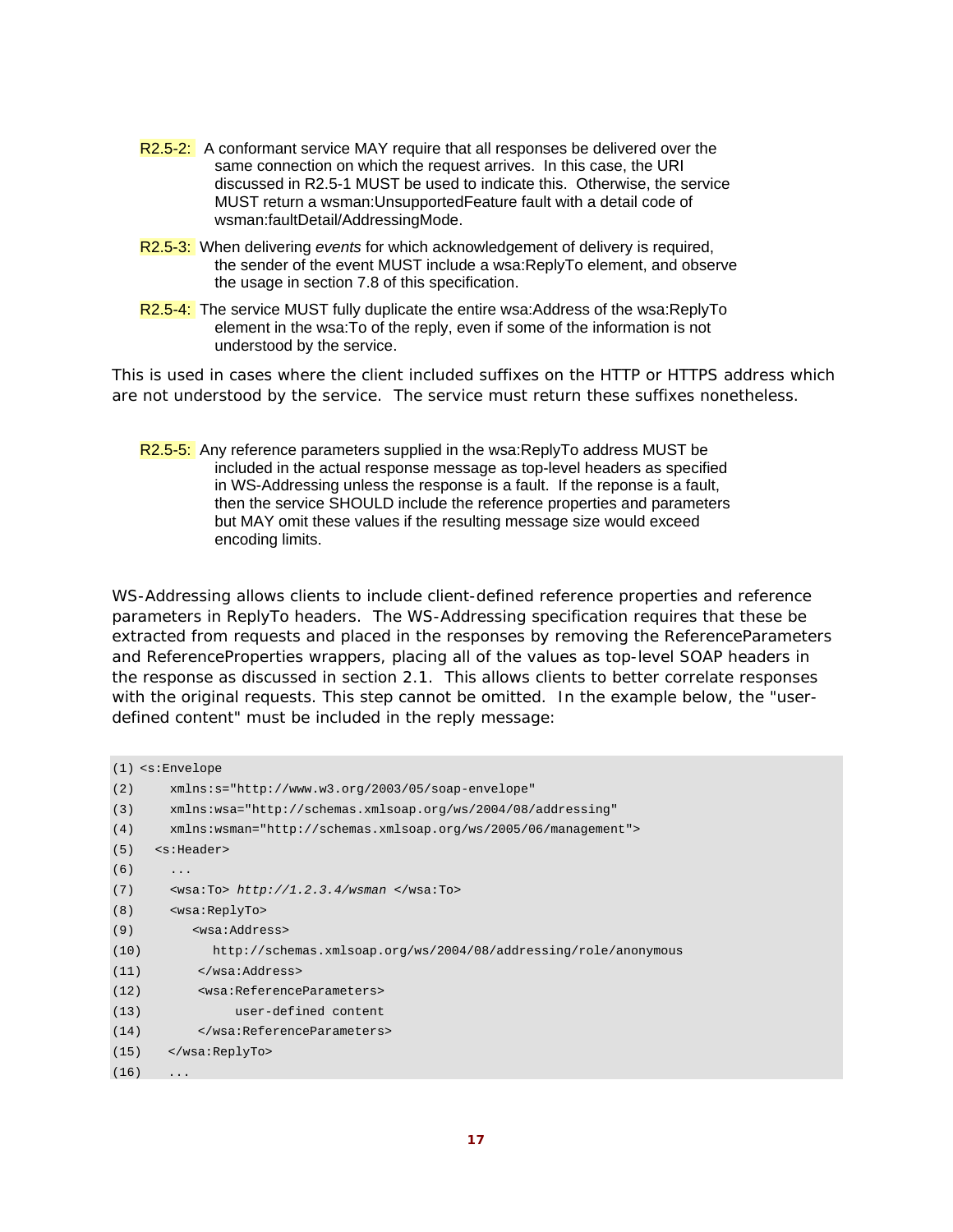R2.5-6: If the wsa:ReplyTo address is not usable or is missing, the service should not reply to the request, as there is no way to properly reply and it should close or terminate the connection according to the rules of the current network transport. In these cases, the service SHOULD locally log some type of entry to help locate the client defect later.

# **2.6 FaultTo**

R2.6-1: A conformant service is NOT REQUIRED to support a wsa: FaultTo address which is distinct from the WS-Addressing:ReplyTo address. If such a request is made and is not supported by the service, a wsman:UnsupportedFeature fault MUST be returned with a detail code of wsman:faultDetail/AddressingMode.

If a wsa:ReplyTo is omitted from a request (a gross error), then transport-level mechanisms are typically used to fail the request, since it is not certain where the fault should be sent. It is not an error for the service to simply shut the connection down in this case.

- R2.6-2: If wsa:FaultTo is omitted, the service MUST return the fault to the wsa:ReplyTo address if a fault occurs.
- R<sub>2.6</sub>-3: A conformant service MAY require that all faults be delivered to the client over the same transport or connection on which the request arrives. In this case, the URI MUST be **http://schemas.xmlsoap.org/ws/2004/08/addressing/role/anonymous** [see WS-Addressing]. If services do not support separately-addressed fault delivery and the wsa:FaultTo is any other address, a wsman:UnsupportedFeature fault MUST be returned with a detail code of wsman:faultDetail/AddressingMode.

Note that this specification does not restrict richer implementations from fully supporting wsa:FaultTo.

R2.6-4: Any reference properties and reference parameters supplied in the wsa:FaultTo address SHOULD be included in the actual fault as top-level headers as specified in WS-Addressing. In some cases, inclusion of this information would cause the fault to exceed the encoding size limits, and thus MAY be omitted in those cases.

WS-Addressing allows clients to include client-defined reference properties and reference parameters in *wsa:FaultTo* headers. The WS-Addressing specification requires that these be extracted from requests and placed in the faults by removing the *ReferenceParameters* and *ReferenceProperties* wrappers, placing all of the values as top-level SOAP headers in the fault. This allows clients to better correlate faults with the original requests. This step should not be omitted except in cases where the resulting fault would be too large and exceed encoding limit restrictions elsewhere in this specification.

In the following example, the "user-defined content" MUST appear in the fault, if it occurs:

<sup>(1)</sup> <s:Envelope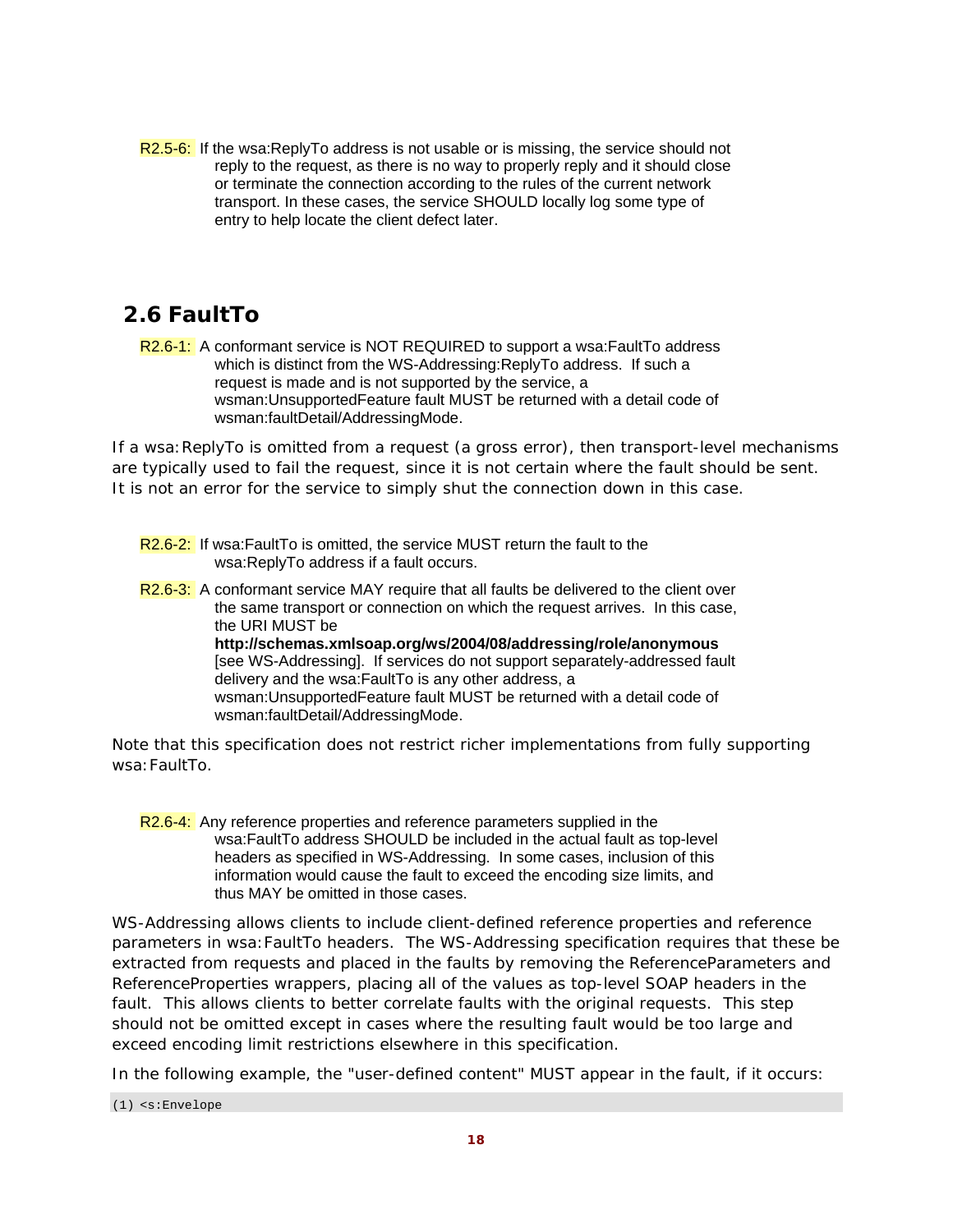| (2)  | $xmlns:s="http://www.w3.org/2003/05/soap-envelope"$              |
|------|------------------------------------------------------------------|
| (3)  | xmlns:wsa="http://schemas.xmlsoap.org/ws/2004/08/addressing"     |
| (4)  | $xmlns:wsman="http://schemas.xmlsoap.org/ws/2005/06/manaqement"$ |
| (5)  | <s:header></s:header>                                            |
| (6)  | .                                                                |
| (7)  | $\langle$ wsa:To> http://1.2.3.4/wsman $\langle$ /wsa:To>        |
| (8)  | swsa: FaultTo>                                                   |
| (9)  | <wsa:address></wsa:address>                                      |
| (10) | http://schemas.xmlsoap.org/ws/2004/08/addressing/role/anonymous  |
| (11) |                                                                  |
| (12) | <wsa:referenceparameters></wsa:referenceparameters>              |
| (13) | user-defined content                                             |
| (14) |                                                                  |
| (15) | $\langle$ /wsa: FaultTo>                                         |
| (16) | .                                                                |

- R2.6-5: If the wsa:FaultTo address is not usable, the service should not reply to the request, as there is no way to properly return the fault. Similarly, if no FaultTo address is supplied, and the service does not have sufficient information to properly fault the response, it should not reply and should close the network connection. In these cases, the service SHOULD locally log some type of entry to help locate the client defect later.
- R2.6-6: The service MUST properly duplicate the wsa:Address of the wsa:FaultTo element in the wsa:To of the reply, even if some of the information is not understood by the service.

This is used in cases where the client included suffixes on the HTTP or HTTPS address which are not understood by the service. The service must return these suffixes nonetheless.

### **2.7 MessageID and RelatesTo**

R2.7-1: The MessageID and RelatesTo URIs MAY be of any format, as long as they are valid URIs according to RFC 3986. Because URIs may differ only by case, two URIs with the same characters are considered different, regardless of what the URI represents.

> The following two formats are endorsed by this specification. The first is considered a best-practice, as it is backed by IETF RFC 4122 [23]:

 **urn:uuid:xxxxxxxx-xxxx-xxxx-xxxx-xxxxxxxxxxxx** or **uuid:xxxxxxxx-xxxx-xxxx-xxxx-xxxxxxxxxxxx** 

In the examples above, each **x** is an upper- or lower-case hexadecimal digit (lower case required by RFC 4122); there are no spaces or other tokens. It is NOT REQUIRED that this format be used or that it formally be a DCEstyle GUID with provable uniqueness properties, although this is typical.

 Regardless of format, the URI may not exceed the maximum defined in R10.6-1.

Because GUIDs have a numeric meaning as well as a string meaning, this can lead to confusion. The same GUID in lower-case is a different URI than the same GUID in upper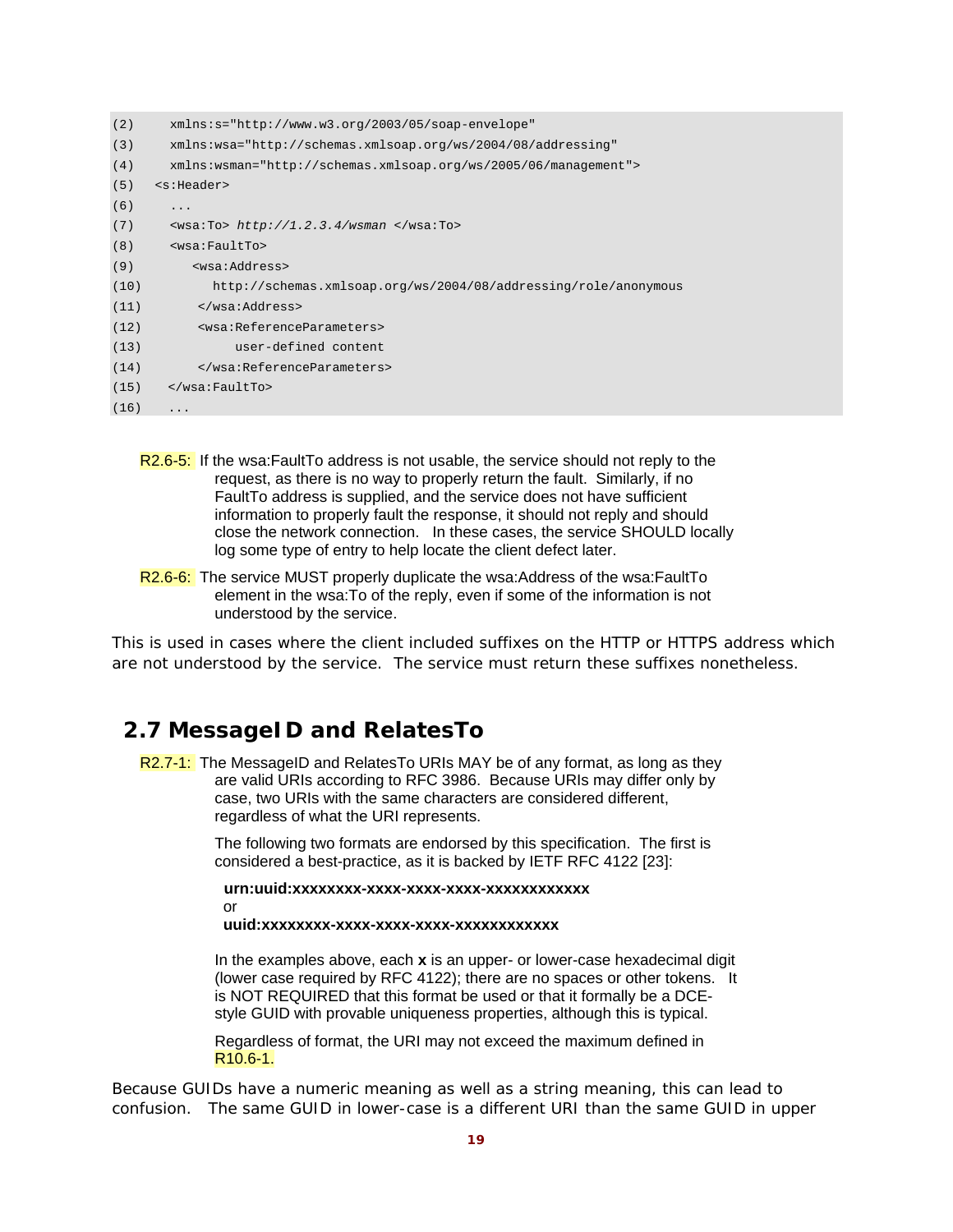case. This is because the value is being implied rather than the URI representation. WS-Management works with the URI value itself, not the underlying value representation. Services are free to *interpret* the URI in any way, but must treat the value as a URI and not as its underlying value and may not alter the case usage when repeating the message or any of the MessageID values in subsequent messages.

Note that RFC 4122 requires the digits to be lower case. This is the responsibility of the client, as the service simply processes the values as URI values and is not required to analyze the URI for correctness or compliance. The service must of course replicate the client usage in the RelatesTo reply, and may not alter the case usage.

R2.7-2: The MessageID SHOULD be generated according to any algorithm which ensures that no two MessageIDs will repeat. Since the value is treated as case-sensitive (R2.7-1), confusion may arise if the same value is reused differing only in case. The service MUST NOT create or employ MessageID values which differ only in case. For any message transmitted by the service or the client the MessageID MUST NOT be reused.

While services and clients should not issue different MessageIDs which differ only by case, the service is not required to detect this, or is it required to analyze the URI for syntactic correctness or repeated use.

R2.7-3: The RelatesTo MUST be present in all response messages and faults, and MUST contain the MessageID of the associated request message and MUST match the original in case, being treated as a URI value and not as a binary GUID value.

R2.7-4: If the MessageID is not parsable or is missing, a wsa:InvalidMessageInformationHeader fault SHOULD be returned.

### Examples:

```
(1) <wsa:MessageID> 
(2) uuid:d9726315-bc91-430b-9ed8-ce5ffb858a91 
(3) </wsa:MessageID> 
(4)
(5) <wsa:MessageID> 
(6) anotherScheme:ID/12310/1231/16607/25 
(7) </wsa:MessageID>
```
Note that mustUnderstand can be omitted for either wsa: MessageID or wsa: RelatesTo with no change in meaning.

### **2.8 Selectors**

Selectors are optional elements to reference a specific Resource instance in the set of all instances implied by the *ResourceURI.* 

In practice, because the *ResourceURI* often acts as a table or a 'class', the SelectorSet element is a discriminant used to reference a specific 'row' or 'instance'. If there is only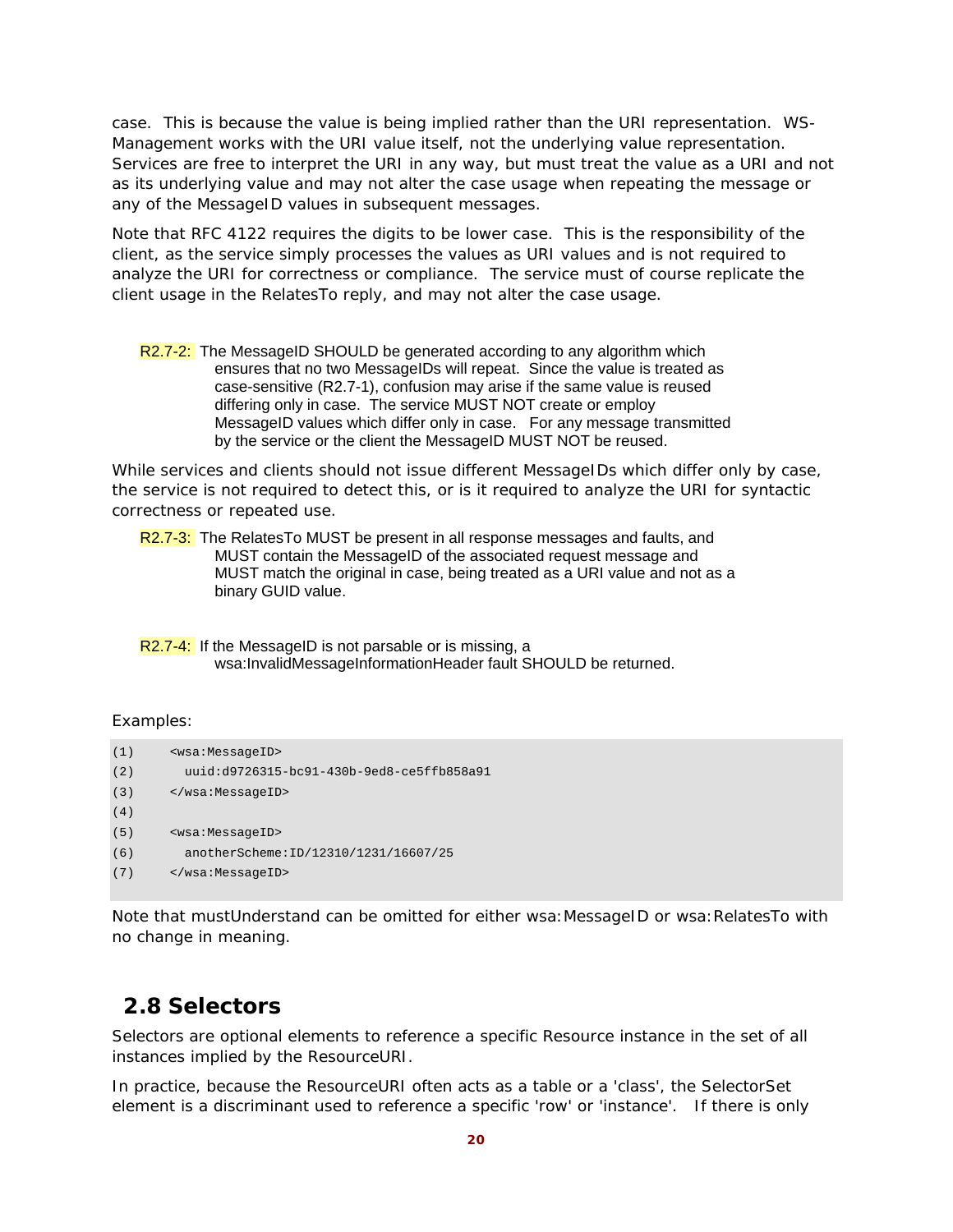one instance of a resource implied by the *ResourceURI,* the SelectorSet may be omitted. If more than one Selector value is required, the entire set of Selectors is interpreted by the service in order to reference the targeted object. The service is free to examine as many Selectors as required and ignore those which are redundant once the instance has been identified.

The Selectors act as a 'key' mechanism against the space implied by the ResourceURI. However, there is no implication that the Selector values are part of the returned resource or that Selectors be unique across instances, only that the set of all Selectors in a given message results in a reference to a set of instances of the appropriate cardinality for the operation. A SelectorSet used with wxf:Get must result in a reference to a single instance, while a SelectorSet used with wsen: Enumerate may result in a set of multiple instances." This is critical for small footprint implementations that cannot afford a full XPath processor.

Similarly, Selectors may be used in other operations such as wse:Subscribe to scope the domain of emitted events. See sections 5.3 and 7.2.2 for more information on using Selectors in these operations.

Note that in some information domains, the values referenced by the Selectors are "keys" which are part of the resource content itself, whereas in other domains the Selectors are part of a logical or physical directory system or search space. In these cases, the Selectors are used to reference the resource, but are not part of the representation.

R2.8-1: If a resource has more than one instance, a wsman: SelectorSet element MAY be used to distinguish which instance is targeted if the common endpoint reference model is in use. Any number of wsman:Selector values may appear with the wsman:SelectorSet, as required to identify the precise instance of the management resource. Selector names and values MAY be treated case-insensitively or case-sensitively by the service (see 10.8), as required by the underlying execution environment.

If the client needs to discover the policy on how case is interpreted, the service should provide metadata documents which describe this. The format of such metadata is beyond the scope of this specification.

R2.8-2: All content within the SelectorSet element is to be treated as a single reference parameter with a scope relative to the ResourceURI.

- R2.8-3: The service SHOULD examine whatever Selectors are required to reference the target, and MAY ignore any additional Selectors once the target has been identified. In this sense, the set of Selectors is logically ANDed and the service has the option to ignore any additional redundant Selectors. If the set of Selectors is insufficient to reference a resource or contain invalid names or values for the targeted resource, then a wsman:InvalidSelectors fault SHOULD be returned to the client with the following detail codes:
	- a) wsman:faultDetail/InsufficientSelectors if Selectors are missing
	- b) wsman:faultDetail/TypeMismatch if Selector values are the wrong types
	- c) wsman:faultDetail/InvalidValue if the Selector value is of the correct type from the standpoint of XML types, but out of range or otherwise illegal in the specific information domain.
	- d) wsman:faultDetail/AmbiguousSelectors if the Selectors cannot isolate a single instance.
	- e) wsman:faultDetail/UnexpectedSelectors if the Name is not a recognized Selector name.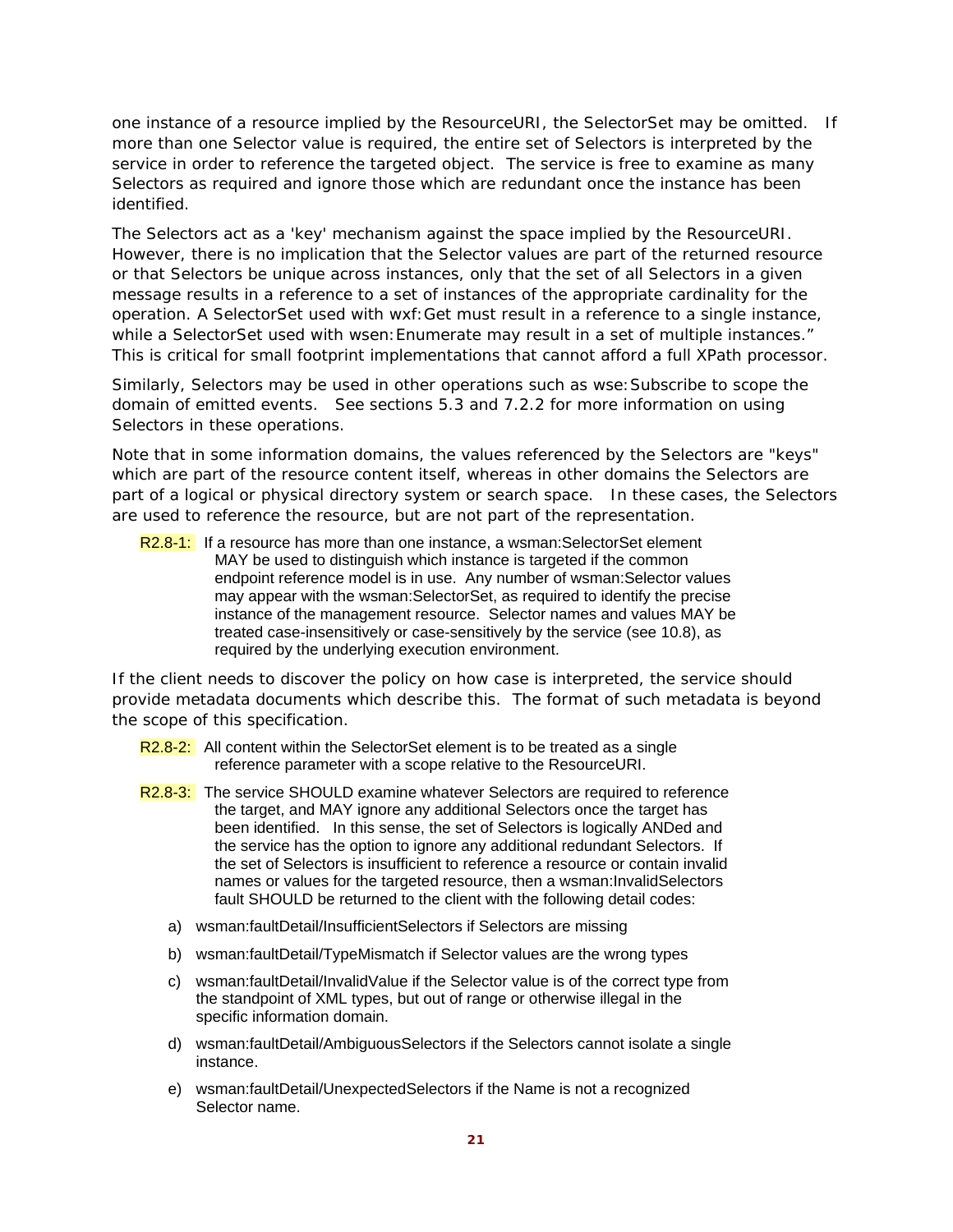This rule allows selector names to be disjoint across instances of the same resource. Selectors should be treated loosely. If five selectors are defined, but two would suffice for locating a specific instance, then only the two selectors must be present.

### R2.8-4: The Selector Name attribute MUST NOT be duplicated at the same level of nesting. The service SHOULD return a wsman:InvalidSelectors fault with a detail code of wsman:faultDetail/DuplicateSelectors if this occurs.

This specification does not mandate the use of Selectors. Some implementations may decide to use complex URI schemes in which the ResourceURI itself implicitly identifies the instance. However, most information domains will benefit from the separation of type and instance identities into separate addressing elements.

Format:

```
(1) <s:Envelope 
(2) xmlns:s="http://www.w3.org/2003/05/soap-envelope" 
(3) xmlns:wsa="http://schemas.xmlsoap.org/ws/2004/08/addressing" 
(4) xmlns:wsman="http://schemas.xmlsoap.org/ws/2005/06/management"> 
(5) <s:Header> 
(6)(7) <wsa:To> service transport address </wsa:To> 
(8) <wsman:ResourceURI> ResourceURI </wsman:ResourceURI> 
(9) <wsman:SelectorSet> ? 
(10) <wsman:Selector Name="name"> value </wsman:Selector> + 
(11) </wsman:Selector> 
(12) ...
(13) </s: Header>
(14)
```
The following describes additional, normative constraints on the outline listed above:

wsa:To

Network address and ResourceURI suffix

wsman:SelectorSet

The wrapper for one or more Selector elements required to reference the instance. wsman:SelectorSet/wsman:Selector

Used to describe the Selector and its value. If more than one Selector is required, then there is one Selector element for each part of the overall Selector. The value of this element is the Selector value.

wsman:SelectorSet/wsman:Selector/@Name

The name of the Selector (to be treated in a case-insensitive manner).

The value of a Selector may be a nested endpoint reference. In the example below, the Selector on line 22 is a part of a SelectorSet consisting of nested EPR (lines 23-30) with its own Address+ResourceURI and SelectorSet elements: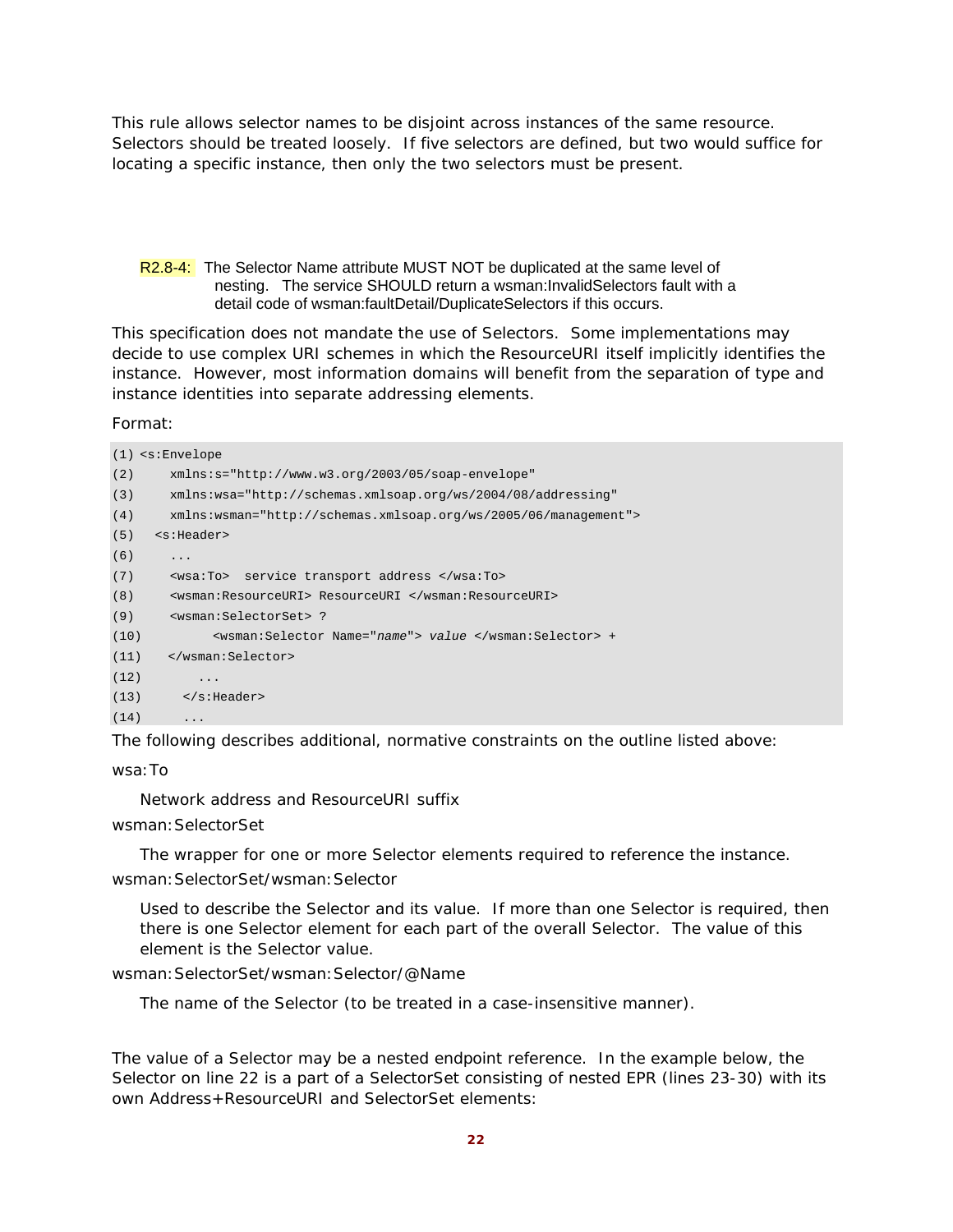|      | $(1)$ <s:envelope< th=""></s:envelope<>                         |  |  |
|------|-----------------------------------------------------------------|--|--|
| (2)  | $xmlns:s="http://www.w3.org/2003/05/soap-envelope"$             |  |  |
| (3)  | xmlns:wsa="http://schemas.xmlsoap.org/ws/2004/08/addressing"    |  |  |
| (4)  | xmlns:wsman="http://schemas.xmlsoap.org/ws/2005/06/management"> |  |  |
| (5)  | <s:header></s:header>                                           |  |  |
| (6)  | .                                                               |  |  |
| (7)  | <wsman:selectorset></wsman:selectorset>                         |  |  |
| (8)  | <wsman:selector name="Primary"> 123 </wsman:selector>           |  |  |
| (9)  | <wsman: name="EPR" selector=""></wsman:>                        |  |  |
| (10) | <wsa:endpointreference></wsa:endpointreference>                 |  |  |
| (11) | <wsa:address> address </wsa:address>                            |  |  |
| (12) | <wsa:referenceparameters></wsa:referenceparameters>             |  |  |
| (13) | <wsman:resourceuri> resource URI </wsman:resourceuri>           |  |  |
| (14) | <wsman:selectorset></wsman:selectorset>                         |  |  |
| (15) | <wsman:selector name="name"> value </wsman:selector>            |  |  |
| (16) |                                                                 |  |  |
| (17) |                                                                 |  |  |
| (18) |                                                                 |  |  |
| (19) |                                                                 |  |  |
| (20) |                                                                 |  |  |
| (21) | .                                                               |  |  |
| (22) |                                                                 |  |  |

R2.8-5: The value of a wsman: Selector MUST be one of

- (a) A simple type as defined in the XML schema namespace **http://www.w3.org/2001/XMLSchema**
- (b) A nested wsa:EndpointReference using the WS-Management addressing model.
- A service MAY fault Selector usage with wsman:InvalidSelectors if the Selector is not a simple type or of a supported schema.
- R2.8-6: A conformant service MAY reject any Selector or nested Selector with a nested endpoint reference whose wsa:Address value is not the same as the primary wsa:To value or is not **http://schemas.xmlsoap.org/ws/2004/08/addressing/role/anonymous**.

The primary purpose for this nesting mechanism is to allow resources which can answer questions about other resources.

## **2.9 Action**

The WS-Addressing:Action URI is typically used to indicate the "method" being invoked against the resource. So, the ResourceURI indicates *what* is being accessed, and the Action indicates *which method or operation* is being applied.

- R2.9-1: The wsa: Action URI MUST NOT be used to identify the specific management resource or instance, but only the operation (method) to use against that resource.
- R2.9-2: For all resource endpoints, a service MUST return a wsa:ActionNotSupported fault (defined in WS-Addressing) if a requested action is not supported by the service for the specified resource.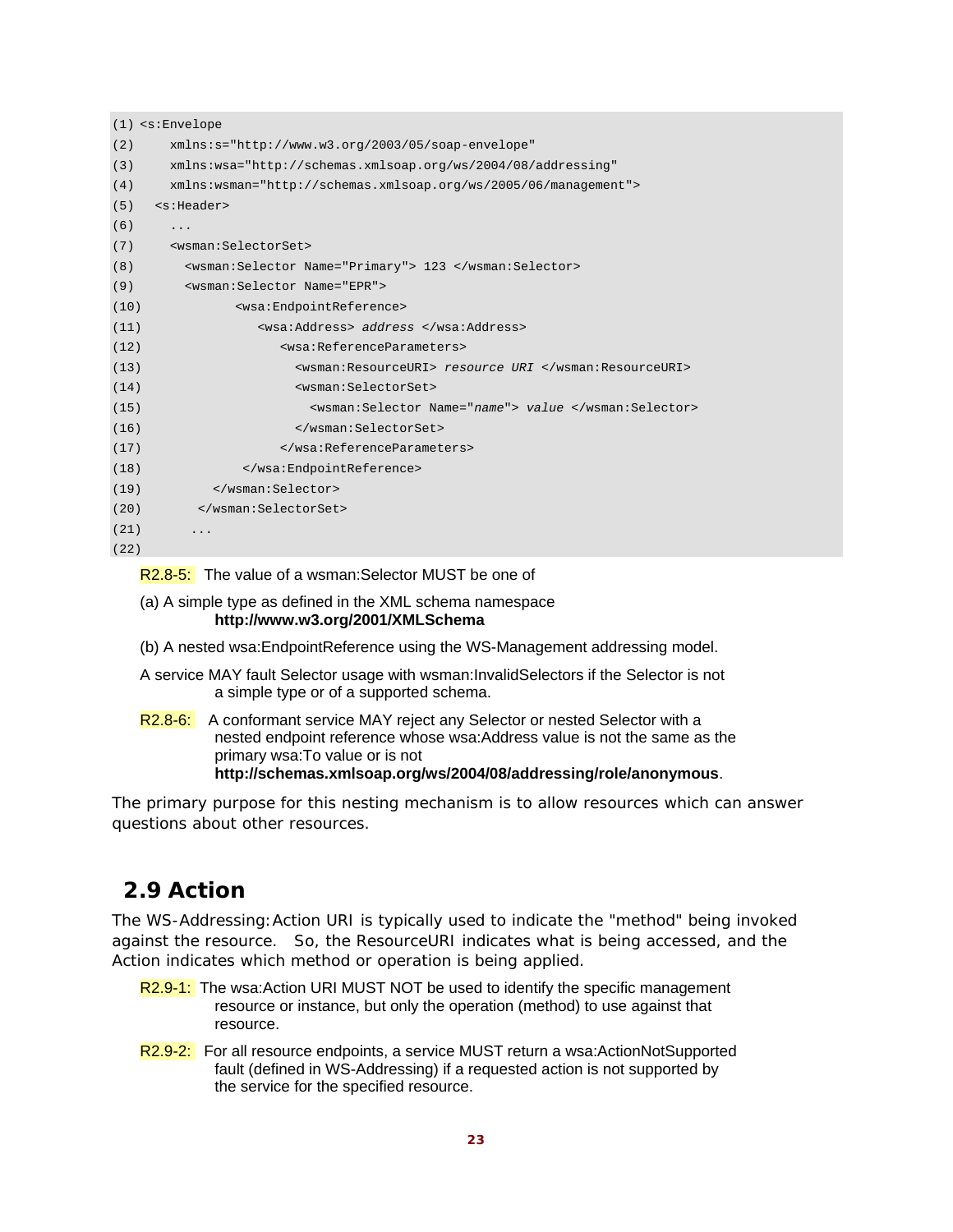In other words, to model the "Get" of item "Disk", the ResourceURI defines the reference to "Disk" (using Selectors to indicate which disk), but the wsa:Action URI is what will contain the "Get". Implementations are free to additionally support custom methods which combine the notion of "Get" and "Disk into a single "GetDisk" action, as long as they strive to support the separated form to maximize interoperation. One of the main points behind WS-Management is to unify common methods wherever possible.

R2.9-3: If a service exposes any of the following types of capabilities, a conformant service MUST at least expose that capability using the definitions in the following table according to the rules of this specification. The service MAY OPTIONALLY expose additional similar functionality using a distinct wsa:Action URI.

| <b>Action URI</b>                                                   | Description                                            |
|---------------------------------------------------------------------|--------------------------------------------------------|
| http://schemas.xmlsoap.org/ws/2004/09/transfer/Get                  | Models any simple single<br>item retrieval             |
| http://schemas.xmlsoap.org/ws/2004/09/transfer/GetResponse          | Response to the above "Get"                            |
| http://schemas.xmlsoap.org/ws/2004/09/transfer/Put                  | Models an update of an<br>entire item                  |
| http://schemas.xmlsoap.org/ws/2004/09/transfer/PutResponse          | Response to "Put"                                      |
| http://schemas.xmlsoap.org/ws/2004/09/transfer/Create               | Models creation of a new<br>item                       |
| http://schemas.xmlsoap.org/ws/2004/09/transfer/CreateResponse       | The response to "Create"                               |
| http://schemas.xmlsoap.org/ws/2004/09/transfer/Delete               | Models the deletion of an<br>item                      |
| http://schemas.xmlsoap.org/ws/2004/09/transfer/DeleteResponse       | The response to the delete                             |
| http://schemas.xmlsoap.org/ws/2005/06/management/Rename             | Renames the item                                       |
| http://schemas.xmlsoap.org/ws/2005/06/management/RenameResponse     | Response to above message                              |
| http://schemas.xmlsoap.org/ws/2004/09/enumeration/Enumerate         | Begins an enumeration or<br>query                      |
| http://schemas.xmlsoap.org/ws/2004/09/enumeration/EnumerateResponse | Response to above<br>enumeration                       |
| http://schemas.xmlsoap.org/ws/2004/09/enumeration/Pull              | Retrieve the next batch of<br>results from enumeration |
| http://schemas.xmlsoap.org/ws/2004/09/enumeration/PullResponse      | Response to the above "Pull"                           |
| http://schemas.xmlsoap.org/ws/2004/09/enumeration/Renew             | Renews an enumerator<br>which may have timed out       |
|                                                                     | [not required in WS-                                   |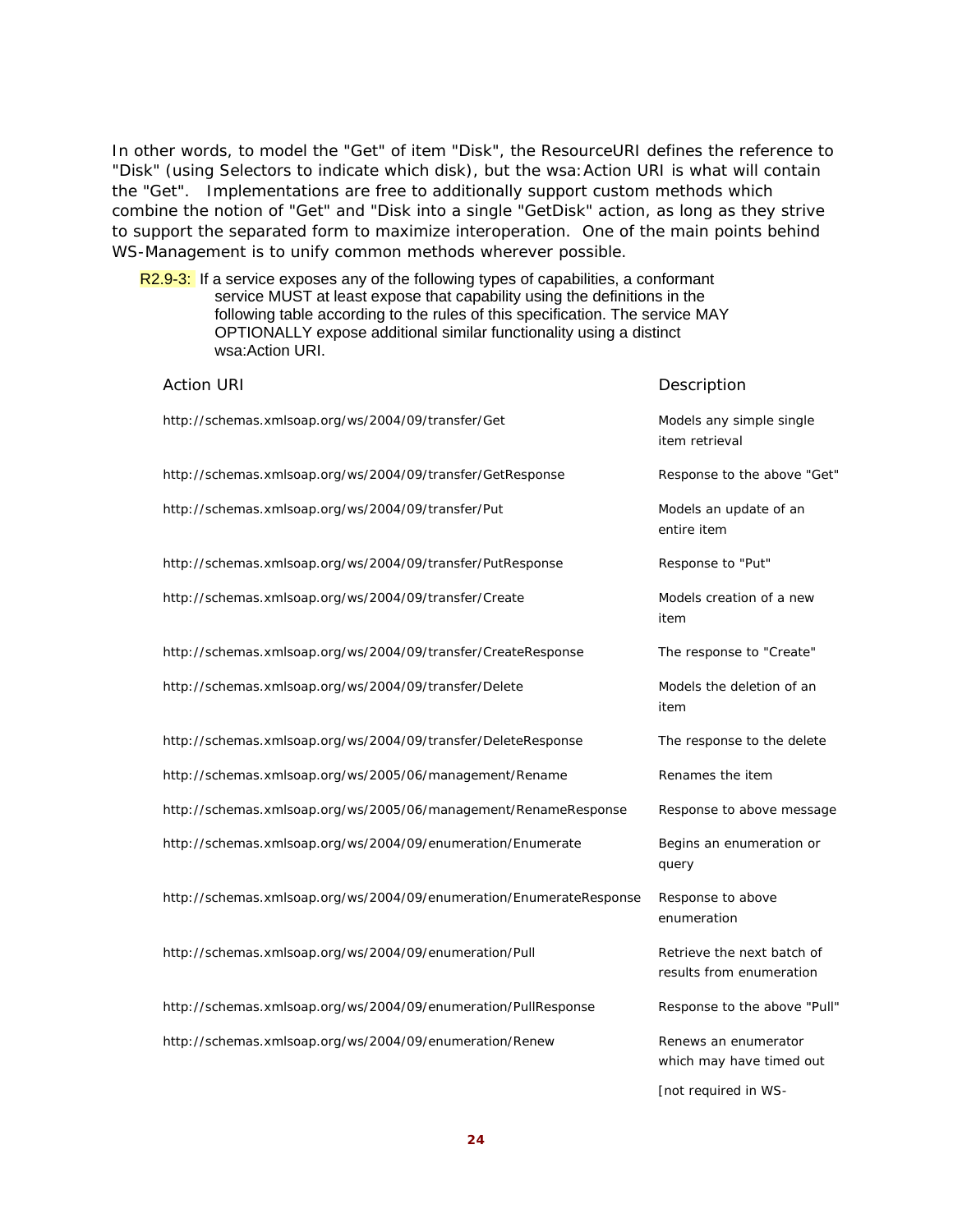#### Management]

http://schemas.xmlsoap.org/ws/2004/09/enumeration/RenewResponse Response to the "Renew"

http://schemas.xmlsoap.org/ws/2004/09/enumeration/GetStatus Gets the status of the

http://schemas.xmlsoap.org/ws/2004/09/enumeration/GetStatusResponse Response to the "GetStatus"

http://schemas.xmlsoap.org/ws/2004/09/enumeration/Release Releases an active

http://schemas.xmlsoap.org/ws/2004/09/enumeration/ReleaseResponse Response to the above

http://schemas.xmlsoap.org/ws/2004/09/enumeration/EnumerationEnd Notification than an

http://schemas.xmlsoap.org/ws/2004/08/eventing/Subscribe Models a subscription to an

http://schemas.xmlsoap.org/ws/2004/08/eventing/SubscribeResponse Response to the above

http://schemas.xmlsoap.org/ws/2004/08/eventing/Renew Renews a subscription prior

http://schemas.xmlsoap.org/ws/2004/08/eventing/RenewResponse Response to the renew

http://schemas.xmlsoap.org/ws/2004/08/eventing/GetStatus Requests the status of a

http://schemas.xmlsoap.org/ws/2004/08/eventing/GetStatusResponse The response to the

http://schemas.xmlsoap.org/ws/2004/08/eventing/Unsubscribe Used to remove an active

http://schemas.xmlsoap.org/ws/2004/08/eventing/UnsubscribeResponse The response to the

http://schemas.xmlsoap.org/ws/2004/08/eventing/SubscriptionEnd A message delivered to

[not required in WS-Management]

enumerator [not required in WS-Management]

request [not required in WS-Management]

enumerator

"Release"

enumerator has terminated [not required in WS-Management]

event source

"Subscribe"

to its expiration

request

subscription

"GetStatus"message

subscription

Unsubscribe operation

indicate that a subscription has terminated.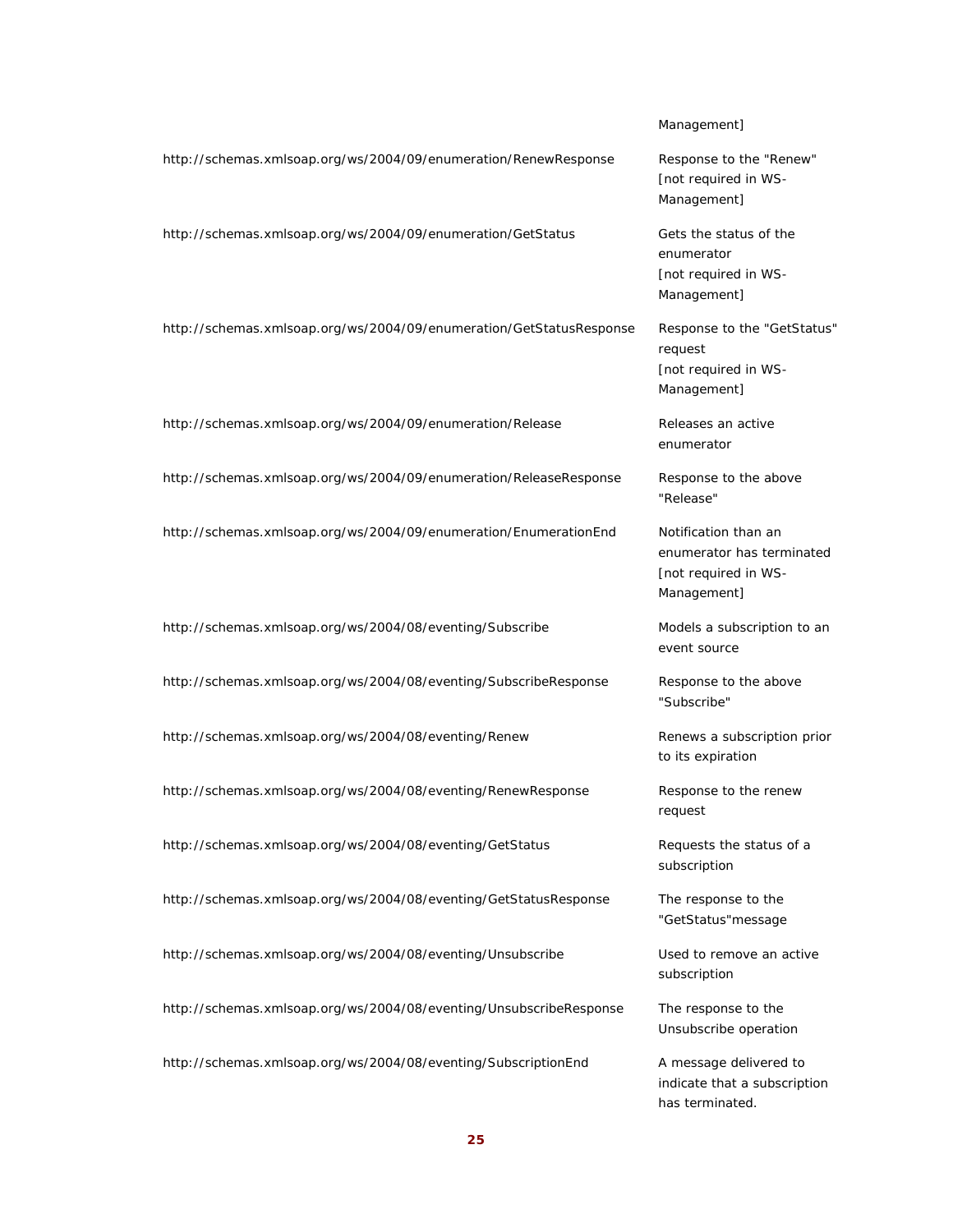| http://schemas.xmlsoap.org/ws/2005/06/management/Events        | A batched delivery of events<br>based on a subscription                                                                                                                                                                      |
|----------------------------------------------------------------|------------------------------------------------------------------------------------------------------------------------------------------------------------------------------------------------------------------------------|
| http://schemas.xmlsoap.org/ws/2005/06/management/Heartbeat     | A pseudo-event that models<br>a heartbeat of an active<br>subscription. Delivered<br>when no real events are<br>available, but used to<br>indicate that the event<br>subscription and delivery<br>mechanism is still active. |
| http://schemas.xmlsoap.org/ws/2005/06/management/DroppedEvents | A pseudo-event which<br>indicates that the real event<br>was dropped.                                                                                                                                                        |
| http://schemas.xmlsoap.org/ws/2005/06/management/Ack           | Used by event subscribers to<br>acknowledge receipt of<br>events. Allows event<br>streams to be strictly<br>sequenced.                                                                                                       |
| http://schemas.xmlsoap.org/ws/2005/06/management/Event         | Used for a singleton event<br>which does not define its<br>own action.                                                                                                                                                       |

- R2.9-4: A custom action MAY BE supported if the operation is a custom method whose semantic meaning is not present in the table, or if the item is an event.
- R2.9-5: All *event* deliveries MUST contain a unique action URI which identifies the type of the event delivery. For singleton deliveries where there is only one event per message (the delivery mode http://schemas.xmlsoap.org/ws/2004/08/eventing/DeliveryModes/Push), the wsa:Action URI defines the event type. For other delivery modes, the Action varies, as described in section 6 of this specification.

# **2.10 wsa:From**

The wsa:From header can be used in any messages, responses, or events to indicate the source. When the same connection is used for both request and reply, this field provides no useful information in practice, but may be useful in cases where the response arrives on a different connection.

- R2.10-1: A conformant service MAY include a wsa: From address in message, but is NOT REQUIRED to do so. A conformant service SHOULD process any incoming message which has a wsa:From element.
- R2.10-2: A conformant service SHOULD NOT fault any message with a wsa: From element, whether or not mustUnderstand is included

Note that it is trivial to process the wsa:From message, since there is no effect on the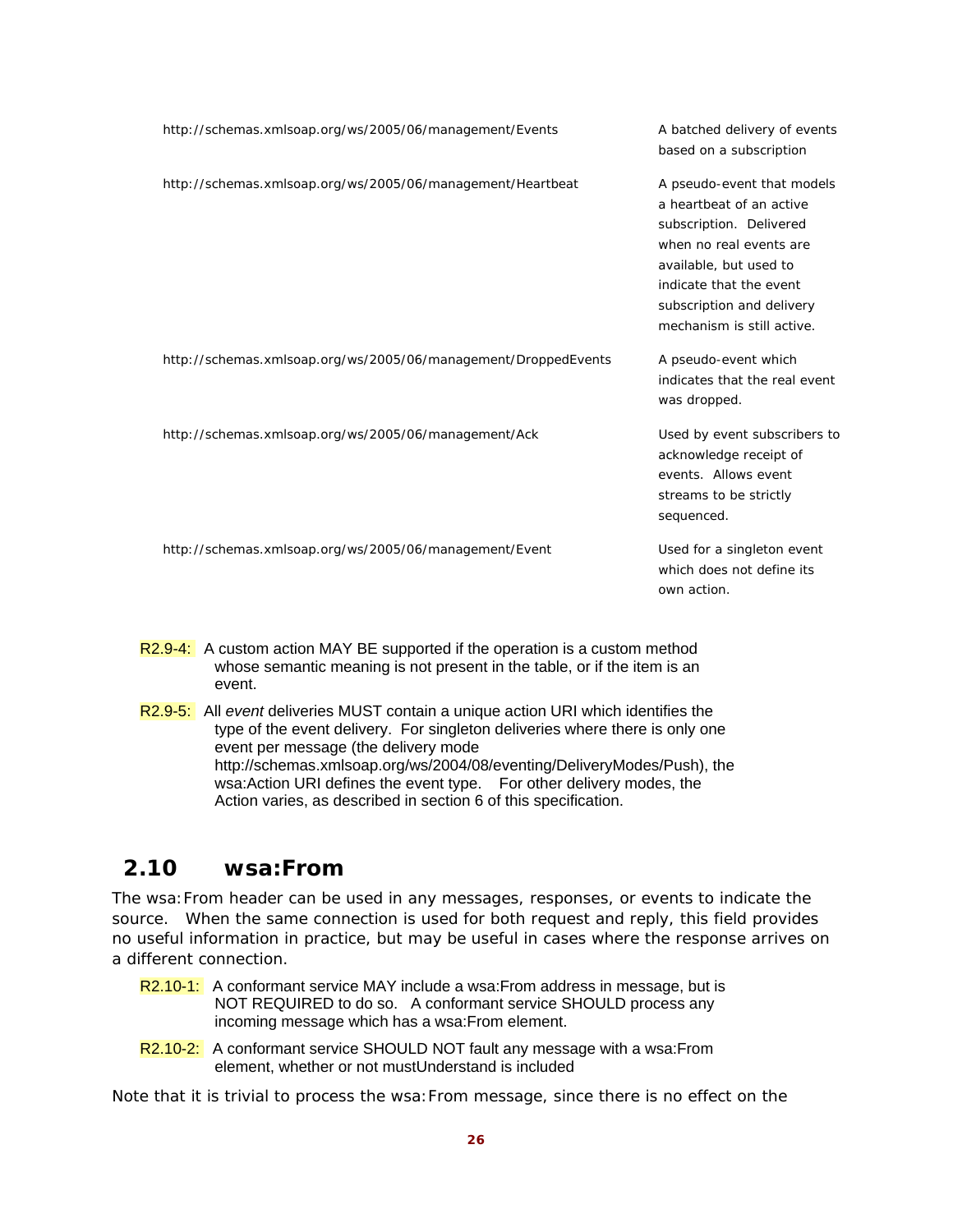meaning of the message. The *From* address is primarily for auditing and logging purposes. This may occur in a message of any type, whether a request, reply, singleton message, or event.

# **3.0 WS-Management Control Headers**

## **3.1 Operation Timeout**

Most management operations are time-critical due to quality of service constraints and obligations. If they cannot be completed in a specified time, the service must return a fault so that a client can comply with its obligations.

The following header value may be supplied with any WS-Management message, indicating that the client expects a response or a fault within the specified time:

<wsman:OperationTimeout> *xs:duration* </wsman:OperationTimeout>

| R3.1-1: All request messages MAY contain a wsman: Operation Timeout header<br>element that indicates the maximum amount of time the client is willing to<br>wait for the service to issue a response. The service SHOULD interpret<br>the timeout countdown as beginning from the point the message is<br>processed until a response can be generated. |
|--------------------------------------------------------------------------------------------------------------------------------------------------------------------------------------------------------------------------------------------------------------------------------------------------------------------------------------------------------|
| R3.1-2: The Service SHOULD <i>immediately</i> issue a wsman: TimedOut fault if this time<br>is exceeded and the operation is not yet complete. If the OperationTimeout<br>value is not valid, then a wsman: Invalid Header fault SHOULD be generated<br>with a detail code of wsman: faultDetail/InvalidTimeout.                                       |
| R3.1-3: If the services does not support user-defined timeouts, a wsman:<br>UnsupportedFeature fault SHOULD be returned with a detail code of<br>wsman:faultDetail/OperationTimeout.                                                                                                                                                                   |
| <b>R3.1-4:</b> If the wsman:OperationTimeout is omitted, the service MAY interpret this as<br>an instruction to block indefinitely until a response is available, or MAY<br>impose a default timeout.                                                                                                                                                  |

These rules do not preclude services from supporting infinite or very long timeouts. Given that network connections seldom will block indefinitely with no traffic occurring, some type of transport timeout is likely in any case. Also note that the countdown is initiated from the time the message is received, so network latency is not included. If a client needs to discover the range of valid timeouts or defaults, metadata should be retrieved and the format of such metadata is beyond the scope of this specification.

If the timeout occurs in such a manner that the service has already performed some of the work associated with the request, an anomalous condition is reached in terms of service state. This specification does not attempt to address behavior in this situation. Clearly, services should undo the affects of any partially complete operations if possible, but this is not always practical. It is recommended that the service keep a local log of requests and operations which can be queried in such cases later by the client.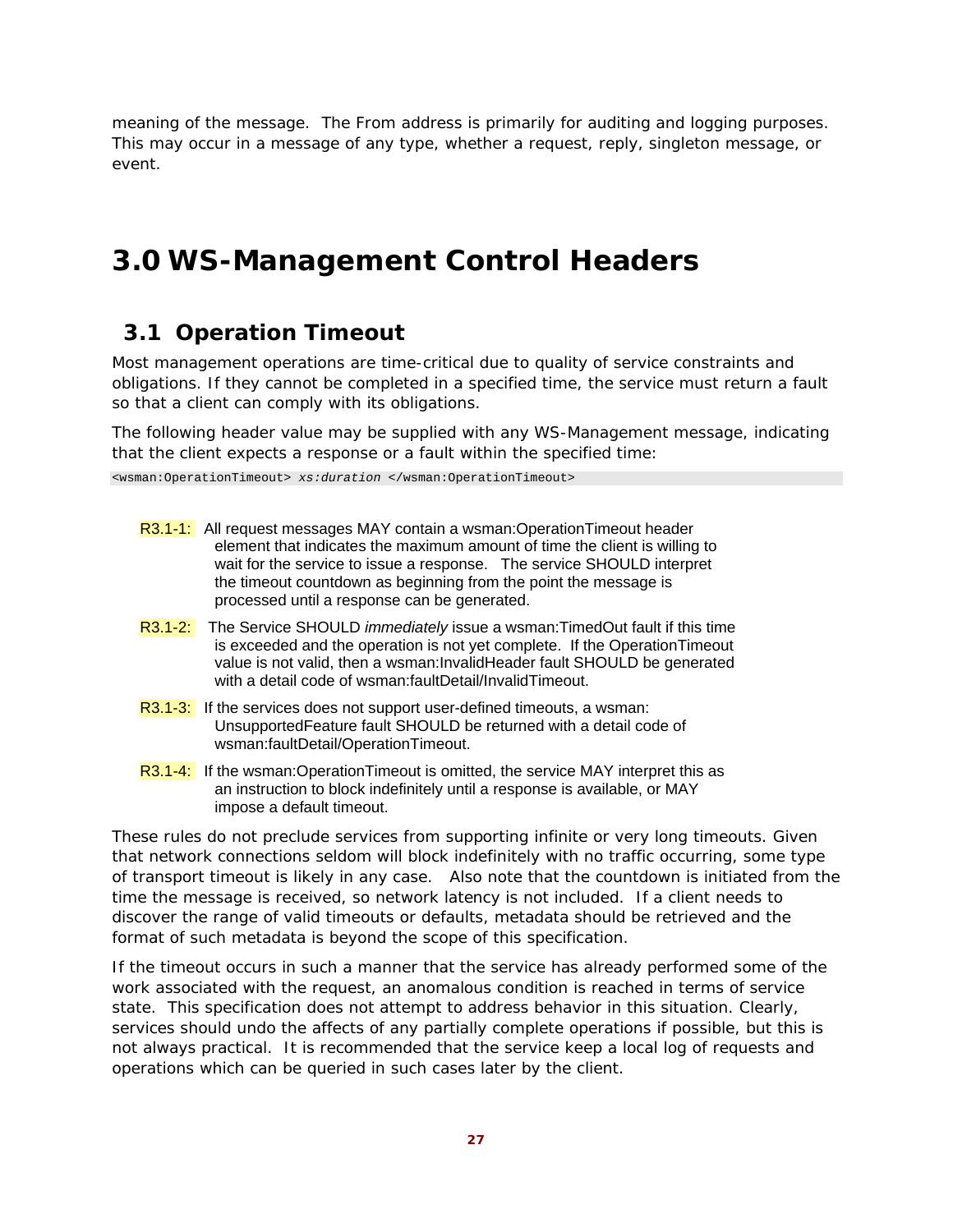R3.1-5: If mustUnderstand is applied to the wsman:OperationTimeout, then the service MUST observe the requested value or return the fault specified in R3.1-2. The service SHOULD attempt to complete the request within the specified time or issue a fault without any further delay.

It is recommended that clients always omit the mustUnderstand header for uniform behavior against all implementations. It is not an error for a compliant service to ignore the timeout value or treat it as a hint if mustUnderstand is omitted.

Example of a correctly formatted 30-second timeout appears as follows in the SOAP header:

<wsman:OperationTimeout>PT30S</wsman:OperationTimeout>

If the transport timeout occurs before the actual wsman:OperationTimeout, the operation should be treated as specified in 10.4, the same as a failed connection. In practice, these should be configured so that the network transport timeout is larger than any expected wsman:OperationTimeout.

This specification establishes no requirement regarding the internal behavior of service regarding incomplete operations if a timeout occurs. If a wxf:Delete operation is in progress and a timeout occurs, it is up to the service whether to attempt a rollback or rollforward of the deletion, even though it issues a wsman:TimedOut fault. The service may elect to include additional information in the fault (see 11.5) regarding what its internal policy is in this regard.

It is recommended that the service attempt to return to the state that existed before the operation was attempted, but clearly this is not always possible. It is expected that clients will attempt to discover what happened by doing subsequent wxf:Get operations or by querying internal logs kept by the service.

# **3.2 Maximum Envelope Size**

To prevent a response beyond the capability of the client, the request message may contain a restriction on the response size.

The following header value may be supplied with any WS-Management message, indicating that the client expects a response whose total SOAP envelope body does not exceed the specified number of octets:

<wsman:MaxEnvelopeSize> *xs:long* </wsman:MaxEnvelopeSize>

The limitation is on the entire envelope, as resource constrained implementations need a reliable figure on the required amount of memory for all SOAP processing, not just the envelope Body, which leaves the Header totally ambiguous.

- R3.2-1: All request messages MAY contain a wsman:MaxEnvelopeSize header element that indicates the maximum number of octets (not characters) in the entire SOAP envelope in the response. If the service cannot compose a reply within the requested size, a wsman:EncodingLimit fault SHOULD be returned with a detail code of wsman:faultDetail/MaxEnvelopeSize.
- R3.2-2: If mustUnderstand is set to true, the service MUST comply with the request. If the response would exceed the maximum size, then a wsman:EncodingLimit fault SHOULD be returned. Since a service may execute the operation prior to knowing the response size, the service SHOULD undo any effects of the operation prior to issuing the fault. If the operation cannot be reversed (such as a destructive wxf:Put or a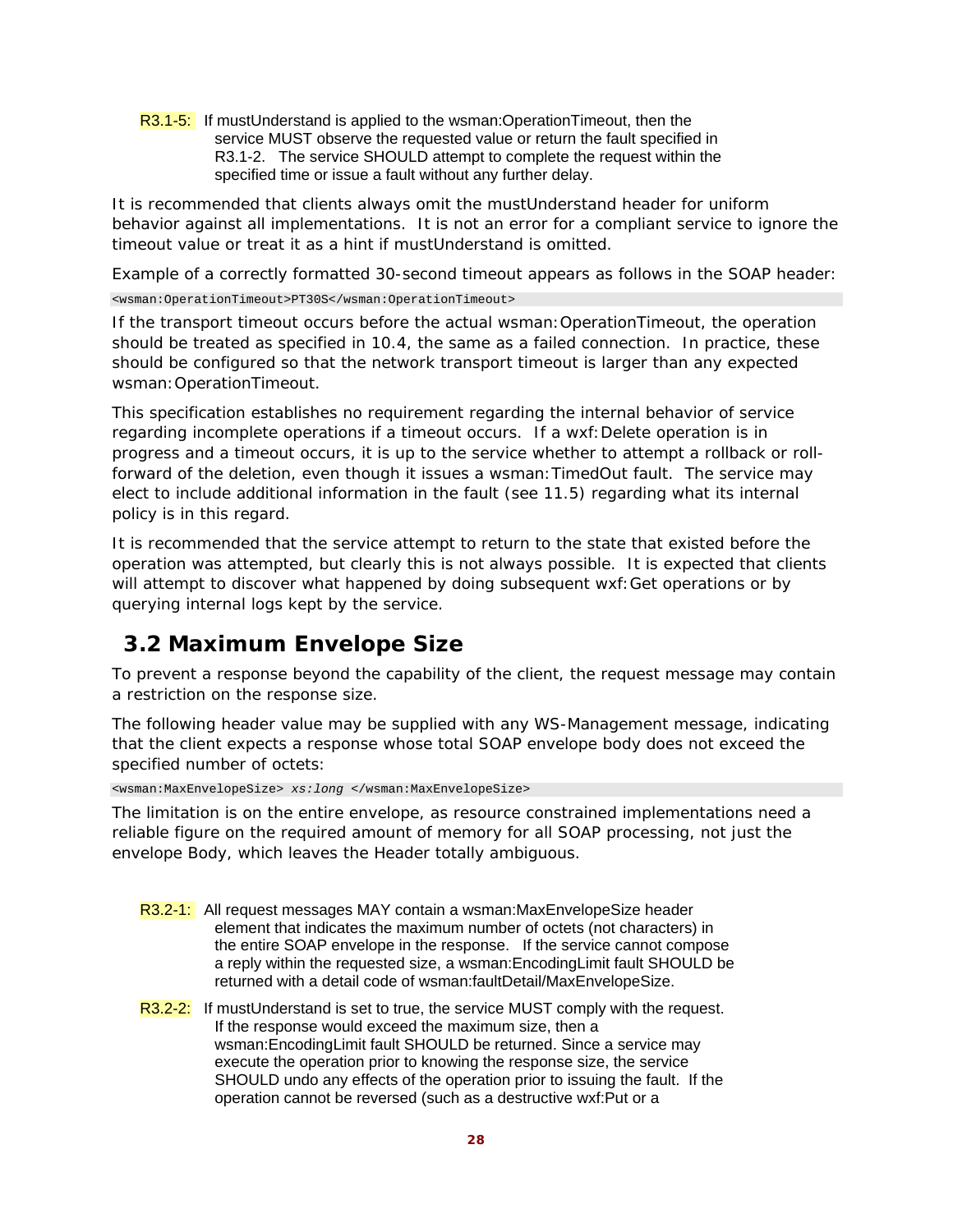wxf:Delete, or a wxf:Create), the service MUST indicate that the operation succeeded in the wsman:EncodingLimit fault with a detail code of wsman:faultDetail/UnreportableSuccess.

- R3.2-3: If mustUnderstand is set to false, the service MAY ignore the header.
- R3.2-4: The service SHOULD reject any value of MaxEnvelopeSize which is less than 8192 octets. This number is the safe minimum in which faults can be reliably encoded for all character sets. If the requested size is less than this, the service SHOULD return a wsman:EncodingLimit fault with a detail code of wsman:faultDetail/MininumEnvelopeLimit.

Note that if the service exceeds its own encoding limit (independently of what is specified by the client), the fault is wsman:EncodingLimit with a detail code of wsman:faultDetail/ServiceEnvelopeLimit.

# **3.3 Locale**

Management operations often span locales, and many items in responses can require translation. Typically, this applies to descriptive information intended for human readers which is sent back in the response. If the client requires such output to be translated to a specific language, it may employ the optional wsman:Locale header which makes use of the standard XML attribute xml:lang:

(1) <wsman:Locale xml:lang="*xs:language*" s:mustUnderstand="false" />

- R3.3-1: If *mustUnderstand* is omitted or set to "false", the service SHOULD utilize this value when composing the response message and adjust any localizable values accordingly. This is the RECOMMENDED usage for most cases. The locale is treated as a "hint" in this case.
- R3.3-2: If *mustUnderstand* is set to *true,* then the service MUST ensure that the replies contain localized information where appropriate or else issue a wsman:UnsupportedFeature fault with a detail code of wsman:faultDetail/Locale. A service MAY always fault if wsman:Locale contains s:mustUnderstand, since it may not be able to ensure that the reply is localized.

Some implementations delegate the request to another subsystem for processing and the service cannot be certain that the localization actually occurred.

- R3.3-3: The value of the lang attribute in the wsman: Locale header must be a valid RFC 3066 language code.
- R3.3-4: In any response, event, or singleton message, the service SHOULD include the **xml:lang** attribute in the s:Envelope (or other elements) to signal to the receiver that localized content appears in the <Body> of the message. This may be omitted if no descriptive content appears in the Body. It is not an error to always include it, even if no descriptive content occurs:

<sup>(1)</sup> s:Envelope

<sup>(2)</sup> xml:lang="en-us"

<sup>(3)</sup> xmlns:s="http://www.w3.org/2003/05/soap-envelope"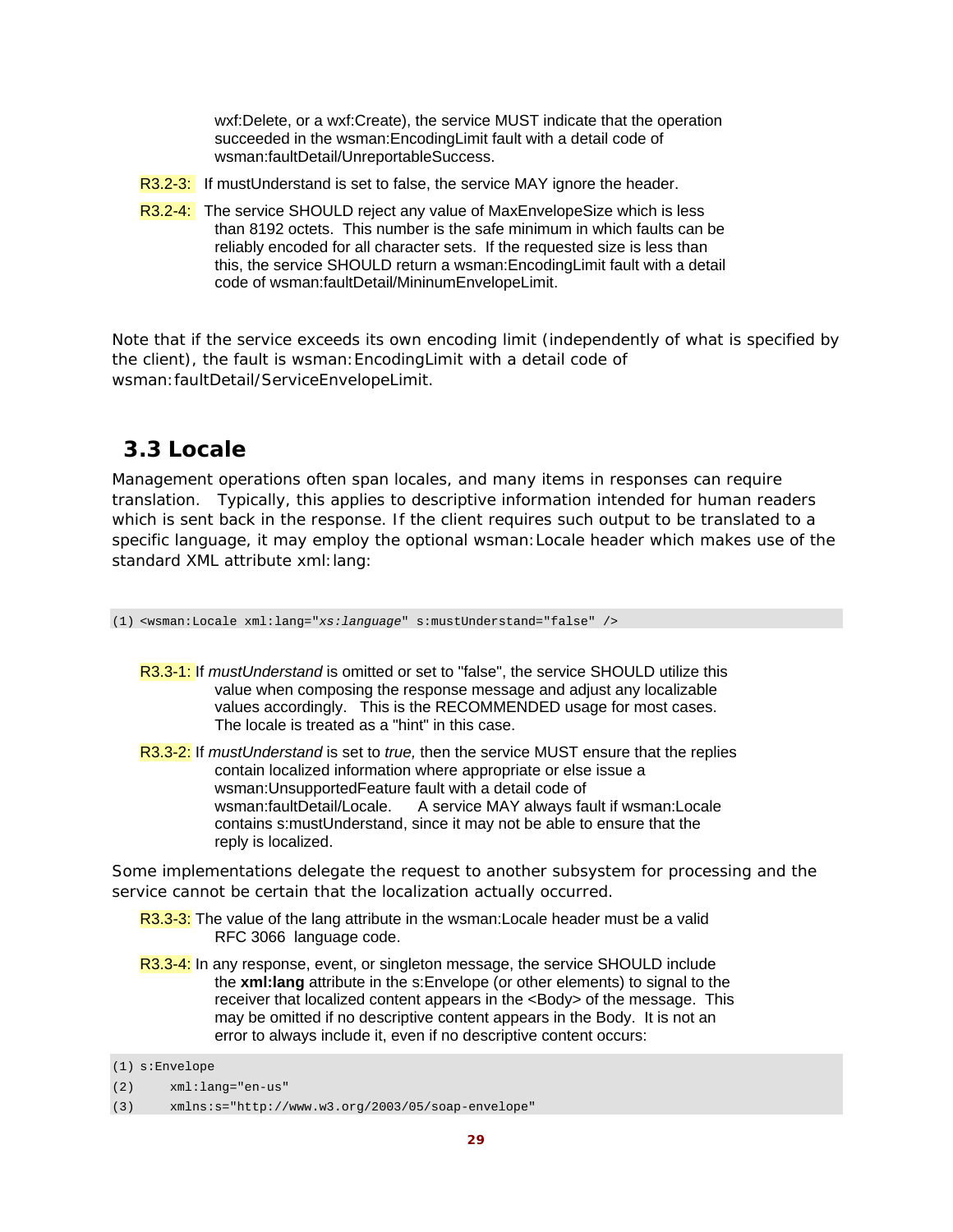```
(4) xmlns:wsa="http://schemas.xmlsoap.org/ws/2004/08/addressing" 
(5) xmlns:wsman="http://schemas.xmlsoap.org/ws/2005/06/management"> 
(6) <s:Header> 
(7) ...
```
The xml:lang attribute may appear on any content in the message, although it is simplest for the client to always check for it in one place, the s:Envelope wrapper.

R3.3-5: For operations which span multiple message sequences, the wsman: Locale element is processed in the initial message only. It SHOULD be ignored in subsequent messages, since the first message establishes the required locale. The service MAY issue a fault if the wsman:Locale is present in subsequent messages and the value is different from that used in the initiating request.

This applies primarily to wsen: Enumerate and wsen: Pull messages. The locale is clearly established once during the initial wsen:Enumerate request, so changing the locale during the enumeration would serve no purpose. The service ignores any wsman:Locale elements in subsequent wsen:Pull messages, but the client should ensure that the value does not change between wsen:Pull requests. This uniformity makes it easier for the client to construct messages.

It is recommended (as established in R3.3-1) that the wsman:Locale element never contain a mustUnderstand attribute. In this way, the client will not receive faults in unexpected places.

## **3.4 Options**

The *OptionSet* header is used to pass a set of switches to server to modify or refine the nature of the request. This facility is intended to help the service to observe any context or side effects desired by the client, but *not* to alter the output schema or to modify the meaning of the addressing. Options are similar to switches used in command-line shells in that they are service-specific text-based extensions.

- R3.4-1: Any request message MAY contain a *wsman:OptionSet* header, which wraps a set of optional switches or controls on the message. These help the service compose the desired reply or observe the required side-effect.
- R3.4-2: The service SHOULD NOT send responses, unacknowledged events, or singleton messages containing wsman:OptionSet headers, unless it is acting in the role of a client to another service. They are intended for request messages alone to which a subsequent response is expected, including acknowledged events.
- R3.4-3: If the **mustUnderstand** atttibute is omitted from the OptionSet block, then the service MAY ignore the entire wsman:OptionSet block. If it is present and the service does not support wsman:OptionSet, the service MUST return a s:NotUnderstood fault.

Services must be able to process an OptionSet block if it is present. They are not required to understand or process individual options, however, as shown in R3.4-6. However, if musComply is used on any given Option, then mustUnderstand must be set to "true". This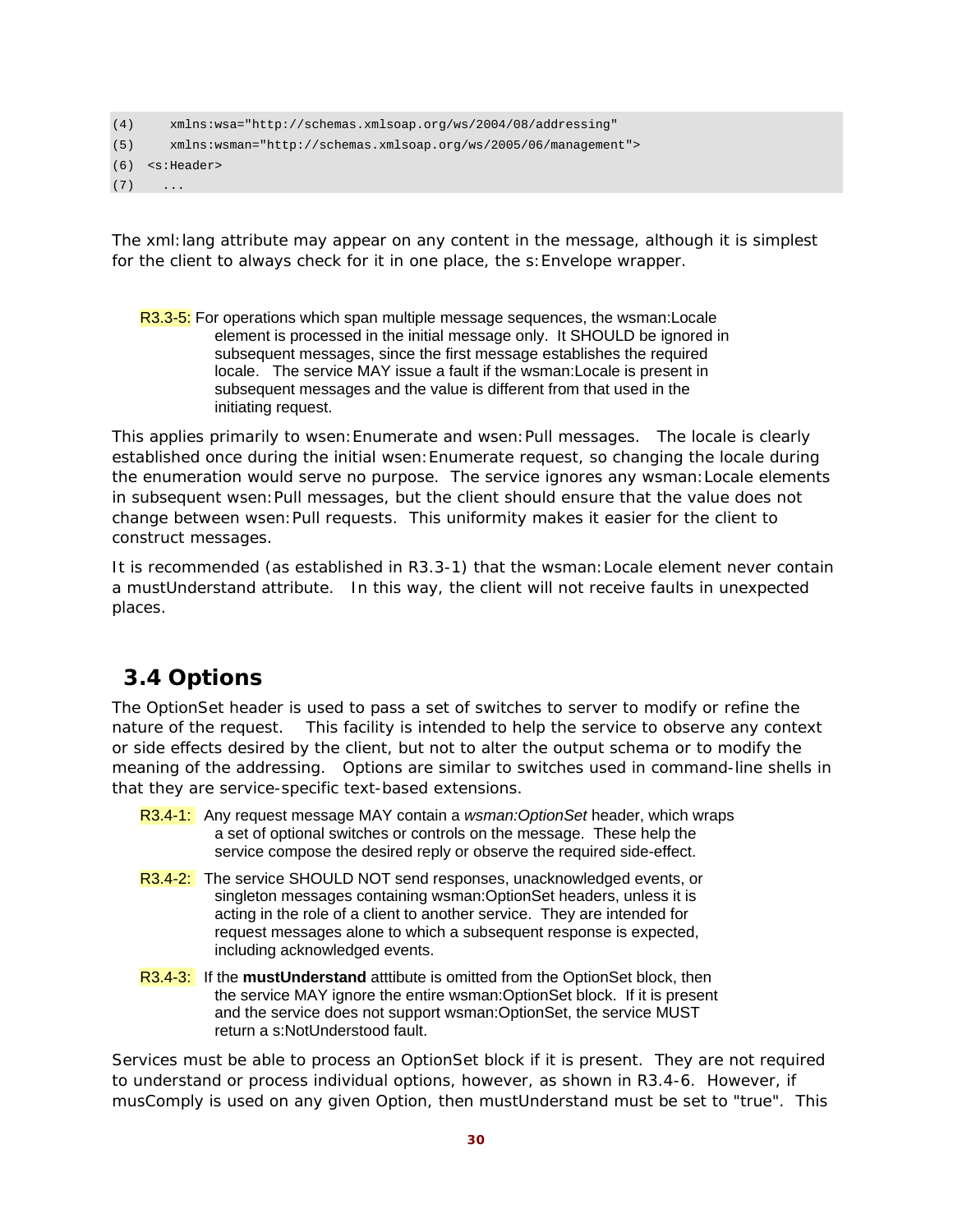avoids the incongruity of allowing the entire OptionSet block to be ignored while having mustComply on individual options.

- R3.4-4: Each resource MAY observe its own set of options. There is no requirement to support consistent option usage across resource boundaries. The metadata formats and definitions of options are beyond the scope of this specification and may be service-specific.
- R3.4-5: Any number of individual *Option* elements may appear under the *wsman:OptionSet* wrapper. Option *Names* MAY be repeated if appropriate. The content MUST be a simple string (xs:string). This specification places no restrictions on whether the names or values are to be treated in a casesensitive or case-insensitive manner. Case usage MUST be retained as the OptionSet and its contents are propagated through SOAP intermediaries.

Interpretation of the option with regard to case sensitivity is up to the service and the definition of the specific option. This is because the value must usually be passed through to real-world subsystems which inconsistently expose case usage. Where interoperation is a concern, the client should omit both mustUnderstand and mustComply.

R3.4-6: Individual Option values may be advisory or may be required by the client. Any option marked with the MustComply attribute set to "true" must be observed and executed by the service, or a wsman:InvalidOptions fault is returned with a detail code of wsman:faultDetail/NotSupported. Any option not marked with this attribute (or if the attribute is set to "false") is advisory to the service and MAY be ignored if the service. If any option is marked with MustComply set to "true", then mustUnderstand MUST be used on the entire wsman:OptionSet block.

This capability is required when the service is delegating interpretation and execution of the options to another component. In many cases, the SOAP processor cannot know if the Option was observed or not, and can only pass it along to the next subsystem.

R3.4-7: Options MAY optionally contain a Type attribute which indicates the data type of the content of the Option element. A service MAY REQUIRE that this attribute be present on any given Option, and that it be set to the QName of a valid XML schema data type. Only the standard types declared in the **http://www.w3.org/2001/XMLSchema** namespace are supported in this version of WS-Management.

This may help some services distinguish numeric or date/time types from other string values.

R3.4-8: Options SHOULD NOT be used as a replacement for the documented parameterization technique for the message, but SHOULD only be used as a modifier for it.

Options are primarily used to establish context or otherwise instruct the service to perform side-band operations while performing the operation, such as turning on logging or tracing.

R3.4-9: The following faults SHOULD be returned by the service:

a) wsman:InvalidOptions with a detail code of wsman:faultDetail/NotSupported in cases where Options are not supported.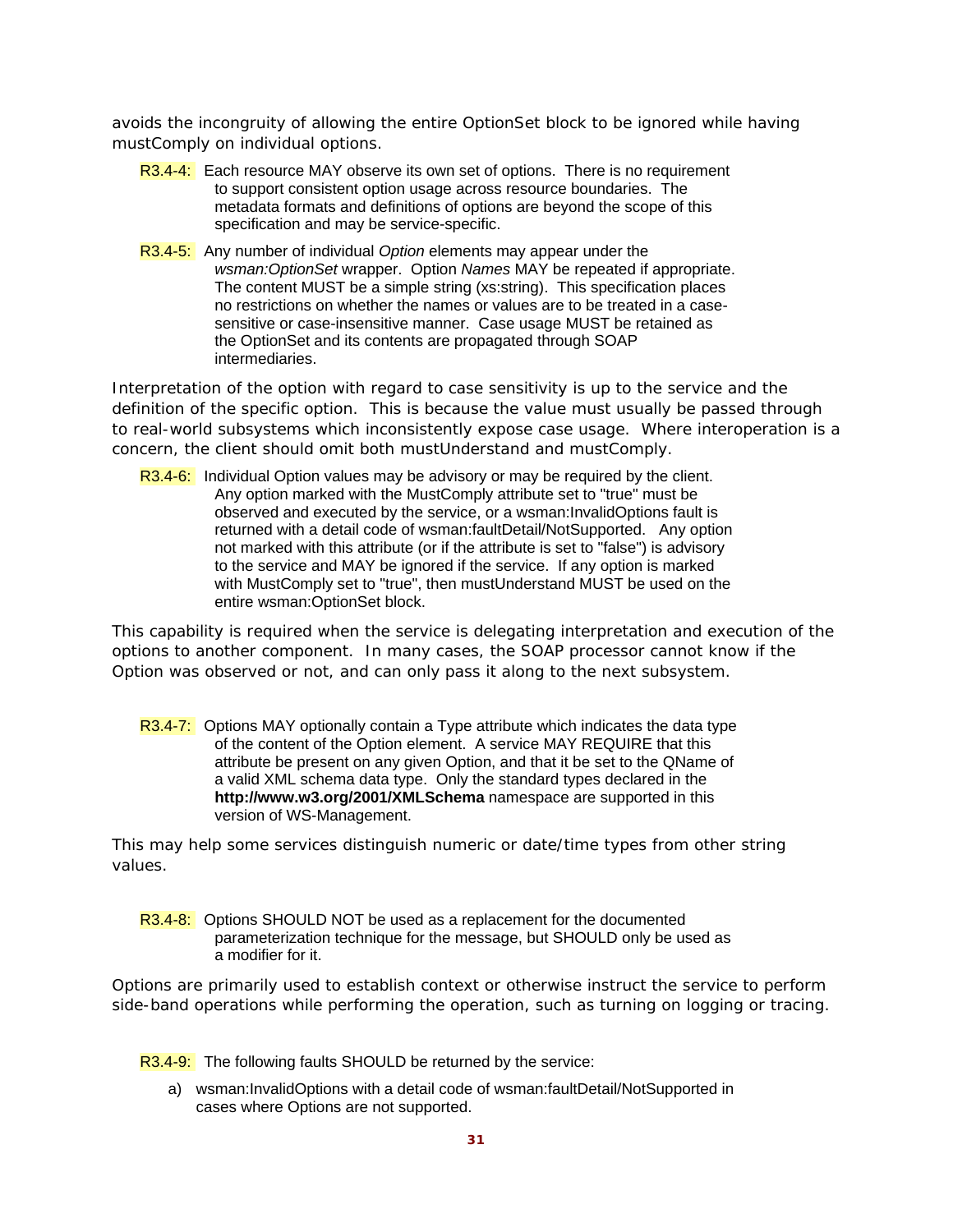- b) wsman:InvalidOptions with a detail code of wsman:faultDetail/InvalidName in cases where one or more options names were not valid or not supported by the specific resource.
- c) wsman:InvalidOptions with a detail code of wsman:faultDetail/InvalidValue in cases where the value was not correct for the Option name.
- R3.4-10: For operations which span multiple message sequences, the wsman:OptionSet element is processed in the initial message only. It SHOULD be ignored in subsequent messages, since the first message establishes the required set of options. The service MAY issue a fault if the wsman:OptionSet is present in subsequent messages and the value is different from that used in the initiating request, or the service MAY ignore the values of wsman:OptionSet in such messages.

This applies primarily to wsen: Enumerate and wsen: Pull messages. The set of options is clearly established once during the initial wsen:Enumerate request, so changing the options during the enumeration would constitute an error.

Options are intended to help make operations more efficient or to preprocess output on behalf of the client. For example, the Options could be used to indicate to the service that the returned values should be recomputed and that cached values should not be used, or that any optional values in the reply may be omitted. Alternately, the *Options* could be used to indicate verbose output within the limits of the XML schema associated with the reply.

Option values should not contain XML, but are limited to xs:string values. If XML-based input is required, then a custom operation (method) with its own wsa: Action is the correct model for the operation. These rules are intended to ensure that no backdoor parameters over well-known message types are introduced. For example, when issuing a wse:Subscribe request, the message already defines a technique for passing an event filter to the service, so the *Options* should not be used to circumvent this and pass a filter using an alternate method.

### Example of wsman:OptionSet:

| (1)  | $\leq$ s: Envelope                                                                  |
|------|-------------------------------------------------------------------------------------|
| (2)  | xmlns:s="http://www.w3.org/2003/05/soap-envelope"                                   |
| (3)  | xmlns:wsa="http://schemas.xmlsoap.org/ws/2004/08/addressing"                        |
| (4)  | xmlns: wsman="http://schemas.xmlsoap.org/ws/2005/06/management"                     |
| (5)  | xmlns:xs="http://www.w3.org/2001/XMLSchema">                                        |
| (6)  | <s:header></s:header>                                                               |
| (7)  | $\ddots$                                                                            |
| (8)  | <wsman:optionset s:mustunderstand="true"></wsman:optionset>                         |
| (9)  | <wsman:option name="VerbosityLevel"></wsman:option>                                 |
| (10) | Level3                                                                              |
| (11) |                                                                                     |
| (12) | <wsman:option mustcomply="true" name="LogAllRequests" type="xs:int"></wsman:option> |
| (13) |                                                                                     |
| (14) | $\ddotsc$                                                                           |
| (15) |                                                                                     |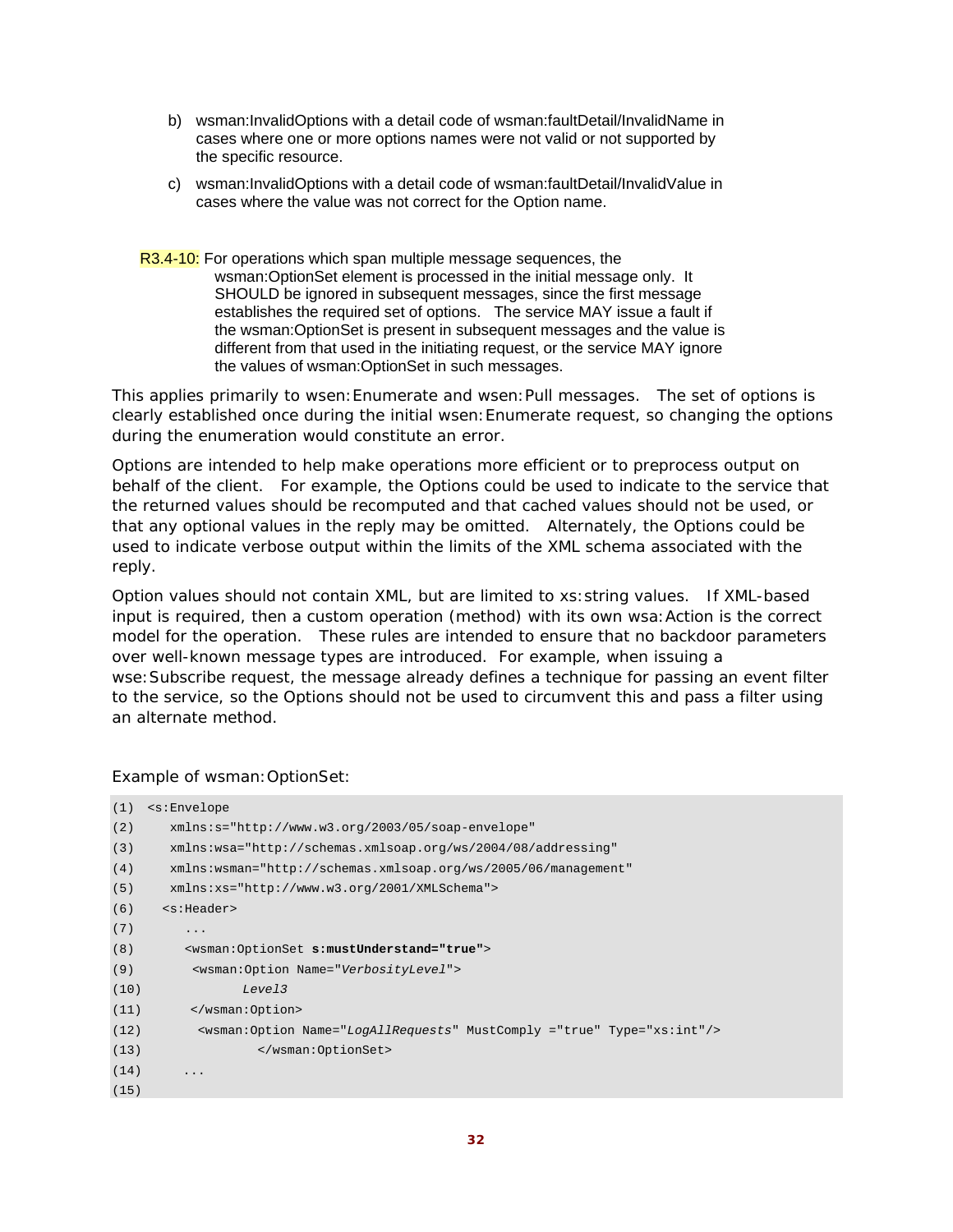The following describes additional, normative constraints on the outline listed above:

wsman:OptionSet

Used to wrap individual option blocks. In this example s:mustUnderstand is set to "true", indicating that the overall block must be processed using the rules above and cannot be ignored.

wsman:OptionSet/wsman:Option/@Name

Identifies the option (an xs:string), which may be a simple name or a URI. This name is scoped to the resource to which it applies. The Name MAY be repeated in subsequent elements. Name cannot be blank and should be a short non-colliding URI which is vendor-specific.

wsman:OptionSet/wsman:Option/@MustComply

If set to "true", the option must be observed, otherwise it is advisory or a hint.

### wsman:OptionSet/wsman:Option/@Type

Optional attribute. If present, this indicates the data type of the content of the element, which helps the service to interpret the content. A service may require this to be present on any given Option element.

### wsman:OptionSet/wsman:Option

The content of the option. This may be any simple string value. If the Option value is null, then it should be interpreted as logical 'true' and the option is 'enabled'. The following example turns on the "Verbose" option:

<wsman:Option Name="Verbose"/>

Options are logically false if they are not present in the message. All other cases require an explicit string to indicate the option value. The reasoning for allowing the same option to repeat is to allow specification of a list of options of the same name.

# **4.0 Resource Access**

## **4.1 Introduction**

Resource access applies to all synchronous operations regarding getting, setting, and enumerating values. The WS-Transfer specification is used as a basis for simple unary resource access: Get, Put, Delete, and Create. Multi-instance retrieval is achieved using WS-Enumeration messages. This specification does not define any messages or techniques for doing batched operations, such as batched Get or Delete. All such operations must be sent as a series of single messages.

# **4.2 WS-Transfer**

WS-Transfer brings wxf:Get, wxf:Put, wxf:Create and wxf:Delete into the WS-Management space.

A full example of a hypothetical wxf:Get request and associated response follow: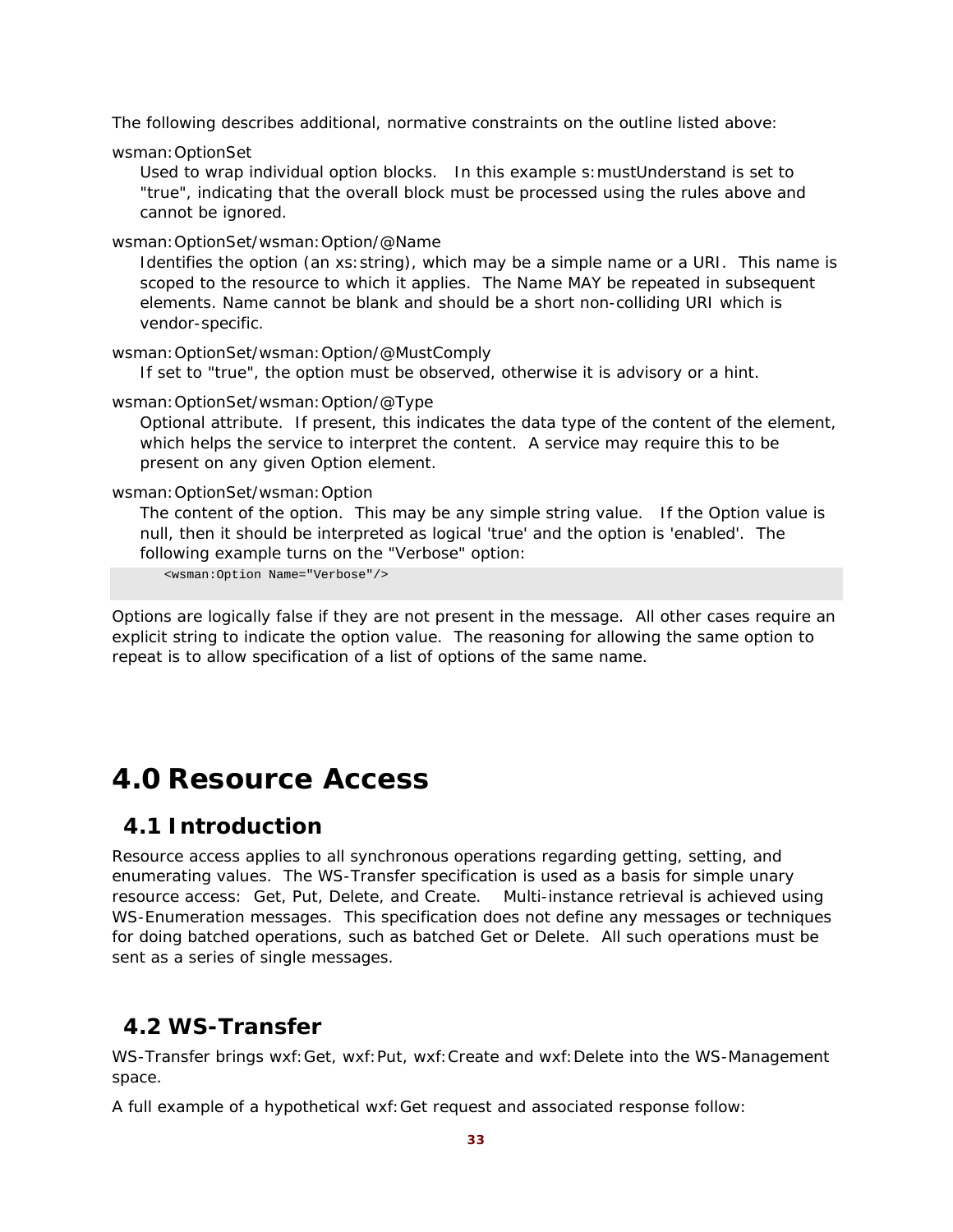```
(1) <s:Envelope 
(2) xmlns:s="http://www.w3.org/2003/05/soap-envelope" 
(3) xmlns:wsa="http://schemas.xmlsoap.org/ws/2004/08/addressing" 
(4) xmlns:wsman="http://schemas.xmlsoap.org/ws/2005/06/management"> 
(5) <s:Header> 
(6) 
(7) <wsa:To> 
(8) http://1.2.3.4/wsman/ 
(9) </wsa:To>
(10) <wsman:ResourceURI>wsman:samples.org/2005/02/physicalDisk</wsman:ResourceURI> 
(11) <wsa:ReplyTo> 
(12) <wsa:Address> 
(13) http://schemas.xmlsoap.org/ws/2004/08/addressing/role/anonymous 
(14) </wsa:Address> 
(15) </wsa:ReplyTo> 
(16) <wsa:Action> 
(17) http://schemas.xmlsoap.org/ws/2004/09/transfer/Get 
(18) </wsa:Action> 
(19) <wsa:MessageID> 
(20) uuid:d9726315-bc91-430b-9ed8-ce5ffb858a87 
(21) </wsa:MessageID> 
(22) <wsman:SelectorSet> 
(23) <wsman:Selector Name="LUN"> 2 </wsman:Selector> 
(24) </wsman:SelectorSet> 
(25) <wsman:OperationTimeout> PT30S </wsman:OperationTimeout> 
(26)
(27) </s:Header> 
(28) <s:Body/> 
(29) </s:Envelope>
```
Note that the wsa:ReplyTo occurs on the same connection as the request (line 8), the action is a wxf:Get (line 12), and the ResourceURI (line 8) and wsman: SelectorSet (line 21) are used to address the requested management information. The operation is expected to be completed in 30 seconds or a fault should be returned to the client (line 24).

Also note that there is no content within the s: Body in a wxf: Get request.

A hypothetical response could be:

| (30) | $\leq$ s: Envelope                                               |
|------|------------------------------------------------------------------|
| (31) | $xmlns:s="http://www.w3.org/2003/05/soap-envelope"$              |
| (32) | xmlns:wsa="http://schemas.xmlsoap.org/ws/2004/08/addressing"     |
| (33) | $xmlns:wsman="http://schemas.xmlsoap.org/ws/2005/06/manaqement"$ |
| (34) | ss:Header                                                        |
| (35) | $wsa:To>$                                                        |
| (36) | http://schemas.xmlsoap.org/ws/2004/08/addressing/role/anonymous  |
| (37) | $\langle$ /wsa:To>                                               |
| (38) | <wsa:action s:mustunderstand="true"></wsa:action>                |
| (39) | http://schemas.xmlsoap.org/ws/2004/09/transfer/GetResponse       |
| (40) | $\langle$ /wsa:Action>                                           |
| (41) | <wsa:messageid s:mustunderstand="true"></wsa:messageid>          |
| (42) | $uuid: d9726315 - bc91 - 430b - 9ed8 - ce5ffb858a88$             |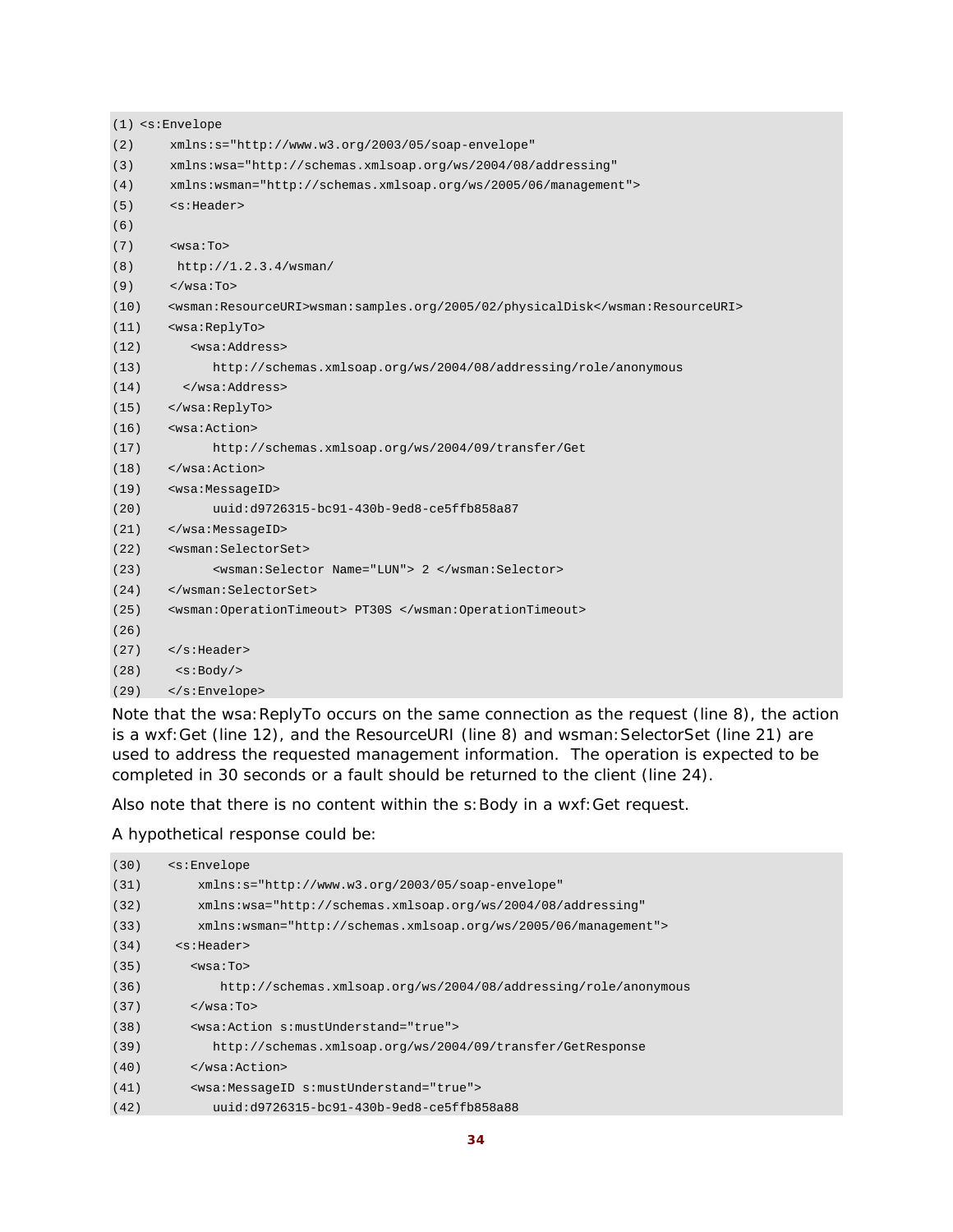| (43) |                                                                                        |
|------|----------------------------------------------------------------------------------------|
| (44) | <wsa:relatesto></wsa:relatesto>                                                        |
| (45) | uuid:d9726315-bc91-430b-9ed8-ce5ffb858a87                                              |
| (46) |                                                                                        |
| (47) | $\langle$ s:Header>                                                                    |
| (48) | < s : Body                                                                             |
| (49) | <physicaldisk xmlns="http://schemas.acme.com/2005/02/samples/physDisk"></physicaldisk> |
| (50) | <manufacturer> Acme, Inc. </manufacturer>                                              |
| (51) | <model> 123-SCSI 42 GB Drive </model>                                                  |
| (52) | $\langle LUN> 2 \langle LUN>$                                                          |
| (53) | <cylinders> 16384 </cylinders>                                                         |
| (54) | $<$ Heads> 80 $<$ /Heads>                                                              |
| (55) | <sectors> 63 </sectors>                                                                |
| (56) | <octetspersector> 512 </octetspersector>                                               |
| (57) | <bootpartition> 0 </bootpartition>                                                     |
| (58) |                                                                                        |
| (59) | $\langle s:Body\rangle$                                                                |
| (60) | $\langle$ s:Envelope>                                                                  |

Note that the response uses the wsa: To address (line 35) that was specified in wsa: ReplyTo in the original request, and that the wsa: MessageID for this response is unique (line 40) and that the wsa: RelatesTo (line 43) contains the uuid of the wsa: MessageID of the original request in order to allow the client to correlate the response.

The Body (on lines 47-58) contains the requested resource representation.

The same general approach exists for wxf:Delete, except that no response occurs in the s: Body. The wxf: Create and wxf: Put operations are also similar, except that there is a s:Body on input to specify the values being created or updated.

## **4.3 Addressing Uniformity**

In general, the service should expose addressing usage which is identical for the operations. In other words, the ResourceURI and wsman:SelectorSet should be the same whether a wxf:Get, wxf:Delete, wxf:Put, or wxf:Create is being used. This is not a strict requirement, but reduces the education and training required to construct and use tools.

It is clear that wxf:Create is a special case, in that the Selectors are often not known until the resource is actually created. For example, while it may be possible to return running process information using a hypothetical *ProcessID* as a Selector, it is typically not possible to assert the *ProcessID* during the creation phase, so wxf:Create would not have the same Selector values as the corresponding wxf:Get or wxf:Delete (which would presumably terminate the process).

A good model to follow would be to use the same Selector values for wxf:Get, wxf:Put and wxf:Delete when working with the same instance. wsen:Enumerate should use just the ResourceURI in isolation with no Selectors, since it is going to return multiple instances, and wxf:Create would either use no Selectors or special create-only Selectors.

This usage is not a strict requirement, just a guideline. The service may use distinct Selectors for every operation and may require Selectors even for wsen:Enumerate.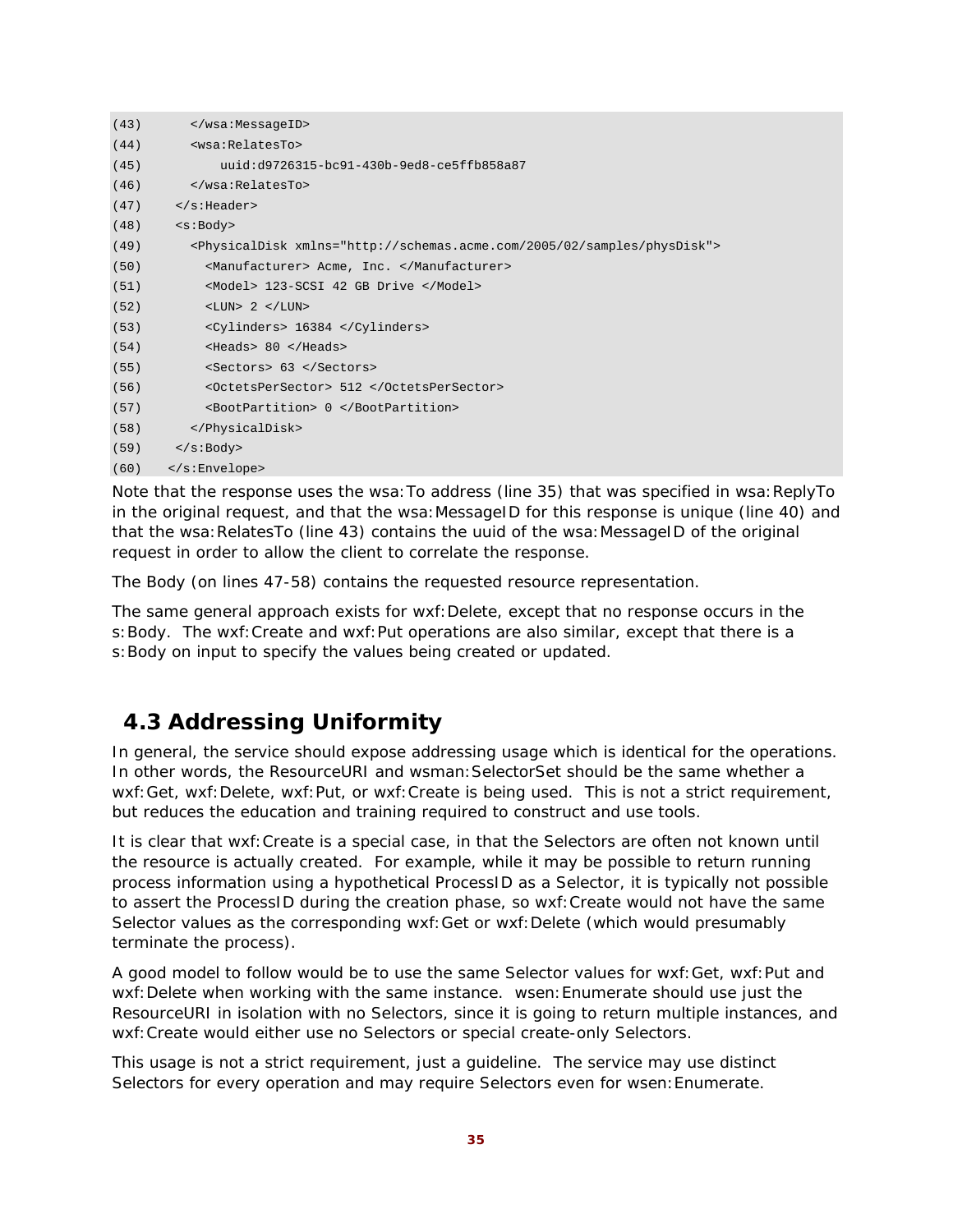Throughout, it must be remembered that the s:Body of the messages must contain XML with correct and valid XML namespaces referring to XML Schemas which can validate the message. While most services and clients will not do real-time validation of messages in production environments due to performance constraints, during debugging or other systems verification, validation may be enabled, and such messages will be considered invalid.

When performing WS-Transfer operations, side effects may occur. For example, deletion of a particular resource via wxf:Delete may result in several other dependent instances disappearing, and wxf:Create may result in the logical creation of more than one resource which can be subsequently returned via a wxf: Get. Similarly, a wxf: Put may result in a rename of the target instance, a rename of some unrelated instance, or the deletion of some unrelated instance. These side-effects are service-specific and this specification makes no statements about the taxonomy and semantics of objects over which these operations apply.

## **4.4 WS-Transfer:Get**

The wxf:Get is used to retrieve resource representations. The ResourceURI may map to a complex XML Infoset (an "object"), or the ResourceURI may map to a single, simple value. The nature and complexity of the representation is not constrained by this specification.

R4.4-1: A conformant service SHOULD support wxf: Get in order to service metadata requests about the service itself or to verify the result of a previous action or operation.

This statement does not constrain implementations from supplying additional similar methods for resource and metadata retrieval.

- R4.4-2 Execution of the wxf:Get SHOULD NOT in itself have side-effects on the value of the resource.
- R4.4-3: If an object cannot be retrieved, due to locking conditions, simultaneous access, or similar conflicts, a wsman:Concurrency fault SHOULD be returned.

In practice, wxf:Get is designed to return fragments or chunks of XML which correspond to real-world objects. To retrieve individual property values, the client must either postprocess the XML content for the desired value, or the service can support Fragment-level WS-Transfer (4.9).

Fault usage is generally as described in chapters 2 and 3. Not being able to locate or access the resource is equivalent to problems with the SOAP message, the ResourceURI, or SelectorSet. There are no 'get-specific' faults.

## **4.5 WS-Transfer:Delete**

The WS-Transfer:Delete is used to delete resources. In general, the addressing should be the same as for a corresponding wxf:Get for uniformity, but this is not absolutely required.

R4.5-1: A conformant service is NOT REQUIRED to support wxf:Delete.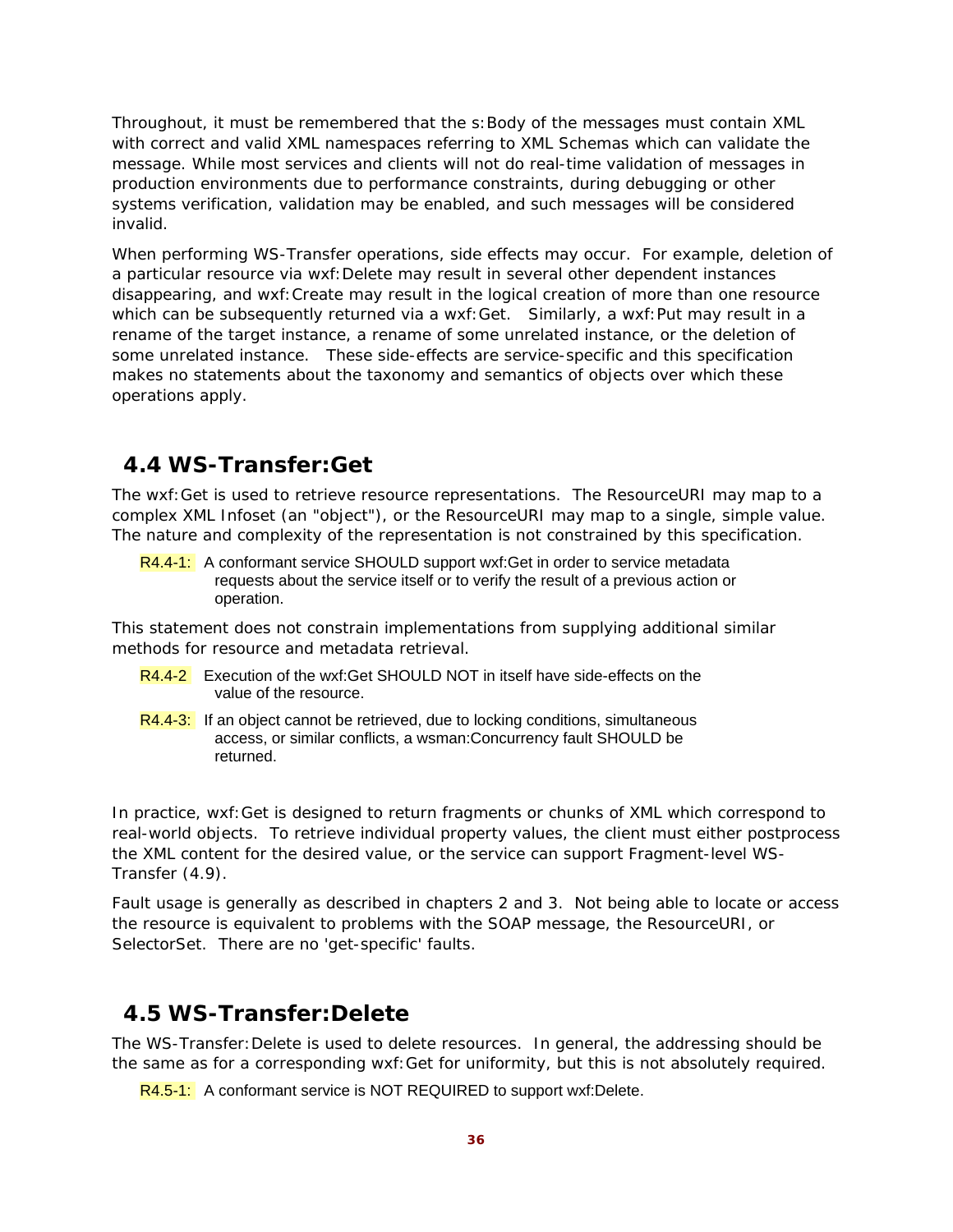- R4.5-2: A conformant service SHOULD support wxf:Delete using the same addressing (ResourceURI, Selectors, etc.) as a corresponding wxf:Get or other messages, but this is NOT REQUIRED if the deletion mechanism for a resource is semantically distinct.
- R4.5-3: If deletion is supported and the corresponding resource can be retrieved using wxf:Get, a conformant service SHOULD support deletion using wxf:Delete. The service MAY additionally export a custom action for deletion.
- R4.5-4: If an object cannot be deleted, due to locking conditions, simultaneous access, or similar conflicts, a wsman:Concurrency fault SHOULD be returned.

In practice, wxf:Delete is designed to delete entire real-world objects. To delete individual property values within an object which itself is not to be deleted, the client must either do a wxf:Put with those properties removed, or the service can support Fragment-Level WS-Transfer (4.9).

Fault usage is generally as described in chapters 2 and 3. Not being able to locate or access the resource is equivalent to problems with the SOAP message, ResourceURI, or SelectorSet. There are no 'delete-specific' faults.

### **4.6 WS-Transfer:Create**

The WS-Transfer:Create is used to create resources; it models a logical "constructor". In general, the addressing is not the same as that used for wxf:Get or wxf:Delete in that the SelectorSet assigned to a newly created instance for subsequent access is not necessarily part of the XML content used for creating the resource. Since the SelectorSet may often be assigned by the service or one of its underlying systems, the CreateResponse must contain the applicable SelectorSet of the newly created instance.

- R4.6-1: A conformant service is NOT REQUIRED to support wxf:Create.
- R4.6-2: A conformant service is NOT REQUIRED to support wxf: Create using the same endpoint reference (ResourceURI, Selectors, etc.) as a corresponding wxf:Get, wxf:Put or other messages for that resource.
- R4.6-3: If a single resource can be created using a SOAP message and that resource can be subsequently retrieved using wxf:Get, then a service SHOULD support creation of the resource using wxf:Create. The service MAY additionally export a custom method for instance creation.
- R4.6-4: If the supplied Body does not have the correct content in order for the resource to be created, the service SHOULD return a wxf:InvalidRepresentation fault and detail codes of
	- a) wsman:faultDetail/InvalidValues if one or more values in the <Body> was not correct
	- b) wsman:faultDetail/MissingValues if one or more values in the <Body> was missing
	- c) wsman:faultDetail/InvalidNamespace if the wrong XML schema namespace was used and is not recognized by the service
- R4.6-5: A service MUST not use wxf: Create to perform an update on an existing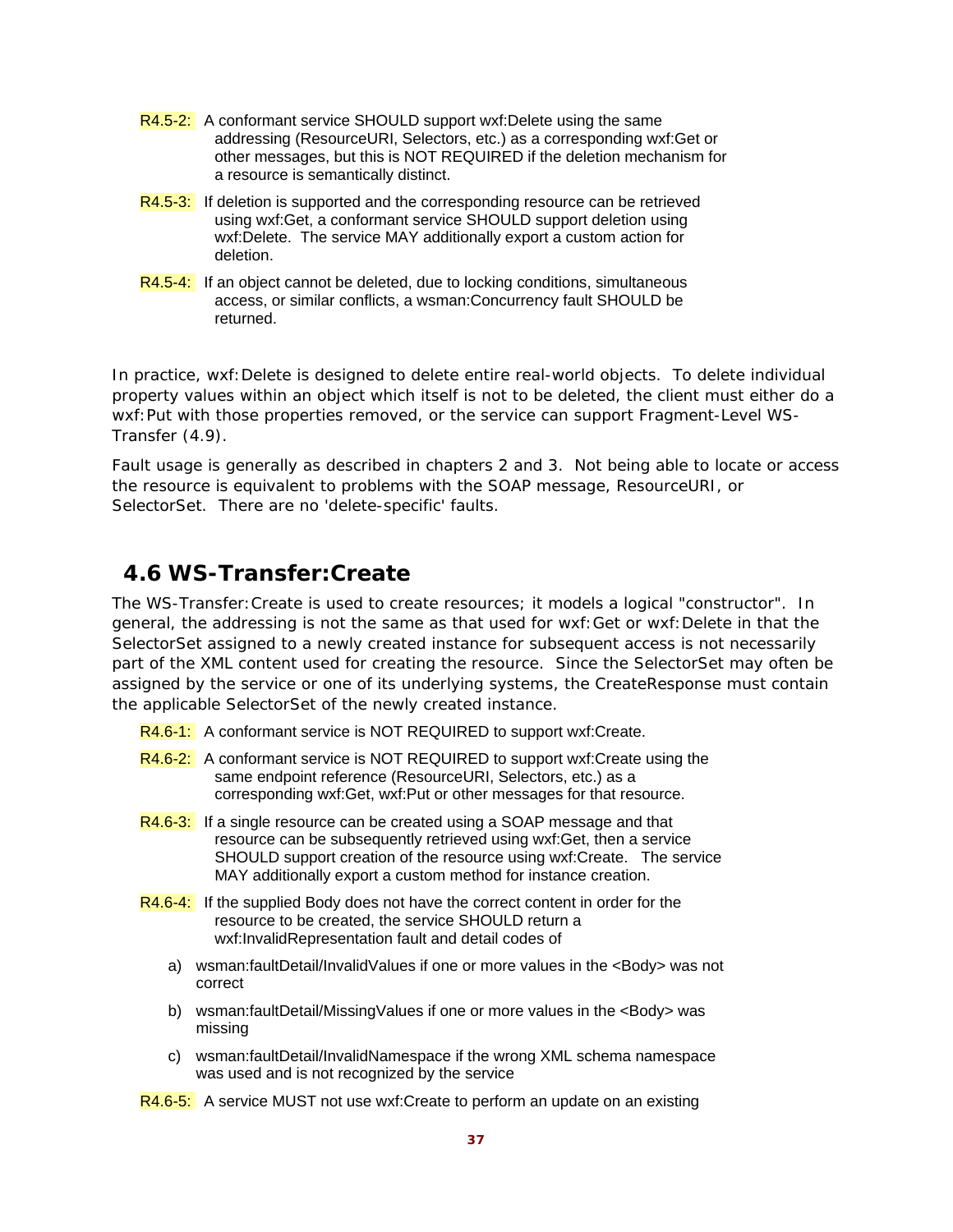representation. The targeted object must not already exist, or else the service SHOULD return a wsman:AlreadyExists fault.

Note that there is no requirement that the message body for wxf: Create use the same schema as that returned via a wxf:Get for the resource. Often, the values required to create a resource are different from those retrieved using a wxf:Get or those used for update using wxf:Put.

Note that WS-Transfer specifies that the wxf:CreateResponse must contain the initial representation of the object. However, due to restrictions in WSDL 1.1 (and the upcoming WSDL 2.0 specification), it is not possible to actually define a SOAP Body which contains jutxaposed elements at the top level.

This specification places a restriction such that the only returned value is the wxf:ResourceCreated element, which contains the endpoint reference of the newly created resource.

If a service needs to support creation of individual values within a representation (fragmentlevel creation, array insertion, etc.), then it should support Fragment-Level WS-Transfer  $(4.9).$ 

Since the values in the SelectorSet may be assigned by the service and may not be part of the wxf:Create representation, they must be returned in the wxf:CreateResponse message if they are required for subsequent access.

All applicable Selectors should be returned, even if not all of them are required for subsequent access. Similarly, the ResourceURI used to create the object may not even be the one used to retrieve it subsequently using wxf:Get.

- R4.6-6: The wxf:CreateResponse to a wxf:Create message MUST contain the new endpoint reference of the created resource in the wxf:ResourceCreated element, including the applicable SelectorSet. The wsa:Address of that resource SHOULD be simply copied from the wsa:To address of the original request, suffixed with the ResourceURI. The anonymous address from WS-Addressing MAY be used to communicate an address which is not transport-specific.
- R4.6-7: The response MUST NOT contain the initial representation of the object, in spite of indications within the WS-Transfer specification.

Hypothetical example of a response for a newly created virtual drive:

```
(1) <s:Envelope 
(2) xmlns:s="http://www.w3.org/2003/05/soap-envelope" 
(3) xmlns:wsa="http://schemas.xmlsoap.org/ws/2004/08/addressing" 
(4) xmlns:wsman="http://schemas.xmlsoap.org/ws/2005/06/management" 
(5) xmlns:wxf="http://schemas.xmlsoap.org/ws/2004/09/transfer"> 
(6) <s:Header> 
(7) ...
(8) <wsa:Action> 
(9) http://schemas.xmlsoap.org/ws/2004/09/transfer/CreateResponse 
(10) </wsa:Action> 
(11)
```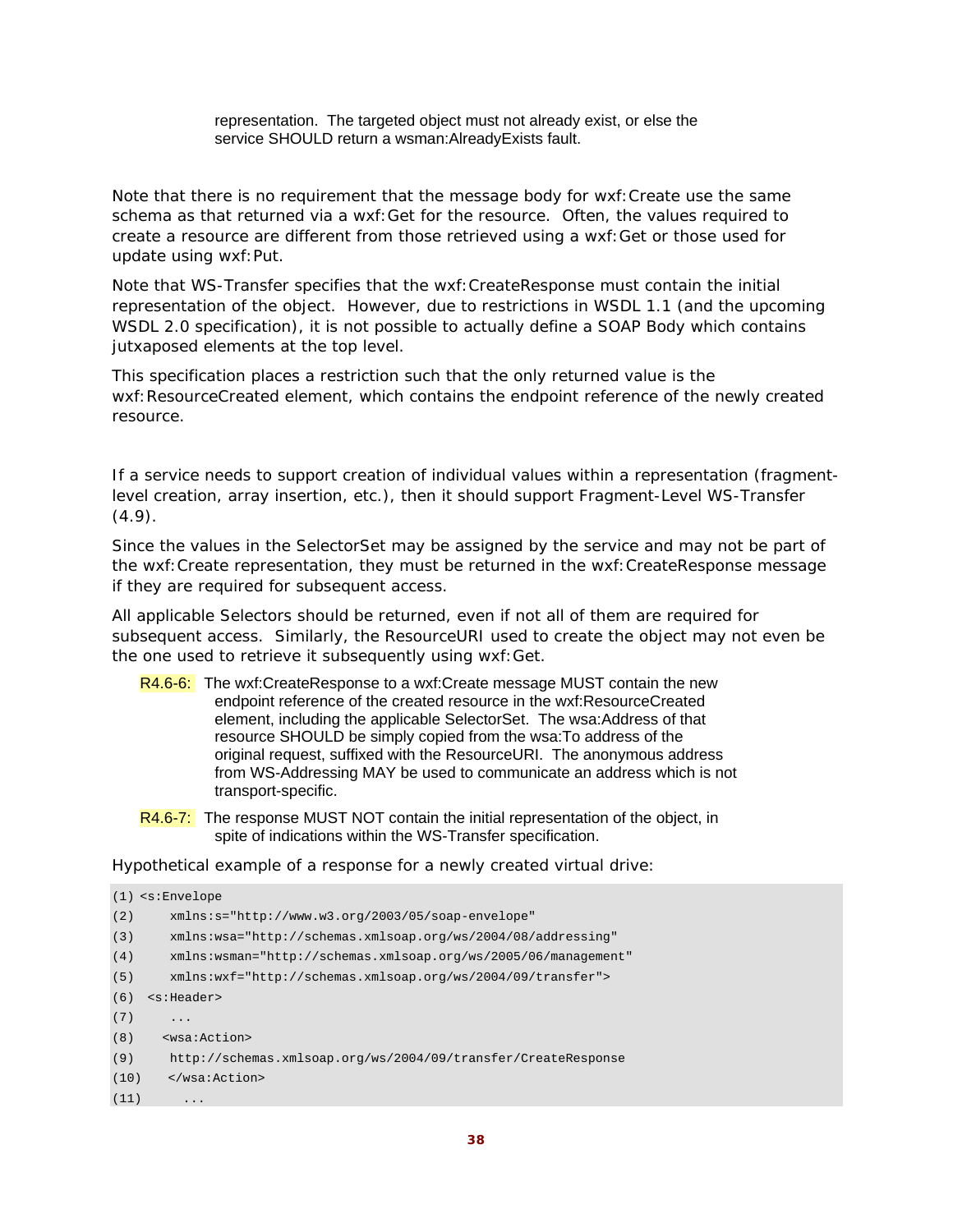| (12) | < s: Body                                                                     |
|------|-------------------------------------------------------------------------------|
| (13) | <wxf:resourcecreated></wxf:resourcecreated>                                   |
| (14) | <wsa:address></wsa:address>                                                   |
| (15) | http://schemas.xmlsoap.org/ws/2004/08/addressing/role/anonymous/              |
| (16) |                                                                               |
| (17) | <wsa:referenceparameters></wsa:referenceparameters>                           |
| (18) | <wsman:resourceuri>wsman:samples.org/2005/02/virtualDrive</wsman:resourceuri> |
| (19) | <wsman:selectorset></wsman:selectorset>                                       |
| (20) | <wsman:selector name="ID"> F: </wsman:selector>                               |
| (21) |                                                                               |
| (22) |                                                                               |
| (23) |                                                                               |
| (24) | $\langle s : \text{Body} \rangle$                                             |
| (25) |                                                                               |

Note that the response contains two sections, the wxf: ResourceCreated (lines 13-23) which contains the new endpoint reference of the created resource, including its ResourceURI and the correct SelectorSet. This is the address that would be used to retrieve the resource in a subsequent wxf:Get operation.

Note that the service may use a network address which is the same as the <wsa:To> address in the wxf:Create request, or may simply use the anonymous address as shown (lines 15-16).

R4.6-8: The service MAY ignore any values in the initial representation which are considered read-only from the point of view of the underlying 'real-world'' object.

This is to allow wxf:Get, wxf:Put and wxf:Create to share the same schema. Note that wxf:Put also allows the service to ignore read-only properties during an update.

R4.6-9: If the success of an operation cannot be reported as described in this section and cannot be reversed, a wsman:EncodingLimit fault with a detail code of wsman:faultDetail/UnreportableSuccess SHOULD be returned.

### **4.7 WS-Transfer:Put**

If a resource can be updated in its entirety within the constraints of the corresponding XML schema for the resource, then wxf:Put should be supported by the service.

- R4.7-1: A conformant service is NOT REQUIRED to support Wxf:Put.
- $R4.7-2$ : If a single management resource can be updated (within the constraints of its schema) using a SOAP message and that resource can be subsequently retrieved using wxf:Get, then a service SHOULD support update of the resource using wxf:Put. The service MAY additionally export a custom method for updates.
- R4.7-3: If a single management resource contains a mix of read-only and read-write values, the wxf:Put message MAY contain both the read-only and read-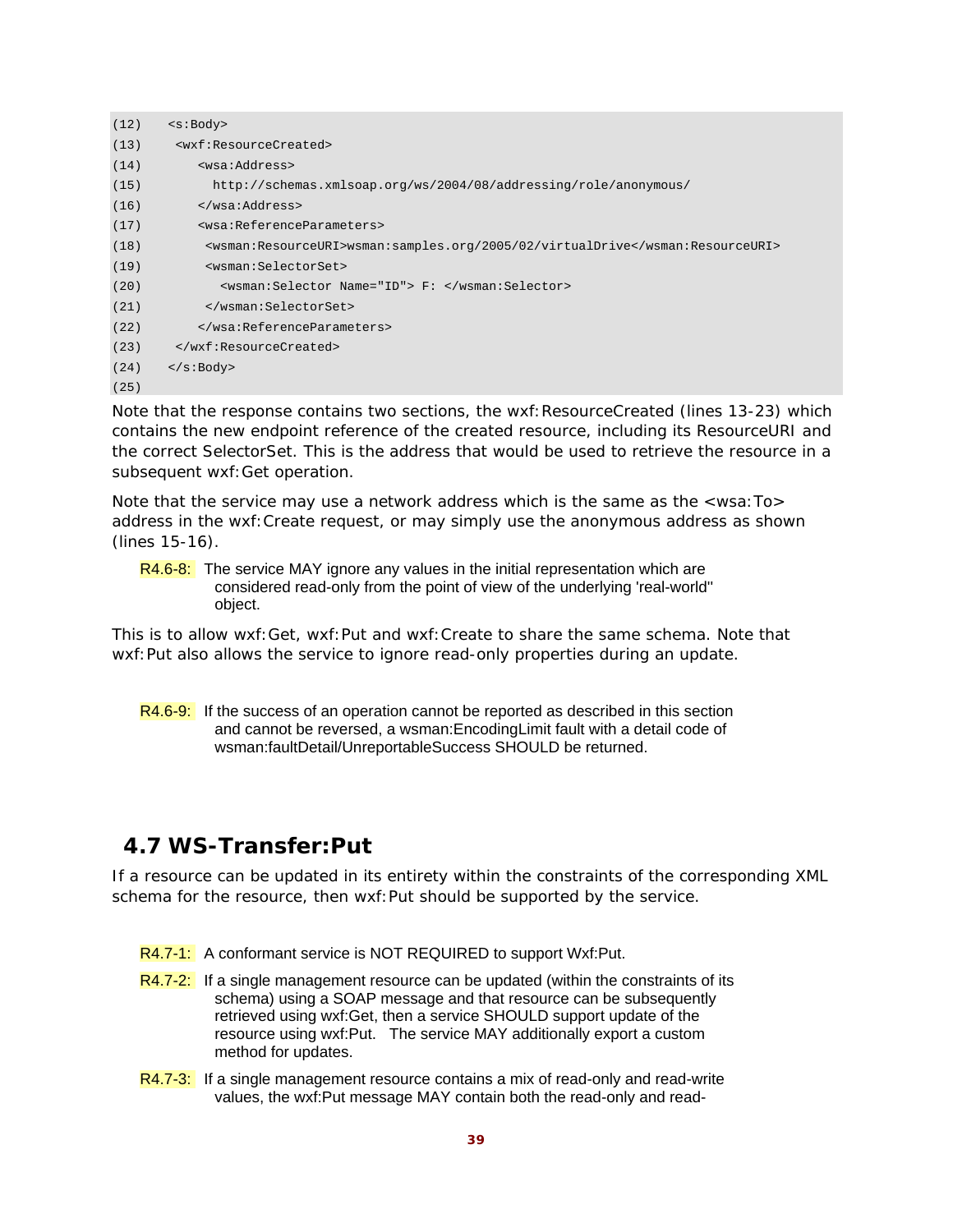write values, subject to the legality of the XML content with regard to its XML schema namespace. In such cases, the service SHOULD ignore the read-only values during the update operation. If none of the values are writeable, the service SHOULD return a wsa:ActionNotSupported fault.

Note that this typically happens if a wxf:Get is performed, a value is altered, and the entire updated representation is sent using a wxf:Put. In this case, any read-only values will still be present.

Note that there is a complication in that wxf:Put must contain the complete new representation for the instance. If the resource schema requires the presence of any given value (minOccurs is not zero), it must be supplied as part of the wxf: Put message, even if it is not being altered from its original value.

If the schema is defined with default values for elements which are optional (minOccurs=0), then the wxf:Put message may omit these values and rely on the defaults being observed during the update.

In short, the Body of the wxf:Put message must not violate the constraints of the associated XML schema. For example, if a wxf:Get would return

```
(1) <s:Body> 
(2) <MyObject xmlns="examples.org/2005/02/MySchema"> 
(3) \leq A > 100 \leq A > 100(4) <B> 200 </B>
(5) < C> 100 < / C>
(6) </MyObject> 
(7) </s:Body> 
And the corresponding XML schema defined A, B, and C as minOccurs="1",
```

```
(8) <xs:elemente name="MyObjecct"> 
(9) <xs:complexType> 
(10) <xs:sequence> 
(11) <xs:element name="A" type="xs:int" minOccurs="1" maxOccurs="1"/> 
(12) <xs:element name="B" type="xs:int" minOccurs="1" maxOccurs="1"/> 
(13) <xs:element name="C" type="xs:int" minOccurs="1" maxOccurs="1"/> 
(14)
```
...then the corresponding wxf:Put must have all three elements, since the schema mandates that all three be present. Even if the only value being updated is  $\langle B \rangle$ , the client would have to supply all three values. This usually means that the client would have to issue a wxf: Get first, in order to preserve the current values of  $\langle A \rangle$  and  $\langle C \rangle$ , change  $\langle B \rangle$  to the desired value, and then write the object using wxf:Put. As noted in R4.7-3, the service should ignore attempts to update values which are read-only with regard to the underlying real-world object.

To update isolated values without having to supply values which are not being changed, use the fragment-level transfer mechanism in 4.9.

R4.7-4: A conformant service SHOULD support wxf:Put using the same endpoint reference (ResourceURI, Selectors, etc.) as a corresponding wxf:Get or other messages, but this is NOT REQUIRED if the Put mechanism for a resource is semantically distinct.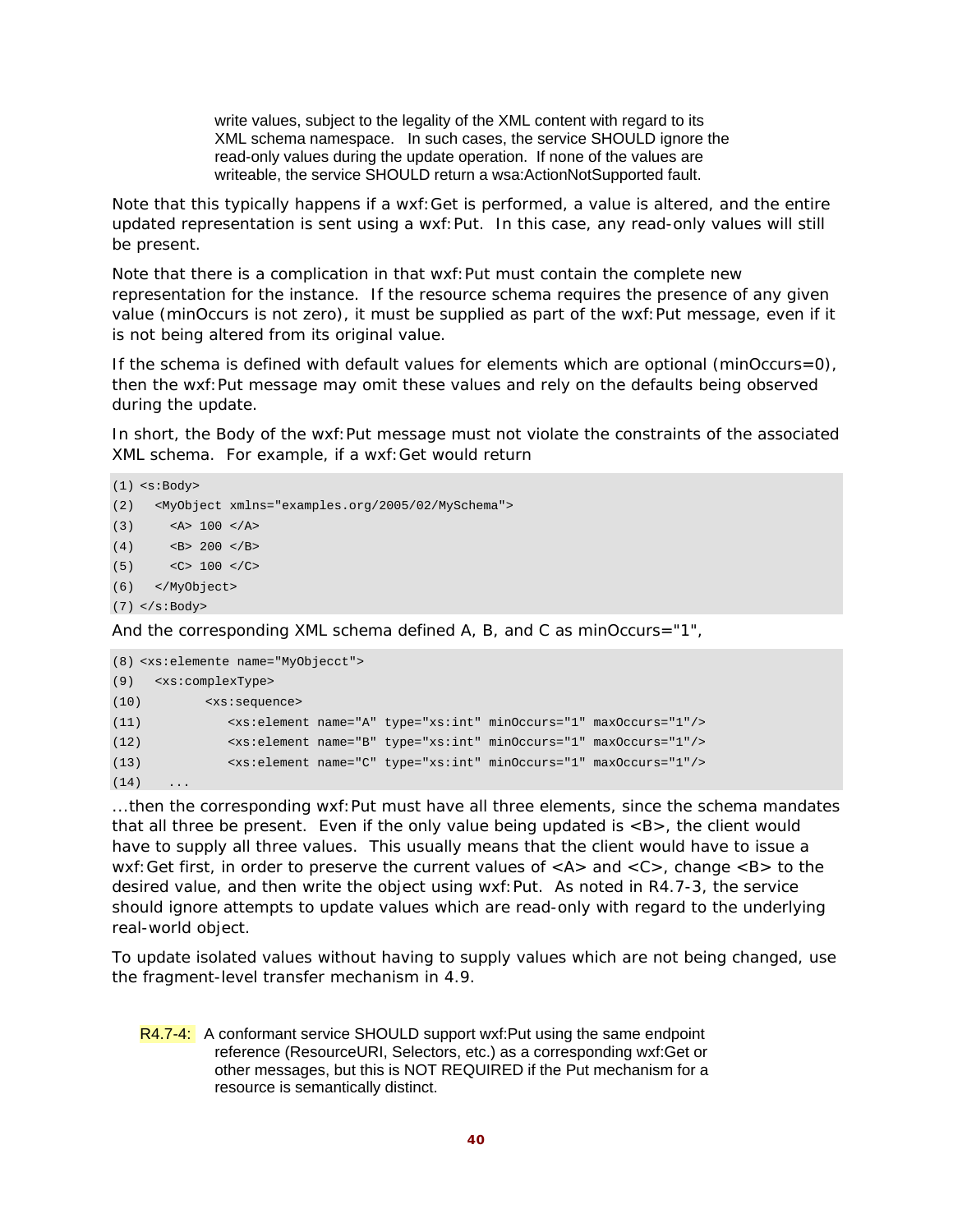- R4.7-5: If the supplied Body does not have the correct content in order for the resource to be updated, the service SHOULD return a wxf:InvalidRepresentation fault and detail codes of
	- a) wsman:faultDetail/InvalidValues if one or more values in the s:Body was not correct
	- b) wsman:faultDetail/MissingValues if one or more values in the s:Body was missing
	- c) wsman:faultDetail/InvalidNamespace if the wrong XML schema namespace was used and is not recognized by the service
- R4.7-7: If an object cannot be updated, due to locking conditions, simultaneous access, or similar conflicts, a wsman:Concurrency fault SHOULD be returned.
- R4.7-8: A wxf:Put operation MAY result in a change to the endpoint reference (ResourceURI and Selectors) for the resource, since the values being updated may in turn cause an identity change.

Since WS-Management services typically delegate the wxf:Put to underlying subsystems, it is not always practical for the service to be aware of an identity change. It is recommended that wsman: Rename be supported wherever possible to make it clear to the client that a rename (an EPR change) is in fact occurring.

The implication of this rule is that if the new representation is not returned, it must have precisely matched what was submitted in the wxf:Put message. Since implementations can rarely assure this, it is best to always return the new representation.

R4.7-10: If the success of an operation cannot be reported as described in this section due to encoding limits or othe reasons and it cannot be reversed, a wsman:EncodingLimit fault with a detail code of wsman:faultDetail/UnreportableSuccess SHOULD be returned.

### **4.8 WS-Management:Rename**

Renaming a resource is a common operation.

The wxf:Put operation should not be used to indirectly effect a rename for two reasons: (a) renaming is a serious operation and users may not be aware that changing some values in a wxf: Put actually constitutes a rename, (b) the name or identity of a resource may not be part of its representation, so there is no way to specify the new name in the wxf:Put body.

In WS-Management, renaming is limited to reassigning the wsman:SelectorSet values for the resource.

R4.8-1: A conformant service is NOT REQUIRED to support wsman: Rename.

R4.7-9: It is RECOMMENDED that the service return the new representation in all cases. It is often difficult to know whether the new representation is different than the requested update. This is because resource-constrained implementations may not have sufficient resources to determine the equivalence of the requested update from the result.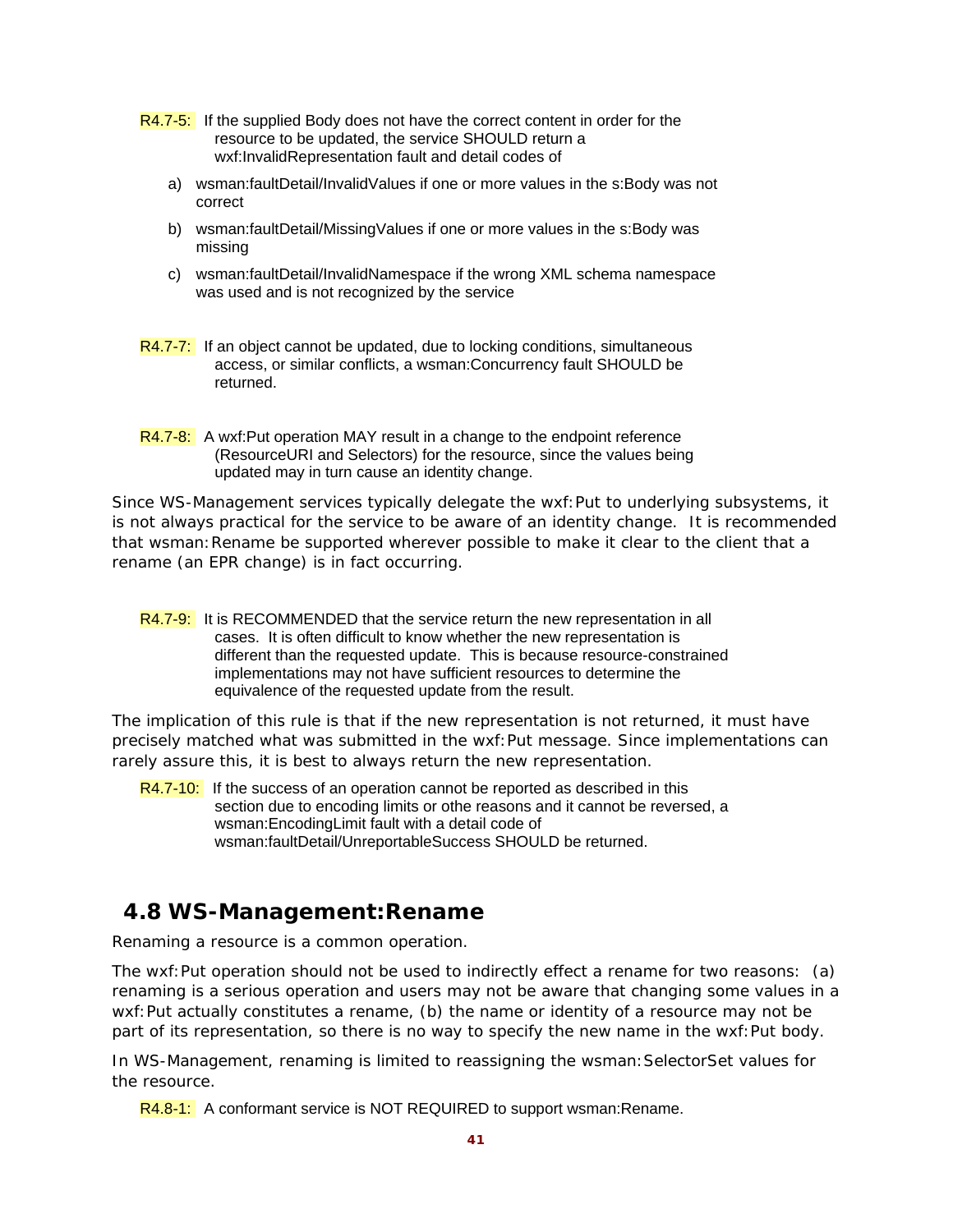R4.8-2 If a service implements wsman:Rename, it MUST implement the following message and its associated response and the rename SHOULD NOT have any side-effect on the representation other than the effects of the rename itself. The rename may logically constitute a "move" as well as a rename, depending on the requirements of the service.

The ResourceURI cannot be changed, only the wsman:SelectorSet values. Likewise, singleton resources with no wsman:SelectorSet cannot be renamed.

Note that the rename operation references the 'old' identity of the object in the same manner as wxf: Get, but the new identity of the resource is in the s: Body of the message, using a wsman: Rename block:

```
(1) <s:Envelope ...> 
(2) <s:Header> 
(3) <wsa:To> networkAddress </wsa:To> 
(4) <wsa:Action s:mustUnderstand="true"> 
(5) http://schemas.xmlsoap.org/ws/2005/06/management/Rename 
(6) </wsa:Action> 
(7) <wsman:ResourceURI>ResourceURI</wsman:ResourceURI> 
(8) <wsman:SelectorSet> ... </wsman:SelectorSet> 
(9) </s: Header>
(10) <s:Body> 
(11) <wsman:Rename> 
(12) new endpoint-reference 
(13) </wsman:Rename> 
(14) </s:Body>
(15) </s:Envelope>
```
The following describes additional, normative constraints on the outline listed above:

#### wsa:Action

#### MUST be **http://schemas.xmlsoap.org/ws/2005/06/management/Rename**.

wsman: Rename

This s: Body element wraps the new identity of the resource and is of type wsa:EndpointReference. This contains the original wsa:To value used to address the item, and the *new* wsman:SelectorSet which applies.

R4.8-3 A conformant service which implements wsman:Rename MUST accept an EPR in the wsman:Rename block which uses a wsa:To address with the anonymous endpoint address:

#### **http://schemas.xmlsoap.org/ws/2004/08/addressing/role/anonymous**

...suffixed with the ResourceURI.

 The service MUST alternately accept an address which matches the wsa:To address of the request itself, but should reject any wsa:To which is not one of these two possibilities with a wsman:RenameFailure fault with a detail code of wsman:faultDetail/InvalidAddress.

- R4.8-4 A conformant service which implements wsman: Rename MAY allow any or all of the wsman:Selector values to change during the rename. The other EPR values MUST not be changed (i.e., wsa:To).
- R4.8-5 In addition to faults related to EPR usage in finding and locating the resource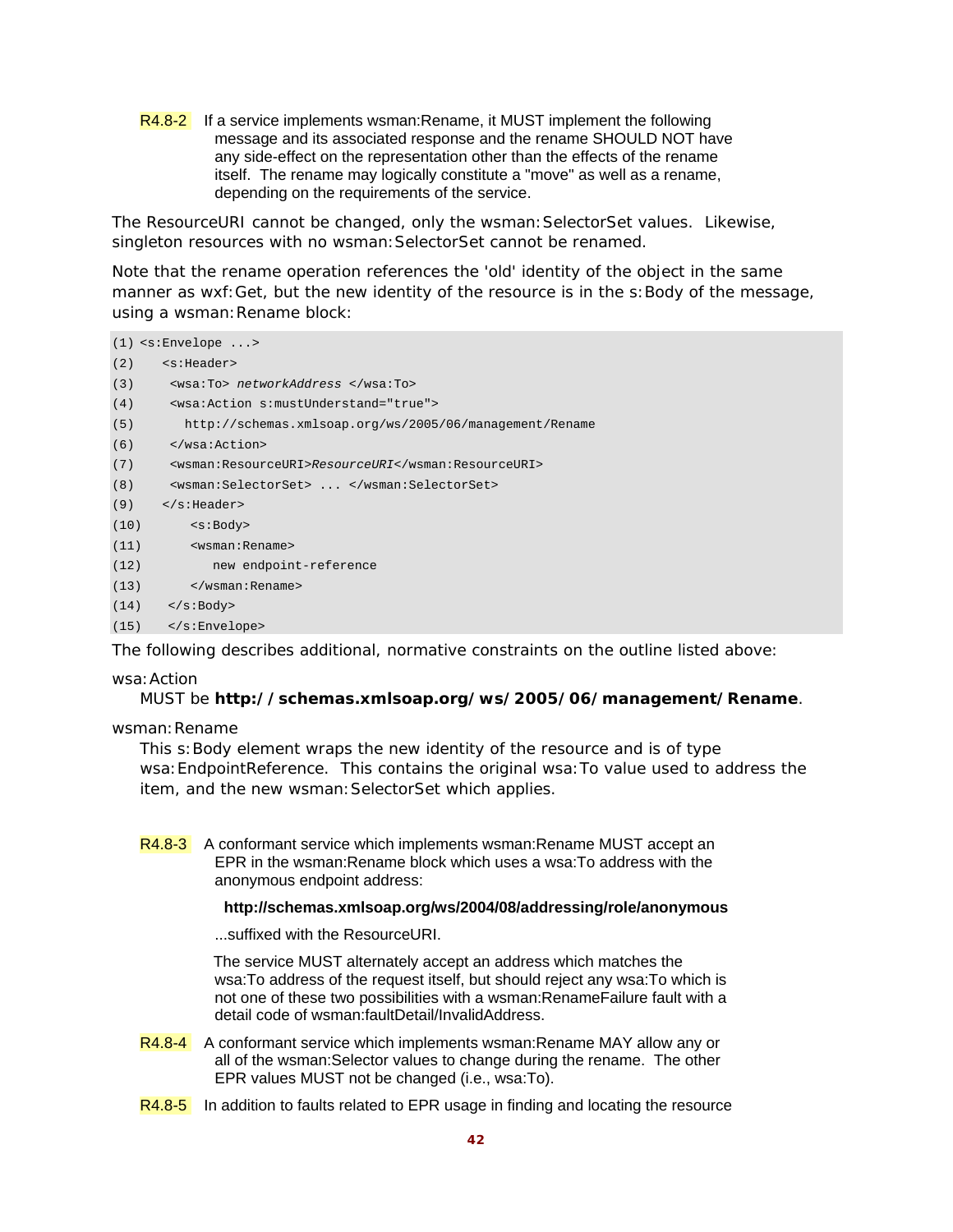to be renamed, the service SHOULD return a wsman:RenameFailure fault using one of the following detail codes if possible:

- a) wsman:faultDetail/InvalidSelectorAssignment if the new Selectors cannot be applied to rename the resource.
- b) wsman:faultDetail/InvalidResourceURI if the ResourceURI was not correct.
- c) wsman:faultDetail/AlreadyExists if the resource under the requested EPR naming already exists.

This mechanism is designed to be forward-compatible with allowing other aspects of the EPR to be renamed in a future version of this specificaiton. For this version, however, only the Selector values may be legally changed.

The response to a wsman: Rename is a wsman: RenameResponse, which contains the new EPR of the resource.

The format of the response is as follows:

| (26) | <s:envelope< th=""></s:envelope<>                               |
|------|-----------------------------------------------------------------|
| (27) | <s:header></s:header>                                           |
| (28) | $\cdot$                                                         |
| (29) | <wsa: action="" mustunderstand="true" s:=""></wsa:>             |
| (30) | http://schemas.xmlsoap.org/ws/2005/06/management/RenameResponse |
| (31) |                                                                 |
| (32) | $\cdot$                                                         |
| (33) | $<$ s:Body>                                                     |
| (34) | <wsman:renamedto></wsman:renamedto>                             |
| (35) | endpoint reference                                              |
| (36) |                                                                 |
| (37) | $\langle$ s:Body>                                               |
| (38) |                                                                 |
|      |                                                                 |

The following describes additional, normative constraints on the outline listed above:

wsa:Action

MUST be "http://schemas.xmlsoap.org/ws/2005/06/management/RenameResponse.

wsman:RenamedTo

Must contain the resultant endpoint reference for the resource: the wsa:To, the wsman: ResourceURI, and any applicable wsman: SelectorSet values. In practice, only the Selector values change, although it is convenient to have the full EPR represented for easy composition with subsequent operations.

R4.8-6 A conformant service MUST return the full, new endpoint reference in all cases, regardless of which Selector elements of the EPR changed. The wsa:To address SHOULD be the same as the wsa:To address which would be used to subsequently execute a wxf:Get against the resource, but MAY consist of the anonymous address

 **http://schemas.xmlsoap.org/ws/2004/08/addressing/role/anonymous**  suffixed by the ResourceURI.

There is no implication that the rename takes immediate effect. Services typically will hold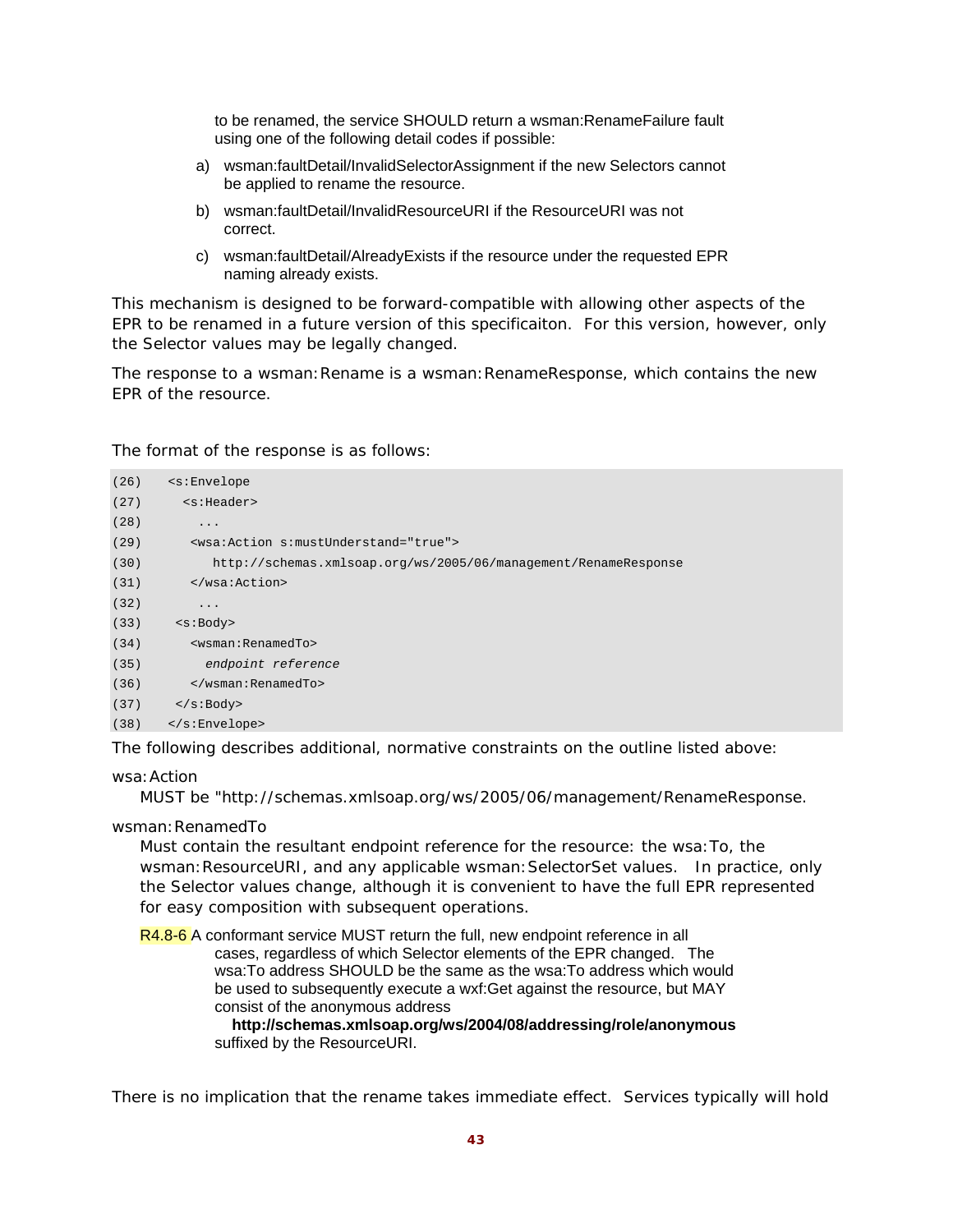off the response until the rename is completed, but this is not a strict requirement.

The following are hypothetical examples of a Rename and RenameResponse in which a disk drive is renamed from C: to D: :

|      | $(1)$ <s:envelope< th=""></s:envelope<>                                                     |  |  |  |
|------|---------------------------------------------------------------------------------------------|--|--|--|
| (2)  | xmlns:s="http://www.w3.org/2003/05/soap-envelope"                                           |  |  |  |
| (3)  | xmlns:wsa="http://schemas.xmlsoap.org/ws/2004/08/addressing"                                |  |  |  |
| (4)  | xmlns:wsman="http://schemas.xmlsoap.org/ws/2005/06/management">                             |  |  |  |
| (5)  | <s:header></s:header>                                                                       |  |  |  |
| (6)  | $<$ wsa:To $>$                                                                              |  |  |  |
| (7)  | http://1.2.3.4/wsman/                                                                       |  |  |  |
| (8)  | $\langle$ /wsa:To>                                                                          |  |  |  |
| (9)  | <wsa:replyto></wsa:replyto>                                                                 |  |  |  |
| (10) | <wsa:address> http://schemas.xmlsoap.org/ws/2004/08/addressing/role/anonymous</wsa:address> |  |  |  |
| (11) |                                                                                             |  |  |  |
| (12) |                                                                                             |  |  |  |
| (13) | <wsman:resourceuri>wsman:samples.org/2005/02/LogicalDisk</wsman:resourceuri>                |  |  |  |
| (14) | <wsa:action></wsa:action>                                                                   |  |  |  |
| (15) | http://schemas.xmlsoap.org/ws/2005/06/management/Rename                                     |  |  |  |
| (16) |                                                                                             |  |  |  |
| (17) | <wsa:messageid></wsa:messageid>                                                             |  |  |  |
| (18) | uuid:d9726315-bc91-430b-9ed8-ce5ffb858a87                                                   |  |  |  |
| (19) |                                                                                             |  |  |  |
| (20) | <wsman:selectorset></wsman:selectorset>                                                     |  |  |  |
| (21) | <wsman:selector name="Drive"> C: </wsman:selector>                                          |  |  |  |
| (22) |                                                                                             |  |  |  |
| (23) | $\langle$ s:Header                                                                          |  |  |  |
| (24) | <s:body></s:body>                                                                           |  |  |  |
| (25) | <wsman:rename></wsman:rename>                                                               |  |  |  |
| (26) | <wsa:endpointreference></wsa:endpointreference>                                             |  |  |  |
| (27) | <wsa:address></wsa:address>                                                                 |  |  |  |
| (28) | http://schemas.xmlsoap.org/ws/2004/08/addressing/role/anonymous                             |  |  |  |
| (29) |                                                                                             |  |  |  |
| (30) | <wsa:referenceparameters></wsa:referenceparameters>                                         |  |  |  |
| (31) | <wsman:resourceuri>wsman:samples.org/2005/02/LogicalDisk</wsman:resourceuri>                |  |  |  |
| (32) | <wsman:selectorset></wsman:selectorset>                                                     |  |  |  |
| (33) | <wsman:selector name="Drive"> D: </wsman:selector>                                          |  |  |  |
| (34) |                                                                                             |  |  |  |
| (35) |                                                                                             |  |  |  |
| (36) |                                                                                             |  |  |  |
| (37) |                                                                                             |  |  |  |
| (38) | $\langle$ s:Body>                                                                           |  |  |  |
| (39) |                                                                                             |  |  |  |
|      |                                                                                             |  |  |  |

Note that the address of the item to be renamed follows the normal pattern in the header. Only the <Body> is different in that the new name is specified. Only the parts of the EPR that need to be changed are present, the wsman: SelectorSet in this case.

Note the use of the special wsa:Address value of **http://schemas.xmlsoap.org/ws/2004/08/addressing/role/anonymous**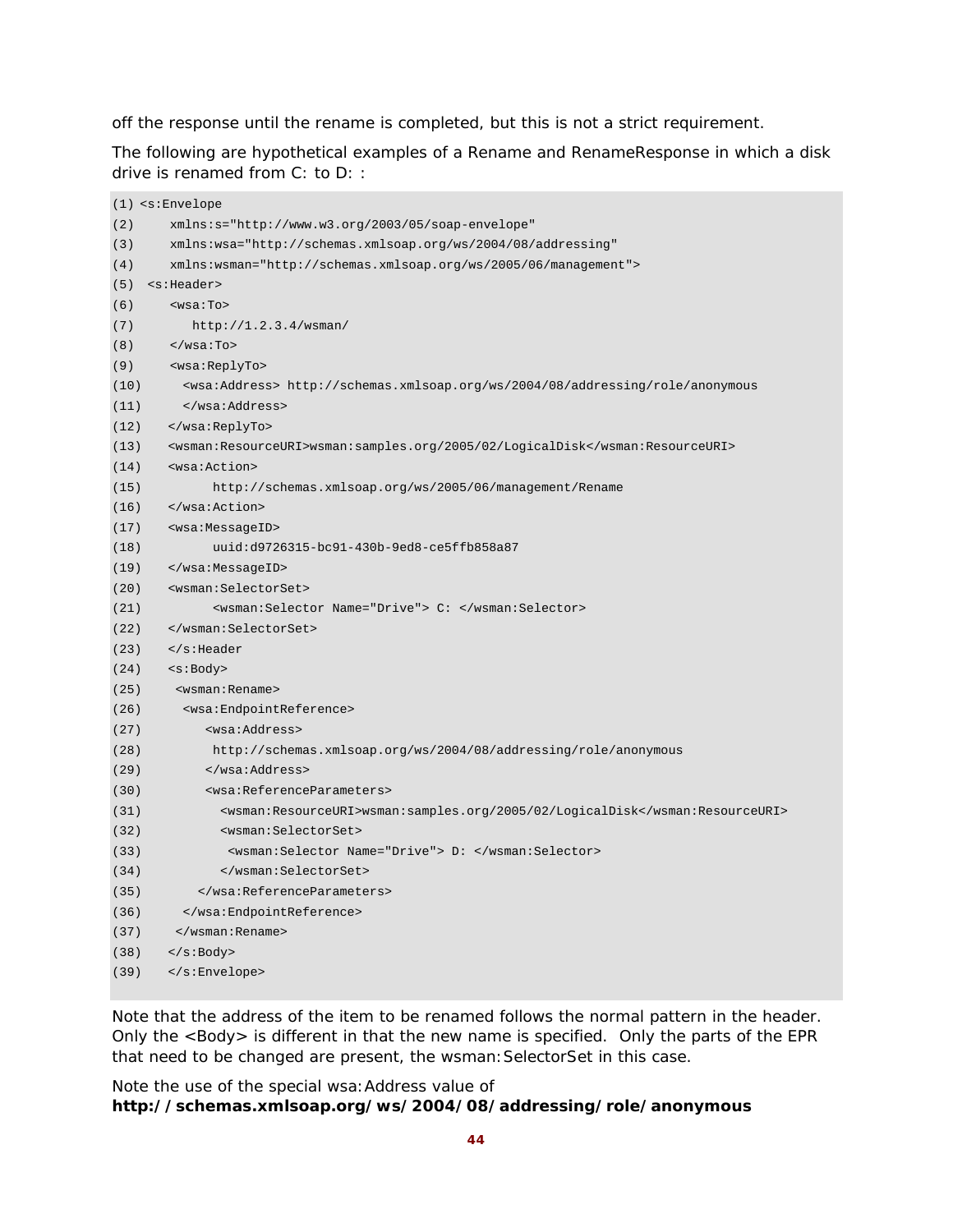...to act as a placeholder for the real address, suffixed by the ResourceURI. The actual transport address could also legally be used.

In this example, only the Selector indicating the drive letter is changed from the "C:" indicated by the the new value on line 31.

The response indicates the new EPR:

| (40) | <s:envelope< th=""></s:envelope<>                                            |  |  |  |
|------|------------------------------------------------------------------------------|--|--|--|
| (41) | $xmlns:s="http://www.w3.org/2003/05/soap-envelope"$                          |  |  |  |
| (42) | xmlns:wsa="http://schemas.xmlsoap.org/ws/2004/08/addressing"                 |  |  |  |
| (43) | xmlns:wsman="http://schemas.xmlsoap.org/ws/2005/06/management">              |  |  |  |
| (44) | <s:header></s:header>                                                        |  |  |  |
| (45) | $wsa:To>$                                                                    |  |  |  |
| (46) | http://schemas.xmlsoap.org/ws/2004/08/addressing/role/anonymous              |  |  |  |
| (47) | $\langle$ /wsa:To>                                                           |  |  |  |
| (48) | <wsa:action s:mustunderstand="true"></wsa:action>                            |  |  |  |
| (49) | http://schemas.xmlsoap.org/ws/2005/06/management/RenameResponse              |  |  |  |
| (50) | $\langle$ /wsa:Action>                                                       |  |  |  |
| (51) | <wsa:messageid s:mustunderstand="true"></wsa:messageid>                      |  |  |  |
| (52) | uuid:d9726315-bc91-430b-9ed8-ce5ffb858a88                                    |  |  |  |
| (53) |                                                                              |  |  |  |
| (54) | <wsa:relatesto></wsa:relatesto>                                              |  |  |  |
| (55) | uuid:d9726315-bc91-430b-9ed8-ce5ffb858a87                                    |  |  |  |
| (56) | $\langle$ /wsa:RelatesTo>                                                    |  |  |  |
| (57) | $\langle$ s:Header>                                                          |  |  |  |
| (58) | <s:body></s:body>                                                            |  |  |  |
| (59) | <wsman:renamedto></wsman:renamedto>                                          |  |  |  |
| (60) | <wsa:endpointreference></wsa:endpointreference>                              |  |  |  |
| (61) | <wsa:address></wsa:address>                                                  |  |  |  |
| (62) | http://1.2.3.4/wsman                                                         |  |  |  |
| (63) |                                                                              |  |  |  |
| (64) | <wsman:resourceuri>wsman:samples.org/2005/02/LogicalDisk</wsman:resourceuri> |  |  |  |
| (65) | <wsman:selectorset></wsman:selectorset>                                      |  |  |  |
| (66) | <wsman:selector name="Drive"> D: </wsman:selector>                           |  |  |  |
| (67) |                                                                              |  |  |  |
| (68) |                                                                              |  |  |  |
| (69) |                                                                              |  |  |  |
| (70) | $\langle$ s:Body>                                                            |  |  |  |
| (71) |                                                                              |  |  |  |

Note that the response contains the new EPR in its entirety, ready to use in a new wxf:Get (after the required transformation discussed in 2.2). Note specifically that the ResourceURI is added back into the new EPR (line 59) even though it was not part of the rename, and the wsa:Address is the actual address that the client would use to retrieve the resource, not the "anonymous" role URI.

## **4.9 Fragment-Level WS-Transfer**

Because WS-Transfer works with entire instances and it may be inconvenient to specify hundreds or thousands of EPRs just to model fragment-level access with full EPRs, WS-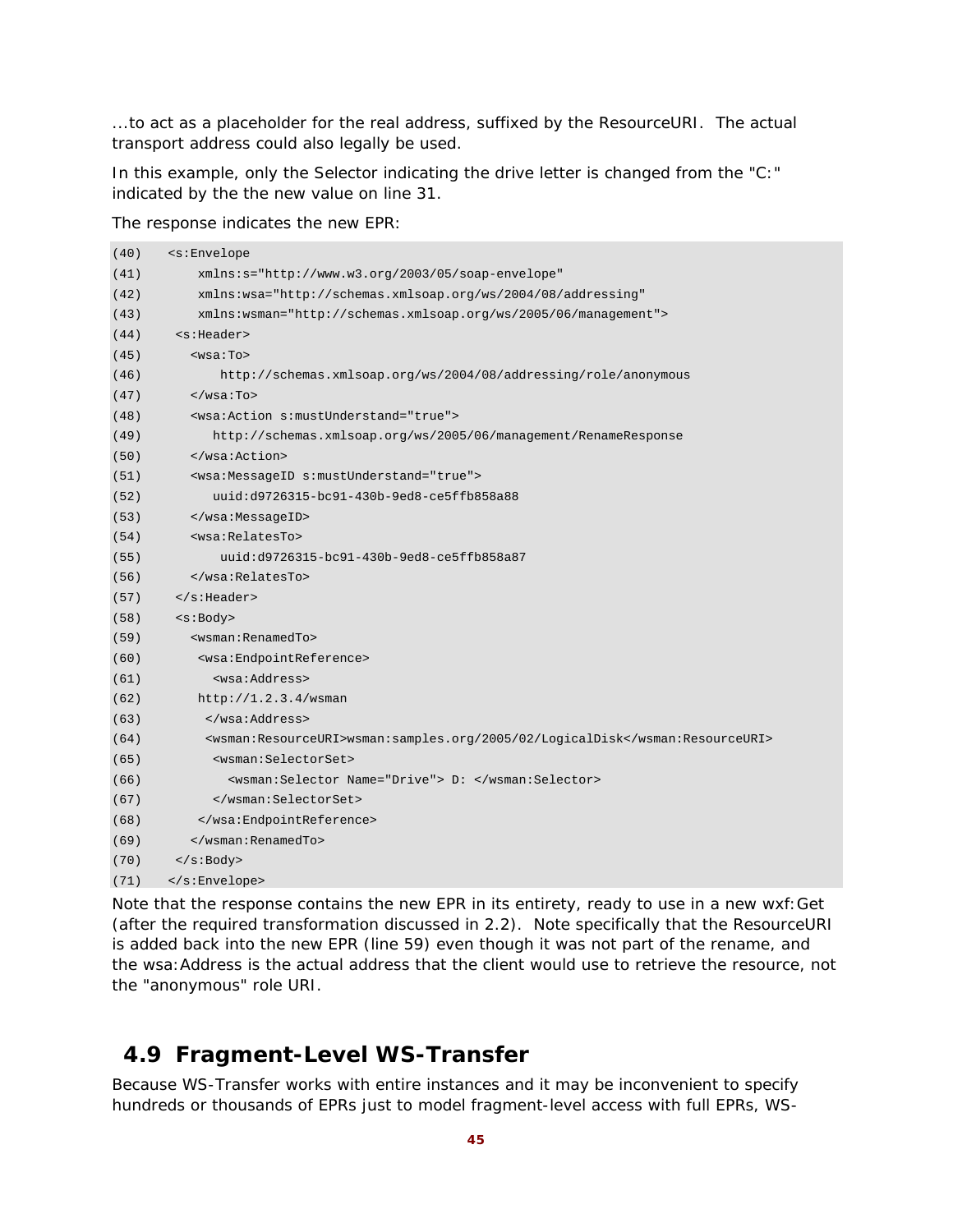Management supports the concept of fragment-level (property) access of resources that are normally accessed via WS-Transfer operations. This is done using special usage of WS-Transfer.

Because of the XML schema limitations discussed in 4.7, it is often incorrect to simply return a subset of the XML defined for the object being accessed, as a subset may violate the XML schema for that fragment. In order to support transfer of fragments or individual elements of a representation object, several modifications to the basic WS-Transfer operations are made.

- R4.9-1 A conformant service is NOT REQUIRED to support fragment-level WS-Transfer. The service MUST NOT behave as if normal WS-Transfer operations were in place, but MUST operate exclusively on the fragments specified. If the service does not support fragment-level access, it MUST return a wsman:UnsupportedFeature fault with a detail code of wsman:faultDetail/FragmentLevelAccess.
- R4.9-2 A conformant service which supports fragment-level WS-Transfer MUST accept the following SOAP header in all requests and include it in all responses which transport the fragments:
- (1) <wsman:FragmentTransfer s:mustUnderstand="true">
- (2) xpath to fragment
- (3) </wsman:FragmentTransfer>

 This header may only appear once and mustUnderstand MUST be set to true, as a special XML usage is in progress. In this manner, both the service and the client can be certain that a special mode of transfer is in progress. The default value of this header is the XPath 1.0 Selector of the fragment being tranferred (using **http://www.w3.org/TR/1999/REC-xpath-19991116**), with relation to the full representation of the object. If a value other than XPath 1.0 is being used, a Dialect attribute MUST be added to indicate this:

```
(4) <wsman:FragmentTransfer s:mustUnderstand="true"
```
(5) Dialect="URIToNewSelectorDialect">

```
(6) dialect text
```

```
(7) </wsman:FragmentTransfer>
```
Note that XPath is special-cased due to its importance, but it is not mandated. Any other type of language to describe fragment-level access is permitted as long as the Dialect value is set to indicate to the service what dialect is being used.

|                                                                    | R4.9-3 For WS-Transfer operations, the Dialect used is XPath 1.0 |  |  |  |  |
|--------------------------------------------------------------------|------------------------------------------------------------------|--|--|--|--|
| (http://www.w3.org/TR/1999/REC-xpath-19991116), then the following |                                                                  |  |  |  |  |
| rules hold when interpreting the XPath:                            |                                                                  |  |  |  |  |

- Value of /s:Header/wsman:FragmentTransfer is an XPath [XPath 1.0] predicate expression (PredicateExpr); the context of the expression is:
- (a) Context Node: The body of the XML element that would be returned as a direct child s:Body if fragment transfer were not in use.
- (b) Context Position: 1.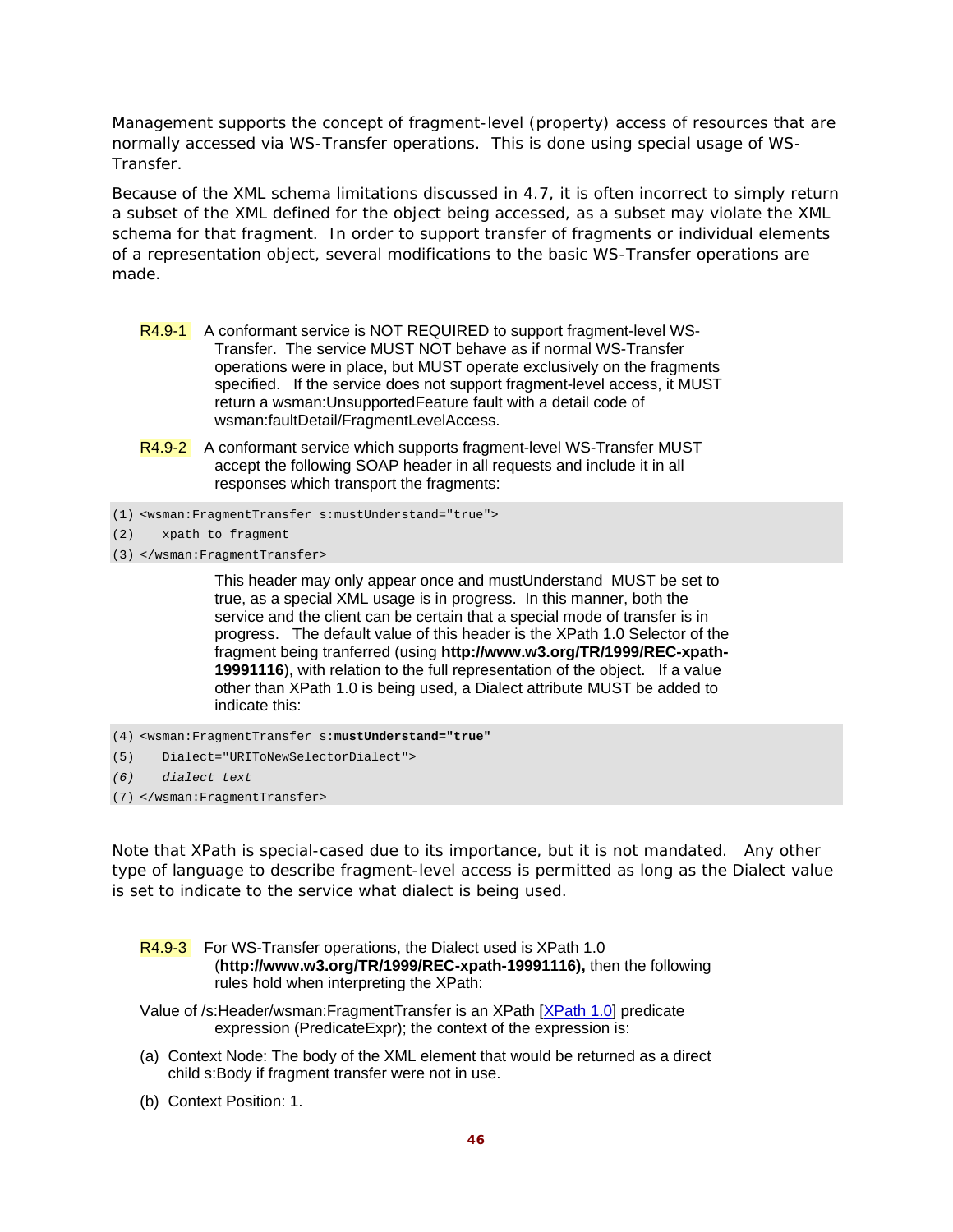- (c) Context Size: 1.
- (d) Variable Bindings: None.
- (e) Function Libraries: Core Function Library [XPath 1.0].
- (f) Namespace Declarations: The [in-scope namespaces] property [XML Infoset] of the first child of /s:Envelope/s:Body.

This is nothing more than stating that the XPath is to be interpreted relative to XML of the returned object and not over any of the SOAP content.

For WS-Enumeration, the XPath is interpreted as defined in the WS-Enumeration specification, although the output is subsequently wrapped in wsman:XmlFragment wrappers once the XPath is evaluated.

Note that an XPath value may refer to the entire node, so the concept of a fragment can include the entire object. Fragment-level WS-Transfer is thus a proper superset of normal WS-Transfer.

If full XPath cannot be supported, a common subset for this purpose is described in Chapter 12 of this specification. However, in such cases the Dialect value is still that of XPath.

R4.9-4 All transfer in either direction of the XML fragments must be wrapped with a <wsman:XmlFragment> wrapper which contains a definition which suppresses validation and allows any content to pass. A service MUST reject any attempt to use wsman:FragmentTransfer unless the s:Body wraps the content using a wsman:XmlFragment wrapper. If any other usage is encountered, the service MUST fault the request using a wxf:InvalidRepresentation fault with a detail code of wsman:faultDetail/InvalidFragment.

Fragment transfer may occur at any level, single element, complex elements, simple values, and attributes. In practice, services will only typically support value-level access to elements:

R4.9-5 If fragment-level WS-Transfer is suported, a conformant service SHOULD at least support leaf-node value-level access using an XPath with a /Text( ) specifier. In this case, the value is not wrapped with XML, but is transferred directly as text within the wsman:XmlFragment wrapper.

In essence, the content which is transferred is whatever an XPath operation over the full XML would produce.

R4.9-6 For all fragment-level operations, partial successes are NOT permitted. The entire meaning of the XPath or other dialect MUST be fully observed by the service in all operations and the entire fragment that is specified MUST be successfully transferred in either direction. Otherwise, faults occur as if none of the operation had succeeded.

All faults are as for normal, "full" WS-Transfer operations.

The following sections show how the underlying WS-Transfer operations change when transferring XML fragments.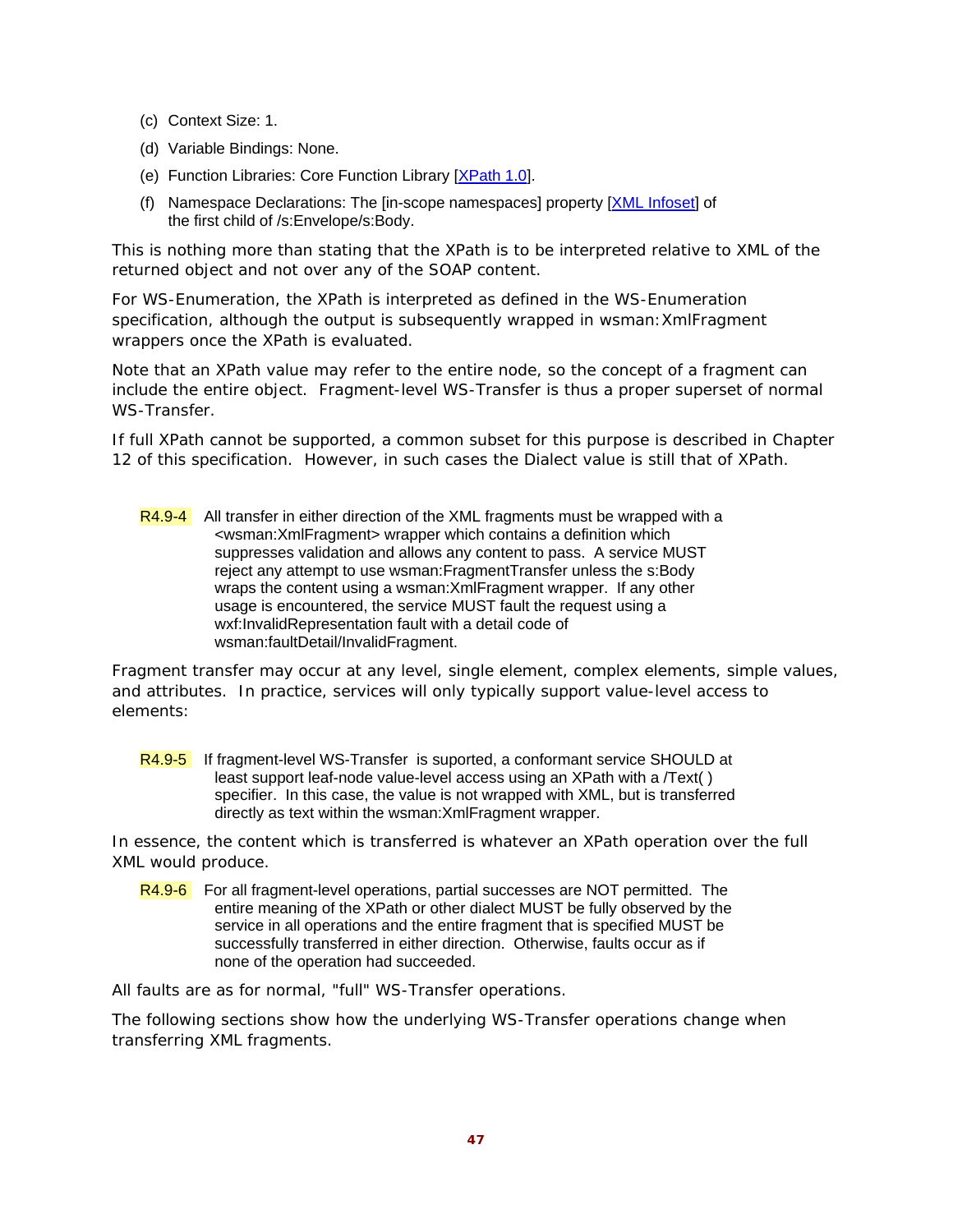# **4.10 Fragment-Level WS-Transfer:Get**

Fragment-level gets are as for full wxf:Get, except for the wsman:FragmentTransfer header (line 24). This example is drawn from the example in 4.2:

|      | $(1)$ <s: envelope<="" th=""></s:>                                            |  |  |
|------|-------------------------------------------------------------------------------|--|--|
| (2)  | xmlns:s="http://www.w3.org/2003/05/soap-envelope"                             |  |  |
| (3)  | xmlns:wsa="http://schemas.xmlsoap.org/ws/2004/08/addressing"                  |  |  |
| (4)  | xmlns:wsman="http://schemas.xmlsoap.org/ws/2005/06/management">               |  |  |
| (5)  | <s:header></s:header>                                                         |  |  |
| (6)  | $wsa:To>$                                                                     |  |  |
| (7)  | http://1.2.3.4/wsman                                                          |  |  |
| (8)  | $\langle$ /wsa:To>                                                            |  |  |
| (9)  | <wsman:resourceuri>wsman:samples.org/2005/02/physicalDisk</wsman:resourceuri> |  |  |
| (10) | <wsa:replyto></wsa:replyto>                                                   |  |  |
| (11) | <wsa:address></wsa:address>                                                   |  |  |
| (12) | http://schemas.xmlsoap.org/ws/2004/08/addressing/role/anonymous               |  |  |
| (13) |                                                                               |  |  |
| (14) |                                                                               |  |  |
| (15) | <wsa:action></wsa:action>                                                     |  |  |
| (16) | http://schemas.xmlsoap.org/ws/2004/09/transfer/Get                            |  |  |
| (17) |                                                                               |  |  |
| (18) | <wsa:messageid></wsa:messageid>                                               |  |  |
| (19) | uuid:d9726315-bc91-430b-9ed8-ce5ffb858a87                                     |  |  |
| (20) |                                                                               |  |  |
| (21) | <wsman:selectorset></wsman:selectorset>                                       |  |  |
| (22) | <wsman:selector name="LUN"> 2 </wsman:selector>                               |  |  |
| (23) |                                                                               |  |  |
| (24) | <wsman:operationtimeout> PT30S </wsman:operationtimeout>                      |  |  |
| (25) | <wsman:fraqmenttransfer s:mustunderstand="true"></wsman:fraqmenttransfer>     |  |  |
| (26) | PhysicalDisk/Manufacturer                                                     |  |  |
| (27) |                                                                               |  |  |
| (28) |                                                                               |  |  |
| (29) | < s: Body                                                                     |  |  |
| (30) |                                                                               |  |  |

In this case, the service will execute the specified XPath against the representation that would normally have been retrieved, and then return a fragment instead.

Note that the **wsman:FragmentTransfer** MUST be repeated in the wxf:GetResponse (line 47-49) by the service to reference the fragment and to signal that a fragment has been transferred, and that the response is wrapped in a wsman:XmlFragment wrapper, which suppresses the schema validation which would otherwise apply:

| (39) | $\leq$ s: Envelope                                               |  |  |  |
|------|------------------------------------------------------------------|--|--|--|
| (40) | $xmlns:s="http://www.w3.org/2003/05/soap-envelope"$              |  |  |  |
| (41) | xmlns:wsa="http://schemas.xmlsoap.org/ws/2004/08/addressing"     |  |  |  |
| (42) | $xmlns:wsman="http://schemas.xmlsoap.org/ws/2005/06/manaqement"$ |  |  |  |
| (43) | $<$ s:Header>                                                    |  |  |  |
| (44) | $wsa:To>$                                                        |  |  |  |
| (45) | http://schemas.xmlsoap.org/ws/2004/08/addressing/role/anonymous  |  |  |  |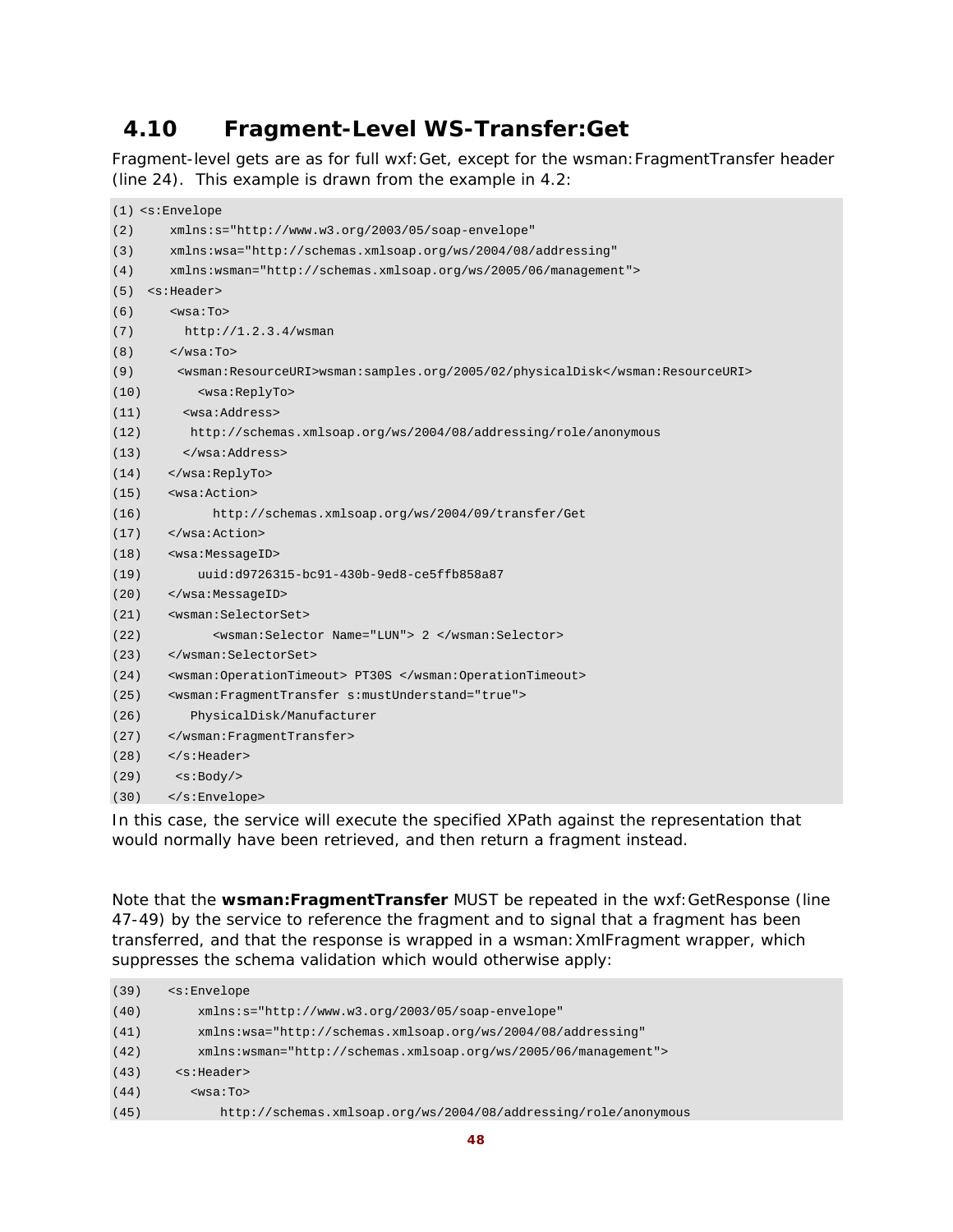| (46) | $\langle$ /wsa:To>                                                        |  |  |
|------|---------------------------------------------------------------------------|--|--|
| (47) | <wsa:action s:mustunderstand="true"></wsa:action>                         |  |  |
| (48) | http://schemas.xmlsoap.org/ws/2004/09/transfer/GetResponse                |  |  |
| (49) | $\langle Wsa:Act.ion \rangle$                                             |  |  |
| (50) | <wsa:messageid s:mustunderstand="true"></wsa:messageid>                   |  |  |
| (51) | uuid:d9726315-bc91-430b-9ed8-ce5ffb858a88                                 |  |  |
| (52) |                                                                           |  |  |
| (53) | <wsa:relatesto></wsa:relatesto>                                           |  |  |
| (54) | uuid:d9726315-bc91-430b-9ed8-ce5ffb858a87                                 |  |  |
| (55) |                                                                           |  |  |
|      | <wsman:fragmenttransfer s:mustunderstand="true"></wsman:fragmenttransfer> |  |  |
| (56) |                                                                           |  |  |
| (57) | PhysicalDisk/Manufacturer                                                 |  |  |
| (58) |                                                                           |  |  |
| (59) | $\langle$ s:Header>                                                       |  |  |
| (60) | < s : Body                                                                |  |  |
| (61) | <wsman:xmlfragment></wsman:xmlfragment>                                   |  |  |
| (62) | <manufacturer> Acme, Inc. </manufacturer>                                 |  |  |
| (63) |                                                                           |  |  |
| (64) | $\langle$ s:Body>                                                         |  |  |

The output (lines 52-54) is that that would be supplied by a typical XPath processor and may or may not contain XML namespace information or attributes.

If the client wishes to recieve the value in isolation without an XML wrapper, XPath techniques, such as using the Text() operator can be used to retrieve just the values. The following request

```
(66) <wsman:FragmentTransfer s:mustUnderstand="true"> 
(67) PhysicalDisk/Manufacturer/Text() 
(68) </wsman:FragmentTransfer>
```
...which will yield this XML:

(69) <wsman:XmlFragment> (70) Acme, Inc. (71) </wsman:XmlFragment>

### **4.11 Fragment-Level WS-Transfer:Put**

Fragment-level WS-Transfer: Put works just like regular wxf: Put except that only the part that is being updated is transferred. While the fragment may be considered part of an instance from the observer's perspective, the fragment that is referenced is treated as the "instance" during the execution of the operation.

It is important to note that wxf:Put is *always* an update operation of an existing element, whether a simple element or an array. To create or insert new elements, wxf:Create is required.

Using the following XML for illustrative purposes:

```
(1) <a>
(2) <br> <b>2</b>
```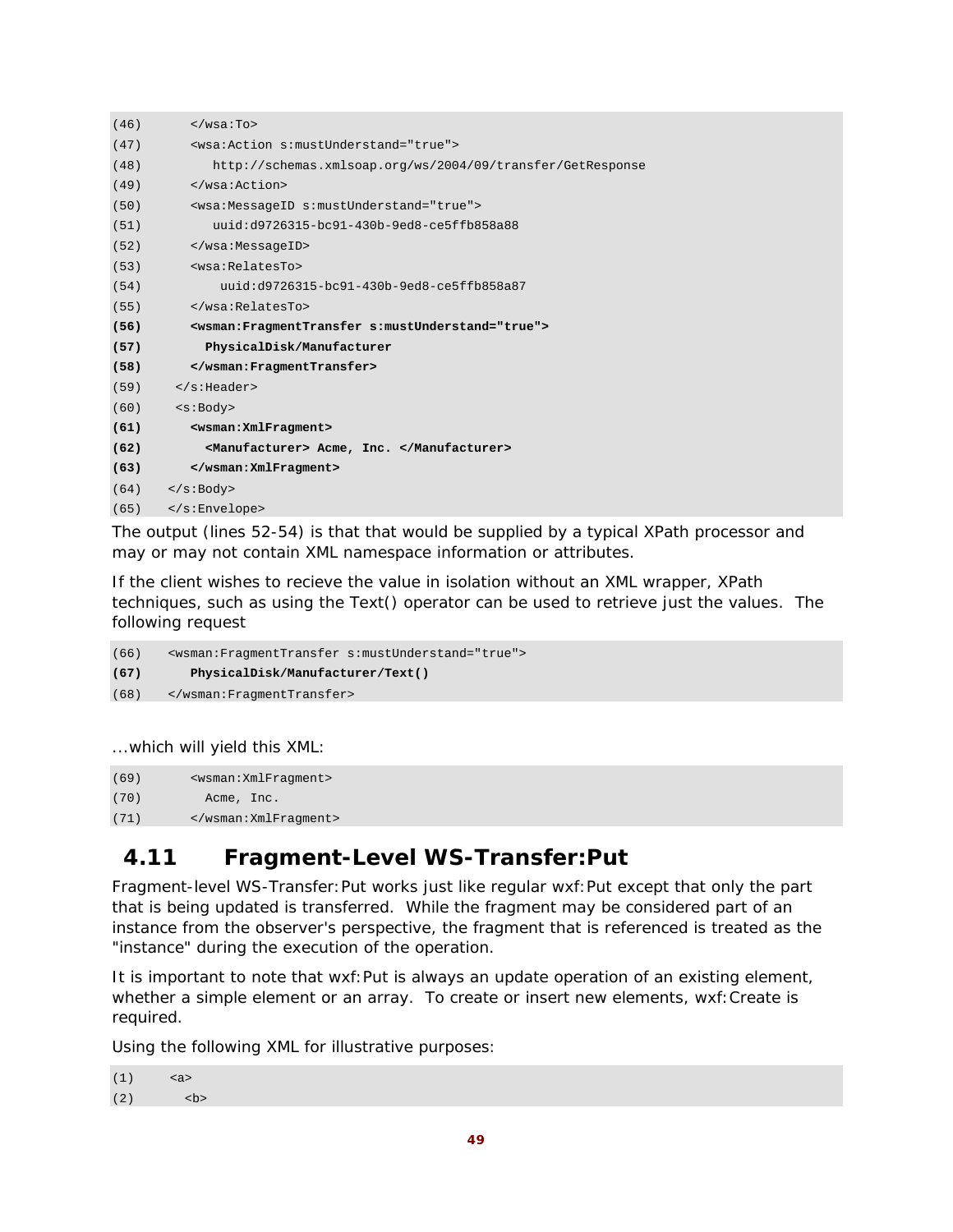```
(3) \langle \langle \langle \rangle \langle \langle \langle \rangle \langle \langle \rangle \langle \langle \rangle \langle \langle \rangle \langle \langle \rangle \langle \rangle \langle \langle \rangle \langle \rangle \langle \rangle \langle \rangle \langle \rangle \langle \rangle \langle \rangle \langle \rangle \langle \rangle \langle \rangle \(4) <d> </d>
 (5) \lt/b>(6) \leqe>
 (7) \langle f \rangle \langle f \rangle(8) <g> </g> 
 (9) </e>
(10) \langle /a>
```
Even though <a> may be the instance of the resource, if the operation references the a/b node during the wxf: Put, then all of the content of  **is updated, that is,**  $**5**$  **and**  $**6**$ are both updated to the new representation. If the client wants to only update <d>, then the referenced fragment must be a/b/d.

Continuing from the example in 4.2 and 4.10, if the client wanted to update the <BootPartition> value from 0 to 1, then the following wxf:Put fragment could be sent to the service:

| (11) | <s:envelope< th=""></s:envelope<>                                             |  |  |  |
|------|-------------------------------------------------------------------------------|--|--|--|
| (12) | xmlns:s="http://www.w3.org/2003/05/soap-envelope"                             |  |  |  |
| (13) | xmlns:wsa="http://schemas.xmlsoap.org/ws/2004/08/addressing"                  |  |  |  |
| (14) | xmlns:wsman="http://schemas.xmlsoap.org/ws/2005/06/management">               |  |  |  |
| (15) | <s:header></s:header>                                                         |  |  |  |
| (16) | $wsa:To>$                                                                     |  |  |  |
| (17) | http://1.2.3.4/wsman                                                          |  |  |  |
| (18) | $\langle$ /wsa:To>                                                            |  |  |  |
| (19) | <wsman:resourceuri>wsman:samples.org/2005/02/physicalDisk</wsman:resourceuri> |  |  |  |
| (20) | <wsa:replyto></wsa:replyto>                                                   |  |  |  |
| (21) | <wsa:address></wsa:address>                                                   |  |  |  |
| (22) | http://schemas.xmlsoap.org/ws/2004/08/addressing/role/anonymous               |  |  |  |
| (23) |                                                                               |  |  |  |
| (24) |                                                                               |  |  |  |
| (25) | <wsa:action></wsa:action>                                                     |  |  |  |
| (26) | http://schemas.xmlsoap.org/ws/2004/09/transfer/Put                            |  |  |  |
| (27) |                                                                               |  |  |  |
| (28) | <wsa:messageid></wsa:messageid>                                               |  |  |  |
| (29) | uuid:d9726315-bc91-430b-9ed8-ce5ffb858a87                                     |  |  |  |
| (30) |                                                                               |  |  |  |
| (31) | <wsman:selectorset></wsman:selectorset>                                       |  |  |  |
| (32) | <wsman:selector name="LUN"> 2 </wsman:selector>                               |  |  |  |
| (33) |                                                                               |  |  |  |
| (34) | <wsman:operationtimeout> PT30S </wsman:operationtimeout>                      |  |  |  |
| (35) | <wsman:fragmenttransfer s:mustunderstand="true"></wsman:fragmenttransfer>     |  |  |  |
| (36) | PhysicalDisk/BootPartition                                                    |  |  |  |
| (37) |                                                                               |  |  |  |
| (38) | $\langle$ s:Header>                                                           |  |  |  |
| (39) | $<$ s:Body>                                                                   |  |  |  |
| (40) | <wsman: xmlfragment=""></wsman:>                                              |  |  |  |
| (41) | <bootpartition> 1 </bootpartition>                                            |  |  |  |
| (42) |                                                                               |  |  |  |
| (43) | $\langle$ s:Body>                                                             |  |  |  |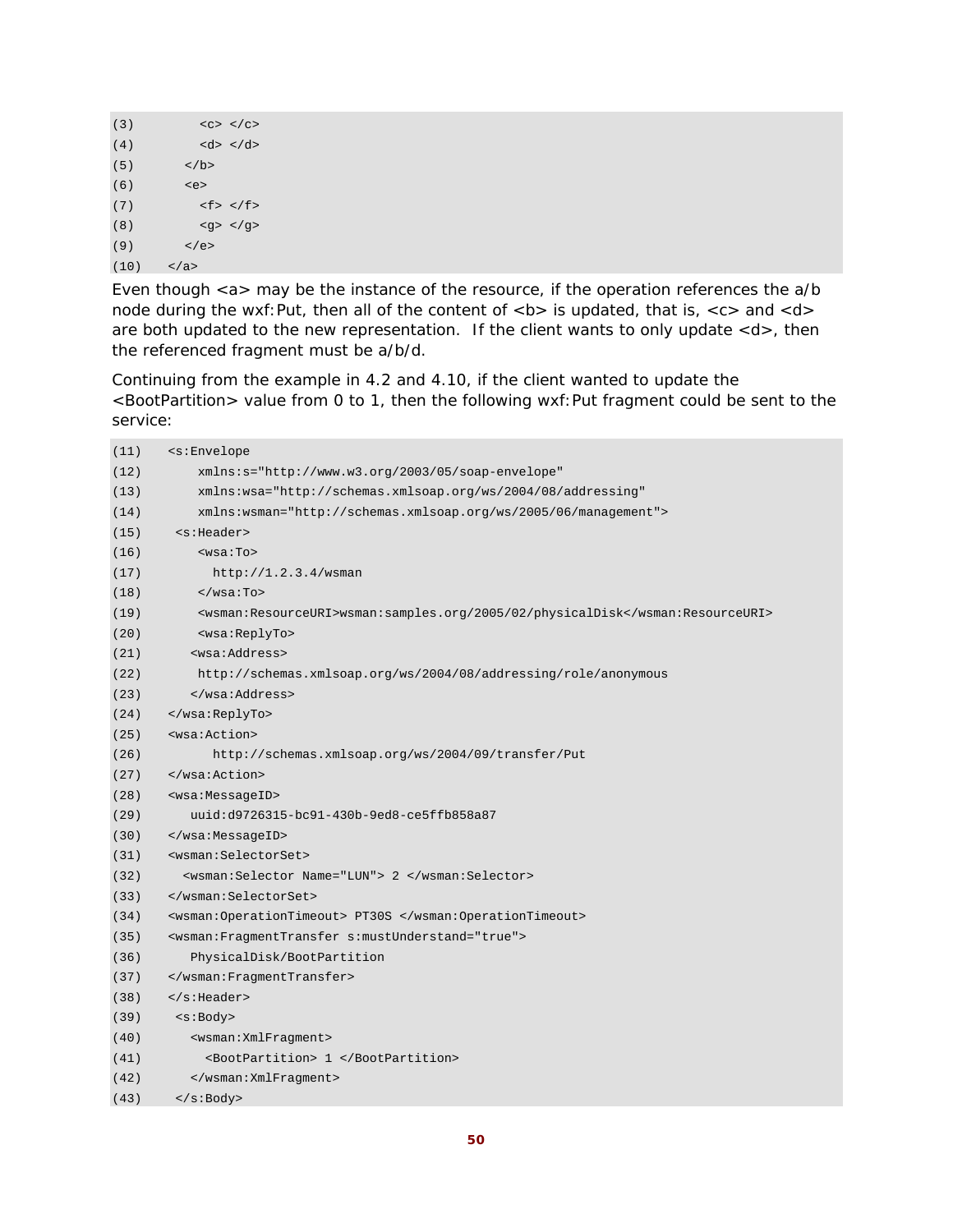(44) </s:Envelope>

(45)

Note that the <BootPartition> wrapper is present because the XPath value specifies this. If PhysicalDisk/BootPartition/Text() were used, then the Body could contain just the value:

```
(46) ...
(47) <wsman:FragmentTransfer s:mustUnderstand="true"> 
(48) PhysicalDisk/BootPartition/Text() 
(49) </wsman:FragmentTransfer> 
(50) </s:Header> 
(51) <s:Body> 
(52) <wsman:XmlFragment> 
(53) 1 
(54) </wsman:XmlFragment> 
(55) </s:Body>
```
If the corresponding update occurs, the new representation matches, so no s:Body result is expected, although it is legal to always return it. If a value does not match what was requested, the service only needs to supply the parts that are different than what is requested. This would generally not occur for single values, since a failure to honor the new value would simply result in a wxf: InvalidRepresentation fault.

A sample reply:

| (56) | <s:envelope< th=""></s:envelope<>                                 |  |  |  |
|------|-------------------------------------------------------------------|--|--|--|
| (57) | xmlns:s="http://www.w3.org/2003/05/soap-envelope"                 |  |  |  |
| (58) | xmlns:wsa="http://schemas.xmlsoap.org/ws/2004/08/addressing"      |  |  |  |
| (59) | xmlns:wsman="http://schemas.xmlsoap.org/ws/2005/06/management">   |  |  |  |
| (60) | <s:header></s:header>                                             |  |  |  |
| (61) | $wsa:To$                                                          |  |  |  |
| (62) | http://schemas.xmlsoap.org/ws/2004/08/addressing/role/anonymous   |  |  |  |
| (63) | $\langle$ /wsa:To>                                                |  |  |  |
| (64) | <wsa: action="" mustunderstand="true" s:=""></wsa:>               |  |  |  |
| (65) | http://schemas.xmlsoap.org/ws/2004/09/transfer/PutResponse        |  |  |  |
| (66) |                                                                   |  |  |  |
| (67) | <wsa:messageid s:mustunderstand="true"></wsa:messageid>           |  |  |  |
| (68) | uuid:d9726315-bc91-430b-9ed8-ce5ffb858a88                         |  |  |  |
| (69) |                                                                   |  |  |  |
| (70) | <wsa:relatesto></wsa:relatesto>                                   |  |  |  |
| (71) | uuid:d9726315-bc91-430b-9ed8-ce5ffb858a87                         |  |  |  |
| (72) |                                                                   |  |  |  |
| (73) | <wsman: fragmenttransfer="" mustunderstand="true" s:=""></wsman:> |  |  |  |
| (74) | PhysicalDisk/BootPartition/Text()                                 |  |  |  |
| (75) |                                                                   |  |  |  |
| (76) | $\langle$ s:Header>                                               |  |  |  |
| (77) | <s:body></s:body>                                                 |  |  |  |
| (78) | <wsman: xmlfragment=""></wsman:>                                  |  |  |  |
| (79) | $\mathbf{1}$                                                      |  |  |  |
| (80) |                                                                   |  |  |  |
| (81) | $\langle$ s:Body>                                                 |  |  |  |
| (82) |                                                                   |  |  |  |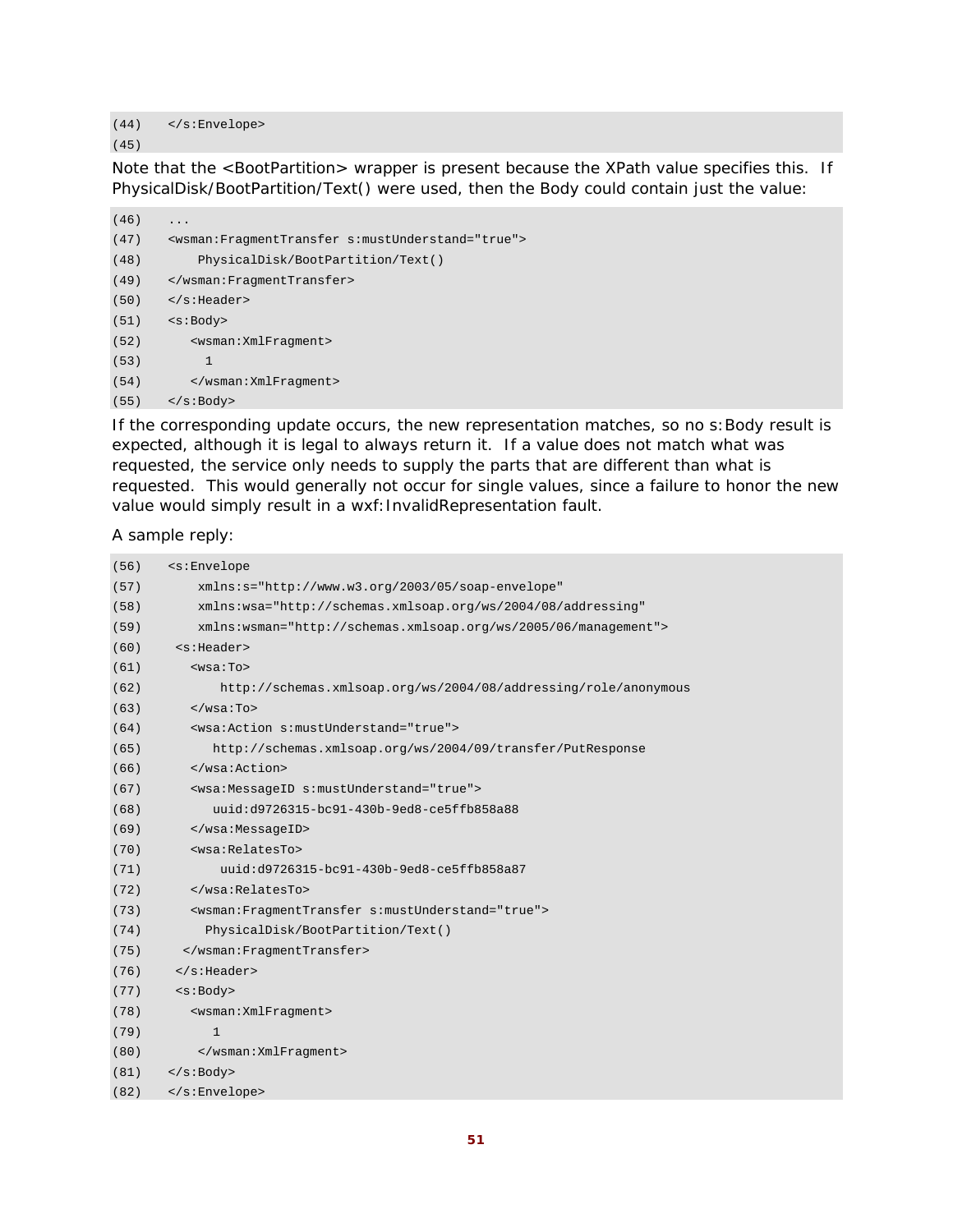- R4.11-1 As for normal wxf:Put, the service MAY ignore any read-only values supplied as part of the fragment for update.
- $R4.11-2$  If the service encounters an attempt to update a read-only value, a wsman:ActionNotSupported fault is returned with a detail code of wsman:faultDetail/ReadOnly

Note that fragment-level Put implies replacement or update and does not insert new values into the representation object. Thus, it is not appropriate to use wxf:Put to insert a new value at the end of an array, for example. The entire array can be returned and the updated and replaced (since it is therefore an update of the entire array), but a single operation to insert a new element in the middle or at the end of an array is actually a wxf:Create.

WS-Transfer states that if the new representation differs from the input, then it should be returned in the response. With fragment-level wxf:Put, this only applies to the portion of the representation object being written, not the entire object. If a single value is written and it accepted, but has side-effects on other values in the representation, the entire object is *not* returned.

To set a value to NULL without removing it as an element, use an attribute value of xsi:nil on the element that is being set to NULL, ensuring that the fragment path is adjusted appropriately:

```
(72) <wsman:FragmentTransfer s:mustUnderstand="true"> 
(73) PhysicalDisk/AssetLabel 
(74) </wsman:FragmentTransfer> 
(75) <s:Body> 
(76) <wsman:XmlFragment xmlns:xsi="www.w3.org/2001/XMLSchema-instance"> 
(77) <AssetLabel xsi:nil="true"/> 
(78) </wsman:XmlFragment> 
(79) </s:Body>
```
# **4.12 Fragment-Level WS-Transfer:Create**

Use of wxf:Create for fragments only applies if the XML schema for the targeted object supports optional elements which are not currently present, or arrays with varying numbers of elements and the client wishes to insert an element in an array (a repeated element). If entire array replacement is needed, then Fragment-level wxf:Put should be used to replace the entire array. For array access, the XPath array access notation (the [ ] operators) can be conveniently used. Note that wxf:Create may only be used to add new content, but cannot update existing content.

To insert a value which may be legally added (according to the rules of the schema for the object), the wsman:FragmentTransfer identifies the path of the item to be added:

```
(2) LogicalDisk/VolumeLabel
```

```
(3) </wsman:FragmentTransfer>
```
<sup>(1)</sup> <wsman:FragmentTransfer s:mustUnderstand="true">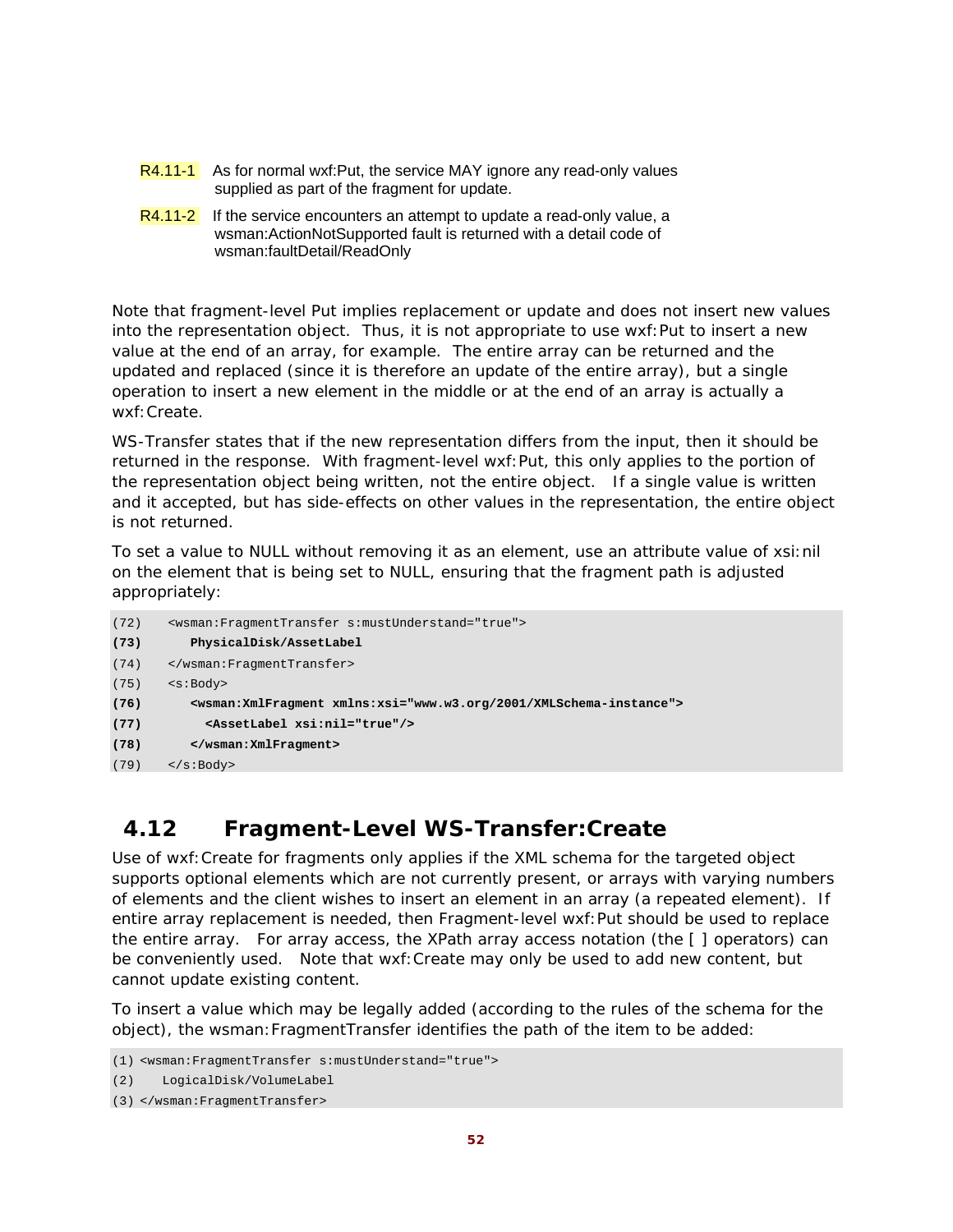In this case, the <Body> contains both the element and the value:

```
(4) <s:Body> 
(5) <wsman:XmlFragment> 
(6) <VolumeLabel> MyDisk </VolumeLabel> 
(7) </wsman:XmlFragment> 
(8) </s:Body>
(9) </s:Envelope>
```
This would presumably result in the creation of <VolumeLabel> element where none existed before.

To create the target using value alone, the XPath Text() operator can be applied to the path:

```
(10) <wsman:FragmentTransfer s:mustUnderstand="true"> 
(11) LogicalDisk/VolumeLabel/Text() 
(12) </wsman:FragmentTransfer>
```
The body of the wxf:Create contains the value to be insert and is the same as for fragmentlevel wxf:Put:

```
(13) \leq s : Body>(14) <wsman:XmlFragment> 
(15) MyDisk 
(16) </wsman:XmlFragment> 
(17) </s:Body> 
(18) </s:Envelope>
```
To create an array element in the target, the XPath "[ ]" operator may be used. To insert a new element at the end of the array, the user must know the number of elements in the array so that the new index can be used.

(19) <wsman:FragmentTransfer s:mustUnderstand="true"> (20) InternetServer/BlockedIPAddress[3] (21) </wsman:FragmentTransfer>

Insertion of a new element within the array is done using the index of the desired location, and the array expands at that location to accommodate the new element. Note that using wxf:Put at this location overwrites the existing array element, whereas wxf:Create inserts a *new* element, making the array larger.

The body of the wxf:Create contains the value to be insert and is the same as for fragmentlevel wxf:Put:

```
(22) <s:Body> 
(23) <wsman:XmlFragment> 
(24) <BlockedIPAddress> 123.12.188.44 </BlockedIPAddress> 
(25) </wsman:XmlFragment> 
(26) </s:Body>
```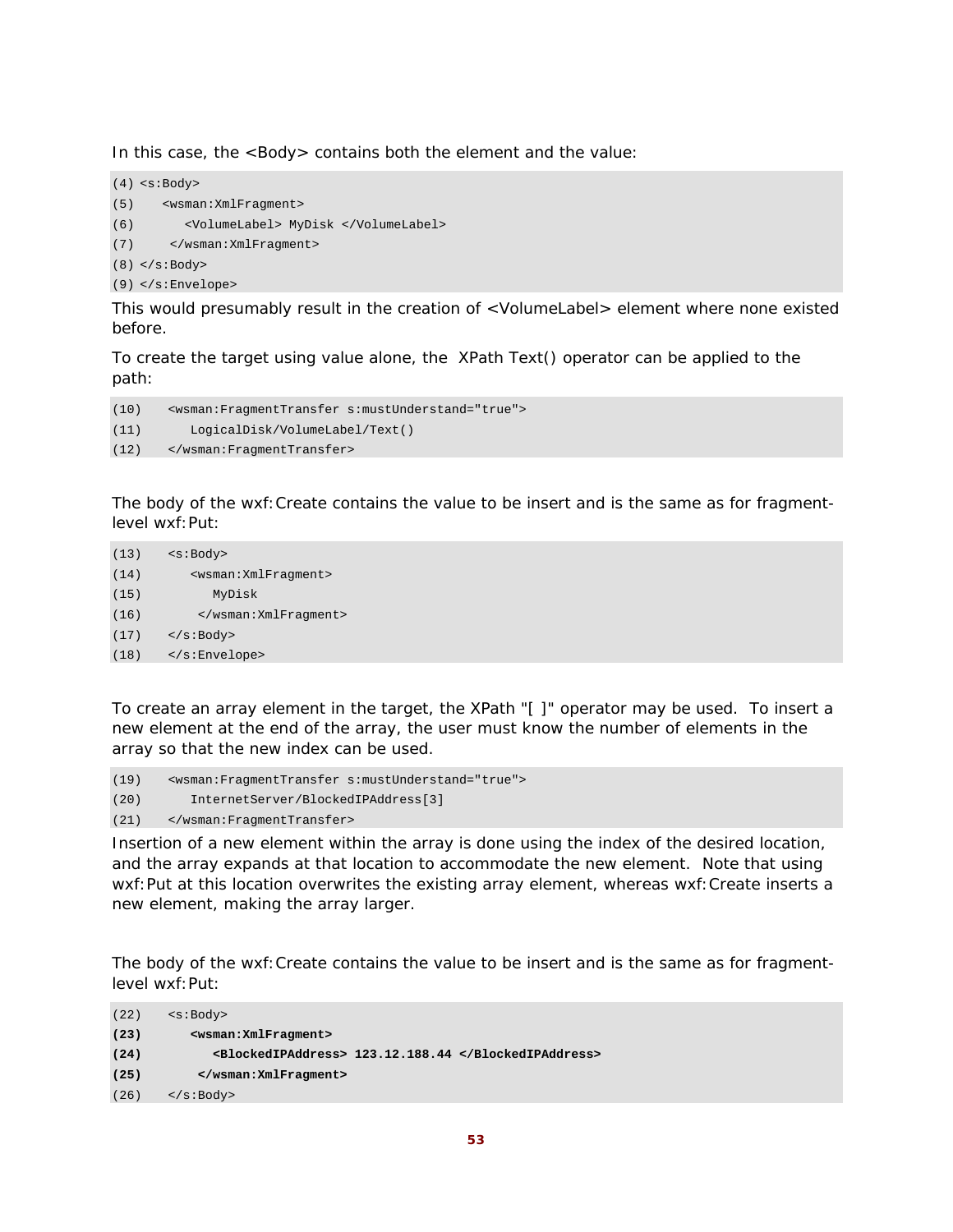(27) </s:Envelope>

This will presumably result in a third IP address being added to the <BlockedIPAddress> array (a repeated element), assuming there are only two elements at that level already.

- R4.12-1: A service MUST not use wxf:Create to perform an update on an existing representation. The targeted object must not already exist, or else the service SHOULD return a wsman:AlreadyExists fault.
- R4.12-2: If the wxf:Create fails because the result would not conform to the schema in some way, a wxf:InvalidRepresentation fault is returned.

As defined in 4.6, the wxf:CreateResponse contains the EPR of the created resource. In the case of fragment-level Create, the response additionally contains the wsman:FragmentTransfer block including the path (line 12) in a SOAP header. Note that the wxf:ResourceCreated EPR continues to refer to the entire object, not just the fragment:

| (80) | <s:envelope< th=""></s:envelope<>                                         |  |  |  |
|------|---------------------------------------------------------------------------|--|--|--|
| (28) | xmlns:s="http://www.w3.org/2003/05/soap-envelope"                         |  |  |  |
| (29) | xmlns:wsa="http://schemas.xmlsoap.org/ws/2004/08/addressing"              |  |  |  |
| (30) | xmlns:wsman="http://schemas.xmlsoap.org/ws/2005/06/management"            |  |  |  |
| (31) | xmlns:wxf="http://schemas.xmlsoap.org/ws/2004/09/transfer">               |  |  |  |
| (32) | <s:header></s:header>                                                     |  |  |  |
| (33) | $\cdots$                                                                  |  |  |  |
| (34) | <wsa:action></wsa:action>                                                 |  |  |  |
| (35) | http://schemas.xmlsoap.org/ws/2004/09/transfer/CreateResponse             |  |  |  |
| (36) |                                                                           |  |  |  |
| (37) | .                                                                         |  |  |  |
| (38) | <wsman:fragmenttransfer s:mustunderstand="true"></wsman:fragmenttransfer> |  |  |  |
| (39) | Path To Fragment                                                          |  |  |  |
| (40) |                                                                           |  |  |  |
| (41) |                                                                           |  |  |  |
| (42) | <s:body></s:body>                                                         |  |  |  |
| (43) | <wxf:resourcecreated></wxf:resourcecreated>                               |  |  |  |
| (44) | <wsa:address> </wsa:address>                                              |  |  |  |
| (45) | <wsa:referenceparameters></wsa:referenceparameters>                       |  |  |  |
| (46) | <wsman:selectorset></wsman:selectorset>                                   |  |  |  |
| (47) | <wsman:selector> </wsman:selector>                                        |  |  |  |
| (48) |                                                                           |  |  |  |
| (49) |                                                                           |  |  |  |
| (50) |                                                                           |  |  |  |
| (51) | $\langle$ s:Body>                                                         |  |  |  |

As discussed in 4.6, only the EPR of the item is returned in the SOAP Body in order to remain compatible with WSDL, in spite of other options discussed in the WS-Transfer specification.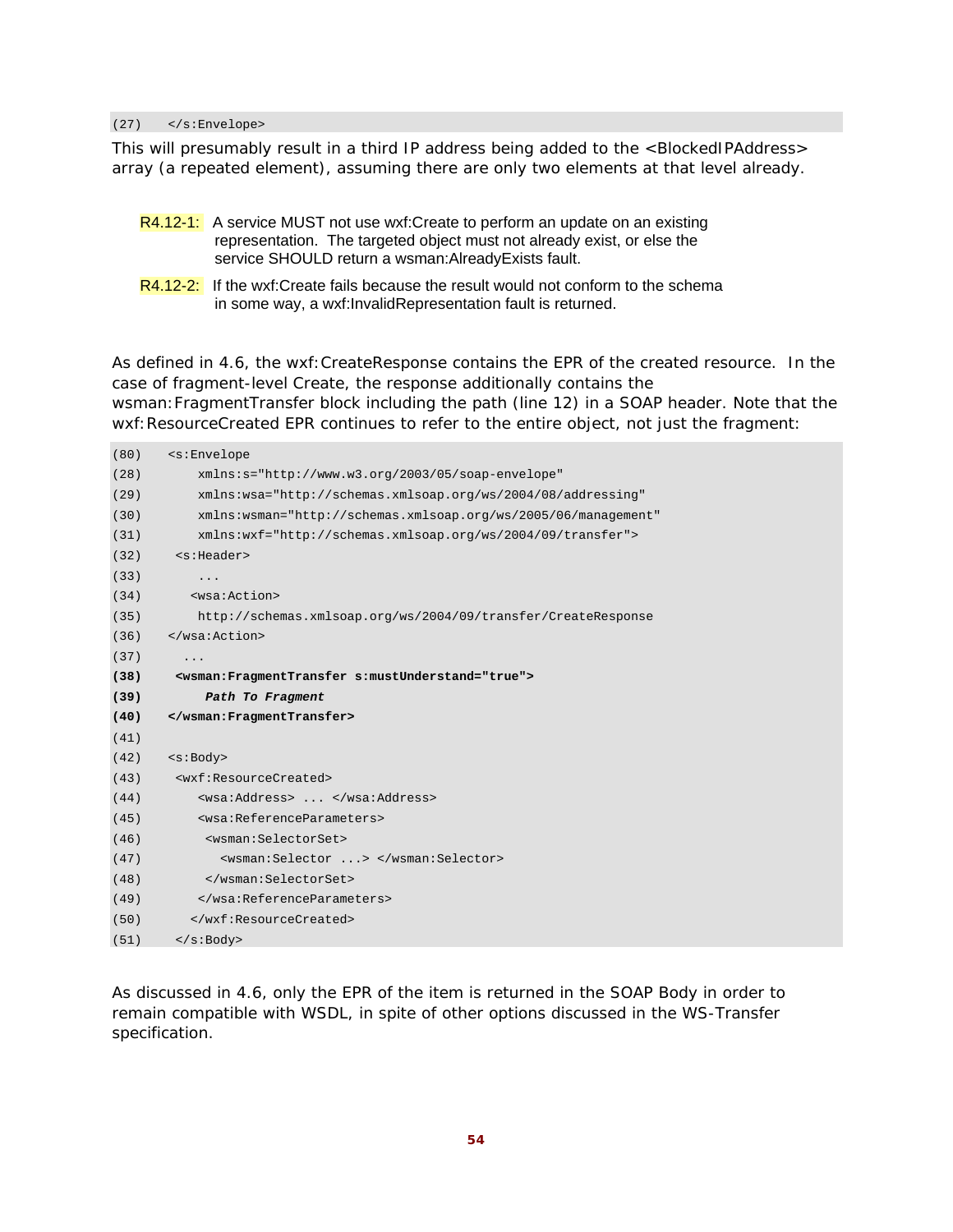### **4.13 Fragment-Level WS-Transfer:Delete**

Use of wxf:Delete for fragments only applies if the XML schema for the targeted object supports optional elements which may be removed from the representation object, or arrays (repeated elements) with varying numbers of elements and the client wishes to remove an element in an array. If entire array replacement is needed, then Fragment-level Put should be used to replace the entire array. For array access, the XPath array access notation can be conveniently used.

To Delete a value which may be legally removed (according to the rules of the schema for the object, the wsman:FragmentTransfer identifies the path of the item to be removed:

```
(1) <wsman:FragmentTransfer s:mustUnderstand="true"> 
(81) LogicalDisk/VolumeLabel 
(82) </wsman:FragmentTransfer>
```
To set a value to NULL without removing it as an element, use Fragment-level wxf:Put using a value of xsi:nil.

To delete an array element, the XPath [] operators may be used. The following example deletes the third <User> element in the representation:

```
(2) <wsman:FragmentTransfer s:mustUnderstand="true"> 
(3) LogicalDisk/User[3] 
(4) </wsman:FragmentTransfer>
```
Note that the <Body> is empty for all wxf:Delete operations, even with fragment-level access, and all normal faults for wxf: Delete apply.

```
R4.13-1: If a value cannot be deleted, due to locking conditions or similar
          phenomena, a wsman:AccessDenied fault SHOULD be returned.
```
# **5.0 WS-Enumeration**

#### **5.1 Introduction**

If a multi-instanced resource provides a mechanism for enumerating or querying the set of instances, then WS-Enumeration is used to perform the iteration.

- R5.1-1: A service is NOT REQUIRED to support WS-Enumeration if enumeration of any kind is not supported.
- R5.1-2: If simple unfiltered enumeration of the instances of a resource is exposed via Web services, a conformant service MUST support WS-Enumeration to expose this. The service MAY also support other techniques for enumerating the instances.
- R5.1-3: If filtered enumeration (queries) of the instances of a resource is exposed via Web services, a conformant service SHOULD support WS-Enumeration to expose this. The service MAY also support other techniques for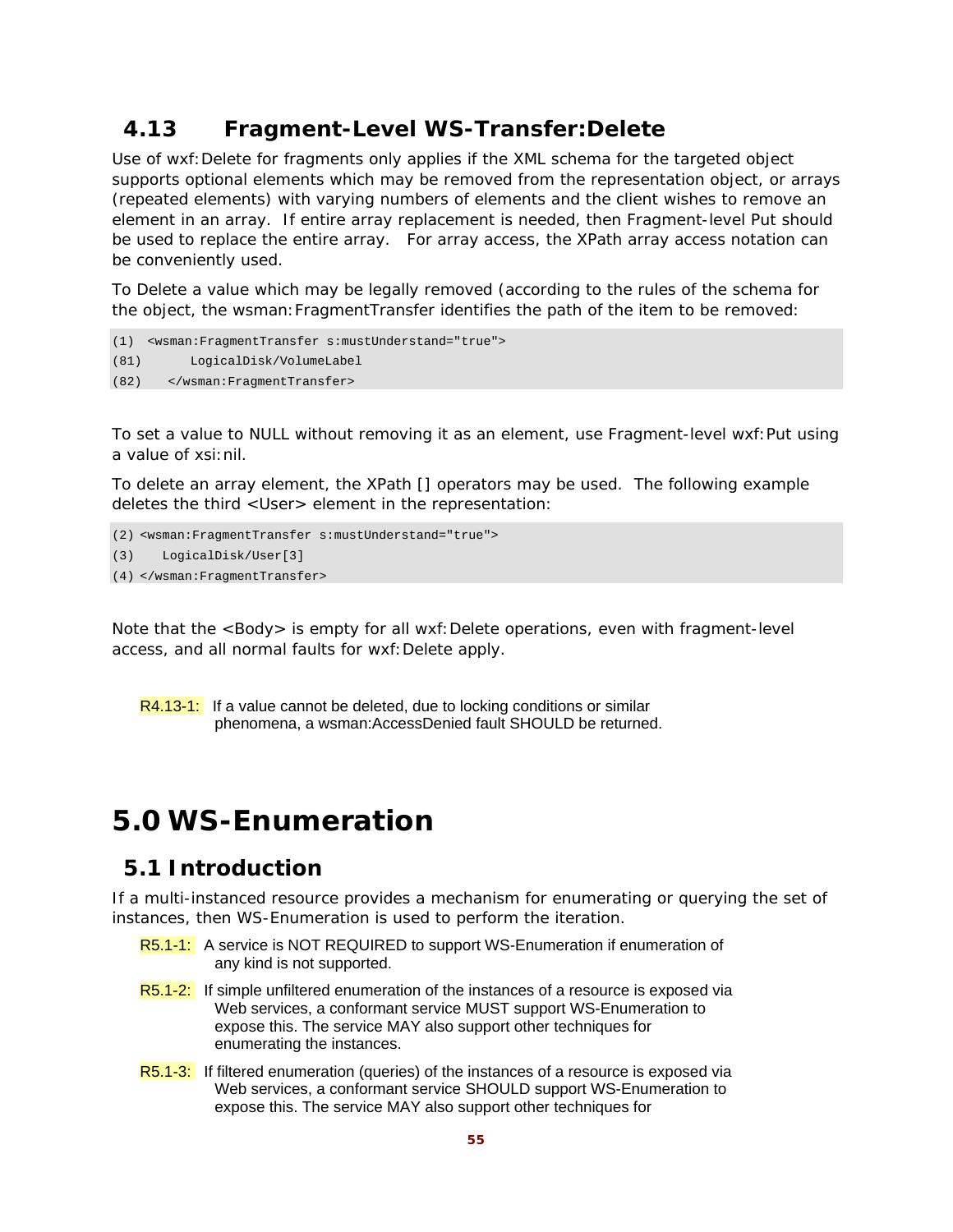enumerating the instances.

The WS-Enumeration specification indicates that enumeration is a three-part operation: An initial wsen:Enumerate is issued to establish the enumeration context and wsen:Pull operations are used to iterate over the result set. When the enumeration iterator is no longer required and not yet exhausted, a wsen: Release is issued to release the enumerator and associated resources. As with other WS-Management methods, the enumeration may make use of wsman:OptionSet, and may make use of wsman:SelectorSet to scope the operation, although typically the ResourceURI is used alone without Selectors.

- R5.1-4: A service is NOT REQUIRED to implement any of the following messages from WS-Enumeration and implementing them is NOT RECOMMENDED: Renew, GetStatus, or EnumerationEnd or any associated responses. Since these messages are OPTIONAL, it is RECOMMENDED that the service fault both Renew and GetStatus requests with a wsa:ActionNotSupported fault.
- R5.1-5: If a service is exposing enumeration, it MUST at least support the following messages: wsen:Enumerate, wsen:Pull, and wsen:Release, and their associated responses.

If the service does not support stateful enumerators, the Release may be a simple no-op in reality so it is trivial to implement (it always succeeds when a valid operation). But it must be supported in any case to allow for the uniform construction of clients.

R5.1-6: The wsen:Pull and wsen:Release operations are considered a continuation of the original wsen:Enumerate. The service SHOULD enforce that the same authentication and authorization is in force throughout the entire sequence of operations and SHOULD fault any attempt to change credentials during the sequence.

Note that some transports like HTTP may drop or reestablish connections between the wsen:Enumerate and subsequence wsen:Pull operations, or between wsen:Pull operations. It is expected that services will allow the enumeration to continue uninterrupted, but for practical reasons some services may require that the same connection be used. This specification establishes no requirements in this regard. However, R5.1-6 establishes that the user credentials may not change during the entire enumeration sequence.

## **5.2 WS-Enumeration:Enumerate**

- R5.2-1: A conformant service is NOT REQUIRED to accept a wsen: Enumerate message with an EndTo address, as implied by R5.1-4 and may issue a wsman:UnsupportedFeature fault with a detail code of wsman:faultDetail/AddressingMode.
- R5.2-2: A conformant service MUST accept a wsen: Enumerate message with an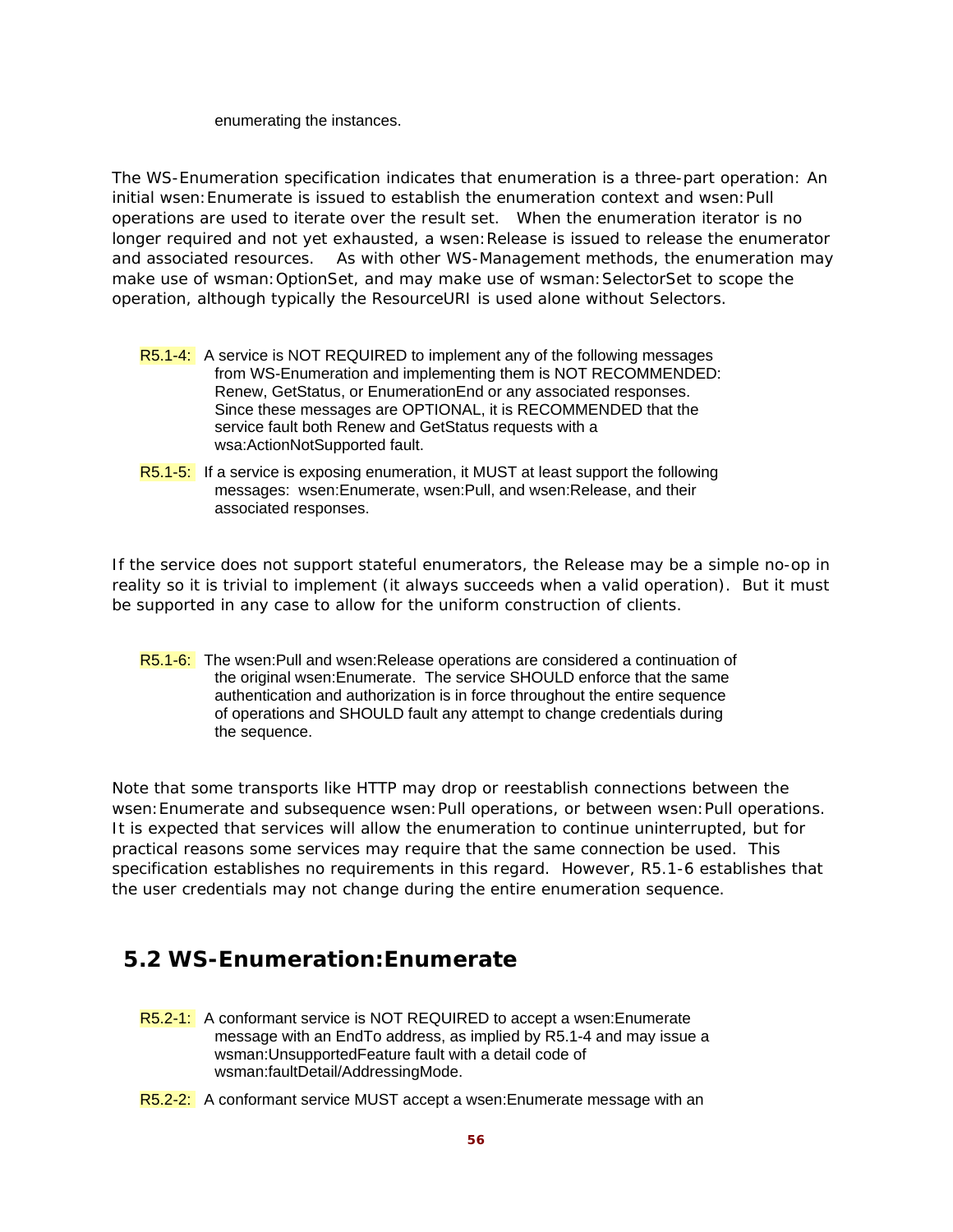Expires timeout, but MAY always fault with wsman:UnsupportedFeature and a detail code of wsman:faultDetail/ExpirationTime.

R5.2-3: The Filter element in the wsen: Enumerate body MUST be either simple text or a single complex XML element. A conformant service MUST NOT accept mixed content of both text and elements, or multiple peer XML elements under the Filter element.

While this use of mixed content is allowed in the general case of WS-Enumeration, it is unnecessarily complex for WS-Management implementations.

A common filter dialect is **http://www.w3.org/TR/1999/REC-xpath-19991116**, which is XPath 1.0. Resource constrained implementations may find it difficult to export full XPath processing and yet still wish to use a subset of XPath syntax. As long as the filter expression is a proper subset of the specified dialect, it is legal and may be described using that Dialect value

There is no rule that mandates the use of XPath or any subset as a filtering dialect. Note that if no Dialect is specified, the default interpretation is that the Filter value is in fact XPath (as specified in WS-Enumeration).

R5.2-4: A conformant service is NOT REQUIRED to support the entire syntax and processing power of the specified Filter Dialect. The only requirement is that the specified Filter is syntactically correct within the definition of the Dialect. Subsets are therefore legal. If the specified filter exceeds the capability of the service, a wsen:CannotProcessFilter fault SHOULD be returned with some text indication as to what went wrong.

Some services REQUIRE filters to function, as their search space is so large that simple enumeration is meaningless or impossible.

- R5.2-4: A conformant service MUST fault any request without a wsen: Filter if a wsen:Filter is actually required, using a wsman:UnsupportedFeature fault, with a detail code of wsman:faultDetail/FilteringRequired.
- R5.2-5: A conformant service MAY block, fault (using wsman:Concurrency faults), or allow other concurrent operations on the resource for the duration of the enumeration, and MAY include or exclude the results of such operations as part of any enumeration still in progress.

If clients execute other operations, such as wxf:Create or wxf:Delete while an enumeration is occurring, this specification makes no restrictions on the behavior of the enumeration. The service may include or exclude the results of these operations in real-time, or may produce an initial snapshot of the enumeration and execute the wsen:Pull requests from this snapshot, or may deny access to other operations while enumerations are in progress.

WS-Management Selectors [see 2.8] values may be used in conjunction with enumerations to specify a scope on the enumeration.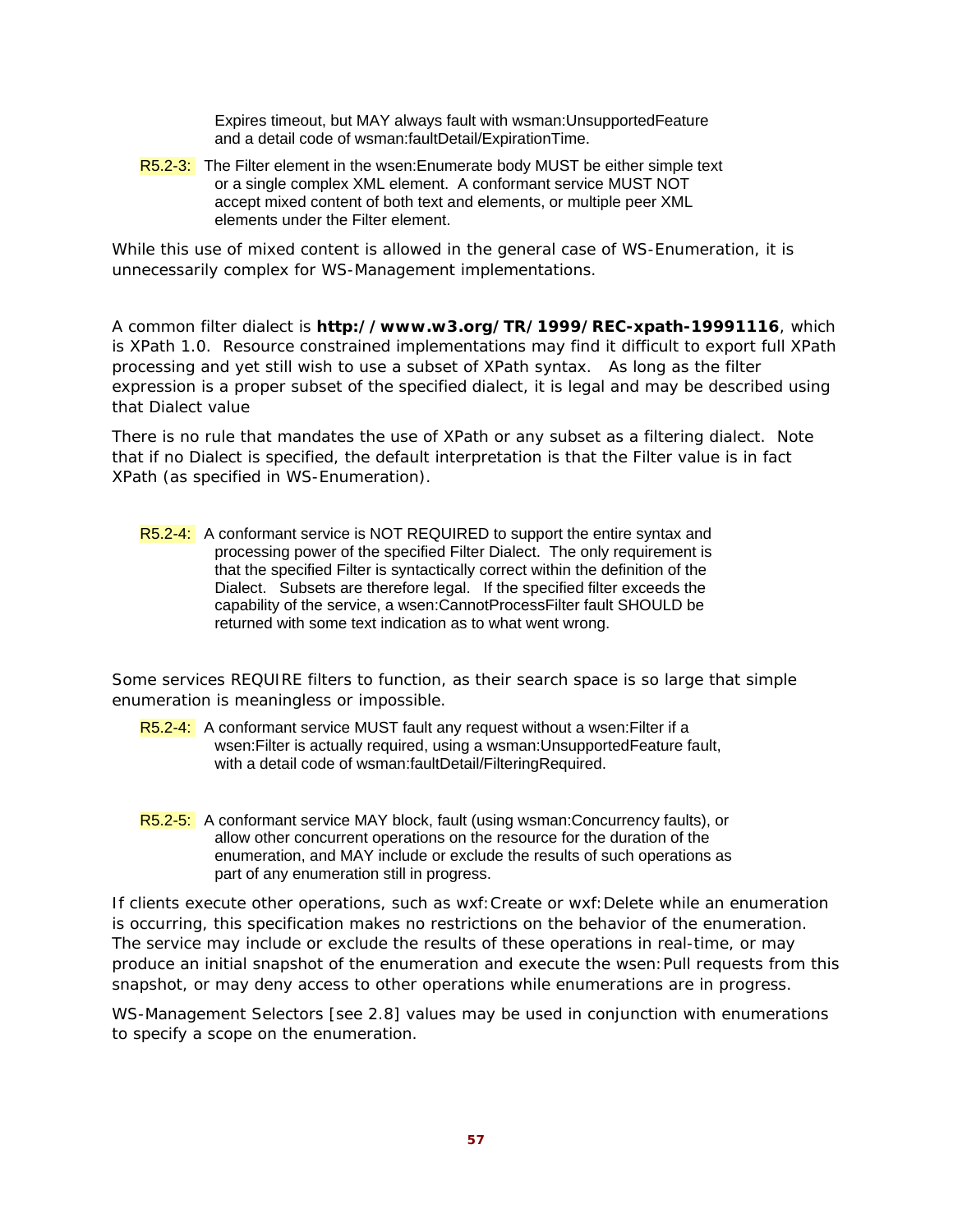# **5.3 Filter Intepretation**

Filters are generally intended to select entire XML infosets or "object" representations. However, most query languages have both filtering and compositional capabilities in that they can return subsets of the original representation, or perform complex operations on the original representation and return something entirely new.

This specification places no restriction on the capabilities of the service, but services may elect to only provide simple filtering capability and no compositional capabilities. In general, filtering dialects fall into the following simple hierarchy:

- 1) Simple enumeration with no filtering
- 2) Filtered enumeration with no representation change (within the capabilities of XPath, for example)
- 3) Filtered enumeration in which a subset is selected (within the capabilities of XPath, for example)
- 4) Composition of new output (XQuery), including simple projection

Most services will fall into (1) or (2). However, if a service wishes to support fragment-level enumeration to complement fragment-level WS-Transfer (4.9), then the service should implement (3) as well. Only rarely will services implement (4).

Note that XPath 1.0 can be used simply for filtering, or may be used to send back subsets of the representation (or even the values without XML wrappers). In cases where the result is not just filtered but being "altered", the technique in 5.6 applies.

If full XPath cannot be supported, a common subset for this purpose is described in Chapter 12 of this specification.

A typical example of use of XPath in a filter is shown below. Assume each item in the enumeration that would be delivered has the following XML content:

```
(1) <s:Body> 
(2) \qquad \ldots(3) <wsen:Items> 
(4) <DiskInfo xmlns="..."> 
(5) <LogicalDisk>C:</LogicalDisk> 
(6) <CurrentMegabytes>12</CurrentMegabytes> 
(7) <BackupDrive> true </BackupDrive> 
(8) </DiskInfo> 
(9) ...
(10) </wsen:Items> 
(11) </s:Body>
```
The anchor point for the XPath evaluation is at the first element of each item within the wsen: Items wrapper, and does not reference the <s: Body> or <wsen: Items> elements per se. The XPath is evaluated as if each item in the wsen:Items block were a separate document.

When used for simple document processing, the following XPath would "select" the entire <DiskInfo> node:

(12) /DiskInfo

If used as as a "filter", this XPath does not filter out any instances and is the same as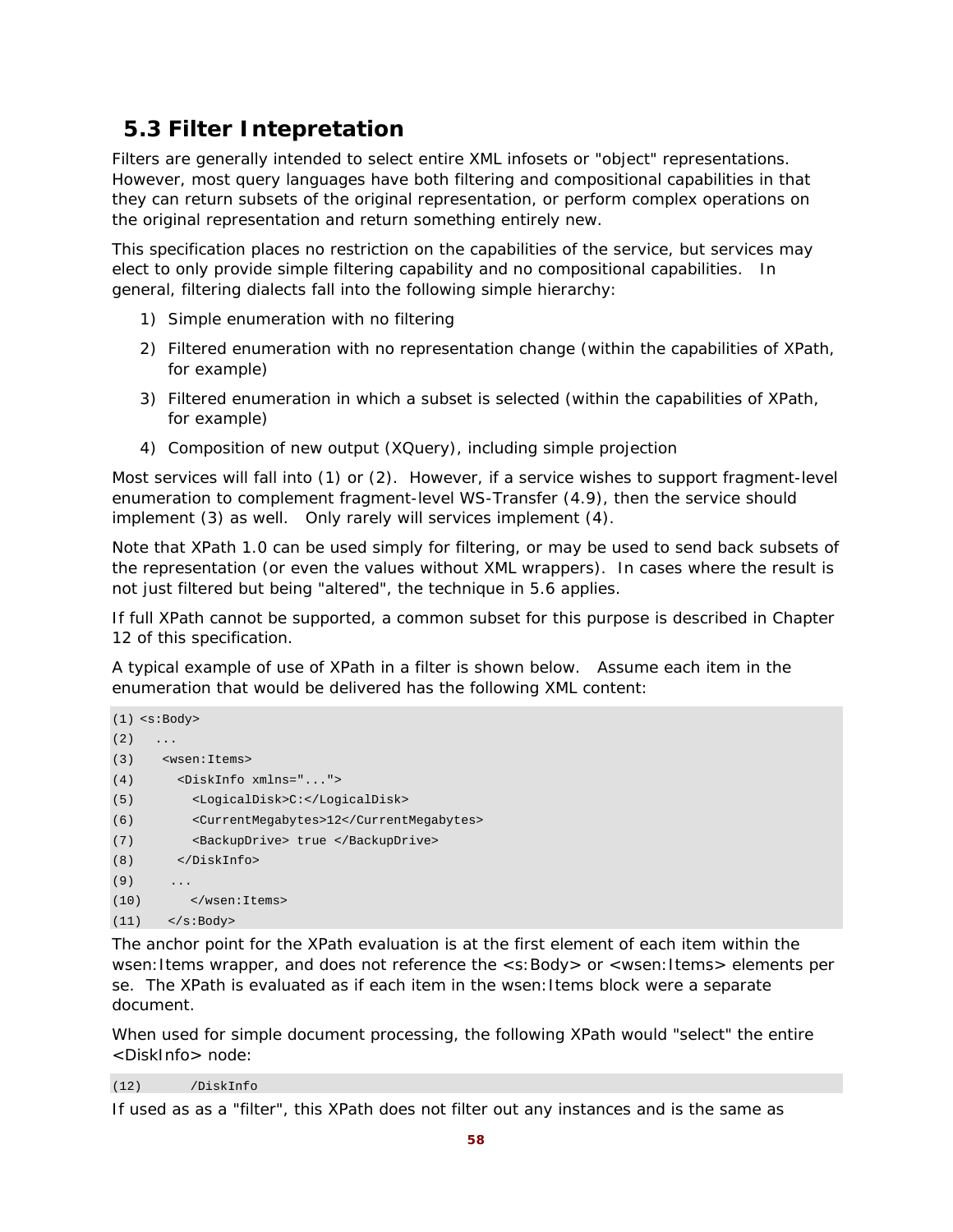selecting all instances, or omitting the filter entirely. However, using the following syntax, the XPath only selects the XML node providing the test expression in brackets evaluates to logical "true":

(13) /DiskInfo[LogicalDisk="C:"]

In this case, the item must refer to disk drive "C:" or the XML node is not selected. This XPath would filter out all <DiskInfo> instances for other drives. Full XPath implementations may support more complex test expressions:

(14) /DiskInfo[CurrentMegabytes>"10" or CurrentMegabytes <"200"]

...which would select only drives with free space within the range of values specified.

In essence, the XML form of the event is logically passed through the XPath processor to see if it would be selected. If so, it is delivered in the enumeration. If not, the item is discarded and not delivered as part of the enumeration.

If full XPath cannot be supported, a common subset for this purpose is described in Chapter 12 of this specification.

See the related section 7.2.2 on filtering over WS-Eventing subscriptions.

R5.3-1: A conformant service MAY support the wsman: SelectorSet element and wsman:Selector values to scope an enumeration, either alone or in conjunction with a wsen:Filter.

In some cases, the wsman: ResourceURI refers to a domain or class of items, and the wsman:Selector values act as a scoping mechanism. For example, the ResourceURI may be used to enumerate "Principals", and an additional "Selector" might scope the enumeration to a specific Kerberos realm, allowing only "Principals" within the specified Realm to be the enumerable set before any filters are applied.

This suggests that Selectors may be used as a type of filtering mechanism per se without using a filter dialect. This is permitted as long as the logical restriction of Selector values is observed: They are simple tests for equality and if more than one selector is present, they are logically ANDed.

Continuing with the XPath example above, the XPath

(15) /DiskInfo[BackupDrive='true']

...and the following SelectorSet would provide the same enumeration result set:

```
(16) \leqs:Env>
(17) <wsman:SelectorSet> 
(18) <wsman:Selector Name="BackupDrive">true</wsman:Selector> 
(19) </wsman:SelectorSet> 
(20)
```
In the first case, the XPath filters out all drives which are not "backup drives", and in the second case, the "Selector" forces "BackupDrive" to be "true" as part of the selection criteria.

XPath and other filter dialects are typically much more powerful than using the wsman:SelectorSet for filtering, but resource-constrainted implementations may be able to benefit from using this simple mechanism, since it requires no filter language processor and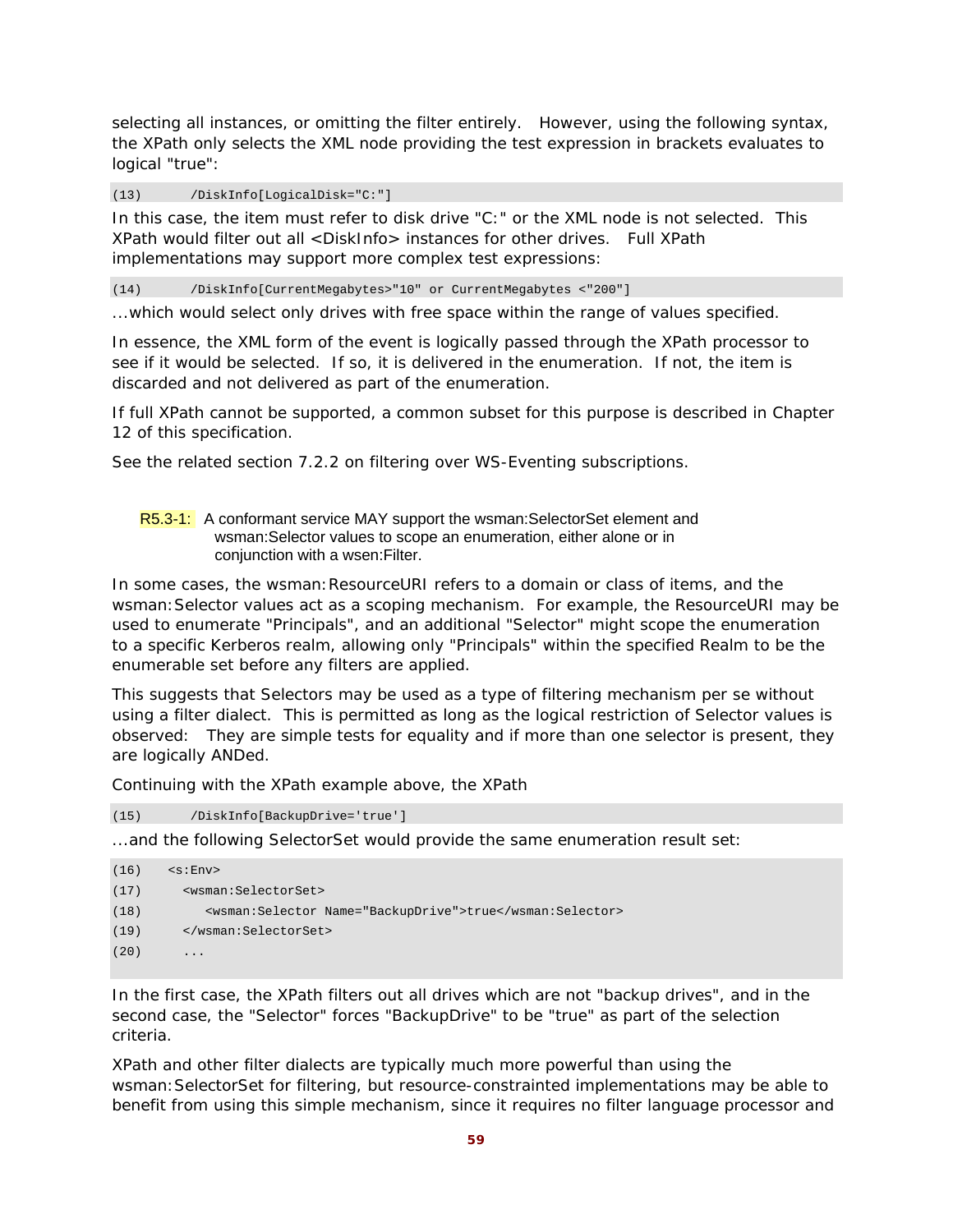uses SOAP processing which is already present for other WS-Management operations.

## **5.4 WS-Enumeration:Pull**

The wsen:Pull message is used to continue an enumeration, i.e., retrieve batches of results from the initial wsen:Enumerate.

Since wsen: Pull allows the client to specify a wide range of batching and timing parameters, it is often advisable for the client to know ahead of time what the valid ranges are. This should be exported from the service in the form of metadata, which is beyond the scope of this specification. There is no message-based negotiation for discovering the valid ranges of the parameters.

In general, since wsman:MaxEnvelopeSize size can be requested for any response in WS-Management, the wsen:MaxCharacters is generally redundant and it is preferable if it is omitted from the wsen: Pull message and that wsman: MaxEnvelopeSize is used instead. However, if it is present, it has the following characteristics:

- R5.4-1: If a service is exposing enumeration and supports WS-Enumeration: Pull with the MaxCharacters element, the SERVICE SHOULD implement this as a general guideline or hint but MAY ignore it if wsman:MaxEnvelopeSize is present, since that takes precedence. The service SHOULD NOT fault in the case of a conflict but SHOULD observe the wsman:MaxEnvelopeSize value.
- R5.4-2: If a service is exposing enumeration and supports WS-Enumeration: Pull with the MaxCharacters element and a single response element would cause the limit to be exceeded, the service MAY return the single element in violation of the hint. However, the service MUST NOT violate wsman:MaxEnvelopeSize in any case.
- R5.4-3: If a wsen:PullResponse would violate the wsman:MaxEnvelopeSize request, the service MUST return a wsman:EncodingLimit fault with a detail code of
	- a) wsman:faultDetail/MaxEnvelopeSize if the client's requested maximum would have been exceeded
	- b) wsman:faultDetail/ServiceEnvelopeLimit if the service's internal limit was exceeded

In general, wsen:MaxCharacters is a hint, and wsman:MaxEnvelopeSize is a strict rule and may not be exceeded.

R5.4-4: If any fault occurs during a wsen:Pull, a compliant service SHOULD allow the client to retry wsen:Pull with other parameters, such as a larger limit or with no limit and attempt to retrieve the items. The service SHOULD not cancel the enumeration as a whole, but retain enough context to be able to retry if the client so wishes. However, the service MAY cancel the enumeration outright if an error occurs with a wsen:InvalidEnumerationContext fault.

Note that if a fault occurs with a wsen:Pull request, the service should not in general cancel the entire enumeration, but should simply freeze the cursor and allow the client to try again.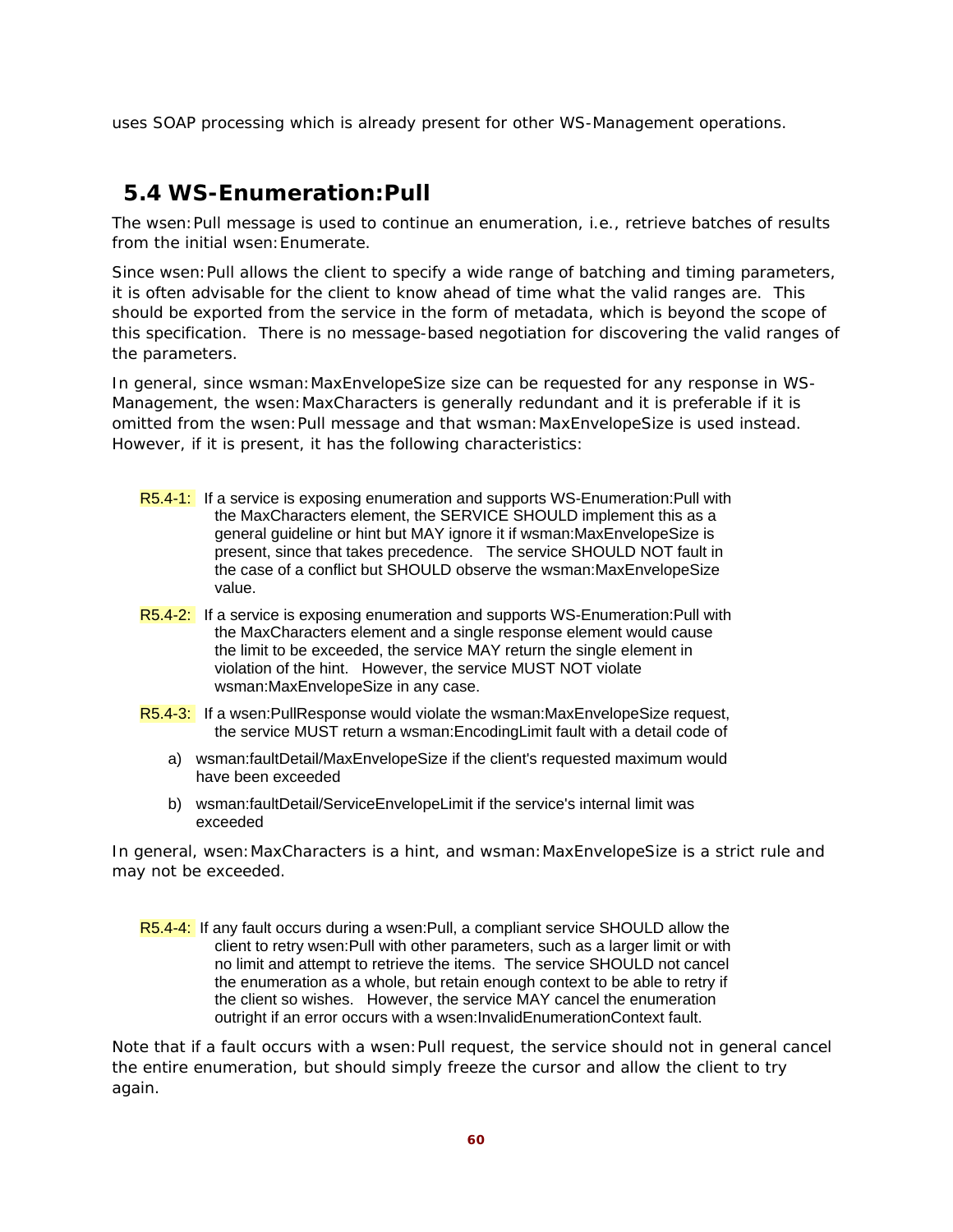However, EnumerationContexts from previous wsen:PullResponse messages must not be reused and are not expected to be considered valid by the service. The EnumerationContext from only the latest response is considered to be valid. While the service may return the same EnumerationContext values with each wsen:Pull, it is not required to do so and may in fact change the EnumerationContext unpredictably.

R5.4-5: A conformant service MAY ignore wsen:MaxTime if wsman:OperationTimeout is also specified, as wsman:OperationTimeout takes precedence. These have precisely the same meaning and may be used interchangeably. If both are used, the service SHOULD only observe the wsman:OperationTimeout.

It is recommended that clients omit wsen:MaxTime and use only wsman:OperationTimeout and that wman:MaxEnvelopeSize be used in preference to wsen:MaxCharacters.

Note that any fault issued for the wsen:Pull applies to the wsen:Pull itself, not the underlying enumeration that is in progress. The most recent EnumerationContext is still considered valid and the service should try to allow a retry of the most recent wsen:Pull so that the client can continue. However the service may terminate (as specified in R5.3-3) early upon encountering any kind of problem.

R5.4-6: The service MUST accept a wsen:Pull message with an endpoint reference identical to that specified for the original wsen:Enumerate. A wsa:MessageInformationHeaderRequired fault SHOULD be returned if the EPR is missing or different.

If there is no content available, the enumerator is still considered active and the Pull may be retried:

R5.4-7: If a service cannot populate the wsen: PullResult with any items before the timeout, it SHOULD return a wsman:TimedOut fault to indicate that true timeout conditions occur and that the client is not likely to suceed by simply issuing another wsen:Pull. If the service is simply waiting for results at the point of the timeout, it SHOULD return a response with no items and an updated wsen:EnumerationContext, which MAY have changed, even though no items were returned:

.

(4) <wsen:EnumerationContext> ...*possibly updated...* </wsen:EnumerationContext>

```
(5) <wsen:Items/>
```
(6) </wsen:PullResponse>

```
(7) </s:Body>
```
(8)

 $(1)$  ...

<sup>(2)</sup> <s:Body>

<sup>(3) &</sup>lt;wsen:PullResponse>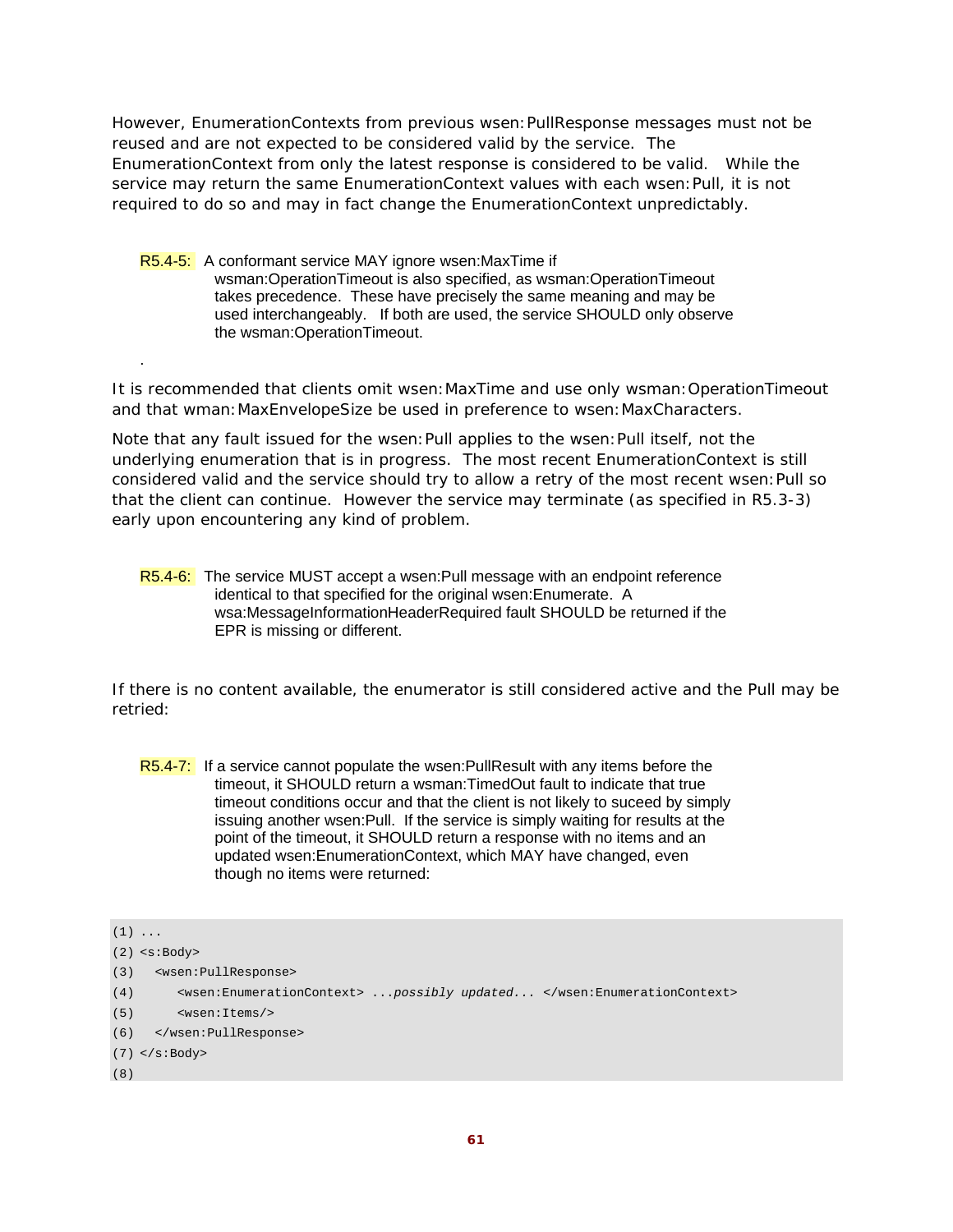An empty wsen:Items block is essentially a directive from the service to try again. If the service faults with a wsman:TimedOut fault, the implication is that a retry is not likely to succeed. Typically, the service will know which one to return based on its internal state. For example, on the very first wsen: Pull if the service is waiting for another component, then a wman:TimedOut fault may be likely. If the enumeration is continuing with no problem and after 50 requests a particular wsen:Pull times out, the service may simply send back zero items in the expectation that the client should continue with another wsen:Pull.

- R5.4-8: The service MAY terminate the entire enumeration early at any time, in which case a wsen:InvalidEnumerationContext fault is returned. No further operations are possible, including wsen:Release. In specific cases, such as internal errors or responses which are too large, other faults may also be returned. In all such cases, the service SHOULD invalidate the enumeration context as well.
- R5.4-9: If the wsen: EndOfSequence marker occurs in the wsen: PullResponse, then the wsen:EnumerationContext MUST be omitted, as the enumeration has completed. The client is not required to subsequently issue a wsen:Release.

Normally, the end of an enumeration in all cases is reported by the wsen:EndOfSequence element being present in the wsen:PullResponse content, not through faults. If the client attempts to enumerate past the end of an enumeration, a wsen:InvalidEnumerationContext fault is returned. The client should not issue a wsen: Release if the wsen: EndOfSequence actually occurs, as the enumeration is then completed and the enumeration context is then invalid.

- R5.4-10: If no wsen:MaxElements is specified, the batch size is 1, as specified in WS-Enumeration.
- R5.4-11: If wsen: Max Elements is larger than the service supports, the service MAY ignore the value and use any default maximum of its own.

The service should export its maximum wsen:MaxElements value in metadata, but the format and location of such metadata is beyond the scope of this specification.

R5.4-12: The wsen:EnumerationContext MUST be present in all wsen:Pull requests, even if the service uses a constant value for the lifetime of the enumeration sequence. This is mandated by WS-Enumeration and repeated here for clarity.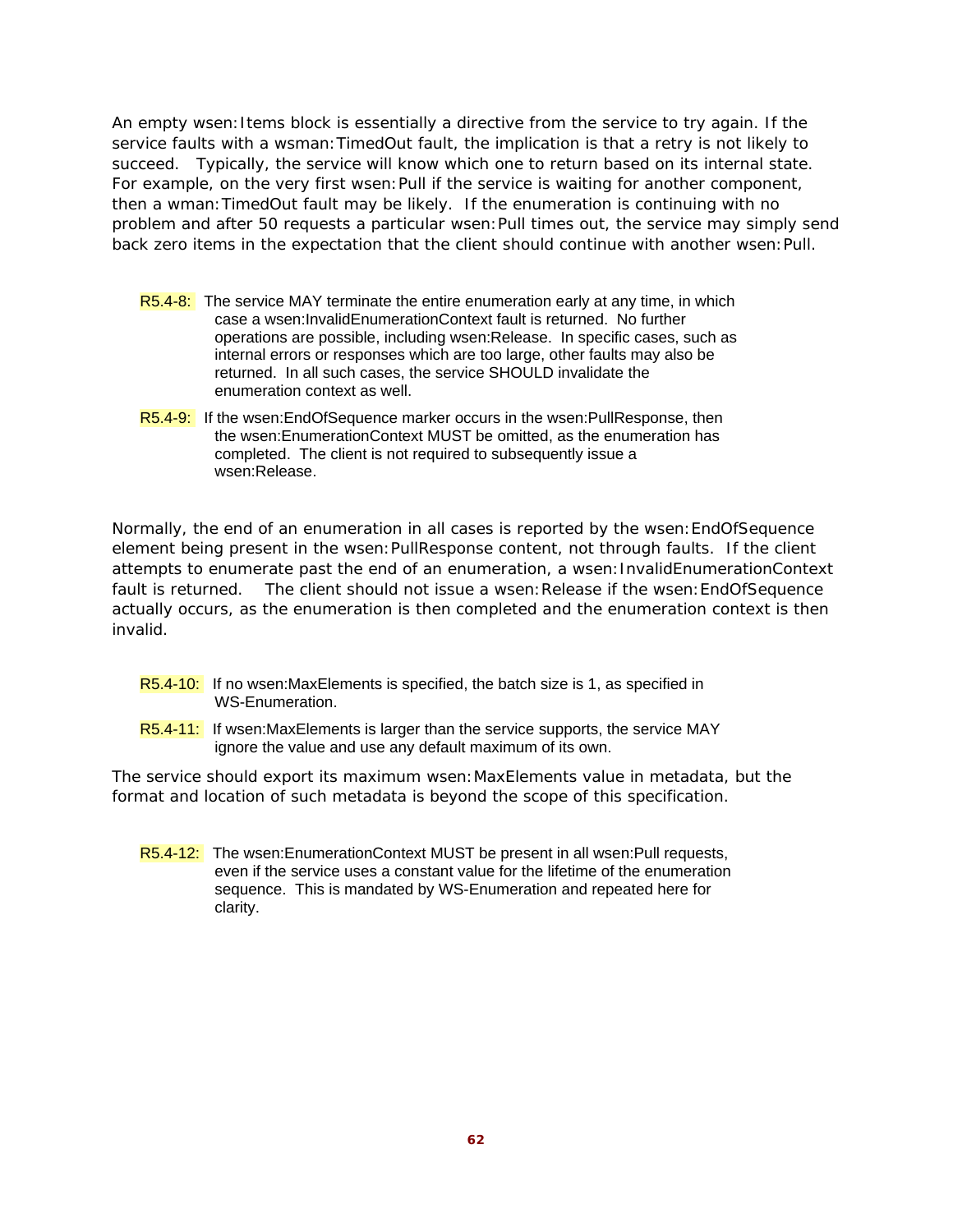# **5.5 WS-Enumeration:Release**

As previously stated, wsen: Release MUST be implemented. It is only used to perform an early cancellation of the enumeration.

In cases where it is not actually needed, the implementation can expose a dummy implementation which always succeeds. This promotes completely uniform client-side messaging.

- R5.5-1: The service MUST recognize and process the wsen: Release message if the enumeration is being terminated early. Note that if a wsen:EndOfSequence marker occurs in a wsen:PullResponse, the enumerator is already completed and a wsen:Release cannot be issued, as there is no up-to-date wsen:EnumerationContext to use.
- R5.5-2: The client may fail to deliver the wsen: Release in a timely fashion or may never send it. A conformant service MAY terminate the enumeration after a suitable idle time has expired and any attempt to reuse the enumeration context MUST result in a wsen:InvalidEnumerationContext fault.
- R5.5-3: The service MUST accept a wsen: Release message with an endpoint reference identical to that specified for the original wsen:Enumerate, assuming the enumeration is still active and the wsen:EndOfSequence has not occurred. A wsa:MessageInformationHeaderRequired fault SHOULD be returned if the EPR is missing or different.
- R5.5-4: The service MAY accept a wsen:Release asynchronously to any wsen:Pull requests already in progress and cancel the enumeration. The service MAY refuse such an asynchronous request and fault it with a wsman:UnsupportedFeature fault with a detail code of wsman:faultDetail/AsynchronousRequest. The service may also queue or block the request and serialize it so that it is processed after the wsen:Pull.

In most cases, it is desirable behavior to be able to asynchronously cancel an outstanding wsen:Pull. This capability requires the service to be able to asynchronously receive the wsen:Release while still processing a pending wsen:Pull. Further, it requires that the EnumerationContext contain information which is constant between wsen:Pull operations. Note that if the EnumerationContext is a simple increasing integer, the wsen: Release will always be using a previous value, so the service might consider it to be invalid. If the EnumerationContext contains a value which is constant across wsen:Pull requests (as well as any other information that might be needed by the service), the service can more easily implement the cancelation.

# **5.6 Ad-Hoc Queries and Fragment-Level Enumerations**

As discussed in 4.9, it is desirable that clients should be able to access subsets of a representation. This is especially important in the area of query processing, where users routinely wish to execute XPath or XQuery operations over the representation to receive adhoc results.

Since SOAP messages must conform to known schemas and since ad-hoc queries return results which are dynamically generated and may conform to no schema, the wsman:XmlFragment wrapper from 4.9 must be used to wrap the responses.

R5.6-1: The service MAY support ad-hoc compositional queries, projections, or enumerations of fragments of the representation objects by supplying a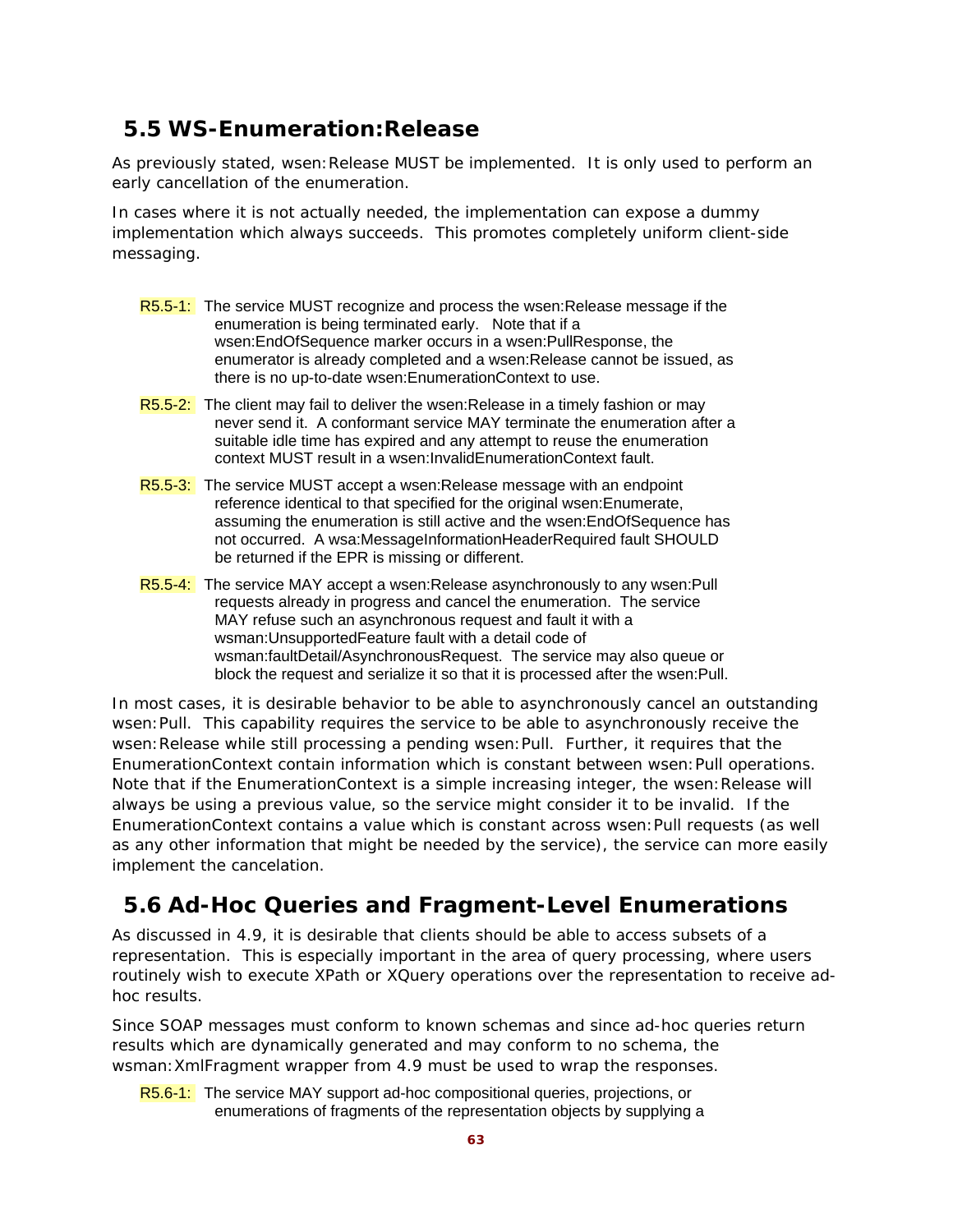suitable dialect in the wsen:Filter. The resulting set of Items in the wsen:Pull SHOULD be wrapped with wsman:XmlFragment wrappers:

|      | $(1) \ldots$                     |                                                                        |
|------|----------------------------------|------------------------------------------------------------------------|
|      | $(2)$ <s:body></s:body>          |                                                                        |
| (3)  | <wsen: pullresponse=""></wsen:>  |                                                                        |
| (4)  |                                  | <wsen:enumerationcontext>  possibly updated </wsen:enumerationcontext> |
| (5)  | <wsen: items=""></wsen:>         |                                                                        |
| (6)  | <wsman: xmlfragment=""></wsman:> |                                                                        |
| (7)  | XML content                      |                                                                        |
| (8)  |                                  |                                                                        |
| (9)  | <wsman: xmlfraqment=""></wsman:> |                                                                        |
| (10) | XML content                      |                                                                        |
| (11) |                                  |                                                                        |
| (12) | $\ldots$ etc.                    |                                                                        |
| (13) |                                  |                                                                        |
| (14) |                                  |                                                                        |
| (15) | $\langle$ s:Body>                |                                                                        |

The schema for wsman:XmlFragment contains a directive to suppress schema validation, allowing a validating parser to accept ad-hoc content produced by the query processor acting behind the enumeration.

Note that XPath 1.0 and XQuery 1.0 already support returning subsets or compositions of representations, so they are suitable for use in this regard.

R5.6-2: If the service does not support fragment-level enumeration, it should return a wsen:FilterDialectRequestedUnavailable fault, the same as for any other unsupported dialect.

Note that the XPath expression used for filtering is still that described in WS-Enumeration. The wsman:XmlFragment wrappers are applied after the XPath is evaluated in order to prevent schema violations if the XPath selects node sets which are fragments and not legal vis-a-vis the original schema.

## **5.7 Enumeration of EPRs**

It is typically not possible to simply infer the EPR of an enumerated object by inspection. In many cases, it is desirable to enumerate the endpoint references of objects rather than the objects themselves. Such EPRs should be usable in subsequent wxf:Get or wxf:Delete requests, for example. Similarly, it is often desirable to enumerate both the objects and the the associated endpoint references.

The default behavior for wsen:Enumerate is as defined in the WS-Enumeration specification. However, WS-Management provides an additional extension for controlling the output of th enumeration.

R5.7-1: A service MAY optionally support the wsman: EnumerationMode modifier element with a value of **wsman:EnumerateEPR,** which causes only the EPRs to the objects to be returned as the result of the enumeration.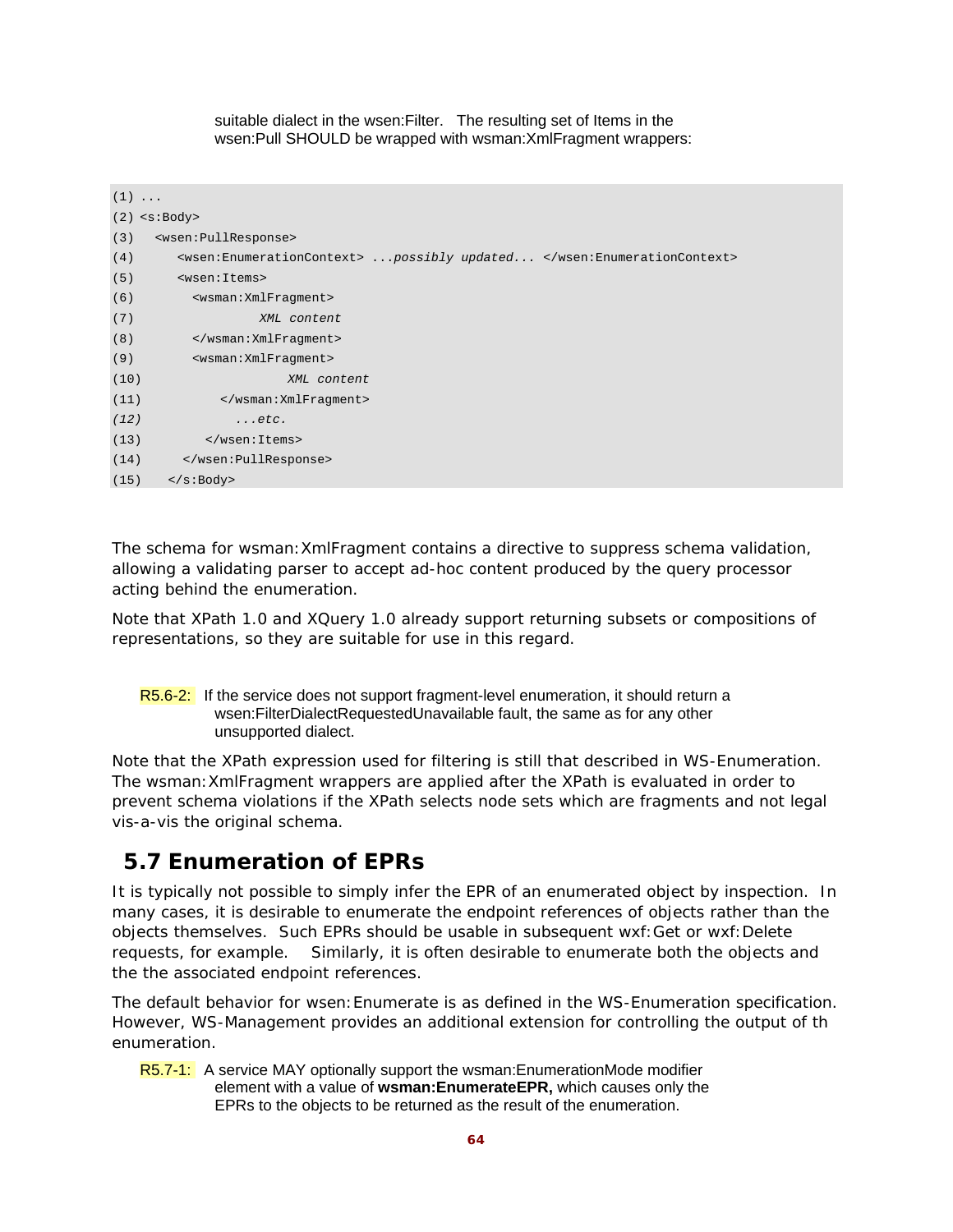Here is an example:

```
(1)
(2) <s:Header> 
(3) ...
(4) <wsa:Action> 
(5) http://schemas.xmlsoap.org/ws/2004/09/enumeration/Enumerate 
(6) </wsa:Action> 
(7) \qquad \ldots(8)
(9) <s:Body> 
(10) <wsen:Enumerate> 
(11) <wsen:Filter Dialect="..."> filter </wsen:Filter> 
(12) <wsman:EnumerationMode> wsman:EnumerateEPR </wsman:EnumerationMode> 
(13) ...
(14)
```
The filter, if any, is still applied to the enumeration, but the response contains only the EPRs of the items that would have been returned. These EPRs are intended for use in subsequent wxf:Get operations.

The hypothetical response would appear as follows:

| (15) | $<$ s:Body>                                      |
|------|--------------------------------------------------|
| (16) | <wsen: pullresponse=""></wsen:>                  |
| (17) | <wsen: items=""></wsen:>                         |
| (18) | <wsa:endpointreference> </wsa:endpointreference> |
| (19) | <wsa:endpointreference> </wsa:endpointreference> |
| (20) | <wsa:endpointreference> </wsa:endpointreference> |
| (21) | .                                                |
| (22) | $\frac{2}{x}$                                    |
| (23) |                                                  |

As an example, the wsman:EnumerationMode header appears as follows:

```
(24) <s:Header> 
(25) ...
(26) <wsa:Action> 
(27) http://schemas.xmlsoap.org/ws/2004/09/enumeration/Enumerate 
(28) </wsa:Action> 
(29)
(30) <s:Body>
```
R5.7-2: A service MAY optionally support the wsman: EnumerationMode modifier with the value of **EnumerateObjectAndEPR.** If present, the enumerated objects are wrapped in a wsman:Item which contains two XML representations juxtaposed: the payload representation followed by the associated wsa:EndpointReference.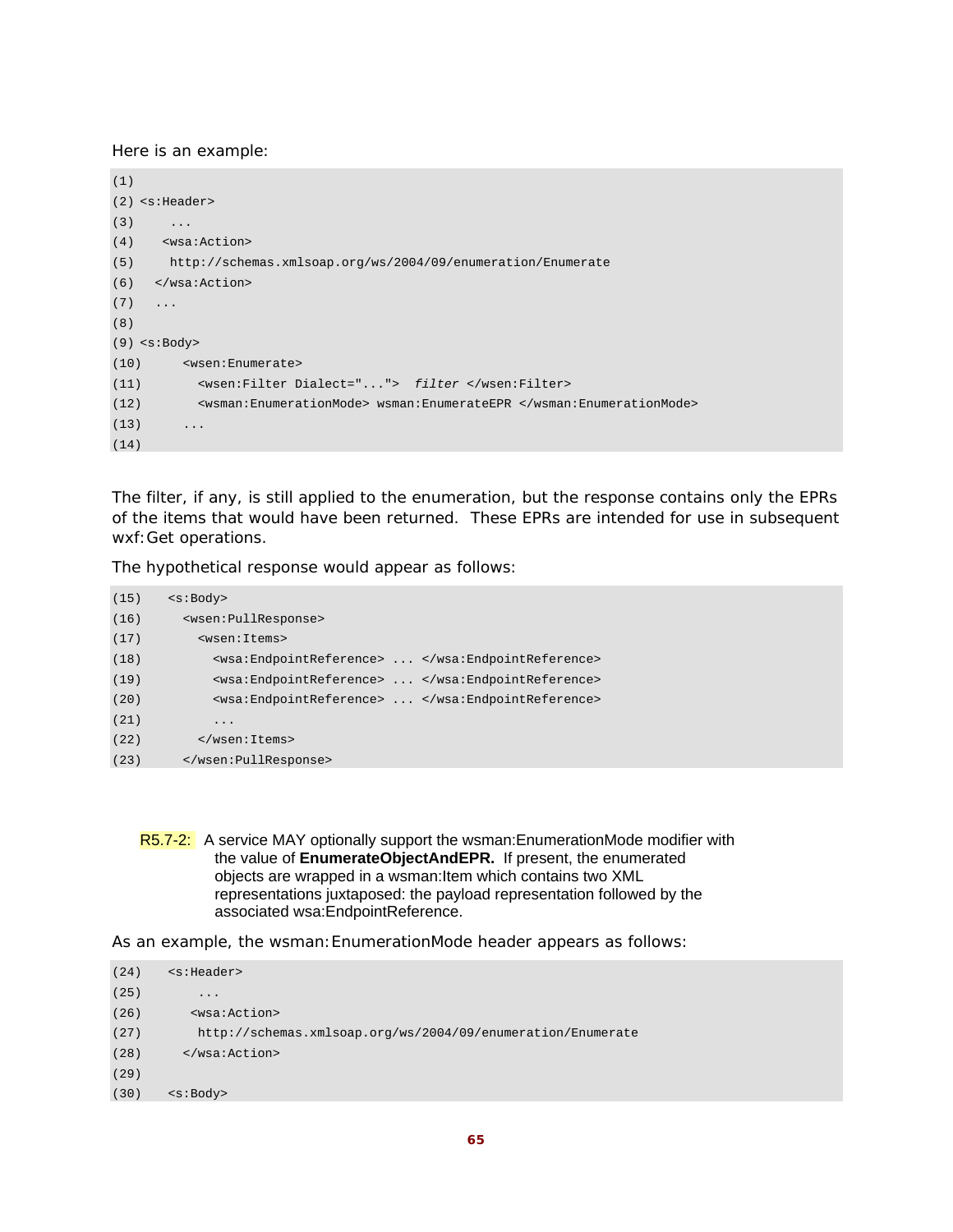```
(31) <wsen:Enumerate> 
(32) <wsen:Filter Dialect="..."> filter </wsen:Filter> 
(33) <wsman:EnumerationMode> wsman:EnumerateObjectAndEPR </wsman:EnumerationMode>
(34) ...
```
The response would appear as follows:

| (35) | $<$ s:Body>                                          |
|------|------------------------------------------------------|
| (36) | <wsen: pullresponse=""></wsen:>                      |
| (37) | <wsen:items></wsen:items>                            |
| (38) | <wsman: item=""></wsman:>                            |
| (39) | <payloadobject xmlns=""> </payloadobject> Object     |
| (40) | <wsa:endpointreference> </wsa:endpointreference> EPR |
| (41) | $\langle$ /wsman:Item>                               |
| (42) | <wsman: item=""></wsman:>                            |
| (43) | <payloadobject xmlns=""> </payloadobject> Object     |
| (44) | <wsa:endpointreference> </wsa:endpointreference> EPR |
| (45) | $\langle$ /wsman: Item>                              |
| (46) | $\ddots$                                             |
| (47) |                                                      |
| (48) |                                                      |

In the above example, each item is wrapped in a wsman: Item wrapper (line 46), which itself contains the representation object (47) followed by its EPR (48). As many wsman: Item objects may be present as is consistent with other encoding limitations.

R5.7-3: If a service does not support the wsman: EnumerationMode modifier, it MUST return a fault of wsman:UnsupportedFeature with a detail code of wsman:faultDetail/EnumerationMode.

# **6.0 Custom Actions (Methods)**

#### **6.1 General**

Custom actions or 'methods' are nothing more than ordinary SOAP messages with unique Actions. An implementation may support resource-specific methods in any form, subject to the addressing model and restrictions described in section 2.0 of this specification.

- R6.1-1: A conformant service is NOT REQUIRED to expose any custom actions or methods.
- R6.1-2: If custom methods are exported, the ResourceURI, Selectors and other header usages defined in this specification MUST be observed in the addressing model as specified in section 2.0, and each custom method MUST have a unique wsa:Action.

Thus, a custom method must be directed to a specific Resource (using the ResourceURI and Selectors if required) and may not rely entirely on a wsa:To address, or else the EPR translation mechanism in 2.14 can be used.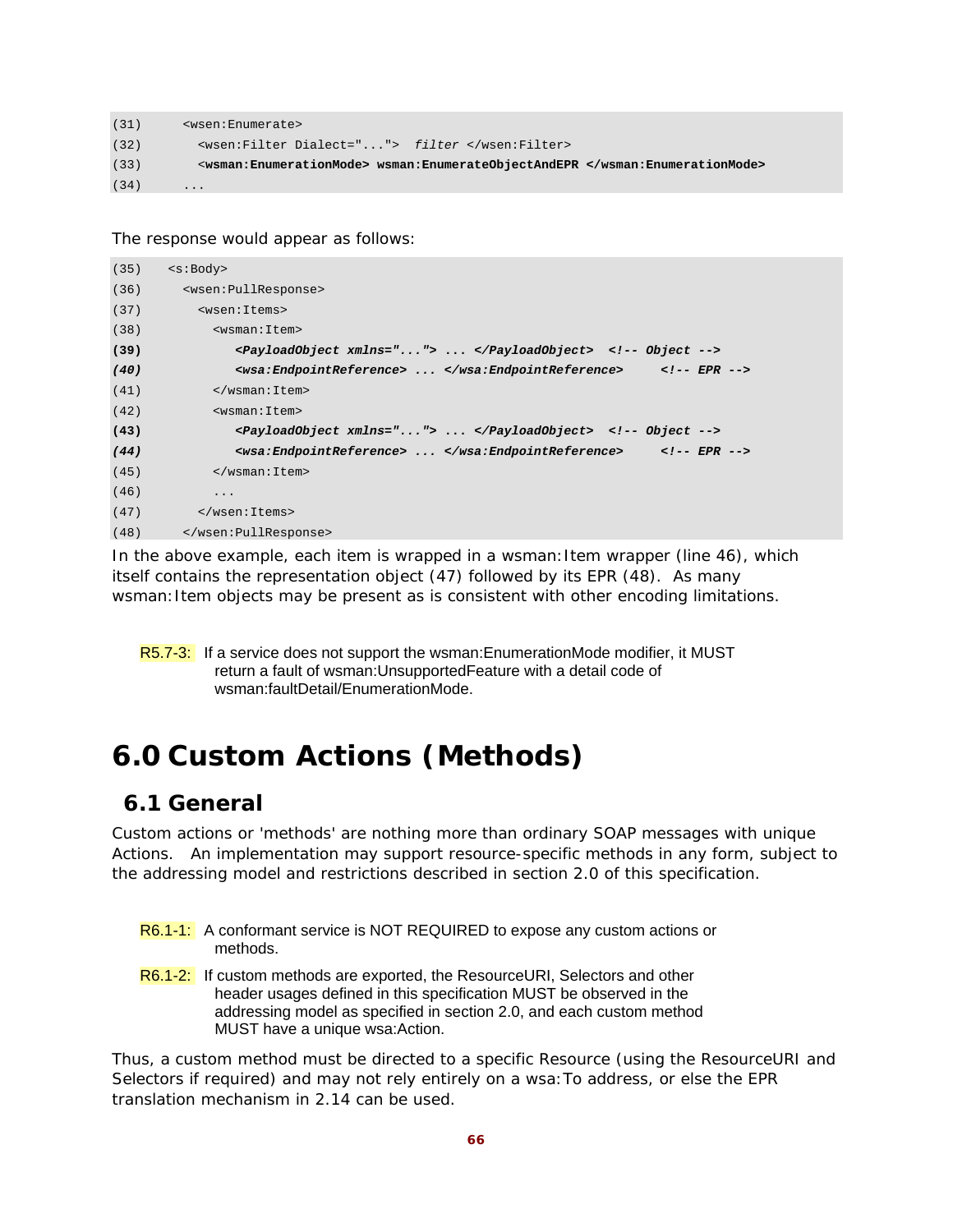In general, Options should not be used for custom methods, since options are a parameterization technique for message types which are not user-extensible, such as WS-Transfer. Custom methods defined in WSDL expose any required parameters and thus expose naming and type checking in a stringent way, so mixing Options with parameters is likely to lead to confusion.

This specification places no restrictions on Options being used with custom WSDL-based operations, however.

Note that custom actions have two distinct identities: The ResourceURI which can identify the WSDL and Port (or Interface), and the wsa:Action which identifies the specific method. If there is only one method in the interface, in a sense the ResourceURI and wsa: Action are identical.

It is not an error to utilize the wsa:Action URI for the ResourceURI of a custom method, but both will still be required in the message for uniform processing on both clients and servers. For example, the following action to reset a network card may have the following EPR usage:

```
(1) <s:Header> 
(2) \leq \sqrt{8a}: To >(3) http://1.2.3.4/wsman/ 
(4) </wsa:To>
(5) <wsman:ResourceURI> http://acme.com/2005/02/networkcards/reset </wsman:ResourceURI> 
(6) <wsa:Action> 
(7) http://acme.com/2005/02/networkcards/reset 
(8) </wsa:Action> 
(9) ...
```
In many cases, the ResourceURI will be equivalent to a WSDL name and port, and the wsa:Action URI contain an additional token as a suffix:

| (10) | $<$ s:Header>                                                               |
|------|-----------------------------------------------------------------------------|
| (11) | $wsa:To>$                                                                   |
| (12) | http://1.2.3.4/wsman                                                        |
| (13) | $\langle$ /wsa:To>                                                          |
| (14) | <wsman:resourceuri>http://acme.com/2005/02/networkcards</wsman:resourceuri> |
| (15) | <wsa:action></wsa:action>                                                   |
| (16) | http://acme.com/2005/02/networkcards/reset                                  |
| (17) | $\langle$ /wsa:Action>                                                      |
| (18) | $\cdot$                                                                     |

And the ResourceURI may be completely unrelated to the wsa:Action:

```
(19) <s:Header> 
(20) <wsa:To> 
(21) http://1.2.3.4/wsman 
(22) \langle/wsa:To>
(23) <wsman:ResourceURI>http://acme.com/products/management/networkcards</wsman:ResourceURI> 
(24) <wsa:Action> 
(25) http://acme.com/2005/02/netcards/reset
(26) </wsa:Action>
```
All of these are legal usage.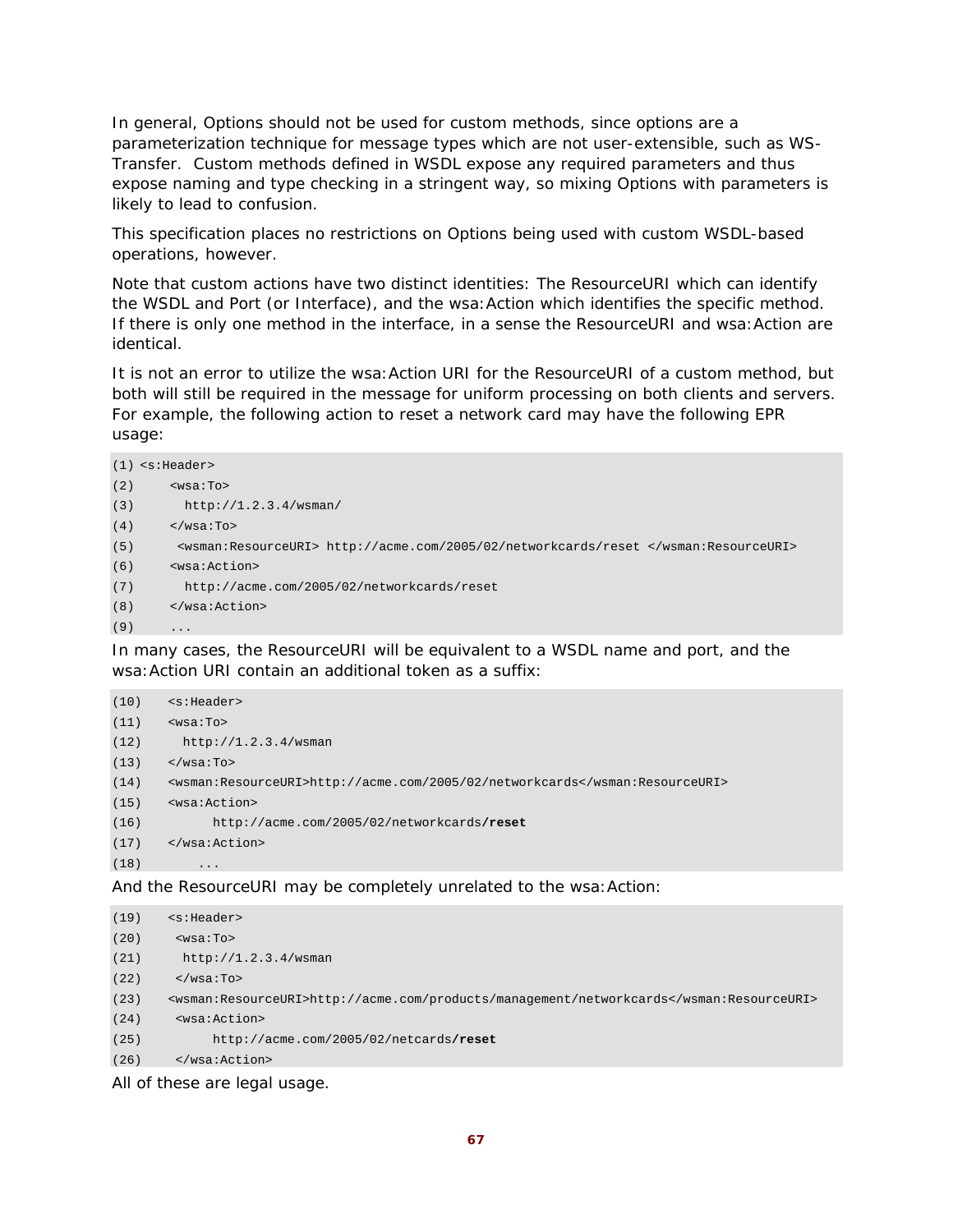# **7.0 Eventing**

# **7.1 General**

If the service can emit events, then it should publish those events using WS-Eventing messaging and paradigms. WS-Management further places additional restrictions and constraints on the general WS-Eventing specification.

- R7.1-1: If a Resource can emit events and allows clients to subscribe to and receive event messages, it MUST do so by implementing WS-Eventing as specified in this specification.
- R7.1-2: If WS-Eventing is supported, the Subscribe, Renew, and Unsubscribe messages MUST be supported. SubscriptionEnd is OPTIONAL, and GetStatus is NOT RECOMMENDED.

# **7.2 Subscribe**

#### **7.2.1 General**

WS-Management uses wse:Subscribe substantially as documented in WS-Eventing, except that the WS-Management endpoint reference model is incorporated as described in 2.1.

- R7.2.1-1: The identity of the event source MUST be based on the wsman:ResourceURI and wsman:SelectorSet values.
- R7.2.1-2: A service is NOT REQUIRED to support distinct addresses and distinct security settings for NotifyTo and EndTo, and MAY require that these be the same network address, although they MAY have separate reference properties and reference parameters in all cases. If the service cannot support the requested addressing, it SHOULD return a wsman:UnsupportedFeature fault with a detail code of wsman:faultDetail/AddressingMode.

The service should verify that the address will actually be usable. For example, if the address cannot be reached due to firewall configuration and the service can detect this, then a fault should be issued.

R7.2.1-3: Because many delivery modes require a separate connection to deliver the event, the service SHOULD comply with the security profiles defined in section 9 of this specification if HTTP or HTTPS is used to deliver events. If no security is specified, the service MAY attempt to use default security mechanisms, or return a wse:UnsupportedFeature fault with a detail code of wsman:faultDetail/InsecureAddress.

Since clients may need to have client-side context sent back with each event delivery, the wse: NotifyTo address in the wse: Delivery block should be used for this purpose. This wse:NotifyTo may contain any number of client-defined reference parameters and reference properties.

R7.2.1-4: A service MAY validate the address by attempting a connection while the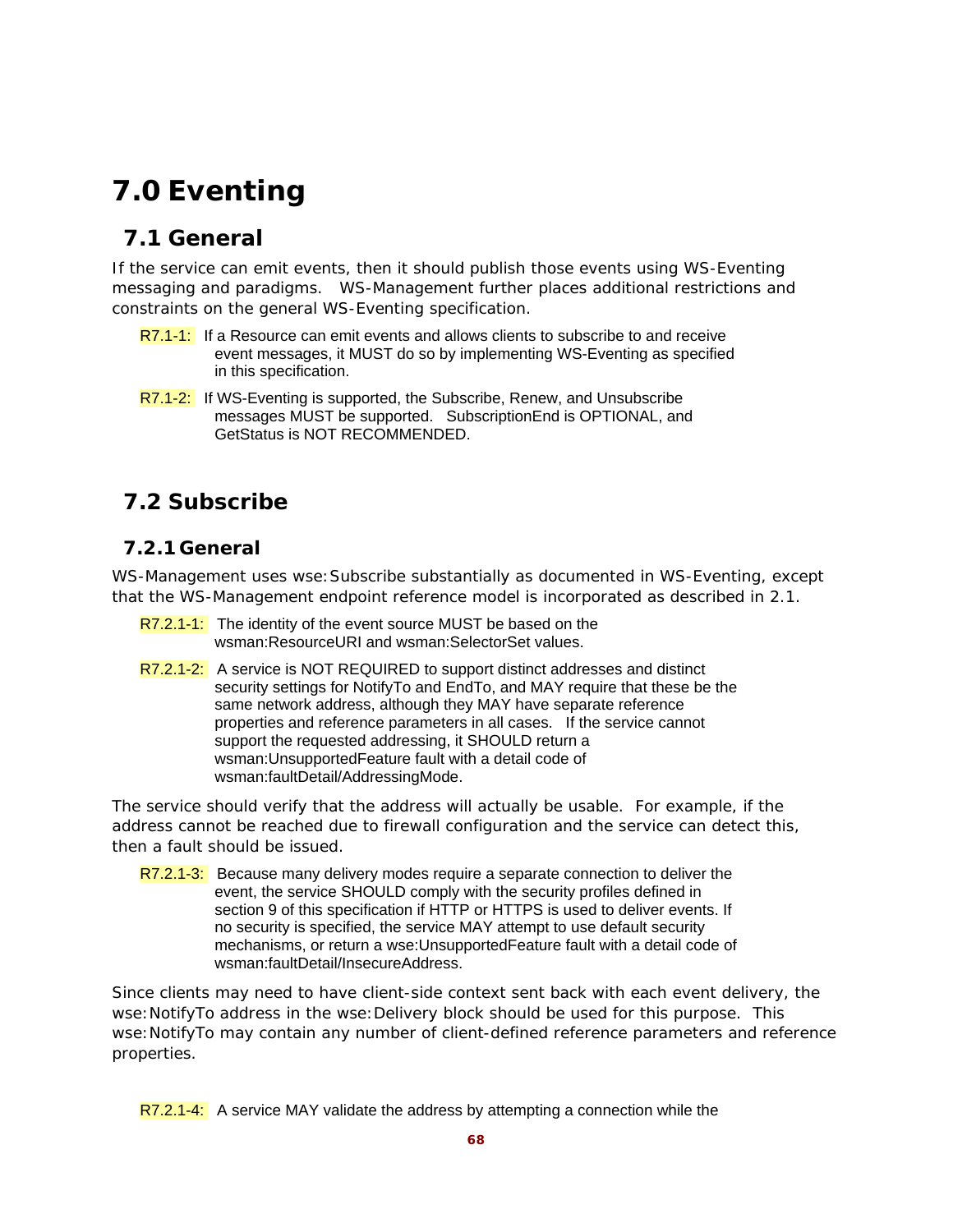wse:Subscribe request is being processed in order to ensure delivery can occur successfully. If the service determines the address is not valid or permissions cannot be acquired, it should emit a wse:EventSourceUnableToProcess fault with a detail code of wsman:faultDetail/UnusableAddress.

This can occur both when the address is incorrect or if the event source cannot acquire permissions to properly deliver events.

#### R7.2.1-5: A service is REQUIRED to deliver any reference parameters in the wse:NotifyTo address with each event delivery as specified in 2.2 of this specification. If EndTo is supported, this behavior applies as well.

As with other WS-Management operations, the endpoint reference described by the wsman: ResourceURI (and optionally the wsman: SelectorSet values) to identify the event source to which the subscription is directed. In many cases, the ResourceURI identifies a real or virtual event log and the subscription is intended to provide real-time notifications of any new entries added to the log. In many cases, the wsman:SelectorSet element may not be used as part of the endpoint reference.

If a client needs to have events delivered to more than one destination, more than one subscription is required.

R7.2.1-6: If the events contain localized content, the service SHOULD accept a subscription with a wsman:Locale block acting as a "hint" (see 3.3) within the wse:Delivery block of the wse:Subscribe message. The language is encoded in an xml:lang attribute using RFC 3066 language codes. The service SHOULD attempt to localize any descriptive content to the specified language when delivering such events:

```
(1) <wse:Subscribe> 
(2) <wse:Delivery> 
(3) <wse:NotifyTo> ... </wse:NotifyTo> 
(4) <wsman:Locale xml:lang="language-code"/> 
(5) </wse:Delivery> 
(6) </wse:Subscribe>
```
Note that in this context, the wsman:Locale (already defined in section 3.3) is not a SOAP header and mustUnderstand cannot be used.

#### **7.2.2 Filtering**

The observations on the interpretation of the filter described in 5.3 also apply here.

The standard wse:Filter dialect is **http://www.w3.org/TR/1999/REC-xpath-19991116**, which is XPath 1.0. Resource constrained implementations may find it difficult to provide full XPath processing and yet still wish to use a subset of XPath syntax. This does not require the addition of a new dialect, as long as the expression specified in the filter is a true XPath expression. The use of the filter dialect URI does not imply that the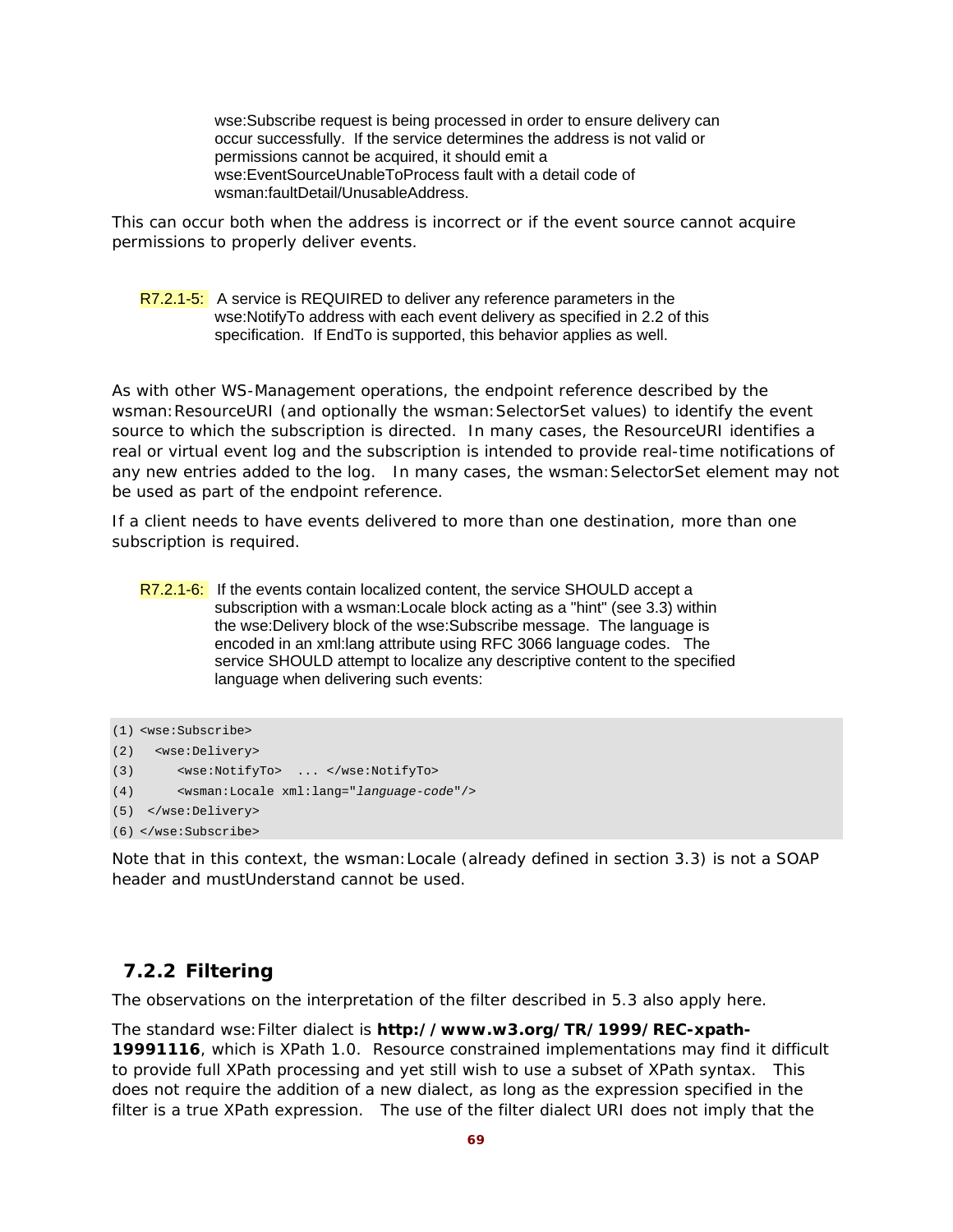service supports the entire specification for that dialect, only that the expression conforms to the rules of that dialect. Most services will use XPath only for filtering, but will not support the composition of new XML or removing portions of XML which would result in the XML fragment violating the schema of the event.

A typical example of use of XPath in a subscription follows. Assume each event that would be delivered has the following XML content:

```
(1) <s:Body> 
(2) <LowDiskSpaceEvent xmlns="..."> 
(3) <LogicalDisk>C:</LogicalDisk> 
(4) <CurrentMegabytes>12</CurrentMegabytes> 
(5) <Megabytes24HoursAgo>17</Megabytes24HoursAgo> 
(6) </LowDiskSpaceEvent>
```
 $(7)$  </s:Body>

Note that the event is wholly contained within the s:Body of the SOAP message. The Anchor point for the XPath evaluation is the first element within the s:Body, and does not reference the <s:Body> element per se. The XPath is evaluated as if the content were a separate XML document.

When used for simple document processing, the following XPath would "select" the entire <LowDiskSpaceEvent> node:

(8) /LowDiskSpaceEvent

If used as as a "filter", this XPath does not filter out any instances and is the same as selecting all instances of the event, or omitting the filter entirely. However, using the following syntax, the XPath only selects the XML node providing the test expression in brackets evaluates to logical "true":

(9) /LowDiskSpaceEvent[LogicalDisk="C:"]

In this case, the event must refer to disk drive "C:" or the XML node is not selected. This XPath would filter out all <LowDiskSpaceEvent> events for other drives. Full XPath implementations may support more complex test expressions:

(10) /LowDiskSpaceEvent[LogicalDisk="C:" and CurrentMegabytes < "20"]

In essence, the XML form of the event is logically passed through the XPath processor to see if it would be selected. If so, it is delivered as an event. If not, the event is discarded and not delivered to the subscriber.

Note that XPath 1.0 can be used simply for filtering, or may be used to send back subsets of the representation (or even the values without XML wrappers). In cases where the result is not just filtered but being "altered", the technique in 5.6 applies.

If full XPath cannot be supported, a common subset for this purpose is described in Chapter 12 of this specification.

- R7.2.2-1: The wse: Filter element MUST contain either simple text or a single XML element of a single or complex type. A service SHOULD reject any Filter with mixed content or multiple peer XML elements using a wse:EventSourceUnableToProcess fault.
- R7.2.2-2: A conformant service is NOT REQUIRED to support the entire syntax and processing power of the specified Filter Dialect. The only requirement is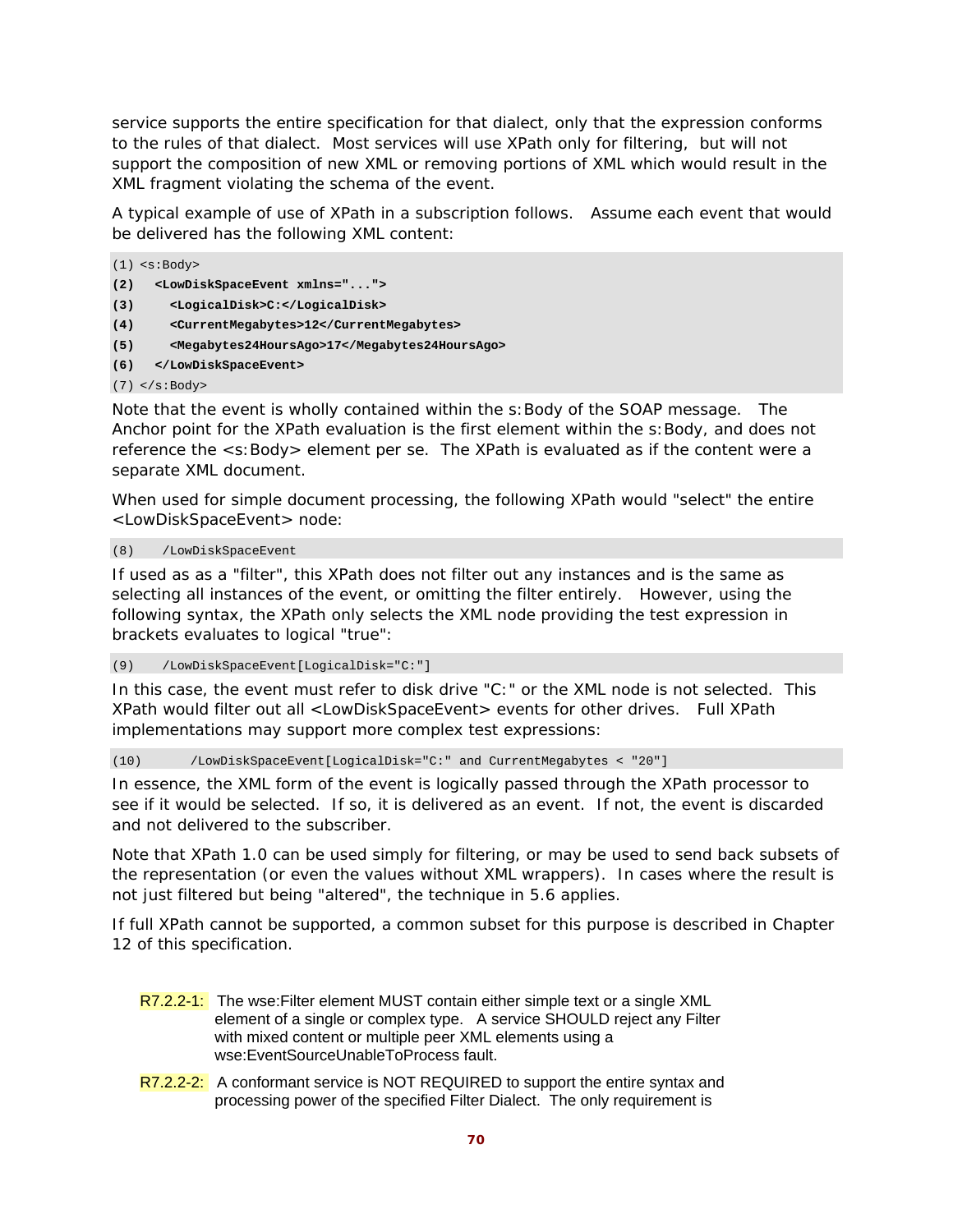that the specified Filter is syntactically correct within the definition of the Dialect. Subsets are therefore legal. If the specified filter exceeds the capability of the service, a wse:EventSourceUnableToProcess fault SHOULD be returned with text explaining why the filter was problematic.

- R7.2.2-3: If a service requires complex initialization parameters in addition to the filter, these SHOULD be part of the wse:Filter block, as they logically form part of the filter initialization, even if some of the parameters are not strictly used in the filtering process. A unique Dialect URI MUST be devised for the event source in this case and the schema and usage published.
- R7.2.2-4: If the service supports composition of new XML or filtering to the point where the resultant event would not conform to the original schema for that event, the event delivery SHOULD be wrapped in the same way as content for fragment-level transfer (4.9 of this specification).

Note that events, regardless of how they are filtered or reduced, must conform to some kind of XML schema definition when they are actually delivered. It is not legal to simply send out unwrapped XML fragments during delivery.

R7.2.2-5: If the service requires specific initialization XML in addition to the filter in order to formulate a subscription, this initialization XML MUST form part of the filter body and be documented as part of the filter dialect.

This promotes a consistent location for ininitialization content, which may be logically seen as part of the filter anyway. The filter XML schema should cleanly separate the initialization and filtering parts into separate XML elements.

See the related section 5.3 on filtering over WS-Enumeration.

R7.2.2-6: A conformant service MAY support the wsman: SelectorSet element and wsman:Selector values to scope the events emitted by an event source, either alone or in conjunction with a wse:Filter.

In some cases, the wsman: ResourceURI refers to a domain or class of items, and the wsman:Selector values can act as a scoping mechanism. For example, the ResourceURI may be used to provide all "hardware failure" events, and the "Selector" may scope this to "Storage" devices or "Display" devices.

This suggests that Selectors may be used as a type of filtering mechanism per se without using a filter dialect. This is permitted as long as the logical restriction of Selector values is observed: They are simple tests for equality and if more than one selector is present, they are logically ANDed.

XPath and other filter dialects are typically much more powerful than using the wsman:SelectorSet for filtering, but resource-constrainted implementations may be able to benefit from using this simple mechanism, since it requires no filter language processor and uses SOAP processing which is already present for other WS-Management operations.

#### **7.2.3 Connection Retries**

Due to the nature of event delivery, at event-time the subscriber may not be reachable. Rather than terminate all subscriptions immediately, typically the service will attempt to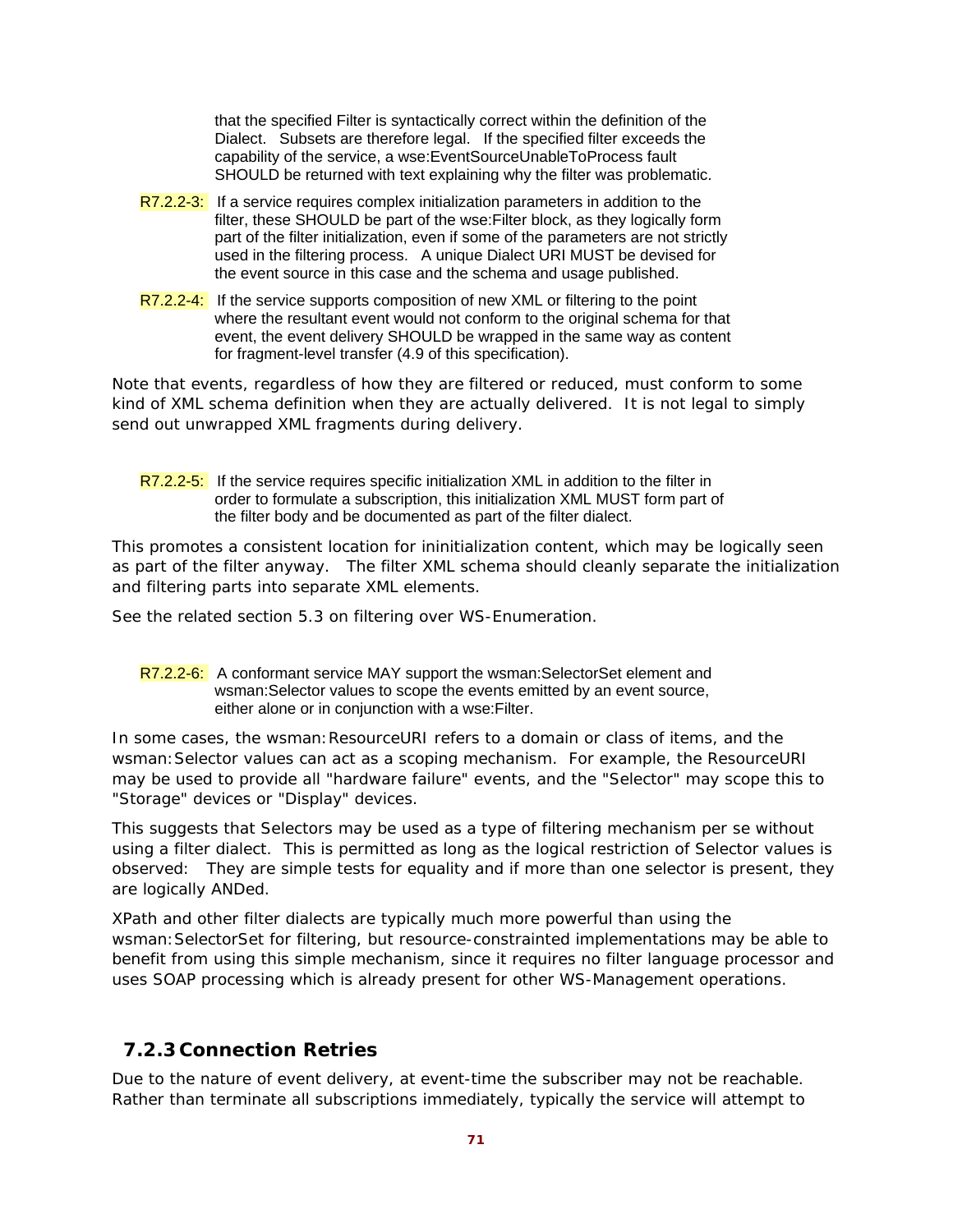connect several times with suitable timeouts before giving up.

R7.2.3-1: A service MAY observe any connection retry policy, or allow the subscriber to define it by including the following wsman:ConnectionRetry instruction in a subscription. The service is NOT REQUIRED to accept wsman:ConnectionRetry and may return a wsman:UnsupportedFeature fault with a detail code of wsman:faultDetail/DeliveryRetries. This only applies to failures to *connect* and does not include replay of actual SOAP deliveries:

```
(1) <wse:Subscribe>
```
(a) <wse:Delivery>

```
(b) <wse:NotifyTo> ... </wse:NotifyTo>
```

```
(c) <wsman:ConnectionRetry Total="count"> xs:duration </wsman:ConnectionRetry>
```

```
(d) </wse:Delivery>
```

```
(e) </wse:Subscribe>
```
The following describes additional, normative constraints on the outline listed above:

#### wsman:ConnectionRetry

An xs:interval on how long to wait between retries while trying to connect.

#### wsman:ConnectionRetry/@Total

How many retries to attempt, observing the above interval between the attempts.

R7.2.3-2: If the retry counts are exhausted, the subscription SHOULD be considered expired and any normal operations that would occur upon expiration should occur.

Note that the retry mechanism only applies to attempts to connect. Failures to deliver on an established connection should result in the termination of the connection according to the rules of the transport in use, and termination of the subscription. Other Web services mechanisms can be used to synthesize reliable delivery or safe replay of the actual deliveries.

#### **7.2.4 wse:SubscribeResponse**

The service may of course return any service-specific reference properties or reference parameters in the wse:SubscriptionManager, and these must be used by the subscriber (client) later when issuing an Unsubscribe and Renew messages.

- R7.2.4-1: In the wse:SubscribeResponse, the service MAY specify any EPR for the wse:SubscriptionManager. However, the address is typically expected to be the same as the wsa:To address of the original wse:Subscribe request, or the client may not be able to use the wse:SubscriptionManager content or access the specified address. It is RECOMMENDED that the wsa:Address be the same as the address used in the wsa:Subscribe message.
- R7.2.4-2: A conformant service is NOT REQUIRED to return the wsen: Expires field in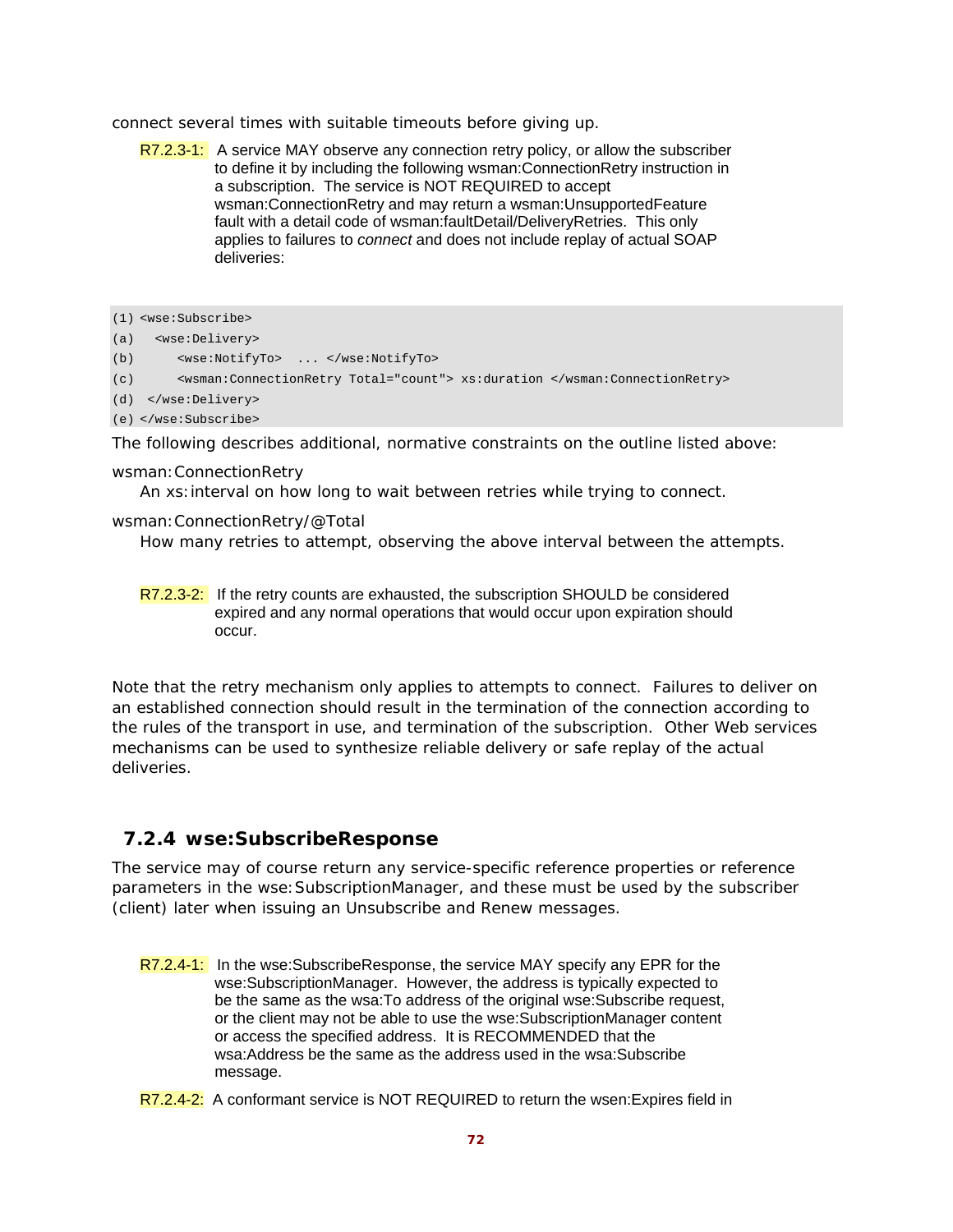the response, but as specified in WS-Eventing, this implies the subscription does not expire until explicitly canceled.

## **7.2.5 Heartbeats**

A typical problem with event subscriptions is a situation in which no event traffic occurs. It is difficult for clients to know whether no events matching the subscription have occurred or whether the subscription has simply failed and the client was not able to receive any notification.

Because of this, WS-Management defines a "heartbeat" pseudo-event which can be periodically sent for any subscription. This event is sent if no regular events occur, and the client then knows that the subscription is still active. Should the heartbeat event not arrive at the client, then the client knows that connectivity is bad or that the subscription has expired and it may take corrective action.

The heartbeat event is sent *in place of* the events that would have occurred and is *never*  intermixed with "real" events. In all modes, including batched, it occurs alone.

To request heartbeat events as part of a subscription, the wse:Subscribe request has an additional field in the wse: Delivery section:

(1) <wse:Delivery>  $(2)$ (3) <wsman:Heartbeats> xs:duration </wsman:Heartbeats>  $(4)$  ... (5) </wse:Delivery>

The following describes additional, normative constraints on the outline listed above:

### wsman: Heartbeats

Specifies that heartbeat events are added to the event stream at the specified interval.

R7.2.5-1: A service is NOT REQUIRED to support heartbeat events, but SHOULD do so. If the service does not support them, a wsman:UnsupportedFeature fault with a detail code of wsman:faultDetail/Heartbeats MUST be returned to the client. Heartbeats apply to all delivery modes.

Hearbeats apply to "pull" mode deliveries as well, in that they are a hint to the publisher about how often to expect a wsen:Pull request. The service may refuse to deliver events if the client does not regularly call back at the heartbeat interval. If no events are available at the heartbeat interval, the service simply includes a hearbeat event as the result of the wsen:Pull.

- R7.2.5-2: While a subscription with heartbeats is active, the service MUST ensure that either real events or heartbeats are sent out within the specified wsman:Hearbeat interval. The service MAY send out heartbeats at this interval in addition to the events due to colliding time windows and race conditions, as long as the heartbeat events are sent separately (not batched with other events). The goal is to ensure that some kind of event traffic always occurs within the heartbeat interval.
- R7.2.5-3: A conformant service MAY send out hearbeats at earlier intervals than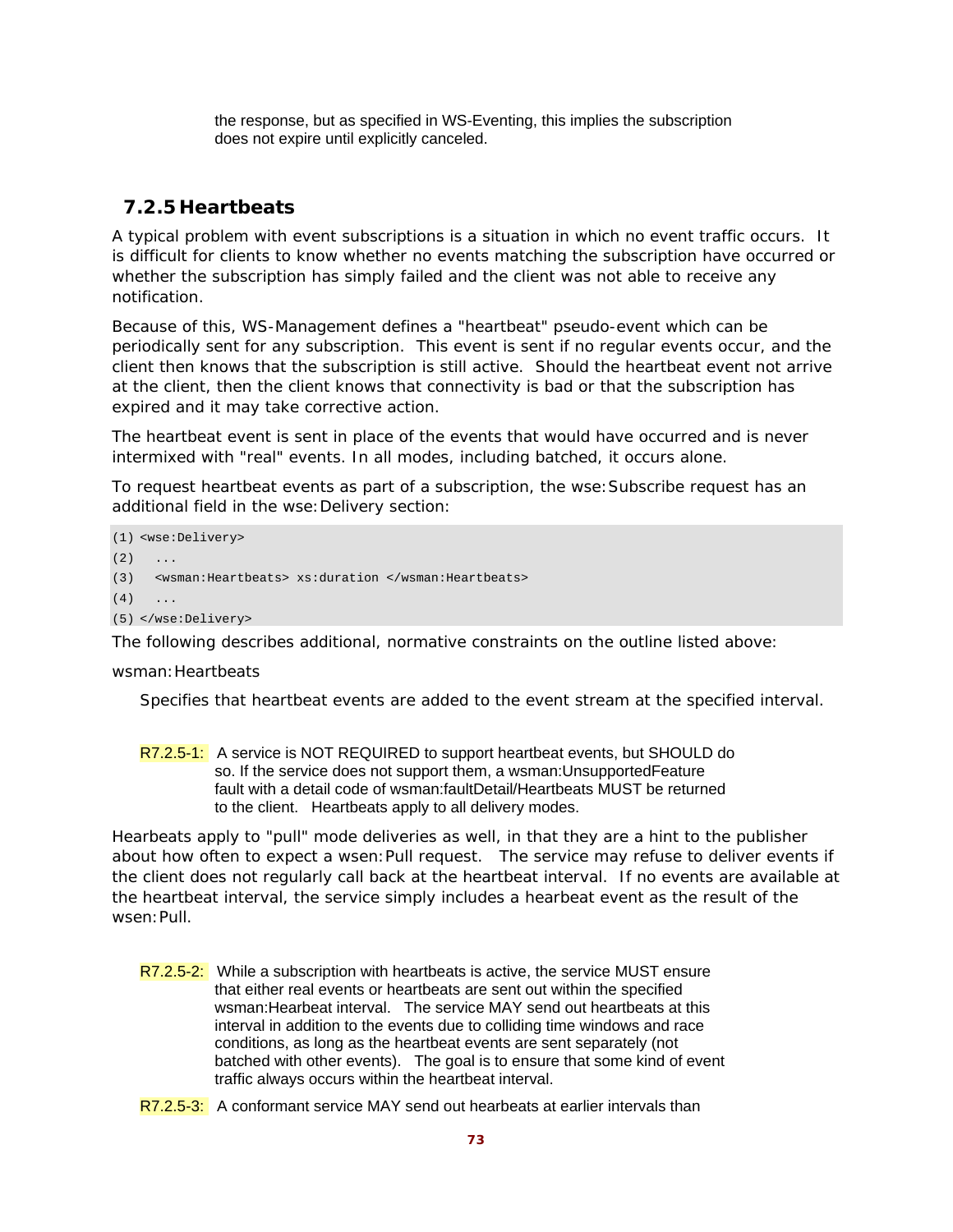specified in the subscription. However, the events should NOT be intermixed with other events when batching delivery modes are used. Typically, hearbeats are sent out *only when no real events occur.* It is NOT a REQUIREMENT for a service to fail to produce heartbeats at the specified interval if real events have been delivered.

R7.2.5-4: A conformant service MUST NOT send out heartbeats asynchronously to any event deliveries already in progress. They must be delivered in sequence like any other events, although they are delivered alone as single events or the only event in a batch.

In practice, heartbeat events are based on a countdown timer. If no events occur, the heartbeat is sent out alone. However, every time a real event is delivered, the heartbeat countdown timer is reset. If a steady stream of events occurs, heartbeats may never be delivered.

Heartbeats need to be acknowledged like any other event.

The client will assume that the subscription is no longer active if no heartbeats are received within the specified interval, so the service should proceed to cancel the subscription and send any requested SubscriptionEnd messages, as the client will likely resubscribe shortly. Used in combination with bookmarks, heartbeats can be used to achieve highly reliable delivery with known latency behavior.

The hearbeat event itself is simply an event message with no body and is identified by its wsa:Action URI:

```
(1) s:Envelope ...> 
(2) <s:Header> 
(3) <wsa:To> .... </wsa:To> 
(4) <wsa:Action s:mustUnderstand="true"> 
(5) http://schemas.xmlsoap.org/ws/2005/06/management/Heartbeat 
(6) </wsa:Action> 
(7)(8)
```
## **7.2.6Bookmarks**

Reliable delivery of events is difficult to achieve. It is highly desirable that management subscribers have a mechanism where they can be certain that all events from a source have been received. When subscriptions expire or when deliveries fail, windows of time can occur in which the client cannot be certain that critical events have not occurred. Rather than using a highly complex transacted delivery model, WS-Management defines a simple mechanism for ensuring that either all events are either delivered or it can be detected that events have been dropped.

For this to succeed, event sources must be backed by logs, whether short-term or longterm. The client subscribes as normal for WS-Eventing, specifying that Bookmarks should be used. The service then sends a new bookmark along with each event delivery, which the client is responsible for persisting. This bookmark is essentially a context or a pointer to the location in the logical event stream that matches the subscription filter. As each new delivery occurs, the client updates the bookmark in its own space. If the subscription expires or is terminated unexpectedly, the client may subscribe again, using the last known bookmark. In essence, the subscription filter identifies the set of events that are desired, and the bookmark tells the service where to start in the log. The client may then pick up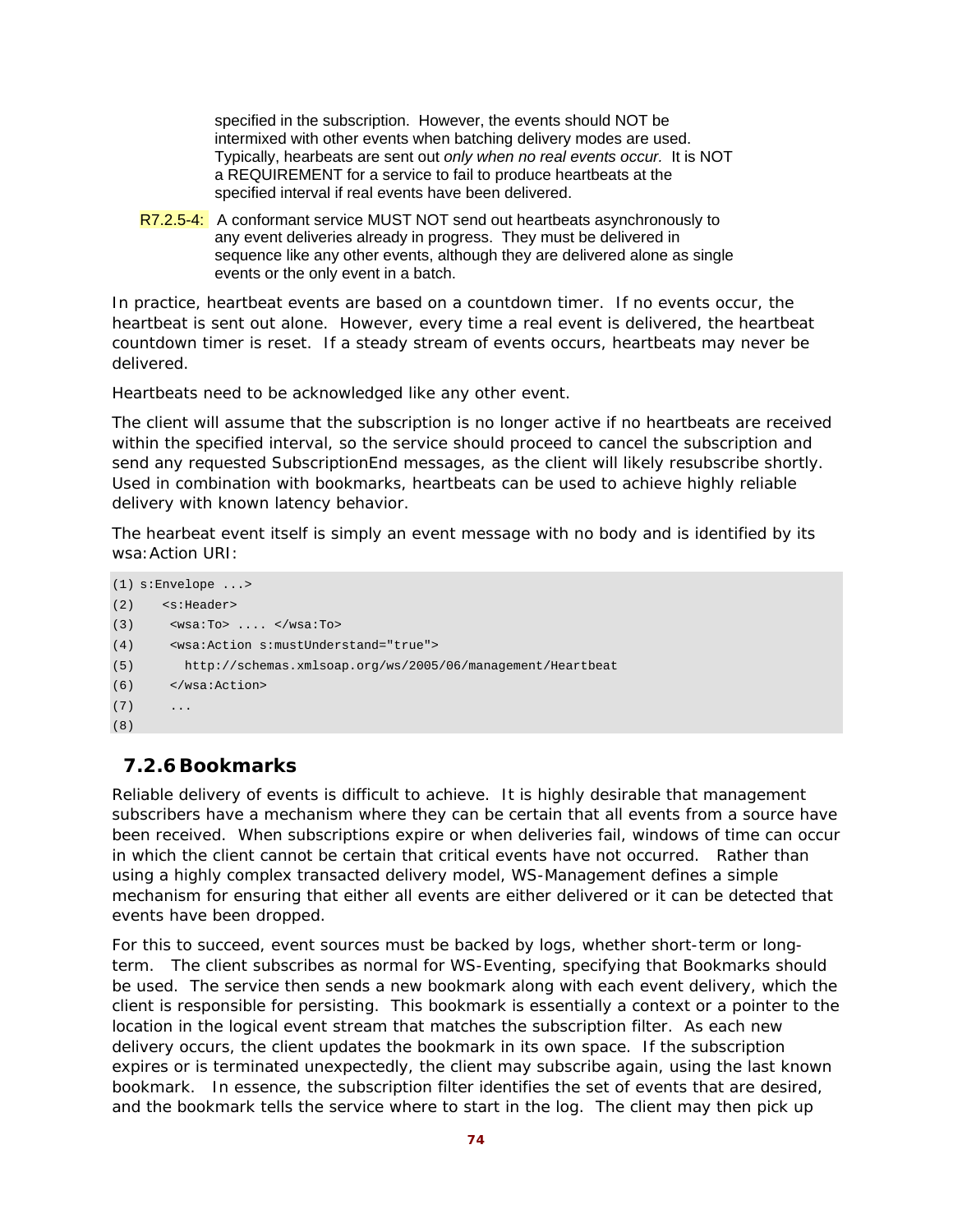where it left off.

Note that this mechanism is immune to transaction problems, because the client can simply start from any of several recent bookmarks. The only requirement is that the service have some type of persistent log to which to apply the bookmark. If the submitted bookmark is too old (temporally or positionally within the log), the service can fault the request, and the client at least reliably knows that events have been dropped.

R7.2.6-1: A conformant service is NOT REQUIRED to support the WS-Management Bookmark mechanism. If the service does not support bookmarks, it should return a wsman:UnsupportedFeature fault with a detail code of wsman:faultDetail/Bookmarks.

To request bookmark services, the client includes the following element in the wse:Subscribe request in the Delivery element:

```
(1) <s:Body> 
(2) <wse:Subscribe> 
(3) <wse:Delivery> 
(4) ...
(5) <wsman:SendBookmarks/> 
(6) </wse:Delivery> 
(7) </wse:Subscribe> 
(8) </s:Body>
```
The following describes additional, normative constraints on the outline listed above:

wsman:SendBookmarks

This is an element with no value that instructs the service to send a bookmark with each event delivery. Bookmarks apply to all delivery modes.

The bookmark is a token which represents an abstract pointer in the event stream, but it is not material whether it points to the last delivered event or the last event plus one (the upcoming event), since the token is supplied to the same implementation during a subsequent wse:Subscribe operation. The service may thus attach any service-specific meaning and structure to it with no change to the client.

If bookmarks are requested, each event delivery contains a new bookmark value as a SOAP header, and the format of the bookmark is entirely determined by the service and should be treated as an opaque value:

| (11) | $\leq$ s: Envelope                                               |  |  |  |
|------|------------------------------------------------------------------|--|--|--|
| (12) | $xmlns:s="http://www.w3.org/2003/05/soap-envelope"$              |  |  |  |
| (13) | xmlns:wsa="http://schemas.xmlsoap.org/ws/2004/08/addressing"     |  |  |  |
| (14) | $xmlns:wsman="http://schemas.xmlsoap.org/ws/2005/06/manaqement"$ |  |  |  |
| (15) | $<$ s:Header>                                                    |  |  |  |
| (16) | <wsa:to s:mustunderstand="true">http://2.3.4.5/client</wsa:to>   |  |  |  |
| (17) | $\cdot\cdot\cdot$                                                |  |  |  |
| (18) | <wsman:bookmark> xs:any </wsman:bookmark>                        |  |  |  |
| (19) | $\cdot\cdot\cdot$                                                |  |  |  |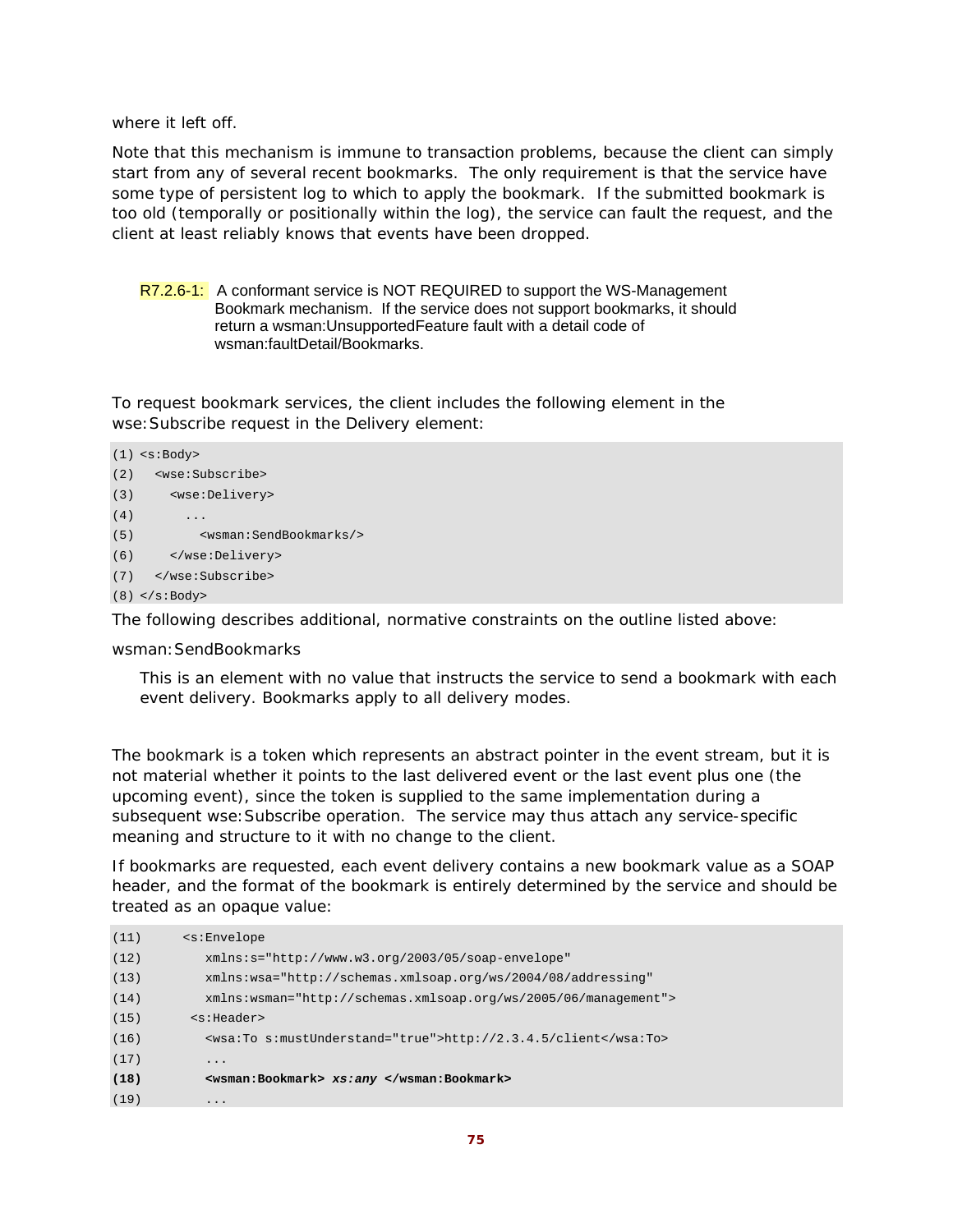```
(20) </s:Header> 
(21) <s:Body> 
(22) ...event content... 
(23) </s:Body>
(24) </s:Envelope>
```
The following describes additional, normative constraints on the outline listed above:

wsman:Bookmark

XML content supplied by the service which indicates the logical position of this event or event batch in the event stream implied by the subscription.

- R7.2.6-2: If bookmarks are supported, they MUST consist of XML content defined by the specific service, but may not be simple text. [That is, wsman:Bookmark does not support mixed content].
- R7.2.6-3: If bookmarks are supported, the service MUST send an updated bookmark with each event delivery using a wsman:Bookmark element in the Header. Bookmarks only accompany event deliveries and are not part of any SubscriptionEnd message.

Once the subscription has terminated, for whatever reason, a subsequent wse:Subscribe on the part of the client may include the bookmark in the subscribe request. The service then 'knows' where to start. The last-known bookmark received by the client is added to the wse:Subscribe message as a new block, positioned after the wse:Filter element:

| (25) | .                                                                                                                                                                                                                                                                  |  |  |  |
|------|--------------------------------------------------------------------------------------------------------------------------------------------------------------------------------------------------------------------------------------------------------------------|--|--|--|
|      | $(26)$ $\leq$ $\leq$ $\leq$ $\leq$ $\leq$ $\leq$ $\leq$ $\leq$ $\leq$ $\leq$ $\leq$ $\leq$ $\leq$ $\leq$ $\leq$ $\leq$ $\leq$ $\leq$ $\leq$ $\leq$ $\leq$ $\leq$ $\leq$ $\leq$ $\leq$ $\leq$ $\leq$ $\leq$ $\leq$ $\leq$ $\leq$ $\leq$ $\leq$ $\leq$ $\leq$ $\leq$ |  |  |  |
| (27) | <wse:subscribe></wse:subscribe>                                                                                                                                                                                                                                    |  |  |  |
| (28) | <wse:delivery> </wse:delivery>                                                                                                                                                                                                                                     |  |  |  |
| (29) | <wse:expires> </wse:expires>                                                                                                                                                                                                                                       |  |  |  |
| (30) | <wse:filter> </wse:filter>                                                                                                                                                                                                                                         |  |  |  |
| (31) | <wsman:bookmark></wsman:bookmark>                                                                                                                                                                                                                                  |  |  |  |
| (32) | last known bookmark from a previous delivery                                                                                                                                                                                                                       |  |  |  |
| (33) |                                                                                                                                                                                                                                                                    |  |  |  |
| (34) | <wsman:sendbookmarks></wsman:sendbookmarks>                                                                                                                                                                                                                        |  |  |  |
|      | $(35)$                                                                                                                                                                                                                                                             |  |  |  |
|      | $(36)$ $\langle$ s:Body>                                                                                                                                                                                                                                           |  |  |  |

The following describes additional, normative constraints on the outline listed above:

wsman:Bookmark

Arbitrary XML content previously supplied by the service as a wsman:Bookmark during event deliveries from a previous subscription.

wsman:SendBookmarks

An instruction to continue delivering updated bookmarks with each event delivery.

- R7.2.6-4: The bookmark is a pointer to the last event delivery or batched delivery. The service MUST resume delivery at the first event or events after the event represented by the bookmark. The service MUST NOT replay events associated with the bookmark or skip any events since the bookmark.
- R7.2.6-5: The service MAY support a short queue of previous bookmarks, allowing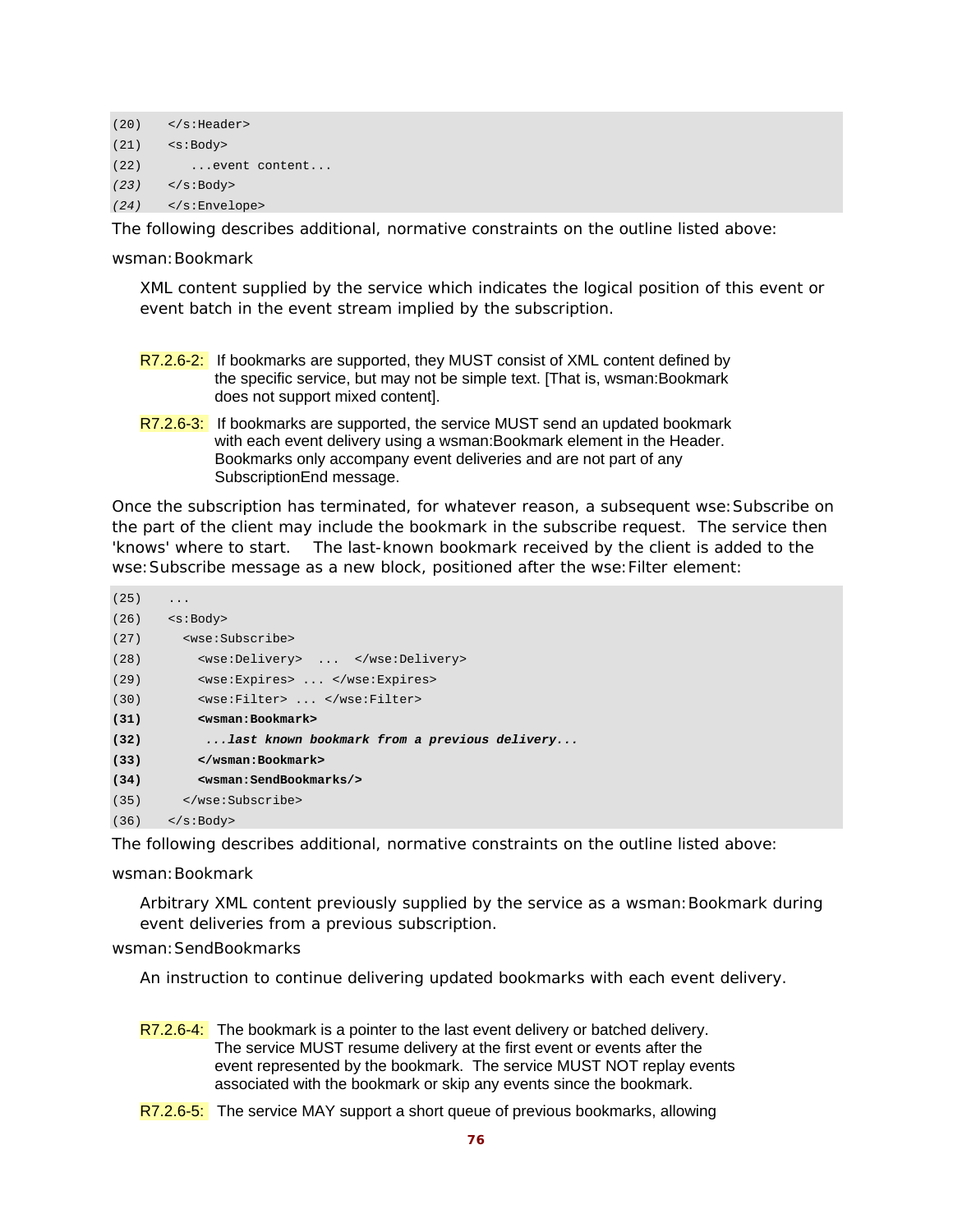the subscriber to start using any of several previous bookmarks. If bookmarks are supported, the service is REQUIRED only to support the most recent bookmark for which delivery had apparently succeeded.

- R7.2.6-6: If the bookmark cannot be honored, the service MUST fault with a wsman:InvalidBookmark, with one of the following detail codes:
- wsman:faultDetail/Expired : The bookmark has expired (the source is not able to back up and replay from that point).

wsman:faultDetail/InvalidFormat : The format is unknown

 If multiple new subscriptions are made using a previous bookmark, the service MAY allow multiple reuse or MAY limit bookmarks to a single subscriber and may even restrict how long bookmarks may be used before becoming invalid.

There is a predefined, reserved bookmark value for indicating that the subscription should start at the earliest possible point in the event stream backed by the publisher: **http://schemas.xmlsoap.org/ws/2005/06/management/bookmark/earliest.** If a subscription is received with this bookmark, the event source should replay all possible events which match the filter and of course any events which subsequently occur for that event source. Absence of any bookmark means "begin at the next available event".

R7.2.6-7: A conformant service MAY support the reserved bookmark **http://schemas.xmlsoap.org/ws/2005/06/management/bookmark/earlie st** and not support any other type of bookmark.

## **7.2.7 Delivery Modes**

A WS-Management implementation may support a variety of event delivery modes.

In essence, delivery consists of

- a) A delivery mode (how events are packaged)
- b) An address (the transport and network location)
- c) An authentication profile to use when connecting or delivering the events (security)

The standard security profiles are discussed in Section 9 and may be required for subscriptions if the service needs hints or other indications as to which security model to use at event-time.

If the delivery mode is supported but not actually usable due to firewall configuration, then a wse:DeliveryModeRequestedUnavaiable fault should be issued with additional detail to this effect.

- R7.2.7-1: For any given transport, a conformant service SHOULD support at least one of the delivery modes listed below in order to interoperate with standard clients:
- a) http://schemas.xmlsoap.org/ws/2004/08/eventing/DeliveryModes/Push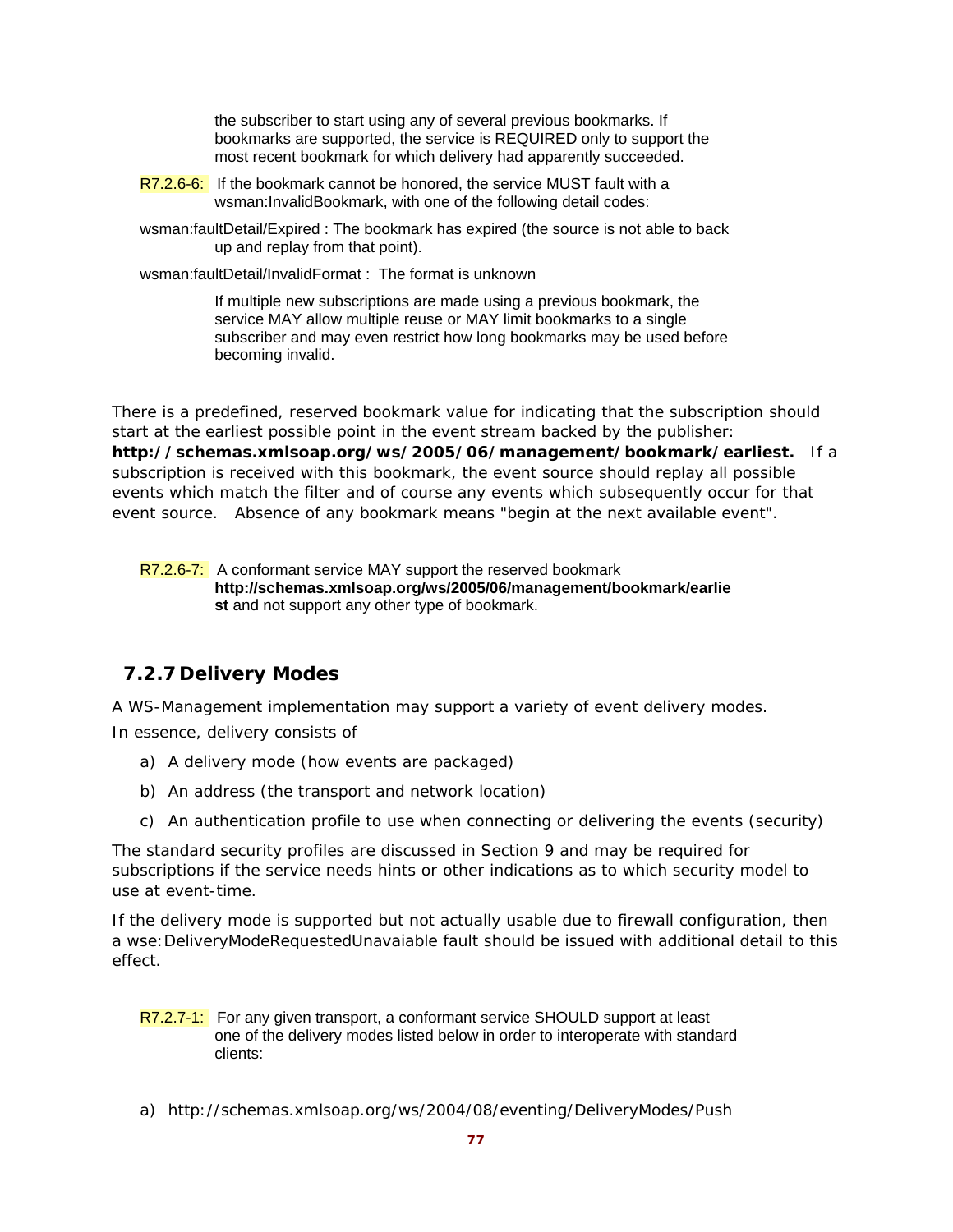- b) http://schemas.xmlsoap.org/ws/2005/06/management/PushWithAck
- c) http://schemas.xmlsoap.org/ws/2005/06/management/Events
- d) http://schemas.xmlsoap.org/ws/2005/06/management/Pull

Note that the delivery mode does *not imply* any specific transport.

Modes describe SOAP message behavior and are unrelated to the transport that is in use. Note that a delivery mode implies a specific SOAP message format, so a message which deviates from that format will require a new delivery mode.

R7.2.7-2: The wse:NotifyTo address in the wse:Subscribe message MUST support only a single delivery mode.

This is actually a requirement on the client, since the service cannot verify that this is true. However, if not observed by the client, the service may not operate correctly. If the subscriber supports multiple delivery modes, then the wse:NotifyTo address must be differentiated in some way, such as by adding an additional reference parameter.

## **7.2.8 Event Action URI**

Each event type typically has its own wsa:Action in order to quickly identify and route the event. If an event type does not define its own action URI, then the following URI should be used as a default:

http://schemas.xmlsoap.org/ws/2005/06/management/Event

This URI may have to be used in cases where event types are inferred in real-time from other sources and were not published as Web service events, and thus do not have a designated Action URI. This specification places no restrictions on the wsa:Action URI for events. It is recommended that the URI be as specific as possible in most cases so that the URI can act as a reliable dispatching point. In many cases, a fixed schema may serve to model many different types of events, in which case the event "ID" is simply a field in the XML content of the event. The URI in this case may reflect the schema and be undifferentiated for all of the various event IDs which may occur, or it may reflect the specific event by the expedient of suffixing the event ID to the wsa:Action URI. This specification places no restrictions on the granularity of the URI, but careful consideration of these issues should be made when designing the URIs for events.

## **7.2.9 Delivery Sequencing and Acknowledgement**

For some event types, ordered and acknowledged delivery is important, and with some types of events the order of arrival is not significant. WS-Management defines four standard delivery modes:

(f) **http://schemas.xmlsoap.org/ws/2004/08/eventing/DeliveryModes/Push**  With this mode, there is only one event per SOAP message, and there is no acknowledgment or SOAP response with this delivery mode. The service MAY deliver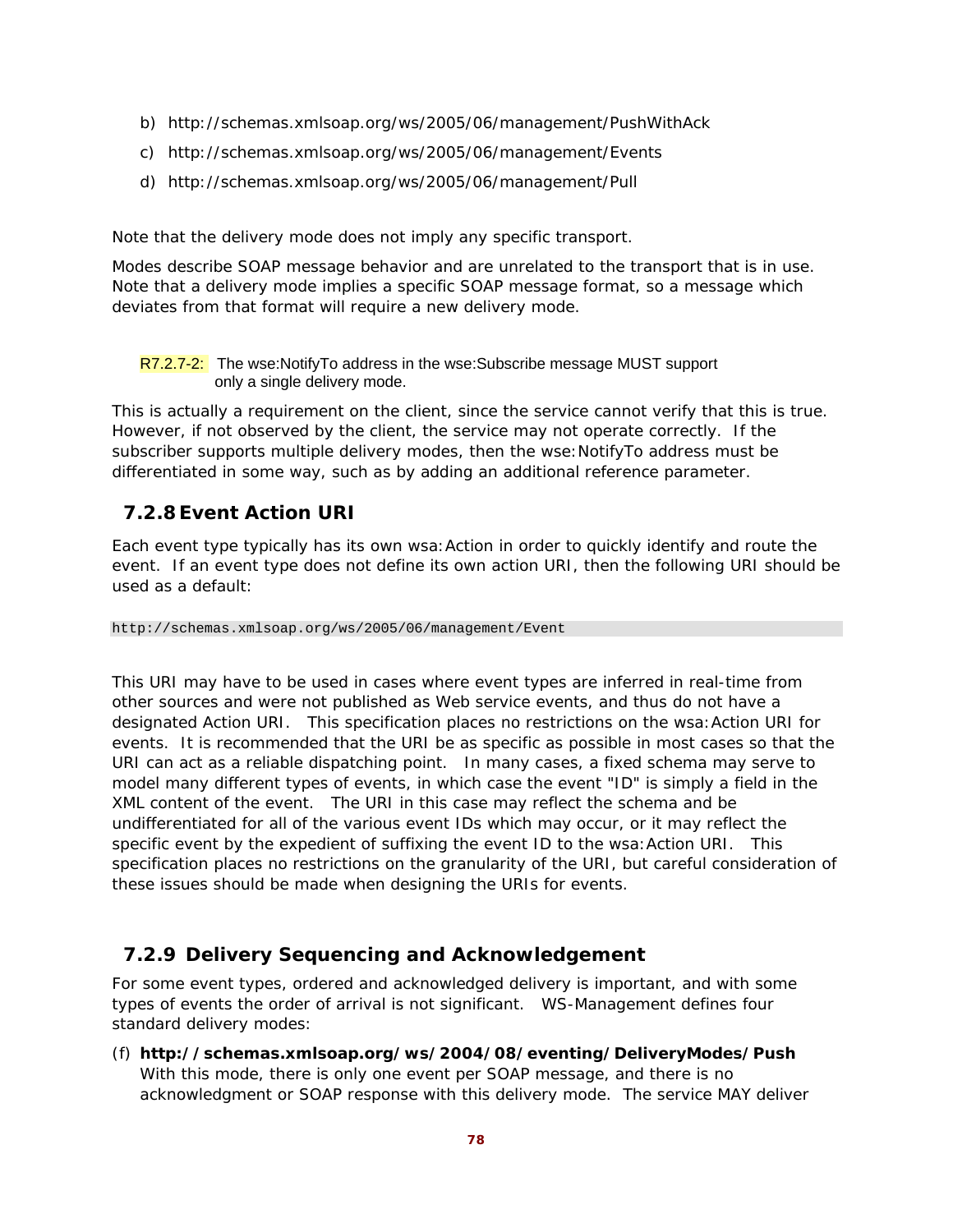events for the subscription asynchronously without regarding to any events already in transit. This is primarily useful when the order of events does not matter, such as with events containing running totals in which each new event can replace the previous one completely and the timestamp is sufficient for identifying the most recent event.

## **(g)http://schemas.xmlsoap.org/ws/2005/06/management/PushWithAck**

With this mode, there is only one event per SOAP message, but each event is acknowledged before another may be sent. The service MUST queue all undelivered events for the subscription only deliver each new event after the previous one has been acknowledged.

## **(h)http://schemas.xmlsoap.org/ws/2005/06/management/Events**

With this mode, there can be many events per SOAP message, but each batch is acknowledged before another may be sent. The service MUST queue all events for the subscription and deliver them in that order, maintaining the order in the batches.

(i) **http://schemas.xmlsoap.org/ws/2005/06/management/Pull**  With this mode, there can be many events per SOAP message, but each batch is acknowledged. Since the receiver uses wsen:Pull to synchronously retrieve the events, acknowledgment is implicit. The order of delivery must be maintained.

There is no implication that ordering of events occurs across subscriptions.

The acknowledgement model is discussed in 7.7.

## **7.2.10 Push Mode**

The standard mode from WS-Eventing is

**http://schemas.xmlsoap.org/ws/2004/08/eventing/DeliveryModes/Push** in which each delivery consists of a single event. There is no acknowledgement, so it is not possible to fault the delivery in order to cancel the subscription.

Therefore, subscriptions made with this delivery mode should have short durations to prevent a situation in which deliveries cannot be stopped if the wse:SubscriptionManager content from the wse:SubscribeResponse information is corrupted or lost.

To promote fast routing of events, the required wsa:Action URI in each event message should be distinct for each event type, regardless of how strongly typed the event Body is.

### R7.2.10-1: A service MAY support the

http://schemas.xmlsoap.org/ws/2004/08/eventing/DeliveryModes/Push delivery mode.

R7.2.10-2: To precisely control how to deal with events which are too large, the service MAY accept the following additional instruction in a subscription:

```
(1) <wse:Delivery> 
(2) <wsa:Address> ... </wsa:Address> 
(3) \qquad \ldots(4) <wsman:MaxEnvelopeSize Policy="enumConstant"> 
(5) xs:long
(6) </wsman:MaxEnvelopeSize> 
(7) \quad \ldots
```
The following describes additional, normative constraints on the outline listed above:

wsman:MaxEnvelopeSize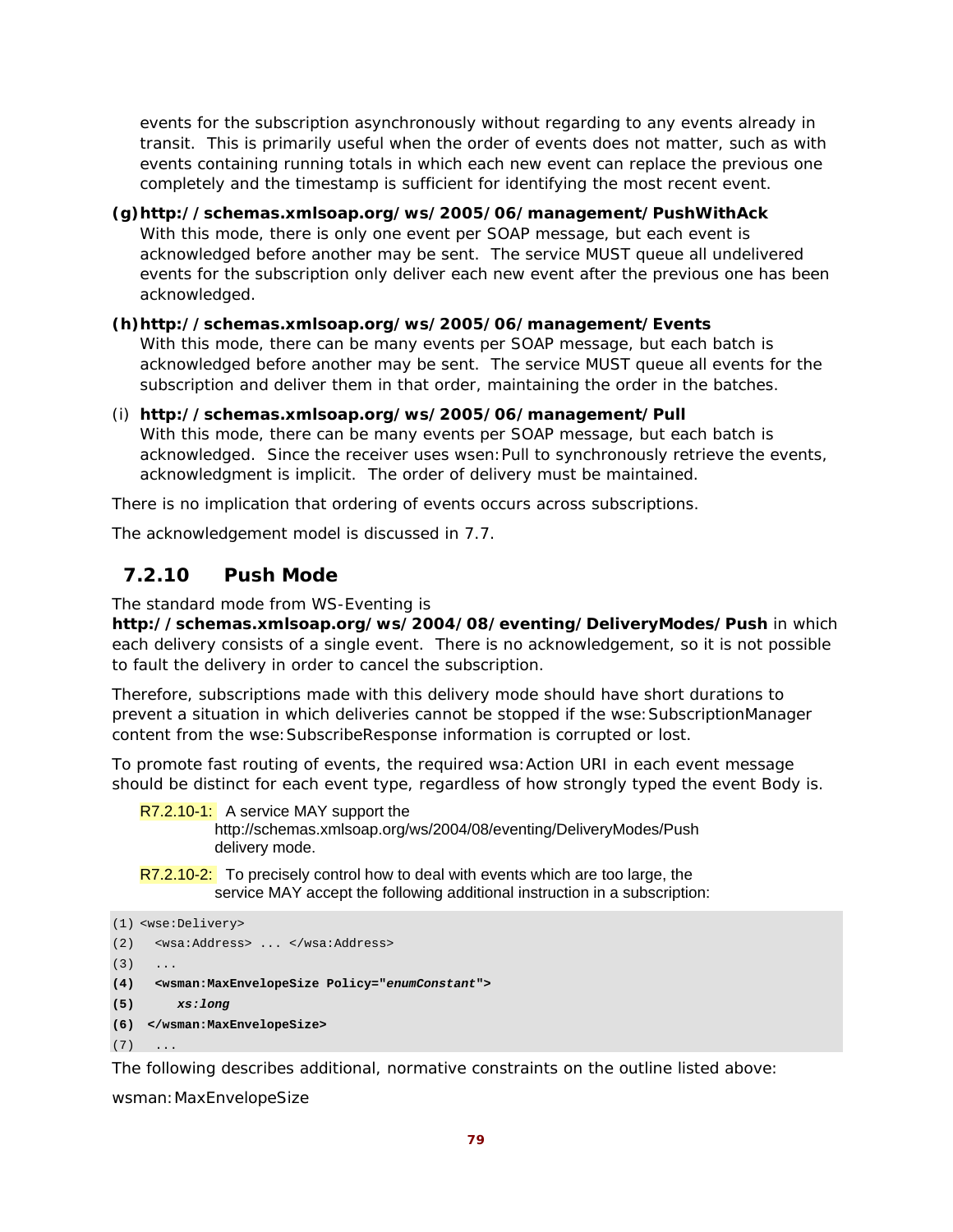The maximum number of octets for the entire SOAP envelope in a single event delivery. wsman:MaxEnvelopeSize/@Policy

An OPTIONAL value with one of the following enumeration values:

(a) **CancelSubscription,** meaning to cancel on the first oversized event.

(b) **Skip,** meaning to silently skip oversized events.

(c) **Notify,** meaning to notify the subscriber that events were dropped as specified in 7.9.

R7.2.10-3: If wsman:MaxEnvelopeSize is requested, the service MUST NOT send an event body which is larger than the specified limit. The default behavior is to notify the subscriber as specified in 7.9 unless otherwise instructed in the subscription and attempt to continue delivery. If the event exceeds any internal default maximums, the service SHOULD also attempt to notify as specified in 7.9 rather than terminate the subscription unless otherwise specified in the subscription. If wsman:MaxEnvelopeSize is too large for the service, the service MUST return a wsman:EncodingLimit fault with a detail code of wsman:faultDetail/MaxEnvelopeSize.

Note that in the absence of any other Policy instructions, services should deliver notifications of dropped events to subscribers, as specified in 7.9.

## **7.2.11 PushWithAck Mode**

This is identical to the standard "Push" mode except that each delivery is acknowledged. There is still one event per delivery, and the wsa:Action indicates the event type. However, a SOAP-based acknowledgment as described in 7.7 must occur.

The delivery mode URI is:

## **http://schemas.xmlsoap.org/ws/2005/06/management/PushWithAck**

In every other respect except the delivery mode URI, this mode is identical to Push mode as described in 7.2.10.

R7.2.11-1: A service SHOULD support the

http://schemas.xmlsoap.org/ws/2005/06/management/PushWithAck delivery mode. If the delivery mode is not supported, a fault of wse:DeliveryModeRequestedUnavailable SHOULD be returned.

For management, acknowledged delivery is typically more useful than unacknowledged delivery.

## **7.2.12 Batched Delivery Mode**

Batching of events is an effective way of minimizing event traffic from a high-volume event source without sacrificing event timeliness. WS-Management defines a custom event delivery mode that allows an event source to bundle multiple outgoing event messages into a single SOAP envelope. Delivery is always acknowledged, using the model defined in 7.7.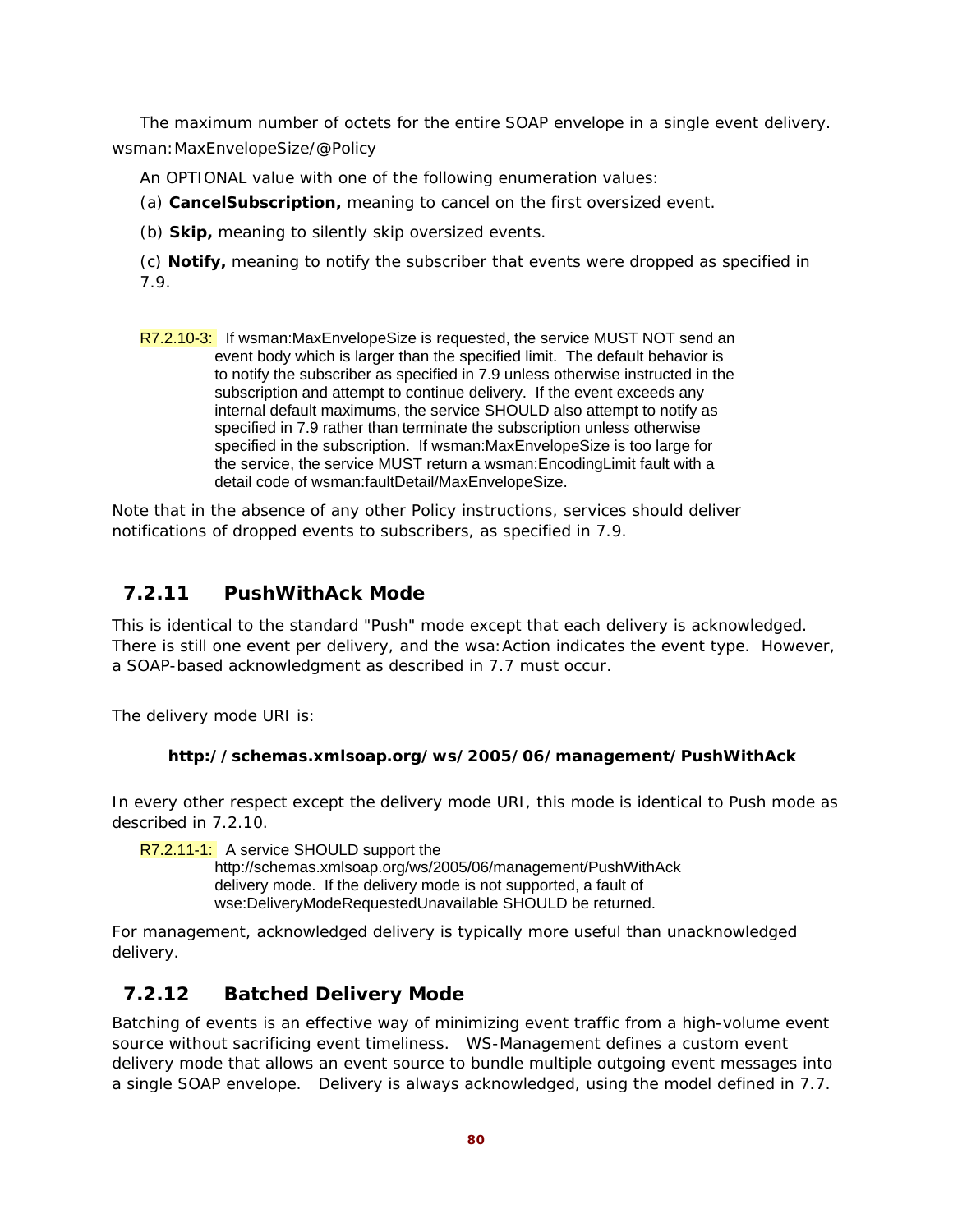### R7.2.12-1: A service MAY support the

### http://schemas.xmlsoap.org/ws/2005/06/management/Events delivery mode. If the delivery mode is not supported, a fault of wse:DeliveryModeRequestedUnavailable SHOULD be returned.

For this delivery mode, the wse:Delivery element has the following format:

(1) <wse:Delivery Mode="http://schemas.xmlsoap.org/ws/2005/06/management/Events">

- (2) <wse:NotifyTo>
- (3) wsa:EndpointReferenceType
- (4) </wse:NotifyTo>
- (5) <wsman:MaxElements> *xs:long* </wsman:MaxElements> ?
- (6) <wsman:MaxTime> *xs:duration* </wsman:MaxTime> ?
- (7) <wsman:MaxEnvelopeSize Policy="*enumConstant*"> *xs:long* </wsman:MaxEnvelopeSize> ?
- (8) </wse:Delivery>

The following describes additional, normative constraints on the outline listed above:

### wse:Delivery/@Mode

MUST be "http://schemas.xmlsoap.org/ws/2005/06/management/Events".

### wse:Delivery/wse:NotifyTo

This required element MUST contain the endpoint reference to which event messages should be sent for this subscription.

### wse:Delivery/wsman:MaxElements

This optional element MAY contain a positive integer that indicates the maximum number of event bodies to batch into a single SOAP envelope. The Resource MUST NOT deliver more than this number of items in a single delivery, although it MAY deliver fewer.

### wse:Delivery/wsman:MaxEnvelopeSize

This optional element MAY contain a positiveInteger that indicates the maximum number of octets in the SOAP envelope used to deliver the events. Note that wsman:MaxEnvelopeSize only applies to the response to the current message (wse:Subscribe) and does not apply to the resulting delivery stream of a subscription.

### wsman:MaxEnvelopeSize/@Policy

An OPTIONAL attribute with one of the following enumeration values:

(a) **CancelSubscription,** meaning to cancel on the first oversized events.

(b) **Skip,** meaning to silently skip oversized events.

(c) **Notify,** meaning to notify the subscriber that events were dropped as specified in 7.9.

### wse:Delivery/wsman:MaxTime

This optional element MAY contain a duration that indicates the maximum amount of time the SERVICE should allow to elapse while batching EVENT bodies. That is, this time may not be exceeded between the encoding of the first event in the batch and the dispatching of the batch for delivery.Some publisher implementations may choose more complex schemes in which different events included in the subscription are delivered at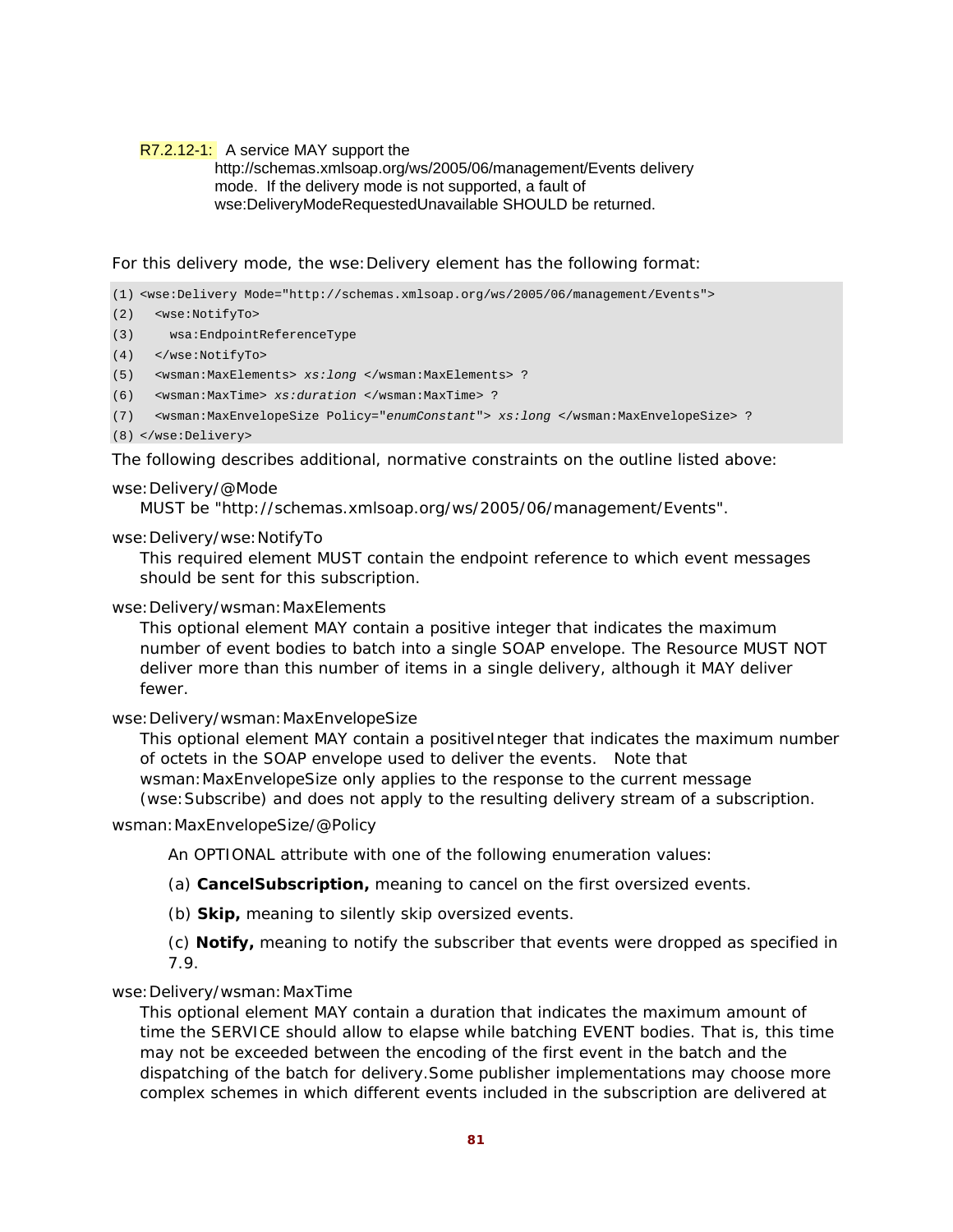different latencies or at different priorities. In such cases, a specific filter dialect should designed for the purpose and used to describe the instructions to the publisher. In such cases, wsman:MaxTime can be omitted if it is not applicable, but if present, serves as an override on anything defined within the filter.

Note that in the absence of any other instructions in any part of the subscription, services should deliver notifications of dropped events to subscribers, as specified in 7.9.

If a client is interested in discovering the appropriate values for wsman:MaxElements or wsman:MaxEnvelopeSize, the client should query for service-specific metadata. The format of such metadata is beyond the scope of this particular specification.

R7.2.12-2: If Batched mode is requested in a Subscribe message, and none of MaxElements, MaxEnvelopeSize, and MaxTime are present, the service may pick any applicable defaults. The following faults apply:

- a) wman:Unsupported with a fault detail code of wsman:faultDetail/MaxElements if MaxElements is not supported or is excessive.
- b) wman:Unsupported with a fault detail code of wsman:faultDetail/MaxEnvelopeSIze if it is not supported or is excessive.
- c) wman:Unsupported with a fault detail code of wsman:faultDetail/MaxTime if MaxTime is not supported or is excessive.
- d) wman:Unsupported with a fault detail code of wsman:faultDetail/MaxEnvelopePolicy if MaxEnvelopeSize/@Policy is not supported.
- R7.2.12-3: If wsman:MaxEnvelopeSize is requested, the service MUST NOT send an event body which is larger than the specified limit. The default behavior is to notify the subscriber as specified in 7.9 unless otherwise instructed in the subscription and attempt to continue delivery. If the event exceeds any internal default maximums, the service SHOULD also attempt to notify as specified in 7.9 rather than terminate the subscription unless otherwise specified in the subscription.

If a subscription has been created using Batched mode, all event delivery messages MUST have the following format:

```
(9) <s:Envelope ...> 
(10) <s:Header> 
(11) ...
(12) <wsa:Action> 
(13) http://schemas.xmlsoap.org/ws/2005/06/management/Events 
(14) </wsa:Action> 
(15) ...
(16) </s: Header>
(17) <s:Body>
```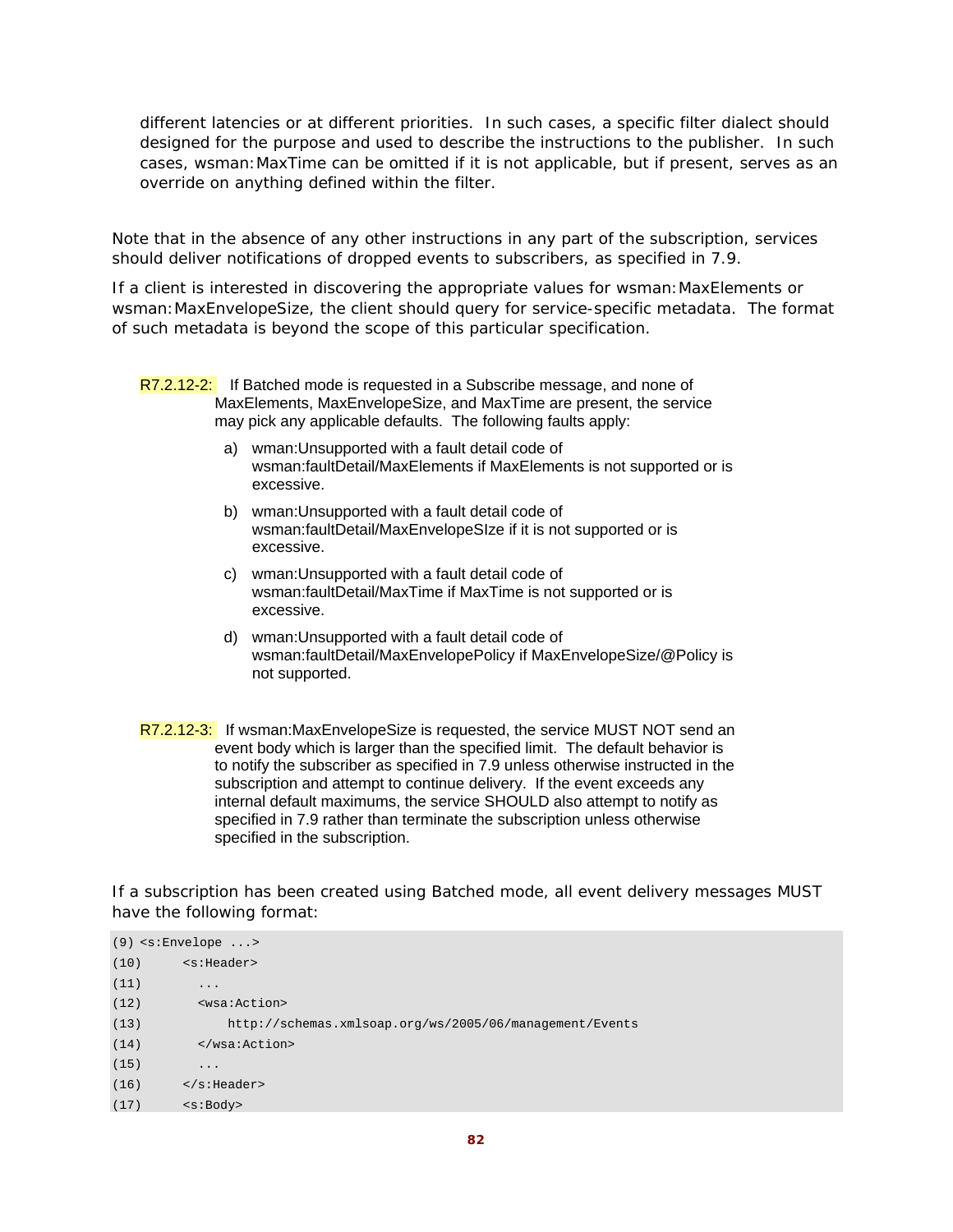| (18) | <wsman:events></wsman:events>                           |  |  |  |
|------|---------------------------------------------------------|--|--|--|
| (19) | <wsman:event action="event action URI"> +</wsman:event> |  |  |  |
| (20) | $\ldots$ event body                                     |  |  |  |
| (21) | $\langle$ /wsman:Event>                                 |  |  |  |
| (22) | $\langle$ /wsman:Events>                                |  |  |  |
| (23) | $\langle$ s:Body>                                       |  |  |  |
| (24) | $\langle$ s:Envelope>                                   |  |  |  |

s:Envelope/s:Header/wsa:Action

MUST be http://schemas.xmlsoap.org/ws/2005/06/management/Events.

s:Envelope/s:Body/wsman:Events/wsman:Event

Each of these required elements MUST contain the body of the corresponding event message, as if wsman: Event were the s: Body element.

- s:Envelope/s:Body/wsman:Events/wsman:Event/@Action This required attribute MUST contain the Action URI that would have been used for the contained event message.
	- R7.2.12-4: If Batched mode is requested, deliveries MUST be acknowledged as described in 7.7.

Dropped events (as specified in 7.9) are encoded along with any other events.

The following example shows batching parameters supplied to a wse: Subscribe operation. The service is instructed to send no more than 10 items per batch, to wait no more than 20 seconds between the time the first event is encoded until the entire batch is dispatched, and to include no more than 8192 octets in the SOAP message:

```
(25) ...
(26) <wse:Delivery 
(27) Mode="http://schemas.xmlsoap.org/ws/2005/06/management/Events"> 
(28) <wse:NotifyTo> 
(29) <wsa:Address>http://2.3.4.5/client</wsa:Address> 
(30) </wse:NotifyTo> 
(31) <wsman:MaxElements>10</wsman:MaxElements> 
(32) <wsman:MaxTime>PT20S</wsman:MaxTime> 
(33) <wsman:MaxEnvelopeSize>8192</wsman:MaxEnvelopeSize> 
(34) </wse:Delivery> 
(35)
```
The following example shows an example of batched delivery that conforms to this specification:

| (36) | <s:envelope< th=""></s:envelope<>                               |
|------|-----------------------------------------------------------------|
| (37) | $xmlns:s="http://www.w3.org/2003/05/soap-envelope"$             |
| (38) | xmlns:wsa="http://schemas.xmlsoap.org/ws/2004/08/addressing     |
| (39) | xmlns: wsman="http://schemas.xmlsoap.org/ws/2005/06/management" |
| (40) | xmlns:wse="http://schemas.xmlsoap.org/ws/2004/09/eventing">     |
| (41) | $<$ s:Header>                                                   |
| (42) | <wsa:to s:mustunderstand="true">http://2.3.4.5/client</wsa:to>  |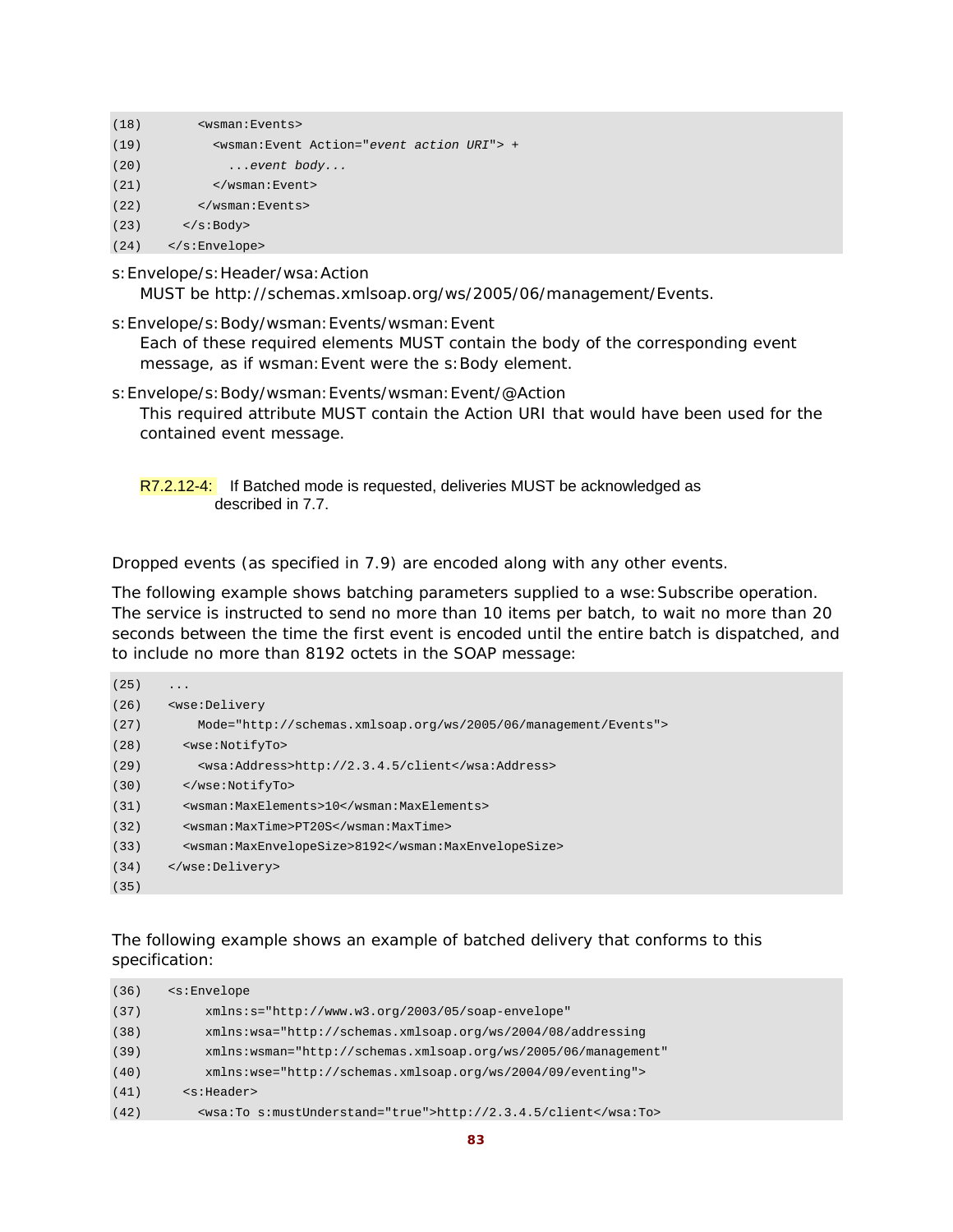| (43) | <wsa:action></wsa:action>                                    |  |  |  |
|------|--------------------------------------------------------------|--|--|--|
| (44) | http://schemas.xmlsoap.org/ws/2005/06/management/Events      |  |  |  |
| (45) |                                                              |  |  |  |
| (46) | .                                                            |  |  |  |
| (47) | $\langle$ s:Header>                                          |  |  |  |
| (48) | <s:body></s:body>                                            |  |  |  |
| (49) | <wsman:events></wsman:events>                                |  |  |  |
| (50) | <wsman:event< td=""></wsman:event<>                          |  |  |  |
| (51) | Action="http://schemas.xmlsoap.org/2005/02/diskspacechange"> |  |  |  |
| (52) | <diskchange< td=""></diskchange<>                            |  |  |  |
| (53) | xmlns="http://schemas.xmlsoap.org/2005/02/diskspacechange">  |  |  |  |
| (54) | <drive> C: </drive>                                          |  |  |  |
| (55) | <freespace> 802012911 </freespace>                           |  |  |  |
| (56) |                                                              |  |  |  |
| (57) |                                                              |  |  |  |
| (58) | <wsman:event< td=""></wsman:event<>                          |  |  |  |
| (59) | Action="http://schemas.xmlsoap.org/2005/02/diskspacechange"> |  |  |  |
| (60) | <diskchange< td=""></diskchange<>                            |  |  |  |
| (61) | xmlns="http://schemas.xmlsoap.org/2005/02/diskspacechange">  |  |  |  |
| (62) | <drive> D: </drive>                                          |  |  |  |
| (63) | <freespace> 1402012913 </freespace>                          |  |  |  |
| (64) |                                                              |  |  |  |
| (65) |                                                              |  |  |  |
| (66) |                                                              |  |  |  |
| (67) | $\langle$ s:Body>                                            |  |  |  |
| (68) | $\langle$ s:Envelope>                                        |  |  |  |

Note the use of the generic Action in line 40 which specifies that this is a batch containing distinct events. The individual event bodies are at lines 48-52 and lines 56-60. Note that actual Action attribute for the individual events is an attribute of the wsman:Event wrapper.

## **7.2.13 Pull Delivery Mode**

In some circumstances, polling for events is an effective way of controlling data flow and balancing timeliness against processing ability. And in some cases, network restrictions prevent "push" modes from being used; the service cannot initiate a connection to the subscriber.

WS-Management defines a custom event delivery mode, "pull mode", which allows an event source to maintain a logical queue of event messages that are received by enumeration. For this delivery mode, the wse:Delivery element has the following format:

```
(1)
(2) <wse:Delivery Mode="http://schemas.xmlsoap.org/ws/2005/06/management/Pull"> 
(3) \ldots(4) </wse:Delivery> 
(5)
```
The following describes additional, normative constraints on the outline listed above:

### wse:Delivery/@Mode

MUST be "http://schemas.xmlsoap.org/ws/2005/06/management/Pull".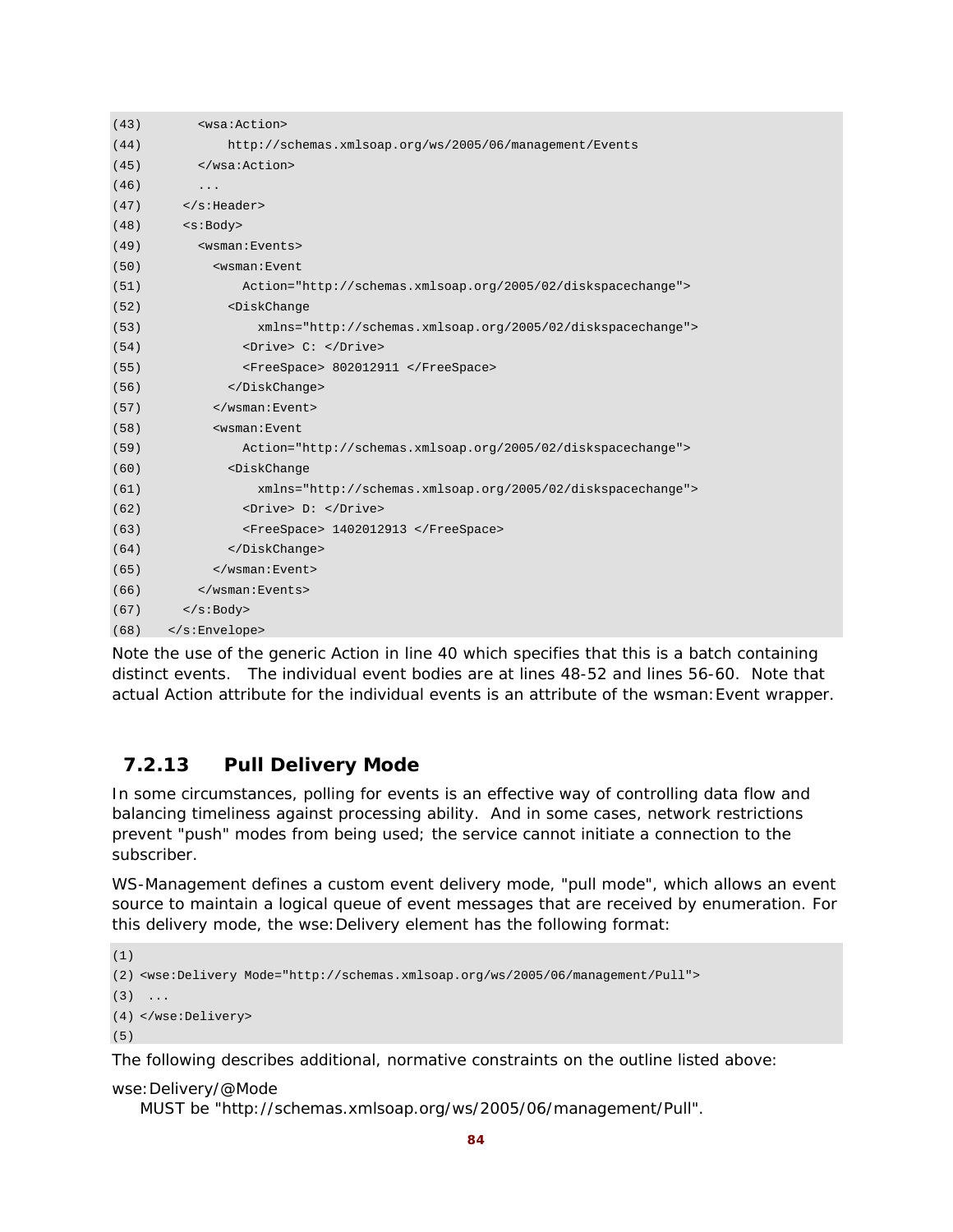### R7.2.13-1: A service is NOT REQUIRED to support the http://schemas.xmlsoap.org/ws/2005/06/management/Pull delivery mode. If requested and not supported, the service MUST return a fault of wse:DeliveryModeRequestedUnavailable.

Note that wsman: MaxElements, wsman: MaxEnvelopeSize, and wsman: MaxTime do not apply in the wse: Subscribe message when using this delivery mode, as the wsen: Pull message contains all of the necessary functionality for controlling the batching and timing of the responses.

- R7.2.13-2: If a subscription incorrectly specifies parameters that are not compatible with "Pull Mode", then the service SHOULD issue a wsman:UnsupportedFeature fault with a detail code of wsman:faultDetail/FormatMismatch.
- R7.2.13-3: If Pull mode is requested in a Subscribe message and the event source accepts the subscription request, the SubscribeResponse element in the REPLY message MUST contain a wsen:EnumerationContext element suitable for use in a subsequent wsen:Pull operation:

```
(6) <s:Body ...> 
(7) <wse:SubscribeResponse ...> 
(8) <wse:SubscriptionManager> 
(9) wsa:EndpointReferenceType 
(10) </wse:SubscriptionManager> 
(11) <wse:Expires>[xs:dateTime | xs:duration]</wse:Expires> 
(12) <wsen:EnumerationContext>...</wsen:EnumerationContext> 
(13) ... 
(14) </wse:SubscribeResponse> 
(15) </s:Body>
```
The subscriber extracts the wsen: EnumerationContext and uses it thereafter in wsen: Pull requests.

- R7.2.13-4: If Pull mode is active, wsen: Pull messages MUST contain the EPR of the subscription manager obtained from the wse:SubscribeResponse message. The EPR reference properties and parameters are of a service-specific format, but may be of the WS-Management common endpoint reference model if it is suitable.
- R7.2.13-5: If Pull mode is active, and wsen:Pull request returns no events (because none have occurred since the last 'pull'), the service SHOULD return a wsman:TimedOut fault. The wsen:EnumerationContext is still considered active and the subscriber may continue to issue wsen:Pull requests with the most recent wsen:EnumerationContext for which event deliveries actually occurred.
- R7.2.13-6: If Pull mode is active, and wsen:Pull request returns events, the service MUST return an updated wsen:EnumerationContext as specified for wsen:Pull, and the subscriber is expected to use the update in the subsequent wsen:Pull, as specified for WS-Enumeration. Bookmarks, if active, may also be returned in the header and must also be updated by the service.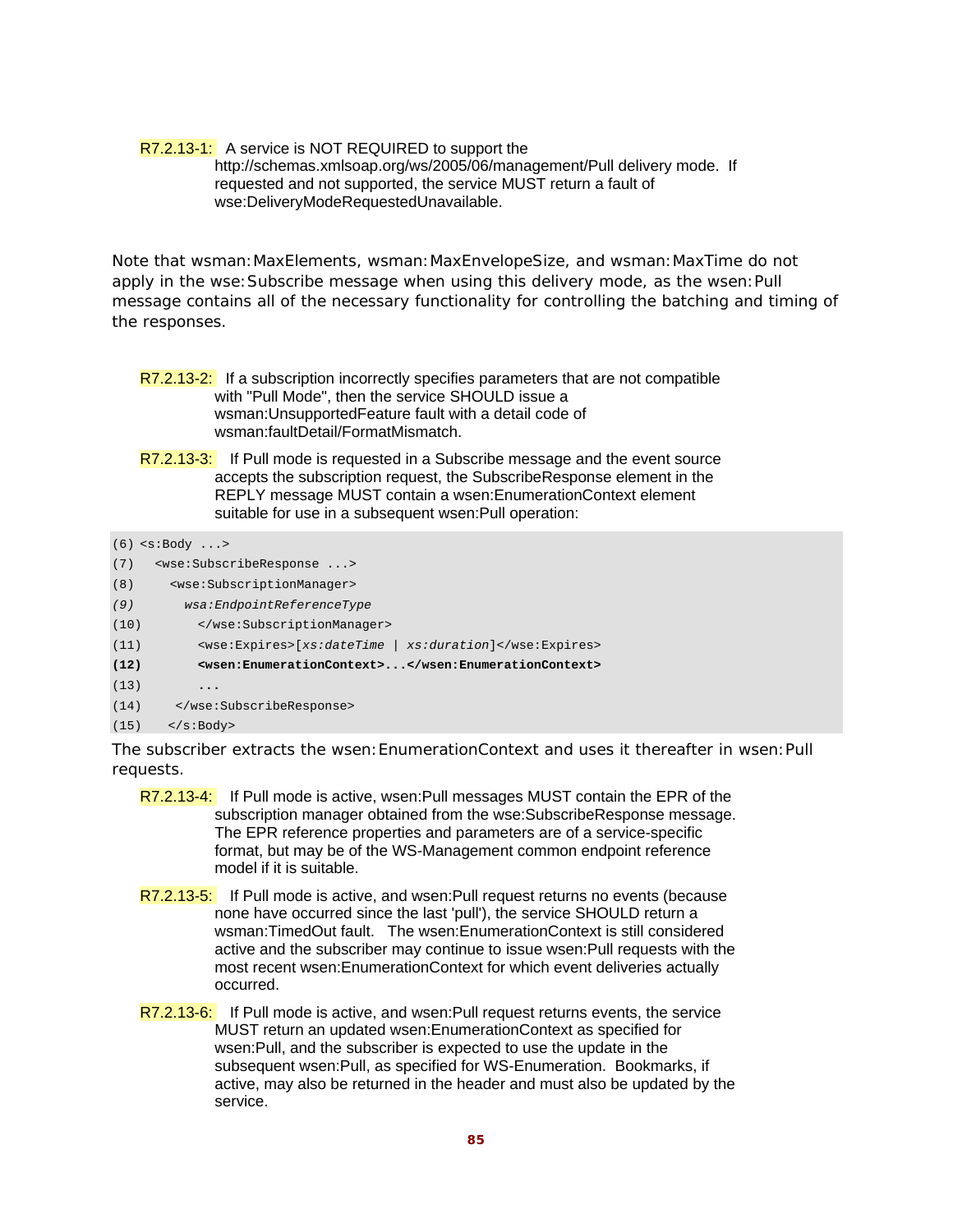In practice, the service may not in fact change the EnumerationContext, but the client should not count on it remaining constant. It is conceptually updated, whether in reality or not.

Note that in pull mode, the wsen:Pull request controls the batching. If no defaults are specfied, the batch size is 1 and the maximum envelope size and timeouts are servicedefined.

R7.2.13-7: If Pull mode is active, the service MUST NOT return a wsen:EndOfSequence element in the event stream, as there is no concept of a "last event". Rather, the enumeration context should become invalid if the subscription expires or is canceled for any reason.

R7.2.13-8: If Pull mode is used, the service MUST accept the wsman:MaxEnvelopeSize used in the wsen:Pull as the limitation on the event size that can be delivered.

Note that the batching properties used in 'batched' mode do not apply to ''pull"mode. The client controls the maximum event size using the normal mechanisms in wsen:Pull.

## **7.3 GetStatus**

This message is optional for WS-Management.

R7.3-1: A conformant service is NOT REQUIRED to implement the GetStatus message or its response. It is NOT RECOMMENDED that services implement this for future compatibility.

If implemented, WS-Management adds no new information to the request or response beyond that defined in WS-Eventing. It is recommended that Heartbeat support be implemented rather than GetStatus.

## **7.4 Unsubscribe**

Unsubscribe cancels a subscription.

- R7.4-1: If a service supports wse: Subscribe, it MUST implement the Unsubscribe message and ensure that event delivery will be terminated if the message is accepted as valid. It is NOT REQUIRED that the service stop event flow prior to responding to the Unsubscribe message as an atomic operation, only that the event traffic stops at some point.
- R7.4-2: A service MAY unilaterally cancel a subscription for any reason, including internal timeouts, reconfiguration, or unreliable connectivity.

Note that clients must be prepared to receive any events already in transit even though they have issued a wse:Unsubscribe message. Clients may fault any such deliveries or accept them, at their option.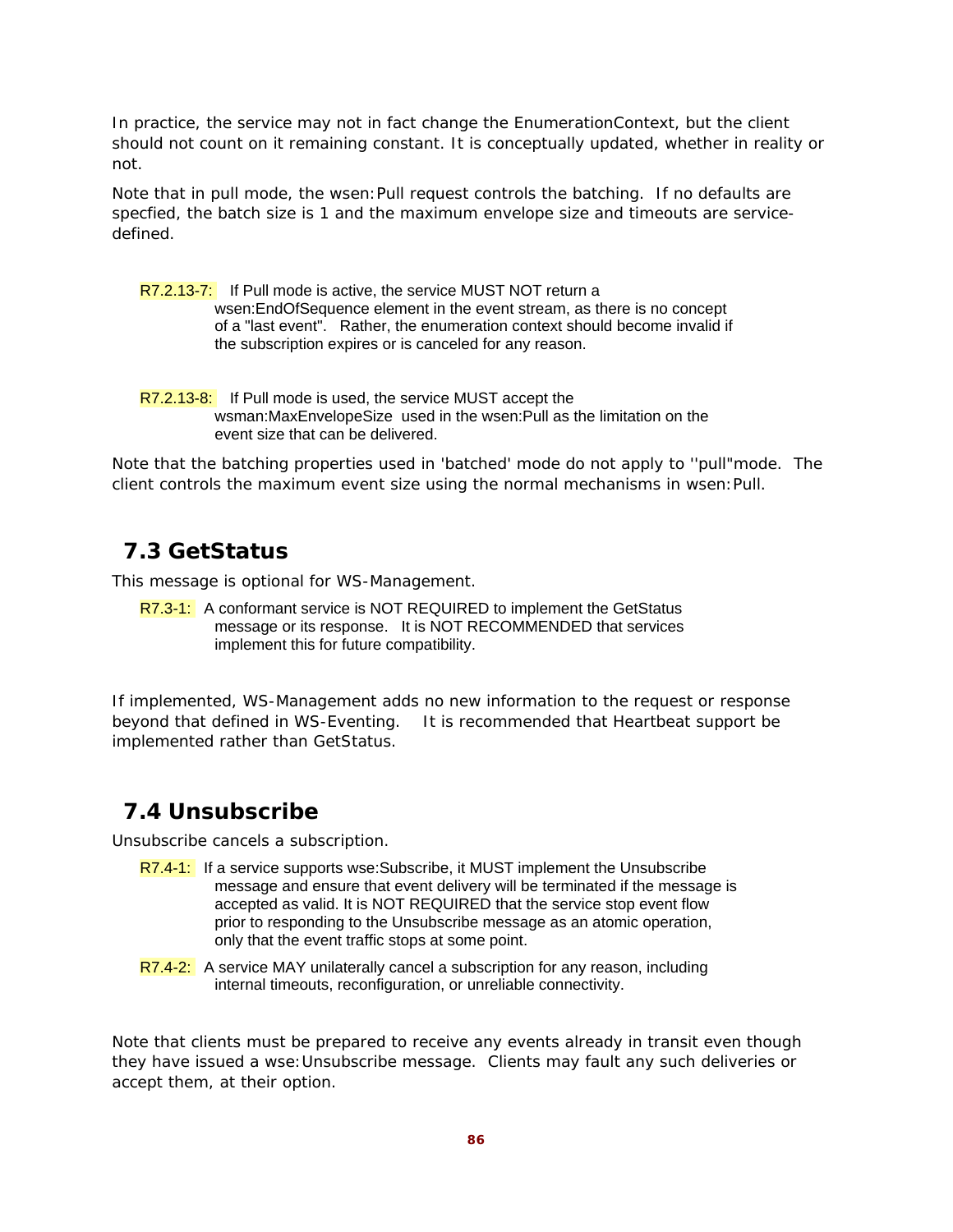Note that the EPR to use for this message was received fom the wse:SubscribeResponse in the wse:SubscriptionManager element.

## **7.5 Renew**

According to WS-Eventing, the wse: Renew message is not optional in terms of processing, but there is no requirement that it actually must succeed.

R7.5-1: While a service MUST support the wse: Renew message in terms of accepting it as a valid action, a conformant service MAY always fault the request with a wse:UnableToRenew fault, forcing the client to simply subscribe from scratch.

Renew has no effect on deliveries in progress, bookmarks, heartbeats or other ongoing activity. It simply extends the lifetime of the subscription.

Note that the EPR to use for this message was received fom the wse:SubscribeResponse in the wse: SubscriptionManager element.

## **7.6 SubscriptionEnd**

This message is optional for WS-Management. In effect, it is the "last event" for a subscription. Since its primary purpose is to warn a subscriber that a subscription has ended, it is not really suitable for use with "Pull" mode delivery.

- R7.6-1: A conformant service is NOT REQUIRED to implement the SubscriptionEnd message. If implemented, the service MAY fail to accept a subscription with any address differing from the NotifyTo address.
- R7.6-2: A conformant service MUST NOT implement the SubscriptionEnd when event delivery is done using Pull mode as defined in 7.2.12.
- R7.6-3: If SubscriptionEnd is supported, the message MUST contain any reference properties or parameters specified by the subscriber in the EndTo address in the original subscription.
- R7.6-4: If Subscription End is supported, it is RECOMMENDED that it be sent to the subscriber prior to sending the UnsubscribeResponse.

If the service delivers events over the same connection as the wse: Subscribe operation, the client typically knows that a subscription has been terminated, since the connection itself will close or terminate.

When the delivery connection is distinct from the subscribe connection, a SubscriptionEnd message is highly recommended, or else the client has no immediate way of knowing that a subscription is no longer active.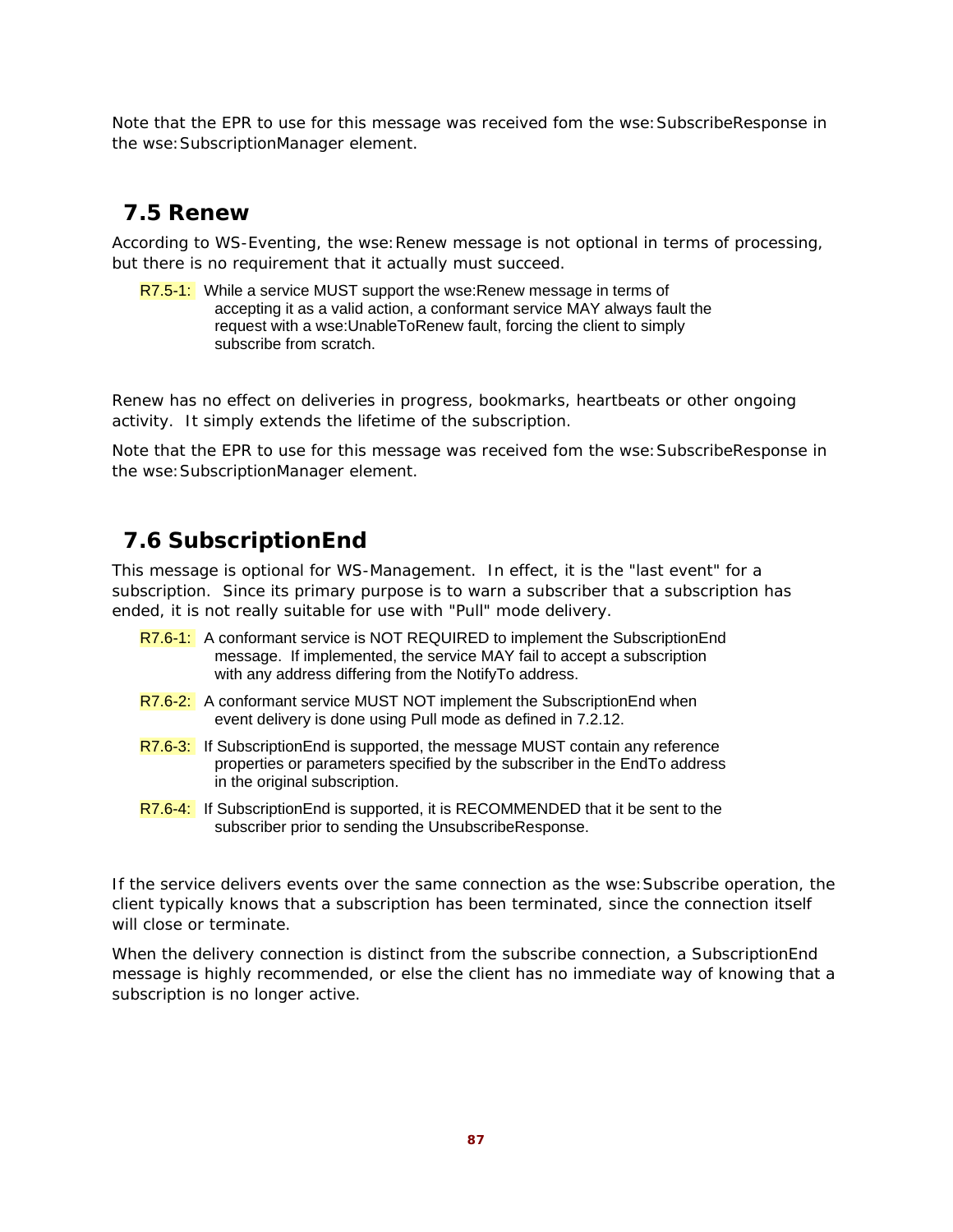# **7.7 Acknowledgement of Delivery**

In order to ensure delivery is acknowledged at the application level, the original subscription may request that the subscriber physically acknowledge event deliveries, rather than relying entirely on transport-level guarantees.

In other words, the transport may have accepted delivery of the events but not forwarded them to the actual subscriber process, and the service would move on to the next set of events. System failures might result in dropped events. Therefore, there needs to be a mechanism in which a message-level acknowledgement can occur. This allows acknowledgement to be pushed up to the application level, increasing the reliability of event deliveries.

The client selects acknowledged delivery by selecting a delivery mode in which each event has a response. In this specification, the two acknowledged delivery modes are:

- http://schemas.xmlsoap.org/ws/2005/06/management/PushWithAck
- http://schemas.xmlsoap.org/ws/2005/06/management/Events

R7.7-1: A conformant service is NOT REQUIRED to support any specific delivery mode. However, if either of the above delivery modes is requested, the service MUST wait for the acknowledgement from the client before delivering the next event or events which match the subscription to maintain an ordered queue of events.

R7.7-2: If an acknowleged delivery mode is selected for the subscription, the service MUST include the following SOAP headers in each event delivery:

#### (1) <s:Header>

(2) <wsa:ReplyTo> where to send the acknowledgement </wsa:ReplyTo>

#### (3) <wsman:AckRequested/>

wsa: ReplyTo

This will always be present in the event delivery as a consequence of the wsman:AckRequested. The client must extract this address and send the acknowledgement to the specified EPR.

wsman:AckRequested

No content. This requires that the subscriber acknowledge all deliveries as described below.

The client must then reply to the delivery with an acknowledgment or a fault.

R7.7-3: If a service requests acknowledgement of receipt by using the wsman:AckRequested block, the receiver MUST acknowledge the receipt by replying with an

> **http://schemas.xmlsoap.org/ws/2005/06/management/Ack** message. If this message is not received as a reply, the service MAY terminate the subscription immediately. The acknowledgment message format is identical for all delivery modes. It contains a unique wsa:Action, and MUST contain the event the wsa:RelatesTo field set to the MessageID of the event delivery to which it applies: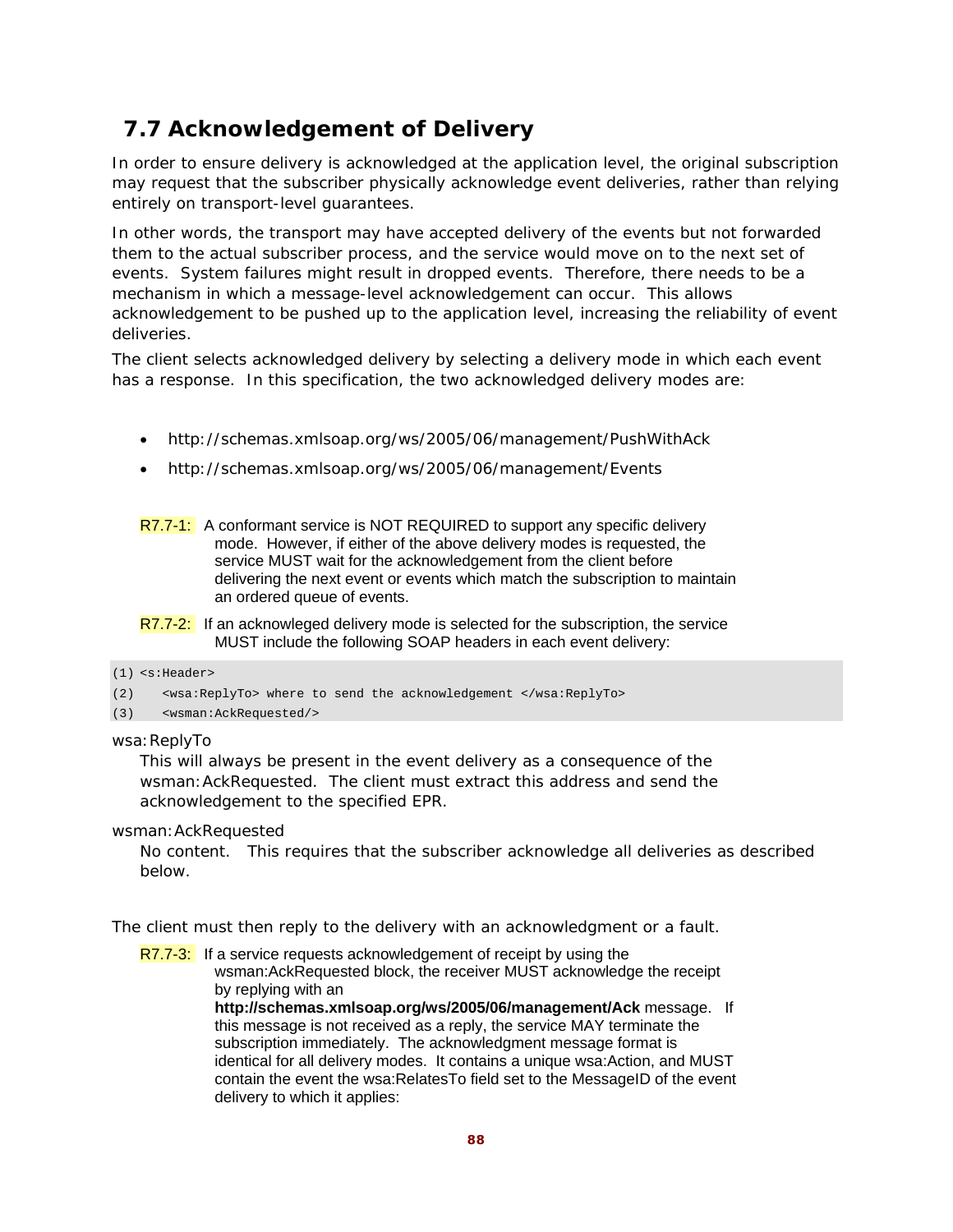```
(4)
(5) <s:Envelope ...> 
(6) <s:Headers> 
(7)(8) <wsa:To> endpoint reference from the event delivery ReplyTo field </wsa:To> 
(9) <wsa:Action> http://schemas.xmlsoap.org/ws/2005/06/management/Ack </wsa:Action> 
(10) <wsa:RelatesTo> message ID of original event delivery </wsa:RelatesTo> 
(11) ... 
(12) </s: Header>
(13) \leq \text{S:Body}(14) </s:Envelope>
```
The following describes additional, normative constraints on the outline listed above:

- s:Envelope/s:Header/wsa:Action MUST be http://schemas.xmlsoap.org/ws/2005/06/management/Ack.
- s:Envelope/s:Header/wsa:RelatesTo

This MUST contain the wsa: MessageID of the event delivery to which it refers.

s:Envelope/s:Header/wsa:To

The endpoint reference address extracted from the ReplyTo field in the event delivery. All reference properties and reference parameters must be extracted and added to the SOAP header as well.

Note that wsa:RelatesTo may not be omitted as it is the critical item which ensures that the correct delivery is being acknowledged.

In spite of the request to acknowledge, the client may refuse delivery with a fault or fail to respond with the acknowledgement. In this case the service should terminate the subscription and send any applicable SubscriptionEnd messages.

If the client does not support acknowledgement, it may respond with a wsman:UnsupportedFeature fault with a detail code wsman:faultDetail/Ack.

However, this is as difficult as acknowledging the delivery, so most clients should scan for the wsman:AckRequested field and be prepared to acknowledge delivery or fault it.

Note that with simple "Push" mode, there is no way for the client to fault a delivery or acknowledge it.

## **7.8 Refusal of Delivery**

With all acknowledged delivery modes as described in 7.7, a subscriber may refuse to take delivery of events, either for security reasons or a policy change. It then responds with a fault rather than an acknowledgement.

In this case, the service must be prepared to end the subscription even though a wse:Unsubscribe message is not issued by the subscriber.

 $R7.8-1$ : During event delivery, if the receiver faults the delivery with a wsman:DeliveryRefused fault, the service MUST immediately cancel the subscription and MAY also issue a wse:SubscriptionEnd message to the wse:EndTo endpoint in the original subscription if supported.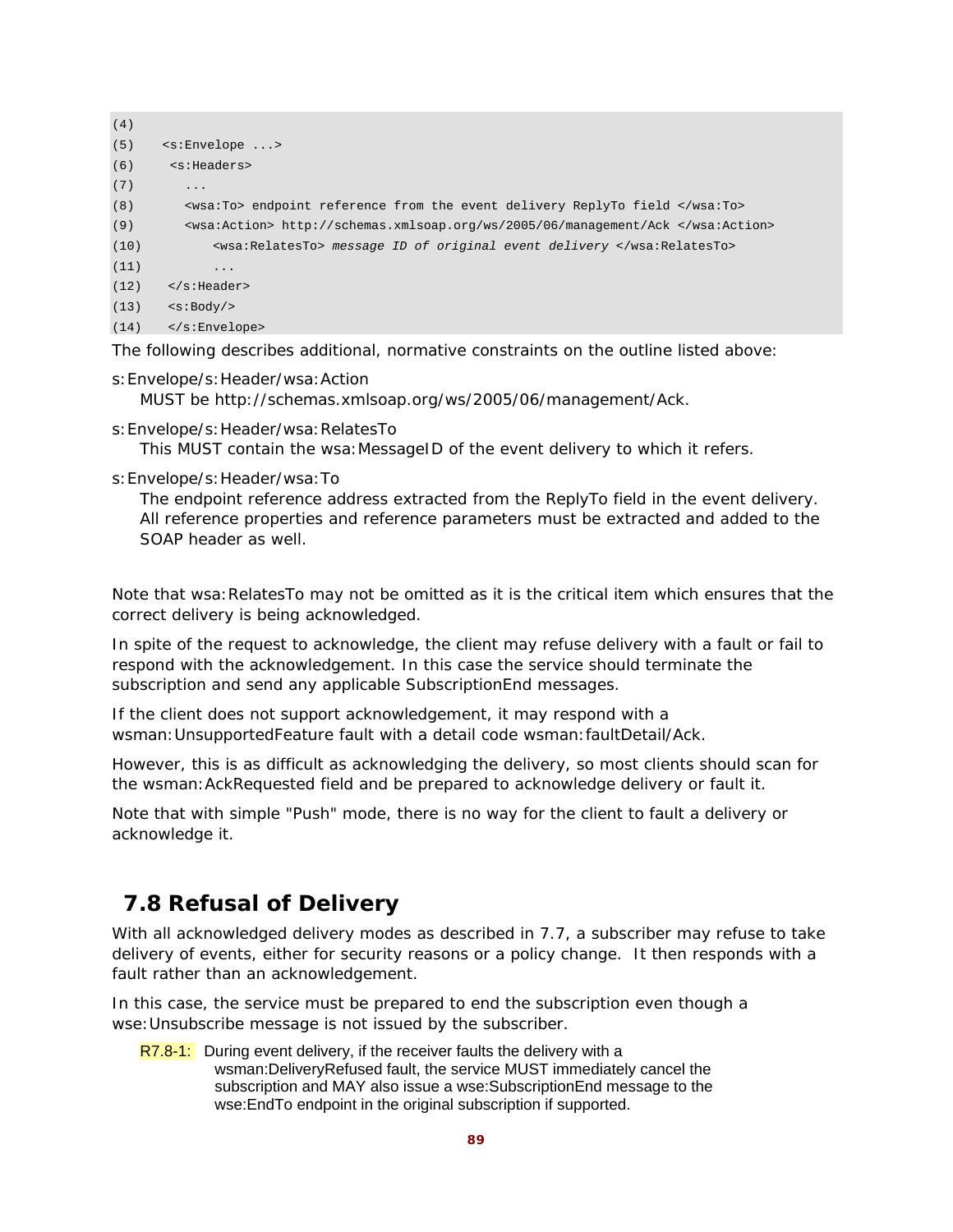Thus, the receiver MAY issue the fault in as a technique for canceling the subscription when it does not have the wse:SubscriptionManager information.

# **7.9 Dropped Events**

Events which cannot be delivered should not be silently dropped from the event stream, or the subscriber gets a false picture of the event history. WS-Management defines three behaviors for events which cannot be delivered via "Push" modes or which are too large to fit within the delivery constraints requested by the subscriber:

- a) Terminate the subscription
- b) Silently skip such events
- c) Send a special event in place of the dropped event(s)

These options are discussed in 7.2.10 and 7.2.11

During delivery, the service may have to drop events for a number of reasons: they exceed the maximum size requested by the subscriber, or the client cannot keep up with the event flow and there is a backlog, or the service may have been reconfigured or restarted and the events permanently lost. In these cases, a service should inform the client that events have been dropped.

### R7.9-1: If a service drops events, it SHOULD issue an

**http://schemas.xmlsoap.org/ws/2005/06/management/DroppedEvents** event which indicates this to the client. Any reference properties or reference parameters which were specified in the wsa:NotifyTo address in the subscripton MUST also be copied into this message. This is a normal event and implicitly considered part of any subscription.

### R7.9-2: If an

**http://schemas.xmlsoap.org/ws/2005/06/management/DroppedEvents**  event is issued, it MUST take the ordinal position of the original dropped event in the delivery stream. If "batched" delivery mode is in use, the event takes the place in the batch of the event it represents.

Note that this event is considered the same as any other event with regard to its location and other behavior (bookmarks, acknowledged delivery, location in batch, etc.). It simply takes the place of the dropped event.

| (15) | $\leq$ :Envelope >                                             |
|------|----------------------------------------------------------------|
| (16) | $<$ s:Header>                                                  |
| (17) | subscriber endpoint-reference                                  |
| (18) |                                                                |
| (19) | <wsa:action></wsa:action>                                      |
| (20) | http://schemas.xmlsoap.org/ws/2005/06/management/DroppedEvents |
| (21) | $\langle$ /wsa:Action>                                         |
| (22) | $\langle$ s:Header>                                            |
| (23) | $<$ s:Body>                                                    |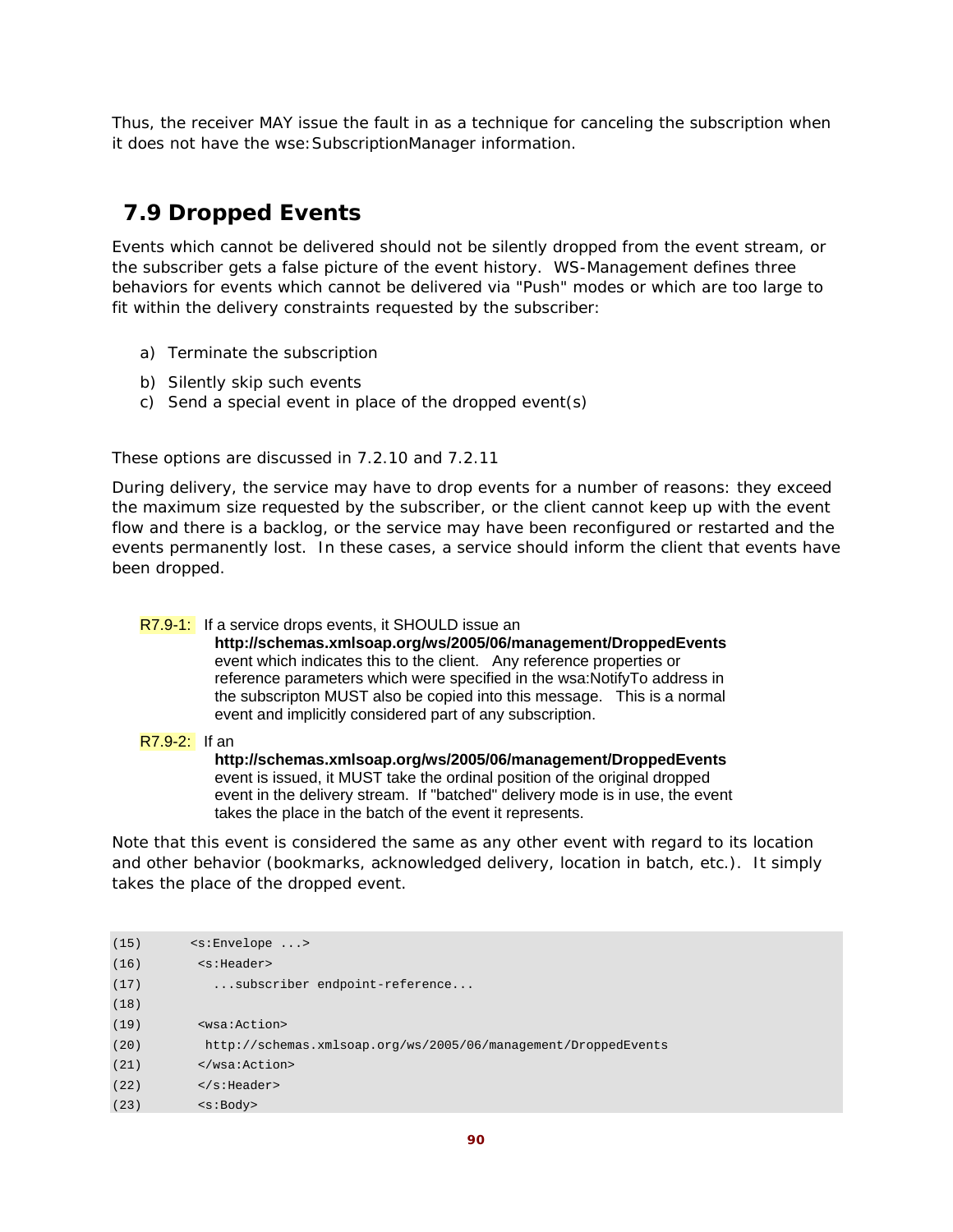| (24) | <wsman:droppedevents action="wsa:Action URI of dropped event"></wsman:droppedevents> |
|------|--------------------------------------------------------------------------------------|
| (25) | xs:int                                                                               |
| (26) |                                                                                      |
| (27) | $\cdot\cdot\cdot$                                                                    |
| (28) | $\langle$ s:Body>                                                                    |
| (29) | $\langle$ s:Envelope>                                                                |

The following describes additional, normative constraints on the outline listed above:

s:Envelope/s:Header/wsa:Action

MUST be http://schemas.xmlsoap.org/ws/2005/06/management/DroppedEvents.

s: Body/wsman: DroppedEvents/@Action

The Action URI of the event which was dropped.

s:Body/wsman:DroppedEvents

 A positive integer which represents the total number of dropped events since the subscription was created.

Note that wse:Renew has no effect on the running total of dropped events. Dropped events are like any other events and may require acknowledgement, affect the bookmark location, and so on.

Here is an example of how a dropped event would appear in the middle of a batched event delivery:

| (30) |                                                                                                     |  |  |  |
|------|-----------------------------------------------------------------------------------------------------|--|--|--|
| (31) | <wsman:events></wsman:events>                                                                       |  |  |  |
| (32) | <wsman:event action="https://foo.com/someEvent"></wsman:event>                                      |  |  |  |
| (33) | event body                                                                                          |  |  |  |
| (34) | $\langle$ /wsman:Event>                                                                             |  |  |  |
| (35) | <wsman:event action="http://schemas.xmlsoap.org/ws/2005/06/management/DroppedEvents"></wsman:event> |  |  |  |
| (36) | <wsman:droppedevents action="https://foo.com/someEvent"> 1 </wsman:droppedevents>                   |  |  |  |
| (37) | $\langle$ /wsman: Event>                                                                            |  |  |  |
| (38) | <wsman:event action="https://foo.com/someEvent"></wsman:event>                                      |  |  |  |
| (39) | event body                                                                                          |  |  |  |
| (40) | $\langle$ /wsman:Event>                                                                             |  |  |  |

Note that the dropped event is an event in itself.

R7.9-3: If a service cannot deliver an event and does not support the **http://schemas.xmlsoap.org/ws/2005/06/management/DroppedEvents** event, it SHOULD terminate the subscription rather than silently skipping events.

Since this cannot be enforced and some dropped events are irrelevant when replaced by a subsequent event (running totals, for example), it is not a firm requirement that dropped events are signaled or that they result in a termination of the subscription.

# **8.0 Metadata and Discovery**

The WS-Management protocol does not mandate or define any techniques for discovery of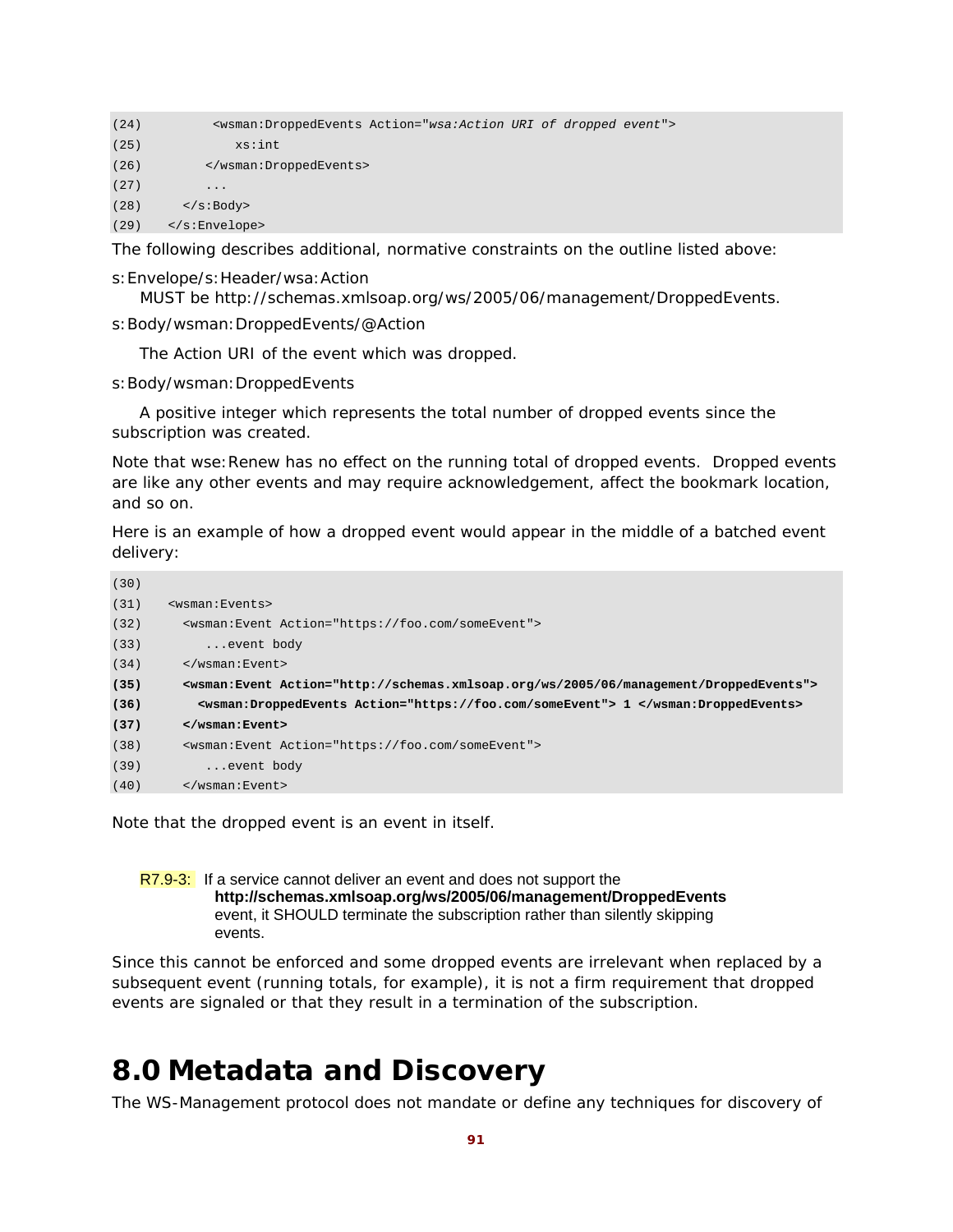resources available through a service.

Typically, the client may need to list available resources, obtain XML schemas or WSDL definitions, or perform other discovery tasks.

WS-Management is compatible with WS-MetadataExchange and WS-Discovery for such tasks, but this specification does not mandate any specific usage or metadata formats to interoperate with these specifications.

This philosophy allows WS-Management as a protocol to evolve independently of any metadata formats and discovery techniques and allows a service to be WS-Managementcompliant while exposing its own required forms of metadata and discovery.

# **9.0 Security**

# **9.1 Introduction**

In general, management operations and responses should be protected against attacks such as snooping, interception, replay, and modification during transmission. Generally, it is also necessary to authenticate the user who has sent a request in order to apply access control rules to determine whether or not to process a request.

This specification establishes the minimum interoperation standards and predefined profiles using transport-level security.

This approach provides the best balance of simplicity of implementation (HTTP and HTTPS stacks are readily available, even for hardware) and the security mechanisms sit in front of any SOAP message processing, limiting the attack surface.

It is expected that more sophisticated transport and SOAP-level profiles will be defined and used, published separately from this specification.

Implementations which expect to interoperate should adopt one or more of the transport and security models defined in this chapter and are free to define any additional profiles under different URI-based designators.

# **9.2 Security Profiles**

For this specification a profile is any arbitrary mix of transport or SOAP behavior which describes a common security need. In some cases, the profile is defined for documentatin and metadata purposes, but may not be part of the actual message exchange. Rather, it *describes* the message exchange involved.

Discovery of which profiles are supported by the service should be done through metadata retrieval and is beyond the scope of this particular specification.

For all of the predefined profiles, the transport is responsible for all message integrity, protection, authentication and security.

The authentication profiles are used for descriptive and metadata purposes and do not actually show up in the SOAP traffic with the exception of the wse:Subscribe message when using any delivery mode which causes a new connection to be created from the publisher to the subscriber (push and batched modes, for example). When a subscription is created, the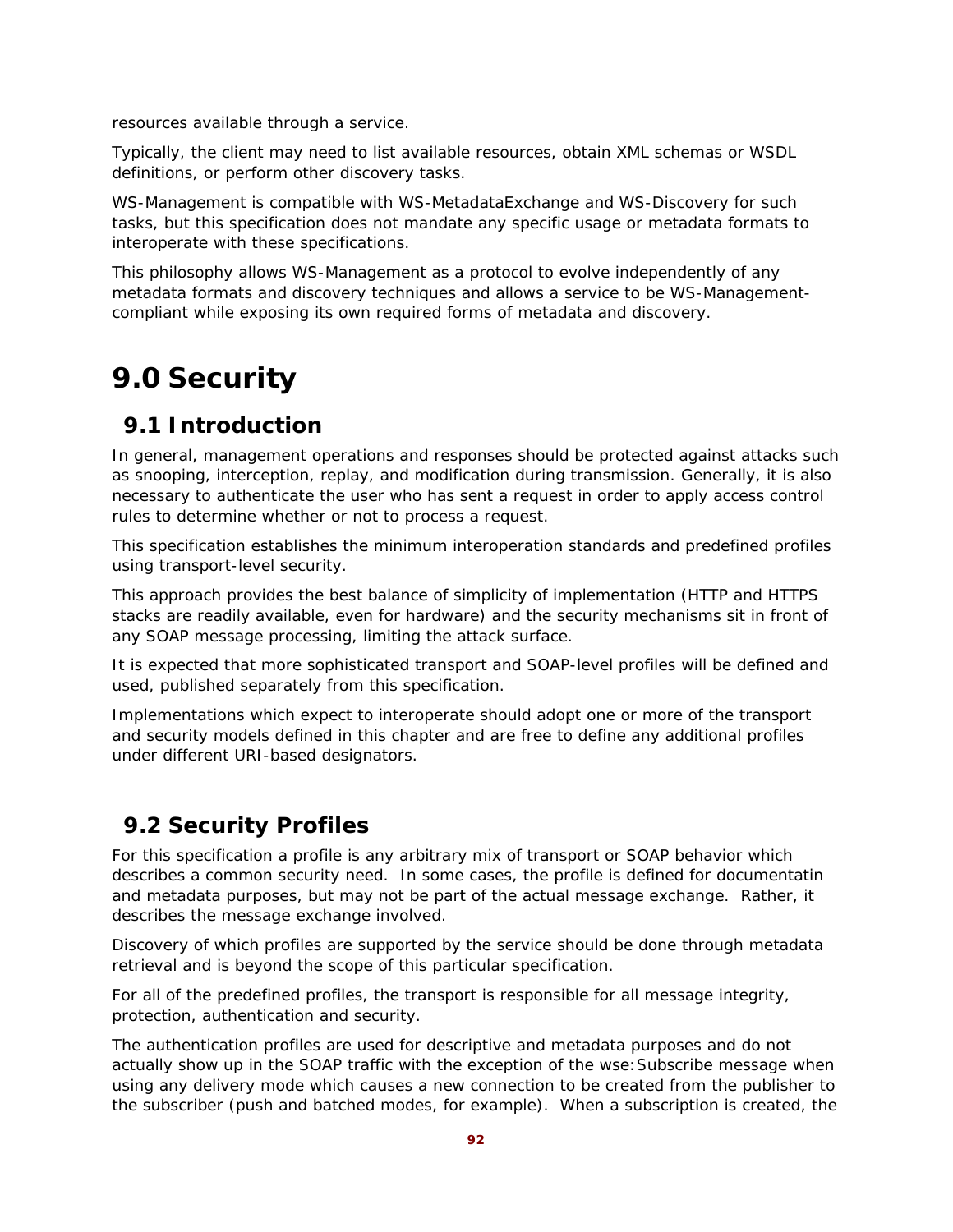authentication technique to be used at event-delivery needs to be specified by the subscriber, since the subscriber will have to authenticate the service (acting as publisher) at event-time.

## **9.3 Interoperation Conformance**

This specification does not mandate that conformant services must provide HTTP or HTTPS based access. However, it does mandate that if HTTP or HTTPS is used, at least one of the predefined profiles for that transport must be supported so that clients can reliably access the service.

- R9.3-1: A conformant service which supports HTTP MUST support one of the predefined HTTP-based profiles.
- R9.3-2: A conformant service which supports HTTPS MUST support one of the predefined HTTPS-based profiles.
- R9.3-3: A conformant service MUST NOT expose WS-Management over a completely unauthenticated HTTP channel.

There is no requirement that the service only export a single HTTP or HTTPS address. The service may export multiple addresses, each of which supports a specific security profile or multiple profiles.

If clients support all of the predefined profiles, they are assured of access to a WS-Management implementation which supports HTTP and/or HTTPS.

**A special note** regarding the use of **IPSec** should be made. While HTTP with Basic authentication is weak on an unsecured network, if IPSec is in use, this is no longer an issue. IPSec provides high-quality cryptographic security, data origin authentication, and anti-replay services.

The use of HTTP Basic authentication when the traffic is being carried over a network secured by IPSec is intrinsically safe from the network perspective and equivalent to using HTTPS with server-side certificates. For example, the use of the wsman security profile **wsman:secprofile/https/mutual/rechallenge** (using HTTPS) is equivalent to using simple **wsman:secprofile/http/basic** or **wsman:secprofile/http/digest** if the traffic is actually secured by IPSec. Because IPSec is intended for machine-level authentication and network traffic protection, it is insufficient in many cases real-world management, which may require additional authentication of specific users in order to authorize access to management resources. IPSec needs to be used in conjunction with one of the profiles in this section for the purposes of user-level authentication. However, it obviates the need for HTTPS-based traffic and allows safe use of HTTP-based profiles.

# **9.4 wsman:secprofile/http/basic**

This essentially the 'standard' profile, but limited to the use of Basic authentication.

The typical sequence is:

.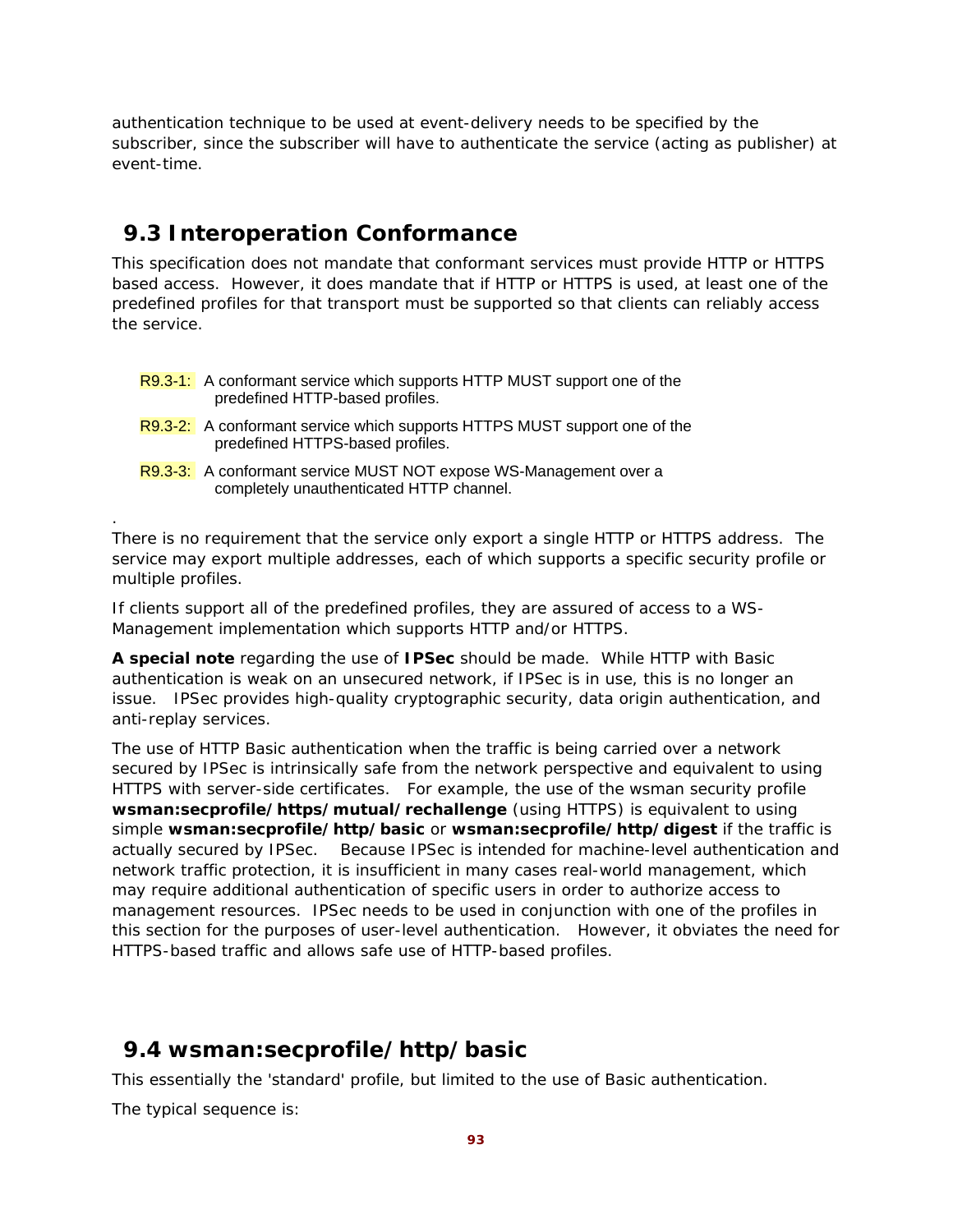| <b>Client</b>                                 |               | <b>Service</b>                                        |
|-----------------------------------------------|---------------|-------------------------------------------------------|
| Client connects with no auth<br>header        | $\rightarrow$ | Service sees no header                                |
|                                               | ←             | Service sends 401, listing Basic as<br>the auth mode. |
| Client provides Basic<br>authorization header | →             | Service authenticates the client                      |

This is the normal behavior for HTTP. If the client connects with a Basic authorization header initially and it is valid, then of course the request immediately succeeds.

Basic authentication is not recommended for unsecured transports. If used with HTTP alone, for example, the transmission of the password constitutes a security risk. However, if the HTTP transport is secured with IPSec, for example, then the risk is substantially reduced.

Similarly, Basic authentication is suitable when performing testing, prototyping, or diagnosis.

# **9.5 wsman:secprofile/http/digest**

This essentially the same as the 'standard' profile, but limited to the use of Digest authentication.

|   | <b>Client</b>                                  |   | <b>Service</b>                                           |
|---|------------------------------------------------|---|----------------------------------------------------------|
|   | Client connects with no auth<br>header         | → | Service sees no header                                   |
| 2 |                                                | ← | Service sends 401, listing Digest as<br>the auth mode.   |
| 3 | Client provides Digest<br>authorization header | → |                                                          |
| 4 |                                                | ← | Service begins auth sequence of<br>secure token exchange |
|   | Client continues auth<br>sequence              | → | Service authenticates client                             |

The typical sequence is:

This is the normal behavior for HTTP. If the client connects with a Digest authorization header initially and it is valid, then the token exchange sequence begins.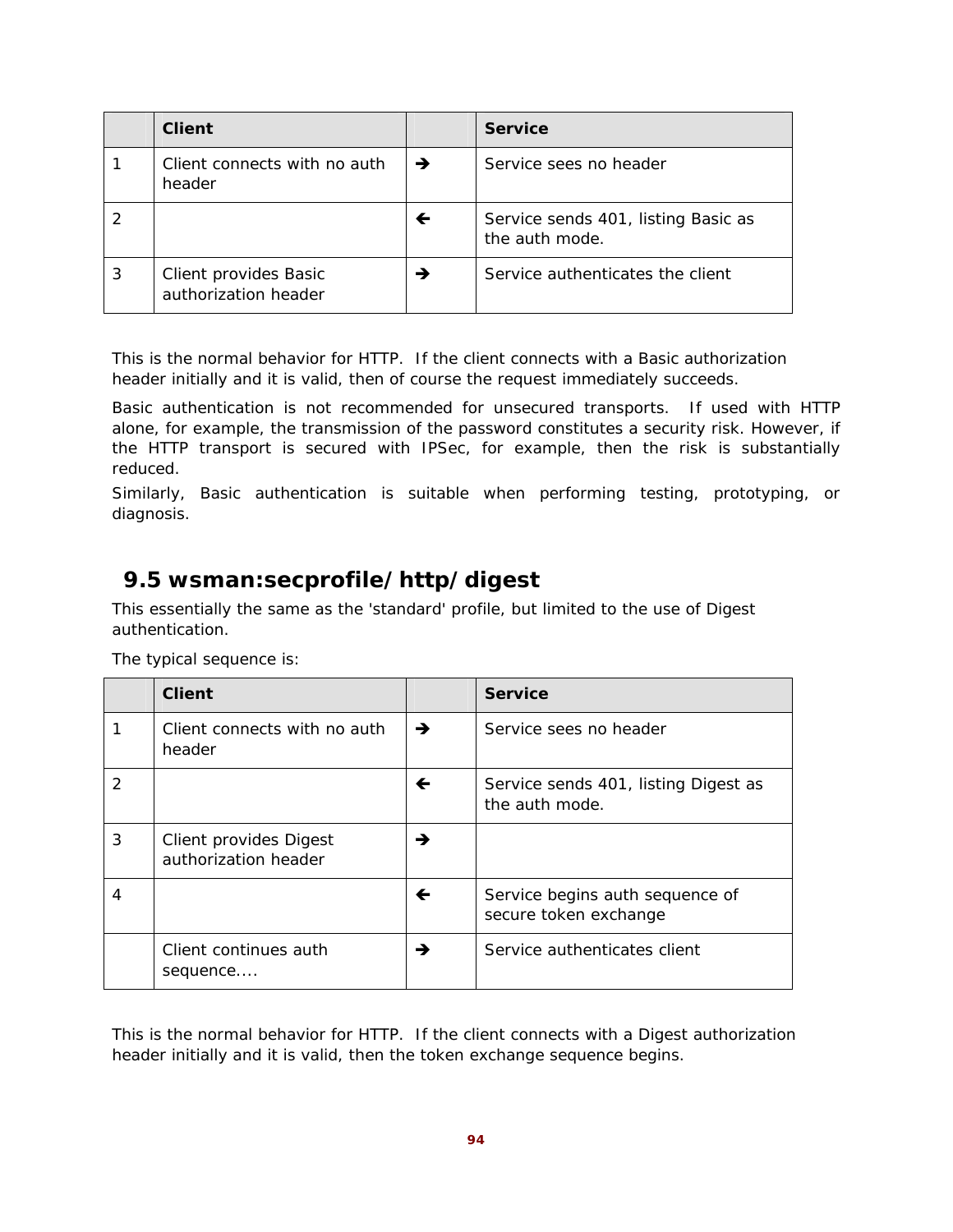# **9.6 wsman:secprofile/https/basic**

This profile establishes the use of Basic authentication over HTTPS. This is used when only a server-side certificate is in use to encrypt the connection, but the service still needs to authenticate the client.

|   | <b>Client</b>                                      |   | <b>Service</b>                                                     |
|---|----------------------------------------------------|---|--------------------------------------------------------------------|
|   | Client connects with no auth<br>header using HTTPS | → | Service sees no header, but<br>establishes an encrypted connection |
|   |                                                    | ← | Service sends 401, listing Basic as<br>the auth mode.              |
| 3 | Client provides Basic<br>authorization header      | → | Service authenticates the client                                   |

The typical sequence is:

If the client connects with a Basic authorization header initially and it is valid, then of course the request immediately succeeds.

# **9.7 wsman:secprofile/https/digest**

This profile establishes the use of Digest authentication over HTTPS. This is used when only a server-side certificate is in use to encrypt the connection, but the service still needs to authenticate the client.

|               | <b>Client</b>                                      |   | <b>Service</b>                                                     |
|---------------|----------------------------------------------------|---|--------------------------------------------------------------------|
|               | Client connects with no auth<br>header using HTTPS | → | Service sees no header, but<br>establishes an encrypted connection |
| $\mathcal{P}$ |                                                    | ← | Service sends 401, listing Digest as<br>the auth mode.             |
| 3             | Client provides Digest<br>authorization header     | → |                                                                    |
| 4             |                                                    | ← | Service begins auth sequence of<br>secure token exchange           |
|               | Client continues auth<br>sequence                  | → | Service authenticates client                                       |

The typical sequence is:

This is the normal behavior for HTTP. If the client connects with a Digest authorization header initially and it is valid, then the token exchange sequence begins.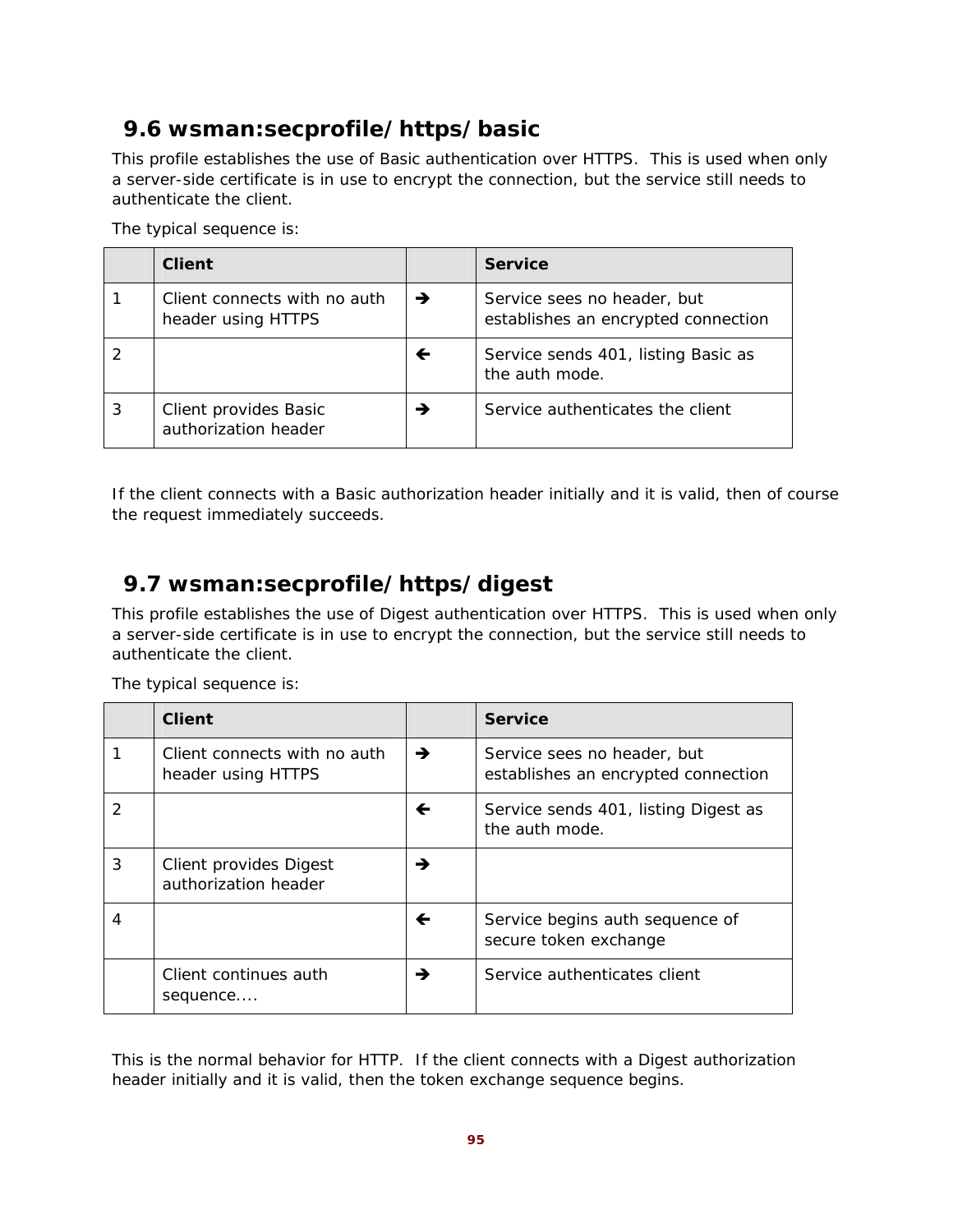# **9.8 wsman:secprofile/https/mutual**

In this security mode, the client supplies an X.509 certificate and it is used to authenticate the client. No HTTP(S) authorization header is required in the HTTP POST request.

However, as a hint to the service, the following HTTP(S) authorization header may be present:

Authorization: wsman:secprofile/https/mutual

However, since the service can be configured to always look for the certificate, this is not required.

The sequence is simple:

| <b>Client</b>                                                        |               | <b>Service</b>                                                                                                  |
|----------------------------------------------------------------------|---------------|-----------------------------------------------------------------------------------------------------------------|
| Client connects with no auth<br>header but supplies an X.509<br>cert | $\rightarrow$ | Service ignores the authorization<br>header and retrieves the client-side<br>cert used in the TLS 1.0 handshake |
|                                                                      | ←             | Service accept access, or denies<br>access with 403.7 or 403.16, etc.                                           |

# **9.9 wsman:secprofile/https/mutual/basic**

In this profile, the wsman: secprofile/https/mutual profile is used first to authenticate both sides using X.509 certificates. Further, individual operations are subsequently authenticated using HTTP Basic Authorization headers.

This profile is used to authenticate both the client and service initially and to provide one level of security, typically at the machine or device level. The second level of authentication is typically used to perform authorization for specific operations, althought it may act as a simple secondary authentication mechanism with no authorization semantics.

| <b>Client</b>                                        |   | <b>Service</b>                                                                                                                                        |
|------------------------------------------------------|---|-------------------------------------------------------------------------------------------------------------------------------------------------------|
| Client connects with cert and<br>special auth header | → | Service queries for client cert and<br>authenticates. If cert is missing or<br>invalid, the sequence stops here with<br>403.7 or 403.16 return codes. |
|                                                      | ← | After authenticating the certificate,<br>the service sends 401, listing<br>available Basic auth mode as a<br>requirement                              |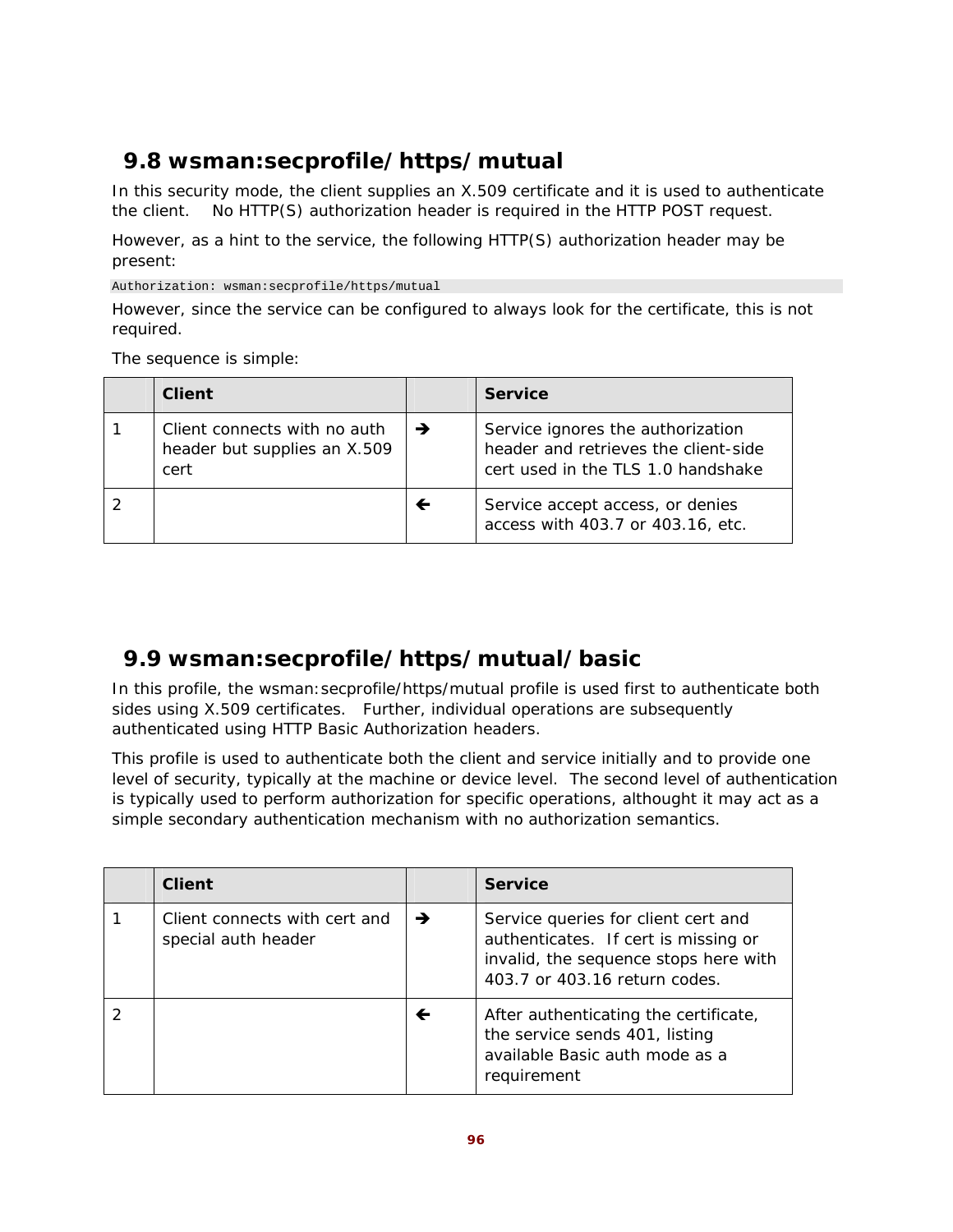| Client selects Basic as the<br>auth mode to use and<br>includes it in the<br>Authorization header, as | → | Service authenticates the client again<br>before performing the operation |
|-------------------------------------------------------------------------------------------------------|---|---------------------------------------------------------------------------|
| defined for HTTP 1.1                                                                                  |   |                                                                           |

In the initial request, the HTTPS authorization header MUST be

Authorization: wsman:secprofile/https/mutual/basic

This indicates to the service that this special mode is in use and it can query for the client certificate and ensure that subsequent requests are properly challenged for Basic authorization if the HTTP Authorization is header is missing from a request.

The Authorization header is as for normal HTTP basic in

Authorization: Basic *...user/password encoding* 

This use of Basic Authentication is secure (unlike its normal use in HTTP), since the transmission of the username and password is performed over a TLS 1.0 encrypted connection.

# **9.10 wsman:secprofile/https/mutual/digest**

This is the same as wsman:secprofile/https/mutual/basic, except that the HTTP Digest authentication model is used after the initial X.509 certificate-based mutual authentication is completed.

In the initial request, the HTTPS authorization header MUST be

Authorization: wsman:secprofile/https/mutual/digest

# **9.11 wsman:secprofile/https/spnego-kerberos**

In this profile, the client connects to the server using HTTPS with only server-side certificates to encrypt the connection.

Authentication is then carried out based on the internet informational draft **[Reference 22]**, which describes the use of GSSAPI SPNEGO over HTTP. This mechanism allows HTTP to carry out the negotiation protocol of RFC 2478 to authenticate the user based on Kerberos Version 5.

|   | <b>Client</b>                                           |               | <b>Service</b>                                                                            |
|---|---------------------------------------------------------|---------------|-------------------------------------------------------------------------------------------|
|   | Client connects with no auth<br>header using HTTPS      | $\rightarrow$ | Service sees no header, but<br>establishes an encrypted connection                        |
|   |                                                         | ←             | Service sends 401, listing Negotiate<br>as an available HTTP authentication<br>mechanism. |
| 3 | Client uses the referenced<br>Internet draft to start a |               | .                                                                                         |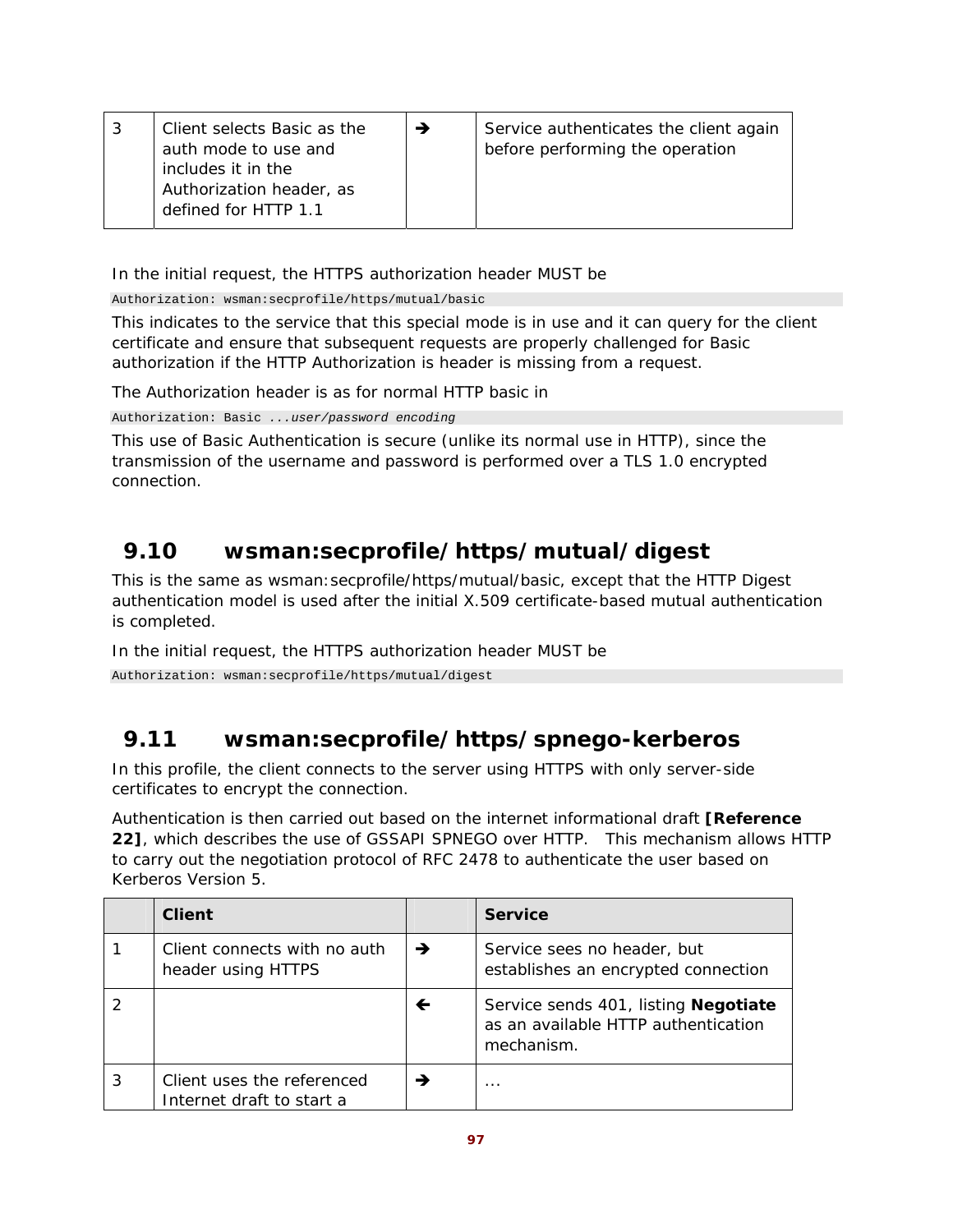|   | SPNEGO sequence to<br>negotiate for Kerberos V5 |   |                                                                                   |
|---|-------------------------------------------------|---|-----------------------------------------------------------------------------------|
|   | $\cdots$                                        | ← | Service engages in SPNEGO sequence<br>to authenticate client using Kerberos<br>V5 |
| 5 | Client is authenticated                         |   | Service authenticates client                                                      |

# **9.12 wsman:secprofile/https/mutual/spnegokerberos**

This mode is the same as wsman: secprofile/https/spnego-kerberos except that the server and client mutually authenticate one another at the TLS layer prior to beginning the Kerberos authentication sequence. See **[22]** for details.

|               | <b>Client</b>                                                                                              |              | <b>Service</b>                                                                                                                                                     |
|---------------|------------------------------------------------------------------------------------------------------------|--------------|--------------------------------------------------------------------------------------------------------------------------------------------------------------------|
| 1             | Client connects with no auth<br>header using HTTPS                                                         | →            | Service queries for client cert and<br>authenticates. If cert is missing or<br>invalid, the sequence stops here with<br>403.7 or 403.16 return codes               |
| $\mathcal{P}$ |                                                                                                            | $\leftarrow$ | After doing the mutual certificate<br>authentication sequence, service<br>sends 401, listing <b>Negotiate</b> as an<br>available HTTP authentication<br>mechanism. |
| 3             | Client uses the referenced<br>Internet draft to start a<br>SPNEGO sequence to<br>negotiate for Kerberos V5 | →            | .                                                                                                                                                                  |
| 4             | .                                                                                                          | $\leftarrow$ | Service engages in SPNEGO sequence<br>to authenticate client using Kerberos<br>V <sub>5</sub>                                                                      |
| 5             | Client is authenticated                                                                                    | →            | Service authenticates client                                                                                                                                       |

This is typically used to mutually authenticate devices or machines, and then subsequently perform user- or role-based authentication.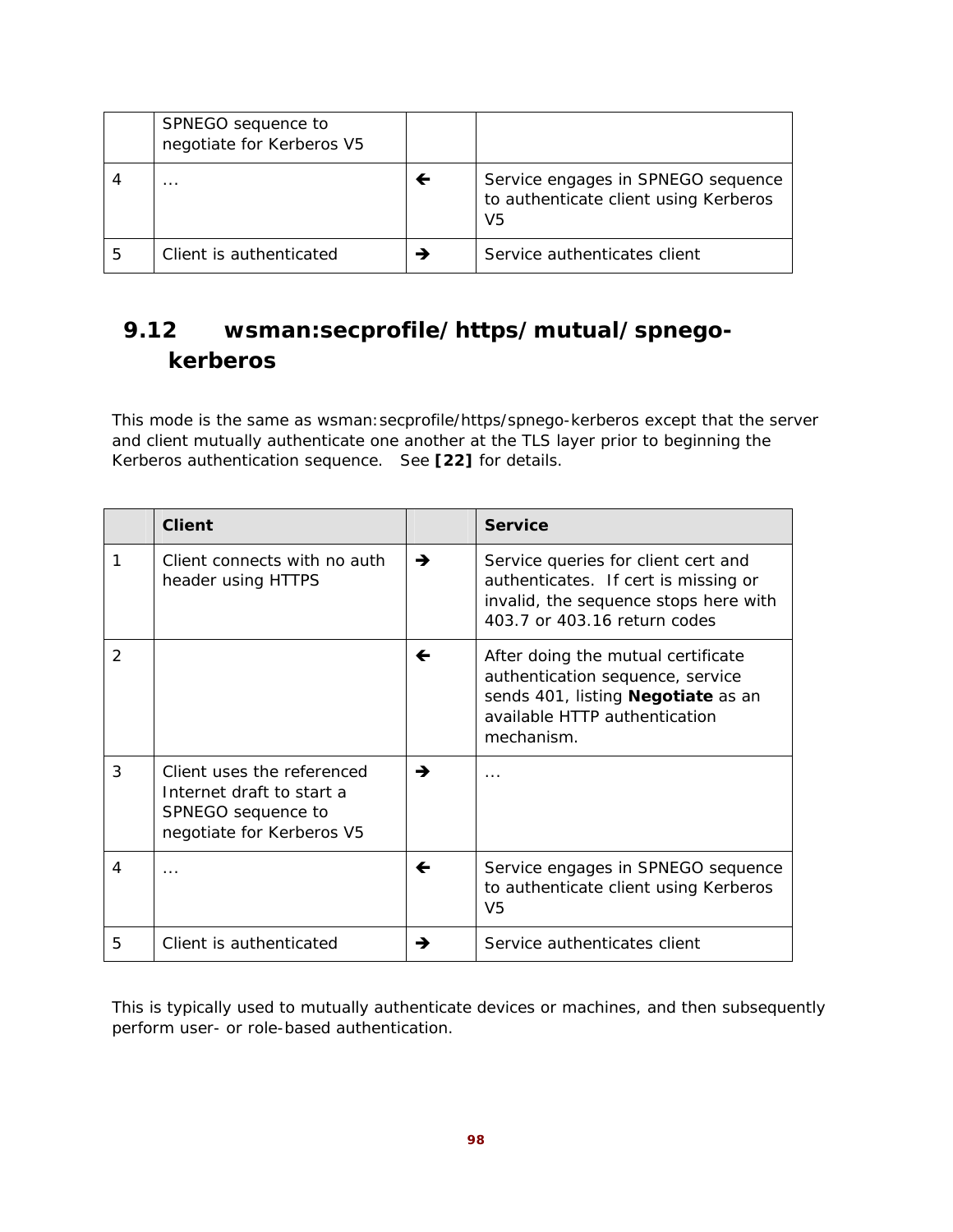## **9.13 wsman:secprofile/http/spnego-kerberos**

This is the same as wsman:secprofile/https/spnego-kerberos except that it is performed over an HTTP connection. See **[22]** for details.

While this profile supports secure authentication, because is not encrypted, it represents security risks such as information disclosure, as the SOAP traffic is in plaintext. It should not be used in environments with a requirement for a high level of security.

## **9.14 Subscriptions**

When specifying the wse: NotifyTo address in subscriptions, it is often important to give hints to the service as to which authentication model to use when delivering the event.

If no hints are present, then it is assumed that the service can simply infer from the wsa:To address what needs to be done. However, if the service can support multiple modes and has a certificate or password store, it may not know which authentication model to choose or which credentials to use without being told in the subscription.

Because of the wide variety of capabilites of services, there is no mechanism defined at the message level for negotiating which security profiles may be supported by the service. Instead, the service should export metadata which describes the available options. The format of such metadata is beyond the scope of this particular specification.

WS-Management defines an additional field in the wse:Delivery block which can communicate authentication information:

```
(1) <s:Body> 
(2) <wse:Subscribe> 
(3) <wse:Delivery> 
(4) <wse:NotifyTo> address </wse:NotifyTo> 
(5) <wsman:Auth Profile="authentication-profile-URI"/> 
(6)
```
The following describes additional, normative constraints on the outline listed above:

wsman:Auth

This block contains authentication information to be used by the service (acting as publisher) when authenticating to the subscriber (the client) at event delivery time. This block contains a simple string which encodes a token to be used. The format of the token is indicated by the Profile attribute.

wsman:Auth/@Profile

A URI which indicates which security profile to use when making the connection to deliver events.

If the wsman: Auth block is not present, then the service must infer what to do by using the wse: NotifyTo address using any preconfigured policy or settings it has available. If it is present and no security-related tokens are communicated, the service must know which credentials to use by its own internal configuration.

For example, if the service is already configured to use a specific certificate when delivering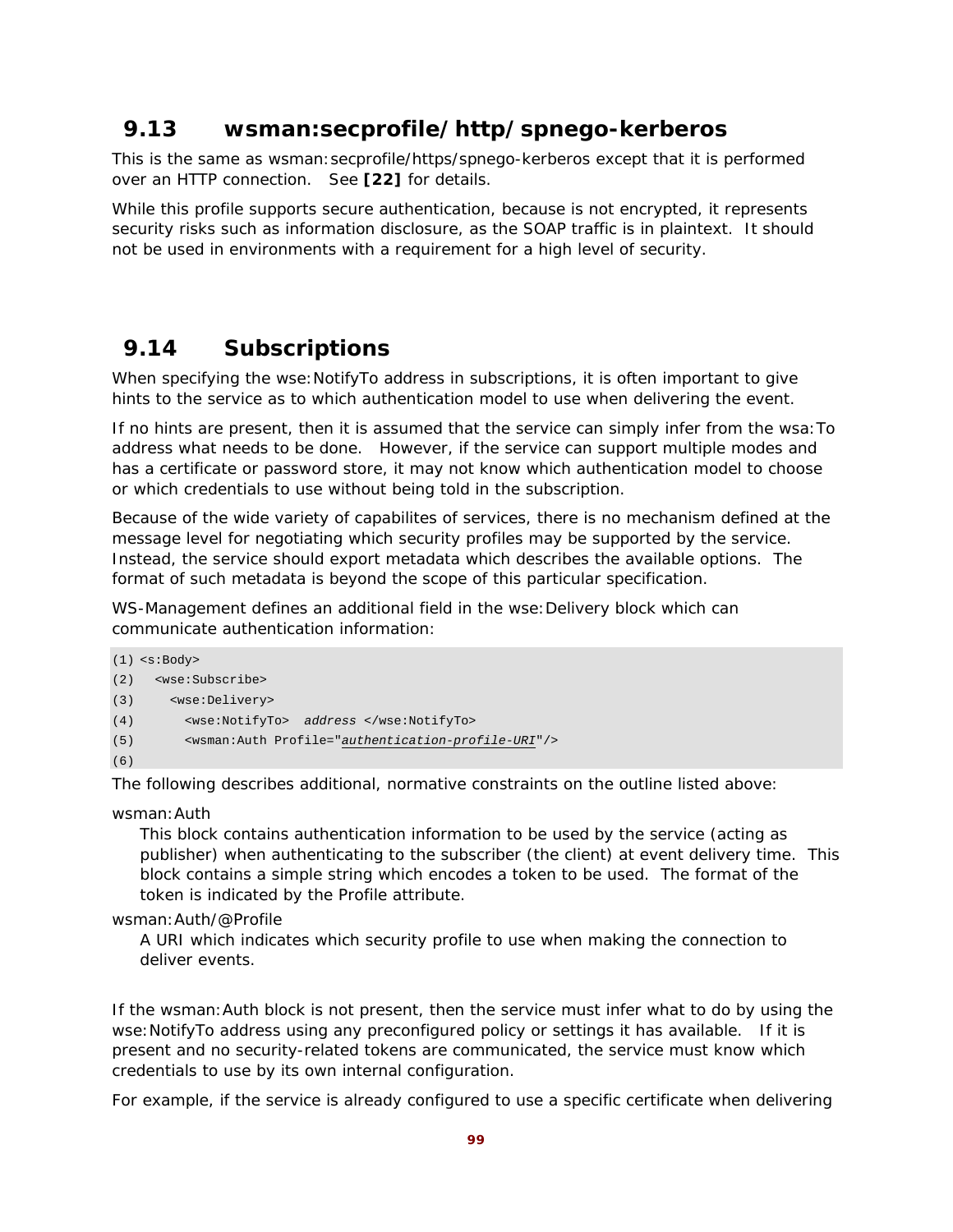events, the subscriber can request standard mutual authentication:

```
(7) <s:Body> 
(8) <wse:Subscribe> 
(9) <wse:Delivery> 
(10) <wse:NotifyTo> HTTPS address </wse:NotifyTo> 
(11) <wsman:Auth Profile="wsman:secprofile/https/mutual"/>
```
Similarly, if the service knows how to retrieve a proper username and password for event delivery, simple HTTP basic or digest authentication can be used:

```
(12) \leq \leq \geq \leq \leq \leq \leq \leq \leq \leq \leq \leq \leq \leq \leq \leq \leq \leq \leq \leq \leq \leq \leq \leq \leq \leq \leq \leq \leq \leq \leq \leq \leq \leq \leq \leq(13) <wse:Subscribe> 
(14) <wse:Delivery> 
(15) <wse:NotifyTo> HTTP address </wse:NotifyTo> 
(16) <wsman:Auth Profile="wsman:secprofile/http/digest"/>
```
There is no requirement that the service support any specific profile. The rest of this section defines special-case profiles for event delivery in which the service needs additional information in order to select the proper credentials to use when delivering events.

# **9.15 Including Credentials with a Subscription**

In addition to specifying the authentication profile using the wsman:Auth block, the subscriber may wish to send additional tokens to indicate to the service which credentials to use when making the connection to deliver events. As specified in the previous section, if no tokens are specified, the service must be preconfigured to know which credentials to use. However, the service may require that the client supply partial or full credentials with the subscription to use later when making the connection to deliver the events.

The communication of credentials is independent of the authentication mode communicated in the wsman:Auth block. Clearly, the same username, password, or certificate identity could be used with a variety of transports.

Standard communication of credentials is done using a WS-Trust wst:IssuedTokens header block as defined in section 6.4 of the WS-Trust specification. Use of WS-Trust for this purpose helps to assure interoperation of secured event delivery. Using other mechanisms introduces implementation-specific behavior and makes it difficult to write compatible clientside implementations.

In the following example, the user name token is conveyed in the headers to the wse: Subscribe message in a wst: IssuedTokens block (line 9-27):

```
(1) <s:Envelope ... 
(2) xmlns:wsp="http://schemas.xmlsoap.org/ws/2004/09/policy" 
(3) xmlns:wst="http://schemas.xmlsoap.org/ws/2005/02/trust"> 
(4)
(5) <s:Header ...> 
(6) <wsa:Action> 
(7) http://schemas.xmlsoap.org/ws/2004/08/eventing/Subscribe 
(8) </wsa:Action> 
(9)
```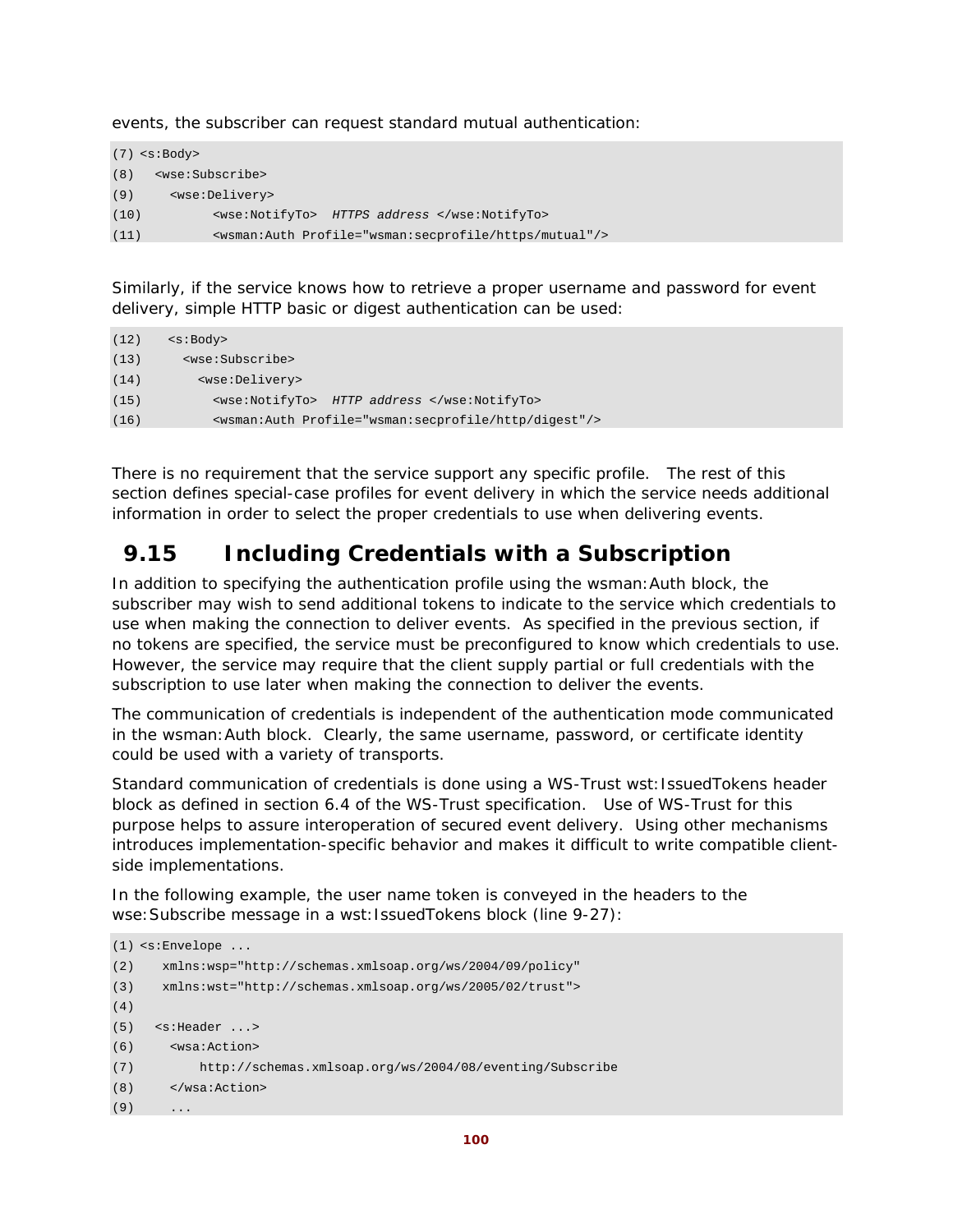| (10) | <wst:issuedtokens mustunderstand="true"></wst:issuedtokens>                     |
|------|---------------------------------------------------------------------------------|
| (11) | <wst:requestsecuritytokenresponse></wst:requestsecuritytokenresponse>           |
| (12) | <wst:tokentype></wst:tokentype>                                                 |
| (13) | http://docs.oasis-open.org/wss/2004/01/oasis-200401-wss-username-token-profile- |
| (14) | 1.0#UsernameToken                                                               |
| (15) |                                                                                 |
| (16) |                                                                                 |
| (17) | <wst:requestedsecuritytoken></wst:requestedsecuritytoken>                       |
| (18) | <wsse:usernametoken></wsse:usernametoken>                                       |
| (19) | <wsse:username>JoeUser</wsse:username>                                          |
| (20) |                                                                                 |
| (21) |                                                                                 |
| (22) |                                                                                 |
| (23) | <wsp:appliesto></wsp:appliesto>                                                 |
| (24) | <wsa:endpointreference><!-- NotifyTo EPR --></wsa:endpointreference>            |
| (25) | <wsa:address><!-- address of event sink --></wsa:address>                       |
| (26) |                                                                                 |
| (27) |                                                                                 |
| (28) |                                                                                 |
| (29) |                                                                                 |
| (30) |                                                                                 |
| (31) | $\langle$ s:Header>                                                             |
| (32) | $\langle s:Body \ldots \rangle$                                                 |
| (33) | <wse:subscribe></wse:subscribe>                                                 |
| (34) | <wse:delivery></wse:delivery>                                                   |
| (35) | <wse:notifyto> </wse:notifyto>                                                  |
| (36) | $\ddots$                                                                        |
| (37) |                                                                                 |
| (38) | $\ddots$                                                                        |
| (39) |                                                                                 |
| (40) | $\langle$ s:Body>                                                               |

This wst:IssuedTokens block is divided into three sections:

- Indicating the type of token or credential being passed : The wst:TokenType wrapper on lines 9-11. This may refer to user names, X.509 certificates or other token types.
- The actual security token in a wst: Requested Security Token wrapper (lines 13-17).
- What the tokens apply to, the wsp: Applies To block from WS-Policy. In this case, the tokens apply to the wse:NotifyTo address in the subscription. The wse:NotifyTo EPR and the wsp:Applies to MUST be identical.

Note that the wst:IssuedTokens block must have a SOAP mustUnderstand attribute.

The communication of tokens to the service for later use in event delivery connections is independent of the security profile in use. Typically, the subscriber will pass one of the following to the service using WS-Trust:

- A username reference (the service must know the password or other related credentials and only uses the username as a hint to know which credential to use)
- An X.509 certificate identifier (thumbprint or 'hash'). The service has more than one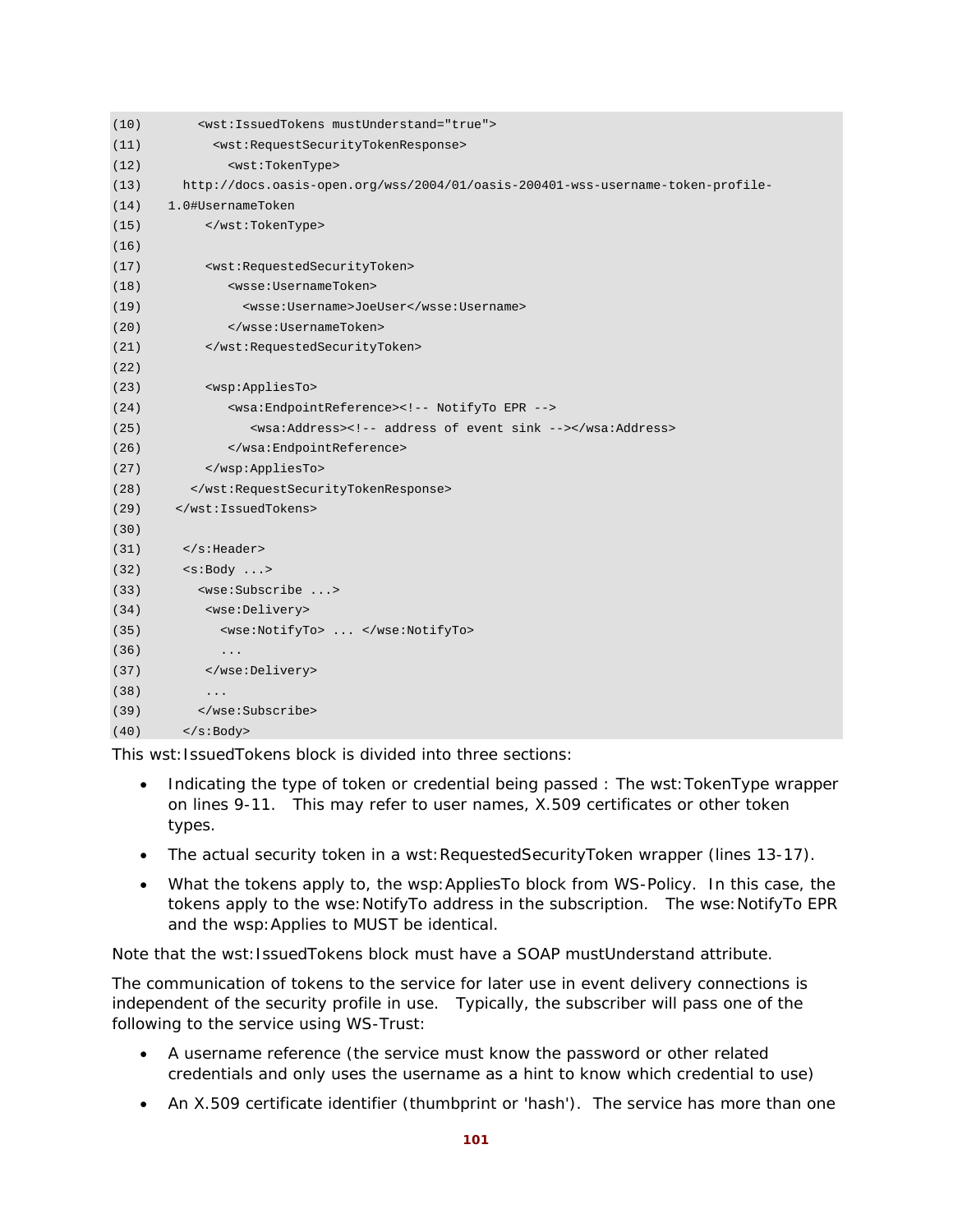certificate to use and needs to know which one.

- A username and password combination (rarely) which will be directly used to make the connection in the other direction at event-time. This has security implications and should not be delivered to the service over an unencrypted network transport.
- Some combination of the above token types (such as a username and a cookie).

These tokens are all intended for use at the transport level when making the connection and do not appear in the SOAP messages. Other token types may be communicated as well, but they are beyond the scope of this specification.

### R9.16-1: Whenever a user name is communicated to the service, the following WS-Trust usage SHOULD be observed. The wst:TokenType MUST be the following URI:

| (41) |                                                                                 |
|------|---------------------------------------------------------------------------------|
| (42) | <wst:tokentype></wst:tokentype>                                                 |
| (43) | http://docs.oasis-open.org/wss/2004/01/oasis-200401-wss-username-token-profile- |
|      | 1.0#UsernameToken                                                               |
| (44) | <wst: tokentype=""></wst:>                                                      |
| (45) |                                                                                 |
|      |                                                                                 |

### Additionally, the wst:RequestedSecurityToken must be a wsse:UsernameToken wich contains the user name:

| (46) | <wst:requestedsecuritytoken></wst:requestedsecuritytoken>  |
|------|------------------------------------------------------------|
| (47) | <wsse:usernametoken></wsse:usernametoken>                  |
| (48) | <wsse:username>user-name/wsse:Username&gt;</wsse:username> |
| (49) |                                                            |
| (50) |                                                            |
| (51) |                                                            |

The wsse:UsernameToken is defined in **Web Services Security Username Token Profile 1.0 [20].** WS-Management does not require the use or presence of the other fields in wsse:UsernameToken, although the implementation should return appropriate errors if other fields are submitted and not supportd, such as wsse:Nonce.

The password may be optionally supplied in cleartext as specified in the above specification, but is important that it be delivered over an encrypted transport:

| (52) | <wst:requestedsecuritytoken></wst:requestedsecuritytoken>  |
|------|------------------------------------------------------------|
| (53) | <wsse:usernametoken></wsse:usernametoken>                  |
| (54) | <wsse:username>user-name/wsse:Username&gt;</wsse:username> |
| (55) | <wsse:password>password</wsse:password>                    |
| (56) |                                                            |
| (57) |                                                            |

### R9.16-2: Whenever an X.509 certificate identity is communicated to the service, the following WS-Trust usage SHOULD be observed. The wst:TokenType MUST be the following URI:

(58)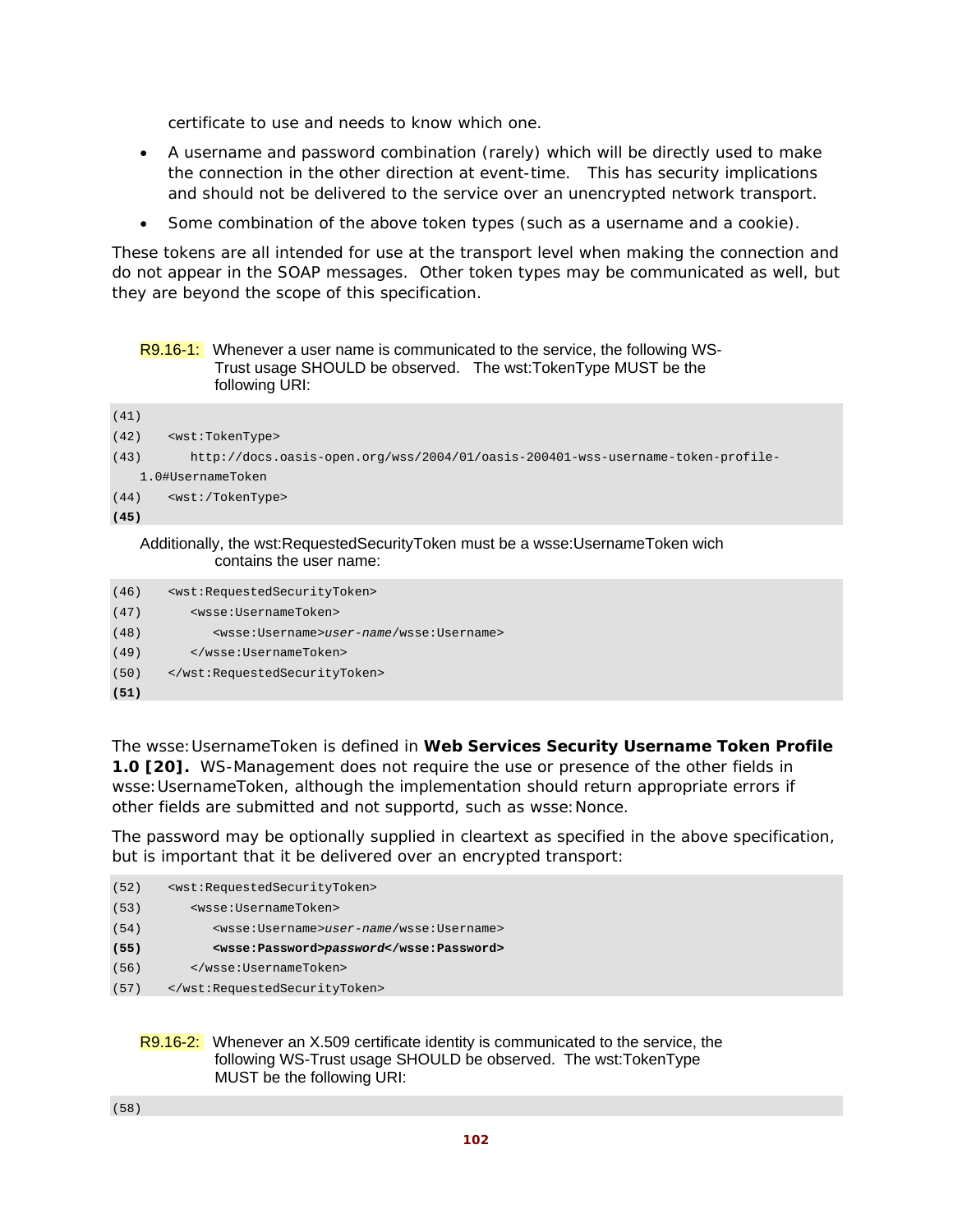```
(59) <wst:TokenType>
```

```
(60) http://docs.oasis-open.org/wss/2004/01/oasis-200401-wss-x509-token-profile-1.0#x509v3
```

```
(61) <wst:/TokenType>
```
**(62)**

The wst:RequestedSecurityToken MUST be a wsse:BinarySecurityToken with a ValueType of **wsse:X509v3** using a standard encoding type of **wsse:Base64Binary:** 

| (63) | <wst:requestedsecuritytoken></wst:requestedsecuritytoken>                               |
|------|-----------------------------------------------------------------------------------------|
| (64) | <wsse:binarysecuritytoken< td=""></wsse:binarysecuritytoken<>                           |
| (65) | ValueType=                                                                              |
| (66) | "http://docs.oasis-open.org/wss/2004/01/oasis-200401-wss-x509-token-profile-1.0#x509v3" |
| (67) | EncodingType=                                                                           |
| (68) | "http://docs.oasis-open.org/wss/2004/01/oasis-200401-wss-soap-message-security-         |
|      | 1.0#Base64Binary">                                                                      |
| (69) | MIEZzCCA9CqAwIBAqIOEmtJZc0BAqIOEmtJZc0                                                  |
| (70) |                                                                                         |
| (71) |                                                                                         |
|      |                                                                                         |

This token type is defined in the **Web Services Security X.509 Certificate Token Profile [21].**

```
R9.16-3: A conformant service which accepts username, password, or X.509
          certificate references within a wse:Subscribe message for later use in event 
          delivery MUST at least support the mechanisms in R9.15-1 and R9.15-2, 
          and MAY support any additional mechanisms.
```
While WS-Trust and the standard WS-Security profiles referenced above provide other options and mechanisms, their use is optional and beyond the scope of this version of WS-Management.

# **9.16 Correlation of Events with Subscription**

In many cases, the subscriber will want to ensure that the event delivery corresponds to a valid subscription that was issued by an authorized party. In this case, it is recommended that reference parameters be introduced into the wse:NotifyTo definition.

For example, at subscription-time, a uuid could be supplied as a correlation token:

```
(1) <s:Body> 
(2) <wse:Subscribe> 
(3) <wse:Delivery> 
(4) <wse:NotifyTo> 
(5) <wsa:Address> address <wsa:Address> 
(6) <wsa:ReferenceParameters> 
(7) <MyNamespace:uuid> uuid:b0f685ec-e5c9-41b5-b91c-7f580419093e </MyNamespace:uuid> 
(8) </wsa:ReferenceParameters>
```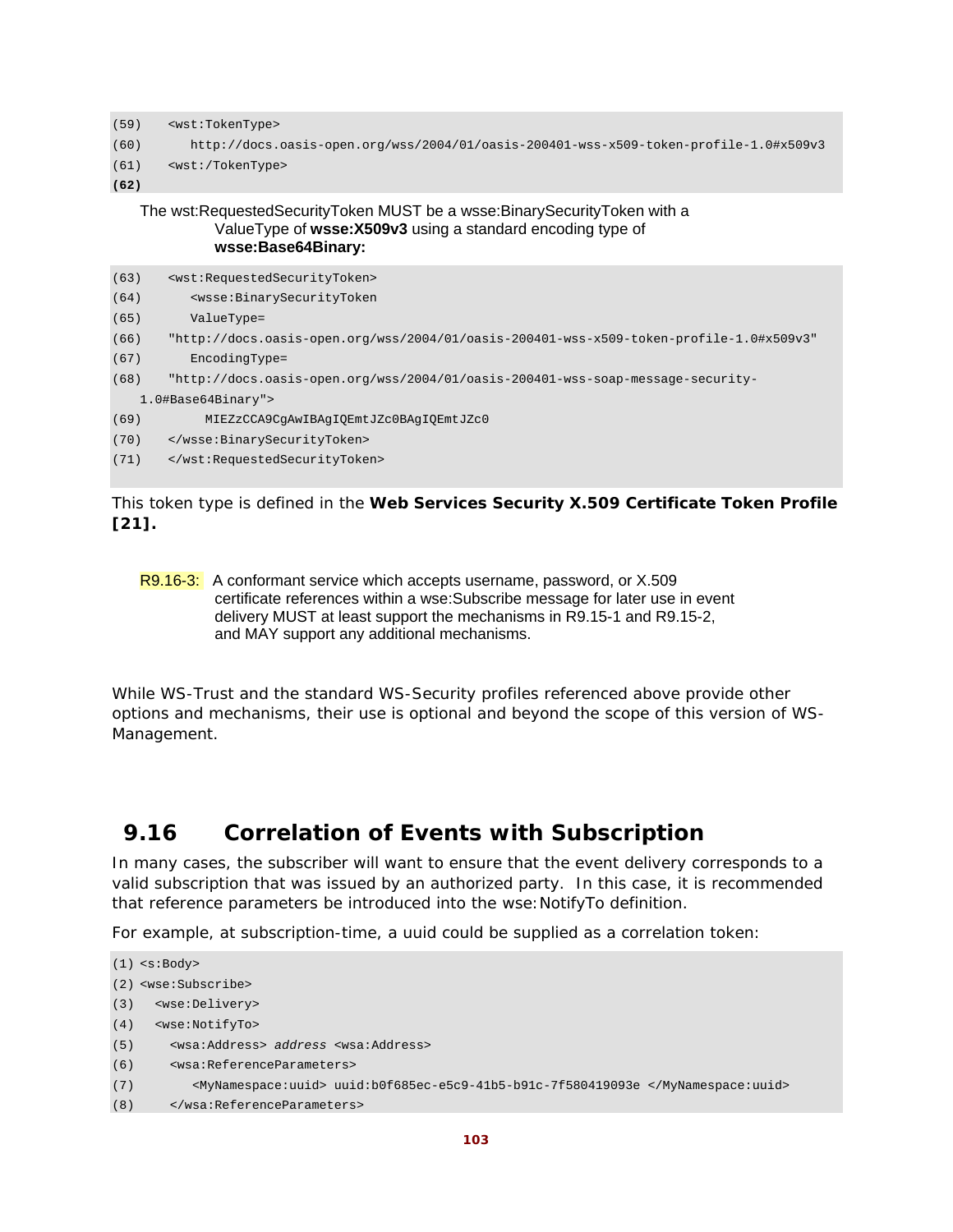(9) </wse:NotifyTo>  $(10)$  ...

This definition requires that the service include the MyNamespace:uuid value as a SOAP header with each delivery (see 2.1). The service can use this to correlate the event with any subscription that it issued and to validate its origin.

This is not a transport-level or SOAP-level authentication mechanism per se, but it does help to maintain and synchronize valid lists of subscriptions and determine if the event delivery is authorized or not, even though the connection itself may have been authenticated.

This mechanism still may require the presence of the wsman: Auth block to specify which security mechanism to use to actually authenticate the connection at event-time.

It is important that each new subscription receive at least one unique reference parameter which is never reused, such as the illustrate uuid, in order for this mechanism to be of value.

Other reference parameters may of course be present to help route and correlate the event delivery as required by the subscriber.

# **9.17 Transport-Level Authentication Failure**

Since transports typically go through their own authentication mechanisms prior to any SOAP traffic occurring, the first attempt to connection may result in a transport-level authentication failure. In such cases, SOAP faults will not occur, and the means of communicating the denial to the client is implementation- and transport-specific.

# **10.0 Transports and Message Encoding**

# **10.1 Introduction**

While WS-Management is a SOAP protocol and not tied to a specific network transport, interoperation requires the some common standards be established. This specification centers on establishing common usage over HTTP 1.1 and HTTPS.

For identification and referencing, each transport is identified by a URI, and each authentication mechanism defined in this specification is also identified by a URI.

As new transports are standardized, they should also acquire a URI for referencing purposes, and any new authentication mechanisms that they expose should also be assigned URIs for publication and identification purposes in XML documents.

For this specification, the standard transports are HTTP 1.1 and HTTPS (using TLS 1.), designated as follows:

- http://www.ietf.org/rfc/rfc2616.txt (HTTP 1.1)
- http://www.ietf.org/rfc/rfc2818.txt (for HTTPS)

The SOAP and HTTP encoding models specified in the following base specifications are used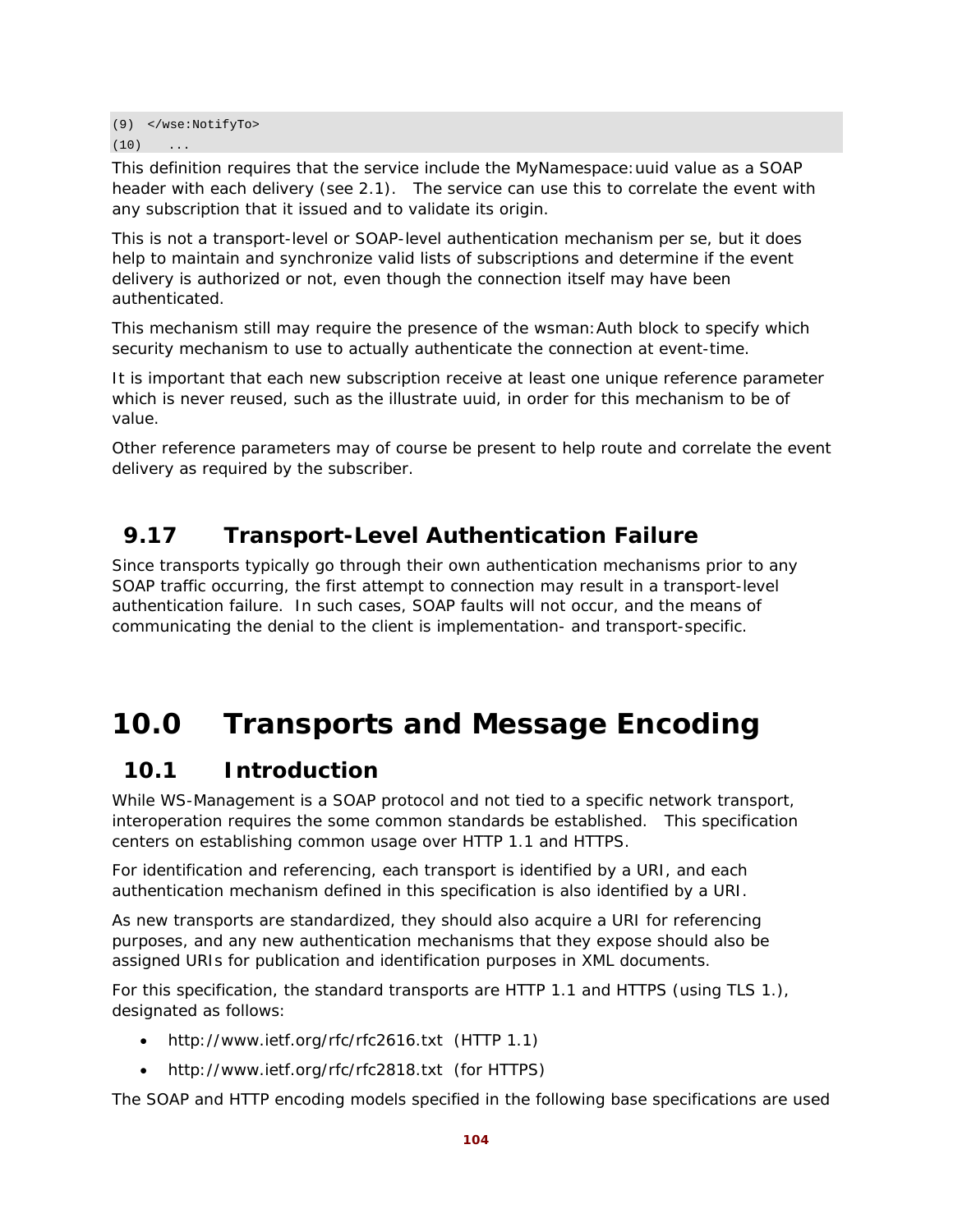for WS-Management encoding over HTTP and HTTPS:

1. **SOAP Version 1.2 Part 2: Adjuncts**, SOAP HTTP binding described in section 7 of http://www.w3.org/TR/2003/REC-soap12-part2-20030624/#soapinhttp

## 2. **WS-I Basic Profile Version 1.1**

http://www.ws-i.org/Profiles/BasicProfile-1.1-2004-08-24.html

R10.1-1: A service SHOULD conform to any encoding requirements established by the WS-I Basic Profile Version 1.1, in addition to any requirements established in this specification.

This increase the probability of successful interoperation between implementations.

# **10.2 HTTP(S) Encoding**

## R10.2-1: A service MUST support **Transfer-Encoding : chunked.**

This requires the service to be able to receive incoming SOAP messages in several parts or to be able to deliver them in several parts when they are very large or the size is unknown. The limits are service-specific.

- R10.2-2 A service MUST at least support the SOAP HTTP Binding.
- R10.2-3: A service MUST at least implement the Responding SOAP Node of the SOAP **Request-Response** Message Exchange Pattern (http://www.w3.org/2003/05/soap/mep/**request-response**/).
- R10.2-4 A service MAY choose not to implement the Responding SOAP Node of the SOAP **Response** Message Exchange Pattern (http://www.w3.org/2003/05/soap/mep/**soap-response**/).
- R10.2-5: A service MAY choose not to support the SOAP Web Method Feature.
- R10.2-6: A service MUST at least implement the Responding SOAP Node of an HTTP one-way Message Exchange Pattern where the SOAP ENVELOPE is carried in the HTTP Request and the HTTP Response has a Status Code of 202 Accepted and an empty Entity Body (no SOAP ENVELOPE).

This is used to carry SOAP messages which require no response.

- R10.2-7: A service MUST at least support Request Message SOAP ENVELOPEs and one-way SOAP ENVELOPEs that are delivered using HTTP POST.
- R10.2-8: The HTTP(S) URL itself MUST contain the WS-Management ResourceURI suffixed to the HTTP address in the same manner as used in the wsa:To header as described in section 2.4.

Note this **important** requirement for HTTP(S) based access to WS-Management. While the ResourceURI is also contained in the SOAP, it simplifies the implementation if the ResourceURI can be copied to and from wsa: Address fields without modification or analysis.

- R10.2-9: In cases where the service cannot respond with a SOAP message, the HTTP error code 500 (Internal Server Error) SHOULD be returned and the client side should close the connection.
- R10.2-10: For services which support HTTPS (TLS 1.0), the service MUST at least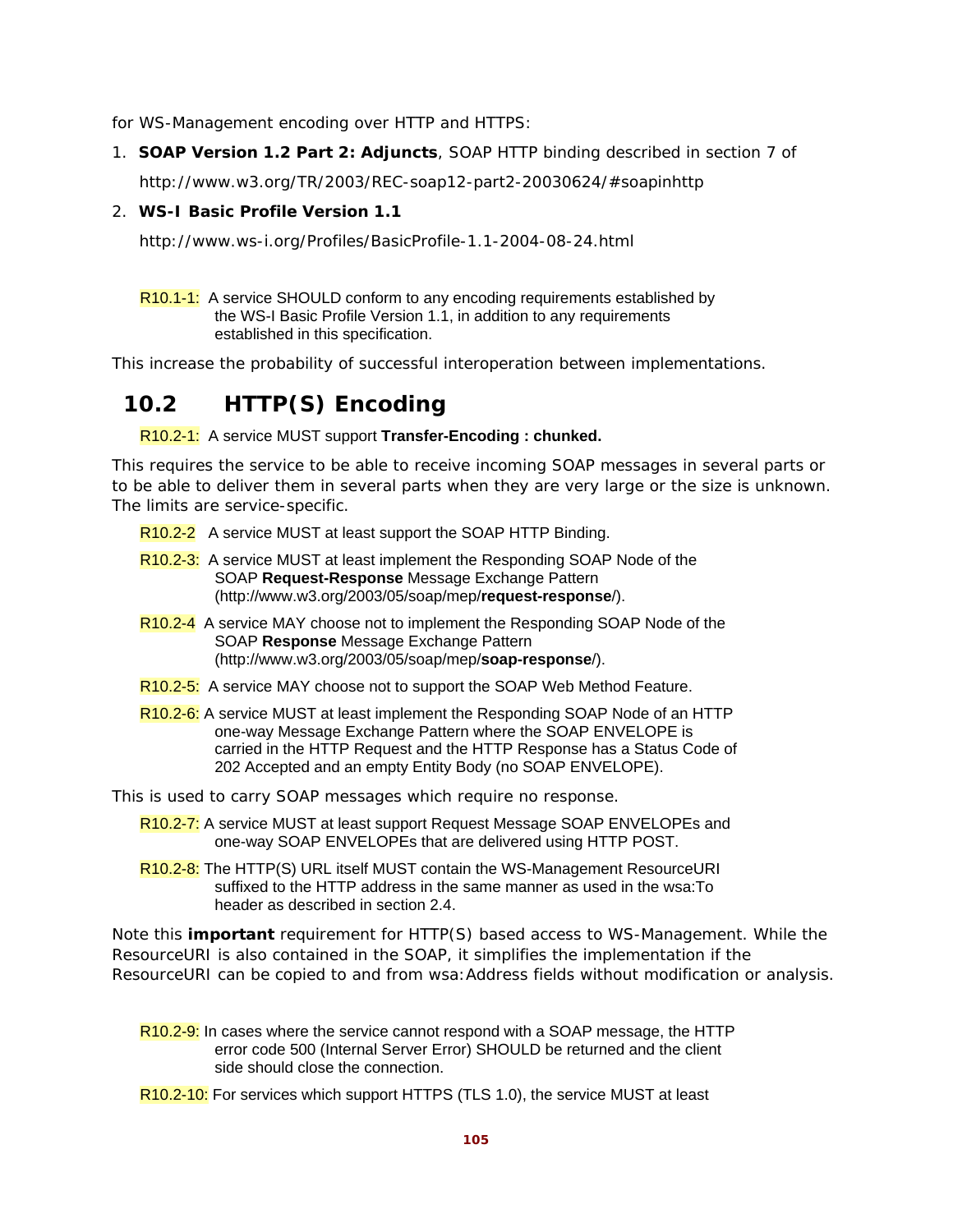implement TLS\_RSA\_WITH\_RC4\_128\_SHA. It is RECOMMENDED that the service also support TLS\_RSA\_WITH\_AES\_128\_CBC\_SHA.

- R10.2-11: When delivering faults, an HTTP status code of 500 SHOULD be used in the response for s:Receiver faults, and a code of 400 SHOULD be used for s:Sender faults.
- R10.2-12: It is NOT a REQUIREMENT that the URL used with the HTTP-POST operation to deliver the SOAP message have the same content as the wsa:To URI used in the SOAP addressing. Often, the HTTP URL will have the same content as the wsa:To URI in the message, but may additionally contain the wsman:ResourceURI suffixed to the network address using a service-defined separator token sequence. It is RECOMMENDED that services require only the wsa:To network address URL to promote uniform client-side processing and behavior.

## **10.3 SOAP**

R10.3-1: A SERVICE MUST at least receive and send SOAP 1.2 [SOAP 1.2] SOAP ENVELOPEs.

- R10.3-2: A SERVICE MAY reject a TEXT SOAP ENVELOPE with more than 32,767 octets.
- R<sub>10.3-3</sub>: A SERVICE SHOULD NOT send a TEXT SOAP ENVELOPE with more than 32,767 octets in length unless the client has specified a wsman:MaxEnvelopeSize header overriding this limit.
- Large SOAP ENVELOPEs are expected to be serialized using attachments.
	- R10.3-4: Any REQUEST MESSAGE MAY be encoded using either UNICODE 3.0 (UTF-16) or UTF-8 encoding. An Service MUST accept either encoding for all operations and emit RESPONSES using the same encoding as the original request.

Some SOAP-enabled systems only have UNICODE available, and some only have UTF-8. To maximize interoperation, it is trivial for a server to support both encodings, since R10.3-5 places limits on the required character set.

- R10.3-5: A service IS REQUIRED to support characters from U+0000 to U+007F inclusive with both UTF-8 and UTF-16 encodings, and MAY support characters outside this range. If the message contains unsupported characters above U+007F, the service MUST return a wsman:EncodingLimit fault.
- R10.3-6: For UTF-8 encodings, the service MAY fail to to process any message beginning with the UTF-8 BOM (0xEF 0xBB 0xBF) at the beginning of the message and MUST send UTF-8 responses without the BOM. The presence of BOM in 8-bit characters encodings reduces interoperation. Where extended characters are a requirement UTF-16 SHOULD be used.

Since the only required subrange is  $U+0000$  to  $U+007F$ , it is trivial to support both UTF-16 and UTF-8 encoding for characters, since every other octet in the UNICODE UTF-16 character is a zero.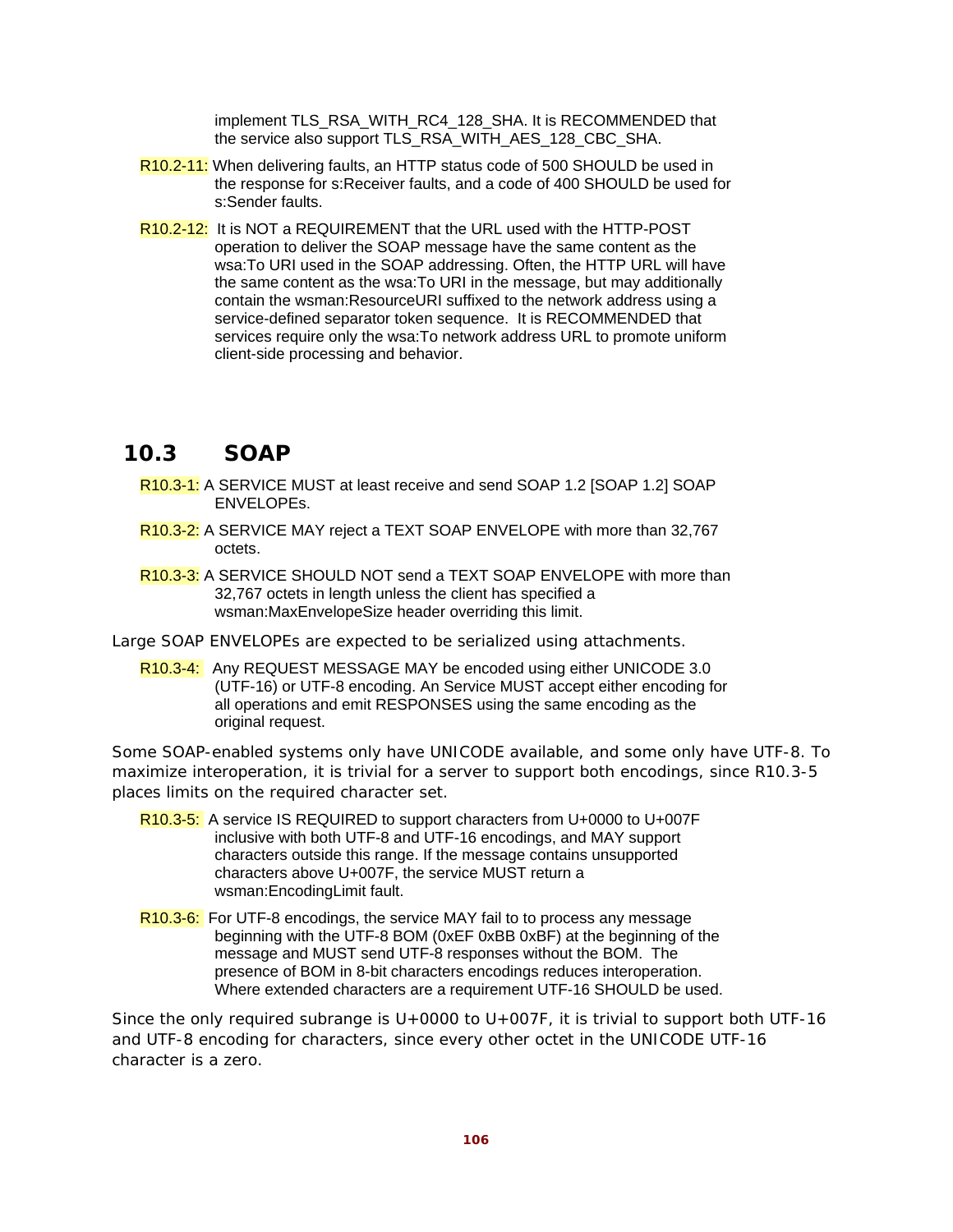R10.3-7: If UTF-16 is the encoding, the SERVICE MUST support either byte order mark (BOM) U+FEFF (big-endian) or U+FFFE (little-endian) as defined in the UNICODE 3.0 specification as the first character in the message.

(See http://www.unicode.org/faq/utf\_bom.html#BOM)

R10.3-8: Duplicate headers SHOULD NOT be processed. The service should issue a wsa:InvalidMessageInformationHeaders fault if they are detected. However, a conformant service MAY ignore any duplicate headers if it assumes the first occurrence is the valid one.

Duplicate headers are considered a defect originating in the client side of the conversation. Returning a fault helps identify faulty clients. However, an implementation may be resource-constrained and unable to detect duplicate headers, so they may be ignored.

R10.3-9: By default, a compliant service SHOULD NOT fault requests with leading and trailing whitespace in XML element values and SHOULD trim such whitespace by default as if the whitespace had not occurred. Services SHOULD NOT emit messages containing leading or trailing whitespace within element values unless the whitespace values are properly part of the value. If the service cannot accept whitespace usage within a message because the XML schema establishes other whitespace usage, the service should emit a wsman:EncodingLimit fault with a detail code of wsman:faultDetail/Whitespace.

Clients should not send messages with leading or trailing whitespace in the values, but services should eliminate unneeded "cosmetic" whitespace on both sides of the element value without faulting.

(See also http://www.w3.org/TR/2001/REC-xmlschema-2-20010502/#dt-whiteSpace)

- R10.3-10: Services SHOULD NOT fault messages containing XML comments, as this is part of the XML standard. Services MAY emit messages containing comments relating to the origin and processing of the message or add comments for debugging purposes.
- R10.3-11: If the SOAPAction header is present in an HTTP/HTTPS-based request which carries a SOAP message, it MUST match the wsa:Action URI present in the SOAP message. The SOAPAction headaer is optional and a service MUST NOT fault a request if this header is missing.

Since WS-Management is based on SOAP 1.2, the SOAPAction header is optional and is merely used as an optimization. If present, it MUST match the wsa: Action URI used in the SOAP message. The service is permitted to fault the request by simple examination of the SOAPAction header if the action is not valid without examination of the SOAP content. However, the service may not fault the request if the SOAPAction header is omitted.

# **10.4 Lack of Response**

If an operation succeeds but a response cannot be computed or actually delivered due to runtime difficulties or transport problems, no response should be sent and the connection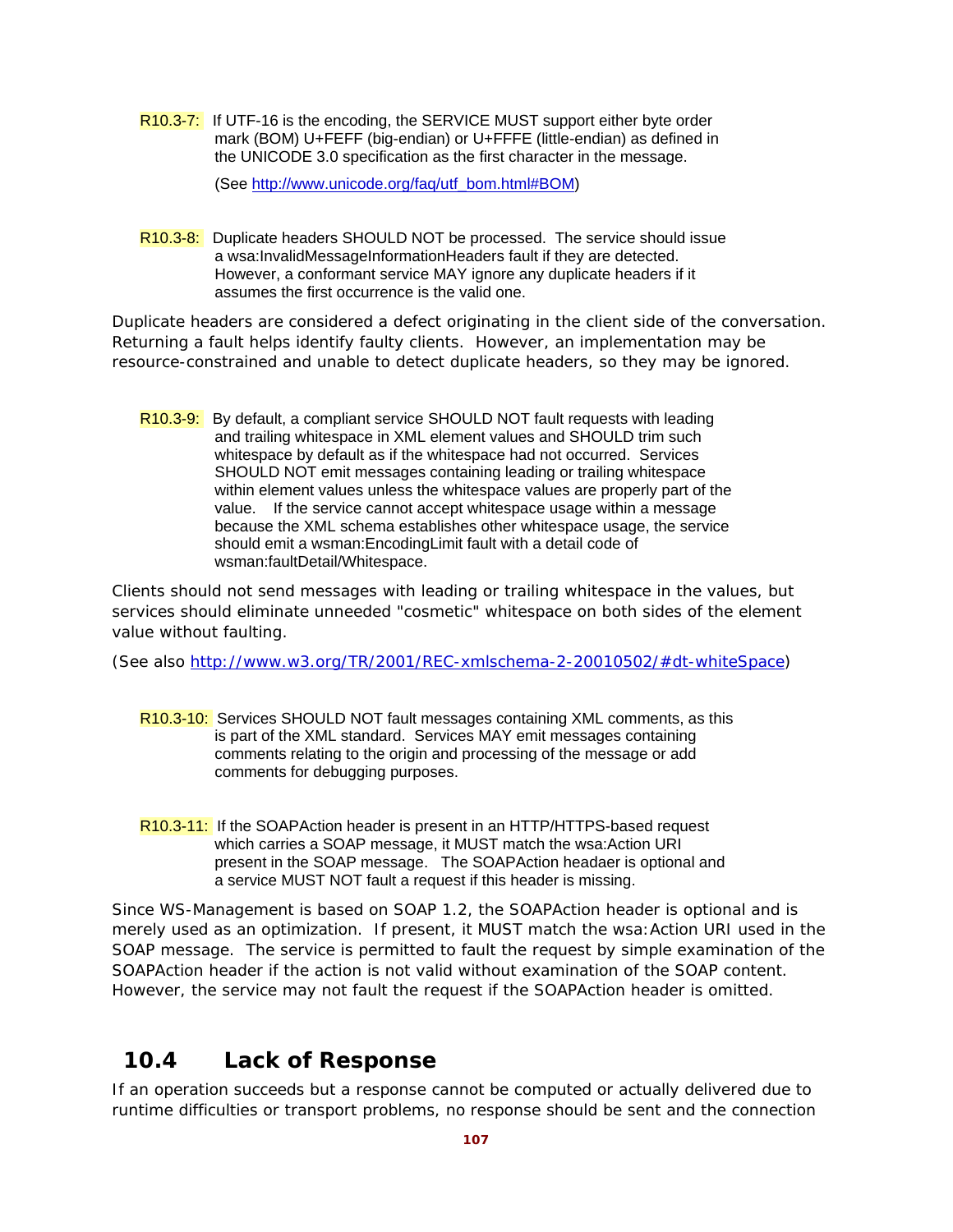should be terminated.

Specific transports may have specific techniques for terminating the connection, for example see R10.2-9.

This behavior is preferable to attempting a complex model for sending responses in a delayed fashion. Implementations should generally keep a log of all requests and their results, and allow the client to reconnect later to enumerate the operation log (using wsen:Enumerate) if they fail to get a response. The format and behavior of such a log is beyond the scope of this specification. Since the client must be coded to take into account a lack of response in any case, all abnormal message conditions can safely revert to this scenario.

R10.4-1: If correct responses or faults cannot be computed or generated due to internal failure of the service, a response to any operation SHOULD NOT be sent.

The client has to deal with cases of no response in any case, so the service should simply force the client into that mode rather than send a response or fault which is not defined in this specification.

# **10.5 Replay Of Messages**

A service should not resend messages which have not been acknowledged at the transport level.

R<sub>10.5-1:</sub> A service MUST NOT resend an unacknowledged messages unless they are part of a higher general-purpose reliable messaging or transactional protocol layer, in which case the retransmission follows the rules for that protocol.

# **10.6 Encoding Limits**

Most of the following limits are in characters. However, the maximum overall SOAP envelope size is defined in octets. Implementations are free to exceed these limits. However, a service is considered conformant if it observes these limits. Any limit violation results in a wsman:EncodingLimit fault. In addition to any requirements or limits established by the WS-I Basic Profile, the service should observe the following:

- R10.6-1 A service MAY fail to process any URI with more than 2048 characters.
- R10.6-2: A service SHOULD NOT generate a URI with more than 2048 characters.
- R<sub>10.6-3:</sub> A service MAY fail to process a Selector or Option Name of more than 2048 characters.
- R10.6.4: A service MAY fail to process a Selector value or Option value of more than 4096 characters, including any embedded Selectors, and MAY fail to process a message which contains more than 8096 characters of content in the root <Selectors> element.
- R10.6-6: A service MAY reject a SOAP Envelope with more than 32,767 octets. Similarly, it MAY fault any operation that would require a single reply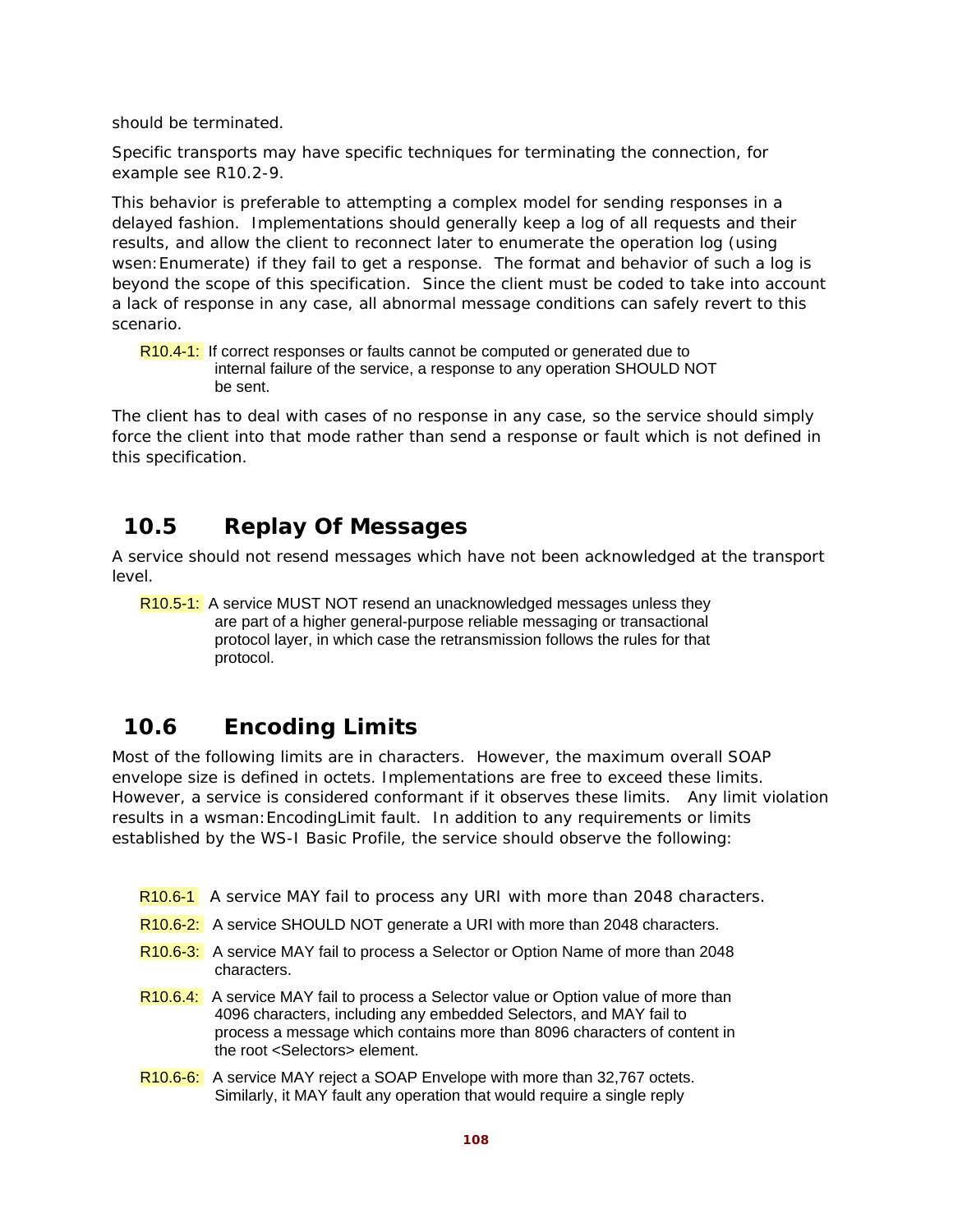exceeding 32,767 octets.

R10.6-7: A service MAY always emit *faults* that are 4096 octets or less in length, regardless of any requests by the client to limit the response size. Clients should always be prepared for this minimum in case of an error.

# **10.7 Binary Attachments**

MTOM is used to support binary attachments to WS-Management. If a service supports attachments, the following rules apply:

- R10.7-1: A conformant service MAY OPTIONALLY support binary attachments to any operation using the SOAP Message Transmission Optimization Mechanism (MTOM) proposal (http://www.w3.org/TR/2004/PR-soap12-mtom-20041116).
- R10.7-2: If a service supports attachments, the service MUST support the Abstract Transmission Optimization Feature.
- R10.7-3: If a service supports attachments, the service MUST support the Optimized MIME Multipart Serialization Feature.
- R<sub>10.7-4</sub>: If a service supports attachments, the service MUST support the HTTP Transmission Optimization Feature.
- R10.7-5: If a service cannot process a message with an attachment or unsupported encoding type and the transport is HTTP or HTTPS, it MUST return HTTP error 415 as its response (unsupported media).
- R10.7-6: If a service cannot process a message with an attachment or unsupported encoding type using transports other than HTTP/HTTPS, it SHOULD return a wsman:EncodingLimit fault with a detail code of wsman:EncodingType.

Other attachment types are not prohibited.

# **10.8 Case-Sensitivity**

While XML and SOAP are intrinsically case-sensitive with regard to schematic elements, many underlying systems which will be serviced by WS-Management are not intrinsically case-sensitive. This primarily applies to values, but may also apply to schemas which are automatically and dynamically generated from other sources.

A service may observe any case usage required by the underlying execution environment.

The only requirement is that messages must be able to pass validation tests against any schema definitions. At any time, it is possible that a validation engine may be interposed between the client and server in the form of a proxy, so schematically valid messages are a practical requirement.

Otherwise, this specification makes no requirements as to case usage. A service is free to interpret values in a case-sensitive or case-insensitive manner.

It is RECOMMENDED that case usage not be altered in transit by any part of the WS-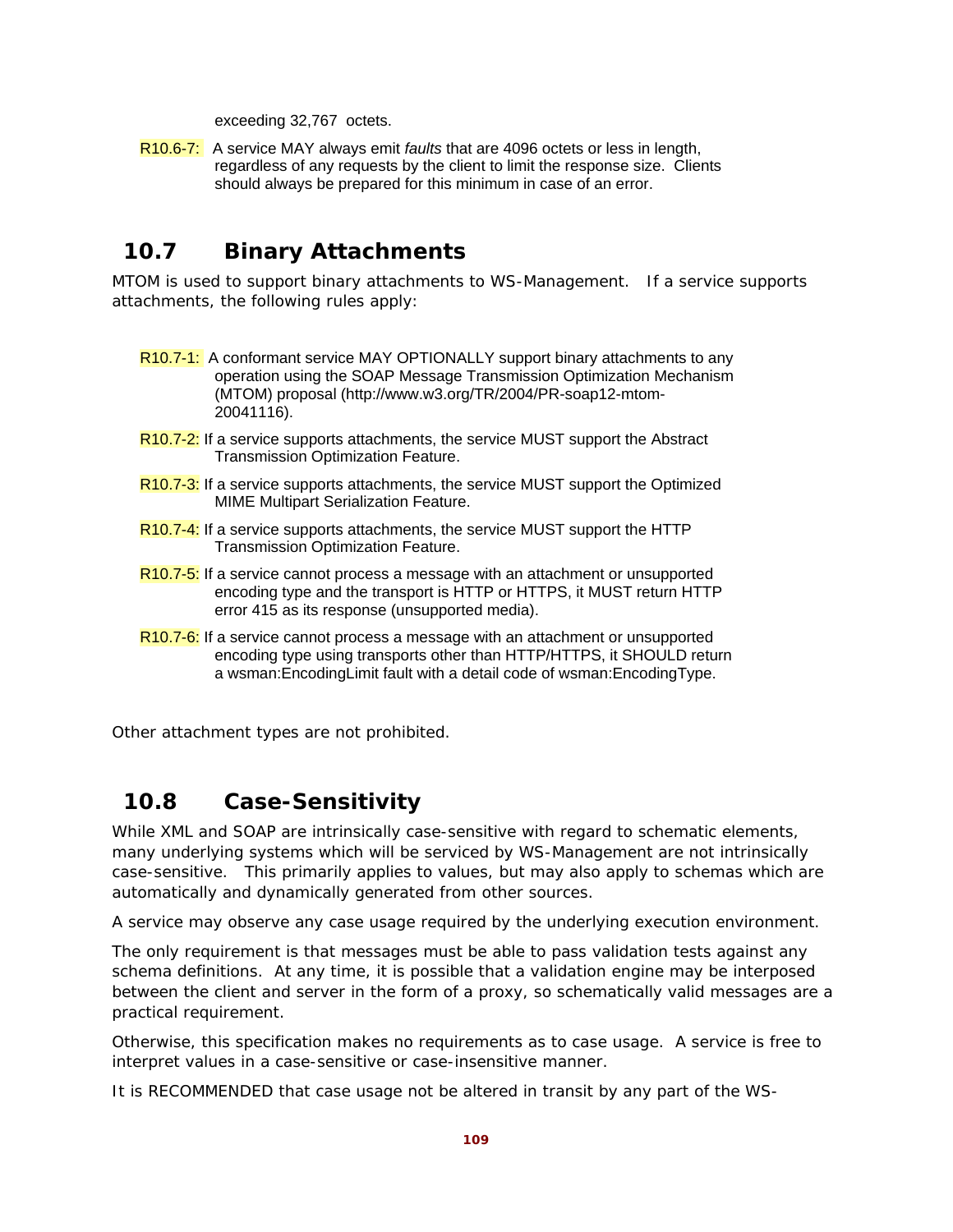Management processing chain. Whatever case usage is established by the sender of the message should be retained throughout the lifetime of that message.

## **10.9 The wsman: URI scheme**

This specification makes use of a wsman: URI scheme for three purposes:

- (1) Fault detail URIs **wsman:faultDetail/....**
- (2) Security profile URIs **wsman:secProfile/...**
- (3) WS-Management-specific filter dialects **wsman:filterDialect/...**

If vendor-specific URIs need to make use of the wsman: scheme in cases where another scheme such as http: may not be appropriate, the vendor SHOULD include the vendorspecific internet domain name in the first component of the URI to prevent naming collisions:

#### wsman:**vendor.com**/...

This specification reserves all other initial tokens (other than those beginning with a vendorspecific domain name) after the initial token sequence **wsman:** for future use.

# **11.0 Faults**

### **11.1 Introduction**

Faults are returned when the SOAP message is successfully delivered by the transport and processed by the service, but the message cannot be processed properly. If the transport cannot successfully deliver the message to the SOAP processor, a transport error will occur instead.

Only SOAP 1.2 faults [or later] should be supported.

Generally, faults should not be issued unless they are expected as part of a call-response pattern. It would not be valid for a client to issue a wxf:Get, and receive the wxf:GetResponse and then *fault* that response.

# **11.2 Fault Encoding**

This section discusses the encoding of faults in XML.

R11.2-1: A conformant service MUST use the fault encoding format and normative constraints defined below for faults in the WS-Management space and any of its dependent specifications:

```
(1) <s:Envelope>
```

```
(2) xmlns:s="http://www.w3.org/2003/05/soap-envelope"
```

```
(3) xmlns:wsa="http://schemas.xmlsoap.org/ws/2004/08/addressing">
```
(4) <s:Header>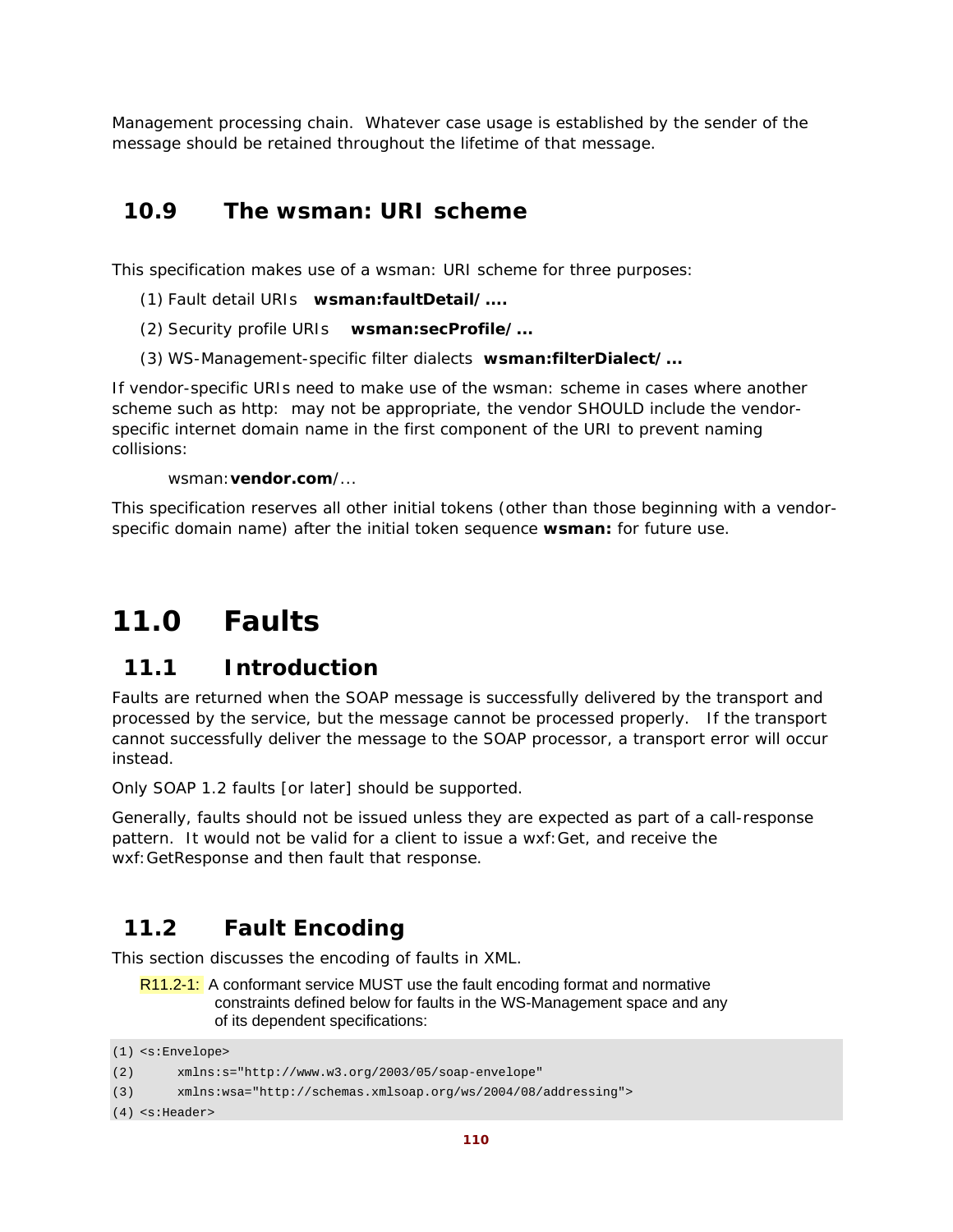| (5)  | <wsa:action></wsa:action>                              |
|------|--------------------------------------------------------|
| (6)  | http://schemas.xmlsoap.org/ws/2004/08/addressing/fault |
| (7)  | <wsa:action></wsa:action>                              |
| (8)  | <wsa:messageid></wsa:messageid>                        |
| (9)  | uuid:d9726315-bc91-430b-9ed8-ce5ffb858a87              |
| (10) |                                                        |
| (11) | <wsa:relatesto></wsa:relatesto>                        |
| (12) | uuid:d9726315-bc91-430b-9ed8-ce5ffb858a85              |
| (13) |                                                        |
| (14) | $\langle$ s:Header>                                    |
| (15) |                                                        |
| (16) | <s:body></s:body>                                      |
| (17) | $\leq$ s: Fault>                                       |
| (18) | < s : Code>                                            |
| (19) | <s:value> [Code] </s:value>                            |
| (20) | <s:subcode></s:subcode>                                |
| (21) | <s:value> [Subcode] </s:value>                         |
| (22) |                                                        |
| (23) | $\langle s:Code \rangle$                               |
| (24) | <s:reason></s:reason>                                  |
| (25) | <s:text xml:lang="en"> [Reason] </s:text>              |
| (26) | $\langle$ s:Reason>                                    |
| (27) | <s:detail></s:detail>                                  |
| (28) | [Detail]                                               |
| (29) | $\langle$ s:Detail>                                    |
| (30) | $\langle$ s:Fault>                                     |
| (31) | $\langle s : \text{Body} \rangle$                      |

R11.2-2: The following describes additional, normative constraints on the outline listed above:

- s:Envelope/s:Header/wsa:Action MUST be a valid fault Action URI from the relevant specification which defined the fault.
- s:Envelope/s:Header/wsa:MessageId MUST be present for the fault, like any non-fault message.
- s:Envelope/s:Header/wsa:RelatesTo

Like any other reply, this MUST contain the MessageID of the original request which caused the fault.

s:Body/s:Fault/s:Value

MUST be one of s:Sender or s:Receiver, as specified in the Master Fault Table under the "Code" entry.

s:Body/s:Fault/s:Subcode/s:Value

For WS-Management-related messages, MUST be one of the subcode QNames defined in the Master Fault Table. If the service exposes custom methods or other messaging, this of course may be another QName not in the Master Fault Table.

s:Body/s:Fault/s:Reason

This OPTIONAL element SHOULD contain localized text explaining the fault in more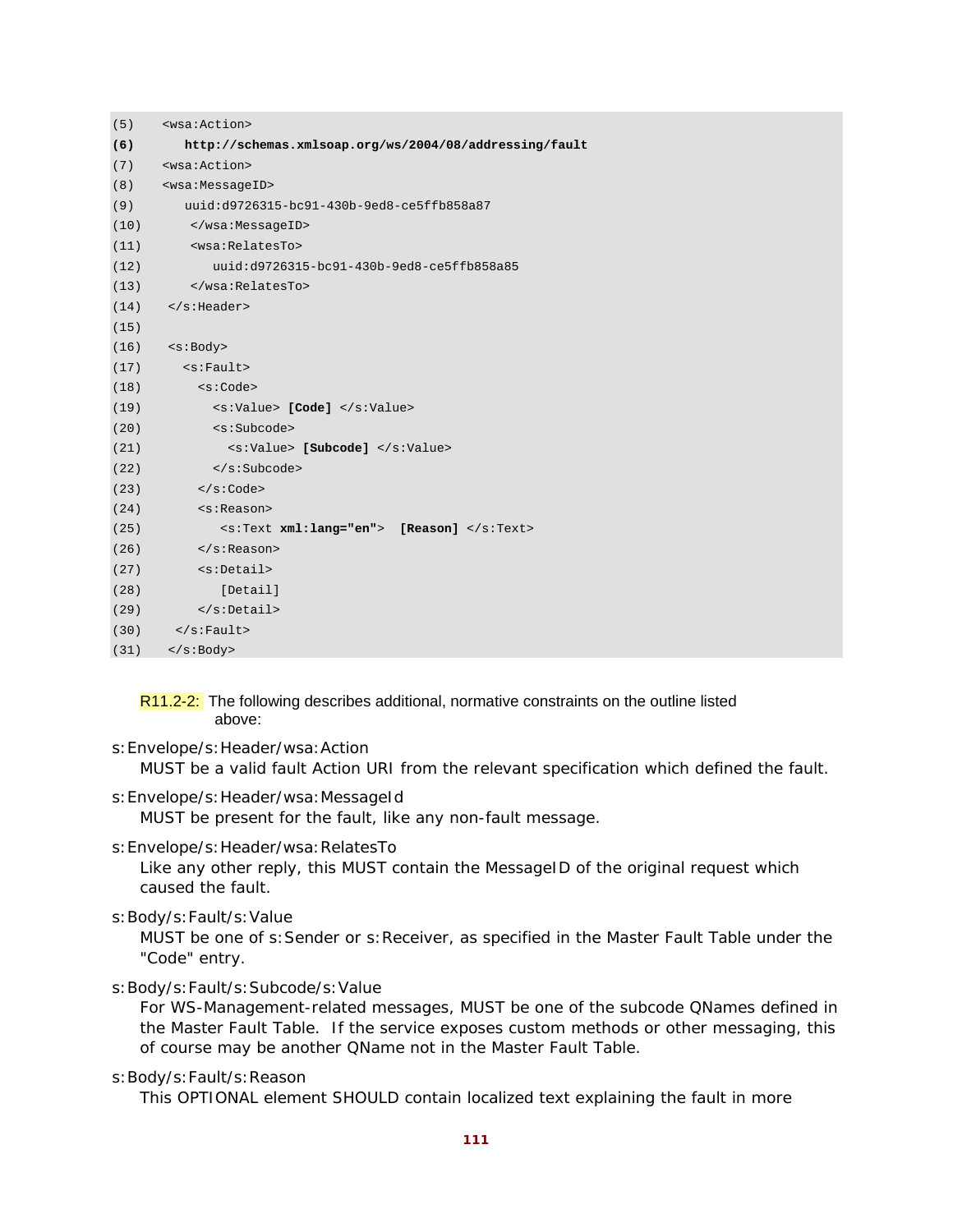detail. This is typically extracted from the "Reason" field of the Master Fault Table. However, the text may be adjusted to reflect a specific circumstance. This element may be repeated for each language. Note that the xml:lang attribute MUST be present.

s:Body/s:Fault/s:Detail

This OPTIONAL element SHOULD reflect the RECOMMENDED content from the Master Fault Table.

The above fault template is populated by examining entries from the Master Fault Table in 11.3, which includes all relevant faults from WS-Management and its underlying specifications. Note that s: Reason and s: Detail are always optional, but recommended, and that since s:Reason must contain an xml:lang attribute to indicate the language used in the descriptive text.

R11.2-3: Note that fault wsa:Action URI values vary from fault to fault. The service MUST issue a fault using the correct URI, which is based on the specification which defined the fault. Faults defined in this specification must have the URI value:

 **http://schemas.xmlsoap.org/ws/2005/06/management/fault** 

The Master Fault Table in 11.6 contains the relevant wsa:Action URIs which apply. The URI values are directly implied by the QName for the fault.

# **11.3 NotUnderstood Faults**

There is a special case for faults relating to mustUnderstand attributes on SOAP headers. SOAP specifications define the fault differently than the encoding in 11.2. See 5.4.8 in reference **[4]**. In practice, the fault only varies in indicating the SOAP header that was not understood, the QName and namespace (line 3):

```
(1) <s:Envelope xmlns:env="http://www.w3.org/2003/05/soap-envelope 
(2) xmlns:wsa="http://schemas.xmlsoap.org/ws/2004/08/addressing"> 
(3)
(4) <s:Header> 
(5) <s:NotUnderstood qname="QName of header" xmlns:ns="XML namespace of header"/> 
(6) <wsa:Action> 
(7) http://schemas.xmlsoap.org/ws/2004/08/addressing/fault 
(8) </wsa:Action> 
(9) <wsa:MessageID> 
(10) uuid:d9726315-bc91-430b-9ed8-ce5ffb858a87 
(11) </wsa:MessageID> 
(12) <wsa:RelatesTo> 
(13) uuid:d9726315-bc91-430b-9ed8-ce5ffb858a85 
(14) </wsa:RelatesTo> 
(15) </s: Header>
(16)
```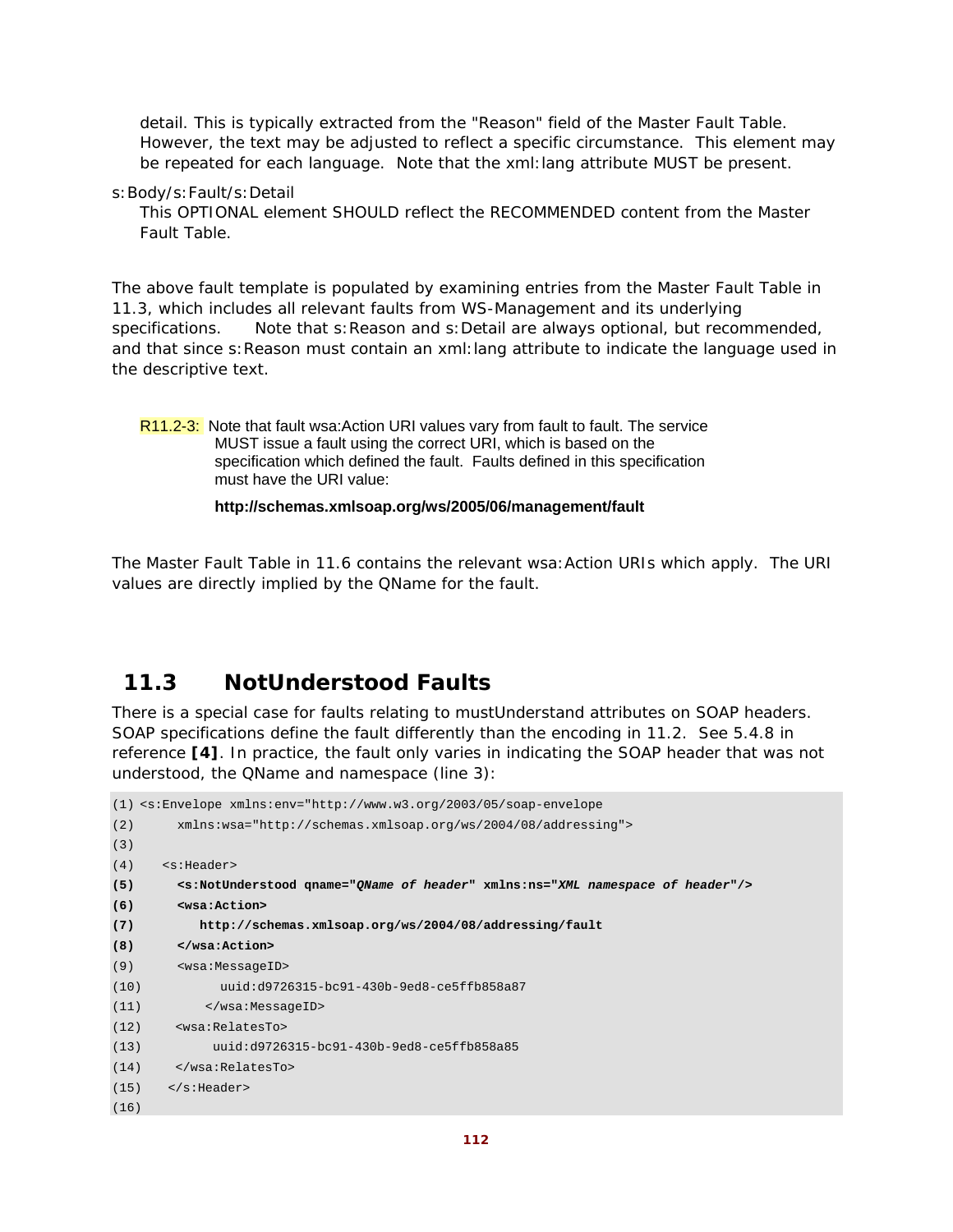| (17) | $<$ s: Body>                                            |
|------|---------------------------------------------------------|
| (18) | $\leq$ s: Fault>                                        |
| (19) | $<$ s: Code>                                            |
| (20) | <s:value>s:MustUnderstand</s:value>                     |
| (21) | $\langle s:Code \rangle$                                |
| (22) | $<$ s:Reason>                                           |
| (23) | <s:text xml:lang="en-US">Header not understood</s:text> |
| (24) | $\langle$ s:Reason>                                     |
| (25) | $\langle$ s:Fault>                                      |
| (26) | $\langle$ s:Body>                                       |
| (27) |                                                         |
| (28) | $\langle$ s:Envelope>                                   |

The fault template shown above may be used in all cases of failure to process mustUnderstand attributes. Line 5-8 show the important content: indicating which header was not understood, and a generic wsa: Action specifying that the current message is a fault.

It is important that the wsa: RelatesTo be included so that the client can correlate the fault with the original request. Over transports other than HTTP in which may requests may be interlaced, this may be the only way to respond to the correct sender.

If the original wsa:MessageID itself is faulty and the connection is request-response oriented, the service MAY attempt to send back a fault without the wsa:MessageID and wsa:RelatesTo fields, or may simply fail to respond, as discussed in 11.4.

# **11.4 Degenerate Faults**

In rare cases, the SOAP message may not contain enough information for a fault to be generated properly. For example, if the wsa:MessageID is garbled, it will be difficult for the service to return a fault which references the original message. With some transports, it may be impossible to reference the sender in order to return the fault.

If the transport guarantees a simple request-response pattern, then the service MAY send back a fault with no wsa: RelatesTo field. However, in some cases, there is no quarantee that the sender can be reached (the wsa:FaultTo contains an invalid address, so there is no way to deliver the fault).

In all of the cases, the service SHOULD revert to the rules of 10.4, in which no response is sent. The service SHOULD attempt to log the requests in some way so as to help identify the defective client.

# **11.5 Fault Extensibility**

A service may include additional fault information beyond what is defined in this specification. The appropriate extension element is the s:Detail element and servicespecific XML may appear at any location within this element, provided that it is properly mapped to an XML namespace which defines the schema for that content. WS-Management makes use of this extension technique for the wsman:FaultDetail URI values: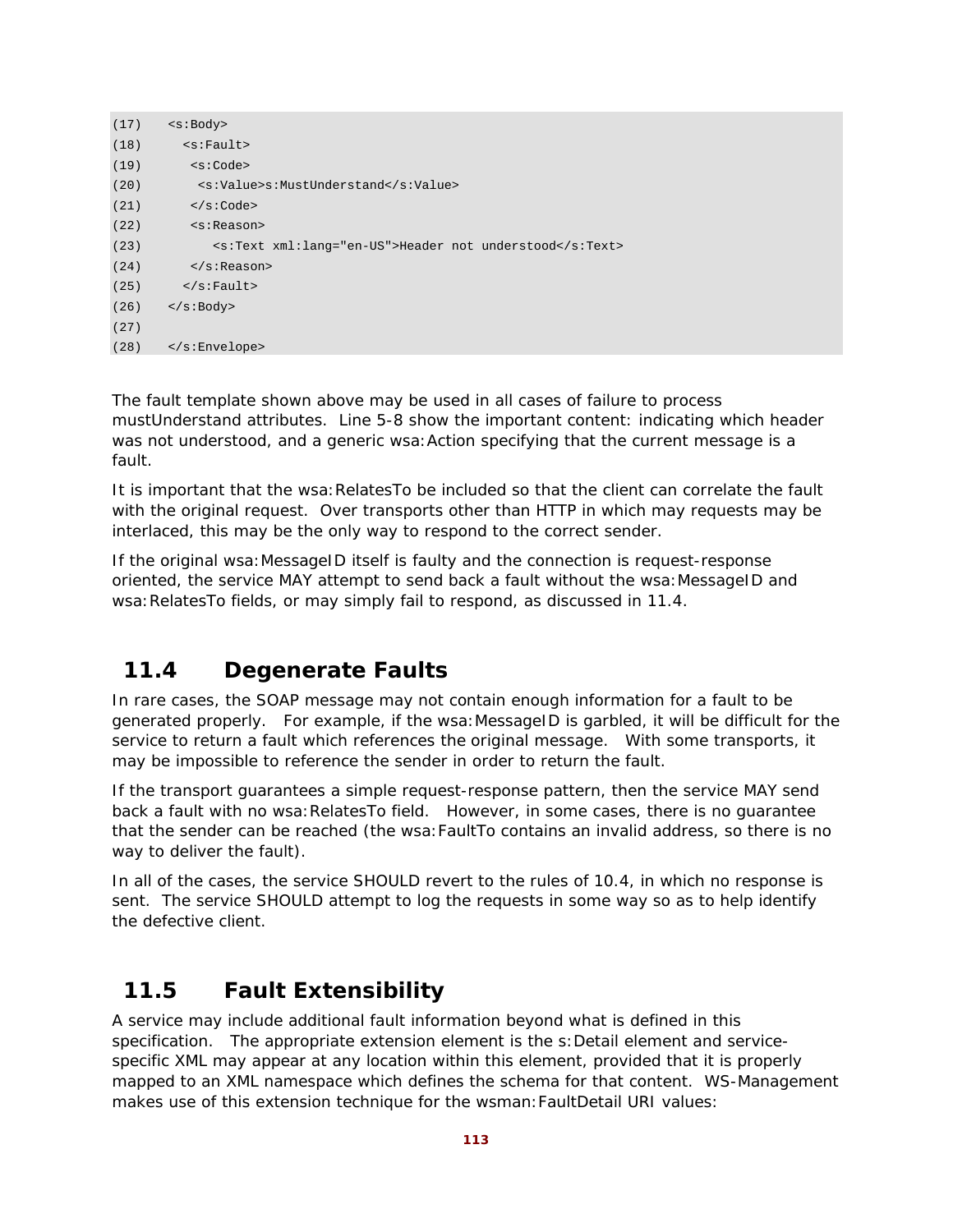```
(1) <s:Detail> 
(2) <wsman:FaultDetail>... </wman:FaultDetail> 
(3) <ExtensionData xmlns="vendor-specific-namespace">...</ExtensionData> 
(4) ...
(5) </s:Detail>
```
The extension data elements may appear before or after any WS-Management-specific extensions mandated by this specification and more than one extension element is permitted.

# **11.6 Master Fault Table**

The following table includes all faults from this specification and all underlying specifications and should be taken as the normative fault list for WS-Management.

R11.6-1: A service MUST return faults from the following list when the operation that caused them was a message in this specification for which faults are specified. A conformant service MAY return other faults for messages which are not part of WS-Management.

It is critical to client interoperation that the same fault be used in identical error cases. If each service returns a distinct fault for "Not Found", it will be impossible to construct interoperable clients. In the tables that follow, the source specification of a fault is based on its QName.

**NOTE:** The list is alphabetized on the primary subcode name, regardless of the namespace prefix.

| Fault Subcode     | wsman: AccessDenied                                                                                                                                                                                                                               |
|-------------------|---------------------------------------------------------------------------------------------------------------------------------------------------------------------------------------------------------------------------------------------------|
| <b>Action URI</b> | http://schemas.xmlsoap.org/ws/2005/06/management/fault                                                                                                                                                                                            |
| Code              | s: Sender                                                                                                                                                                                                                                         |
| Reason            | The sender was not authorized to access the resource                                                                                                                                                                                              |
| Detail            | None                                                                                                                                                                                                                                              |
| Comments          | This is returned generically for all access denials relating to authentication<br>or authorization failures. This should not be used to indicate locking or<br>concurrency conflicts or other types of denials not related to security per<br>se. |
| Applicability     | Any message                                                                                                                                                                                                                                       |

#### **11.6.1 wsman:AccessDenied**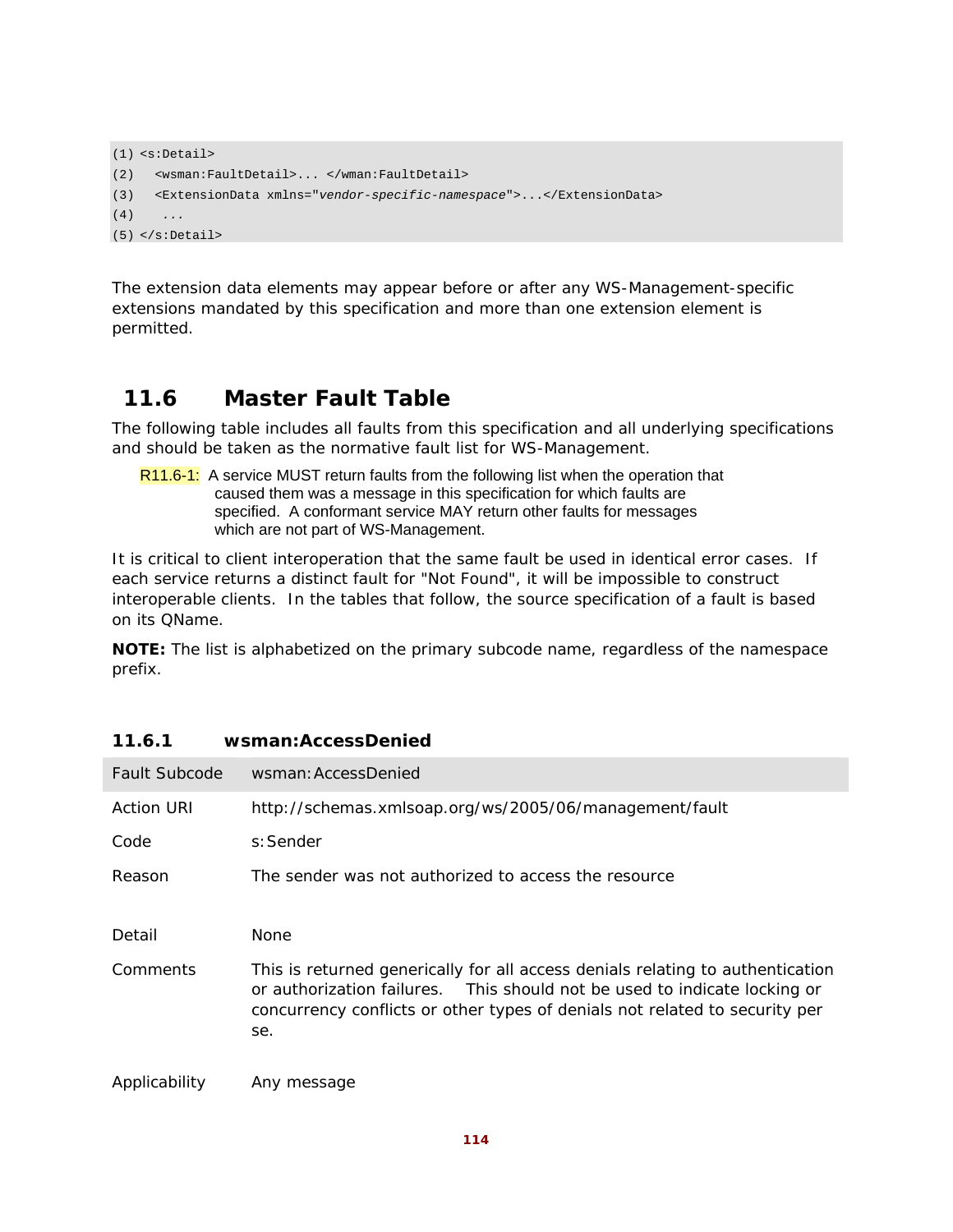Remedy Client must acquire the correct credentials and retry the operation.

### **11.6.2 wsman:NoAck**

| Fault Subcode     | wsman: NoAck                                                                                                                                                                                                          |
|-------------------|-----------------------------------------------------------------------------------------------------------------------------------------------------------------------------------------------------------------------|
| <b>Action URI</b> | http://schemas.xmlsoap.org/ws/2005/06/management/fault                                                                                                                                                                |
| Code              | s: Sender                                                                                                                                                                                                             |
| Reason            | The receiver did not acknowledge the event delivery.                                                                                                                                                                  |
| Detail            | None                                                                                                                                                                                                                  |
| Comments          | This is returned when the client (subscriber) receives an event with a<br>wsman: AckRequested header and does not (or cannot) acknowledge.<br>The service should cease sending events and terminate the subscription. |
| Applicability     | Any event delivery action (including heartbeats, dropped events, etc.) in<br>any delivery mode                                                                                                                        |
| Remedy            | For subscribers, the subscription must be resubmitted without the<br>acknowledgement option.                                                                                                                          |
|                   | For services delivering events, the service should cancel the subscription<br>immediately.                                                                                                                            |

### **11.6.3 wsa:ActionNotSupported**

| Fault Subcode     | wsa: ActionNotSupported                                                                                      |
|-------------------|--------------------------------------------------------------------------------------------------------------|
| <b>Action URI</b> | http://schemas.xmlsoap.org/ws/2004/08/addressing/fault                                                       |
| Code              | s: Sender                                                                                                    |
| Reason            | The action is not supported by the service                                                                   |
| Detail            | $\leq$ s: Detail $>$<br><wsa: action=""> <i>Incorrect Action URI </i></wsa:><br>$\langle$ s:Detail $\rangle$ |
|                   | $\leq$ !-- The unsupported Action URI is returned, if possible -->                                           |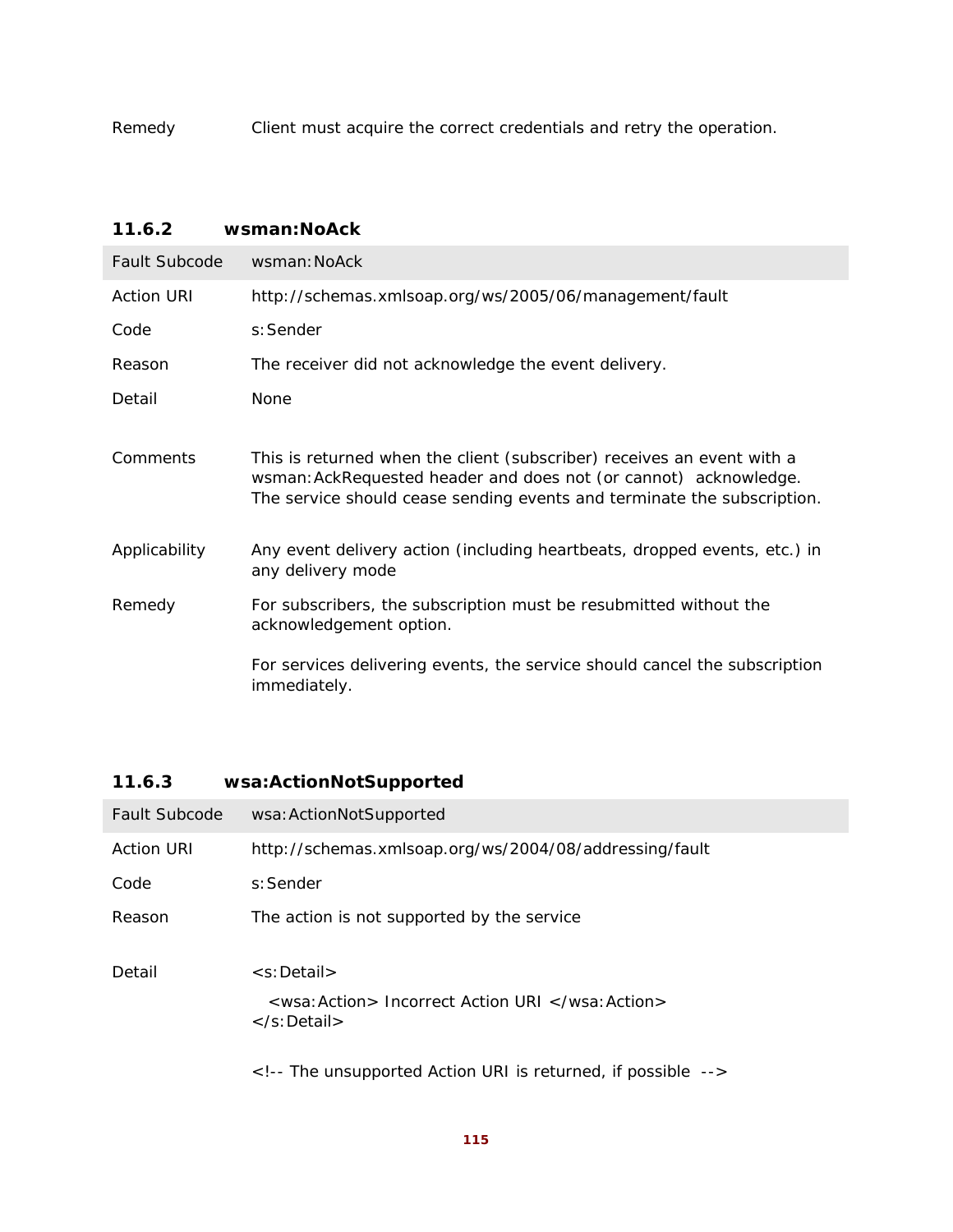Comments This means that the requested action is not supported by the implementation.

> As an example, read-only implementations (supporting only wxf:Get, wsen:Enumerate) will return this for any other operations besides these two.

If the action is never supported by the implementation, the fault should be generated as shown above. However, if the implementation supports the action in a general sense, but it is not appropriate match for the resource, an additional detail code may be added to the fault:

<s:Detail>

<wsa:Action> *The offending Action URI* </wsa:Action>

<wsman:FaultDetail>

#### **wsman:faultDetail/ActionMismatch**

</wsman:FaultDetail>

This situation can occur when the implementation supports wxf:Put for example, but the client attempted to update a read-only resource.

| Applicability | All messages |
|---------------|--------------|
|---------------|--------------|

Remedy Client must consult metadata provided by the service to determine which operations are supported.

#### **11.6.4 wsman:Concurrency**

| <b>Fault Subcode</b> | wsman: Concurrency                                                                                                                                                                                   |
|----------------------|------------------------------------------------------------------------------------------------------------------------------------------------------------------------------------------------------|
| <b>Action URI</b>    | http://schemas.xmlsoap.org/ws/2005/06/management/fault                                                                                                                                               |
| Code                 | s: Sender                                                                                                                                                                                            |
| Reason               | The action could not be completed due to concurrency or locking problems                                                                                                                             |
| Detail               |                                                                                                                                                                                                      |
| Comments             | This means that the requested action could not be carried out due to<br>either internal concurrency or locking problems or because another user is<br>accessing the resource.                        |
|                      | Thismay occur if a resource is being enumerated using wsen: Enumerate<br>and another client attempts operations such as wxf: Delete which would<br>affect the result of the enumeration in progress. |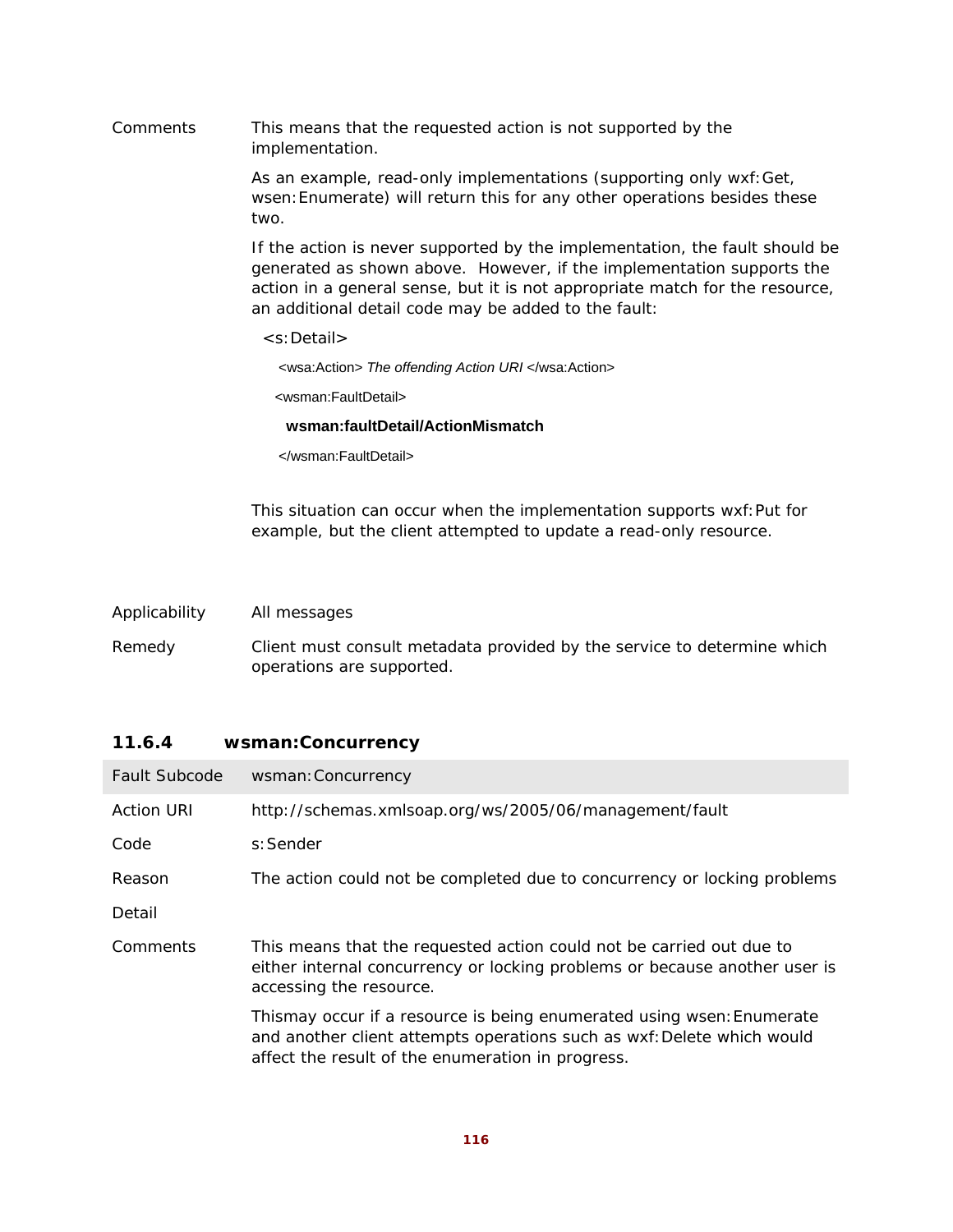| Applicability | All messages               |
|---------------|----------------------------|
| Remedy        | Client must wait and retry |

| 11.6.5               | wsman:AlreadyExists                                                                            |
|----------------------|------------------------------------------------------------------------------------------------|
| <b>Fault Subcode</b> | wsman: Already Exists                                                                          |
| <b>Action URI</b>    | http://schemas.xmlsoap.org/ws/2005/06/management/fault                                         |
| Code                 | s: Sender                                                                                      |
| Reason               | The sender attempted to create a resource which already exists                                 |
| Detail               | none                                                                                           |
| Comments             | This is returned in cases where the user attempted to create resource<br>which already exists. |
| Applicability        | wxf: Create                                                                                    |
| Remedy               | Client use wxf: Put or else create a resource with a different identity.                       |

| 11.6.6               | wsen:CannotProcessFilter                                                                                                             |
|----------------------|--------------------------------------------------------------------------------------------------------------------------------------|
| <b>Fault Subcode</b> | wsen: Cannot Process Filter                                                                                                          |
| <b>Action URI</b>    | http://schemas.xmlsoap.org/ws/2004/09/enumeration/fault                                                                              |
| Code                 | s: Sender                                                                                                                            |
| Reason               | The requested filter could not be processed.                                                                                         |
| Detail               | <s:detail></s:detail>                                                                                                                |
|                      | <s:text lang="en" xml:=""> Explanation of why filter cannot be processed<br/><math>\langle</math>s:Text<math>\rangle</math></s:text> |
|                      | $\langle$ s:Detail $\rangle$                                                                                                         |
|                      |                                                                                                                                      |
| Comments             | This is typically returned for syntax errors or other semantic problems<br>with the filter.                                          |

If the filter was valid, but the service cannot execute the filter due to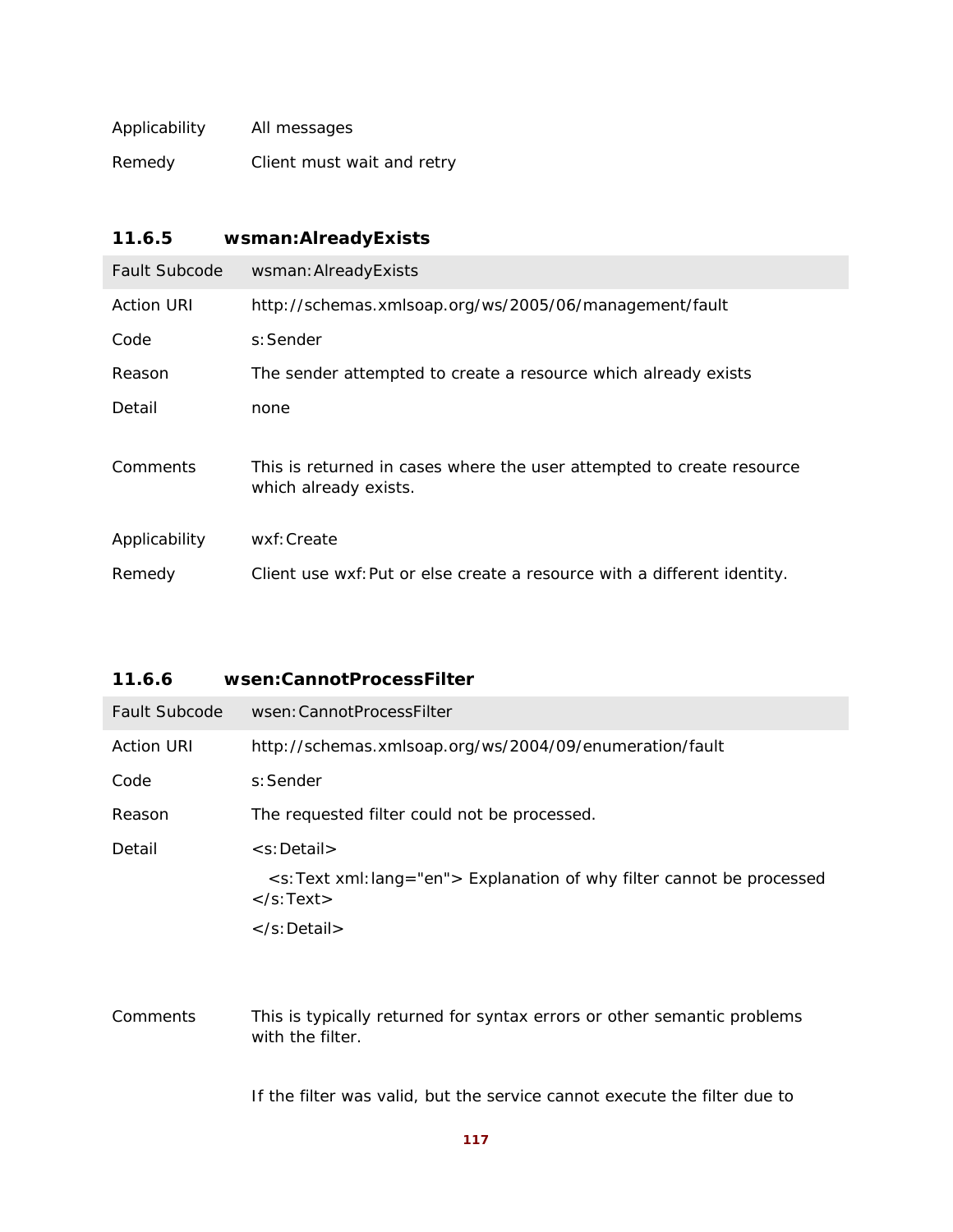misconfiguration, lack of resources or other service-related problems, more specific faults should be returned, such as wsman:QuotaLimit or wsman: InternalError.

| Applicability     | wsen: Enumerate                                                                                                                                                             |
|-------------------|-----------------------------------------------------------------------------------------------------------------------------------------------------------------------------|
| Remedy            | Client fixes the filter problem and tries again.                                                                                                                            |
| 11.6.7            | wse:DeliveryModeRequestedUnavailable                                                                                                                                        |
| Fault Subcode     | wse: DeliveryModeRequestedUnavailable                                                                                                                                       |
| <b>Action URI</b> | http://schemas.xmlsoap.org/ws/2004/08/eventing/fault                                                                                                                        |
| Code              | s: Sender                                                                                                                                                                   |
| Reason            | The requested delivery mode is not supported.                                                                                                                               |
| Detail            | <s:detail><br/><wse:supporteddeliverymode> </wse:supporteddeliverymode><br/><wse:supporteddeliverymode></wse:supporteddeliverymode><br/><math>\ldots</math><br/></s:detail> |
|                   | This is a simple list of one or more supported delivery mode URIs.<br>This may be left empty. It is optional.                                                               |
| Comments          | This is returned for unsupported delivery modes for the specified resource.                                                                                                 |
|                   | If the stack supports the delivery mode in general, but not for the specific<br>resource, this fault is still returned.                                                     |
|                   | Other resources may support the delivery mode. The fault does not imply<br>that the delivery mode is not supported by the implementation.                                   |
| Applicability     | wse: Subscribe                                                                                                                                                              |
| Remedy            | Client should select one of the supported delivery modes.                                                                                                                   |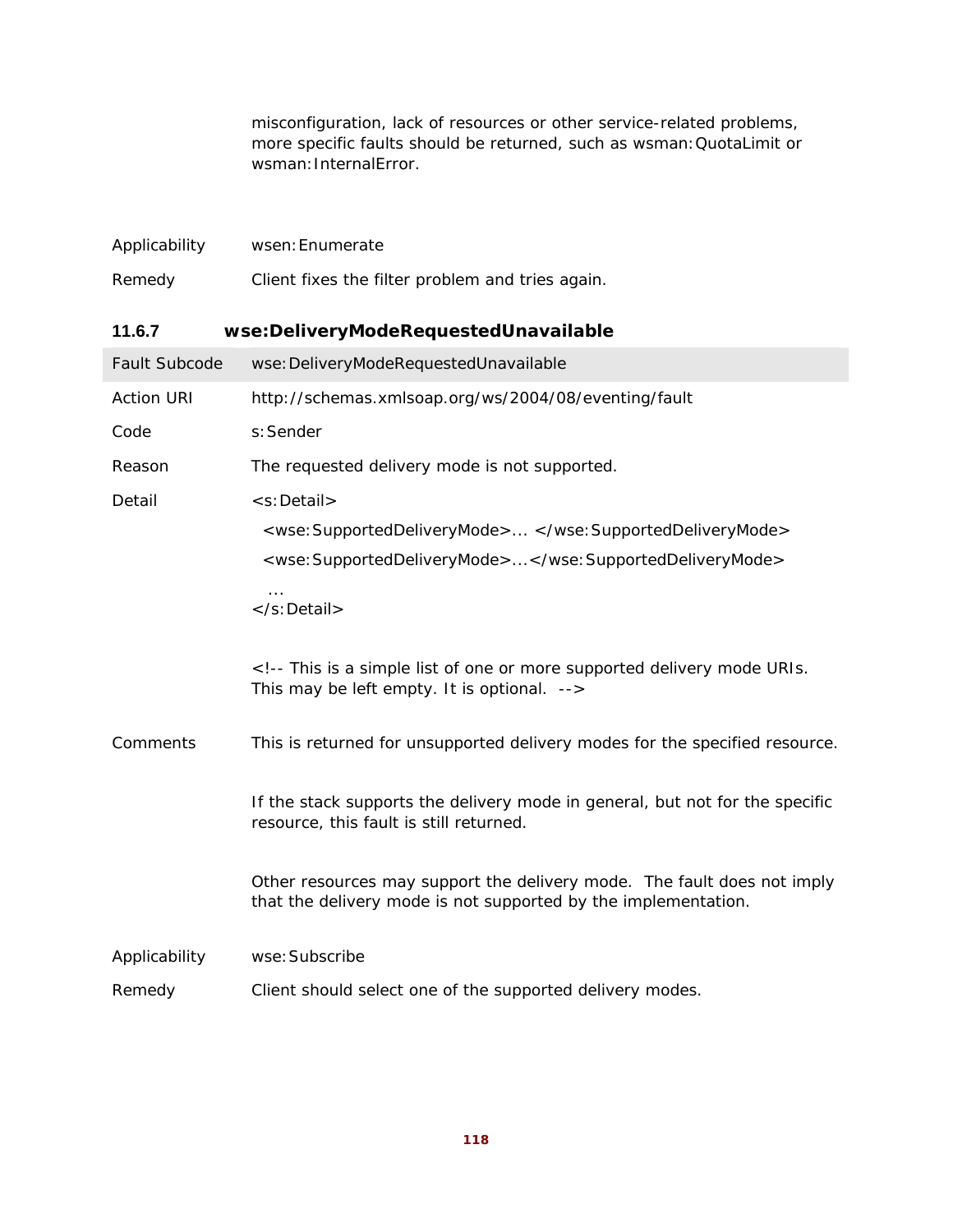| <b>Fault Subcode</b> | wsman: DeliveryRefused                                                                                                                                                                                                                                                                                                                                                    |
|----------------------|---------------------------------------------------------------------------------------------------------------------------------------------------------------------------------------------------------------------------------------------------------------------------------------------------------------------------------------------------------------------------|
| <b>Action URI</b>    | http://schemas.xmlsoap.org/ws/2005/06/management/fault                                                                                                                                                                                                                                                                                                                    |
| Code                 | s: Receiver                                                                                                                                                                                                                                                                                                                                                               |
| Reason               | The receiver refuses to accept delivery of events and requests that the<br>subscription be canceled.                                                                                                                                                                                                                                                                      |
| Detail               | none                                                                                                                                                                                                                                                                                                                                                                      |
| Comments             | This is returned by event receivers to force a cancellation of a<br>subscription.                                                                                                                                                                                                                                                                                         |
|                      | This can happen when the client tried to Unsubscribe, but failed, or when<br>the client has lost knowledge of active subscriptions and doesn't want to<br>keep receiving events it no longer owns. This can help with cleanup of<br>spurious or leftover subscriptions when clients are reconfigured or<br>reinstalled and their previous subscriptions are still active. |
| Applicability        | Any event delivery message in any mode                                                                                                                                                                                                                                                                                                                                    |
| Remedy               | The service should cease delivering events for the subscription and cancel<br>the subscription, sending any applicable wse: Subscription End messages.                                                                                                                                                                                                                    |

### **11.6.8 wsman:DeliveryRefused**

| 11.6.9 | wsa:DestinationUnreachable |
|--------|----------------------------|
|        |                            |

| <b>Fault Subcode</b> | wsa: Destination Unreachable                                                                 |
|----------------------|----------------------------------------------------------------------------------------------|
| <b>Action URI</b>    | http://schemas.xmlsoap.org/ws/2004/08/addressing/fault                                       |
| Code                 | s: Sender                                                                                    |
| Reason               | No route can be determined to reach the destination role defined by the<br>WS-Addressing To. |
| Detail               | <s:detail></s:detail>                                                                        |
|                      | <s:text xml:lang="en"></s:text>                                                              |
|                      | Explanation of why endpoint cannot be reached                                                |
|                      | $\langle$ s:Text $\rangle$                                                                   |
|                      | The following elements are optional                                                          |
|                      | <wsman: faultdetail=""> one of the URI values below</wsman:>                                 |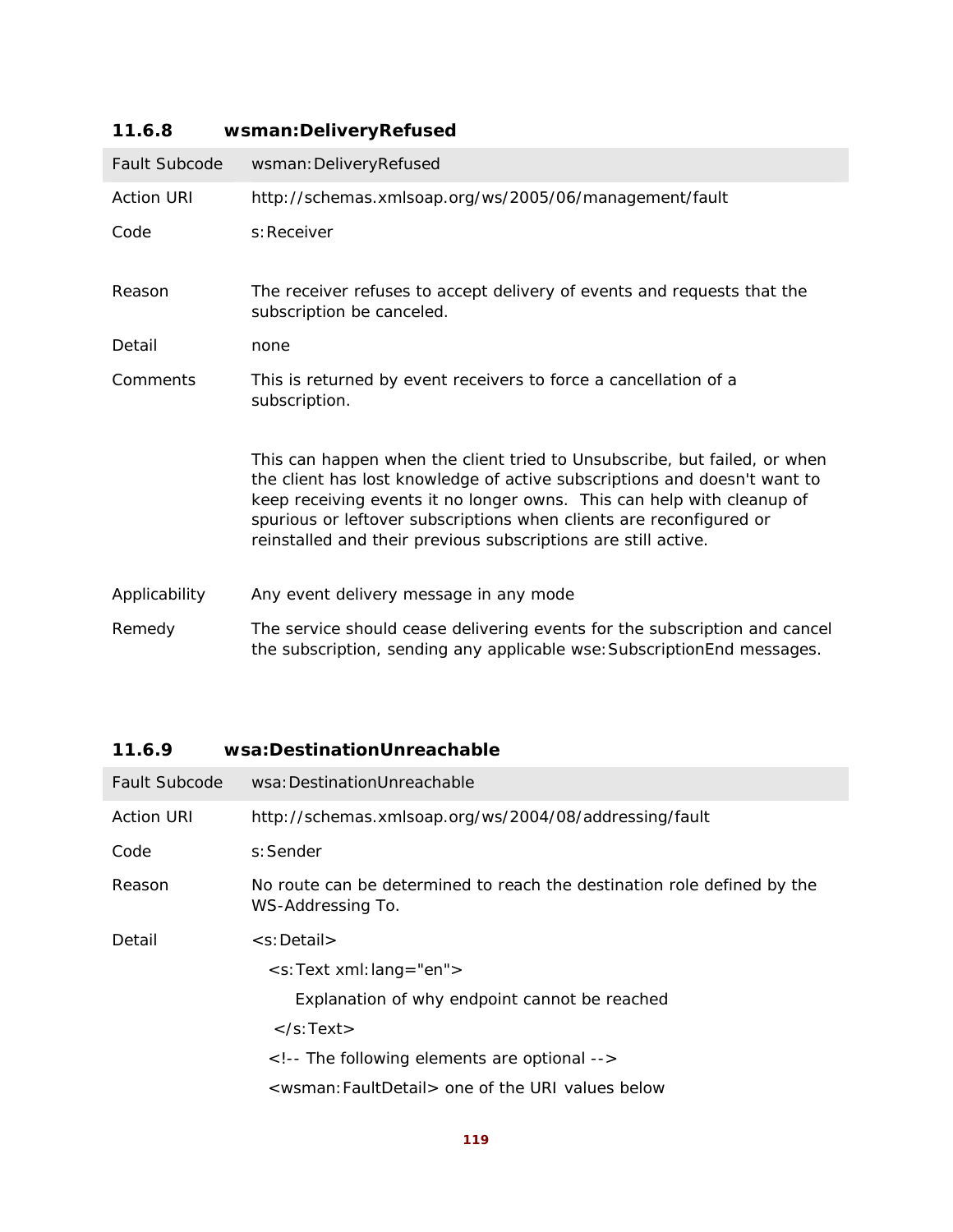</wsman:FaultDetail>

...any service-specific additional XML content...

</s:Detail>

Optionally, the wsman:FaultDetail field may contain one of the following wsman:faultDetail/InvalidResourceURI

Comments This is returned as the general "Not Found" case for a Resource, in which the ResourceURI and any applicable Selectors were valid, but the actual targeted object could not be found.

> This fault is NOT used to merely indicate the resource is temporarily offline, which is indicated by wsa:EndpointUnavailable.

Applicability All request messages

Remedy Client should attempt diagnose the version of the service, query any metadata, and perform other diagnostic operations to determine why the request cannot be routed.

| Fault Subcode     | wsman: EncodingLimit                                                                                        |
|-------------------|-------------------------------------------------------------------------------------------------------------|
| <b>Action URI</b> | http://schemas.xmlsoap.org/ws/2005/06/management/fault                                                      |
| Code              | s: Sender                                                                                                   |
| Reason            | An internal encoding limit was exceeded in a request or would be violated if the message were<br>processed. |
| Detail            | <s:detail></s:detail>                                                                                       |
|                   | <wsman:faultdetail></wsman:faultdetail>                                                                     |
|                   | Optional; one of the enumeration values from below                                                          |
|                   |                                                                                                             |
|                   | <s:text></s:text>                                                                                           |
|                   | Optional textual description of the limit violation                                                         |
|                   | $<$ /s:Text $>$                                                                                             |
|                   | any service-specific additional XML content                                                                 |

### **11.6.10 wsman:EncodingLimit**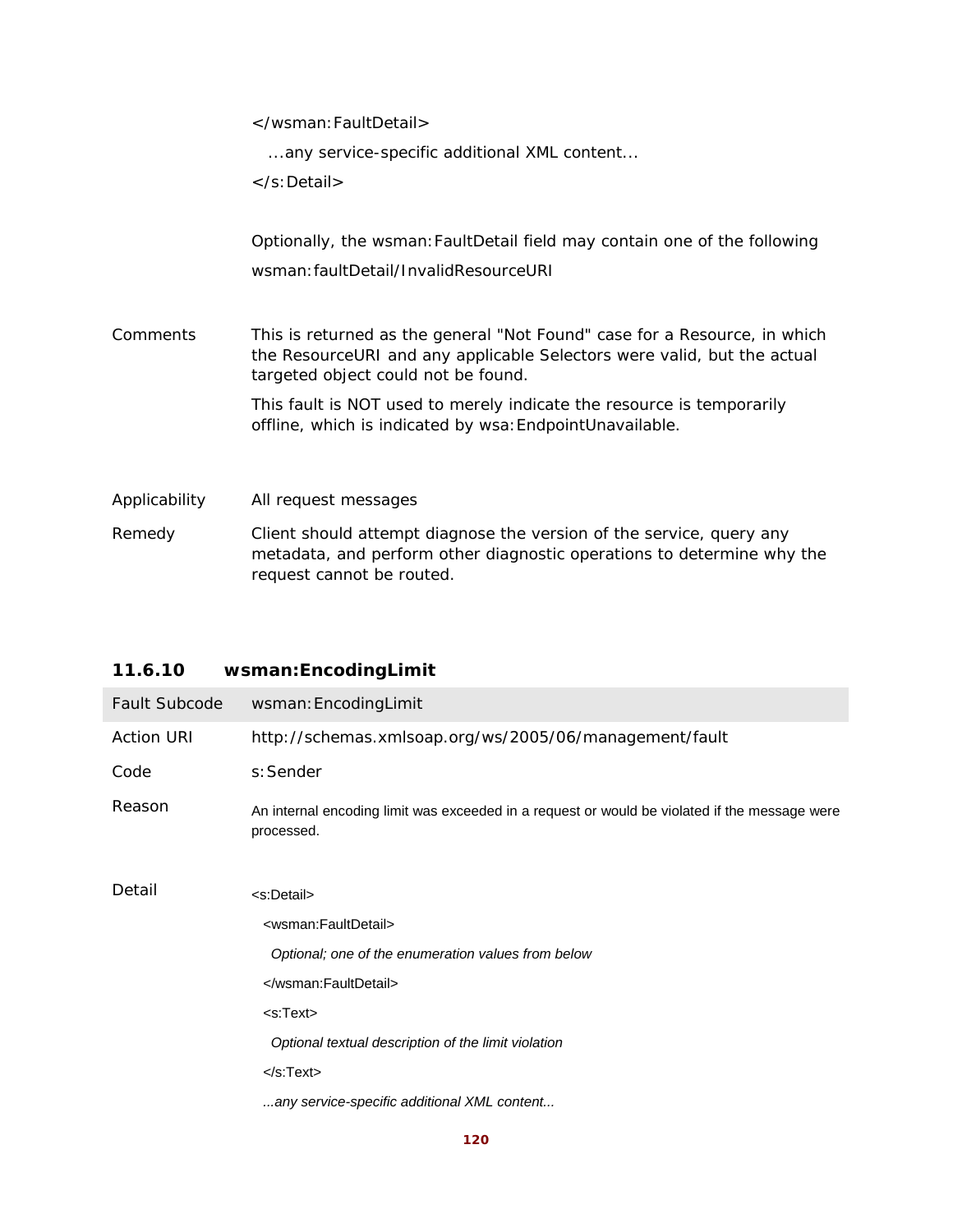</s:Detail>

In the <wsman:FaultDetail> element, one of the following enumeration values:

#### **wsman:faultDetail/URILimitExceeded**

*(URI was too long)* 

#### **wsman:faultDetail/MaxEnvelopeSize**

*(The requested maximum was too large)* 

#### **wsman:faultDetail/MaxEnvelopeSizeExceeded**

*(The computed response is too large based on the client limit, but operation was read-only or never executed to start with)* 

#### **wsman:faultDetail/ServiceEnvelopeLimit**

*(Service reached its own internal limit when computing response)* 

#### **wsman:faultDetail/SelectorLimit**

*(Too many Selectors)* 

#### **wsman:faultDetail/OptionLimit**

*(Too many Options)* 

#### **wsman:faultDetail/CharacterSet**

*(Unsupported character set)* 

 **wsman:faultDetail/UnreportableSuccess**  *(Operation succeeded and cannot be reversed, but result is too large to send)* 

 **wsman:faultDetail/Whitespace**  *(Client-side whitespace usage is not supported)* 

### **wsman:faultDetail/EncodingType**

*(Used for unsupported MTOM or other encoding types)* 

#### **Comments**

This is returned when a system limit was exceeded, whether a published limit or a service-specific limit.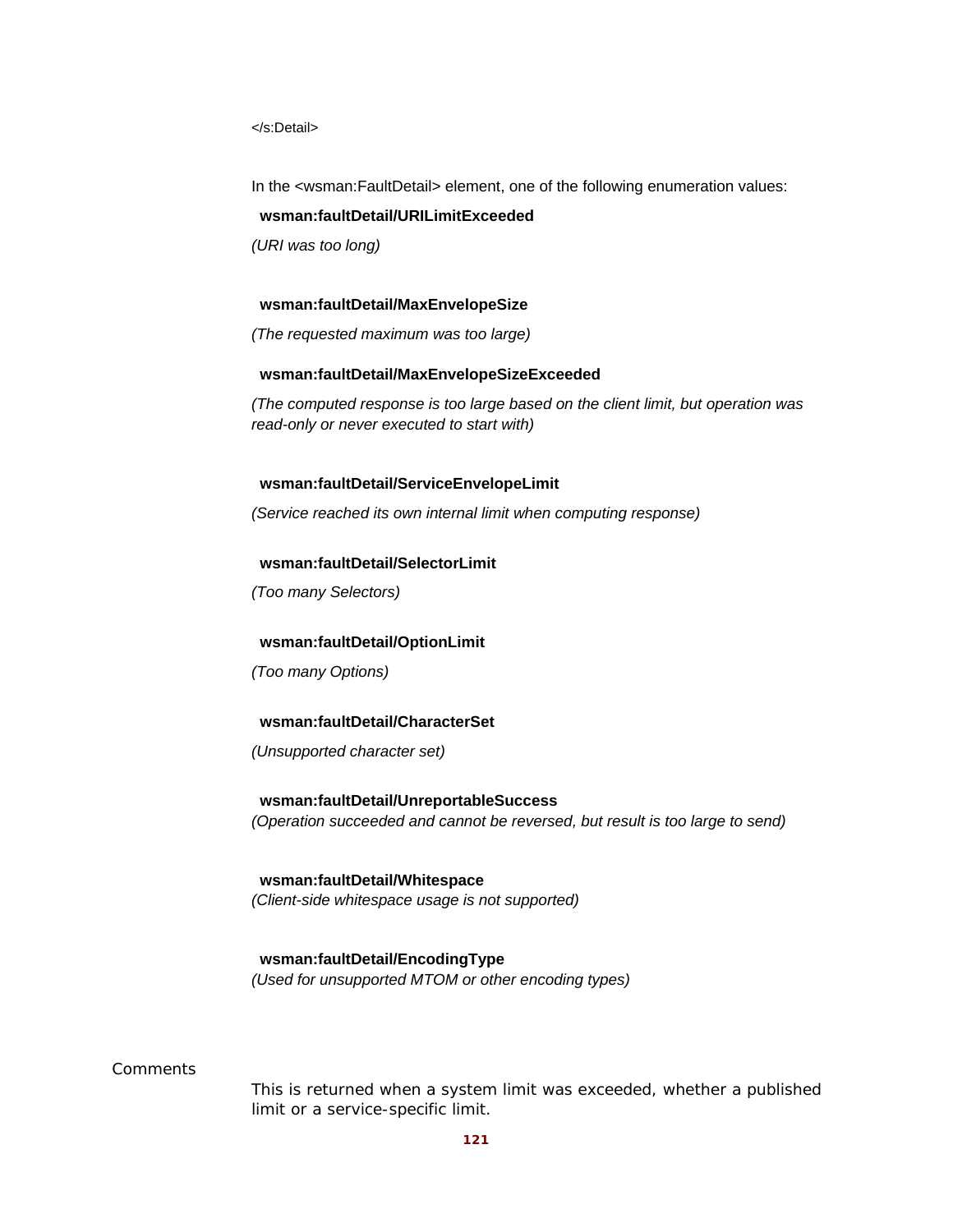| Applicability | All request messages                                                  |
|---------------|-----------------------------------------------------------------------|
| Remedy        | Client should be reconfigured to send messages which fit the encoding |
|               | limits of the service.                                                |

# **11.6.11 wsa:EndpointUnavailable**  Fault Subcode wsa:EndpointUnavailable Action URI http://schemas.xmlsoap.org/ws/2004/08/addressing/fault Code s: Receiver Reason The specified endpoint is currently unavailable Detail <s:Detail> <wsa:RetryAfter> *xs:duration* </wsa:RetryAfter> <!-- optional --> ...optional service-specific XML content <wsman:FaultDetail> *one of the URI values below*  </wsman:FaultDetail> </s:Detail> Comments This is returned if the message was correct and the EPR was valid (valid ResourceURI and valid Selectors), but the specified resource is offline.

In practice , it is difficult for a service to distinguish between "Not Found" cases and "Offline" cases. In general, wse:DestinationUnreachable is preferable.

- Applicability All request messages
- Remedy Client can retry later, after the resource is again online.

#### **11.6.12 wse:EventSourceUnableToProcess**

| <b>Fault Subcode</b> | wse: EventSourceUnableToProcess                      |
|----------------------|------------------------------------------------------|
| <b>Action URI</b>    | http://schemas.xmlsoap.org/ws/2004/08/eventing/fault |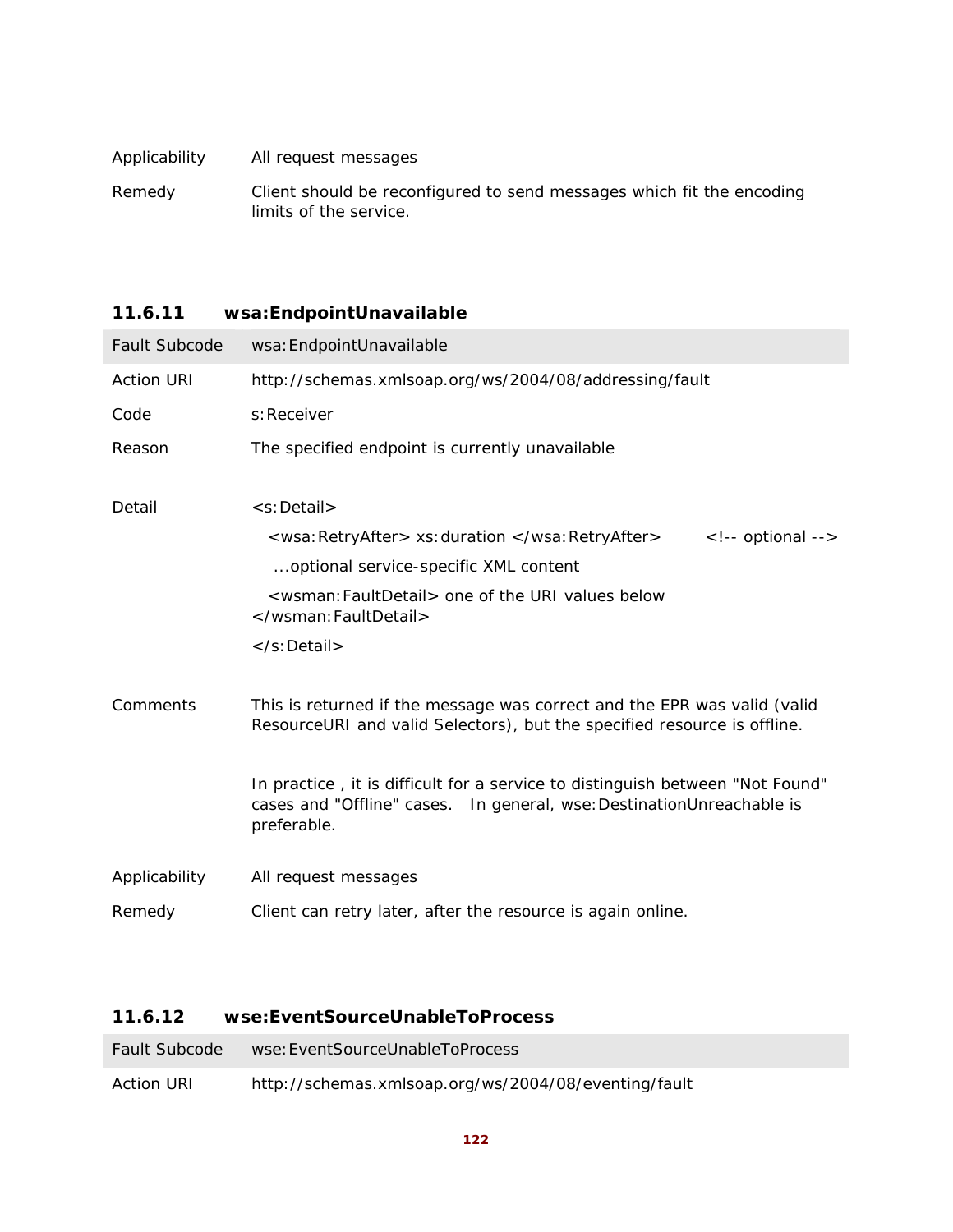| Code          | s: Sender                                                                                                                                                                                                                            |
|---------------|--------------------------------------------------------------------------------------------------------------------------------------------------------------------------------------------------------------------------------------|
| Reason        | The event source cannot process the subscription.                                                                                                                                                                                    |
| Detail        | <s:detail></s:detail>                                                                                                                                                                                                                |
|               | $<$ s:Text $>$                                                                                                                                                                                                                       |
|               | Text description of why subscription cannot be processed                                                                                                                                                                             |
|               | $<$ /s:Text $>$                                                                                                                                                                                                                      |
|               | <wsman:faultdetail> , </wsman:faultdetail>                                                                                                                                                                                           |
|               | any service-specific additional XML content                                                                                                                                                                                          |
|               |                                                                                                                                                                                                                                      |
|               | The wsman: FaultDetail code may be set to<br>wsman:faultDetail/UnusableAddress                                                                                                                                                       |
| Comments      | This should be limited to cases where the event filter contains syntax or<br>semantic errors, or if the wse: NotifyTo address is not usable due to the<br>fact it is incorrect or permissions cannot be acquired for event delivery. |
|               | It should not be used to report other internal failues, such as resource<br>limits, internal service errors, "Server Busy", "Access Denied", and any<br>other more specific faults which provide more information to the client.     |
|               |                                                                                                                                                                                                                                      |
| Applicability | wse: Subscribe                                                                                                                                                                                                                       |
| Remedy        | Client should repair the filter syntax.                                                                                                                                                                                              |

# **11.6.13 wsen:FilterDialectRequestedUnavailable**

| <b>Fault Subcode</b> |                                                         |
|----------------------|---------------------------------------------------------|
|                      | wsen: FilterDialectRequestedUnavailable                 |
| <b>Action URI</b>    | http://schemas.xmlsoap.org/ws/2004/09/enumeration/fault |
| Code                 | s: Sender                                               |
| Reason               | The requested filtering dialect is not supported.       |
| Detail               | $\leq$ s: Detail $>$                                    |
|                      | <wsen: supporteddialect=""> </wsen:> +                  |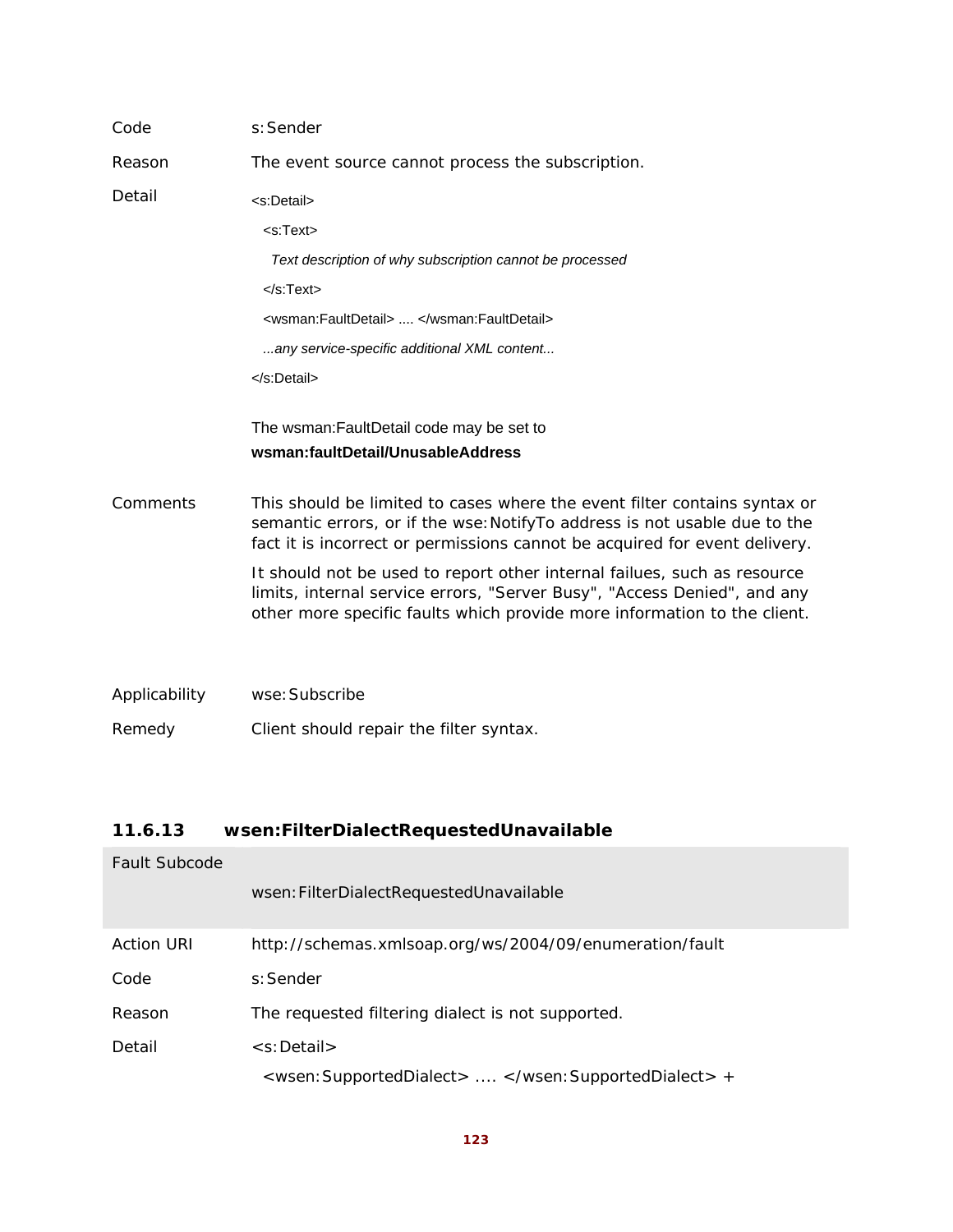| Comments      | This is returned when the client requests a filter type or query language<br>that is not supported by the service. |
|---------------|--------------------------------------------------------------------------------------------------------------------|
|               | The filter dialect may vary from resource to resource, or may apply to the<br>entire service.                      |
| Applicability | wsen: Enumerate                                                                                                    |
| Remedy        | Client must switch to a supported dialect or do a simple enumeration with<br>no filter.                            |

| Fault Subcode     | wse: FilteringNotSupported                                                                                                                                                |
|-------------------|---------------------------------------------------------------------------------------------------------------------------------------------------------------------------|
| <b>Action URI</b> | http://schemas.xmlsoap.org/ws/2004/08/eventing/fault                                                                                                                      |
| Code              | s: Sender                                                                                                                                                                 |
| Reason            | Filtering over the event source is not supported.                                                                                                                         |
| Detail            | none                                                                                                                                                                      |
| Comments          | Returned when the service does not support filtered subscriptions for the<br>specified event source, but only supports simple delivery of all events for<br>the resource. |
|                   | Note that the service may support filtering over a different event resource,<br>or may not support filtering for any resource. The same fault applies.                    |
| Applicability     | wse: Subscribe                                                                                                                                                            |
| Remedy            | Client must subscribe using unfiltered delivery.                                                                                                                          |

### **11.6.14 wse:FilteringNotSupported**

### **11.6.15 wsen:FilteringNotSupported**

Fault Subcode wsen:FilteringNotSupported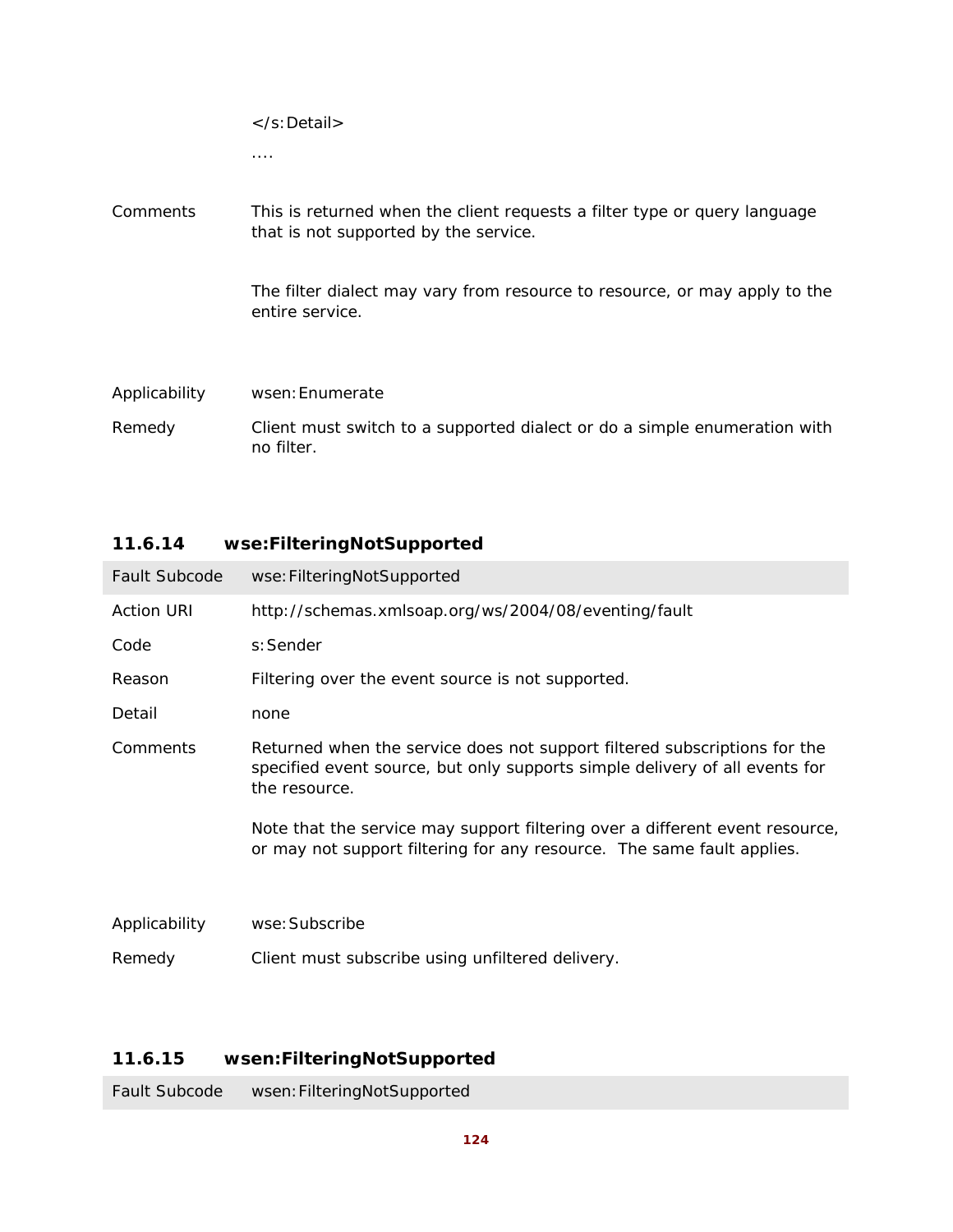| <b>Action URI</b> | http://schemas.xmlsoap.org/ws/2004/09/enumeration/fault                                                                                                                                                                                                                                                                                                                                  |
|-------------------|------------------------------------------------------------------------------------------------------------------------------------------------------------------------------------------------------------------------------------------------------------------------------------------------------------------------------------------------------------------------------------------|
| Code              | s: Sender                                                                                                                                                                                                                                                                                                                                                                                |
| Reason            | Filtered enumeration is not supported.                                                                                                                                                                                                                                                                                                                                                   |
| Detail            |                                                                                                                                                                                                                                                                                                                                                                                          |
| Comments          | Returned when the service does not support filtering of enumerations at<br>all, but only supports simple enumeration. If enumeration as a whole is<br>not supported, then the correct fault is wsa: ActionNotSupported<br>Note that the service may support filtering over a different enumerable<br>resource, or may not support filtering for any resource. The same fault<br>applies. |
| Applicability     | wsen: Enumerate                                                                                                                                                                                                                                                                                                                                                                          |
| Remedy            | Client must switch to a simple enumeration.                                                                                                                                                                                                                                                                                                                                              |

# **11.6.16 wse:FilteringRequestedUnavailable**

| <b>Fault Subcode</b> | wse: Filtering Requested Unavailable                                                                                                                 |
|----------------------|------------------------------------------------------------------------------------------------------------------------------------------------------|
| <b>Action URI</b>    | http://schemas.xmlsoap.org/ws/2004/08/eventing/fault                                                                                                 |
| Code                 | s: Sender                                                                                                                                            |
| Reason               | The requested filter dialect is not supported                                                                                                        |
| Detail               | <s:detail></s:detail>                                                                                                                                |
|                      | <wse: supporteddialect=""> </wse:> +                                                                                                                 |
|                      | <wsman: faultdetail=""> the URI below, if applicable<br/></wsman:>                                                                                   |
|                      |                                                                                                                                                      |
|                      | wsman: faultDetail/FilteringRequired                                                                                                                 |
| Comments             | This is returned when the client requests a filter dialect that is not<br>supported by the service.                                                  |
|                      | In some cases, a subscriptionr requires a filter, as the result of an<br>unfiltered subscription may be infinite or extremely large. In these cases, |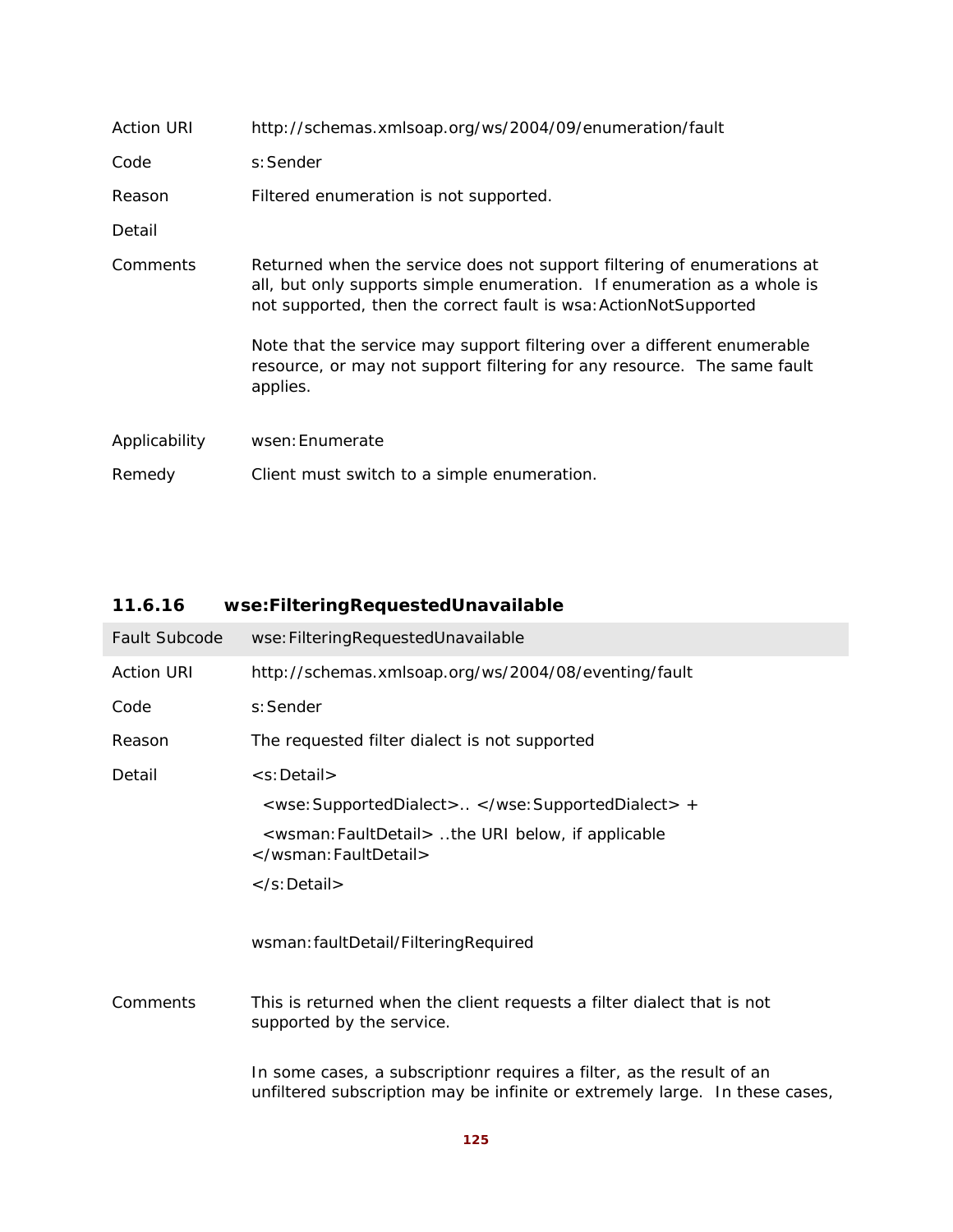the wsman:faultDetail/FilteringRequired needs to be included in the s:Detail element.

| Applicability | wse: Subscribe                                                        |
|---------------|-----------------------------------------------------------------------|
| Remedy        | Client must switch to a supported filter dialect or use no filtering. |

#### **11.6.17 wsman:InternalError**

| Fault Subcode     | wsman: InternalError                                                                                                                                                                                                                                                                                                             |
|-------------------|----------------------------------------------------------------------------------------------------------------------------------------------------------------------------------------------------------------------------------------------------------------------------------------------------------------------------------|
| <b>Action URI</b> | http://schemas.xmlsoap.org/ws/2005/06/management/fault                                                                                                                                                                                                                                                                           |
| Code              | s: Receiver                                                                                                                                                                                                                                                                                                                      |
| Reason            | The service cannot comply with the request due to internal processing<br>errors.                                                                                                                                                                                                                                                 |
| Detail            | $\leq$ s: Detail $>$                                                                                                                                                                                                                                                                                                             |
|                   | $<$ s:Text $>$                                                                                                                                                                                                                                                                                                                   |
|                   | <!-- Text description of the internal failure or system-specific error codes<br>& text $--$<br>$\langle$ s:Text $\rangle$                                                                                                                                                                                                        |
|                   | service-specific extension XML elements                                                                                                                                                                                                                                                                                          |
|                   | <s:detail></s:detail>                                                                                                                                                                                                                                                                                                            |
| Comments          |                                                                                                                                                                                                                                                                                                                                  |
|                   | This is a generic error for capturing internal processing errors within the<br>service. For example, if the service cannot load the necessary executable<br>images, or its configuration is corrupted, or hardware is not operating<br>properly, or any 'unknown' or "unexpected" internal errors, this is the<br>correct fault. |
|                   | It is expected that the service must be reconfigured, restarted or<br>reinstalled, so merely asking the client to retry will not succeed.                                                                                                                                                                                        |
| Applicability     | All messages                                                                                                                                                                                                                                                                                                                     |
| Remedy            | Client must repair the service out of band to WS-Management.                                                                                                                                                                                                                                                                     |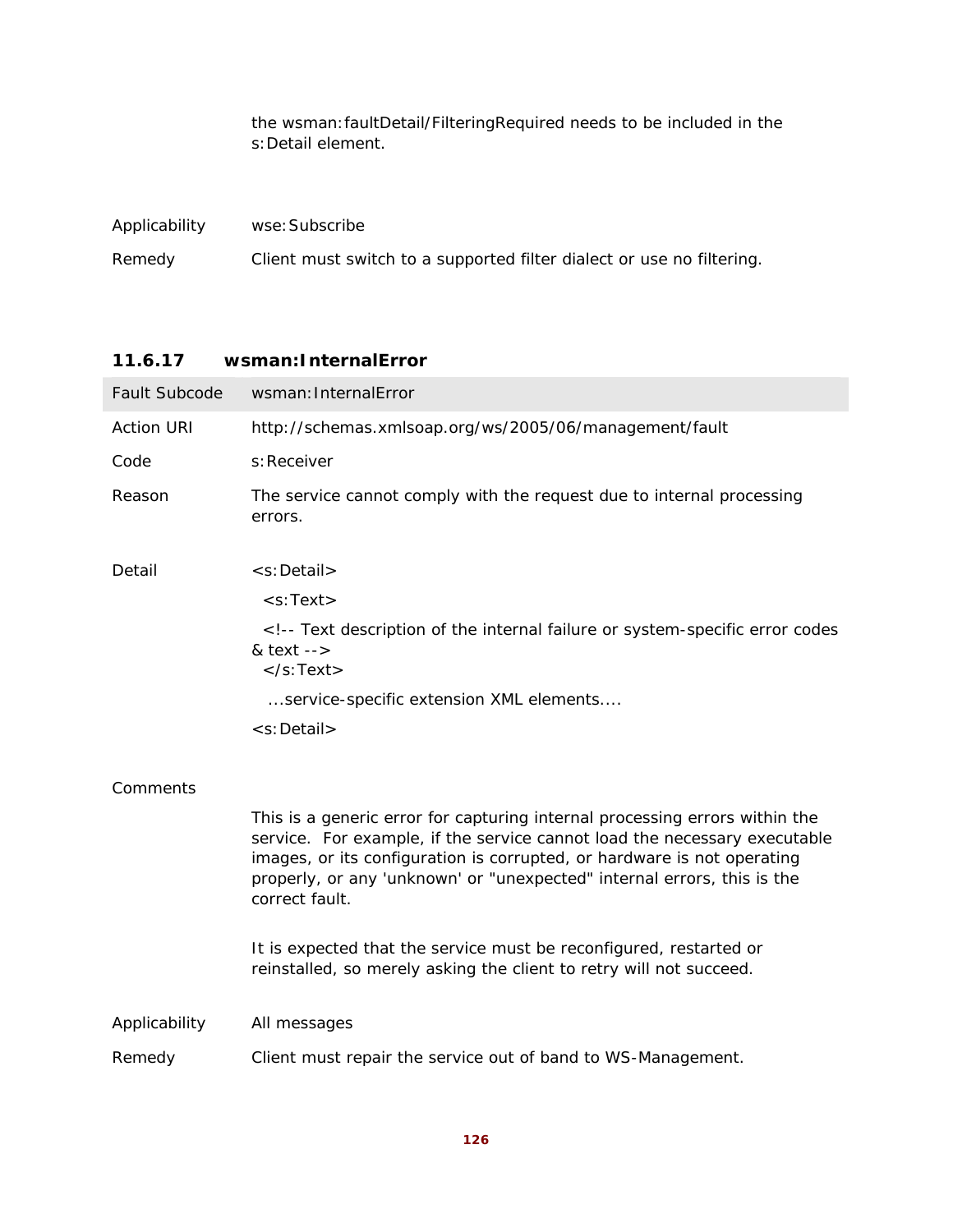### **11.6.18 wsman:InvalidBookmark**

| <b>Fault Subcode</b> | wsman: InvalidBookmark                                                                           |
|----------------------|--------------------------------------------------------------------------------------------------|
| <b>Action URI</b>    | http://schemas.xmlsoap.org/ws/2005/06/management/fault                                           |
| Code                 | s: Sender                                                                                        |
| Reason               | The bookmark supplied with the subscription is not valid.                                        |
| Detail               | <s:detail></s:detail>                                                                            |
|                      | <wsman: faultdetail=""></wsman:>                                                                 |
|                      | If possible, one of the following URI values                                                     |
|                      |                                                                                                  |
|                      |                                                                                                  |
|                      |                                                                                                  |
|                      | wsman: faultDetail/Expired                                                                       |
|                      | wsman: faultDetail/Invalid                                                                       |
|                      |                                                                                                  |
| Comments             | This is returned if a bookmark has expired or is corrupt, or otherwise<br>unknown.               |
|                      | If the service cannot detect "Expired" bookmarks, "Invalid" may always be<br>returned.           |
| Applicability        | wsen: Subscribe                                                                                  |
| Remedy               | Client must issue a new subscription without bookmarks at all or locate<br>the correct bookmark. |

# **11.6.19 wsen:InvalidEnumerationContext**

| Fault Subcode     | wsen: InvalidEnumerationContext                                          |
|-------------------|--------------------------------------------------------------------------|
| <b>Action URI</b> | http://schemas.xmlsoap.org/ws/2004/09/enumeration/fault                  |
| Code              | s: Receiver                                                              |
| Reason            | The supplied enumeration context is invalid.                             |
| Detail            | <b>None</b>                                                              |
| Comments          | An invalid enumeration context was supplied with the message. Typically, |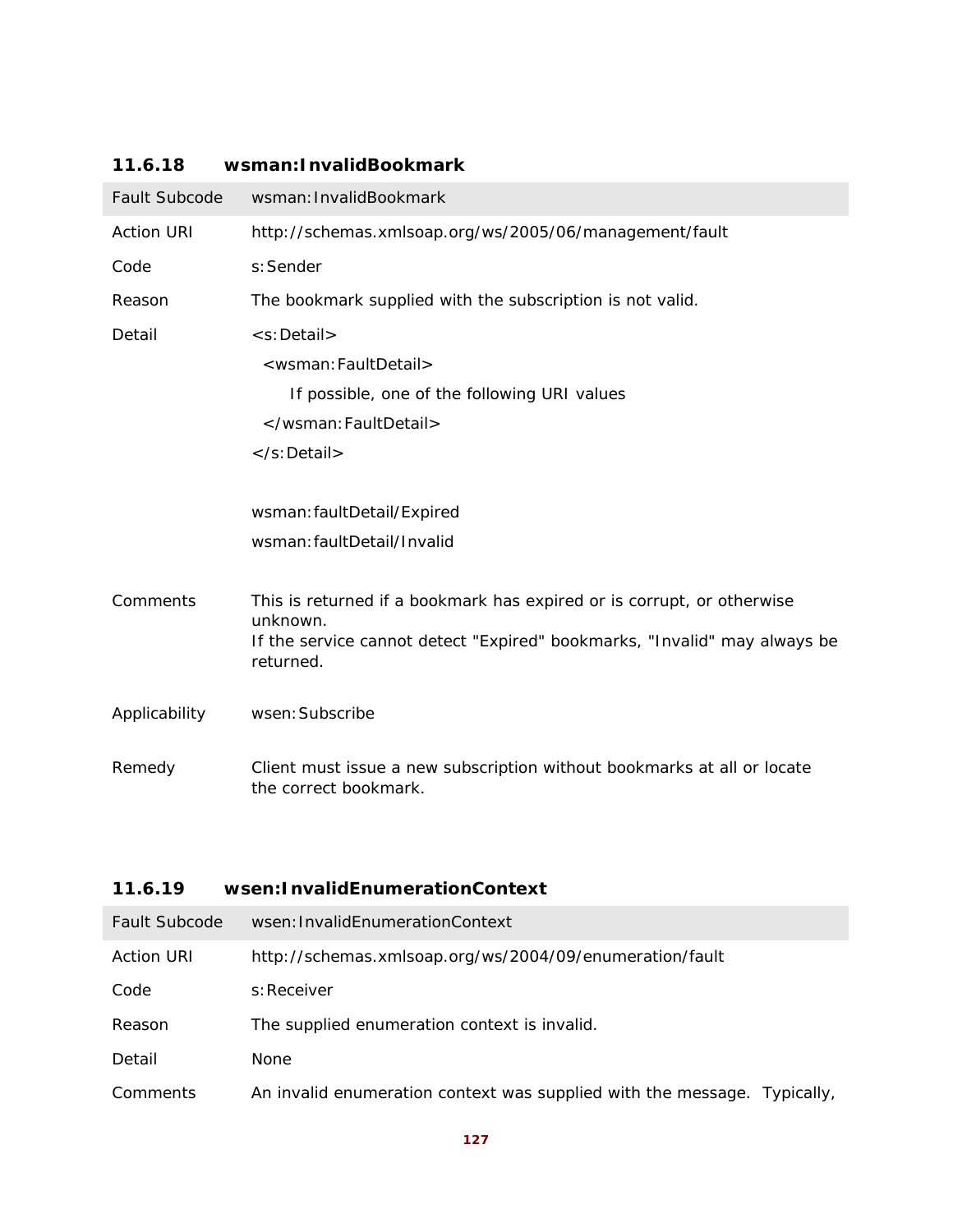this will happen with a wsen: Pull.

|               | The enumeration context may be invalid due to expiration, an invalid<br>format, or reuse of an old context which is no longer being tracked by the<br>service.                                                                                                                                                                                            |
|---------------|-----------------------------------------------------------------------------------------------------------------------------------------------------------------------------------------------------------------------------------------------------------------------------------------------------------------------------------------------------------|
|               | The service also can return this for any case where the enumerator has<br>been terminated unilaterally on the service side, although one of the more<br>descriptive faults is preferable, since this usually happens on out-of-<br>memory (wsman: QuotaLimit), authorization failures<br>(wsman: AccessDenied) or internal errors (wsman: InternalError). |
| Applicability | wsen: Pull, wsen: Release (whether a pull-mode subscription, or a normal<br>enumeration).                                                                                                                                                                                                                                                                 |
|               |                                                                                                                                                                                                                                                                                                                                                           |

Remedy Client must abandon the enumeration and let the service time it out, as wsen: Release will fail as well.

# **11.6.20 wse:InvalidExpirationTime**

| Fault Subcode     | wse: InvalidExpirationTime                                                                                                                              |
|-------------------|---------------------------------------------------------------------------------------------------------------------------------------------------------|
| <b>Action URI</b> | http://schemas.xmlsoap.org/ws/2004/08/eventing/fault                                                                                                    |
| Code              | s: Sender                                                                                                                                               |
| Reason            | Invalid expiration time                                                                                                                                 |
| Detail            | none                                                                                                                                                    |
| Comments          | Expiration time was not valid at all or within the limits of the service.                                                                               |
|                   | Used for outright errors (expirations in the past, etc.) or expirations too<br>far into the future.                                                     |
|                   | If the service does not support expiration times at all, then a<br>wsman: Unsupported Feature fault should be returned with the correct<br>detail code. |
| Applicability     | wse: Subscribe                                                                                                                                          |
| Remedy            | Client issues a new subscription with a supported expiration time.                                                                                      |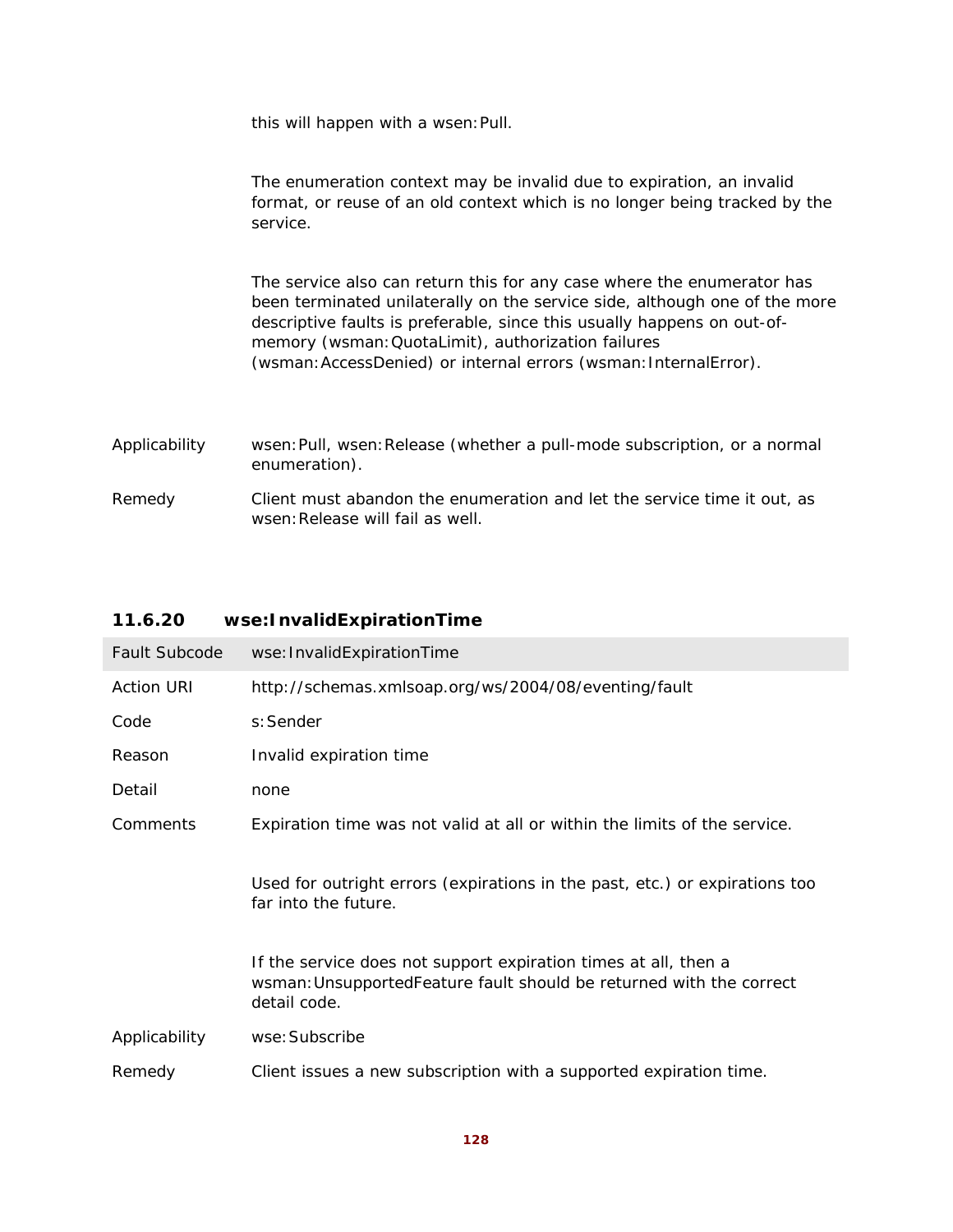# **11.6.21 wsen:InvalidExpirationTime**

| <b>Fault Subcode</b> | wsen: InvalidExpirationTime                                                                                                                   |
|----------------------|-----------------------------------------------------------------------------------------------------------------------------------------------|
| <b>Action URI</b>    | http://schemas.xmlsoap.org/ws/2004/09/enumeration/fault                                                                                       |
| Code                 | s: Sender                                                                                                                                     |
| Reason               | The expiration time was not valid.                                                                                                            |
| Detail               | none                                                                                                                                          |
| Comments             | Since WS-Management recommends against impementing the<br>wsen: Expiration feature, this fault should not occur with most<br>implementations. |
|                      | Consult the WS-Enumeration specification for more information.                                                                                |
| Applicability        | wsen: Enumerate                                                                                                                               |
| Remedy               | N/A                                                                                                                                           |

### **11.6.22 wse:InvalidMessage**

| <b>Fault Subcode</b> | wse: InvalidMessage                                                                                                                                                                                    |
|----------------------|--------------------------------------------------------------------------------------------------------------------------------------------------------------------------------------------------------|
| <b>Action URI</b>    | http://schemas.xmlsoap.org/ws/2004/08/eventing/fault                                                                                                                                                   |
| Code                 | s: Sender                                                                                                                                                                                              |
| Reason               | The request message had unknown or invalid content and could not be<br>processed                                                                                                                       |
| Detail               | <s:detail></s:detail>                                                                                                                                                                                  |
|                      | <s:text>  identify the problem either with text or XML fragments<br/><math>\langle</math>s:Text<math>\rangle</math></s:text>                                                                           |
|                      |                                                                                                                                                                                                        |
| Comments             | Generally not used in WS-Management, although it MAY be used for cases<br>not covered by other faults.                                                                                                 |
|                      | If the content violates the schema, a wsman: Schema Validation Error fault<br>should be sent. If specific errors occur in the subscription body, one of the<br>more descriptive faults should be used. |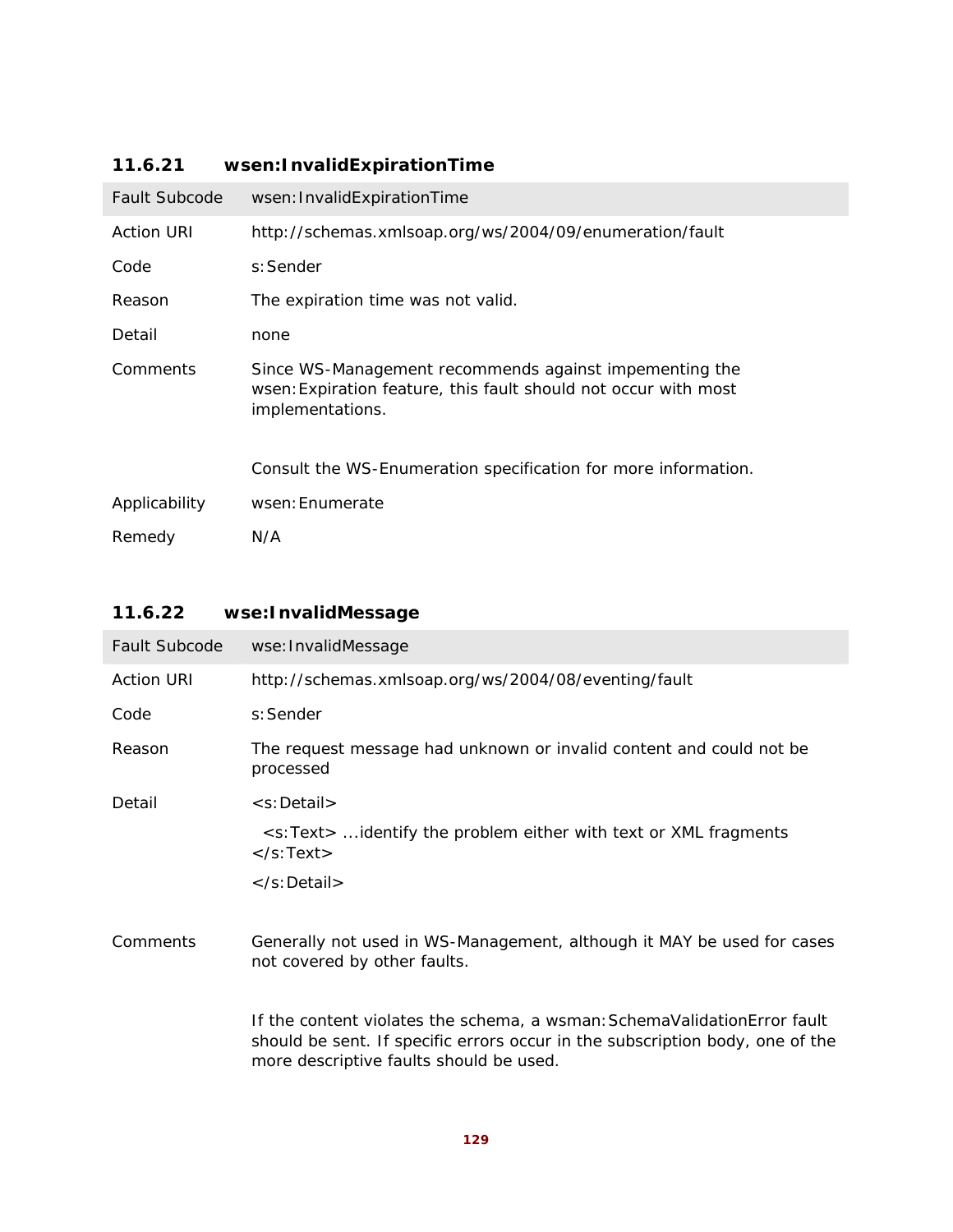This should not be used to indicate unsupported features, only unexpected or unknown content in violation of this specification.

- Applicability WS-Eventing request messages
- Remedy Client has a defect and should be corrected to issue valid messages which comply with this specification.

### **11.6.23 wsa:InvalidMessageInformationHeader**

| <b>Fault Subcode</b> | wsa: InvalidMessageInformationHeader                                                                                                                                                                                                                   |
|----------------------|--------------------------------------------------------------------------------------------------------------------------------------------------------------------------------------------------------------------------------------------------------|
| <b>Action URI</b>    | http://schemas.xmlsoap.org/ws/2004/08/addressing/fault                                                                                                                                                                                                 |
| Code                 | s: Sender                                                                                                                                                                                                                                              |
| Reason               | A message information header is not valid and the message cannot be<br>processed.                                                                                                                                                                      |
| Detail               | <s:detail></s:detail>                                                                                                                                                                                                                                  |
|                      | the invalid header                                                                                                                                                                                                                                     |
|                      | $\langle$ s:Detail $\rangle$                                                                                                                                                                                                                           |
|                      |                                                                                                                                                                                                                                                        |
| Comments             | This may occur with any type of SOAP header error. The header may be<br>invalid in terms of schema, value, or may constitute a semantic error.                                                                                                         |
|                      | This should not be used to indicate an invalid resource URI, bad Selector,<br>or other WS-Management-specific concepts, but should be limited to<br>structural problems with the SOAP payload prior to interpretation in the<br>WS-Management context. |
|                      | Examples are repeated MessageIDs, missing RelatesTo on a response,<br>badly formed addresses, or any other missing header content.                                                                                                                     |
| Applicability        | All messages                                                                                                                                                                                                                                           |
| Remedy               | Major client defect. The SOAP packets are not correctly formed.                                                                                                                                                                                        |

#### **11.6.24 wsman:InvalidOptions**

| <b>Fault Subcode</b> | wsman: InvalidOptions                                  |
|----------------------|--------------------------------------------------------|
| <b>Action URI</b>    | http://schemas.xmlsoap.org/ws/2005/06/management/fault |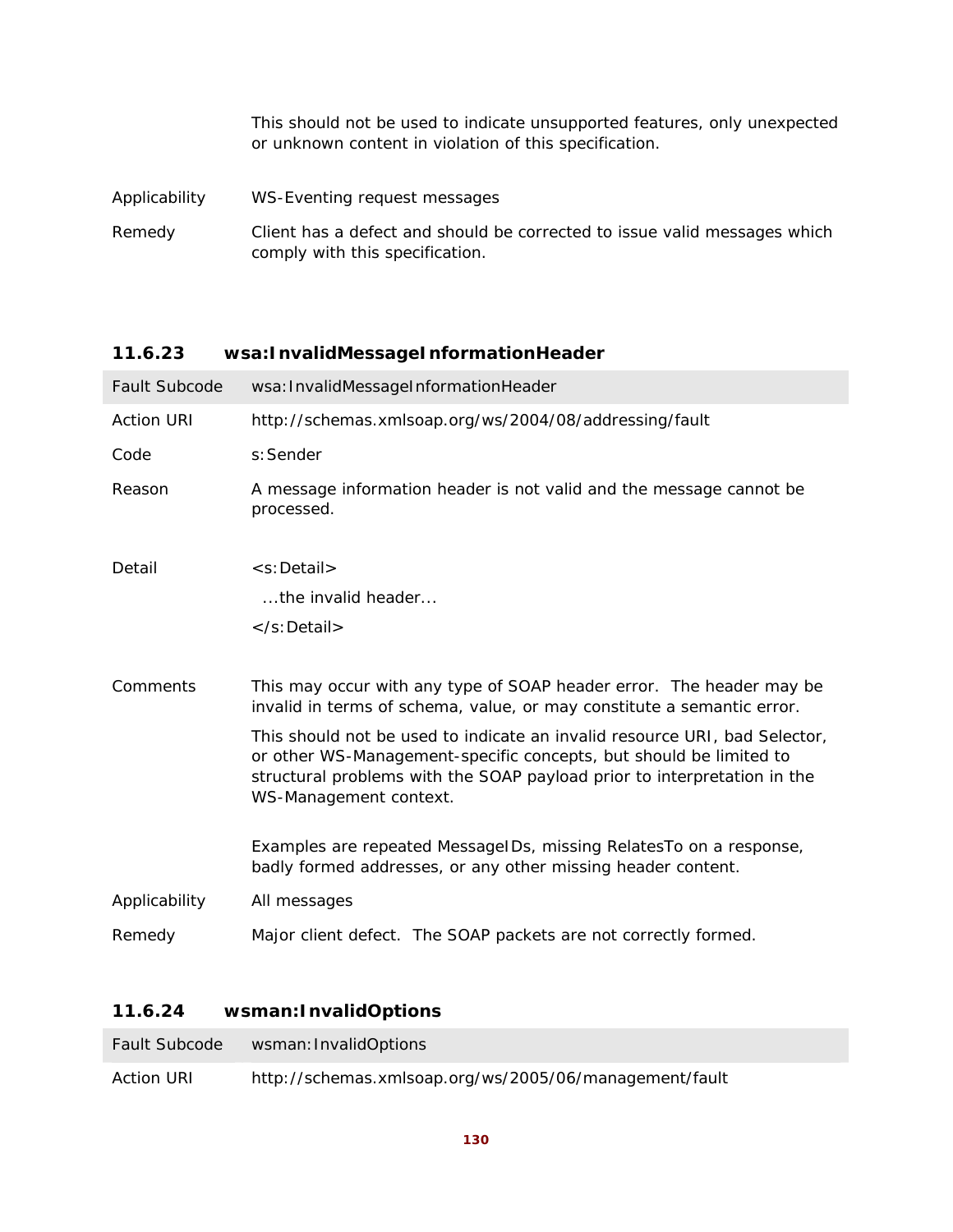| Code          | s: Sender                                                                                                                       |
|---------------|---------------------------------------------------------------------------------------------------------------------------------|
| Reason        | One or more options were not valid.                                                                                             |
| Detail        | <s:detail></s:detail>                                                                                                           |
|               | <wsman:faultdetail></wsman:faultdetail>                                                                                         |
|               | If possible, one of the following URI values                                                                                    |
|               |                                                                                                                                 |
|               | $\langle$ s:Detail $\rangle$                                                                                                    |
|               |                                                                                                                                 |
|               | wsman: faultDetail/NotSupported                                                                                                 |
|               | wsman: faultDetail/InvalidName                                                                                                  |
|               | wsman: faultDetail/InvalidValue                                                                                                 |
|               |                                                                                                                                 |
| Comments      | This generically covers all cases where the option names or values are not<br>valid or they are used in incorrect combinations. |
|               |                                                                                                                                 |
| Applicability | All request messages                                                                                                            |
| Remedy        | Client should retrieve the catalog entry for the resource and determine<br>how to correct the invalid option values.            |

### **11.6.25 wsman:InvalidParameter**

| <b>Fault Subcode</b> | wsman: InvalidParameter                                                                                |
|----------------------|--------------------------------------------------------------------------------------------------------|
| <b>Action URI</b>    | http://schemas.xmlsoap.org/ws/2005/06/management/fault                                                 |
| Code                 | s: Sender                                                                                              |
| Reason               | An operation parameter was not valid                                                                   |
| Detail               | <s:detail></s:detail>                                                                                  |
|                      | <wsman: faultdetail=""></wsman:>                                                                       |
|                      | If possible, one of the following URI values                                                           |
|                      |                                                                                                        |
|                      | $\langle$ s:Detail $\rangle$                                                                           |
|                      |                                                                                                        |
|                      | $\mathcal{L}$ . II $\mathcal{L}$ . I . II $\mathcal{L}$ . If $\mathcal{L}$ is the set of $\mathcal{L}$ |

wsman:faultDetail/TypeMismatch wsman:faultDetail/InvalidName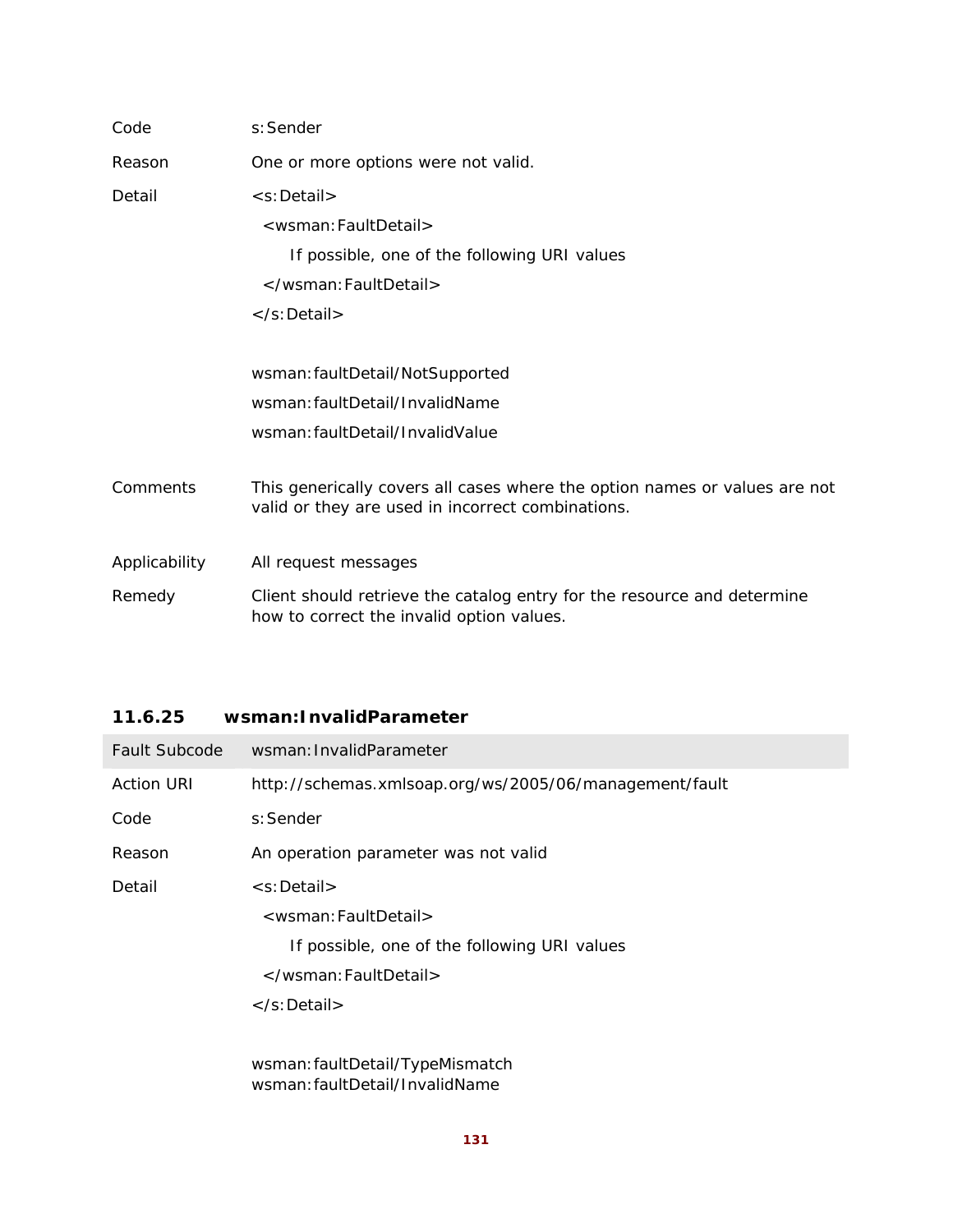| <b>Comments</b> | Returned when a parameter to a custom action was not valid.                                                                                                 |
|-----------------|-------------------------------------------------------------------------------------------------------------------------------------------------------------|
|                 | This is a default for new implementations which need to have a generic<br>fault for this case. The method may also return any specific fault of its<br>own. |
| Applicability   | All messages with custom actions                                                                                                                            |
| Remedy          | Client should consult the WSDL for the operation and determine how to<br>supply the correct parameter.                                                      |

| Fault Subcode     | wxf: InvalidRepresentation                                                                                                                                                                                                                                                                |
|-------------------|-------------------------------------------------------------------------------------------------------------------------------------------------------------------------------------------------------------------------------------------------------------------------------------------|
| <b>Action URI</b> | http://schemas.xmlsoap.org/ws/2004/09/transfer/fault                                                                                                                                                                                                                                      |
| Code              | s: Sender                                                                                                                                                                                                                                                                                 |
| Reason            | The XML content was invalid.                                                                                                                                                                                                                                                              |
| Detail            | <s:detail><br/><wsman: faultdetail=""><br/>If possible, one of the following URI values<br/></wsman:><br/></s:detail>                                                                                                                                                                     |
|                   | wsman: faultDetail/InvalidValues<br>wsman: faultDetail/MissingValues<br>wsman: faultDetail/InvalidNamespace<br>wsman: faultDetail/InvalidFragment                                                                                                                                         |
| Comments          | This may be returned when the input XML is not valid semantically or uses<br>the wrong schema for the resource.<br>However, a wsman: SchemaValidationError fault should be returned if the<br>error is related to XML Schema violations per se, as opposed to invalid<br>semantic values. |

# **11.6.26 wxf:InvalidRepresentation**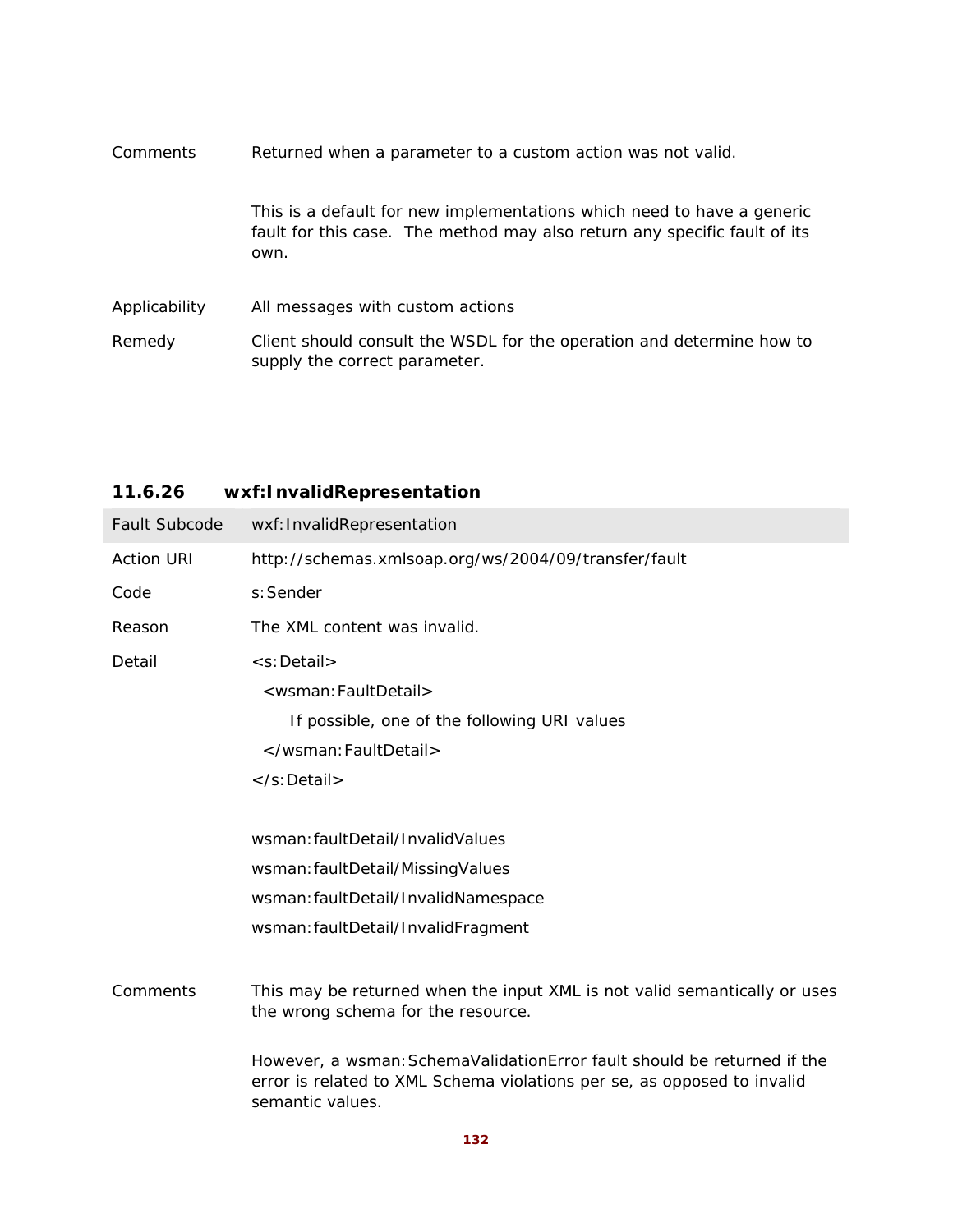|               |                       | Note the anomalous case where a schema violation does not occur, but<br>the namespace is simply the wrong one, in which<br>wsman: faultDetail/InvalidNamespace is returned. |
|---------------|-----------------------|-----------------------------------------------------------------------------------------------------------------------------------------------------------------------------|
| Applicability | wxf: Put, wxf: Create |                                                                                                                                                                             |
| Remedy        |                       | Client defect. The client should correct the input XML.                                                                                                                     |

### **11.6.27 wsman:InvalidSelectors**

| <b>Fault Subcode</b> | wsman: InvalidSelectors                                                                                      |
|----------------------|--------------------------------------------------------------------------------------------------------------|
| <b>Action URI</b>    | http://schemas.xmlsoap.org/ws/2005/06/management/fault                                                       |
| Code                 | s: Sender                                                                                                    |
| Reason               | The Selectors for the resource were not valid                                                                |
| Detail               | <s:detail></s:detail>                                                                                        |
|                      | <wsman: faultdetail=""></wsman:>                                                                             |
|                      | If possible, one of the following URI values                                                                 |
|                      |                                                                                                              |
|                      |                                                                                                              |
|                      |                                                                                                              |
|                      | wsman: faultDetail/InsufficientSelectors<br>wsman: faultDetail/UnexpectedSelectors                           |
|                      | wsman: faultDetail/TypeMismatch<br>wsman: faultDetail/InvalidValue                                           |
|                      | wsman: faultDetail/AmbiguousSelectors                                                                        |
|                      | wsman: faultDetail/DuplicateSelectors                                                                        |
|                      |                                                                                                              |
| Comments             | This covers all cases where the specified Selectors were incorrect or<br>unknown for the specified resource. |
| Applicability        | All request messages                                                                                         |
| Remedy               | Client should retrieve documentation or metadata and correct the<br>Selectors.                               |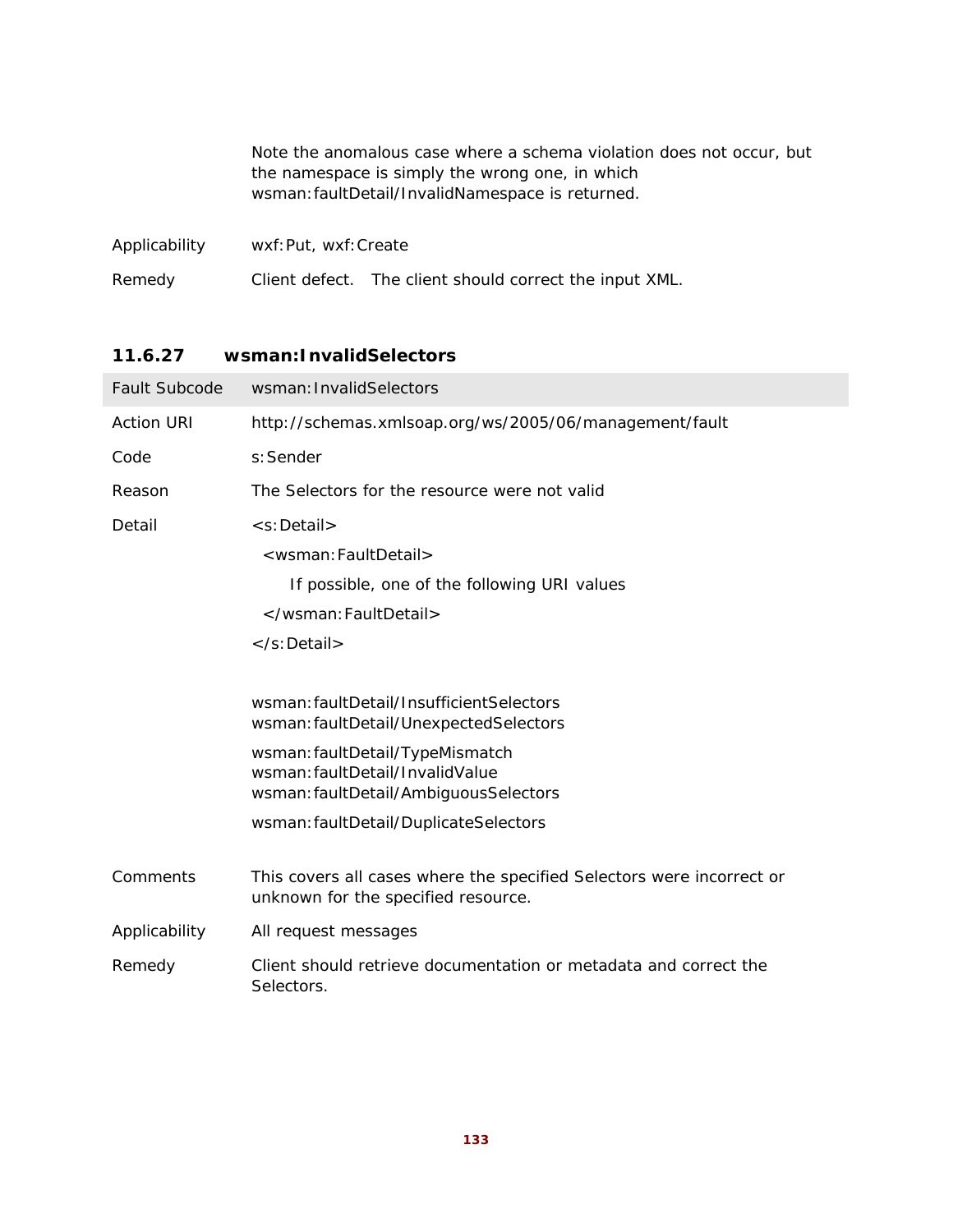| <b>Fault Subcode</b> | wsa: MessageInformationHeaderRequired                                              |
|----------------------|------------------------------------------------------------------------------------|
| <b>Action URI</b>    | http://schemas.xmlsoap.org/ws/2004/08/addressing/fault                             |
| Code                 | s: Sender                                                                          |
| Reason               | A required header was missing.                                                     |
| Detail               | <s:detail><br/>The XML QName of the missing header</s:detail>                      |
|                      | $\langle$ s:Detail $\rangle$                                                       |
| Comments             | A required message information header, To, MessageID, or Action, is not<br>present |
| Applicability        | All messages                                                                       |
| Remedy               | Major client defect. The SOAP packets are not correctly formed.                    |

### **11.6.28 wsa:MessageInformationHeaderRequired**

### **11.6.29 wsman:QuotaLimit**

| <b>Fault Subcode</b> | wsman: QuotaLimit                                                                                                      |
|----------------------|------------------------------------------------------------------------------------------------------------------------|
| <b>Action URI</b>    | http://schemas.xmlsoap.org/ws/2005/06/management/fault                                                                 |
| Code                 | s: Sender                                                                                                              |
| Reason               | The service is busy servicing other requests.                                                                          |
| Detail               | $\leq$ s: Detail $>$                                                                                                   |
|                      | $\langle$ s:Text> reason $\langle$ /s:Text>                                                                            |
|                      | $\langle$ s: Detail $>$                                                                                                |
|                      |                                                                                                                        |
| Comments             | This is returned when the SOAP message is otherwise correct, but the<br>service has reached a resource or quota limit. |
| Applicability        | All messages                                                                                                           |

Remedy Client can retry later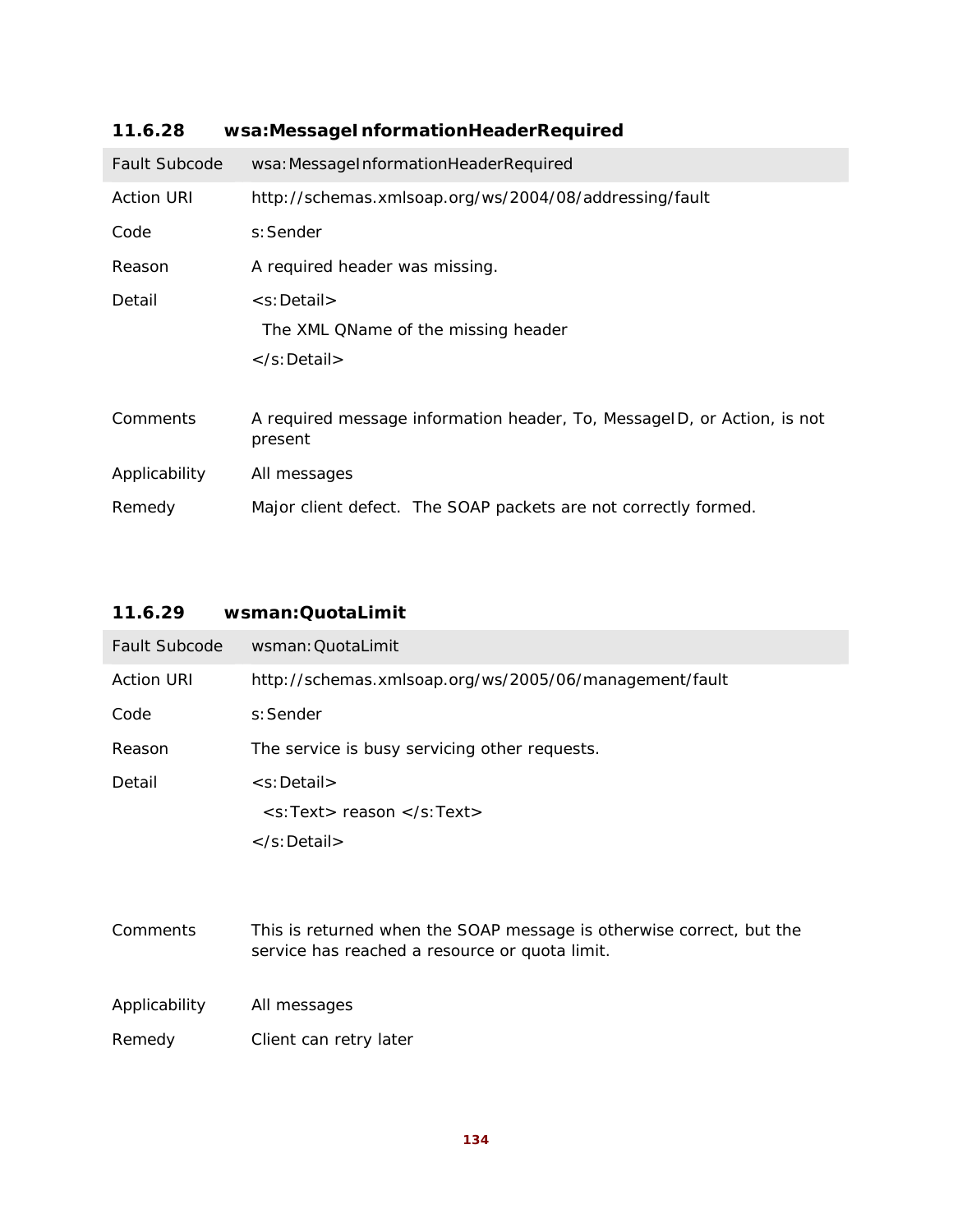| <b>Fault Subcode</b> | wsman: RenameFailure                                                                                                 |
|----------------------|----------------------------------------------------------------------------------------------------------------------|
| <b>Action URI</b>    | http://schemas.xmlsoap.org/ws/2005/06/management/fault                                                               |
| Code                 | s: Sender                                                                                                            |
| Reason               | The Selectors for the resource were not valid                                                                        |
| Detail               | <s:detail></s:detail>                                                                                                |
|                      | <wsman: faultdetail=""></wsman:>                                                                                     |
|                      | If possible, one of the following URI values                                                                         |
|                      |                                                                                                                      |
|                      |                                                                                                                      |
|                      |                                                                                                                      |
|                      | wsman: faultDetail/InvalidResourceURI<br>wsman: faultDetail/TargetAlreadyExists<br>wsman: faultDetail/InvalidAddress |
|                      | wsman: faultDetail/InvalidSelectorAssignment                                                                         |
|                      |                                                                                                                      |
| Comments             | This covers all cases where the specified Selectors were incorrect.                                                  |
| Applicability        | All request messages                                                                                                 |
| Remedy               | Client should retrieve the catalog entry and correct the Selectors.                                                  |

### **11.6.30 wsman:RenameFailure**

### **11.6.31 wsman:SchemaValidationError**

| Fault Subcode     | wsman: Schema Validation Error                                      |
|-------------------|---------------------------------------------------------------------|
| <b>Action URI</b> | http://schemas.xmlsoap.org/ws/2005/06/management/fault              |
| Code              | s: Sender                                                           |
| Reason            | The supplied SOAP violates the corresponding XML Schema definition. |
|                   |                                                                     |
| Detail            | $\leq$ s: Detail $>$                                                |
|                   | $\leq$ s:Text $>$                                                   |
|                   | Service-specific error messages as to the schema violation.         |
|                   | $\langle$ s:Text $\rangle$                                          |
|                   | $\langle$ s: Detail $\rangle$                                       |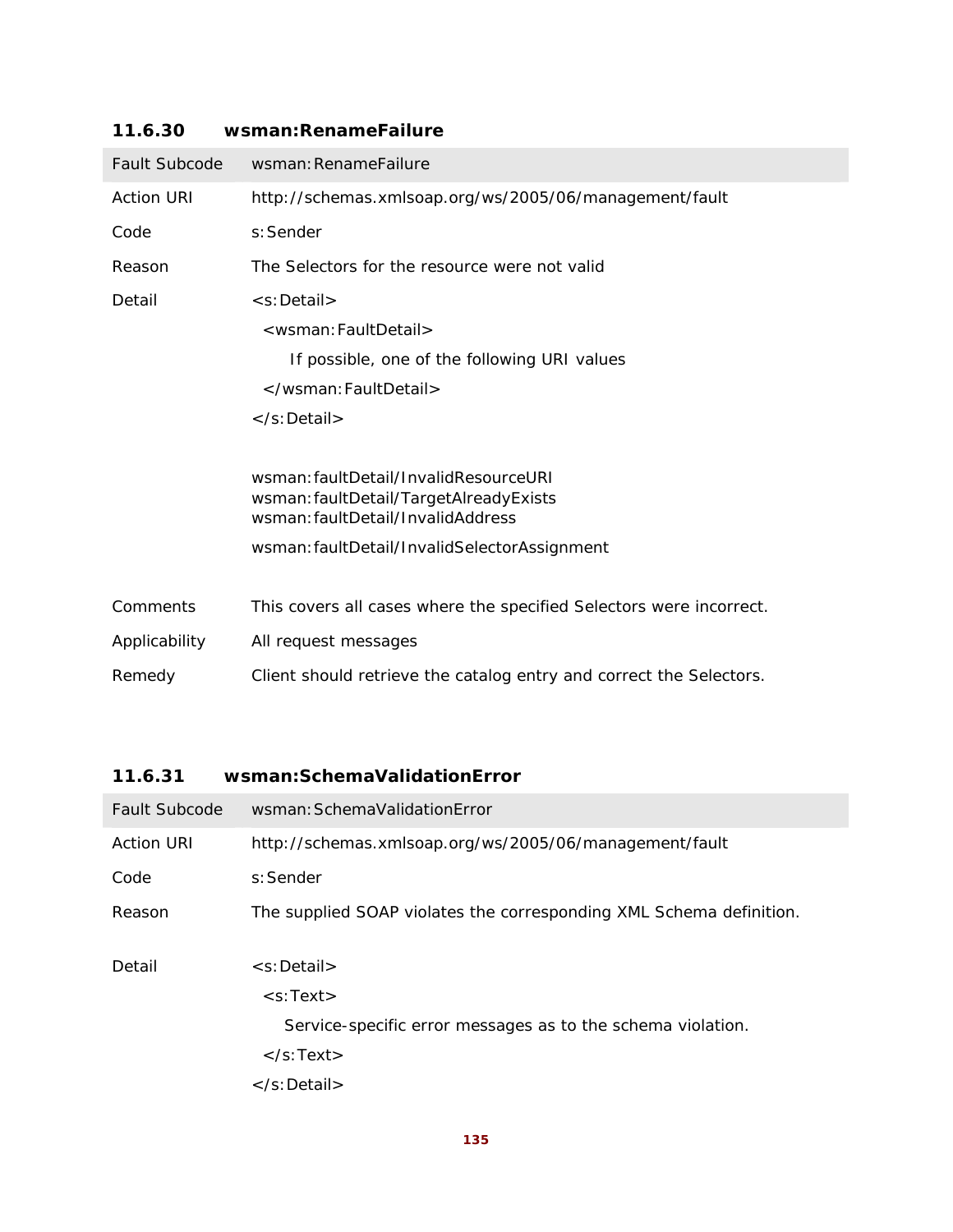| Comments      | Used for any XML parsing failure or schema violations.                                                                                                                                                             |
|---------------|--------------------------------------------------------------------------------------------------------------------------------------------------------------------------------------------------------------------|
|               | Note that full validation of the SOAP against schemas is not expected in<br>real-time, but processors may in fact notice schema violations, such as<br>type mismatches. In all of these cases, this fault applies. |
|               | In debugging modes where validation is in fact occurring, this should be<br>returned for all errors noted by the validating parser.                                                                                |
| Applicability | All messages                                                                                                                                                                                                       |
| Remedy        | Client corrects the message                                                                                                                                                                                        |

### **11.6.32 wsen:TimedOut**

| Fault Subcode     | wsen: TimedOut                                                                                                           |
|-------------------|--------------------------------------------------------------------------------------------------------------------------|
| <b>Action URI</b> | http://schemas.xmlsoap.org/ws/2004/09/enumeration/fault                                                                  |
| Code              | s: Receiver                                                                                                              |
| Reason            | The enumerator has timed out and is no longer valid.                                                                     |
| Detail            | none                                                                                                                     |
| Comments          | This should not be used in WS-Management due to overlap with the<br>wsman: TimedOut which covers all the other messages. |
| Applicability     | wsen: Pull                                                                                                               |
| Remedy            | The client can retry the wsen: Pull.                                                                                     |

### **11.6.33 wsman:TimedOut**

| Fault Subcode     | wsman: TimedOut                                                                                                                                                                          |
|-------------------|------------------------------------------------------------------------------------------------------------------------------------------------------------------------------------------|
| <b>Action URI</b> | http://schemas.xmlsoap.org/ws/2005/06/management/fault                                                                                                                                   |
| Code              | s: Receiver                                                                                                                                                                              |
| Reason            | The operation has timed out                                                                                                                                                              |
| Detail            | none                                                                                                                                                                                     |
| Comments          | The operation could not be completed within the wsman: OperationTimeout<br>value or else an internal override timeout was reached by the service<br>while trying to process the request. |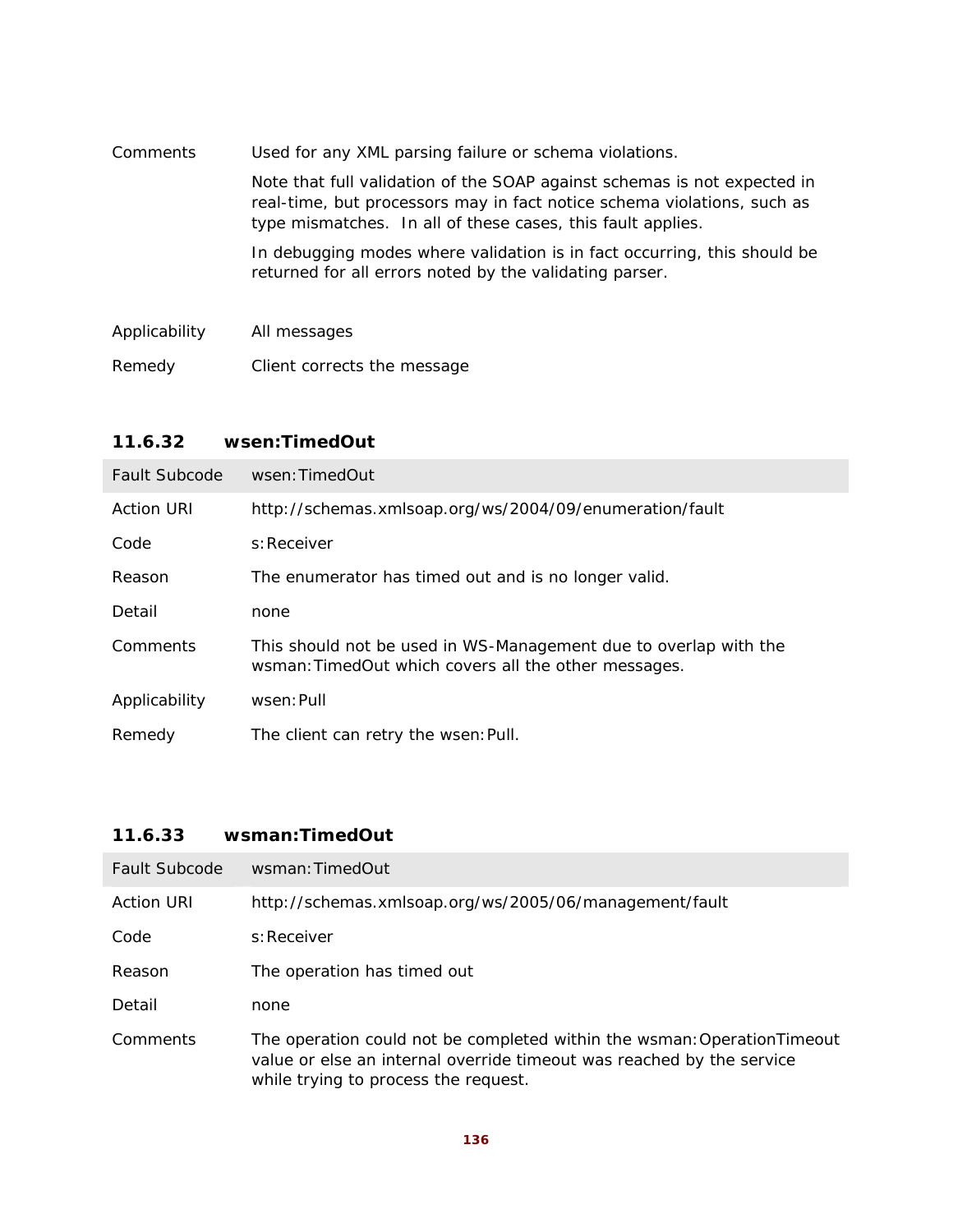|               | This is also returned in all enumerations when there is no content<br>available for the current wsen: Pull request. Clients may simply retry the<br>wsen: Pull again until a different fault is returned. |
|---------------|-----------------------------------------------------------------------------------------------------------------------------------------------------------------------------------------------------------|
| Applicability | All requests                                                                                                                                                                                              |
| Remedy        | Client may retry the operation.                                                                                                                                                                           |
|               | If the operation was a write (delete, create, execute), the client should                                                                                                                                 |

consult the system operation log before blindly attempting a retry, or attempt a wxf:Get or other read operation to try and discover the result of the previous operation.

### **11.6.34 wse:UnableToRenew**

| <b>Fault Subcode</b> | wse: UnableToRenew                                                                                 |
|----------------------|----------------------------------------------------------------------------------------------------|
| <b>Action URI</b>    | http://schemas.xmlsoap.org/ws/2004/08/eventing/fault                                               |
| Code                 | s: Sender                                                                                          |
| Reason               | The subscription could not be renewed                                                              |
| Detail               | <s:detail></s:detail>                                                                              |
|                      | $<$ s:Text $>$                                                                                     |
|                      | Optional service-specific error messages as to why the Renew failed                                |
|                      | $\langle$ s:Text $\rangle$                                                                         |
|                      |                                                                                                    |
| Comments             | This is returned in all cases where the subscription cannot be renewed,<br>but is otherwise valid. |
| Applicability        | wse: Renew                                                                                         |
| Remedy               | Client must issue a new subscription.                                                              |

### **11.6.35 wse:UnsupportedExpirationType**

| <b>Fault Subcode</b> | wse: Unsupported Expiration Type                     |
|----------------------|------------------------------------------------------|
| <b>Action URI</b>    | http://schemas.xmlsoap.org/ws/2004/08/eventing/fault |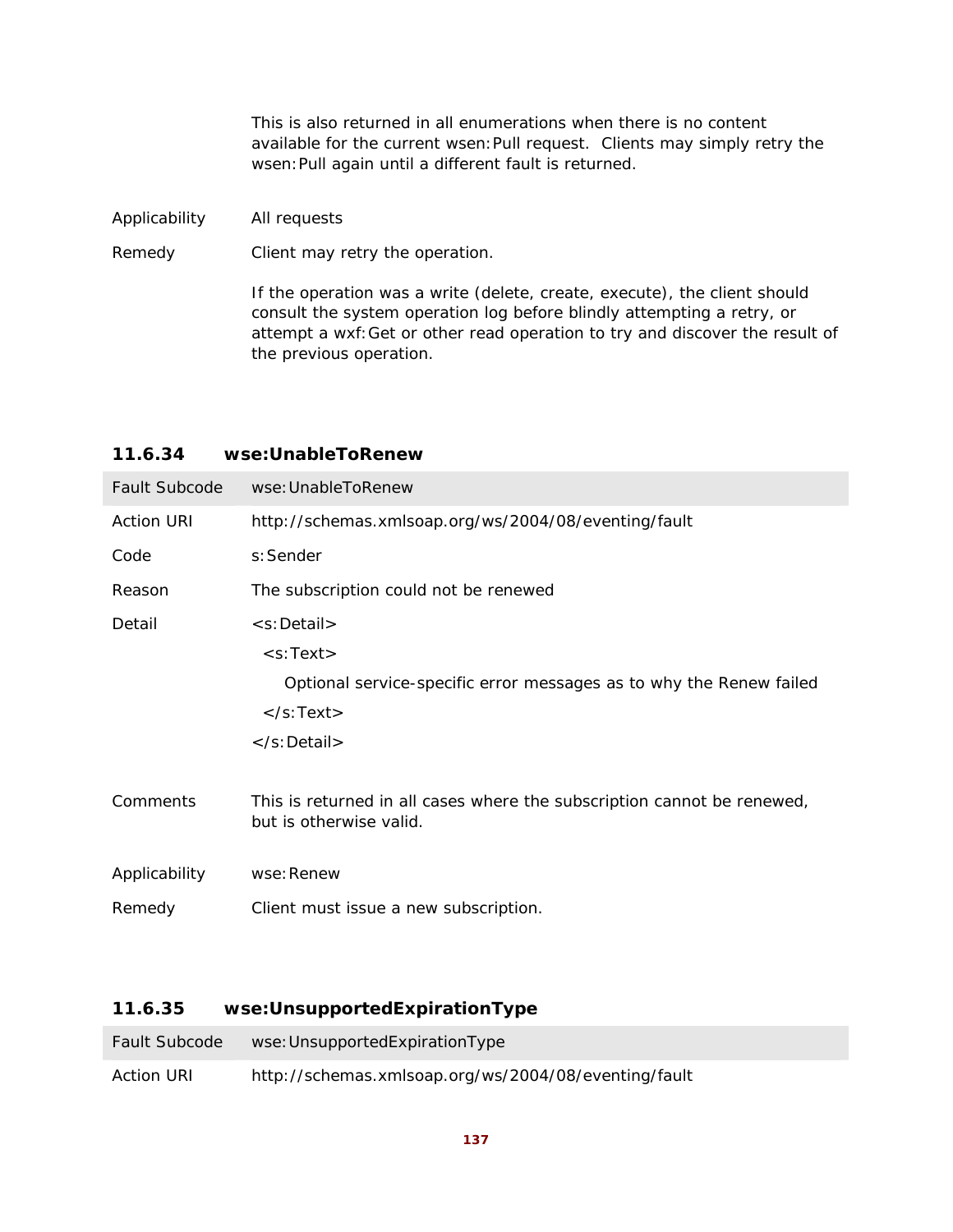| Code          | s: Sender                                                                                                                                                                          |  |  |
|---------------|------------------------------------------------------------------------------------------------------------------------------------------------------------------------------------|--|--|
| Reason        | The specified expiration type is not supported                                                                                                                                     |  |  |
| Detail        | none                                                                                                                                                                               |  |  |
| Comments      | A specific time for expiration is not supported (as opposed to duration).<br>This fault should not be used if the value itself is incorrect, only if the type<br>is not supported. |  |  |
| Applicability | wse: Subscribe                                                                                                                                                                     |  |  |
| Remedy        | Client corrects the expiration to use a duration.                                                                                                                                  |  |  |

# **11.6.36 wsen:UnsupportedExpirationType**

| <b>Fault Subcode</b> | wsen: Unsupported Expiration Type                                                                                                                                                                                                                                                        |  |  |  |
|----------------------|------------------------------------------------------------------------------------------------------------------------------------------------------------------------------------------------------------------------------------------------------------------------------------------|--|--|--|
| <b>Action URI</b>    | http://schemas.xmlsoap.org/ws/2004/09/enumeration/fault                                                                                                                                                                                                                                  |  |  |  |
| Code                 | s: Sender                                                                                                                                                                                                                                                                                |  |  |  |
| Reason               | The specified expiration type is not supported                                                                                                                                                                                                                                           |  |  |  |
| Detail               | none                                                                                                                                                                                                                                                                                     |  |  |  |
| Comments             | The specified expiration type is not supported. For example, a specific<br>time based expiration type may not be supported (as opposed to a<br>duration based expiration type).<br>This fault should not be used if the value itself is incorrect, only if the type<br>is not supported. |  |  |  |
| Applicability        | wsen: Enumerate                                                                                                                                                                                                                                                                          |  |  |  |
| Remedy               | Client corrects the expiration time or omits it and retries.                                                                                                                                                                                                                             |  |  |  |

# **11.6.37 wsman:UnsupportedFeature**

| <b>Fault Subcode</b> | wsman: UnsupportedFeature                              |
|----------------------|--------------------------------------------------------|
| Action URI           | http://schemas.xmlsoap.org/ws/2005/06/management/fault |
| Code                 | s:Sender                                               |
| Reason               | The specified feature is not supported                 |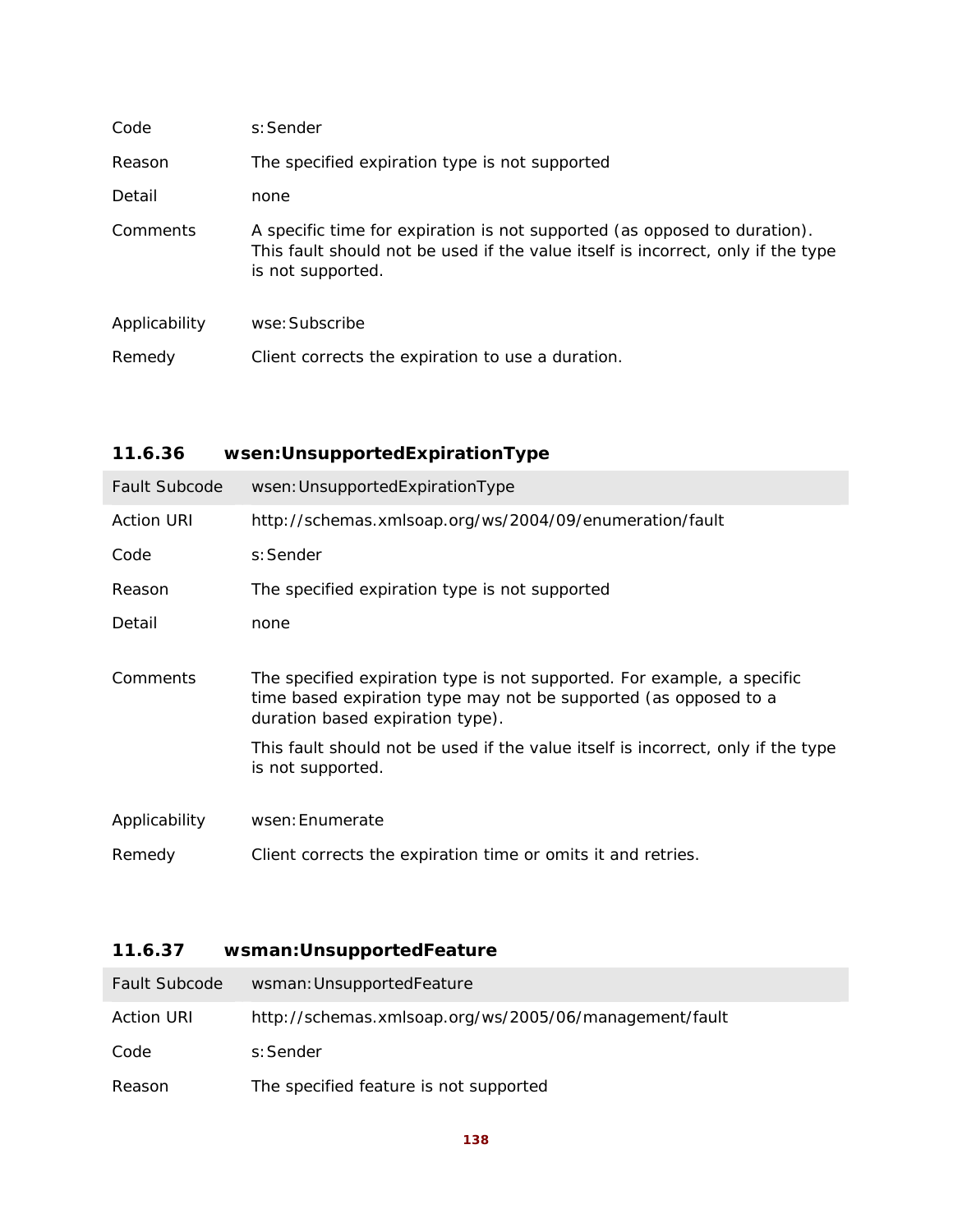#### Detail <s:Detail>

<wsman:FaultDetail>

 If possible, one of the following URI values </wsman:FaultDetail> </s:Detail>

One of the following:

wsman:faultDetail/AuthorizationMode

wsman:faultDetail/AddressingMode

wsman:faultDetail/Ack

wsman:faultDetail/OperationTimeout

wsman:faultDetail/Locale

wsman:faultDetail/ExpirationTime

wsman:faultDetail/FragmentLevelAccess

wsman:faultDetail/DeliveryRetries wsman:faultDetail/Heartbeats

wsman:faultDetail/Bookmarks

wsman:faultDetail/MaxElements

wsman:faultDetail/MaxTime

wsman:faultDetail/MaxEnvelopeSize

wsman:faultDetail/MaxEnvelopePolicy

wsman:faultDetail/FilteringRequired

wsman:faultDetail/InsecureAddress

wsman:faultDetail/FormatMismatch

wsman:faultDetail/FormatSecurityToken

wsman:faultDetail/AsynchronousRequest

wsman:faultDetail/MissingValues

wsman:faultDetail/InvalidValues

wsman:faultDetail/InvalidNamespace

wsman:faultDetail/Rename

wsman:faultDetail/OptionSet

Comments Used to indicate than an unsupported feature was attempted.

**139**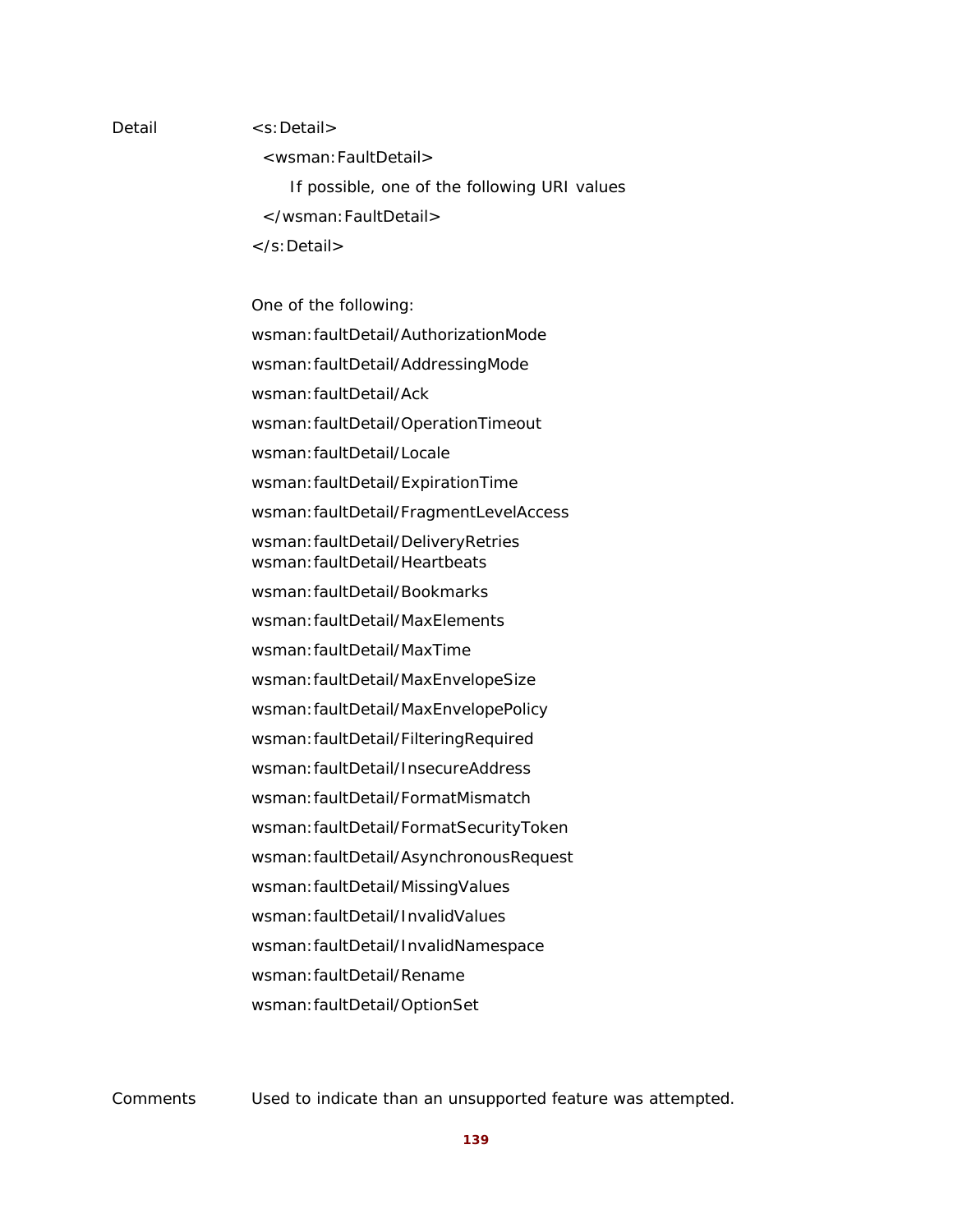Applicability any message

Remedy Client corrects or removes the unsupported feature request and retries.

# **12.0 XPath Support**

Implementations will typically need to support XPath for several purposes, such as Fragment Transfer (4.9), WS-Enumeration (5.0), and WS-Eventing filters (7.2.2). Since the full XPath specification is large, subsets are typically required in resource-constrained implementations.

The purpose of this section is to **identify** the minimum set of syntactic elements that implentations should provide to promote maximum interoperability. In most cases, implementations will provide large subsets of full XPath, but need additional definitions to ensure that the subset meets minimum requirements. The Level 1 and Level 2 BNF definitions below establish such minimums for use in the WS-Management space.

There are two subset profiles of XPath: Level 1 with basic node selector support and no filtering (for supporting Fragment Transfer as described in 4.9), and Level 2 with basic filtering support for WS-Enumeration and WS-Eventing. Level 2 is a formal superset of Level 1.

The following BNFs are both formal LL(1) grammars and a parser can be constructed automatically from the BNF using an appropriate tool, or a recursive-descent parser can be implemented manually by inspection of the grammar.

Within the grammars, non-terminal tokens are surrounded by angled brackets, and terminal tokens are in upper case and not surrounded by angled brackets.

XML namespace support is explicitly absent from these definitions. Processors which meet the syntax requirements should provide a mode in which the elements are processed without regard to XML namespaces, but may of course provide more powerful, namespaceaware processing.

The default execution context of the XPath is specified explicitly for WS-Enumeration in section 5.3 of this specification, and in WS-Eventing subscription filters in section 7.2.2.

For the following dialects, XML namespaces and QNames are not expected to be supported by default and may be silently ignored by the implementation.

These are for informational purposes only and SHOULD NOT be identified as Filter Dialects in actual SOAP messages. Since they are XPath compliant (albeit subsets), the Filter Dialect in the SOAP messages is still that of full XPath:

#### **www.w3.org/TR/1999/REC-xpath-19991116**

# **12.1 Level 1**

Level 1 contains just the necessary XPath to identify nodes within an XML document or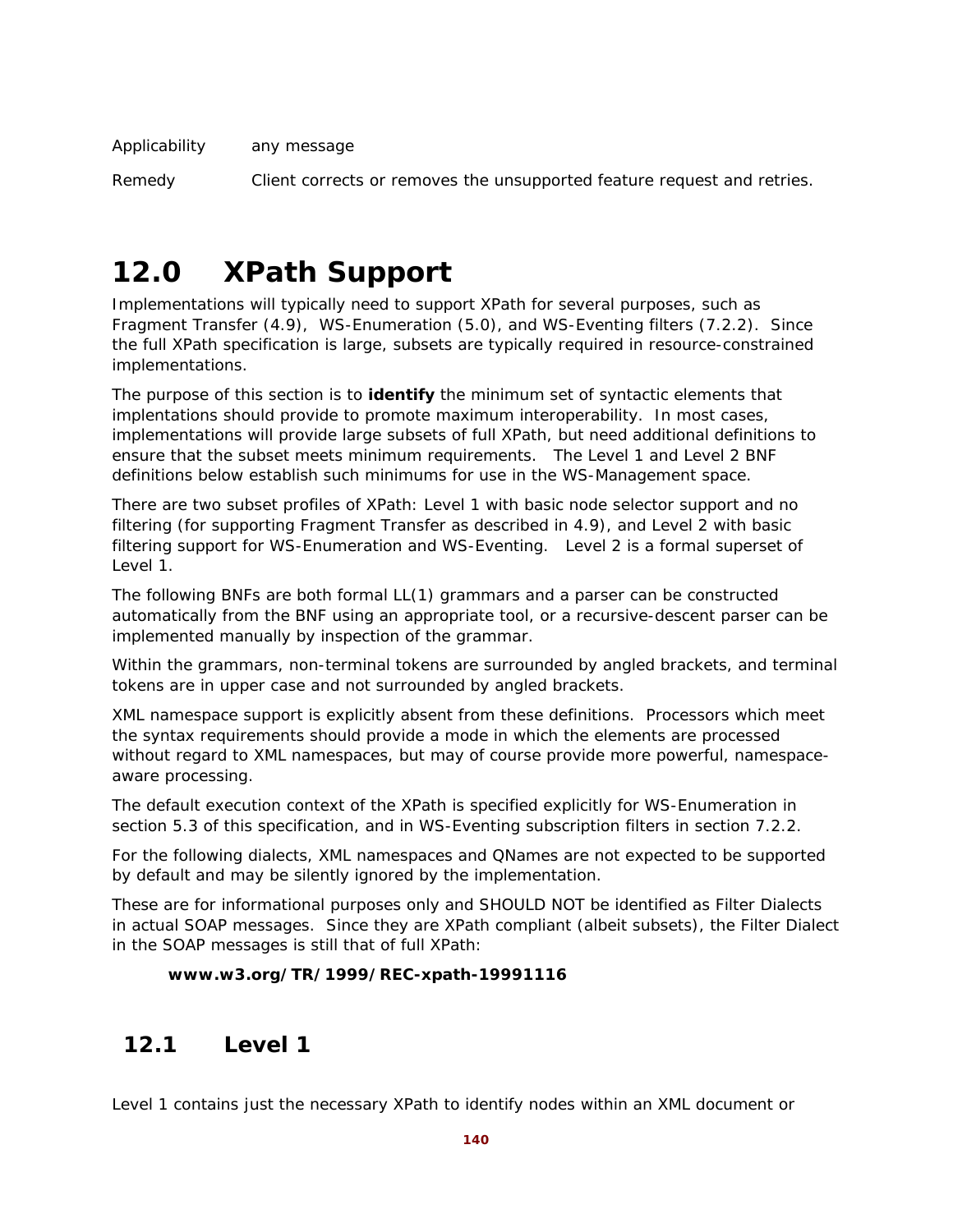fragment and is targeted for use with Fragment Transfer (4.9) of this specification:

```
<path> ::= <root_selector> TOKEN_END_OF_INPUT; 
<root_selector> ::= TOKEN_SLASH <element_sequence>; 
<root_selector> ::= <attribute>; 
<root_selector> ::= <relpath> <element_sequence>; 
\leqrelpath> ::= \leq;
<element_sequence> ::= <element> <optional_filter_expression> <more>; 
<more> ::= TOKEN_SLASH <follower>; 
<sub>5</sub> = <sub>6</sub></sub>
<follower> ::= <attribute>; 
<follower> ::= <text_function>; 
<follower> ::= <element_sequence>; 
<optional_filter_expression> ::= 
 TOKEN_OPEN_BRACKET <filter_expression> TOKEN_CLOSE_BRACKET; 
<optional_filter_expression> ::= <>; 
<attribute> ::= TOKEN_AT_SYMBOL <name>; 
<element> ::= <name>; 
<text_function> ::= 
 TOKEN_TEXT TOKEN_OPEN_PAREN TOKEN_CLOSE_PAREN; 
<name> ::= TOKEN_XML_NAME; 
<filter_expression> ::= <array_location>; 
<array_location> ::= TOKEN_UNSIGNED_INTEGER;
```
This allows selecting any XML node based on its name or array position, or any attribute by its name. Optionally, the text() function can trail the entire expression to select only the raw value of the name or attribute, excluding the XML attribute or element name wrapper.

Using the following XML fragment, some examples are shown:

```
(6) <a> 
(7) <b x="y"> 100 </b> 
(8) <c> 
(d) <d> 200 </d>
(10) </c>
(11) \langle c \rangle(12) <d> 300 </d>
(d) (d) (d) (d) (d)(14) \langle \csc \rangle(15) \langle /a>
```
#### Examples:

| (16) | a   | // Selects <a> and all its content</a>             |
|------|-----|----------------------------------------------------|
| (17) | a/b | // Selects<br>b x="y"> 100                         |
| (18) | a/c | // Selects both <c> nodes, one after the other</c> |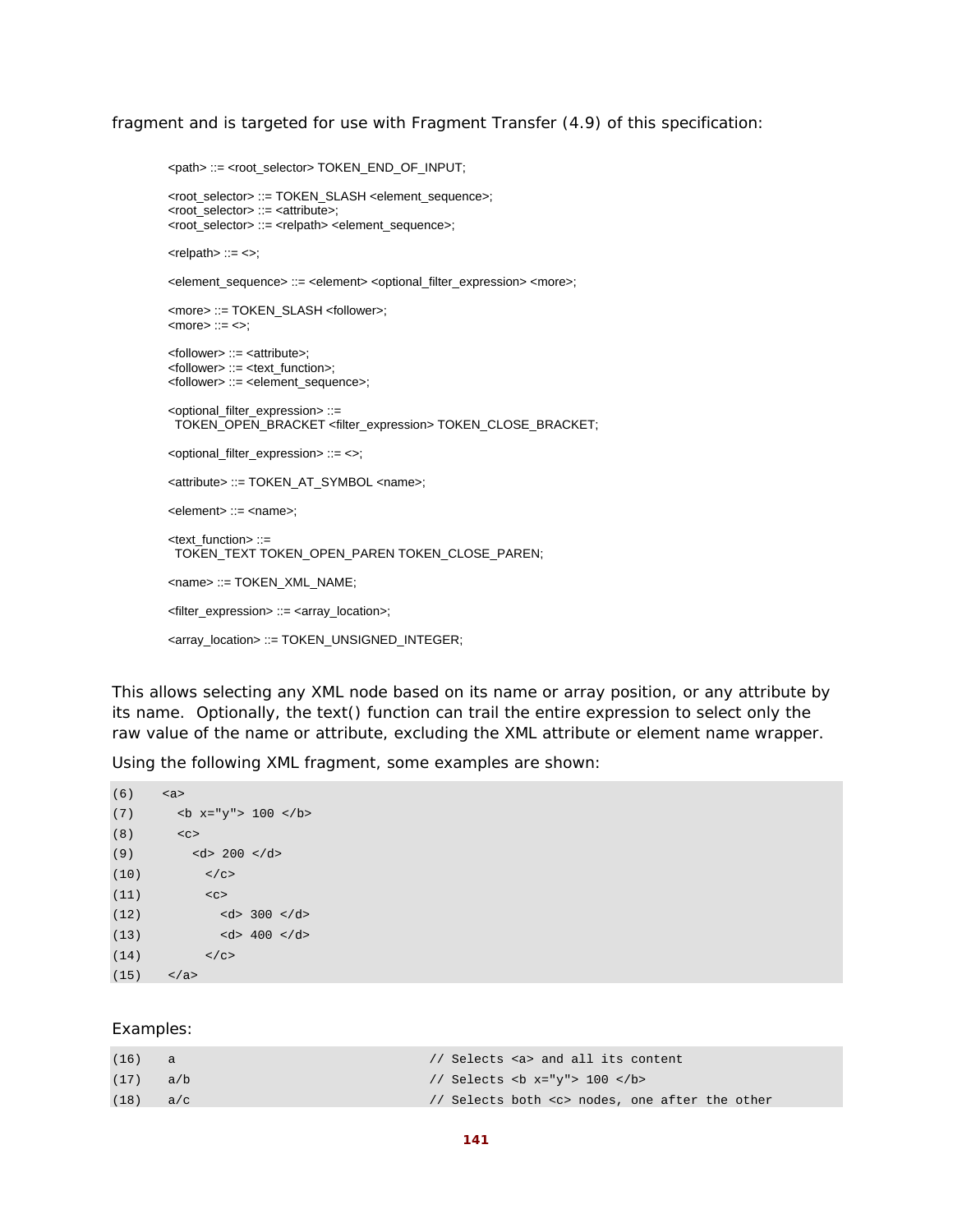| (19) | a/c[1]             | // Selects < $c$ >< $d$ >< $200$ < $(d$ > |
|------|--------------------|-------------------------------------------|
| (20) | a/c[2]/d[2]        | // Selects <d> 400 </d>                   |
| (21) | a/c[2]/d[2]/text() | // Selects 400                            |
| (22) | a/b/text()         | // Selects 100                            |
| (23) | $a/b/\sqrt{a}x$    | // Selects x="y"                          |

Note that the only filtering expression capability is an array selection. Also note that XPath can return a node set. In section 4.9 of this specification, the intent is to select a specific node, not a set of nodes, so if the situation occurs as illustrated on line (13) above, most implementations would simply return a fault stating that it is unclear which <c> was meant and require the client to actually select one of the two available  $\langle c \rangle$  elements using the array syntax. Also note that text() cannot be suffixed to attribute selection.

```
R12.1-1: A service which supports Fragment transfer as described in 4.9 of this
          specification SHOULD at least support a subset of XPath as powerful as 
          that described in Level 1.
```
Clearly, the service may expose full XPath 1.0 or any other subset which meets or exceeds the requirements defined here.

R12.1-2: A service which supports Level 1 XPath support MUST ensure that it observes matching of a single node. If there is more than one element of the same name at the same level in the XML, then the array notation MUST be used to distinguish them.

### **12.2 Level 2**

Level 2 contains everything defined in Level 1, plus general-purpose filtering functionality with the standard set of relational operators and parenthesized subexpressions with AND, OR, NOT, and so on. This dialect is suitable for filtering in WS-Enumeration and subcription filters using WS-Eventing. This is a strict superset of Level 1, with the <filter\_expression> production being considerably extended to contain a useful subset of the XPath filtering syntax:

```
<path> ::= <root_selector> TOKEN_END_OF_INPUT; 
<root_selector> ::= TOKEN_SLASH <element_sequence>; 
<root_selector> ::= <relpath> <element_sequence>;
<root_selector> ::= <attribute>; 
\langle relpath> :: = \langle > ;
<element_sequence> ::= <element> <optional_filter_expression> <more>; 
<more> ::= TOKEN_SLASH <follower>; 
<more>:: = \lt>;
```

```
<follower> ::= <attribute>;
```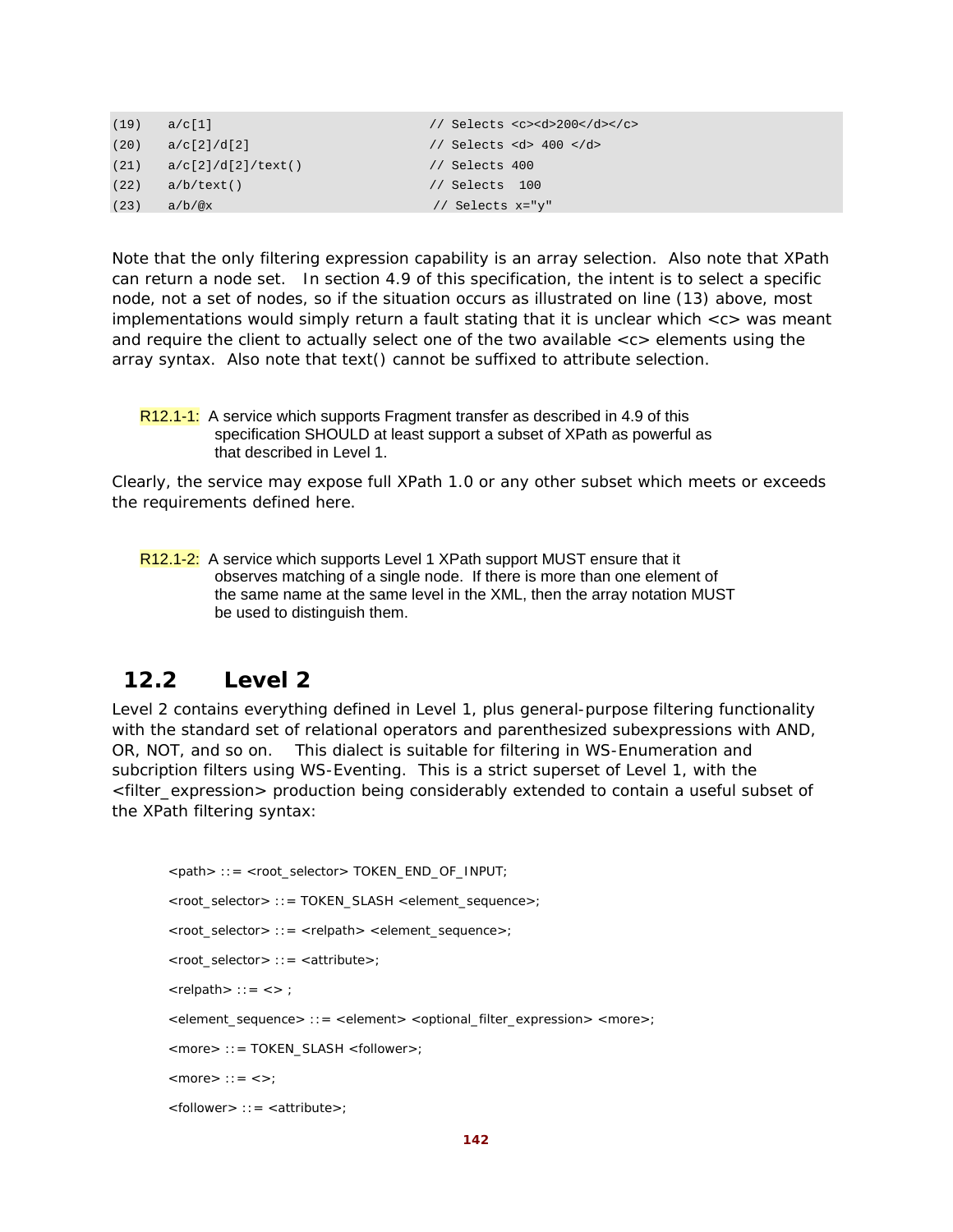<follower> ::= <text\_function>;

<follower> ::= <element\_sequence>;

<optional\_filter\_expression> ::= TOKEN\_OPEN\_BRACKET <filter\_expression> TOKEN\_CLOSE\_BRACKET;

<optional\_filter\_expression> ::= <>;

<attribute> ::= TOKEN\_AT\_SYMBOL <name>;

<element> ::= <name>;

<text\_function> ::= TOKEN\_TEXT TOKEN\_OPEN\_PAREN TOKEN\_CLOSE\_PAREN;

<name> ::= TOKEN\_XML\_NAME;

<filter\_expression> ::= <array\_location>;

<array\_location> ::= TOKEN\_UNSIGNED\_INTEGER;

<filter\_expression> ::= <or\_expression>;

<array\_location> ::= UNSIGNED\_INTEGER;

 // Next level, simple OR expression <or\_expression> ::= <and\_expression> <or\_expression\_rest>; <or\_expression\_rest> ::= TOKEN\_OR <and\_expression> <or\_expression\_rest>; <or\_expression\_rest> ::= <>;

 // Next highest level, AND expression <and\_expression> ::= <rel\_expression> <and\_expression\_rest>; <and\_expression\_rest> ::= TOKEN\_AND <rel\_expression> <and\_expression\_rest>; <and\_expression\_rest> ::= <>;

// Next level of precedence  $>$ ,  $<$ ,  $>$  =,  $<$  =,  $=$ ,  $=$ ,  $!=$ <rel\_expression> ::= <sub\_expression> <rel\_expression\_rest>; <rel\_expression\_rest> ::= <name> <rel\_op> <const>; <rel\_expression\_rest> ::= <>;

 // Identifier, literal, or identifier + param\_list (function call) <sub\_expression> ::= TOKEN\_OPEN\_PAREN <filter\_expression> TOKEN\_CLOSE\_PAREN; <sub\_expression> ::= TOKEN\_NOT TOKEN\_OPEN\_PAREN <filter\_expression> TOKEN\_CLOSE\_PAREN;

// Relational operators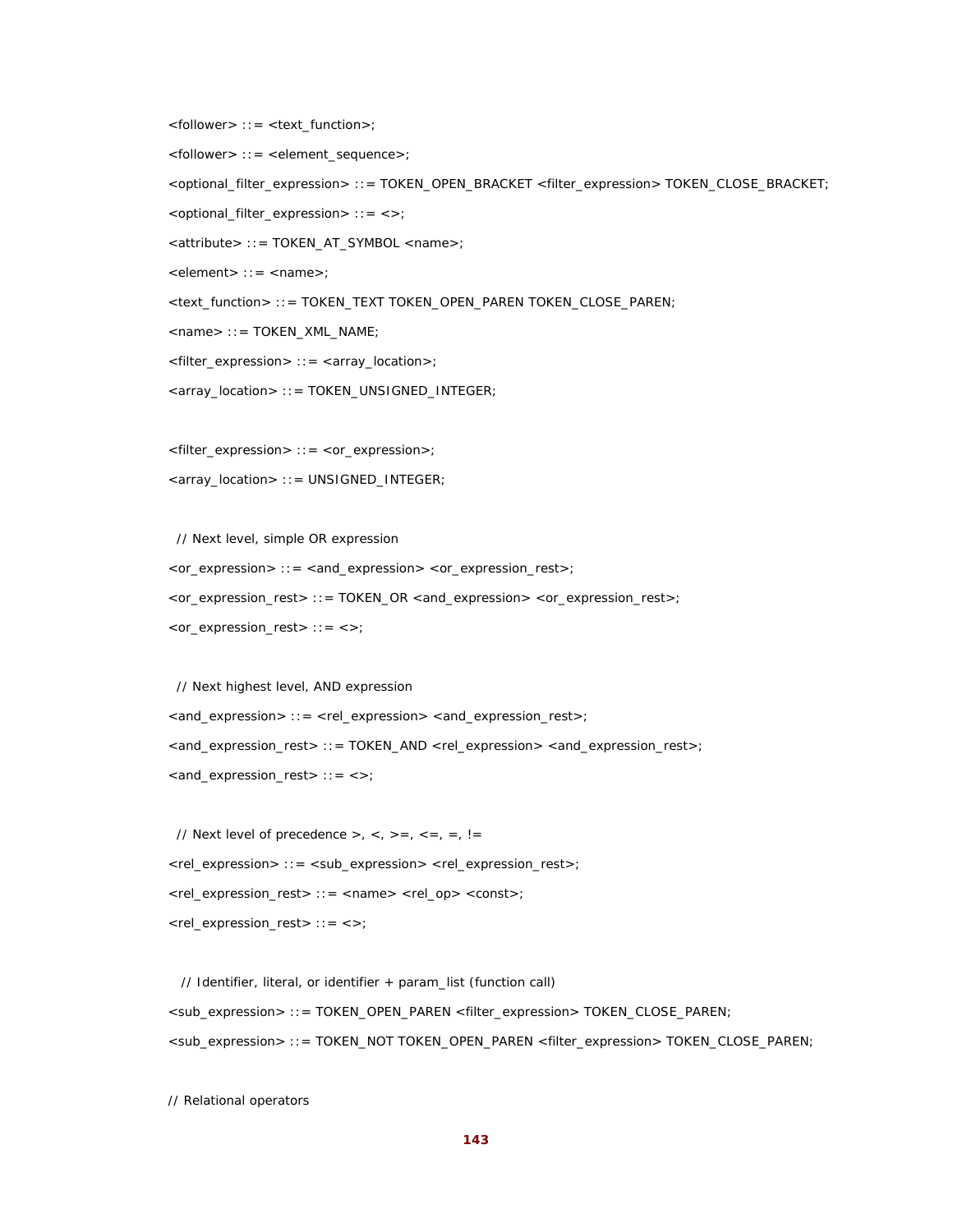```
\langlerel_op> ::= TOKEN_GT; // >
\langlerel_op> ::= TOKEN_LT; // \langle\langlerel_op> ::= TOKEN_GE; // >=
\langlerel_op> ::= TOKEN_LE; // \langle =
\langlerel_op>::= TOKEN_EQ; // =
\langlerel_op> ::= TOKEN_NE; // !=
<const> ::= QUOTE TOKEN_STRING QUOTE;
```
This allows the same type of selection syntax as Level 1, but adds filtering, as in the following generic examples:

```
(1) a/b[@x="y"] // Select <b> if it has attribute x="y"(2) a/b[.-"100"] // Select <b> if it is 100
(3) a/c[d="200"] // Select <c> if <d> is 200 
(4) a/c/d[.="200"] // Select <d> if it is 200 
(5)
(6) a/b[.="100" and @x="z"] // Select <br/>b> if it is 100 and has @x="z"
(7) a/c[d="200" or d="300"] // Select all <c> with d=200 or d=300 
(8)
(9) a/c[2][not(.="400" or @x="100")] 
(10) // Select second <c> provided that 
(11) \frac{1}{1} it is not 400 and does not have @x="100"
(12)
(13) a/c/d[.="100" or (@x="400" and .="500")] 
(14) // Select d if it has a 
(15) // value of 100 or it has an attribute x set to 400 and is 500
```
In essence, this dialect allows selecting any node based on a filter expression with the complete set of relational operators, logical operators, and parenthesized subexpressions.

R12.2-1: A service which supports XPath-based filtering dialects as described in this specification SHOULD at least support a subset of XPath as powerful as that described in Level 2.

Clearly, the service may expose full XPath 1.0 or any other subset which meets or exceeds the requirements defined here.

In the actual operation, such as wsen:Enumerate or wse:Subscribe, the XPath is identified under the normal URI for full XPath:

#### **www.w3.org/TR/1999/REC-xpath-19991116**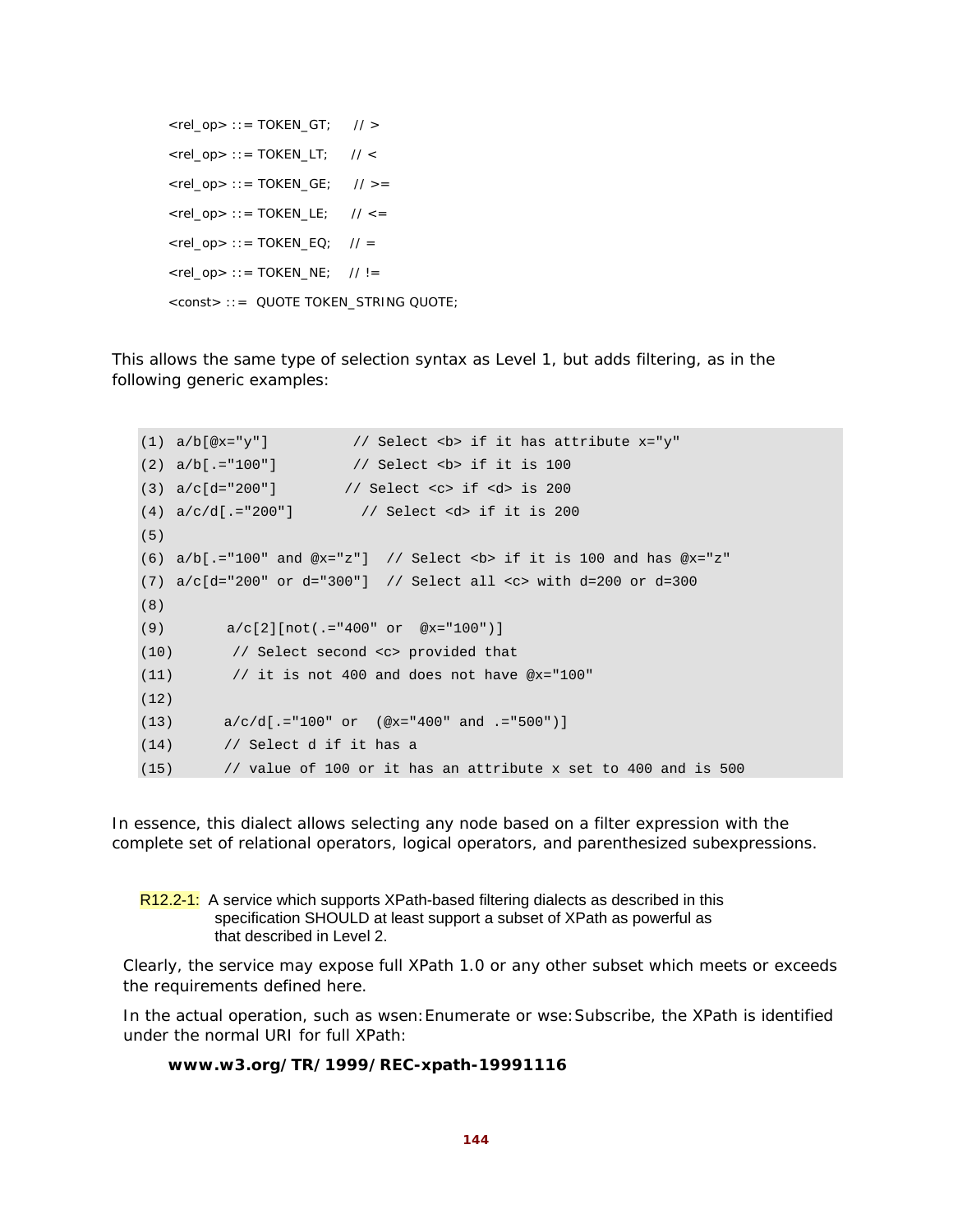## **13.0 WS-Management XSD**

A normative copy of the XML Schema [XML Schema Part 1, Part 2] for this specification may be retrieved by resolving the XML namespace URI for this specification (listed in Section 1.5 XML Namespaces).

A non-normative copy of the XML schema is listed below for convenience.

<?xml version="1.0" ?>  $<$ !  $-$ Copyright Notice (c) 2004, 2005 Advanced Micro Devices, Inc., BMC Software, Inc, Dell, Inc., Intel Corporation, Microsoft Corporation, Sun Microsystems, Inc., and WBEM Solutions, Inc. All rights reserved. Permission to copy and display WS-Management, which includes its associated WSDL and Schema files and any other associated metadata (the "Specification"), in any medium without fee or royalty is hereby granted, provided that you include the following on ALL copies of the Specification that you make: 1. A link or URL to the Specification at one of the Co-Developers' websites. 2. The copyright notice as shown in the Specification. Microsoft, Intel, AMD, Dell, BMC, WBEM Solutions and Sun (collectively, the "Co-Developers") each agree upon request to grant you a license, provided you agree to be bound by such license, under royalty-free and otherwise reasonable, non-discriminatory terms and conditions to their respective patent claims that would necessarily be infringed by an implementation of the Specification and solely to the extent necessary to comply with the Specification. THE SPECIFICATION IS PROVIDED "AS IS," AND THE CO-DEVELOPERS MAKE NO REPRESENTATIONS OR WARRANTIES, EXPRESS OR IMPLIED, INCLUDING, BUT NOT LIMITED TO, WARRANTIES OF MERCHANTABILITY, FITNESS FOR A PARTICULAR PURPOSE, NON-INFRINGEMENT, OR TITLE; THAT THE CONTENTS OF THE SPECIFICATION ARE SUITABLE FOR ANY PURPOSE; NOR THAT THE IMPLEMENTATION OF SUCH CONTENTS WILL NOT INFRINGE ANY THIRD PARTY PATENTS, COPYRIGHTS, TRADEMARKS OR OTHER RIGHTS. THE CO-DEVELOPERS WILL NOT BE LIABLE FOR ANY DIRECT, INDIRECT, SPECIAL, INCIDENTAL OR CONSEQUENTIAL DAMAGES ARISING OUT OF OR RELATING TO ANY USE OR DISTRIBUTION OF THE SPECIFICATIONS. The name and trademarks of the Co-Developers may NOT be used in any manner, including advertising or publicity pertaining to the Specifications or their contents without specific, written prior permission. Title to copyright in the Specifications will at all times remain with the Co-Developers. No other rights are granted by implication, estoppel or otherwise.

-->

<xs:schema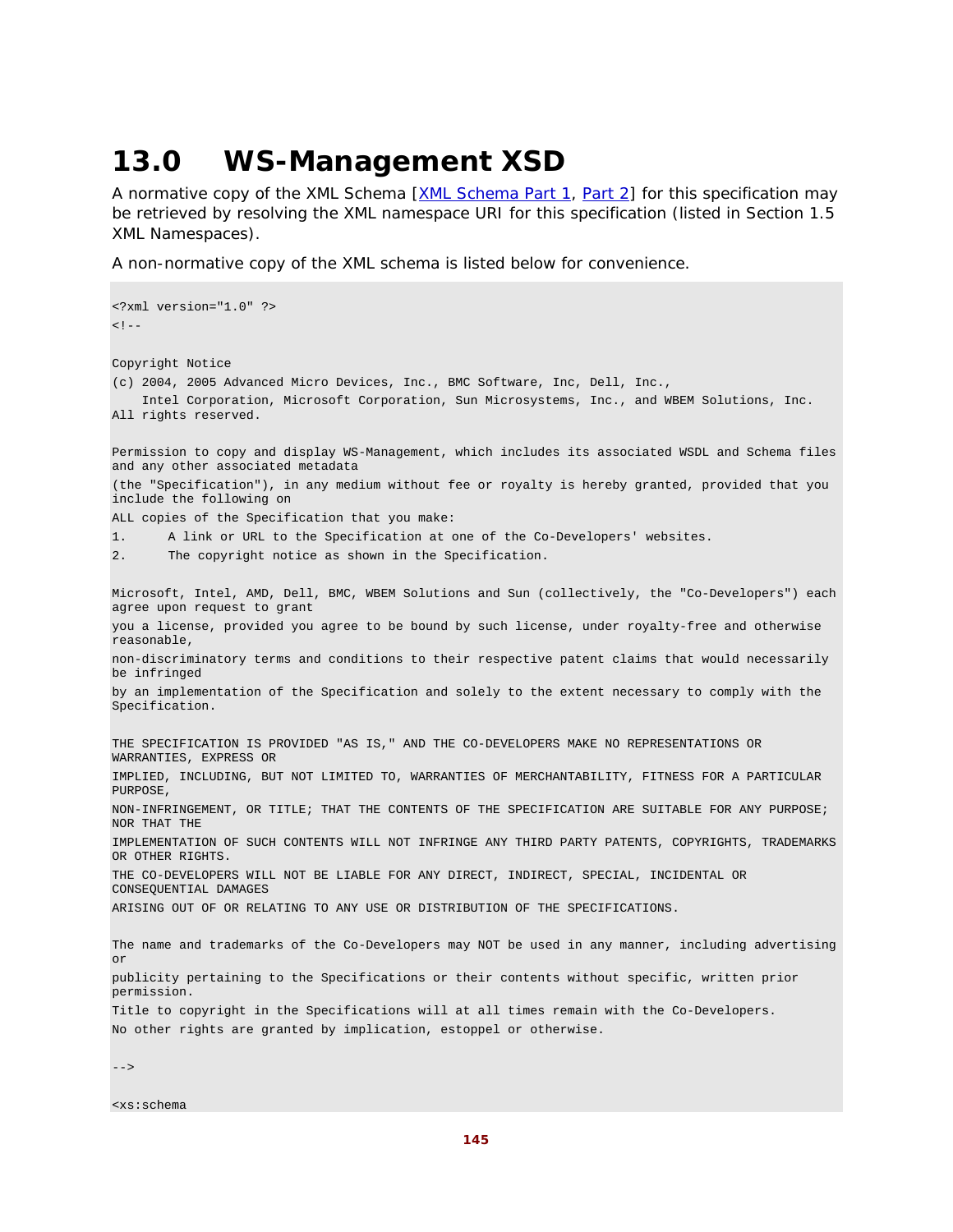```
 targetNamespace="http://schemas.xmlsoap.org/ws/2005/06/management" 
     xmlns:tns="http://schemas.xmlsoap.org/ws/2005/06/management" 
     xmlns:xs="http://www.w3.org/2001/XMLSchema" 
    xmlns:wsa="http://schemas.xmlsoap.org/ws/2004/08/addressing" 
     xmlns:s="http://www.w3.org/2003/05/soap-envelope" 
     xmlns:wxf="http://schemas.xmlsoap.org/ws/2004/09/transfer" 
     elementFormDefault="qualified" 
     > 
    <xs:import namespace="http://schemas.xmlsoap.org/ws/2004/09/transfer" 
schemaLocation="transfer.xsd"/> 
   <!-- Addressing --> 
   <xs:complexType name="ResourceURIType"> 
       <xs:simpleContent> 
         <xs:extension base="xs:anyURI"> 
           <xs:anyAttribute namespace="##other" processContents="lax" /> 
         </xs:extension> 
       </xs:simpleContent> 
   </xs:complexType> 
   <xs:element name="ResourceURI" type="tns:ResourceURIType"/> 
   <xs:complexType name="FragmentTransferType"> 
       <xs:simpleContent> 
         <xs:extension base="xs:string"> 
           <xs:attribute name="Dialect" type="xs:anyURI" use="optional"/> 
           <xs:anyAttribute namespace="##other" processContents="lax" /> 
         </xs:extension> 
       </xs:simpleContent> 
   </xs:complexType> 
   <xs:element name="FragmentTransfer" type="tns:FragmentTransferType"/> 
   <!-- Control headers --> 
   <xs:simpleType name="EnvelopePolicyType"> 
     <xs:restriction base="xs:anyURI"> 
       <xs:enumeration value="CancelSubscription"/> 
       <xs:enumeration value="Skip"/> 
       <xs:enumeration value="Notify"/> 
     </xs:restriction> 
   </xs:simpleType> 
   <xs:complexType name="MaxEnvelopeSizeType"> 
       <xs:simpleContent> 
         <xs:extension base="xs:long"> 
           <xs:attribute name="Policy" type="tns:EnvelopePolicyType" use="optional"/> 
           <xs:anyAttribute namespace="##other" processContents="lax" /> 
         </xs:extension> 
       </xs:simpleContent> 
   </xs:complexType>
```

```
146
```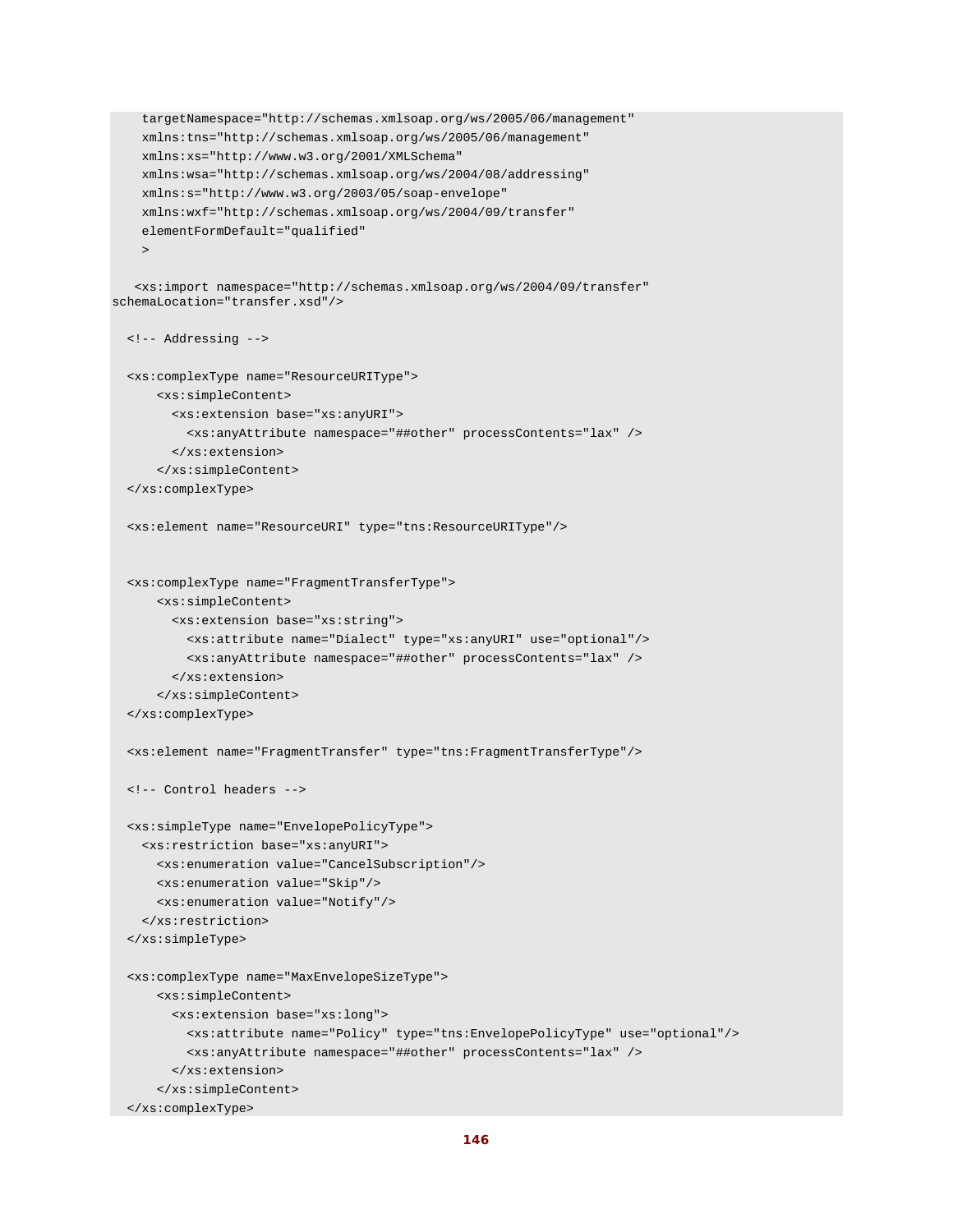```
 <xs:element name="MaxEnvelopeSize" type="tns:MaxEnvelopeSizeType"/> 
   <xs:element name="OperationTimeout" type="xs:duration"/> 
   <xs:complexType name="LocaleType"> 
       <xs:simpleContent> 
         <xs:extension base="xs:string"> 
           <xs:anyAttribute namespace="##other" processContents="lax" /> 
         </xs:extension> 
       </xs:simpleContent> 
   </xs:complexType> 
   <xs:element name="Locale" type="tns:LocaleType"/> 
    <xs:complexType name="SelectorType"> 
      <xs:complexContent mixed="true"> 
        <xs:restriction base="xs:anyType"> 
           <xs:sequence> 
             <xs:any namespace="##other" processContents="lax" minOccurs="0" maxOccurs="unbounded" 
/> 
           </xs:sequence> 
           <xs:attribute name="Name" type="xs:token" use="required"/> 
           <xs:anyAttribute namespace="##other" processContents="lax" /> 
        </xs:restriction> 
      </xs:complexContent> 
    </xs:complexType> 
     <xs:complexType name="OptionType"> 
         <xs:simpleContent> 
           <xs:extension base="xs:string"> 
             <xs:attribute name="Name" type="xs:token" use="required"/> 
             <xs:attribute name="MustComply" type="xs:boolean" use="optional"/> 
             <xs:attribute name="Type" type="xs:QName" use="optional"/> 
             <xs:anyAttribute namespace="##other" processContents="lax" /> 
           </xs:extension> 
         </xs:simpleContent> 
     </xs:complexType> 
    <xs:complexType name="SelectorSetType"> 
       <xs:sequence> 
          <xs:element name="Selector" type="tns:SelectorType" minOccurs="0" 
maxOccurs="unbounded"/> 
       </xs:sequence> 
       <xs:anyAttribute namespace="##other" processContents="lax" /> 
    </xs:complexType> 
    <xs:complexType name="OptionSetType"> 
       <xs:sequence> 
          <xs:element name="Option" type="tns:OptionType" minOccurs="0" maxOccurs="unbounded"/> 
       </xs:sequence> 
       <xs:anyAttribute namespace="##other" processContents="lax" /> 
    </xs:complexType>
```

```
147
```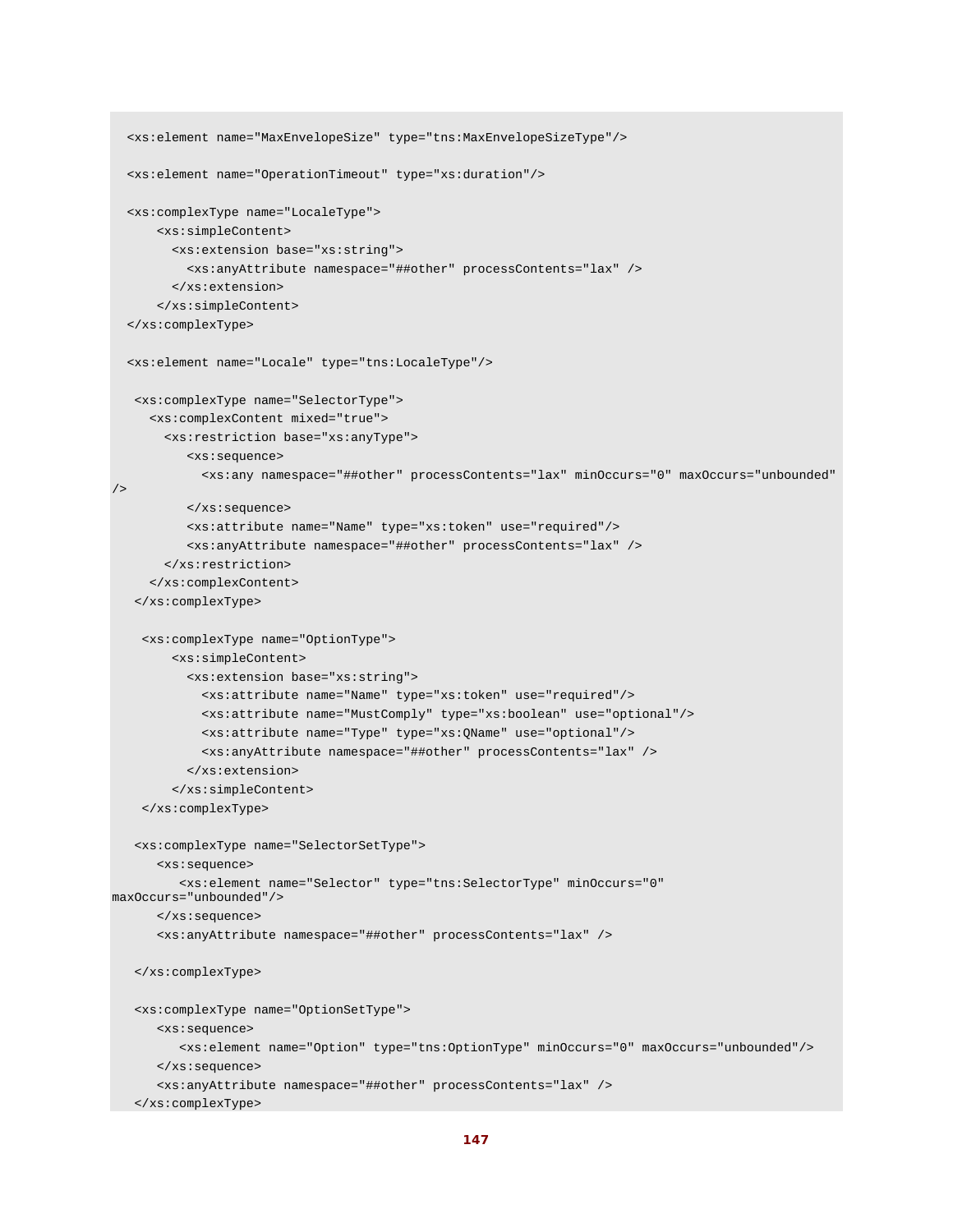```
 <xs:complexType name="XmlFragmentType"> 
      <xs:complexContent mixed="true"> 
        <xs:restriction base="xs:anyType"> 
          <xs:sequence> 
            <xs:any namespace="##other" processContents="skip" minOccurs="0" maxOccurs="unbounded" 
/ </xs:sequence> 
          <xs:anyAttribute namespace="##other" processContents="skip" /> 
        </xs:restriction> 
     </xs:complexContent> 
   </xs:complexType> 
   <xs:element name="XmlFragment" type="tns:XmlFragmentType" nillable="true"/> 
   <xs:element name="SelectorSet" type="tns:SelectorSetType"/> 
   <xs:element name="OptionSet" type="tns:OptionSetType"/> 
   <!-- Rename --> 
   <xs:complexType name="RenameType"> 
    <xs:sequence maxOccurs="unbounded"> 
      <xs:any namespace="##other" processContents="lax" minOccurs="0" maxOccurs="unbounded" /> 
    </xs:sequence> 
    <xs:anyAttribute namespace="##other" processContents="lax" /> 
   </xs:complexType> 
   <xs:element name="Rename" type="tns:RenameType"/> 
    <xs:element name="RenamedTo" type="tns:RenameType"/> 
   <!-- Chapter 5 - Enumeration --> 
   <xs:simpleType name="EnumerationModeType"> 
       <xs:restriction base="xs:string"> 
          <xs:enumeration value="EnumerateEPR"/> 
          <xs:enumeration value="EnumerateObjectAndEPR"/> 
        </xs:restriction> 
   </xs:simpleType> 
   <xs:element name="EnumerationMode" type="tns:EnumerationModeType"/> 
   <xs:complexType name="ItemType"> 
     <xs:complexContent mixed="true"> 
       <xs:restriction base="xs:anyType"> 
          <xs:sequence> 
           <xs:any namespace="##other" processContents="lax" minOccurs="0" maxOccurs="unbounded" 
/> 
          </xs:sequence> 
          <xs:anyAttribute namespace="##other" processContents="lax" /> 
        </xs:restriction> 
      </xs:complexContent> 
   </xs:complexType>
```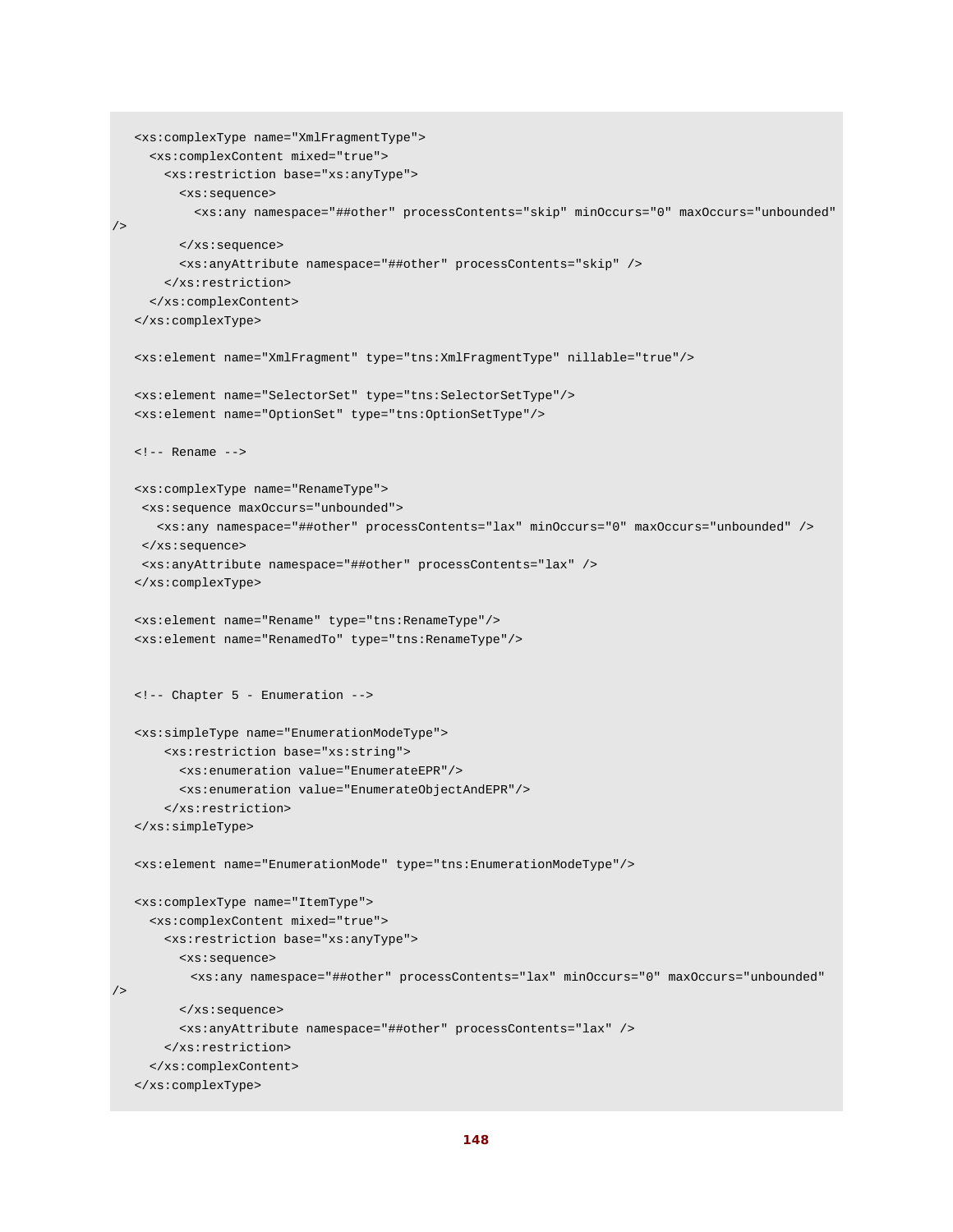```
 <xs:element name="Item" type="tns:ItemType"/> 
    <!-- Chapter 7 - Eventing --> 
     <xs:complexType name="ConnectionRetryType"> 
       <xs:simpleContent> 
         <xs:extension base="xs:duration"> 
           <xs:attribute name="Total" type="xs:int" use="optional"/> 
           <xs:anyAttribute namespace="##other" processContents="lax" /> 
         </xs:extension> 
       </xs:simpleContent> 
     </xs:complexType> 
    <xs:element name="ConnectionRetry" type="tns:ConnectionRetryType"/> 
    <xs:element name="Heartbeats" type="xs:duration"/> 
    <xs:element name="SendBookmarks"/> 
   <xs:complexType name="BookmarkType"> 
      <xs:complexContent mixed="true"> 
        <xs:restriction base="xs:anyType"> 
           <xs:sequence> 
             <xs:any namespace="##other" processContents="lax" minOccurs="0" maxOccurs="unbounded" 
/> 
           </xs:sequence> 
           <xs:anyAttribute namespace="##other" processContents="lax" /> 
        </xs:restriction> 
      </xs:complexContent> 
    </xs:complexType> 
    <xs:element name="Bookmark" type="tns:BookmarkType"/> 
    <!-- Batched mode --> 
    <xs:element name="MaxElements" type="xs:long"/> 
    <xs:element name="MaxTime" type="xs:duration"/> 
    <xs:element name="AckRequested"/> 
    <xs:complexType name="DroppedEventsType"> 
      <xs:simpleContent> 
         <xs:extension base="xs:int"> 
           <xs:attribute name="Action" type="xs:anyURI" use="optional"/> 
           <xs:anyAttribute namespace="##other" processContents="lax" /> 
         </xs:extension> 
       </xs:simpleContent> 
    </xs:complexType> 
    <xs:element name="DroppedEvents" type="tns:DroppedEventsType"/> 
    <xs:complexType name="EventType"> 
      <xs:complexContent> 
        <xs:restriction base="xs:anyType">
```

```
149
```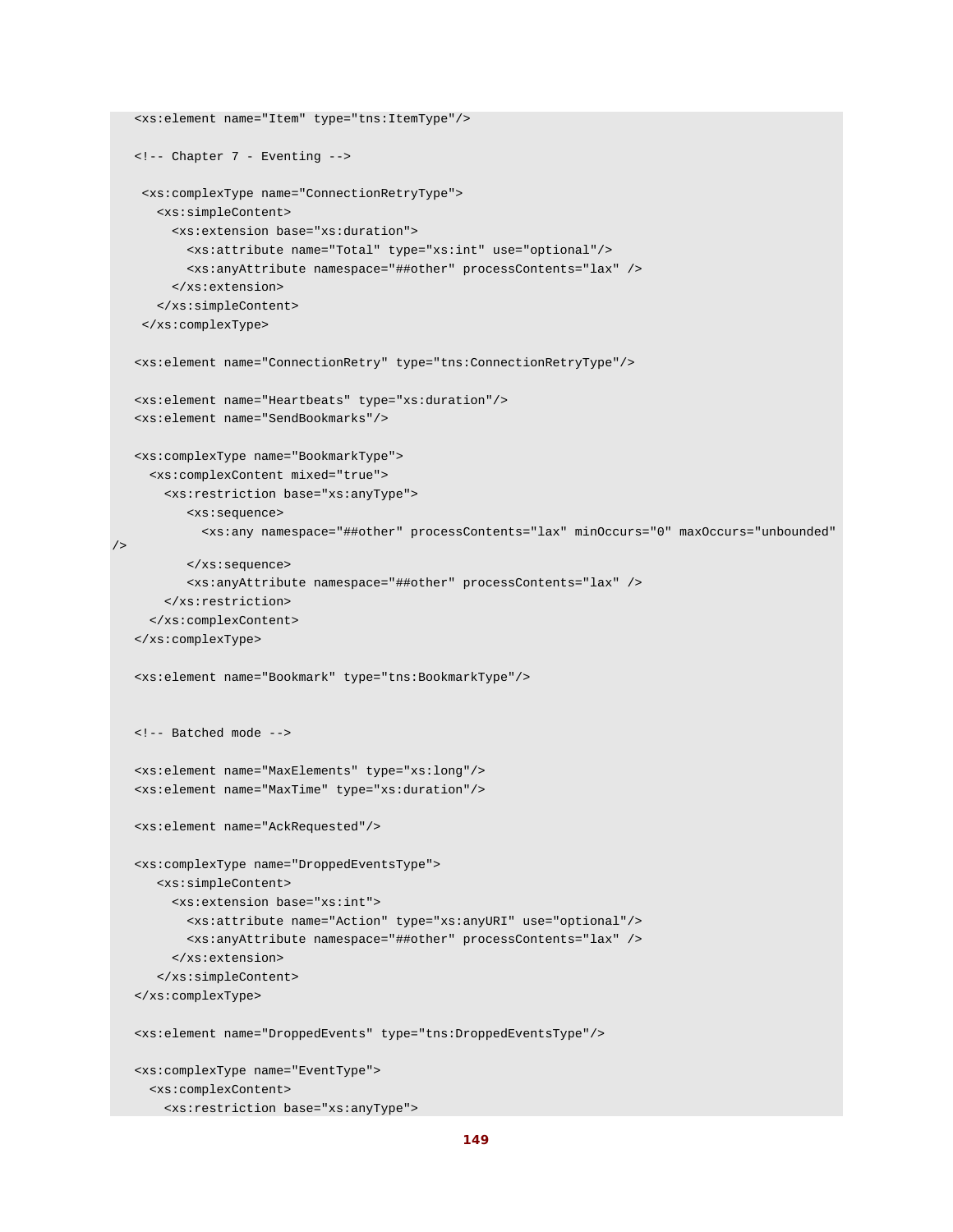```
 <xs:sequence> 
            <xs:any namespace="##other" processContents="skip" minOccurs="0" maxOccurs="unbounded" 
/> 
          </xs:sequence> 
          <xs:attribute name="Action" type="xs:anyURI" use="required"/> 
          <xs:anyAttribute namespace="##other" processContents="lax" /> 
        </xs:restriction> 
      </xs:complexContent> 
   </xs:complexType> 
   <xs:complexType name="EventBlockType"> 
       <xs:sequence> 
          <xs:element name="Event" type="tns:EventType" minOccurs="0" maxOccurs="unbounded"/> 
      </xs:sequence> 
       <xs:anyAttribute namespace="##other" processContents="lax" /> 
   </xs:complexType> 
  <xs:element name="Events" type="tns:EventBlockType"/> 
   <!-- Authentication mode --> 
   <xs:complexType name="AuthType"> 
      <xs:attribute name="Profile" type="xs:anyURI" use="optional"/> 
      <xs:anyAttribute namespace="##other" processContents="lax" /> 
   </xs:complexType> 
   <xs:element name="Auth" type="tns:AuthType"/> 
   <!-- Fault helpers --> 
   <xs:element name="URL" type="xs:anyURI"/> 
   <xs:simpleType name="FaultCodeType"> 
    <xs:restriction base="xs:anyURI"> 
      <xs:enumeration value="wsman:AccessDenied"/> 
       <xs:enumeration value="wsman:AmbiguousSelectors"/> 
      <xs:enumeration value="wsman:AlreadyExists"/> 
      <xs:enumeration value="wsman:Concurrency"/> 
      <xs:enumeration value="wsman:EncodingLimit"/> 
       <xs:enumeration value="wsman:DeliveryRefused"/> 
      <xs:enumeration value="wsman:InternalError"/> 
      <xs:enumeration value="wsman:InvalidHeader"/> 
       <xs:enumeration value="wsman:InvalidBookmark"/> 
      <xs:enumeration value="wsman:QuotaLimit"/> 
      <xs:enumeration value="wsman:InvalidOptions"/> 
      <xs:enumeration value="wsman:InvalidParameter"/> 
       <xs:enumeration value="wsman:InvalidSelectors"/> 
      <xs:enumeration value="wsman:InvalidTimeout"/> 
      <xs:enumeration value="wsman:MinimumEnvelopeLimit"/> 
       <xs:enumeration value="wsman:RenameFailure"/> 
      <xs:enumeration value="wsman:ResourceOffline"/> 
      <xs:enumeration value="wsman:SchemaValidationError"/> 
      <xs:enumeration value="wsman:SystemOffline"/>
```

```
150
```
<xs:enumeration value="wsman:TimedOut"/>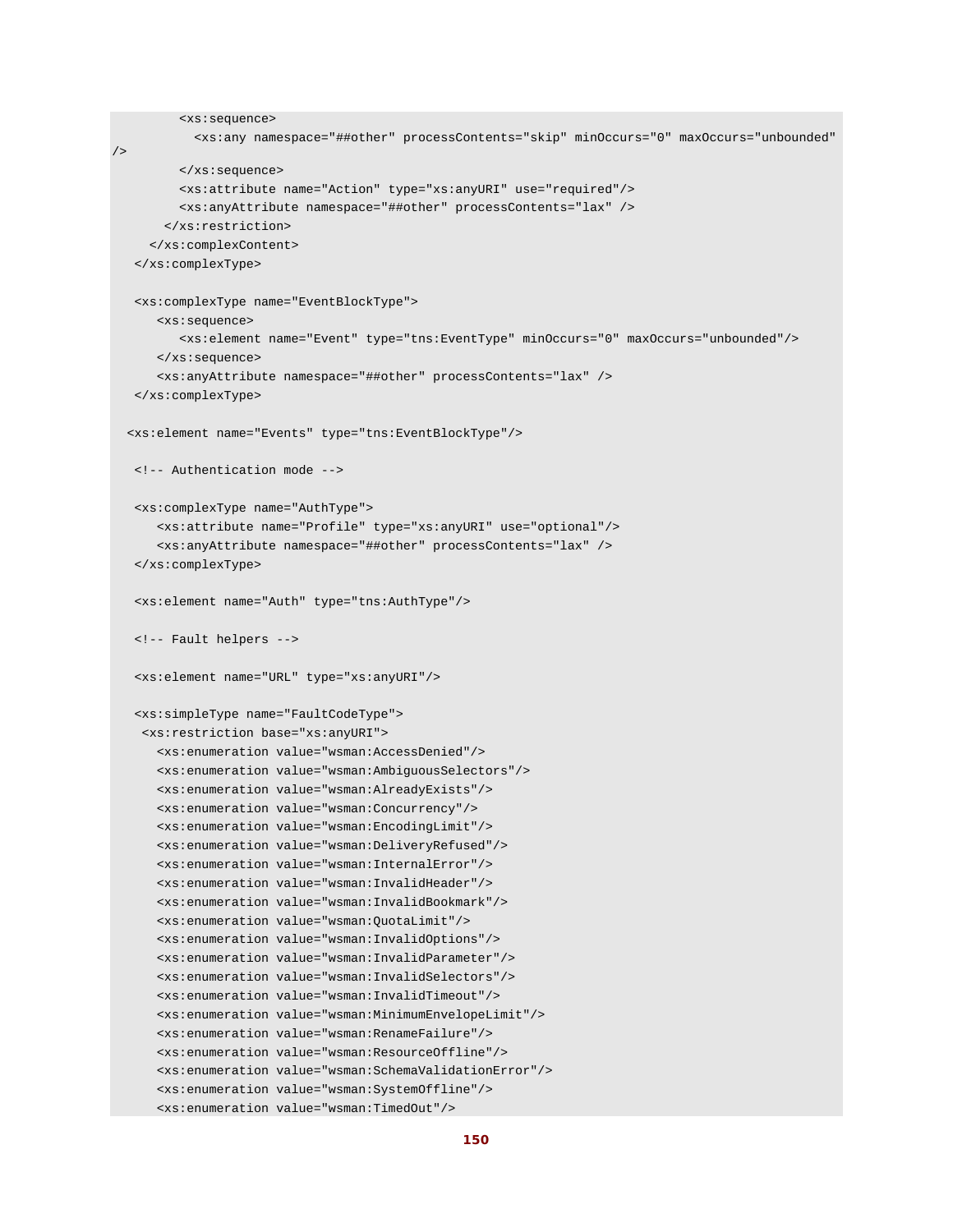```
 <xs:enumeration value="wsman:UnsupportedFeature"/> 
 </xs:restriction> 
 </xs:simpleType>
```

```
 <xs:simpleType name="FaultDetailType"> 
 <xs:restriction base="xs:anyURI">
```

```
 <xs:enumeration value="wsman:faultDetail/Ack"/> 
 <xs:enumeration value="wsman:faultDetail/ActionMismatch"/> 
 <xs:enumeration value="wsman:faultDetail/AddressingMode"/> 
 <xs:enumeration value="wsman:faultDetail/AlreadyExists"/> 
 <xs:enumeration value="wsman:faultDetail/AmbiguousSelectors"/> 
 <xs:enumeration value="wsman:faultDetail/AsynchronousRequest"/> 
 <xs:enumeration value="wsman:faultDetail/AuthorizationMode"/> 
 <xs:enumeration value="wsman:faultDetail/Bookmarks"/> 
 <xs:enumeration value="wsman:faultDetail/CharacterSet"/> 
 <xs:enumeration value="wsman:faultDetail/DeliveryRetries"/> 
 <xs:enumeration value="wsman:faultDetail/DuplicateSelectors"/> 
 <xs:enumeration value="wsman:faultDetail/EncodingType"/> 
 <xs:enumeration value="wsman:faultDetail/EnumerationMode"/> 
 <xs:enumeration value="wsman:faultDetail/ExpirationTime"/> 
 <xs:enumeration value="wsman:faultDetail/Expired"/> 
 <xs:enumeration value="wsman:faultDetail/FilteringRequired"/> 
 <xs:enumeration value="wsman:faultDetail/FormatMismatch"/> 
 <xs:enumeration value="wsman:faultDetail/FormatSecurityToken"/> 
 <xs:enumeration value="wsman:faultDetail/FragmentLevelAccess"/> 
 <xs:enumeration value="wsman:faultDetail/Heartbeats"/> 
 <xs:enumeration value="wsman:faultDetail/InsecureAddress"/> 
 <xs:enumeration value="wsman:faultDetail/InsufficientSelectors"/> 
 <xs:enumeration value="wsman:faultDetail/Invalid"/> 
 <xs:enumeration value="wsman:faultDetail/InvalidAddress"/> 
 <xs:enumeration value="wsman:faultDetail/InvalidFormat"/> 
 <xs:enumeration value="wsman:faultDetail/InvalidFragment"/> 
 <xs:enumeration value="wsman:faultDetail/InvalidName"/> 
 <xs:enumeration value="wsman:faultDetail/InvalidNamespace"/> 
 <xs:enumeration value="wsman:faultDetail/InvalidResourceURI"/> 
 <xs:enumeration value="wsman:faultDetail/InvalidSelectorAssignment"/> 
 <xs:enumeration value="wsman:faultDetail/InvalidSystem" /> 
 <xs:enumeration value="wsman:faultDetail/InvalidTimeout" /> 
 <xs:enumeration value="wsman:faultDetail/InvalidValue" /> 
 <xs:enumeration value="wsman:faultDetail/InvalidValues"/> 
 <xs:enumeration value="wsman:faultDetail/Locale"/> 
 <xs:enumeration value="wsman:faultDetail/MaxElements" /> 
 <xs:enumeration value="wsman:faultDetail/MaxEnvelopePolicy"/> 
 <xs:enumeration value="wsman:faultDetail/MaxEnvelopeSize"/> 
 <xs:enumeration value="wsman:faultDetail/MaxEnvelopeSizeExceeded"/> 
 <xs:enumeration value="wsman:faultDetail/MaxTime"/> 
 <xs:enumeration value="wsman:faultDetail/MinimumEnvelopeLimit"/> 
 <xs:enumeration value="wsman:faultDetail/MissingValues" /> 
 <xs:enumeration value="wsman:faultDetail/NotSupported"/> 
 <xs:enumeration value="wsman:faultDetail/OperationTimeout"/> 
 <xs:enumeration value="wsman:faultDetail/OptionLimit"/> 
 <xs:enumeration value="wsman:faultDetail/OptionSet"/>
```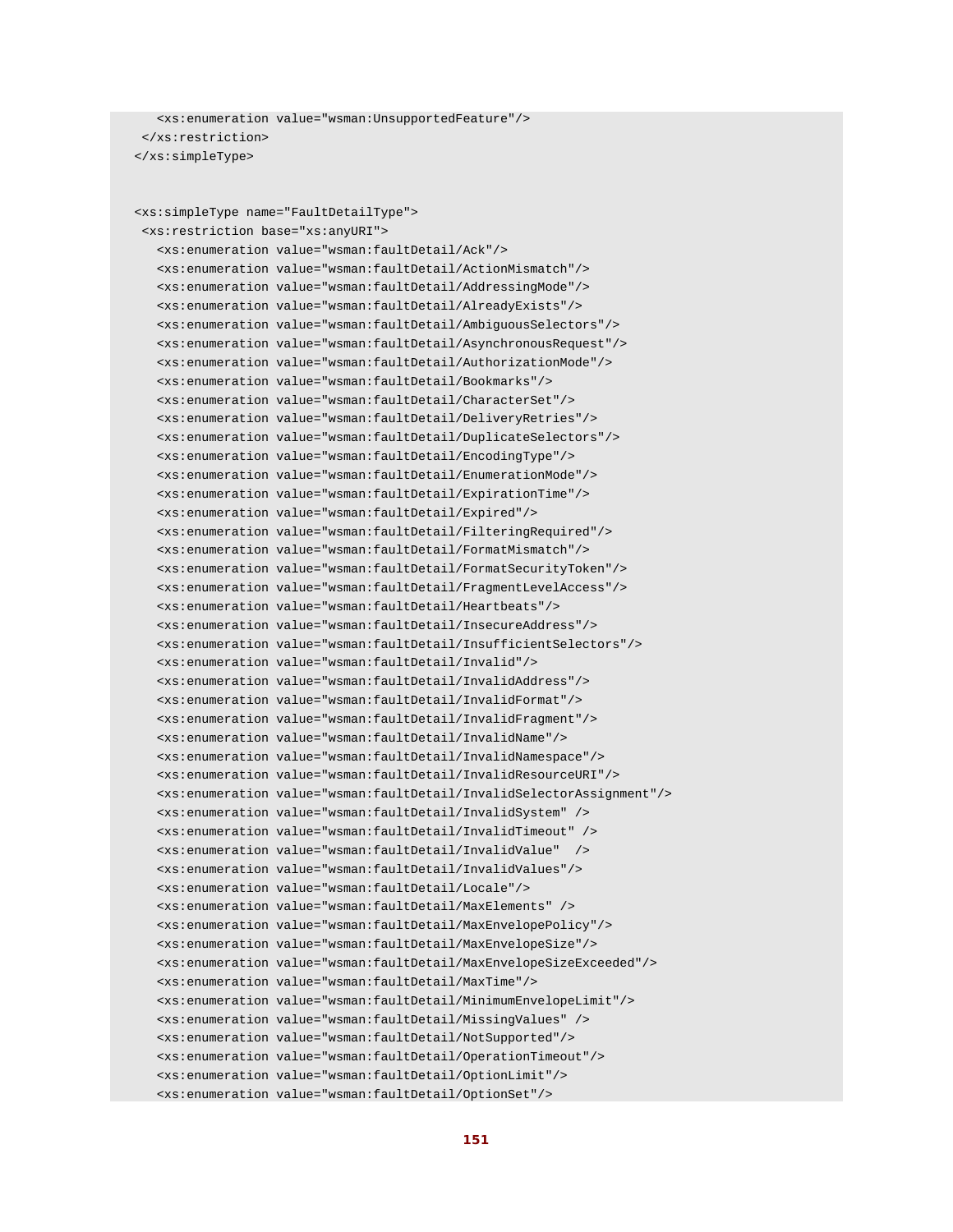```
 <xs:enumeration value="wsman:faultDetail/ReadOnly"/> 
    <xs:enumeration value="wsman:faultDetail/ResourceOffline"/> 
    <xs:enumeration value="wsman:faultDetail/Rename"/> 
    <xs:enumeration value="wsman:faultDetail/SelectorLimit"/> 
    <xs:enumeration value="wsman:faultDetail/ServiceEnvelopeLimit"/> 
    <xs:enumeration value="wsman:faultDetail/TargetAlreadyExists"/> 
    <xs:enumeration value="wsman:faultDetail/TypeMismatch"/> 
    <xs:enumeration value="wsman:faultDetail/UnexpectedSelectors"/> 
    <xs:enumeration value="wsman:faultDetail/UnreportableSuccess"/> 
    <xs:enumeration value="wsman:faultDetail/URILimitExceeded"/> 
    <xs:enumeration value="wsman:faultDetail/Whitespace"/> 
 </xs:restriction> 
 </xs:simpleType> 
 <xs:simpleType name="FaultDetailOpenType" > 
  <xs:union memberTypes="tns:FaultDetailType xs:anyURI" /> 
 </xs:simpleType> 
 <xs:element name="FaultDetail" type="tns:FaultDetailOpenType"/> 
 <xs:simpleType name="WSManURIListType"> 
 <xs:restriction base="xs:anyURI"> 
  <xs:enumeration value="http://schemas.xmlsoap.org/ws/2005/06/management/Rename"/> 
  <xs:enumeration value="http://schemas.xmlsoap.org/ws/2005/06/management/RenameResponse"/> 
  <xs:enumeration value="http://schemas.xmlsoap.org/ws/2005/06/management/fault"/> 
  <xs:enumeration value="http://schemas.xmlsoap.org/ws/2005/06/management/Heartbeat"/> 
   <xs:enumeration value="http://schemas.xmlsoap.org/ws/2005/06/management/bookmark/earliest"/> 
   <xs:enumeration value="http://schemas.xmlsoap.org/ws/2005/06/management/PushWithAck"/> 
   <xs:enumeration value="http://schemas.xmlsoap.org/ws/2005/06/management/Events"/> 
   <xs:enumeration value="http://schemas.xmlsoap.org/ws/2005/06/management/Event"/> 
   <xs:enumeration value="http://schemas.xmlsoap.org/ws/2005/06/management/Pull"/> 
   <xs:enumeration value="http://schemas.xmlsoap.org/ws/2005/06/management/Ack"/> 
  <xs:enumeration value="wsman:secprofile/http/basic"/> 
   <xs:enumeration value="wsman:secprofile/http/digest"/> 
  <xs:enumeration value="wsman:secprofile/https/basic"/> 
   <xs:enumeration value="wsman:secprofile/https/digest"/> 
   <xs:enumeration value="wsman:secprofile/https/mutual"/> 
   <xs:enumeration value="wsman:secprofile/http/spnego-kerberos"/> 
   <xs:enumeration value="wsman:secprofile/https/spnego-kerberos"/> 
  <xs:enumeration value="wsman:secprofile/https/mutual/basic"/> 
   <xs:enumeration value="wsman:secprofile/https/mutual/digest"/> 
  <xs:enumeration value="wsman:secprofile/https/mutual/spnego-kerberos"/> 
  <xs:enumeration value="wsman:filterDialect/xpath1/Level1"/> 
   <xs:enumeration value="wsman:filterDialect/xpath1/Level2"/> 
 </xs:restriction> 
 </xs:simpleType> 
 <xs:simpleType name="WSManURIListOpenType" > 
   <xs:union memberTypes="tns:WSManURIListType xs:anyURI" /> 
 </xs:simpleType>
```
</xs:schema>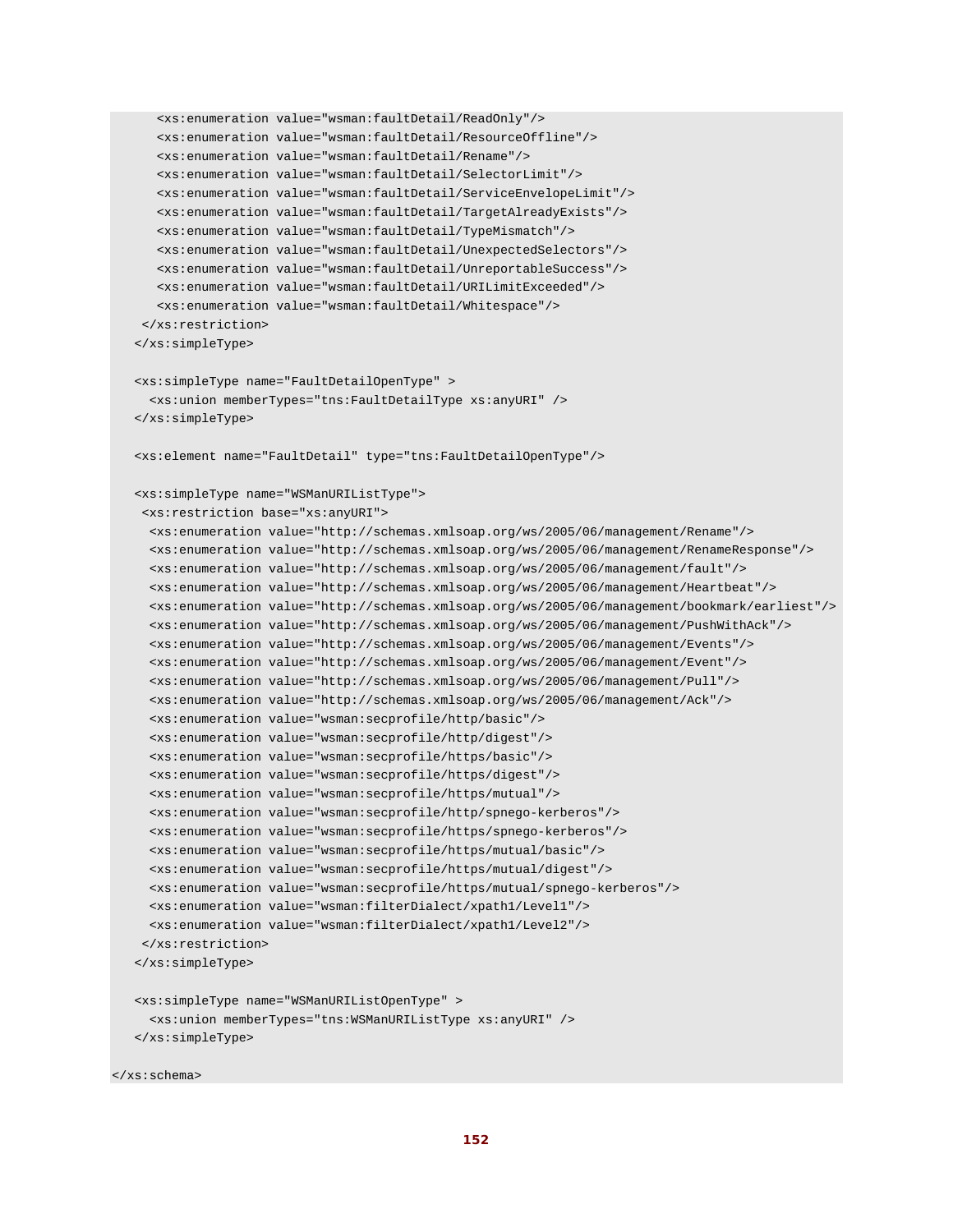# **14.0 Acknowledgements**

This specification has been developed as a result of joint work with many individuals and teams, including:

Paul C. Allen, Microsoft Don Box, Microsoft Jerry Duke, Intel David Filani, Intel Kirill Gavrylyuk, Microsoft Omri Gazitt, Microsoft Frank Gorishek, AMD Lawson Guthrie, Intel Arvind Kumar, Intel Vishwa Kumbalimutt, Microsoft Brad Lovering, Microsoft Pat Maynard, Intel Steve Millet, Microsoft Brian Reistad, Microsoft Matthew Senft, Microsoft Tom Slaight, Intel Marvin Theimer, Microsoft Dave Tobias, AMD John Tollefsrud, Sun Anders Vinberg, Microsoft Jerry Xie, Intel

This specification has been validated by an Interoperability Workshop. The details of this workshop can be found here:

http://msdn.microsoft.com/webservices/community/workshops/mgmtinterop052005.aspx

The authors would like to thank the participants for their efforts

# **15.0 References**

## **[1] HTTP 1.1**

R. Fielding et al, "IETF RFC 2616: Hypertext Transfer Protocol -- HTTP/1.1," June 1999

## **[2] HTTPS**

E. Rescorla, "RFC 2818: HTTP over TLS," May 2000

## **[3] RFC 2119**

S. Bradner, "RFC 2119: Key words for use in RFCs to Indicate Requirement Levels," March 1997

## **[4] SOAP 1.2**

M. Gudgin, et al, "SOAP Version 1.2 Part 1: Messaging Framework," June 2003.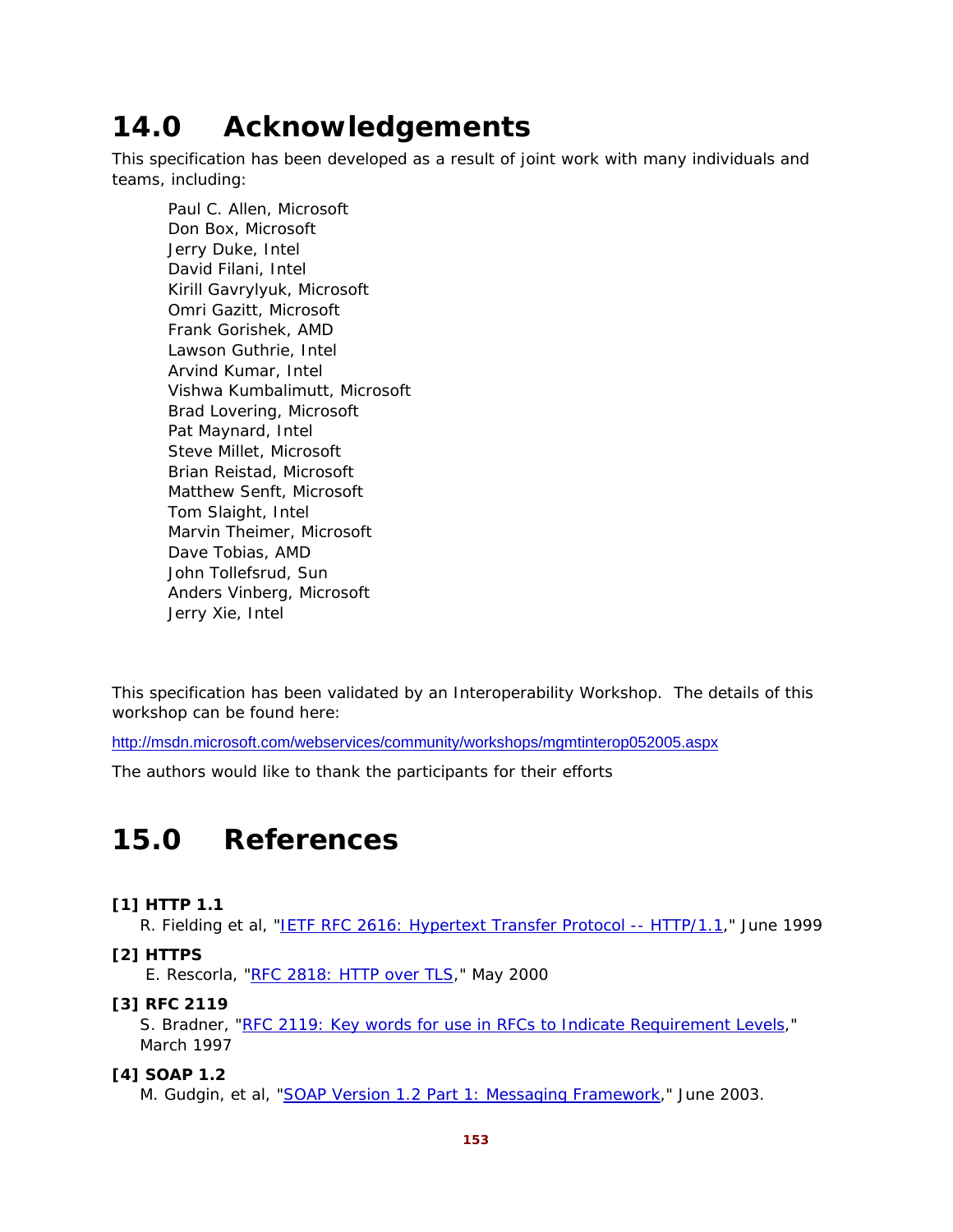#### **[5] WS-I Basic Profile 1.1**

http://www.ws-i.org/Profiles/BasicProfile-1.1-2004-08-24.html

#### **[6] WS-Addressing**

D. Box et al, "Web Services Addressing (WS-Addressing),"August 2004

#### **[7] WS-Transfer**

J. Alexander et al, "Web Services Transfer (WS-Transfer)," September 2004

#### **[8] WS-Enumeration**

J. Alexander et al, "Web Services Enumeration (WS-Enumeration),"September 2004

## **[9] WS-Eventing**

D. Box et al, "Web Services Eventing (WS-Eventing),"August 2004

## **[10] WS-MetadataExchange**

K. Ballinger et al, "Web Services Metadata Exchange (WS-MetadataExchange)," September 2004

## **[11] WS-SecureConversation**

G. Della-Libera et al, "Web Services Secure Conversation Language (WS-SecureConversation)," May, 2004

#### **[12] WSDL 1.1**

E. Christensen et al, "Web Services Description Language (WSDL) 1.1," March 2001.

#### **[13] XML Schema, Part 1**

H. Thompson et al, "XML Schema Part 1: Structures," May 2001.

#### **[14] XML Schema, Part 2**

P. Biron et al, "XML Schema Part 2: Datatypes," May 2001.

## **[15] RFC 3986 : Uniform Resource Identifiers (URI) : Generic Syntax**

http://www.ietf.org/rfc/rfc3986.txt

## **[16] MTOM : SOAP Message Transmission Optimization Mechanism**

http://www.w3.org/TR/2004/PR-soap12-mtom-20041116/

## **[17] RFC 3066 : Tags for the Identification of Languages**

http://www.ietf.org/rfc/rfc3066.txt

## **[18] Web Services Security (WS-Security 2004)]**

http://docs.oasis-open.org/wss/2004/01/oasis-200401-wss-soap-message-security-1.0.pdf

#### **[19] Web Services Trust Language February 2005**

http://msdn.microsoft.com/ws/2005/02/ws-trust/

## **[20] Web Services Security Username Token Profile 1.0**

http://docs.oasis-open.org/wss/2004/01/oasis-200401-wss-username-token-profile-1.0.pdf

#### **[21] Web Services Security X.509 Certificate Profile**

http://docs.oasis-open.org/wss/2004/01/oasis-200401-wss-x509-token-profile-1.0.pdf

## **[22] Kerberos based HTTP Authentication in Windows, Internet-Draft, June 2005**